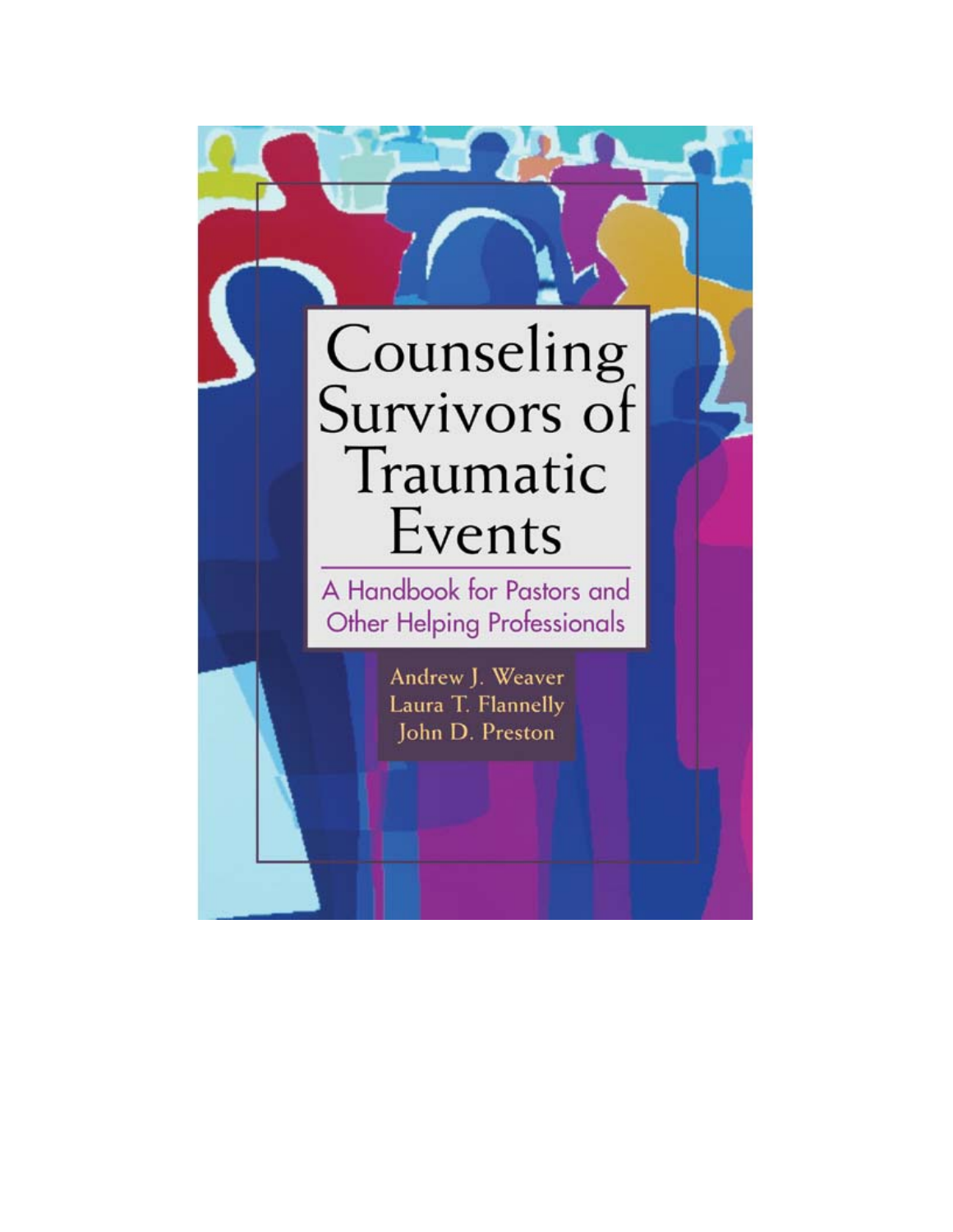# **Counseling Survivors of Traumatic Events**

**A Handbook for Pastors and Other Helping Professionals**

*Andrew J. Weaver / Laura T. Flannelly / John D. Preston*

### **Abingdon Press -- Nashville**

Copyright Information

*To my brother in Christ, Richard L. Binggeli—AJW To my husband, Kevin J. Flannelly—LTF To the Reverend Mary Manna Maaga—JDP*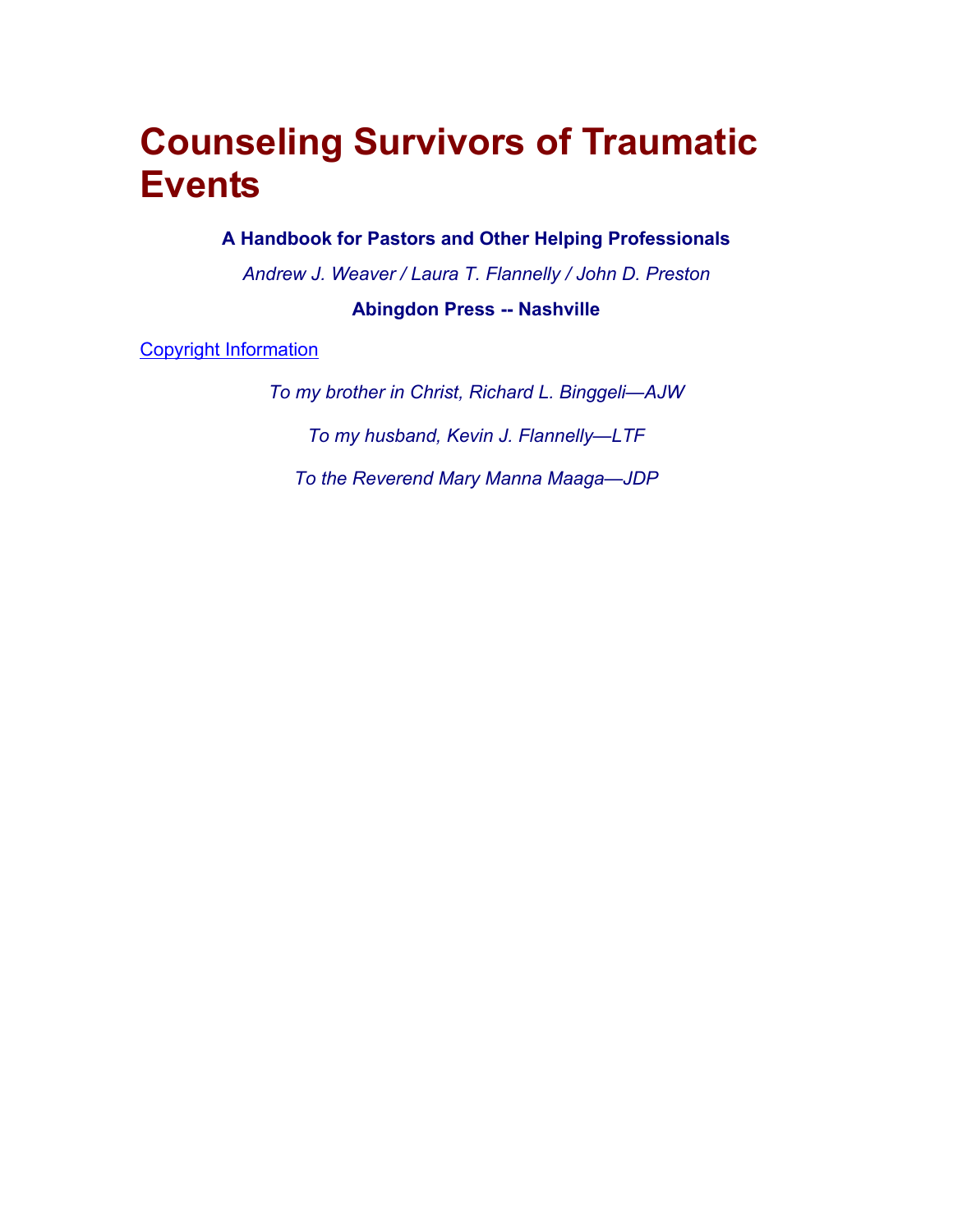## **Acknowledgments**

We are grateful to the Reverend Carolyn L. Stapleton for her exceptional editing and research skills that added immeasurably to the quality and usefulness of the text. We are thankful to Dr. Sarah Fogg for her fine contribution to the book in her chapter on pregnancy loss. Thanks to Karen G. Costa and Michelle Housh for their help in preparing and editing the manuscript.

*I* called on your name, O LORD, from the depths of the pit; you heard my plea, *"Do not close your ear to my cry for help, but give me relief!" You came near when I called on you; you said, "Do not fear!"* 

—Lamentations 3:55-57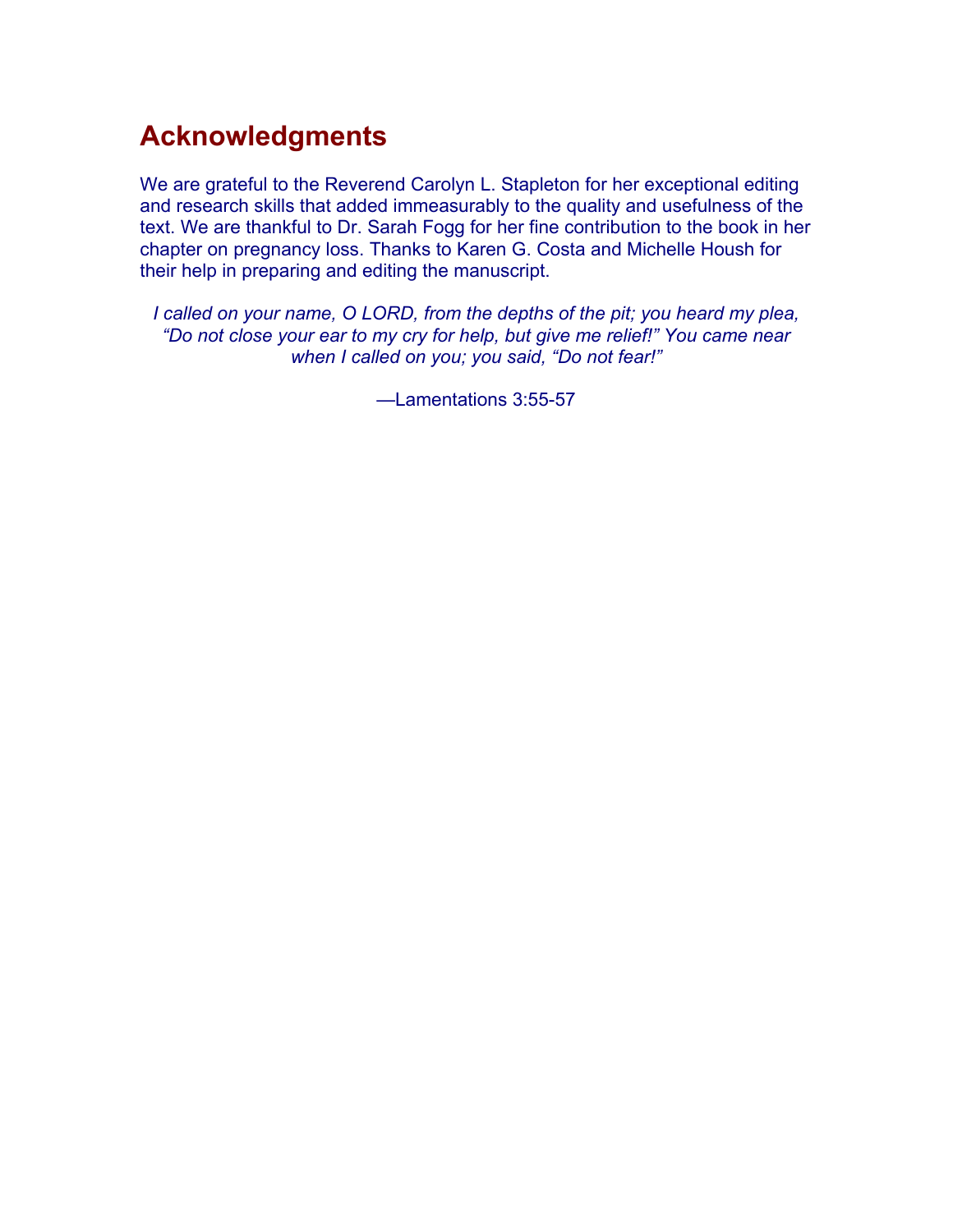## **Foreword**

**C**ounseling Survivors of Traumatic Events is a beckoning to help and be helped by those who have experienced something unforgettable. Being helped ourselves through our helping others is bearing witness to the wonder of the human spirit. This is the paradox of helping the traumatized.

I began my journey as a traumatologist out of frustration. I had witnessed considerable trauma as a U.S. Marine early in the Vietnam War. When I left the service, my intention was to focus on child psychology. I had loved working with children in Vietnam as a volunteer in the Vietnam-Marine Corps people-to-people program in DaNang. It was a wonderful opportunity to turn my attention away from destruction and killing to activities of love and nurturing. As an undergraduate at the University of Hawaii, my hatred of the war I fought in peaked when Martin Luther King, Jr., was killed in 1968. By the time I was in graduate school in 1970, I became politically active and began to organize fellow veterans who shared my rejection of the war. My first demonstration against the war was my last. That same day I became a trauma researcher.

I arrived in Washington, D.C. on a crisp and chilly March day in 1971 as a member of the Vietnam Veterans Against the War.1 We were there to change the world, or at least to change U.S. policies and stop the war in Southeast Asia. I quickly became disenchanted with being a protester and turned my attention to the traumatic effects of war on the hundreds of young men around me. Like an investigative journalist, I began to circulate among my fellow vets and to use the research interviewing skills I had acquired in my graduate program at Pennsylvania State University. I quickly realized that my calling was as a chronicler of the costs of war being paid by those who fought in Vietnam. I decided to leave the demonstrating to those with a more political bent and the necessary personality and skills.

My first interview was with a combat veteran I'll call Mike. He was a young man who had, like me, lost friends in Vietnam and came home disillusioned. Unlike me, however, his life had gone from bad to worse. He had been married twice and was then divorced. He abused both drugs and alcohol. Until we spoke, he had never once talked about his time in Vietnam. In contrast, I had written about my experiences both during the war and afterwards. As I listened to Mike speak of his combat experiences and what followed, I realized how fortunate I was. He was clearly traumatized by what had happened and was unable to let go of the emotions stuck to his memories. Another thing I learned from Mike was that he was searching for answers to some fundamental questions, answers that, perhaps, would give him peace.

I went on to interview and survey thousands of survivors of trauma. Over the years, I have learned that the questions Mike was struggling to answer were not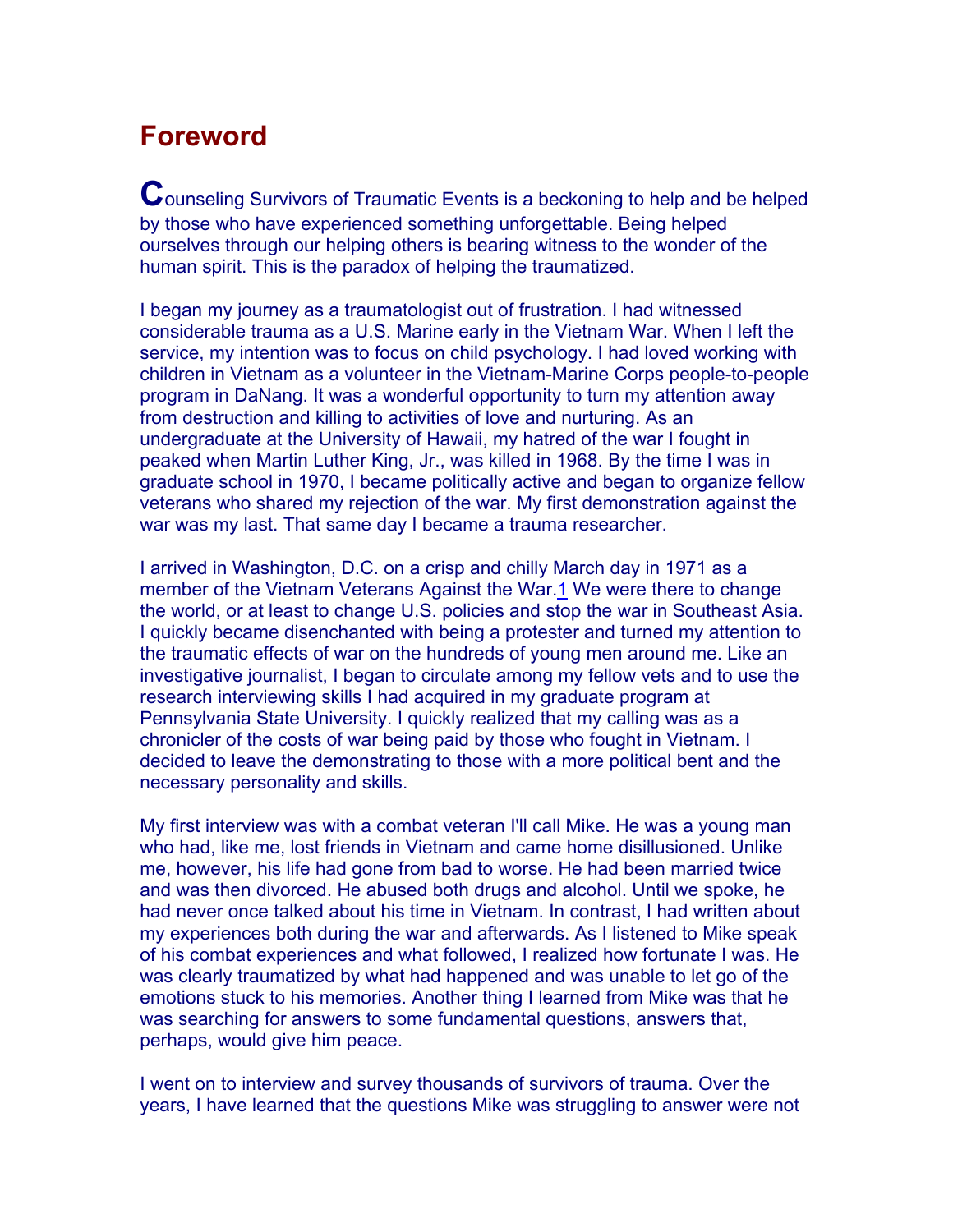unlike those of others who have been traumatized. Everywhere I go, I am asked about the best way to counsel survivors of traumatic events. People want me to boil down all of the research, theory, and practical knowledge into a set of strategies that will work. The trick, of course, is finding the best method for a particular person at the right time under the right conditions. Yet even the ideal counseling approach that enjoys the best evidence of effectiveness cannot cure traumatic stress unless a survivor can find the answers he or she is seeking. Even though we have devised extraordinary drugs and techniques to manage the symptoms of traumatic stress, there is no genuine peace until a survivor is able to address with satisfaction at least three universal questions. These are:

- Why did this happen?
- Why did it happen to me (us)?
- How can I ever put my life back together again and feel okay after knowing what I know?

It is at this point that a person is face-to-face with a counselor, seeking the answers to these fundamental questions when science, technology, practice skills, and all of the other competencies of modern counseling are silent. The answers must come from the survivor's own spirituality and faith. There is no one better prepared to enable these persons to search and find the answers than the clergy who read this book.

It is likely that you, the reader, are a pastor. This volume is about helping those who have been touched by frightening or disturbing experiences. The authors wrote it especially for you because you are the most likely person to whom survivors of trauma will turn. Natural disasters, car crashes, suicide, torture, rape, combat, and other traumatic events challenge our faith or make it stronger (or both). This book provides an extraordinary amount of knowledge—not only about what survivors have endured, but also about what they need not just to endure, but to thrive by transforming their tragedies into triumphs.

This wise and varied team of practitioners represents numerous work contexts and approaches. They have designed a one-stop reference source for helping the traumatized. And there are lots of good examples—of both problems and solutions. Each chapter addressing the sixteen traumatic events includes information not only about psychological counseling, but also how a pastor (no matter the culture, nationality, language, or denomination) can utilize faith and the religious community to serve as a resource for healing and can facilitate answering those fundamental questions.

I know this volume will also help you assist those who serve in combat in the future and those they leave behind. Perhaps as a result, fewer lives in the times ahead will be broken or broken as long as they were in previous wars.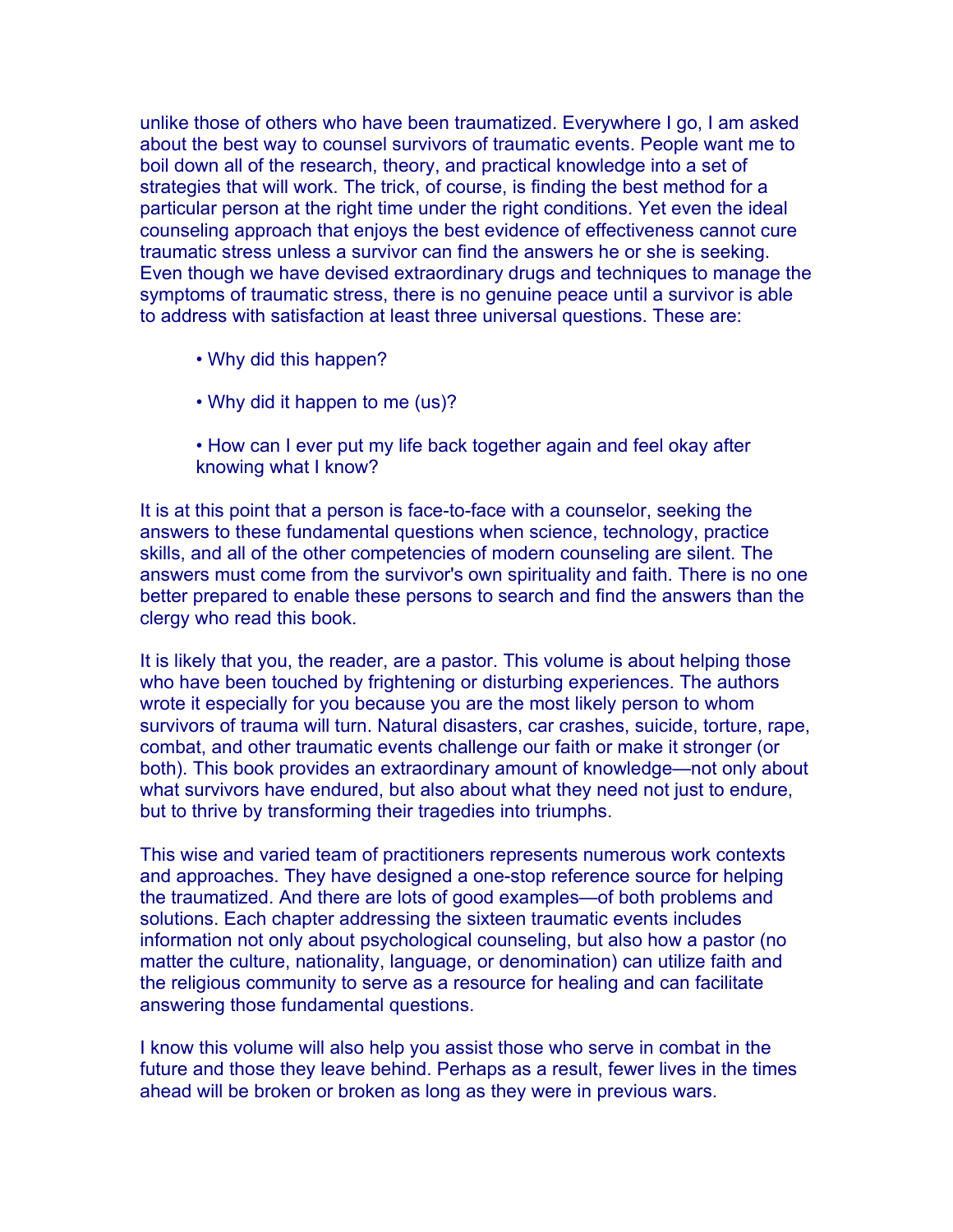After thirty years of research on how people are affected by trauma—in both good and bad ways—and how they can be transformed, we know that faith and pastoral care matter. Religion and spirituality can provide the necessary stepping stones for the traumatized struggling to answer the haunting questions that, if left unaddressed, will be major stumbling blocks to peace of mind and experiencing God's presence.

God bless you in your important work. Please contact me or the Green Cross Foundation (www.GreenCross.org) if we can help you.—Charles R. Figley, Ph.D.

Charles R. Figley, Ph.D., is a professor in the School of Social Work at Florida State University. He is former editor of the *Journal of Traumatic Stress* and current editor of the international journal *Traumatology.* He is author of more than 150 scholarly works, including eighteen books, and the recipient of numerous awards from universities and learned societies throughout the world.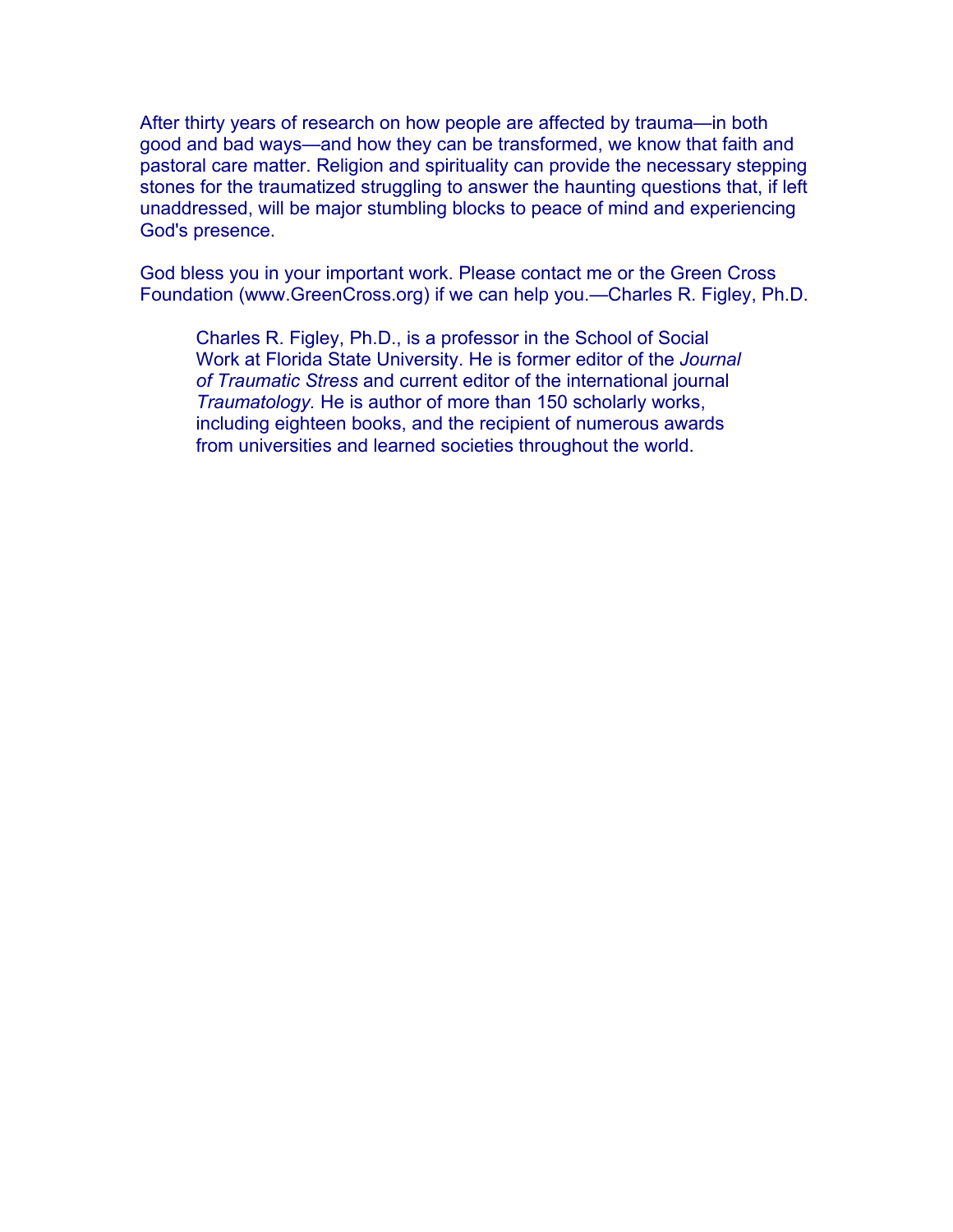## **How to Use This Book**

**C***ounseling Survivors of Traumatic Events: A Handbook for Pastors and Other Helping Professionals* is designed to be a text for those in training for pastoral ministry, as well as a practical resource for women and men already serving in ministry. The volume addresses the aftermath of a wide array of traumatic events (such as natural disasters, criminal violence, catastrophic accidents, lifethreatening illnesses) and the mental health difficulties, especially post-traumatic stress disorder (PTSD), that may be experienced as a result. In the light of the threat of global terrorism, it is especially important that those in ministry understand how to help guide persons through very difficult places.

Part 1 offers information about the important role that clergy and the faith community serve in the mental health care of persons who have survived an intensely horrifying or deeply disturbing event. This section spells out the need for special expertise by pastors and other religious professionals as to how to recognize and address psychological trauma. The scientific evidence that nonpunitive, nurturing religious beliefs and practices serve a healing function for those traumatized is summarized.

The heart of the book is the case studies found in Part 2, which use real-life situations and highlight practical implications for pastors working with the traumatized. This format incorporates relevant research and identifies the needs of persons suffering from psychological trauma. The case studies are multidisciplinary in approach, integrating clinical knowledge in pastoral care, psychology, nursing, psychiatry, gerontology, sociology, medicine, social work, and marriage and family therapy, along with current scientific findings on the role of religion in mental and physical health care. The volume recognizes that the difficulties individuals face in the aftermath of horrific life events do not stand in isolation from one another, but are interrelated. For example, the chapter involving psychological trauma in police officers addresses PTSD, substance abuse, and depression.

The book is designed so that a reader can easily locate information on specific issues related to psychological trauma for which individuals and families seek help. It is a practical, easy-to-use guide on how to assess problems and respond to them. The table of contents provides the subject matter of sixteen traumatic events that often affect human beings.

Each case provides an example of a person who has survived a specific traumatic event and is in need of help. Included in each chapter is information about how a religious professional would assess the problem, what aspects of the situation are most important, how to identify the major issues, specific directions for what pastors and congregations can do, when to refer for professional assistance, and resources that can provide help. National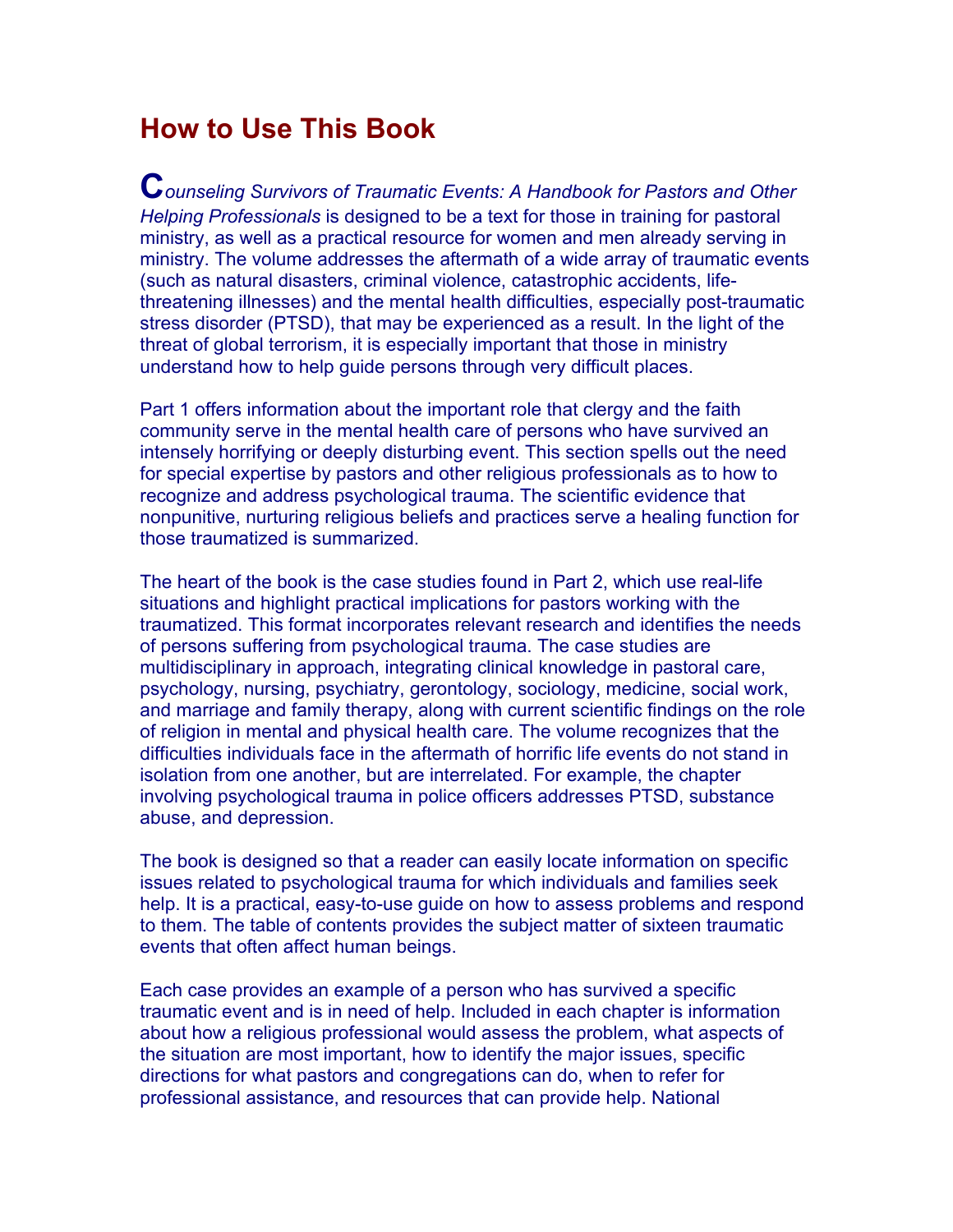organizations (often with toll-free numbers and Internet addresses) that supply information and support for individuals and families facing these issues are identified for each concern addressed. Cross-cultural aspects are discussed as well

Part 3 of the book has a section on responding to different types of crisis situations as well as guidelines on self-care for religious professionals working with traumatized persons. There is also a section on how and when to make a referral. Technical terms are defined in the glossary at the end of the book.

The text is written for people of all faiths, with an appreciation for the richness of the intergenerational and multicultural diversity found in religious communities. The authors are persons of faith with specialties in mental health.

Dr. Weaver is a clinical psychologist and ordained United Methodist minister who has served rural and urban parishes. He is the Director of Research at The HealthCare Chaplaincy in New York City. He has written over ninety scientific articles and book chapters and has coauthored eight books. Dr. Flannelly is a Roman Catholic laywoman and Associate Professor of Nursing at the University of Hawaii. She has worked extensively as a clinical nurse specialist and has written several articles on the role of spirituality in nursing. Dr. Preston is Associate Professor of Psychology at Alliant University in Sacramento, California, and an active layman in The United Methodist Church. He has written over thirty scientific articles and book chapters and has authored or coauthored fourteen books.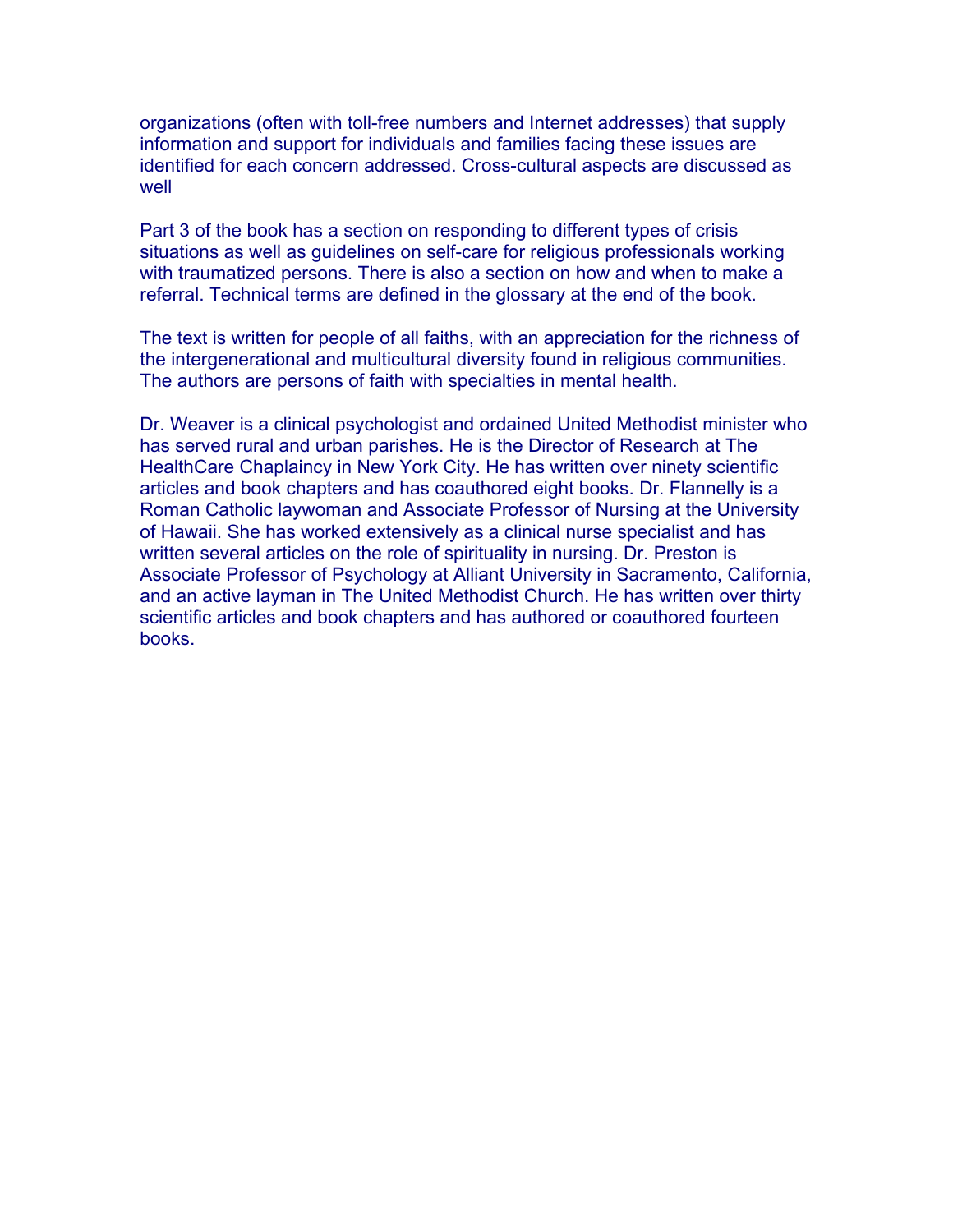## **Part One--Introduction**

## **Clergy, Faith, and Psychological Trauma**

**C**lergy need the skills to recognize and assist those who come to them for counsel in the aftermath of psychological trauma. Many of these persons may be suffering what mental health professionals have identified as post-traumatic stress disorder, or PTSD. The word "trauma" is derived from the Greek word meaning "wound." Just as a physical trauma can cause suffering by wounding and disabling the body, a psychological trauma can cause suffering by overwhelming the thoughts and feelings.

Graphic accounts of the effects of extreme stress on human beings have been documented in literature since Homer's *Odyssey* and Samuel Pepys's diary of the disastrous London fire of 1666 (Daly, 1983). Freud recognized the effects of psychological trauma in childhood during the nineteenth century, but it has only been in the wake of the devastating wars of the twentieth century—particularly the return of Vietnam War veterans to the United States—that a concerted scientific effort has been marshaled to create an effective model to understand the symptoms that result from extreme stress (Van der Kolk, 1987). Most recent, the model for understanding psychological trauma, or PTSD, has been applied to understanding reactions to the criminal victimization that plagues our society, such as rape, robbery, assault, child abuse, elder abuse, and spouse battering (Herman, 1992).

Post-traumatic stress should usually be considered a normal reaction to an abnormally stressful situation (Lifton, 1988). PTSD is not a sign of being "emotionally weak" or "mentally ill." Virtually anyone exposed to the "shock effect" of extreme stress will find ordinary coping processes are overwhelmed. Posttraumatic stress disorder is diagnosed when a person responds with intense fear, helplessness, or horror to a traumatic experience that involves actual or threatened death, serious injury, or a threat to the physical well-being of self or others (APA, 2000). The traumatic event is reexperienced in specific ways, such as in recurrent and intrusive distressing recollections or dreams of the event. Additionally, the person often persistently avoids situations associated with the trauma and has emotional numbness in general. Often there is hypervigilance and irritability. Post-traumatic stress disorder becomes the diagnosis when these symptoms persist for more than one month.

Research has revealed that exposure to several categories of traumatic stressors can precipitate the symptoms of PTSD, including life-threatening illnesses, criminal victimization (rape, assault, robbery, spouse battering, child abuse, kidnapping, elder abuse), natural disasters (floods, wildfires, earthquakes, hurricanes, tornadoes), human-made disasters (war, death camps, torture, terrorism, gang violence), catastrophic accidents (automobile, airplane,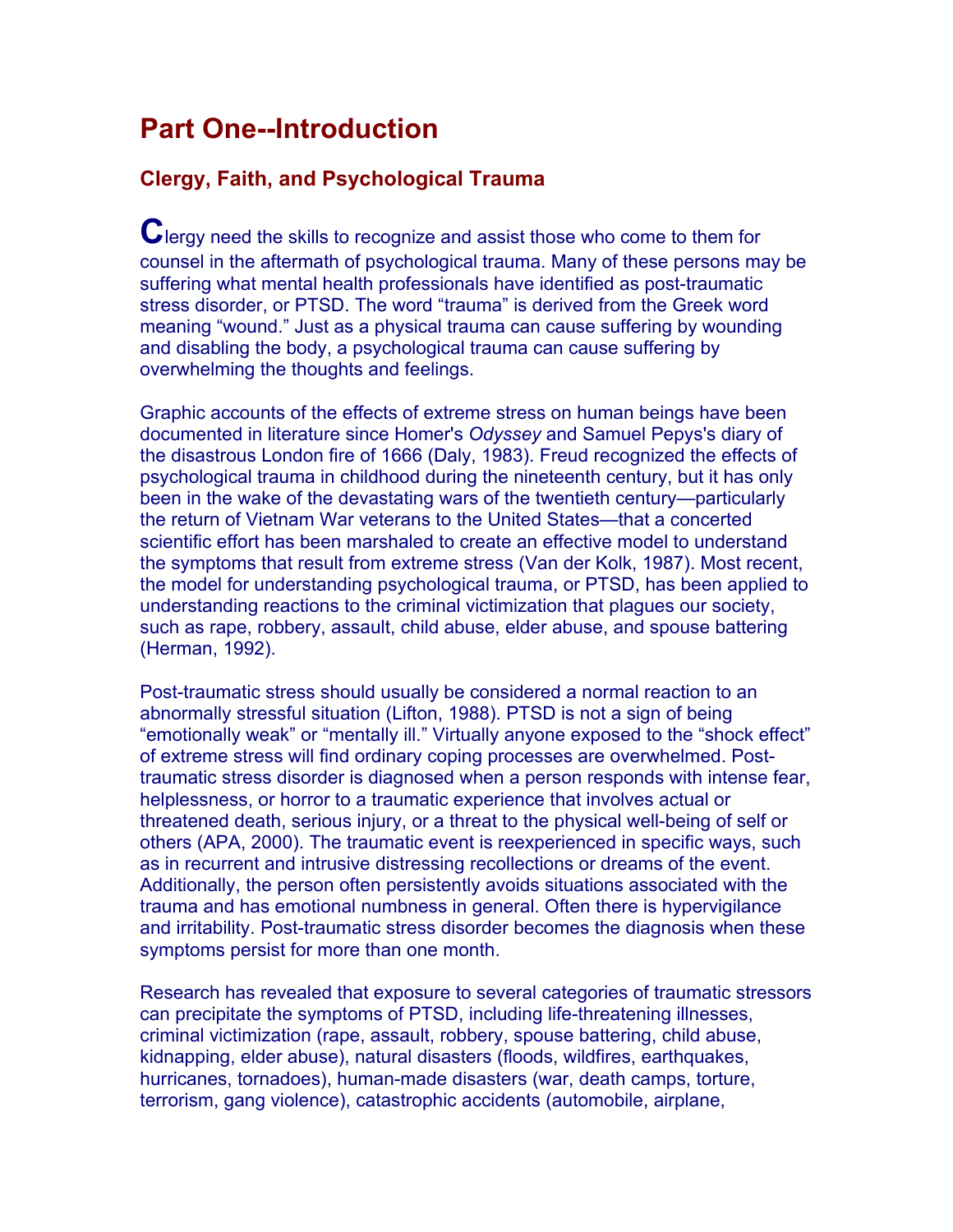industrial), and workplace exposure for rescue workers, firefighters, health care personnel, and police officers (APA, 2000). Clergy who are increasingly being exposed to dangerous situations will also be vulnerable to the effects of extreme stress (Weaver, 1992a). When these stressors involve a serious threat to one's life or physical integrity, one's children, spouse, close relatives, or friends; sudden destruction of one's home or community; or seeing another person who has been, or is being, seriously injured or killed as the result of an accident or physical violence, PTSD symptoms may result (APA, 2000).

#### **Many People Suffer from Psychological Trauma**

PTSD represents a significant public health concern and warrants the attention of clergy and the religious community. Research has discovered that about 60 percent of men and 50 percent of women have at least one traumatic experience in their lifetimes, while 10 percent of men and 6 percent of women have four or more traumatic experiences. About 8 percent of Americans have PTSD at some point in their lives, making it the fourth most common psychiatric disorder (Kessler et al., 1995). According to the National Center for PTSD, every year as many as 17 million people in North America survive or provide relief services for disasters such as earthquakes, floods, hurricanes, tornadoes, wildfires, chemical explosions, toxic spills, riots, mass killings, and terrorist acts. In addition, in any given year, one in one hundred Americans will be injured in a motor vehicle accident, and about 9 percent of them will develop PTSD (Blanchard and Hicking, 1997).

Churches, mosques, and synagogues have many veterans who are suffering from psychological trauma. Among Vietnam-era veterans, a study found that 15.2 percent of men and 8.5 percent of women suffer from PTSD fifteen or more years following their military service (Weiss et al., 1992). It is estimated that 830,000 Vietnam veterans (49 percent) "still experience clinically significant distress and disability from the symptoms of PTSD" (Weiss et al., 1992, p. 365).

It is also becoming clear that for some elderly veterans, the experience of combat has far-reaching effects on mental health. Almost 25 percent of American men aged sixty-five or older served in combat in the Second World War or Korea (Spiro, Schnurr, and Aldwin, 1993), and many of these men continue to suffer from the experience, especially those who were prisoners of war (Sutker and Allain, 1996).

In addition, high numbers of young Americans suffer from PTSD as a result of criminal violence. Exposure to violence among teens in the U.S. is at near epidemic levels. The rate of violent victimization for those aged twelve to nineteen is twice that of adults over the age of twenty-five (Bureau of Justice Statistics, 1993). Adolescent males from large urban areas are at the highest risk of victimization and of witnessing severe violence, such as stabbings and shootings. In a study of adolescents and young adults (aged fourteen to twenty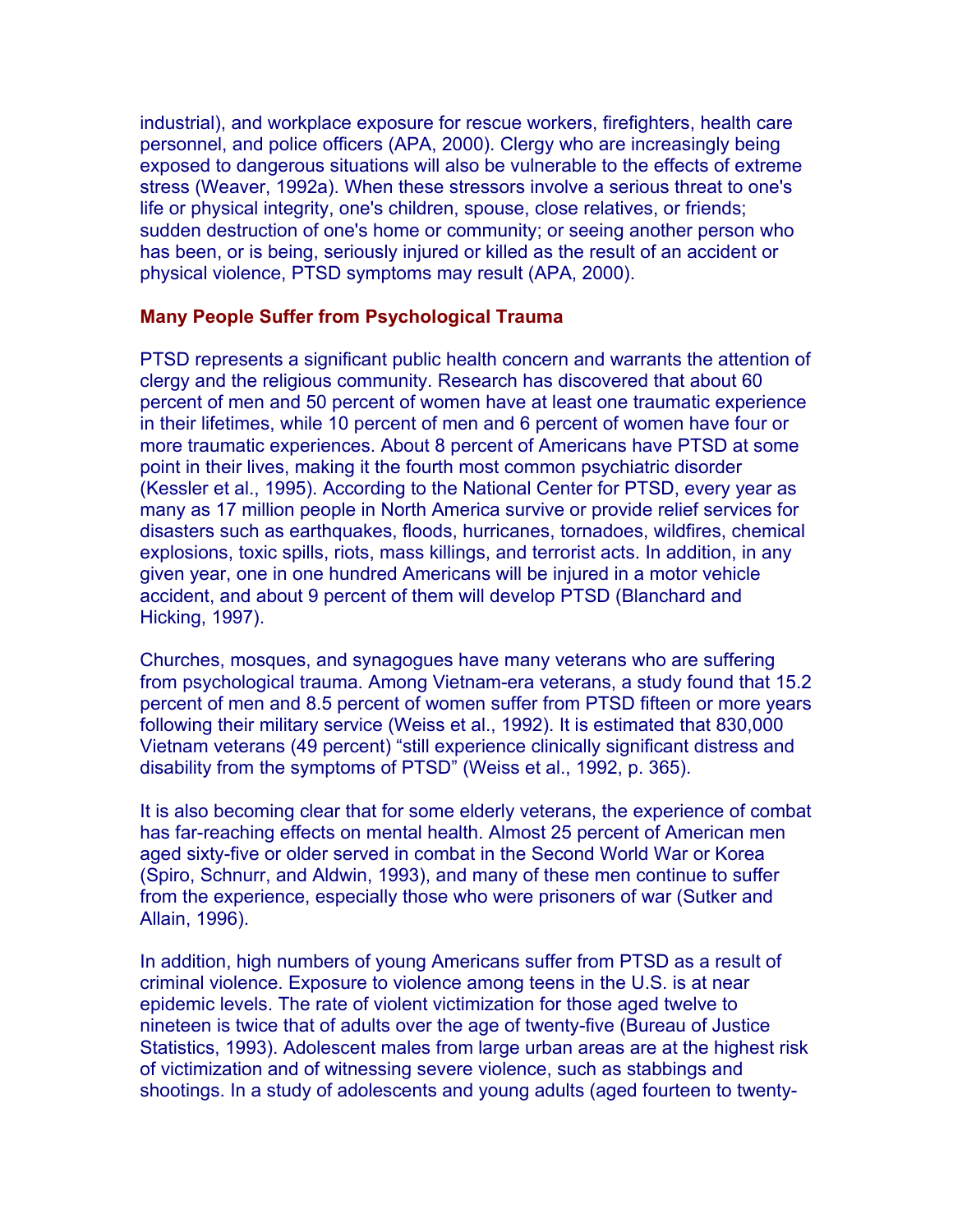three) in Detroit, Michigan, 42 percent had seen someone shot or stabbed, and 22 percent had seen someone killed. Nine percent had seen more than one person killed (Shubiner, Scott, and Tzelepis, 1993). A national study of more than eleven thousand eighth and tenth graders found a high exposure to violence. A full one-third of the students had been threatened with bodily harm, while 15 percent had been robbed, and 16 percent had been assaulted in their neighborhoods. School offered little safety according to this study— 34 percent of the students had been threatened, and 13 percent had been assaulted at school during the preceding year (American School Health Association, 1989). It is not surprising that in a random sample of adolescents, aged sixteen to nineteen, in Detroit, Michigan, it was discovered that 4 of 10 had been exposed to a traumatic event that qualifies as a PTSD stressor. The rate of PTSD in this group of urban young adults was almost 1 in 4 (Breslau, Davis, Andreski, and Peterson, 1991).

Between 1975 and 1987 alone, an estimated 700,000 refugees from Southeast Asia settled in the United States (Mollica, Wyshak, and Lavelle, 1987). Many refugees who immigrate to North America and Europe have suffered maltreatment and torture (Mollica, 2000). Researchers have documented that approximately one-half of the refugees coming to the United States from the wartorn areas of Central America, Central Europe, Africa, and Southeast Asia groups with whom many religious communities have become actively involved are suffering PTSD (Cervantes, de Synder, and Padella, 1989; Fox and Tang, 2000).

Children also suffer from psychological trauma and can have the full constellation of PTSD symptoms. Children and, as a result, their family members often experience psychological trauma from serious injury in a motor vehicle accident (Boyer et al., 2000). PTSD is also common among children who are abused or neglected (Duber and Motta, 1999) or who are put in grave danger (Garbarino, Kostelny, and Dubrow, 1991; La Greca et al., 1996). These children can have much the same set of PTSD features as adults, although expressed in somewhat different ways. One of the primary researchers in the area of childhood trauma, Dr. Lenore Terr, suggests that four characteristics are often seen in traumatized children: "Visualized or otherwise repeatedly perceived memories of the traumatic event, repetitive behaviors, trauma-specific fears, and changed attitudes about people, life, and the future" (1990, p. 10).

#### **Who Is Most Vulnerable to PTSD?**

The strongest single predictor of PTSD is the severity of the traumatic experience (Foy, 1992). Generally, the greater the exposure to the traumatic event or events, the greater the percentage of people with symptoms of PTSD (Shore, Tatum, and Vollmer, 1986). After a devastating disaster, 50 to 80 percent of those exposed can develop PTSD symptoms (Andreasen, 1985). Suffering from PTSD is more pronounced when the trauma is intentionally inflicted by another person, rather than when it is accidental (Peterson, Prout, and Schwarz, 1991). A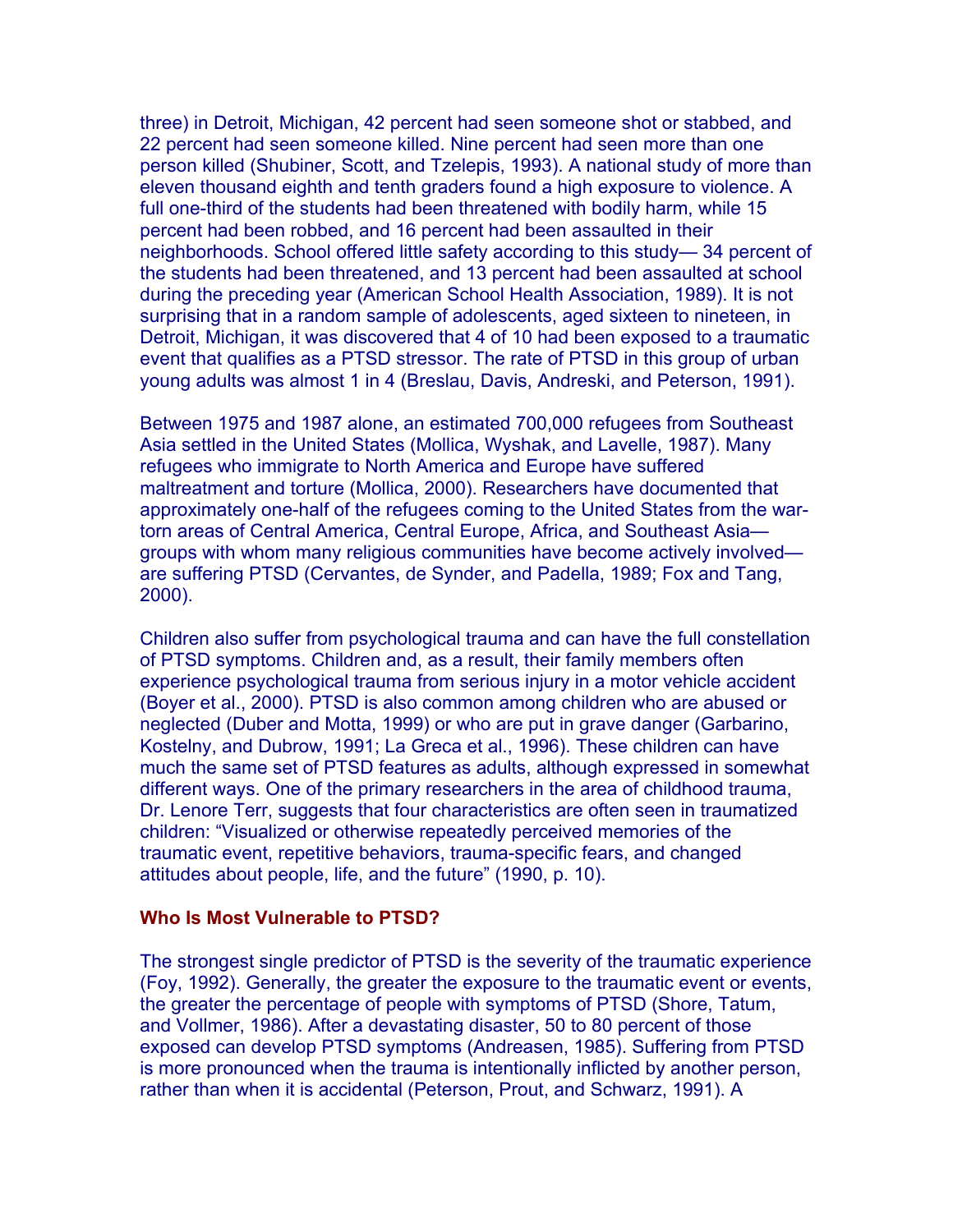completed rape, the perception of one's life being threatened during a crime, and physical injury during a crime all increase the likelihood of PTSD (Kilpatrick et al., 1989).

Though PTSD can appear at any age, it is most prevalent among young adults as a result of the higher incident rate of precipitating stressors. In general, children and older adults have more difficulty coping with traumatic stress than persons in midlife. Young children have not developed adequate coping skills, and older people may be physically frail and less able to maintain coping strategies. A lack of adequate social support and additional stress will make a person more vulnerable to PTSD (Brewin, Andrews, and Valentine, 2000). It is more prevalent in persons who are single, divorced, widowed, economically disadvantaged, or socially isolated. It appears that previous child physical or sexual abuse or severe marital or family dysfunction may increase the risk of PTSD (Foy, 1992). Certain psychiatric disorders, including major depression and anxiety disorders in the family of origin, may predispose persons to PTSD (Breslau, Davis, Andreski, and Peterson, 1991).

#### **People with Psychological Trauma Seek Clergy Counsel**

It is important that clergy be skilled in recognizing PTSD symptoms, given that research over several decades has demonstrated that millions of Americans call upon clergy for help in times of crisis (Weaver, 1995). A University of Michigan research group published results of a survey using a representative sample of 2,267 Americans. The study revealed that about 4 of 10 Americans reported that they sought counsel from a member of the clergy when they had a personal problem. Among people who stated they attended religious services once a week, the number rose to 53 percent. Even among people who said they never attended religious services, 16 percent reported that they sought guidance from clergy for assistance with personal problems. Particularly relevant to the subject of PTSD is the finding that persons in "crisis" involving the "death of someone close" reported almost five times more likelihood of seeking the aid of a clergyperson than of all other mental health professionals (psychiatrists, psychologists, social workers, and marriage and family therapists) combined (Veroff, Kulka, and Douvan, 1981).

Researchers at Yale University surveyed 214 Catholic, Protestant, and Jewish clergy in New Haven, Connecticut. Eighty-five percent of the clergy surveyed reported they had counseled dangerous or suicidal persons, and most clergy stated they did some crisis intervention counseling in the course of their pastoral work. These authors summarized their study with this comment: "Parish-based clergy, especially the black clergy, function as a major mental health resource to communities with limited access to professional mental health services" (Mollica et al., 1986, p. 323).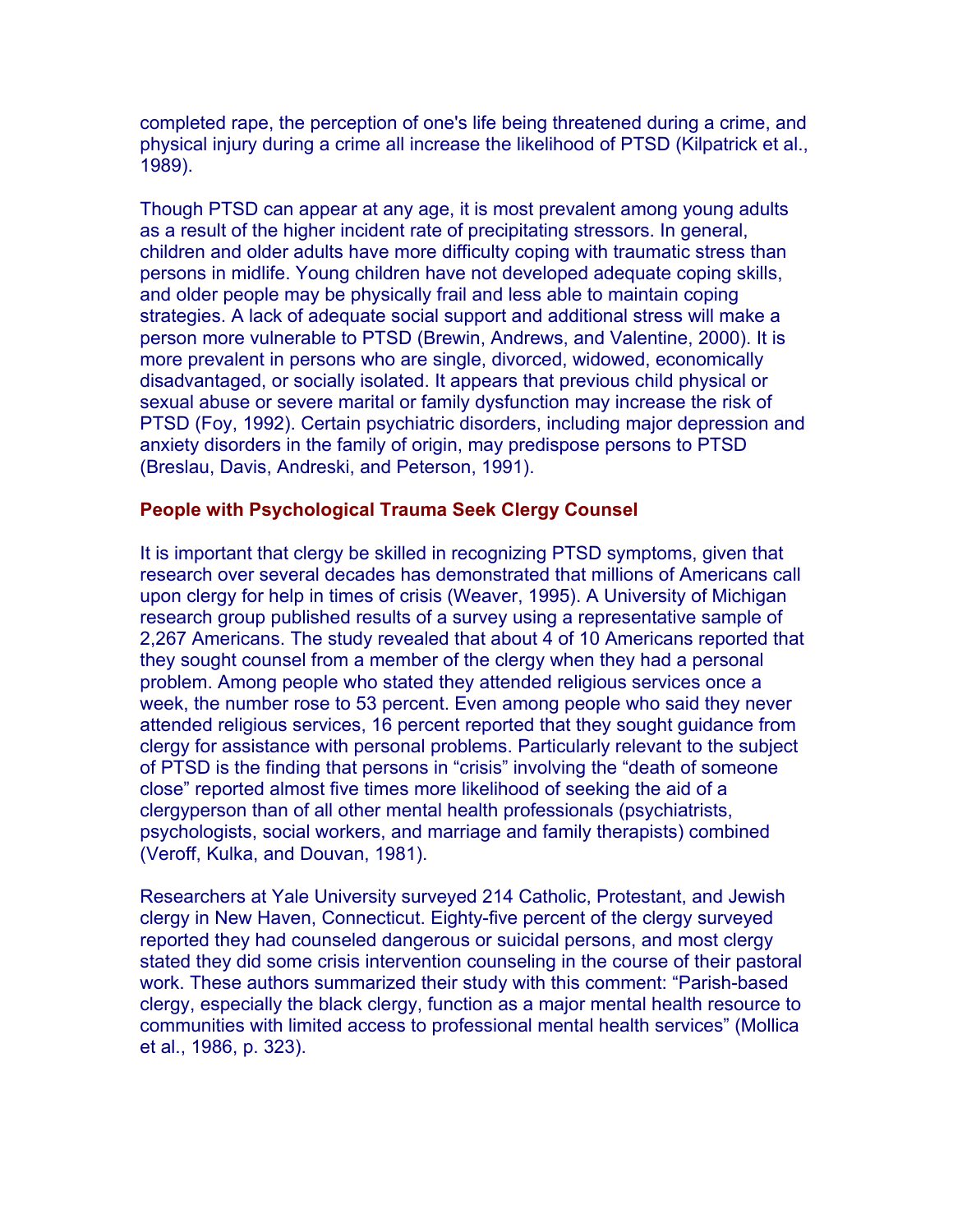In 1988, the psychiatrist David Larson and colleagues published research findings from a national survey of 18,495 adults. The study revealed that a person was as likely to seek out a clergyperson as a mental health professional for counsel when suffering a wide range of serious psychiatric disorders, including major depression, which is strongly associated with PTSD. The article concluded that "the clergy are coping, with or without the assistance of mental health professionals, with parishioners who have a broad spectrum of psychiatric disorders" (p. 1068).

One study examined the role of clergy as counselors, in which the majority of the persons seeking assistance were Mexican Americans. Among the 534 persons in this study who sought help or who were likely to seek help, clergy were the primary resource. In fact, the study found that the degree of identification with Mexican ethnicity was strongly related to seeking pastoral help. The study states, "For El Paso, Texas, residents the clergy are by far the most popular source of help for a personal problem. In decreasing order of popularity (after clergy at 41 percent) are doctors (29 percent), psychiatrists and psychologists (21 percent), and social service agencies (including social workers at 18 percent)" (Chalfant et al., 1990, p. 308).

In 1999, researchers studied African American pastors in ninety-nine churches in urban areas of Connecticut (Williams et al., 1999). Ninety-four of the congregations offered community outreach programs for those in need. Most of the programs offered services to persons who suffer from conditions that place them at risk for PTSD, including homelessness and hunger, child abuse, domestic violence, substance abuse, AIDS, and imprisonment.

Pastoral care and mental health publications have documented that clergy are responding with pastoral counseling to persons exposed to a wide range of extreme stressors that can precipitate PTSD. These publications document clergy's responses to natural disasters such as floods (Smith et al., 2000) and tornadoes (Chinnici, 1985); catastrophic accidents such as large fires (Lindy, Grace, and Green, 1981) and plane crashes (Black, 1987); criminal assault including rape (Golding, Siegel, Sorenson, Burham, and Stein, 1989), spouse battering (Bowker, 1988; Cwik, 1997), child abuse (Weaver, 1992b), and elder abuse (Weaver and Koenig, 1997); and human-created disasters including death camps (Cohen, 1989), war (Zimmerman and Weber, 2000), and torture (Lernoux, 1980; Daries, 1990).

#### **People Use Faith to Cope with PTSD**

With psychological trauma, an individual's sense of order and continuity of life is shattered. Questions of meaning and purpose arise as a person experiences a loss of control over his or her destiny. Religious faith is a primary coping strategy for many people suffering from psychological trauma, with one-half to threequarters of PTSD sufferers indicating that their faith helps them cope (Weaver,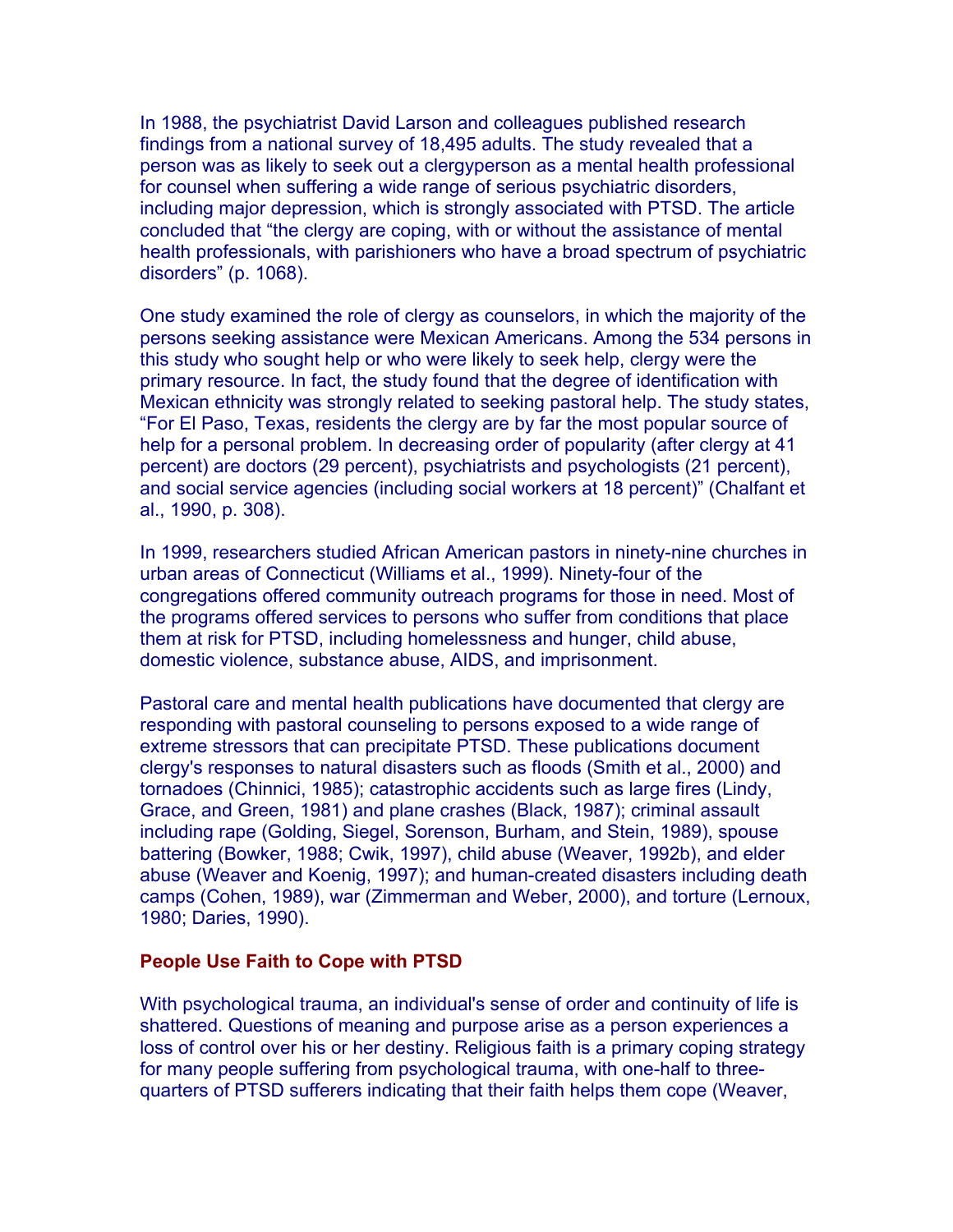Koenig, and Ochberg, 1996). Scientists have found that surveyed combat veterans (Green, Lindy, and Grace, 1988), natural disaster survivors (Weinrich, Hardin, and Johnson, 1990), adult survivors of severe child abuse (Lawson et al., 1998), and young people in a war zone (Zeidner, 1993) frequently use their faith as a positive coping strategy. Fathers of children being treated for cancer in a hematology hospital clinic were asked about various methods of coping. Among twenty-nine separate coping strategies used, prayer was both the most common and the most helpful for the fathers (Cayse, 1994).

In addition to offering the social support of community, nurturing religion provides a healing means of addressing a traumatic experience. Faith can facilitate faster and more effective emotional recovery (Pargament, 1997). In a rigorously designed long-term study of 124 parents who lost a child to sudden infant death syndrome, McIntosh, Silver, and Wortman (1993) found that greater religious participation was related to increased emotional support by others and increased meaning found in the loss of the child. This is no small finding given the high level of trauma that follows the sudden death of an infant. Religion appears to provide for these trauma-stricken parents a clinically effective means to make sense of the loss and enhances well-being, lowers distress, and may facilitate faster and more effective cognitive restructuring when integrating severe loss and emotional trauma. In another well-designed study of persons grieving the death of a family member or very close friend, it was discovered that there is a strong link between the ability to make sense of the loss through religious practices and positive psychological adjustment (Davis, Nolen-Hocksema, and Larson, 1998). Researchers in Great Britain found that people with strong religious beliefs coped better with the loss of a loved one or close friend over a fourteen-month period than did those without faith (Walsh et al., 1999).

#### **Unique Role of Clergy**

With adequate training, clergy are in an ideal position to recognize and assist those suffering from psychological trauma. Pastors are often in long-term relationships with individuals and their families, giving them ongoing contacts by which they can observe changes in behavior that can assist in the assessment and treatment of PTSD. Clergy are most often called upon in crisis situations associated with grief, depression, or trauma reactions such as personal illness or injury, death of spouse, death of a close family member, divorce or marital separation, change in health of a family member, or death of a close friend (Fairchild, 1980). Highlighting the prominent role that clergy have in community mental health, the U.S. Surgeon General's *2000 Report on Mental Health* found that each year, 1 of 6 adults obtains mental health services either from a health care provider, the clergy, or a social service agency (Satcher, 2000).

Researchers have discovered that 1 of 5 persons (700,000 survivors) who are victimized in a violent crime (for example, rape, attempted rape, robbery, aggravated assault, or simple assault) seeks the counsel of a clergy-person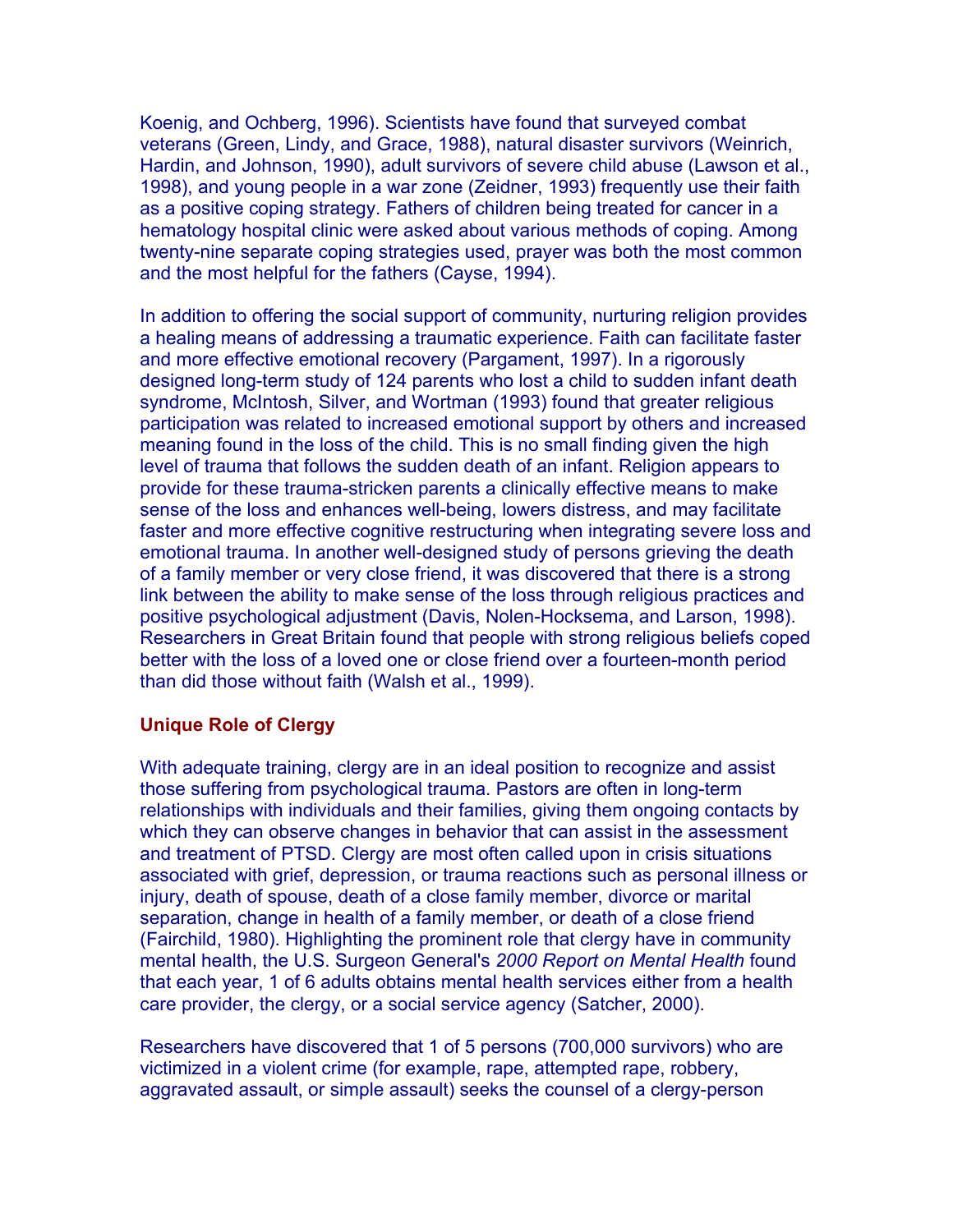(Norris, Kaniasty, and Scheer, 1990). This is the same number seeking help from all other mental health professionals or medical doctors combined (Norris, Kaniasty, and Scheer, 1990). Undoubtedly persons in distress go to clergy in such large numbers because accompanying the stressful state for many individuals are questions of meaning and purpose uniquely addressed by communities of faith. It is estimated that 1.8 million women are abused each year by husbands or intimate partners (Branner et al., 1999). A national survey of one thousand battered wives found that 1 of 3 received help from clergy, and 1 of 10 abusive husbands was counseled by clergy (Bowker, 1988).

Clergy and other religious professionals need to know how best to help people who have been affected by traumatic events. Pastors are accessible helpers within communities that offer a sense of continuity with centuries of human history and an experience of being a part of something greater than oneself. Clergy are visible and available leaders who communicate with a language of faith and hope in communities. Rabbis, priests, imams, and ministers are also in a unique position of trust in which they can assist persons by referring them to support systems available through their faith communities and beyond (Weaver, Revilla, and Koenig, 2001).

#### **Summary**

Accounts of the effects of traumatic stress have been documented over the history of humankind. Post-traumatic stress is a normal reaction to an abnormally stressful situation and represents a significant public health concern that warrants the attention of the religious community. Churches, synagogues, and mosques have many persons who are suffering from psychological trauma and need help. Religious faith is a primary way people cope with its negative effects. Faith communities can offer both the social support and a healing means of addressing a traumatic experience. To become more effective helpers, clergy need skills to recognize and assist those who seek them for counsel in the aftermath of psychological trauma.

#### **References**

American Psychiatric Association (2000). *Diagnostic and Statistical Manual of Mental Disorders* (Fourth Edition, Text Revised). Washington, DC: American Psychiatric Association.

American School Health Association (1989). *The National Adolescent Student Health Survey: A Report on the Health of America's Youth.* Oakland, CA: Third Party Publishing Company.

Andreasen, N. C. (1985). Post-traumatic stress disorder. In H. I. Kaplan and B. J. Sadock (Eds.), *The Comprehensive Textbook of Psychiatry* (4th ed.) (pp. 918- 924). Baltimore: Williams and Wilkins.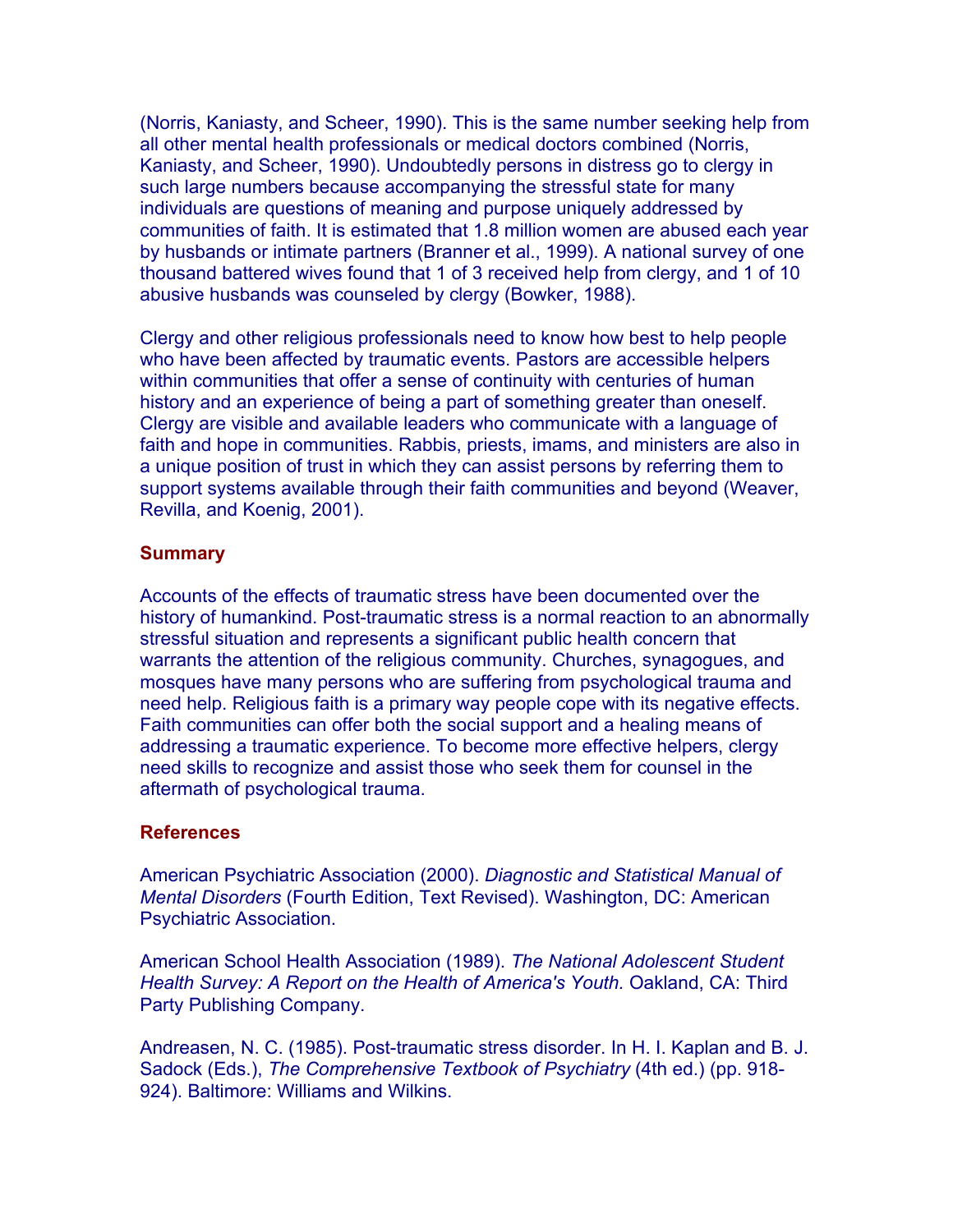Black, J. W. (1987). The libidinal cacoon: A nurturing retreat for the families of plane crash victims. *Hospital and Community Psychiatry, 38(12),* 1322-1326.

Blanchard, E. B., and Hicking, E. J. (1997). *After the Crash.* Washington, DC: American Psychological Association.

Bowker, L. H. (1988). Religious victims and their religious leaders: Services delivered to one thousand battered women by the clergy. In A. L. Horton and J. A. Williamson (Eds.), *Abuse and Religion: When Prayer Isn't Enough* (pp. 229- 234). Lexington, MA: D.C. Heath.

Boyer, B. A., Knolls, M. L., Kafkalas, C. M., Tollen, L. G., and Swartz, M. (2000). Prevalence and relationship of posttraumatic stress in families experiencing pediatric spinal cord injury. *Rehabilitation Psychology, 45(4),* 339-355.

Branner, S. J., Bradshaw, R. D., Hamlin, E. R., Fogarty, J. P., and Colligan, T. W. (1999). Spouse abuse: Physician guidelines to identification, diagnosis, and management in the uniformed services. *Military Medicine, 164(1),* 30-36.

Breslau, N., Davis, G. C., Andreski, P., and Peterson, E. (1991). Traumatic events and posttraumatic stress disorder in an urban population of young adults. *Archives of General Psychiatry, 48,* 216-222.

Brewin, C. R., Andrews, B., and Valentine, J. D. (2000). Meta-analysis of risk factors for posttraumatic stress disorder in exposed adults. *Journal of Consulting and Clinical Psychology, 68(5),* 748-766.

Bureau of Justice Statistics (1993). *Criminal Victimization in the United States, 1992.* Washington, DC: U.S. Department of Justice. Publication NCJ-144776.

Cayse, L. N. (1994). Fathers of children with cancer: A descriptive study of the stressors and coping strategies. *Journal of Pediatric Oncology Nursing, 11(3),* 102-108.

Cervantes, R. C., de Synder, U. N. S., and Padella, A. M. (1989). Post-traumatic stress in immigrants from Central America and Mexico. *Hospital and Community Psychiatry, 40,* 615-619.

Chalfant, H. P., Heller, P. L., Roberts, A., Briones, D., Aguirre-Hochbaum, S., and Farr, W. (1990). The clergy as a resource for those encountering psychological distress. *Review of Religious Research, 31(3),* 305-313.

Chinnici, R. (1985). Pastoral care following a natural disaster. *Pastoral Psychology, 33(4),* 245-254.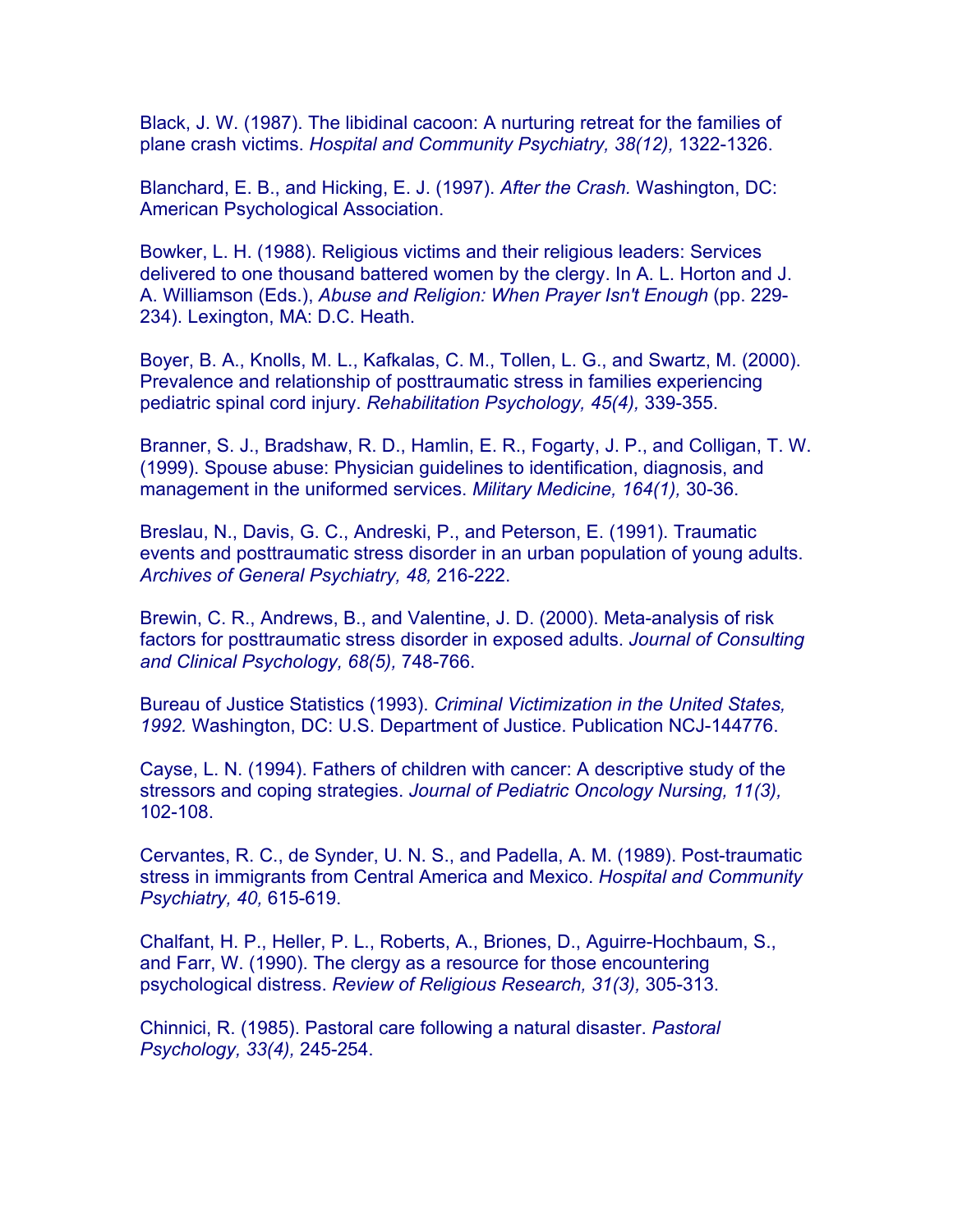Cohen, M. S. (1989). The rabbi and the holocaust survivor. In P. Marcus and A. Rosenberg (Eds.), *Healing Their Wounds: Psychotherapy with Holocaust Survivors and Their Families* (pp. 167-176). New York: Praeger.

Cwik, M. S. (1997). Peace at home? *Journal of Psychology and Judaism, 21(1),* 7-67.

Daly, R. J. (1983). Samuel Pepys and post-traumatic stress disorder. *British Journal of Psychiatry, 143,* 64-68.

Daries, J. M. (1990). Baptists and human liberation: South Africa. *American Baptist Quarterly, 9(4),* 307-309.

Davis, C. G., Nolen-Hocksema, S., and Larson, J. (1998). Making sense of loss and benefiting from the experience two construals of meaning. *Journal of Personality and Social Psychology, 75(2),* 561-574.

Duber, A. E., and Motta, R. W. (1999). Sexually and physically abused foster children and post-traumatic stress disorder. *Journal of Consulting and Clinical Psychology, 67(3),* 367-373.

Fairchild, R. W. (1980). *Finding Hope Again: A Pastor's Guide to Counseling Depressed Persons.* New York: Harper and Row.

Fox, S. H., and Tang, S. S. (2000). The Sierra Leonean refugee experience: Traumatic events and psychiatric sequelae. *Journal of Nervous and Mental Disease, 188(8),* 490-495.

Foy, D. W. (Ed.) (1992). *Treating Post-Traumatic Stress Disorder: Cognitivebehavioral Strategies.* New York: Guilford Press.

Garbarino, J., Kostelny, K., and Dubrow, N. (1991). What children can tell us about living in danger. *American Psychologist, 46(4),* 376-383.

Golding, J. M., Siegel, J. M., Sorenson, S. B., Burham, M. A., and Stein, J. A. (1989). Social support services following sexual assault. *Journal of Community Psychology, 17,* 92-107.

Green, B. L., Lindy, J. D., and Grace, M. C. (1988). Long-term coping with combat stress. *Journal of Traumatic Stress, 1(4),* 399-412.

Herman, J. L. (1992). *Trauma and Recovery.* New York: Basic Books.

Kessler, R. C., Sonnega, A., Bromet, E., Hughes, M., and Nelson, C. B. (1995). Post-traumatic stress disorder in the National Comorbidity Survey. *Archives of General Psychiatry, 52,* 1048-1060.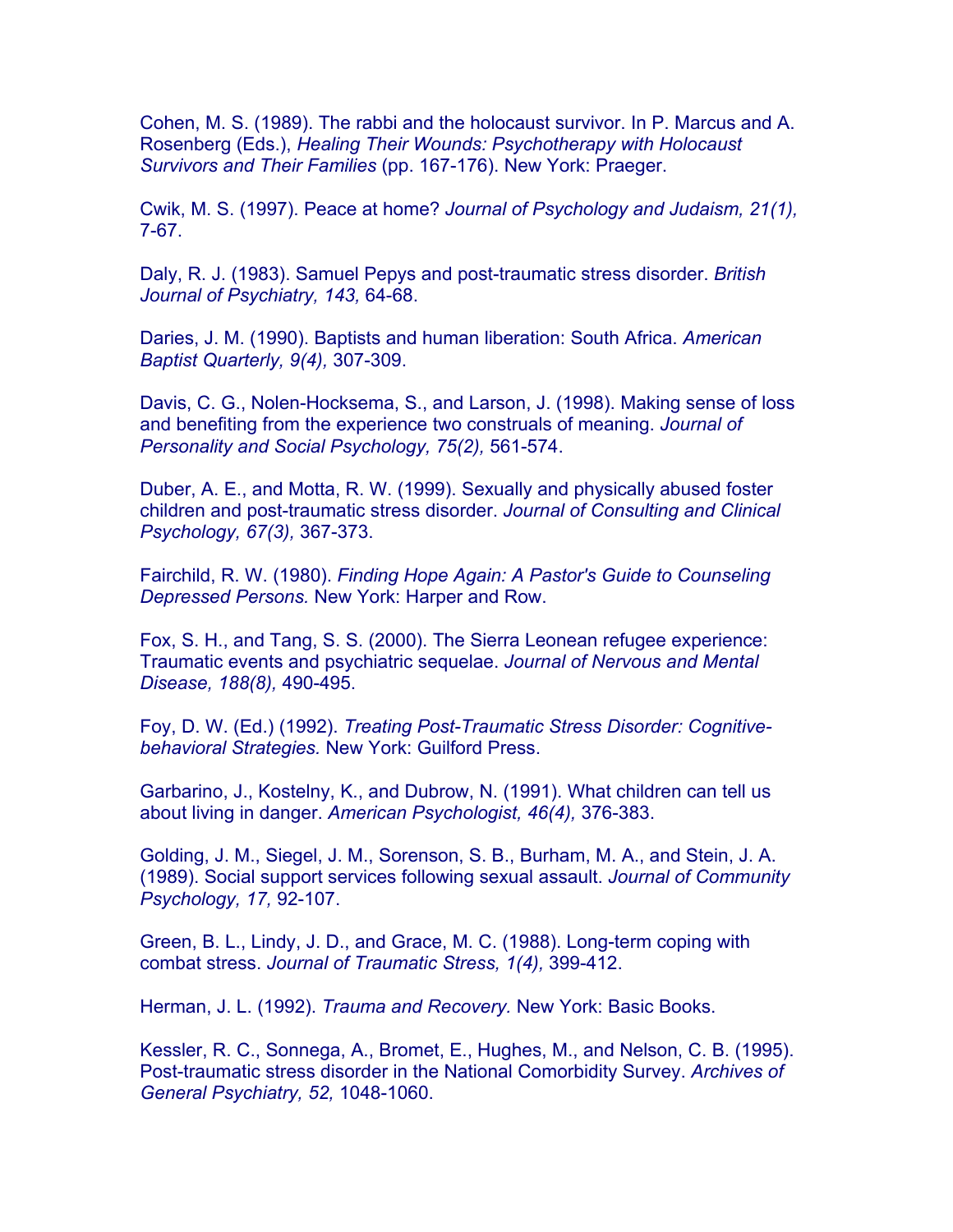Kilpatrick, D. G., Saunders, B. E., Amick-McMullan, A., Best, C. L., Veronen, L. J., and Resnick, H. S. (1989). Victim and crime factors associated with the development of crime-related post-traumatic stress disorder. *Behavior Therapy, 20,* 199-214.

La Greca, A. M., Silverman, W. K., Vernberg, E. M., and Prinstein, M. J. (1996). Symptoms of post-traumatic stress in children after Hurricane Andrew: A prospective study. *Journal of Consulting and Clinical Psychology, 64(4),* 712-723.

Larson, D. B., Hohmann, A. A., Kessler, L. G., Meador, K. G., Boyd, J. H., and McSherry, E. (1988). The couch and the cloth: The need for linkage. *Hospital and Community Psychiatry, 39(10),* 1064-1069.

Lawson, R., Drebing, C., Berg, G., Vincellette, A., and Penk, W. (1998). The long-term impact of child abuse on religious behavior and spirituality in men. *Child Abuse and Neglect, 22(1),* 369-379.

Lernoux, P. (1980). *Cry of the People.* Garden City, NJ: Doubleday.

Lifton, R. J. (1988). Understanding the traumatized self: Imagery, symbolization, and transformation. In J. P. Wilson, Z. Harel, and B. Kahana (Eds.), *Human Adaptation to Extreme Stress: From the Holocaust to Vietnam* (pp. 7-31). New York: Plenum.

Lindy, J. D., Grace, M. C., and Green, B. L. (1981). Survivors: Outreach to a reluctant population. *American Journal of Orthopsychiatry, 51(3),* 468-478.

McIntosh, D. N., Silver, R. C., and Wortman, C. B. (1993). Religious role in adjustment to a negative life event: Coping with the loss of a child. *Journal of Personality and Social Psychology, 65(4),* 812-821.

Mollica, R. F. (2000). Waging a new kind of war: Invisible wounds. *Scientific American, 282(60),* 54-57.

Mollica, R. F., Streets, F. J., Boscarino, J., and Redlich, F. C. (1986). A community study of formal pastoral counseling activities of the clergy. *American Journal of Psychiatry, 143(3),* 323-328.

Mollica, R. F., Wyshak, G., and Lavelle, J. (1987). The psychosocial impact of war trauma and torture on Southeast Asian refugees. *American Journal of Psychiatry, 144,* 1567-1572.

Norris, F. H., Kaniasty, K. Z., and Scheer, D. A. (1990). Use of mental health services among victims of crime: Frequency, correlates, and subsequent recovery. *Journal of Consulting and Clinical Psychology, 58(5),* 538-547.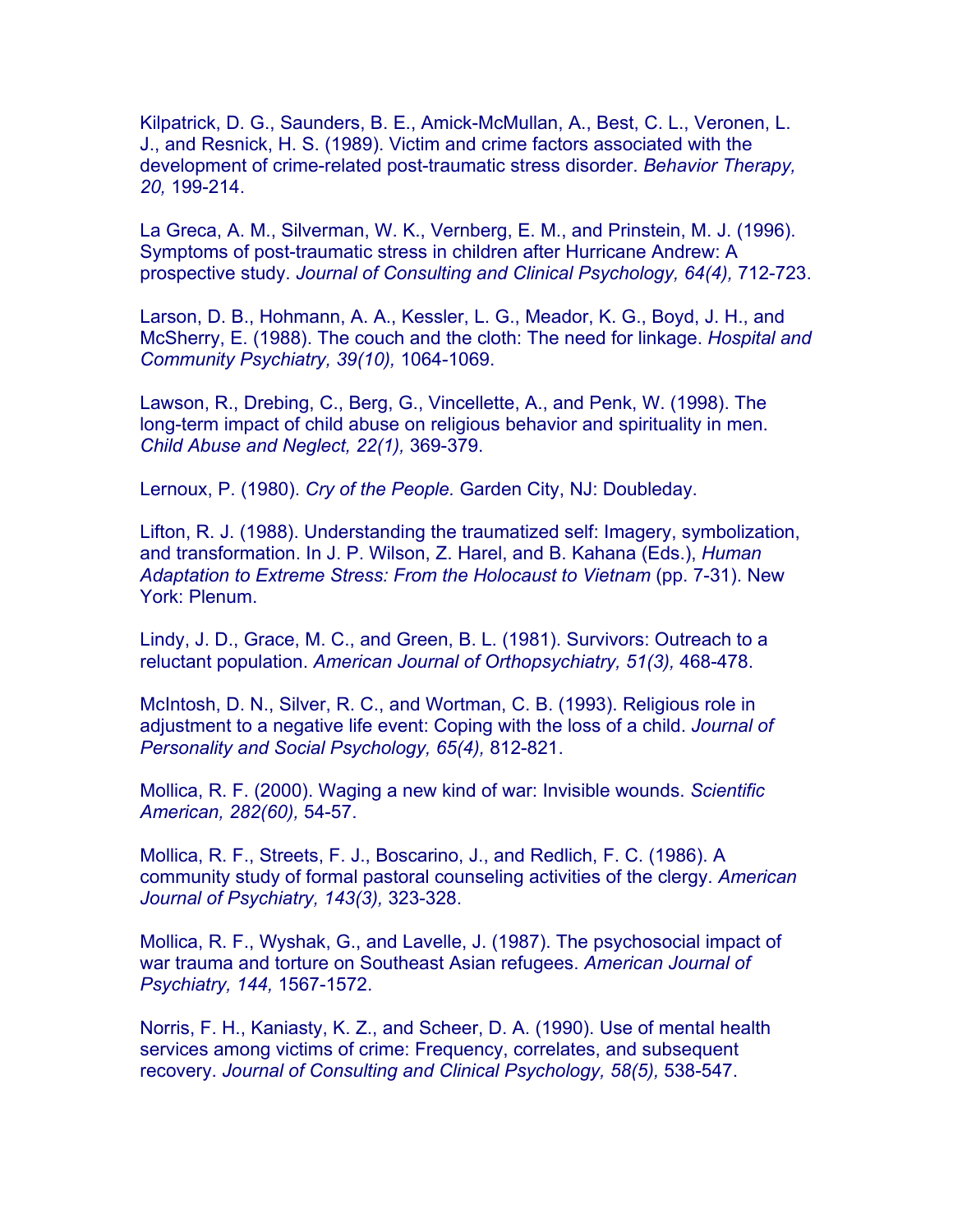Pargament, K. I. (1997). *The Psychology of Religion and Coping: Theory, Research, Practice.* New York: Guilford Press.

Peterson, K. C., Prout, M. F., and Schwarz, R. A. (1991). *Post-Traumatic Stress Disorder: A Clinician's Guide.* New York: Plenum Press.

Satcher, D. (2000). Mental health: A report of the Surgeon General-executive summary. *Professional Psychology: Research and Practice, 31(1), 5-13.* 

Shore, J. H., Tatum, E. L., and Vollmer, W. M. (1986). Psychiatric reaction to disaster: The Mount St. Helens experience. *American Journal of Psychiatry, 143,* 590-596.

Shubiner, H., Scott, R., and Tzelepis, A. (1993). Exposure to violence among inner-city youth. *Journal of Adolescent Health, 14(3),* 214-219.

Smith, B. W., Pargament, K. I., Brant, C., and Oliver, J. M. (2000). Noah revisited: Religious coping by church members and the impact of the 1993 Midwest flood. *Journal of Community Psychology, 28(2),* 169-186.

Spiro, A., Schnurr, P. P., and Aldwin, C. M. (1993). Combat-related posttraumatic stress disorder symptoms in older men. *Psychology and Aging, 9(1),* 17-26.

Sutker, P. B., and Allain, A. N. (1996). Assessment of PTSD and other mental disorders in World War II and Korean Conflict POW survivors and combat veterans. *Psychological Assessment, 8(1),* 18-25.

Terr, L. (1990). *Too Scared to Cry.* New York: Basic Books.

Van der Kolk, B. A. (1987). *Psychological Trauma.* Washington, DC: American Psychiatric Press.

Veroff, J., Kulka, R. A., and Douvan, E. (1981). *Mental Health in America: Patterns of Help-Seeking from 1957 to 1976.* New York: Basic Books.

Walsh, K., King, M., Jones, L., Tookman, A., and Blizard, R. (2002). Spiritual beliefs may affect outcome of bereavement: Prospective study. *British Medical Journal, 324,* 1551-1554.

Weaver, A. J. (1992a). Working with potentially dangerous persons: What clergy need to know. *Pastoral Psychology, 40(5),* 313-323.

Weaver, A. J. (1992b). The distressed family and wounded children. *Journal of Religion and Health, 31,* 207-220.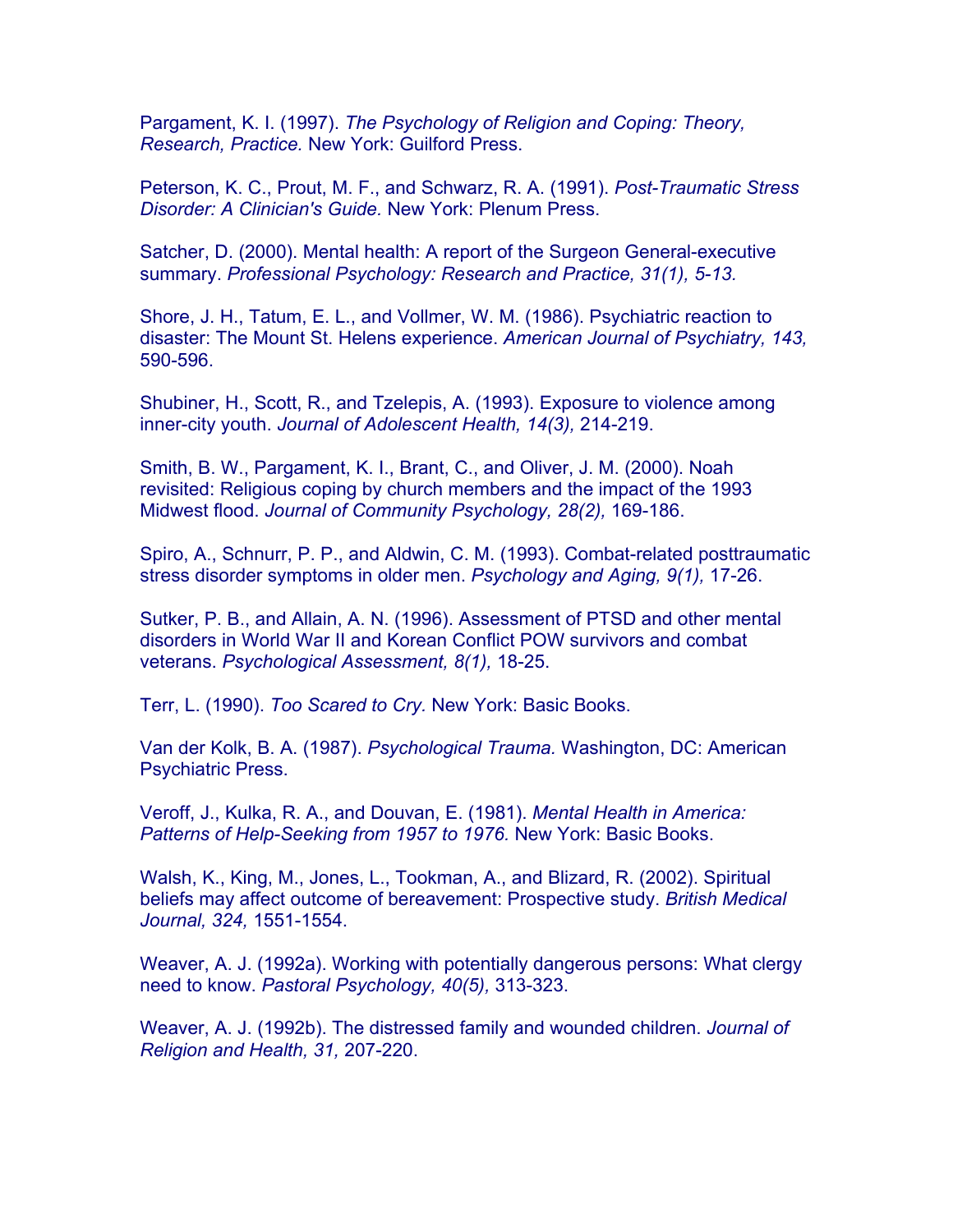Weaver, A. J. (1995). Has there been a failure to prepare and support parishbased clergy in their role as front-line community mental health workers? A review. *Journal of Pastoral Care, 49,* 129-149.

Weaver, A. J., and Koenig, H. G. (1997). Uncovering elder abuse: How to stop the hidden violence*. Christian Ministry, 28(4),* 18-19.

Weaver, A. J., Koenig, H. G., and Ochberg, F. M. (1996). Post-traumatic stress, mental health professionals, and the clergy: A need for collaboration, training and research. *Journal of Traumatic Stress, 9(4),* 861-870.

Weaver, A. J., Revilla, L. A., and Koenig, H. G. (2002). *Counseling Families Across the Stages of Life: A Handbook for Pastors and Other Helping Professionals.* Nashville: Abingdon Press.

Weinrich, S., Hardin, S. B., and Johnson, M. (1990). Nurses' response to hurricane Hugo: Victims' disaster stress. *Archives of Psychiatric Nursing, 4(3),* 195-205.

Weiss, D. S., Marmar, C. R., Schlenger, W. E., Fairbank, J. A., Jordan, B. K., Hough, R. L., and Kulka, R. A. (1992). The prevalence of lifetime and partial posttraumatic stress disorder in the Vietnam theater veterans. *Journal of Traumatic Stress, 5(3),* 365-376.

Williams, D. R., Griffins, E. H., Young, J. L., Collins, C., and Dobson, J. (1999). Structure and provision of services in black churches in New Haven, Connecticut. Cultural Diversity thnic Minority Psychology, 5(2), 118-133.

Zeidner, M. (1993). Coping with disaster. Journal of Youth and Adolescence, 22, 89-108.

Zimmerman, G., and Weber, W. (2000). Care for the caregivers: A program for Canadian military chaplains after serving NATO and the United Nations peacekeeping missions in the 1990s. Military Medicine, 165(9), 687-690.

#### *Understanding Psychological Trauma*

#### *Defining Terms*

**D**ifficult life experiences, those ranging from the mild frustrations of daily life to intensely painful events, have been referred to by mental health specialists as stressors. Life is full of low-level stressors, encountered every day, and unfortunately punctuated at times by more serious ones. However, exposure to stressors does not necessarily cause problems. A key element in triggering stress is an individual's assessment of his or her ability to cope (for example, "Do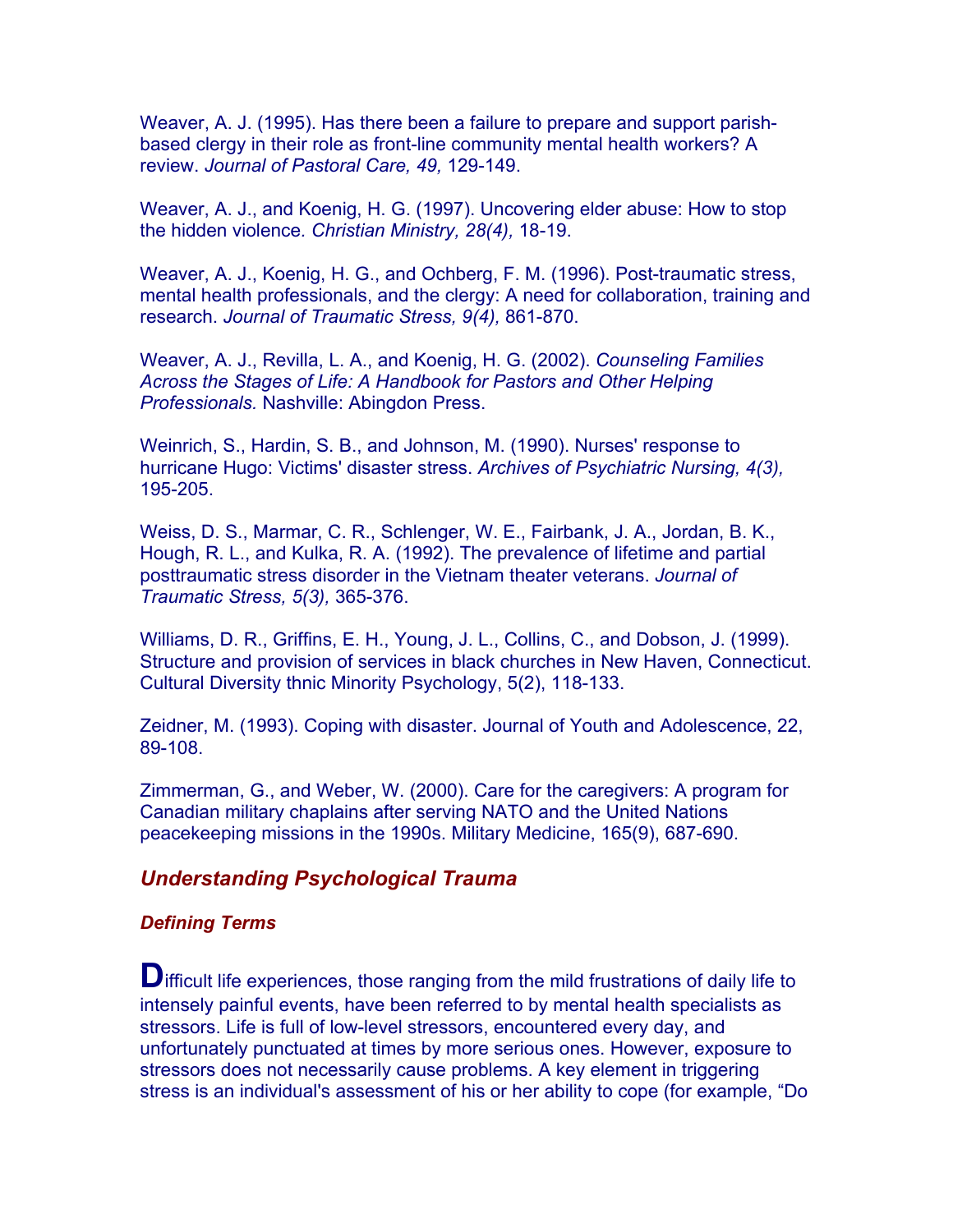I have what it takes to handle this? Do I feel competent and in control?"). When people feel confident and have a sense of mastery, stressors can be annoying, but they usually do not cause significant difficulties. However, the perception of a relative inability to cope leads to distress.

#### *stressors + lack of confidence in one's ability to cope = distress*

For an experience to be considered truly *traumatic*, two elements are generally necessary. The first is exposure to an intensely scary, horrifying, deeply disturbing, or awful event. The second is an individual's perception of a profound sense of powerlessness or helplessness (a complete inability to escape from a terrible situation or to cope with it).

#### *overwhelming stressors + perception of extreme powerlessness = trauma*

The intensity of reaction is always influenced by a person's unique level of emotional sensitivity.

#### *Emotional Vulnerability*

People are not created equal in terms of their psychological vulnerability. Several factors ultimately have great bearing on how persons perceive and react to very stressful life events.

*Inborn emotional sensitivity*. Numerous studies have clearly demonstrated that some individuals are born with nervous systems that are wired for exquisite sensitivity. Generally these infants (about 10 percent of all babies born) have no signs of brain damage or abnormal neurobiology. They are just sensitive somewhat like those who are born with fair skin that is especially susceptible to sunburn. From the start, these youngsters have a rough time: They are easily upset, they may cling to their parents, and they shy away from novel or unfamiliar situations. Excellent parenting can provide much needed comfort and soothing, but most of these children will continue to be psychologically sensitive for the rest of their lives.

*Biological predisposition for psychiatric disorders*. There is increasing evidence that some forms of mental illness are linked to abnormalities in brain chemistry and can be due in part to genetic factors. Such disorders include: schizophrenia, panic disorder, depression, obsessive-compulsive disorder, autism, bipolar (manic-depressive) disorder, and attention deficit hyperactivity disorder (ADHD). Each of these illnesses results in a variety of specific symptoms, and it is important to note that people with these disorders are generally more vulnerable to the effects of major stressors.

*The role of early adverse life events*. Child abuse or neglect can have a lifetime effect. Aside from the emotional scars, two additional effects are important to consider.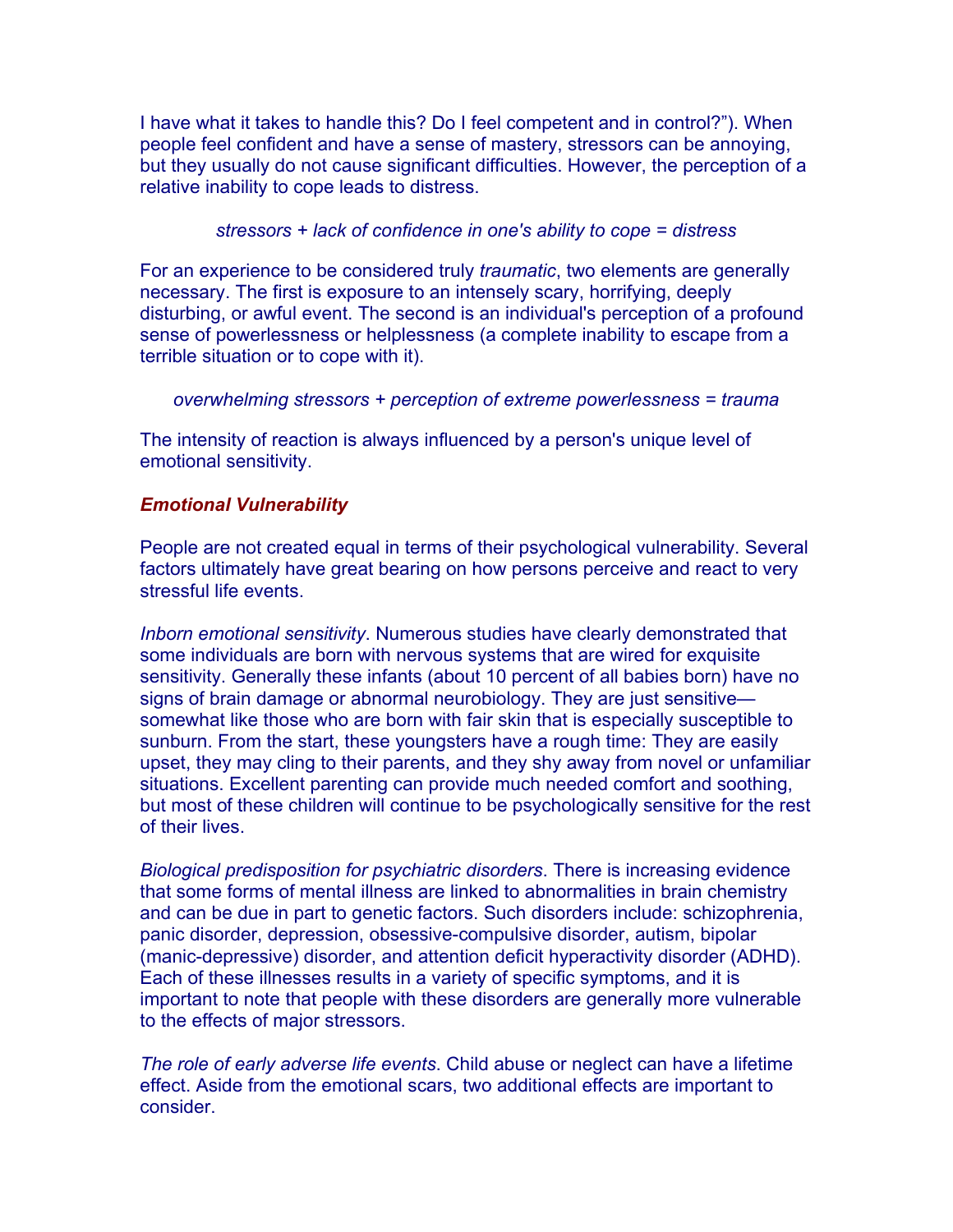During the past ten years, research has revealed that *severe neglect*, especially during the first year of life, can result in persistent abnormal brain functioning. Current theories strongly support the idea that sufficient amounts of touching, holding, and rocking of young children (as well as all infant mammals) are essential stimuli necessary for normal brain development, a considerable amount of which continues well after birth. Without this, abnormal nerve cell development can leave a brain in a more or less permanent state of hypersensitivity, which results in persistent, excessive emotional vulnerability. Although loving, nurturing experiences later in childhood can help a child to some extent, such positive experiences do not appear able completely to undo the damage. The frequent result is lifelong psychological sensitivity and increased risk for anxiety and depression.

Severe child abuse (neglect, physical abuse, marked emotional maltreatment, and especially sexual molestation) can result in a large number of psychological problems, many of which will be addressed in later chapters. Clearly, most persons who experienced early child abuse, especially if it was ongoing, have persistent emotional sensitivity. But this is just the tip of the iceberg.

When abuse has been severe and prolonged, especially if at the hands of a parent, such experiences can damage the inner desire to attach to others, which is one of the most fundamental of human needs. When the desire for attachment is extinguished by brutal abuse early in life, the results are devastating. Such persons enter childhood, adolescence, and adulthood with deep-seated fears of closeness and intimacy, a sense of ever-present danger, and often profound mistrust (which is not surprising, given their first and earliest experiences with others). Most of these terribly wounded people never develop meaningful human relationships. Social interactions are usually superficial at best, which often leaves them with a lonely and barren existence. For persons who are traumatized later in life, the best hope for emotional healing and recovery is in the context of loving support from friends, family, clergy, and counselors. However, those with attachment problems usually do not seek out support from others because of their fears and mistrust, and they often have the most chronic and devastating outcomes following traumatic life events.

*Sensitization from prior traumas*. A final issue that can contribute to emotional vulnerability is exposure to repeated traumatic experiences.

#### *Traumatic Events*

How devastating a particular experience is must be understood from a person's own perspective. For a number of years, only life-threatening events were considered to be traumatic by psychological literature. However, recent studies have made it clear that a wide array of experiences can be traumatic, depending on the individual. Some events are so intensely frightening, horrible, or disturbing that anyone would feel overwhelmed—rape, assault, kidnapping, or witnessing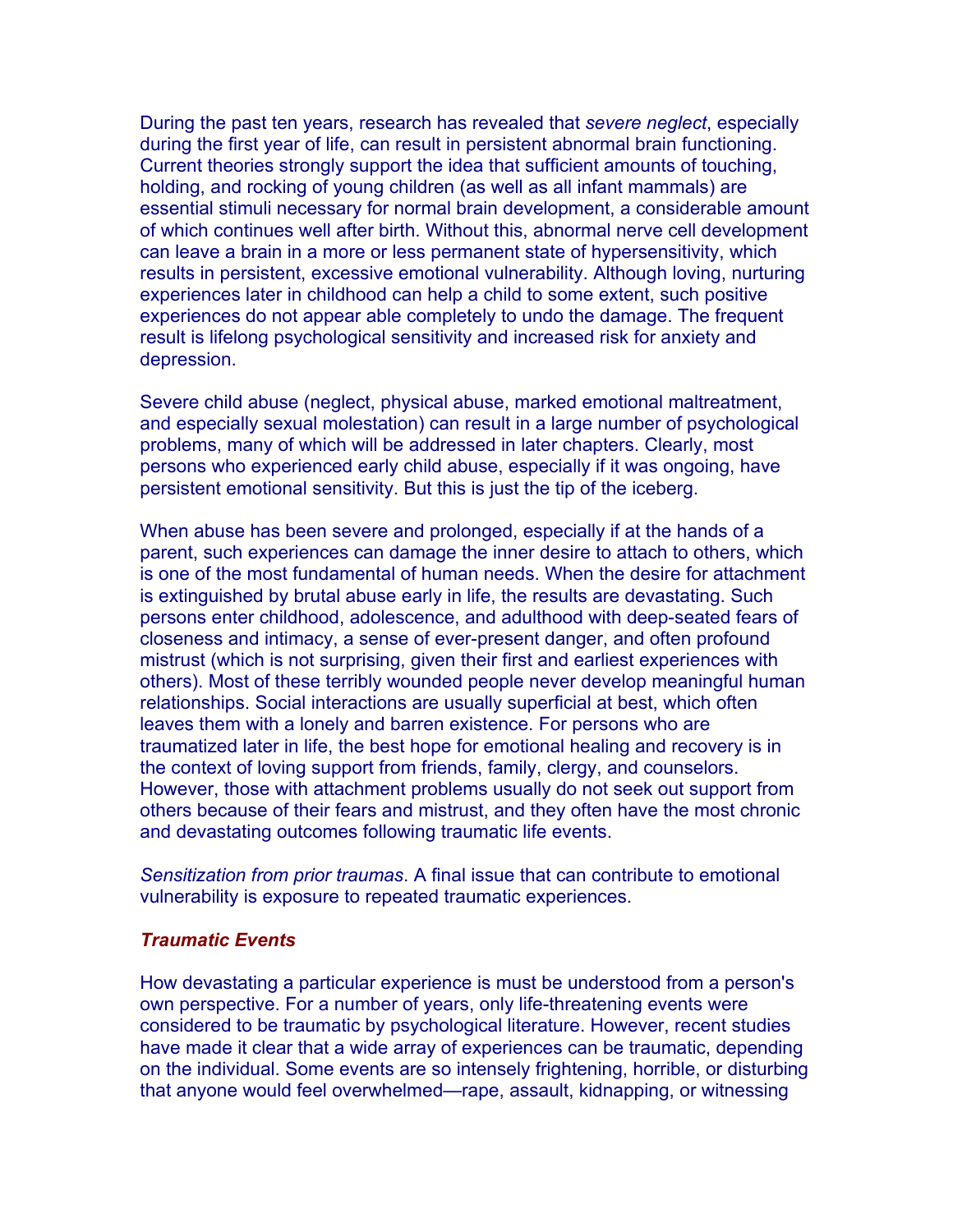the murder of a family member, to mention a few. Beyond this are a number of life experiences that do not make newspaper headlines but are traumatic and not infrequent, such as being told that one's child has a terminal illness, being the victim of a terrible accident, or experiencing the death of a close family member or friend (studies show that up to 14 percent of persons develop severe posttraumatic symptoms following the loss of a loved one).

The magnitude of traumatic events cannot be determined as one might rate the intensity of a hurricane or earthquake. The effect of an experience *always* depends on its personal meaning to individuals and their preexisting level of emotional sensitivity.

*Other factors to consider.* In general, the following factors must also be evaluated in understanding psychological trauma:

- *Is it an ongoing trauma versus a single event* (e.g., ongoing child abuse versus surviving a house fire)?
- *Is the trauma caused by humans versus an unavoidable, natural event* (e.g., rape or attempted murder versus tornado or flood)?
- *If the trauma occurs at the hand of another person, is that person a stranger or someone on whom one depends* (e.g., injury by a drunk driver versus domestic violence or child abuse by a parent)?
- *Was the event anticipated?* Even deaths following prolonged illnesses can be traumatic. However, the more unexpected an experience, generally the less prepared a person is, and that can contribute to a greater sense of vulnerability or powerlessness.

#### *Post-Traumatic Stress: How Common Is It?*

All people react to traumatic life events, however the responses vary considerably. The more severe forms of reaction are called *post-traumatic stress disorder* (PTSD) and *acute stress disorder* (ASD), which has the same symptoms as PTSD but lasts for only a brief period (a few days to a month). The manifestations of these conditions will be discussed below, but first the frequency of these disorders will be examined.

It is estimated that 90 percent of people will have at least one experience that is overwhelmingly frightening or disturbing, yet not everyone will develop PTSD. In the United States, the lifetime prevalence rate for PTSD is at least 8 percent (Kessler et al., 1995); however, many experts believe that this figure underestimates its frequency. It is more likely to be 15 percent (Zisook, 1999).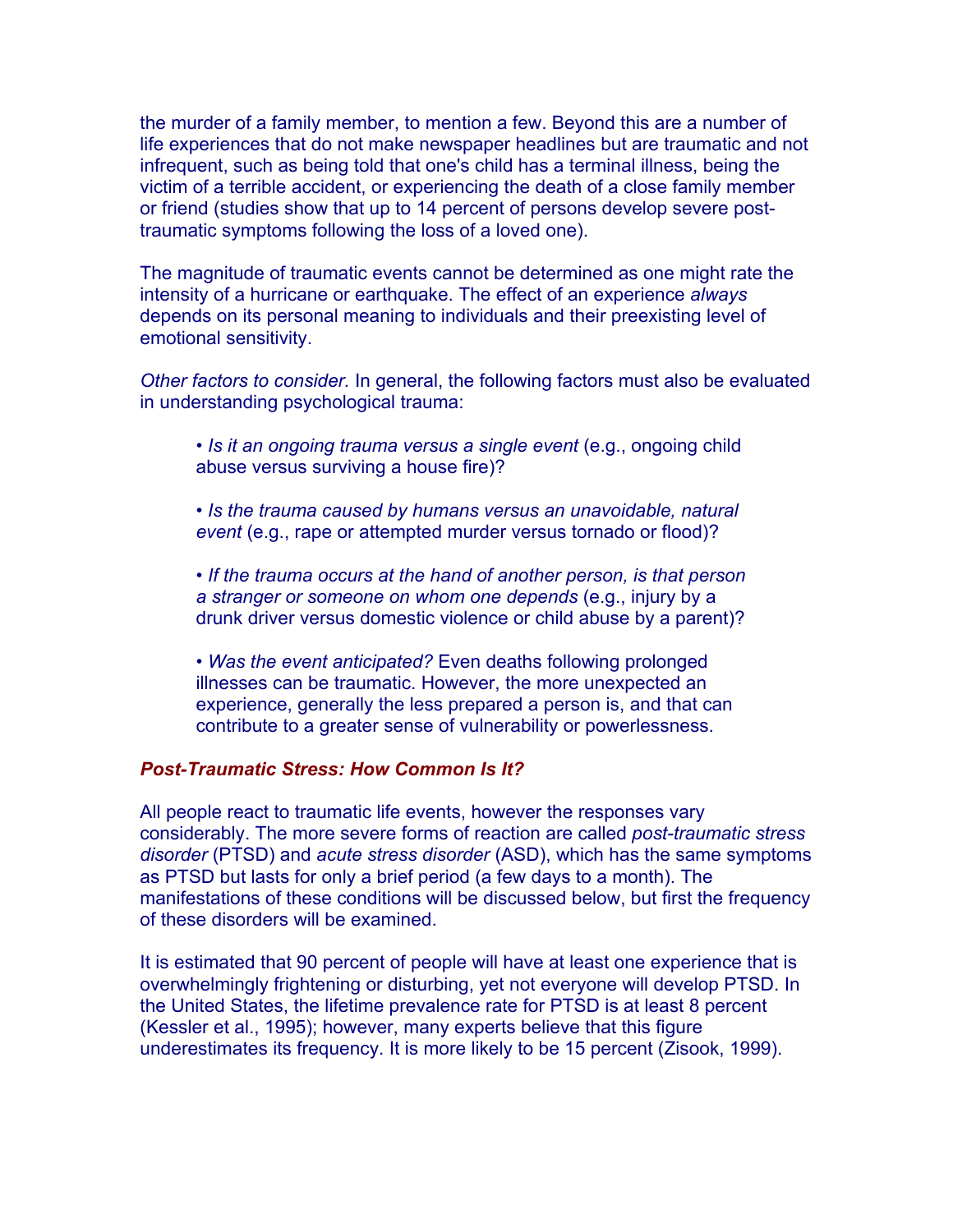One factor that influences the prevalence of these disorders is whether people are exposed to specific traumatic experiences and, if so, for how long. Fortunately, only a tiny percentage of persons in the U.S. are kidnapped or tortured; however, among those who are, 54 percent develop PTSD. The rate of chronic PTSD among holocaust survivors is extraordinarily high. Thirty-six percent of family members of suicide victims experience PTSD (Zisook, 1999). In communities struck by natural disasters, typically 30 percent of people develop PTSD.

The single most common traumatic event is the death of a loved one. Ten to fourteen percent of persons who face this experience develop PTSD or ASD (Zisook, 1999).

Rates of PTSD following a natural disaster vary considerably. One of the most studied disasters was the Buffalo Creek dam break and subsequent flood in West Virginia. Following that event, 59 percent of those affected exhibited symptoms of PTSD, and 25 percent continued to have symptoms when followed up fourteen years later (Green et al., 1992). Studies of refugees show PTSD rates that exceed 50 percent (McFarlane and De Girolamo, 1996, p. 143). Fortyeight percent of female rape victims experience PTSD (Kessler et al., 1995), while there is a 16 percent lifetime prevalence rate of PTSD among firefighters (McFarlane, 1998). There is variation among Vietnam War veterans; however, the best studies indicate that 15 percent of those who saw combat suffered PTSD (Kulka et al., 1990).

Every rabbi, priest, imam, or pastor will encounter in their congregations those who suffer from PTSD or ASD. Knowing how to recognize the disorders and responding appropriately is crucial.

#### *Signs and Symptoms of PTSD*

Almost all of those who develop PTSD initially react with extremely intense emotions, usually fear and denial manifest in disbelief ("It can't be true!"). This state of shock and of feeling overwhelmed may last from minutes to hours to a few days. It is then followed by one of two predominant reactions: *intrusion* or *numbing*.

*Intrusion* is a state characterized by emotions, thoughts, and vivid memories that enter a person's mind repeatedly throughout the day. They are termed intrusive because these experiences are clearly unwelcome—they force their way into awareness and are not under the individual's control. Intrusions are so awful and intense that most people with PTSD will do anything to avoid them, but they are usually unable completely to suppress the experiences. These survivors not only were powerless during a psychological trauma, but also afterward became powerless over their inner thoughts, feelings, and memories that erupt without warning. This contributes to an ongoing sense of helplessness. Individuals with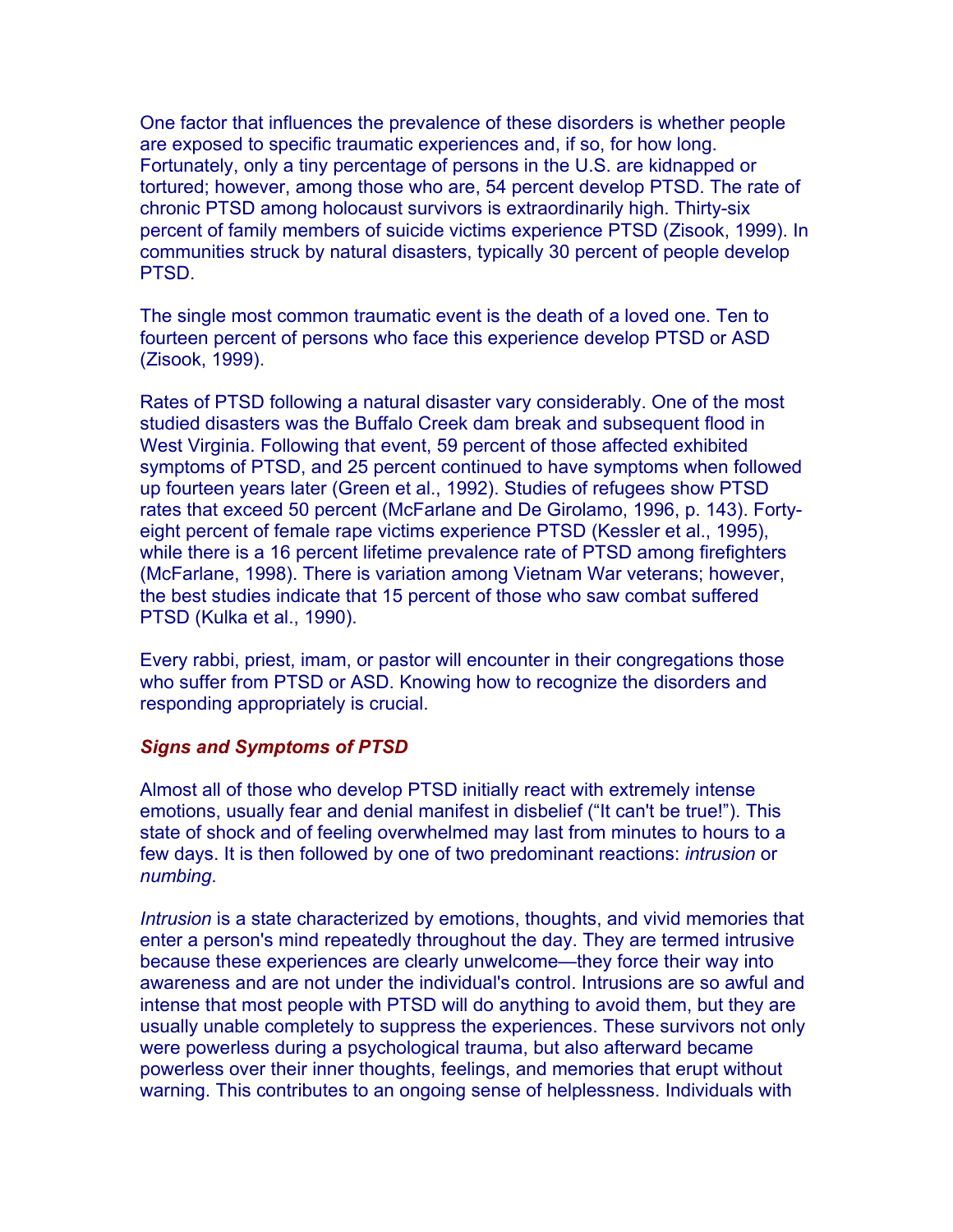phobias (for example, a fear of flying) often deal with them by avoidance (they simply do not fly), but persons cannot escape from their own minds.

Intrusive experiences can also include repetitive nightmares and "flashbacks," which are intensely vivid and highly emotion-laden memories. They often seem so real that persons experiencing flashbacks actually believe they are back in the psychological trauma for a moment or two.

The frequent, if not almost constant, state of being emotionally overwhelmed is aptly described as a "living hell" by many with PTSD. To make matters worse, often the nightmares are so disturbing that survivors become afraid to sleep. Ultimately, sleep deprivation further contributes to an escalating loss of emotional control. Attempted escape through alcohol abuse is an understandable and not uncommon response. Suicides also occur because the times of intrusion and of feeling overwhelmed can last for weeks or months and may seem never ending.

As will be discussed in the next chapter, low-level stressful experiences are ultimately worked through as people confront and acknowledge psychologically painful realities. Facing difficult truths is central to emo tional healing. However, it must be emphasized that in PTSD, the feelings and memories that sweep over survivors are often too intense to be processed. Rather than being beneficial, these tidal waves of emotional pain overwhelm; each new explosion of suffering actually retraumatizes a person. For this reason, true PTSD rarely resolves on its own and often becomes increasingly severe. The adage that "time heals all wounds" simply does not apply to this condition.

Living with horrible intrusions for months takes a devastating toll on people and may eventually lead to a major depression. Then a person has PTSD *and* depression, which increases the risk of substance abuse and suicide.

The second most common psychological state is *numbing*. It manifests in a number of ways, including: profound emotional deadness or emptiness, marked withdrawal from social interactions, and avoidance of situations that may be reminders of the traumatic event (for example, if the trauma was a terrible automobile accident, some with PTSD may be afraid to ride in a car; if the trauma occurred at night, survivors may intensely fear leaving their homes after dark).

Another common symptom is *dissociation*. This is a strange state of detachment, in which people report feeling groggy, "fuzzy-headed," "spaced out," mildly confused, or disoriented. Often survivors say that it "feels like I'm on drugs" even though they are not. Some also suffer from a related symptom: *derealization* another peculiar experience in which a person feels as if the world is odd, distorted, or in other ways unfamiliar and unreal. Strong evidence suggests that dissociation and derealization are due to biochemical changes in the brain. Finally, alcohol and other substances are frequently abused, which contributes to this state of numbness.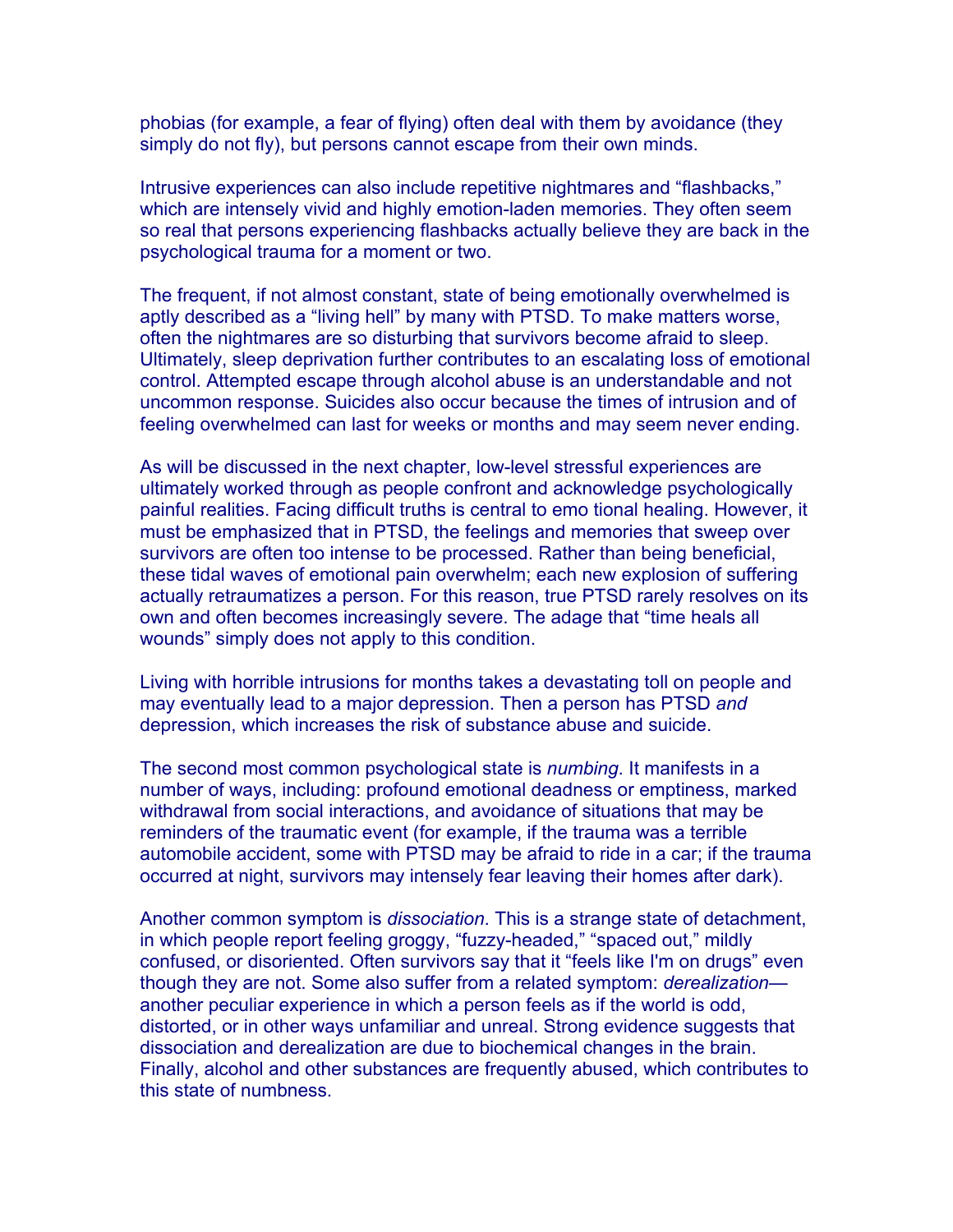Often persons experiencing dissociation or emotional numbing are perplexed. They know that something bad has happened to them, but there is a conspicuous lack of emotion. It seems odd, and some individuals begin to feel guilty ("I should be feeling more. What's wrong with me?").

In the weeks or months following traumatic events, those with PTSD often vacillate between these two markedly different states of mind. The oscillation between intrusion and numbness strikes not only the sufferer, but also friends and family, as inexplicable. For example, a rape victim may have been in a constant state of numbness for six months. By outward appearances she looks shut down and detached but not upset. Then, suddenly nightmares and intrusive experiences reemerge for no apparent reason. It is not surprising that many of these survivors and their loved ones begin to question their sanity.

*Additional problems*. The following are additional common symptoms seen in PTSD: feeling constantly tense and on edge; a tendency to startle easily; irritability; depression and substance abuse; occasionally self- mutilation (for example, intentionally burning or cutting oneself) or psychotic symptoms (such as hallucinations); and physical problems, such as insomnia, weight loss, and headaches.

Close relationships are almost always adversely affected by PTSD. Problems with intimacy and sexuality are especially common. A large number of persons experience significant difficulties at work or school, often due to difficulty with concentration and memory that is quite common in PTSD.

*Existential and spiritual crises*. In almost all PTSD cases, two fundamental existential beliefs are challenged, if not shattered: "The world is fair" and "The world is safe."

On a cognitive level, most intelligent adults are quick to acknowledge the inaccuracy of these assumptions. Yet the truth is that on a deep inner level, most people believe (or at least hope) that "bad things happen, but they won't happen to me or to my family if I lead a good life and believe in God." When trauma strikes, these beliefs crumble and one's worldview is radically shaken. And this often greatly contributes to a profound increase in one's sense of powerlessness and vulnerability.

Although many turn to God for support during difficult times, the relentless nature of PTSD symptoms wears survivors down and often leads to a spiritual crisis. "How can God let these bad things happen to people who love God?"

#### *Bottom Lines*

PTSD and its less chronic cousin, ASD, unfortunately are common. Although individuals often have incredible strength and resilience in overcoming difficult life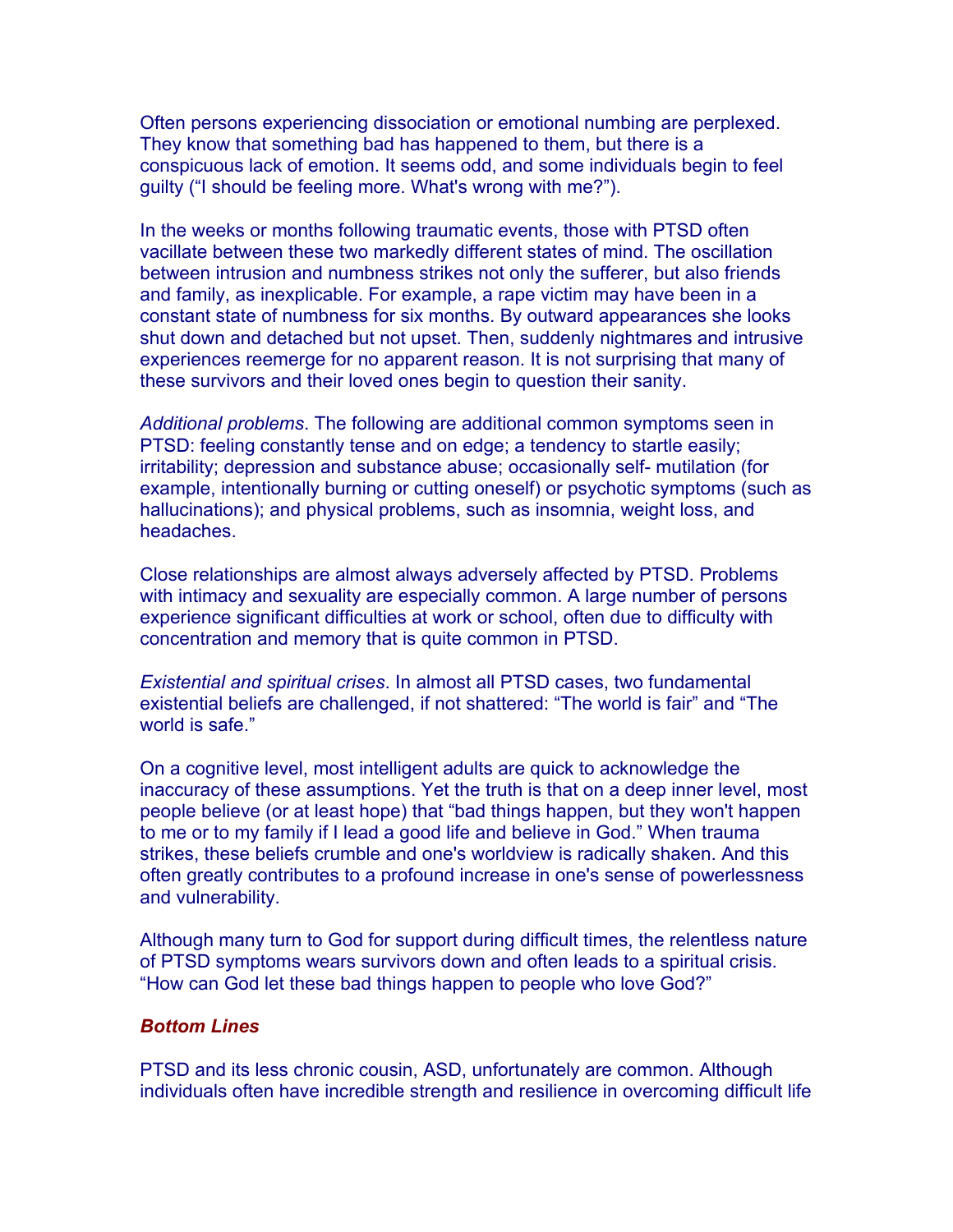experiences, those with PTSD are a different story. Without professional treatment, PTSD rarely disappears on its own and often becomes more severe over time. Yet good treatment is available if the disorder is recognized and appropriate referrals are made.

Clergypersons are in a position to become aware of PTSD when it occurs in the lives of congregants and to understand its tenacious, chronic course. Many in congregations are likely to show great and genuine concern when tragedy strikes a member. Yet most laypeople have a "you'll get over it—time heals all wounds" view, which is sincere, but naive.

Those suffering from PTSD often feel profoundly misunderstood and alone as they battle terrible emotional pain. Unfortunately, most of these survivors sooner or later hear others encouraging them to "put it behind you—get on with your life." Clergy's role in educating a congregation regarding psychological trauma and being available to counsel those suffering with PTSD or ASD can mean a lot to these emotionally wounded people.

The next chapter will examine key ingredients in recovery from psychological trauma. It will shed light on those experiences that facilitate healing and recovery. Then in subsequent chapters, there will be a closer examination of specific traumatic situations, with a focus on how clergy can intervene.

#### *References*

Green, B. L., Lindy, J. D., Grace, M. C., and Leonard, A. C. (1992). Chronic posttraumatic stress disorder and diagnostic co-morbidity in a disaster sample. *Journal of Nervous and Mental Disease, 180,* 700-766.

Kessler, R. C., Sonnega, A., Bromet, E., Hughes, M., and Nelson, S. B. (1995). Post-traumatic stress disorder in the National Co-Morbidity Survey. *Archives of General Psychiatry, 52(12),* 1048-1060.

Kulka, R. A., Fairbank, J. A., Jordan, K. B., Weiss, D., and Cranston, A. (1990). *Trauma and the Vietnam War Generations: Report of the Findings from the National Vietnam Veterans Readjustment Study.* New York: Brunner/Mazel.

McFarlane, A. C. (1988). The phenomenology of post-traumatic stress disorder following a natural disaster. *Journal of Nervous and Mental Disease, 176,* 22-26.

McFarlane, A. C., and DeGirolamo, G. (1996). The nature of traumatic stressors and the epidemiology of post-traumatic reations. In B. A. van der Kolk, A. C. McFarlane, and L. Weisaeth (Eds.), *Traumatic Stress: The Effects of Overwhelming Experience on Mind, Body, and Society* (pp. 129-154). New York: Guilford Press.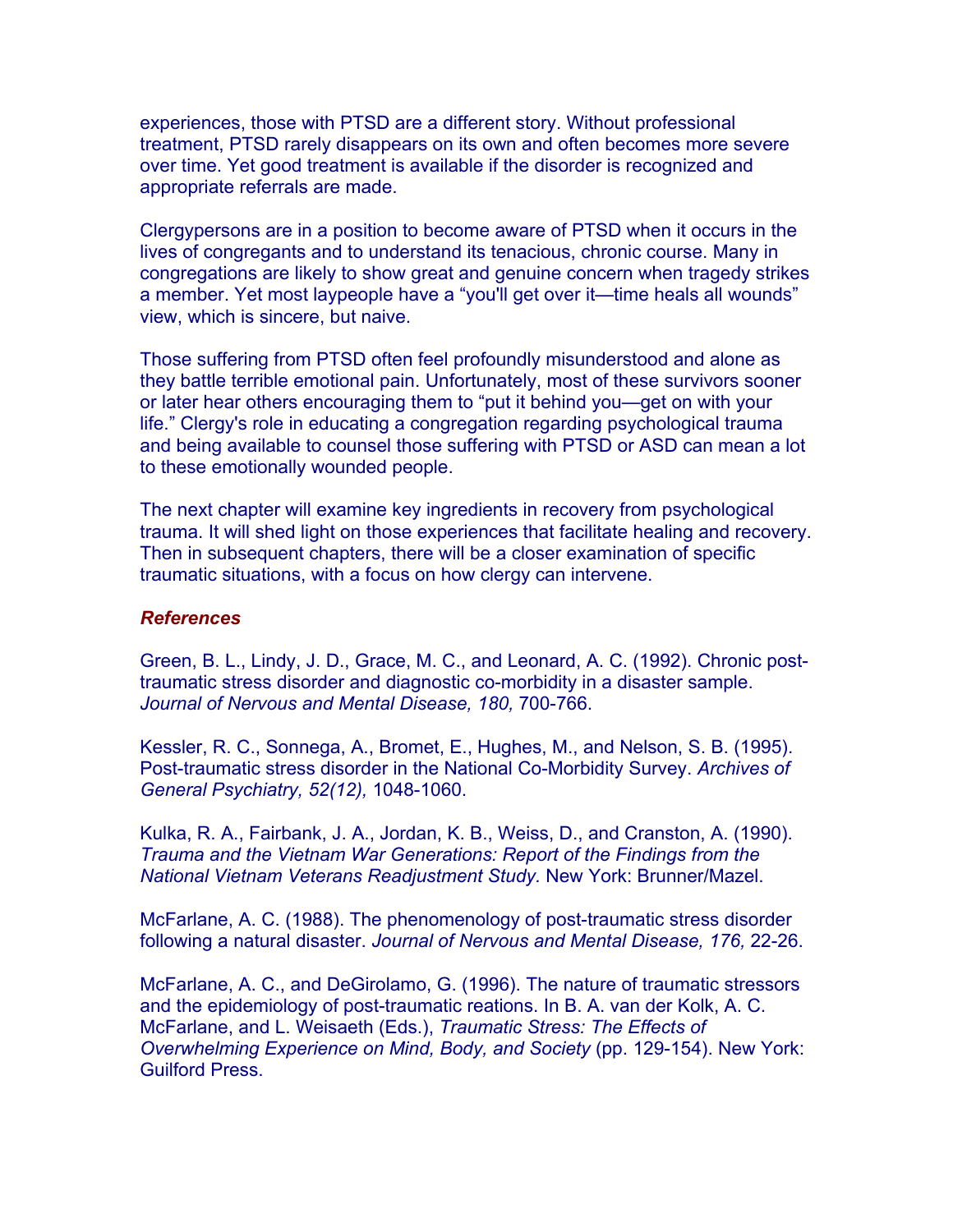Zisook, S., Chentsova-Dutton, Y., and Shuchter, S. R. (1999). PTSD following bereavement. *Annals of Clinical Psychiatry, 10(4),* 157-163.

### *Treatment for Post-Traumatic Stress Disorder*

**C**hapters that follow will address specific traumatic situations and explore particular treatment and referral options. This chapter will focus on general treatment approaches.

### *Realistic Support*

Most people who encounter a traumatic life event have never experienced anything as intense, and the responses described in the previous chapter are frequently perplexing and frightening. Often when persons are engulfed by intrusive symptoms, they believe they are going crazy. Uncontrolled displays of emotion evoke feelings of shame and vulnerability for many who suffer from PTSD. Profound numbing can cause survivors to feel guilty that they are not experiencing what they consider to be appropriate emotions.

The first order of business must be to address these worries by helping a person (and the family) understand something about the nature of PTSD, to "normalize" it by teaching survivors that their symptoms are not unusual following severe trauma. It is also important to explain that many individuals do not quickly recover and that professional counseling is often helpful and necessary.

#### *Create Safety and Reduce Demands*

For many with PTSD, the world is now experienced as highly unpredictable and unsafe. Those things once counted upon for reassurance and protection seem no longer reliable. Existential anchors (such as beliefs that the world is fair) are shaken.

How can safety be created? One of the important first steps involves validation. If persons experience understanding and acknowledgment of their responses, they may begin to feel less alone and to develop a sense of connection. This in itself can reduce fear. However, it is crucial to listen carefully to come to an accurate understanding of a person's unique perceptions and feelings. Superficial comments, such as "I understand what you are going through," typically provide little real comfort. Conversely, such statements often leave a survivor feeling more estranged and isolated. Although one may gradually sense what a traumatic event was like for a given person, it is difficult completely to understand complex and highly individual experiences and emotions. Survivors do not need cliches or platitudes; they need someone who cares and is trying to understand.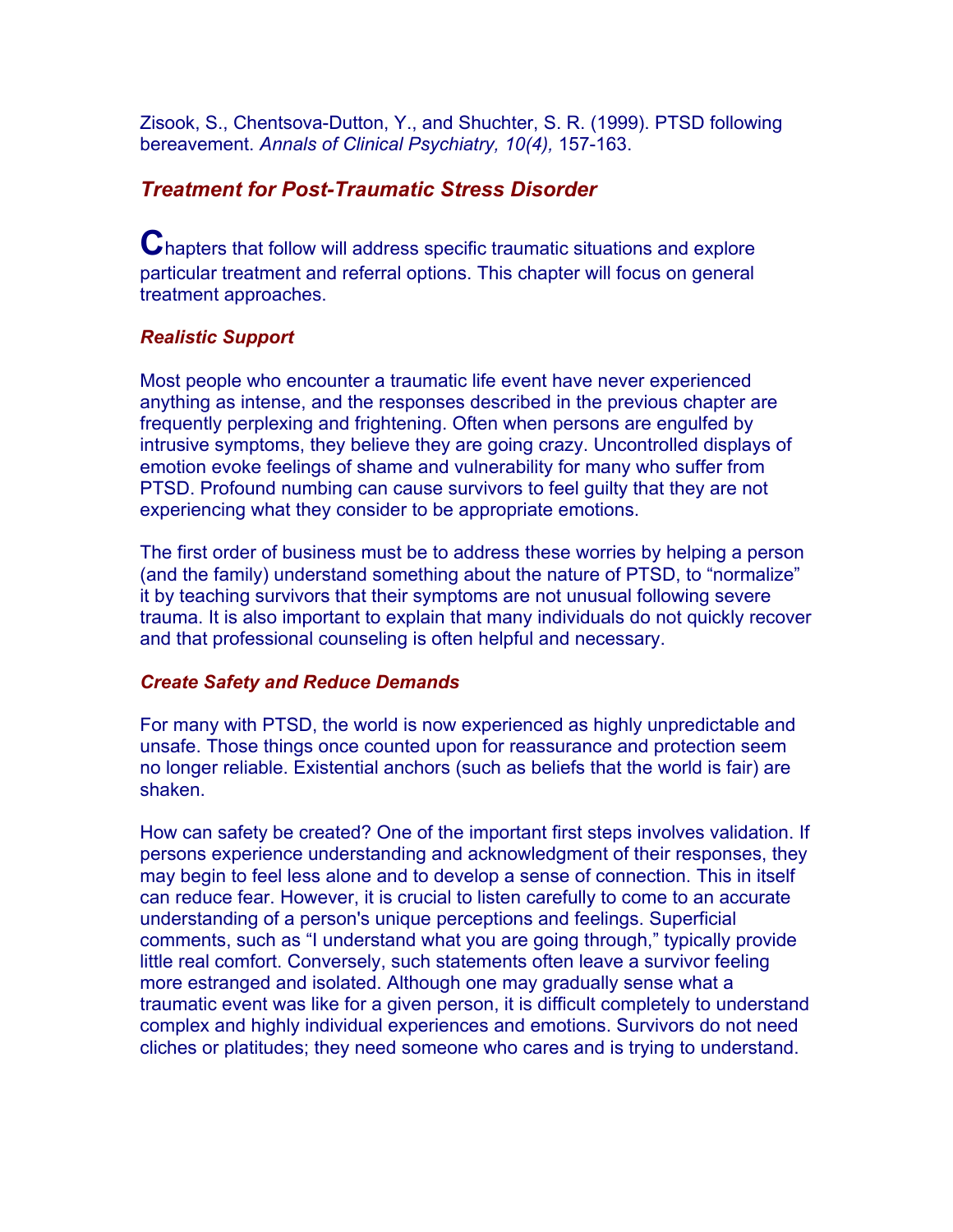Another way to help create safety is to explore with persons whether they are *currently* exposed to experiences that foster ongoing fear or stress. A survivor can be asked, "Is there anything going on *now* that is creating further stress in your life or requiring more of you than you can give?" For example, soldiers with PTSD are taken from the battlefront and removed from the sights and sounds of war to prevent retraumatization.

Consider two situations. Robert was a night clerk at a convenience store that was robbed, and his life was threatened. He continued to feel overwhelmed three days later but was told by his employer that he must return to work, even though he was afraid to do so. Since the robbery took place at night, a reasonable accommodation would be for Robert to be reassigned to the day shift. Such a solution may reduce some of the fear and vulnerability associated with working after dark. In a state of traumatization, many survivors may not even consider requesting such an adjustment, so to recommend this to them can be very helpful.

Ruth identified the seriously mutilated body of her mother who was killed in an especially terrible automobile crash. For the past month, Ruth has been haunted by intrusive memories and terrible nightmares. She is overwhelmed, and her daily life is further strained by her commitment to a number of volunteer activities (such as helping at a soup kitchen and teaching a Sunday school class). Since her sense of obligation is strong, she may not consider taking a breather from her normal responsibilities without encouragement. A reasonable strategy for her might be to remove some of the pressures until she is better able to cope.

In these examples, clergy can assist by helping survivors give themselves permission to make requests (such as Robert's change of shift) or restructure their lives, at least for a while. Persons often resist because they feel obligated or believe that it is inappropriate. Clergy can support survivors in constructing lives that reduce overload or that create a greater sense of safety.

#### *Facing Painful Realities: Bit by Bit*

Those who successfully recover from PTSD have invariably had to come to terms with the reality of traumatic events. This almost never occurs quickly, and it requires facing a truth that is always accompanied by tremendous suffering. But for this process to be effective, two basic elements are required: *reexposure without retraumatization* and *repetition*.

Some *reexposure without retraumatization* occurs naturally in the form of recurrent intrusive thoughts, memories, and dreams. It is as if the mind has its own self-healing mechanism. Although such experiences are unpleasant, they may be at the heart of emotional recovery. Each intrusive memory is like receiving a dose of reality.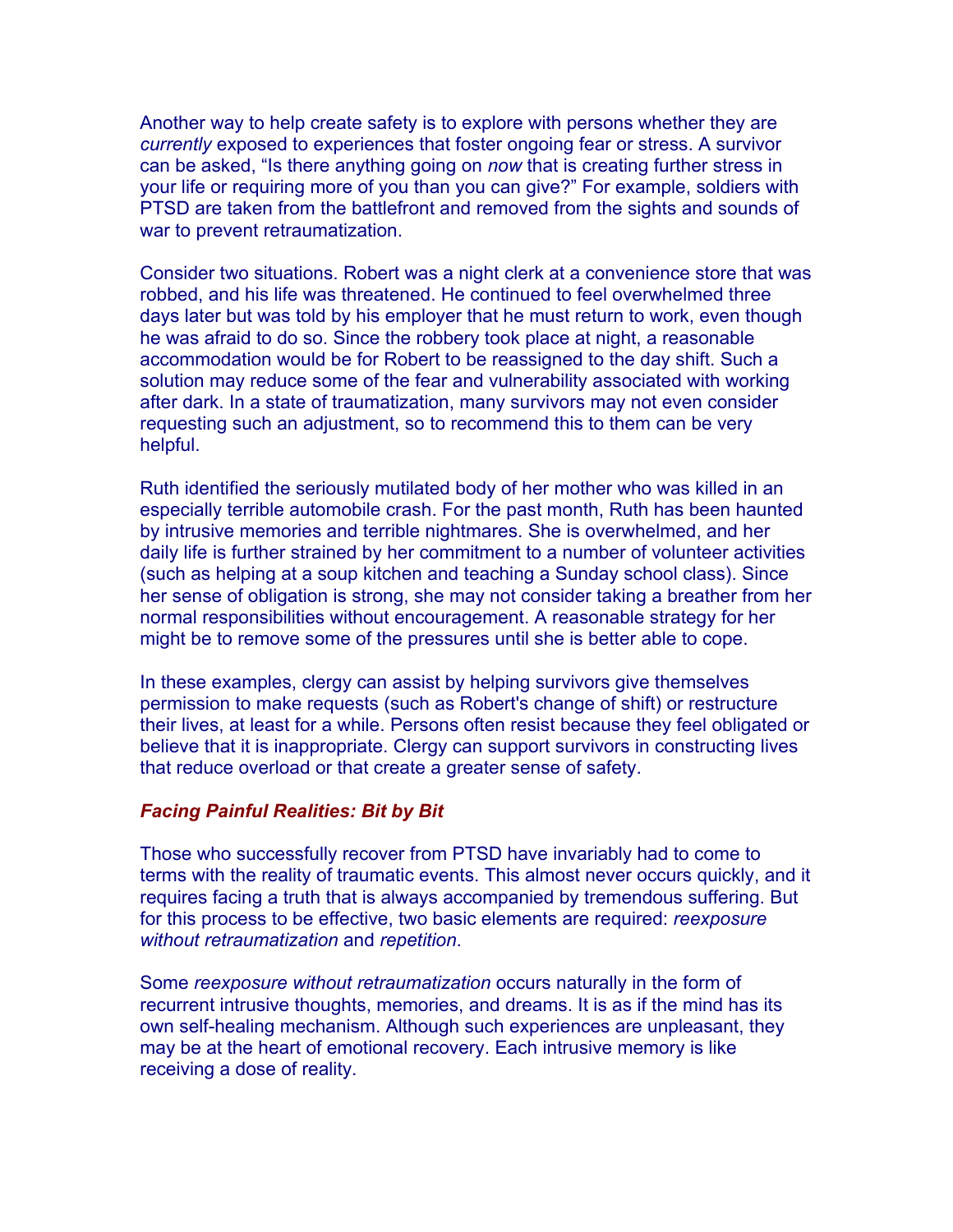Intrusions are automatic and involuntary. Beyond that, many survivors also feel the urge to think and talk about the trauma. This is an important element of emotional healing that must be understood. For some, the impulse to go over events again and again may seem morbid; for others, the need to talk about them repeatedly seems like "beating a dead horse." But there is a healthy motive behind these urges. When people have been traumatized, the terrifying images and memories *must* be confronted repeatedly. If done appropriately, the memories will gradually lose their power to overwhelm. After successful psychotherapy, those who had suffered from PTSD will still have occasional thoughts about their trauma. However, those memories will no longer dominate one's life; they become less frequent and the emotions become less intense.

If reexperiencing is to lead to healing, it must be done in a way that does not retraumatize, which is difficult to achieve without psychotherapy. Those trained to treat PTSD proceed cautiously as they encourage clients to discuss events surrounding their trauma. Typically a number of anxiety reduction techniques are taught to survivors to help them manage intense feelings. When learned, these skills provide some measure of control over otherwise overwhelming emotions. A regained sense of control is likely to be part of the recovery process in itself, since mastery is the best antidote to powerlessness.

A bit-by-bit revisitation of traumatic events helps survivors gradually process their experiences, place things in perspective, and, most important, face painful realities without being completely overwhelmed. A counselor who is caring and empathetic, yet not overwhelmed by the intense emotions, can serve as an anchor. This sturdy presence helps a traumatized person feel safe while navigating through turbulent memories and emotions.

It is important to emphasize that a common error in counseling those with PTSD is too aggressively encouraging the open expression of emotions or discussion of the traumatic event. Often, to do so will open up people too much. That experience, in and of itself, can be overwhelming, and a common consequence is that survivors then avoid future counseling. A therapist might say something like this:

It is often necessary for people to be able to talk openly about terrible experiences. I am happy to listen now and at any time in the future, but please go at your own pace. And if it ever feels like it is becoming too intense, please tell me.

*Repetition* is also necessary. This must be conveyed to a traumatized person along with a counselor's patience and willingness to discuss experiences repeatedly. Often survivors believe that they are burdening others if they talk about events over and over again. It is likewise all too common for listeners to communicate in subtle (or not so subtle) ways that it is not okay to go on and on about a traumatic experience. This is the underlying message of such comments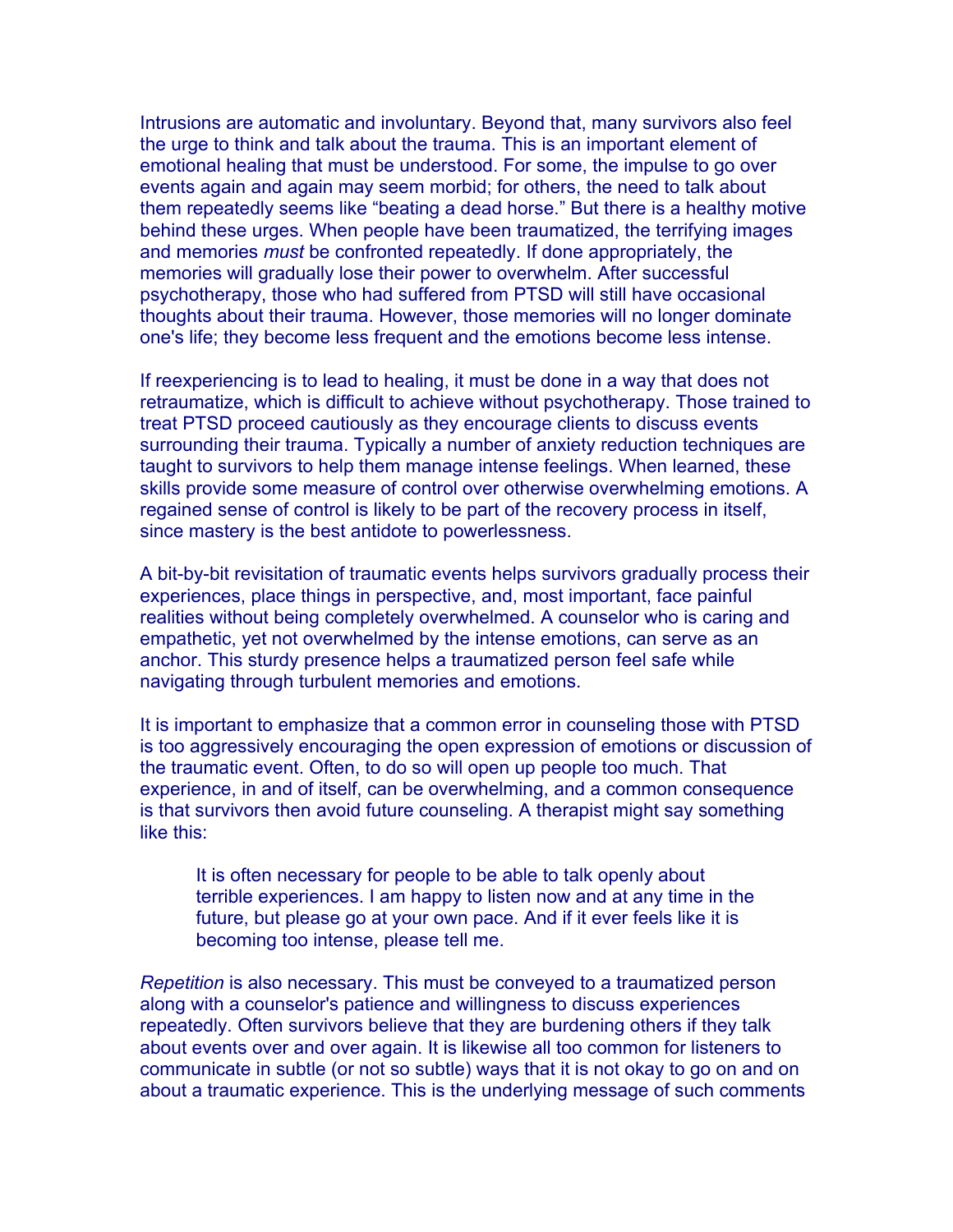as, "You shouldn't dwell so much on the past—you need to put it behind you and get on with your life." Such remarks generally come from friends and family members who have good intentions, but do not understand the nature of PTSD and the need to process a devastating experience again and again.

Furthermore, it is simply difficult for most people to listen to another talk about what are often frightening or disturbing events. Even among well-trained psychotherapists, sometimes hearing gruesome details of a traumatic experience or witnessing extremely intense emotions can cause a sort of PTSD in the therapist (this has been called "secondary PTSD" and has many familiar symptoms, such as nightmares). Many good-hearted and competent clergy and counselors may not be able to listen to horrific stories without experiencing their own sense of being overwhelmed. When this is the case, a referral to a psychotherapist specifically trained to treat PTSD is in order.

The clergyperson or therapist who takes on the responsibility of counseling a traumatized person should explain that it is common for those with PTSD to need to go over events repeatedly. It is crucial for emotional healing, and survivors should not feel inhibited about needing to return to such discussions a number of times.

#### *Dealing with Overwhelming Intrusive Symptoms*

Frequently, traumatized persons will feel the urge to talk about intensely distressing events only to have that result in feeling completely overwhelmed. Two approaches have been shown to be helpful for these individuals.

The first is a technique first developed in the early 1990s known as Eye Movement Desensitization and Reprocessing (EMDR). This procedure, used by therapists who have taken specialized training, involves the use of eye movements with other sensory and motor techniques rapidly to de-escalate intense feelings (Foa, Keane, and Friedman, 2000). EMDR is done in the context of otherwise traditional approaches to psychotherapy.

A second technique that is often helpful in reducing intrusive symptoms and feelings of being overwhelmed is medication. Occasionally tranquilizers and/or antipsychotic drugs may be used. However, the class of medications considered most effective in treating PTSD is the selective-serotonin antidepressants (such as Prozac, Paxil, Celexa, Zoloft, Serzone). These drugs often reduce nightmares, anxiety, and intrusive symptoms, as well as depression. In general, they enhance overall emotional control. Antidepressant medications are not habit-forming and are safe and often effective for treating certain symptoms of PTSD. Once antidepressants are prescribed, it generally takes two to four weeks before the first signs of improvement are noticed. After the drugs begin to take effect, typically they will be used for a period of at least one year.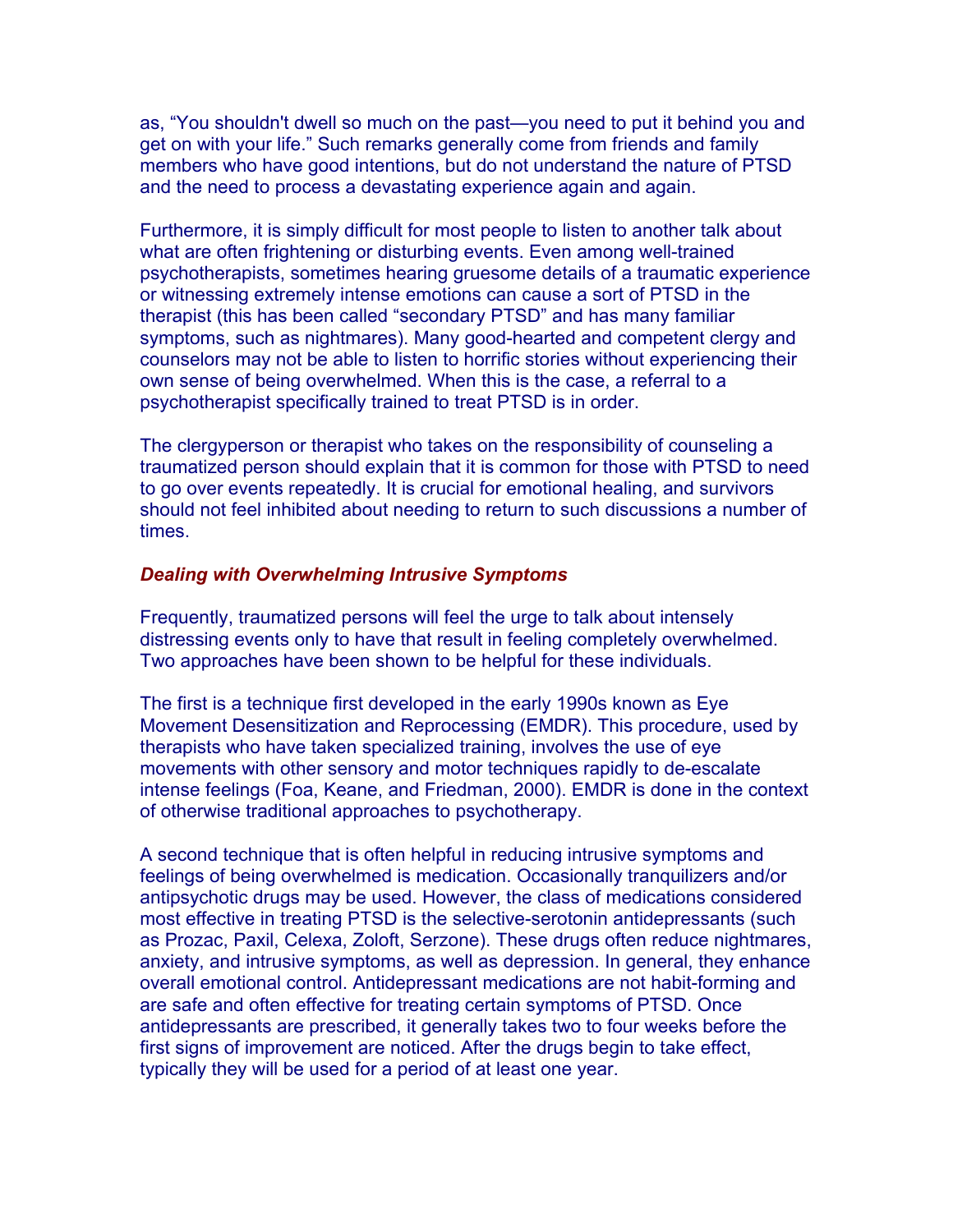A clear advantage of these medications is that antidepressants generally do not cause the sedation or psychological numbing that can occur with tranquilizers. Antidepressant drugs improve emotional control so that people are better able to face painful realities and talk about them with less likelihood of it leading to feeling overwhelmed (Preston, O'Neal, and Talaga, 2001). Medication is used not to pacify or dull the person, but to enhance the chances that psychotherapy will work.

#### *Numbing and Denial*

Some numbing and denial can be understood as adaptive and a welcomed respite from being psychologically overwhelmed. However, if extreme or prolonged, this state can result in emotional paralysis, withdrawal from life, and occupational dysfunction. Among the most devastating results of chronic numbing are loneliness and withdrawal from connection or intimacy with others.

When this psychological state is pronounced or prolonged, antidepressants and psychotherapy have been found to be helpful. Many experts believe that numbing is a defense against feeling overwhelmed. Thus, when medications begin to shore up inner emotional controls, it then becomes safe enough to lift the defenses and survivors begin to come back to life.

### *Additional Goals for Psychotherapy*

In addition to the core emotions of fear, sadness, and loss, other feelings can interfere with post-traumatic healing and contribute significantly to increased suffering. Leading the list of offenders are guilt, shame, anger, and existential anxiety.

Guilt can be traced to a person's belief that he or she should have done more to avoid or prevent the traumatic event. Reassurances such as "It wasn't your fault" or "There was nothing you could have done" rarely assuage guilt. In therapy, what typically helps is the counselor encouraging a survivor to talk very specifically about details leading up to the trauma. Often, only by rehashing an experience can a person with PTSD come to a clear understanding of what realistically could and could not have been done to prevent the tragedy. Guilt almost always carries an underlying theme of "badness" of the self. Often what gradually becomes clear is that a survivor had no ability to foresee events, few realistic options, and almost no bad intentions. Transforming guilt into regret is healing, as is the dawning awareness of human limitations in preventing many forms of trauma. It is important to note that highly resistant and unrealistic guilt often accompanies major depression, a condition that must be treated.

Shame often accompanies the loss of emotional control that is experienced frequently with PTSD. Over a period of time, a counselor's nonjudgmental stance may be the single most helpful element in reducing feelings of shame. Although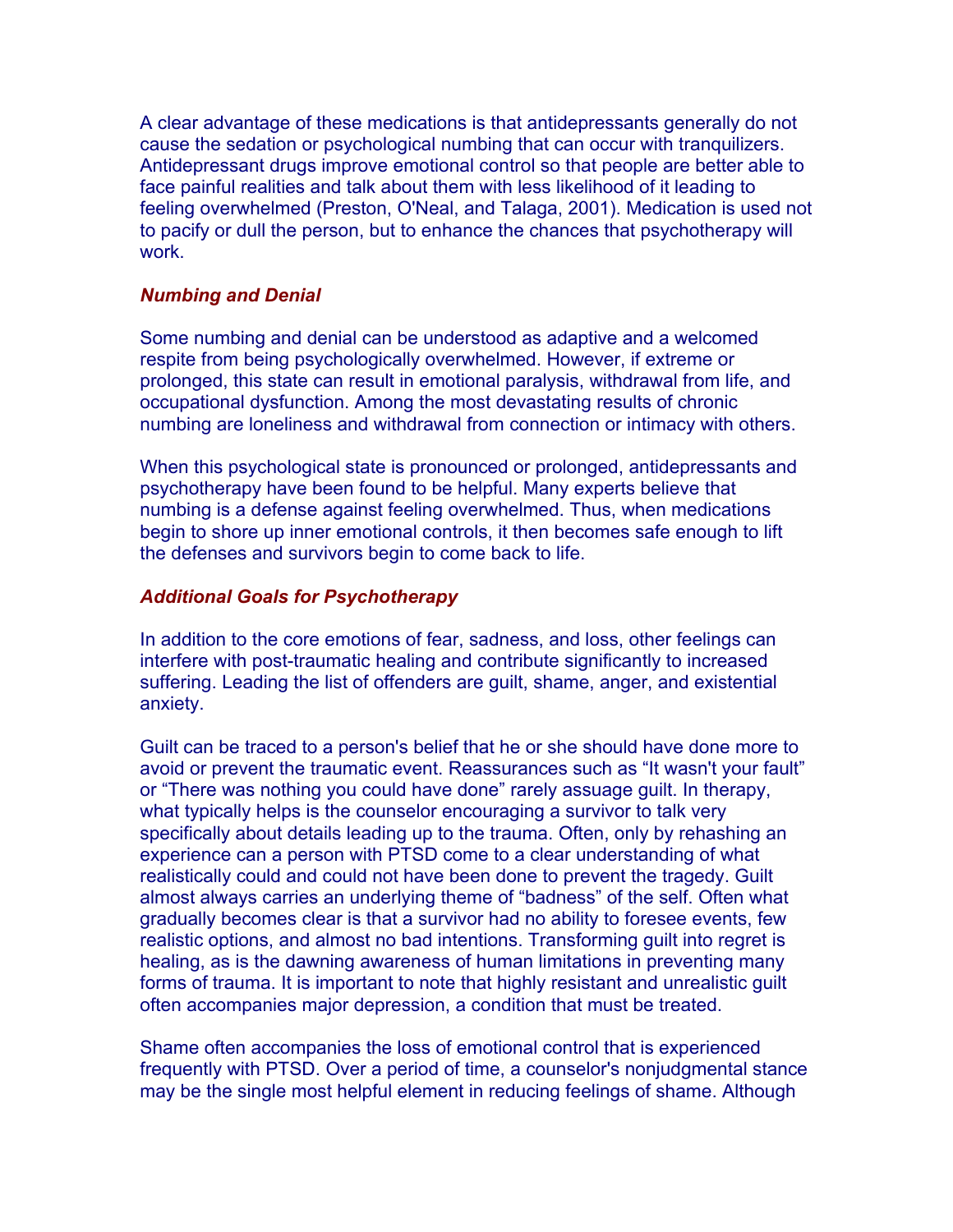the words may not be spoken directly, a compassionate attitude without judgment can convey that "these terrible events would shake anyone to the core—your intense emotions may be unfamiliar and profoundly upsetting, but they are understandable and honest reactions."

Anger can be triggered by numerous sources: the drunk driver, the incompetent doctor, an impersonal health care system, the family member who committed suicide, oneself for perceived emotional weakness, God for having created a world that can be dangerous or unfair. It is important for survivors to find a voice for their rage. If not expressed, honored, and understood, anger can poison; it can result in bitterness, erupt into violence or chronic irritability, and cause serious health problems (most notably, high blood pressure).

One common pathway for the resolution of anger is through forgiveness. But as noted psychiatrist M. Scott Peck explains, many persons engage in "cheap forgiveness," which is shallow and does little actually to extinguish root feelings (Peck, 1992). According to Dr. Peck, individuals must first find someone guilty before they can be pardoned. The road to meaningful forgiveness often requires an open acknowledgment of one's deep anger—facing it, getting clear about the sources, and sharing it with a counselor. The heart of forgiveness may be the letting go of rage in such a way that it does not continue to dominate and contaminate one's inner emotional life.

Existential anxieties are almost never alleviated by platitudes (such as life will go on, time heals all wounds, just trust in God and you'll be okay). In the wake of traumatic events, survivors do not need advice, but they do benefit from experiencing genuine support and a human connection. Cliches and "good advice" often leave a traumatized person feeling cold and isolated, realizing that a concerned friend or family member just does not understand. Patience, care, love, and continued availability are the responses that afford the greatest chance of reducing the suffering of survivors facing existential crises.

#### *You Can Help*

Most persons who experience traumatic stress receive no professional treatment and little real help from friends and family. They are cast adrift in emotional turmoil that often feels unending. Those with PTSD suffer terribly, relationships are often ruined, and many are confronted by a crisis of faith. Clergy can do much to educate a congregation about emotional trauma, provide counseling, and make appropriate referrals for treatment. The more a person understands about the many aspects of traumatic stress, the better he or she is able to recognize it and to respond appropriately.

The remaining chapters will explore in detail a number of traumatic experiences, how they are manifest, how they are treated, and suggested responses on the part of religious leaders.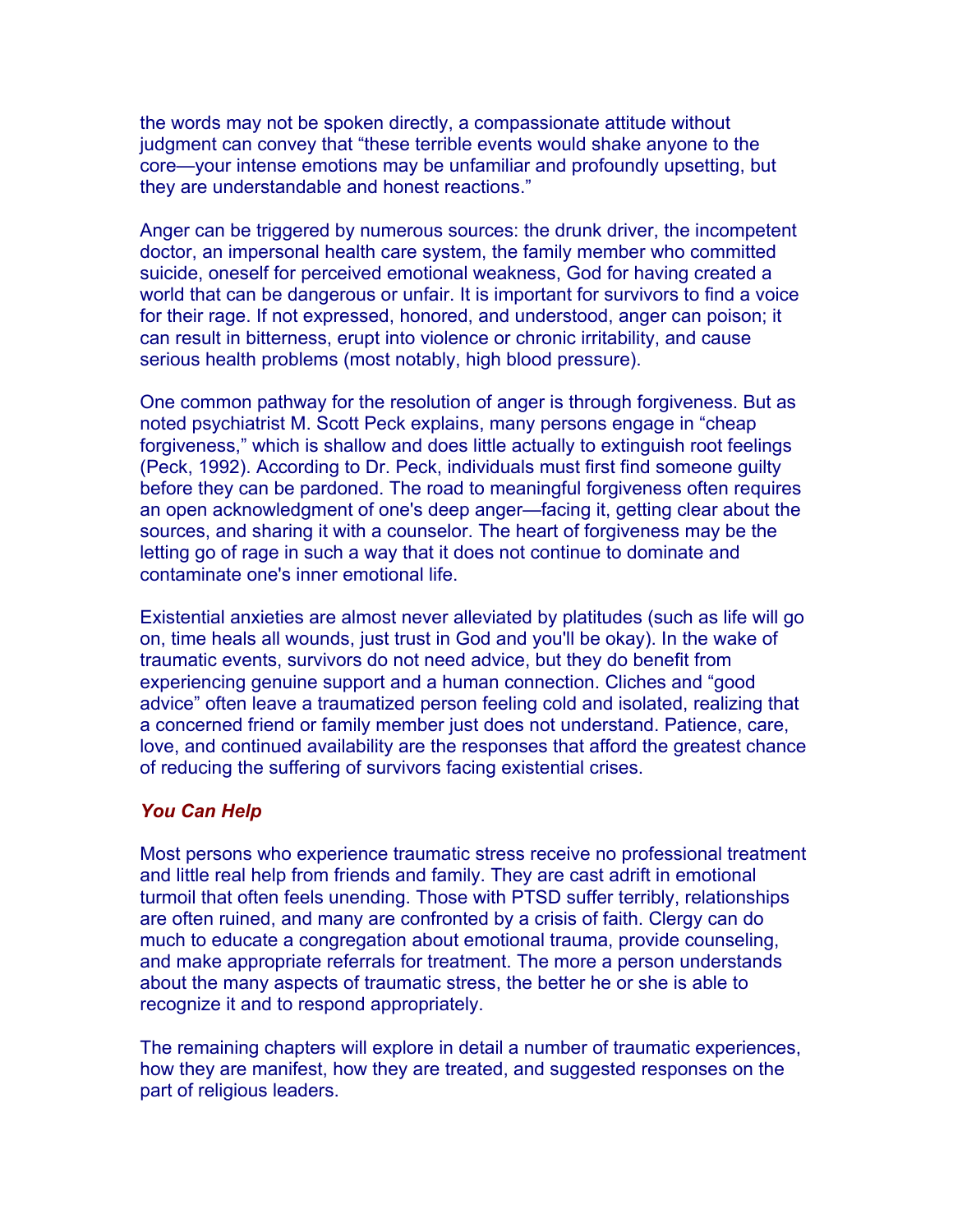#### *References*

Foa, E. B., Keane, T. M., and Friedman, M. J. (2000). *Effective Treatments for PTSD.* New York: Guilford Press.

Peck, M. S. (1992) *Further Along the Road Less Traveled: Blame and Forgiveness.* New York: Simon and Schuster.

Preston, J. D., O'Neal, J. H., and Talaga, M. (2001). *Handbook of Clinical Psychopharmacology for Therapists.* Oakland, CA: New Harbinger.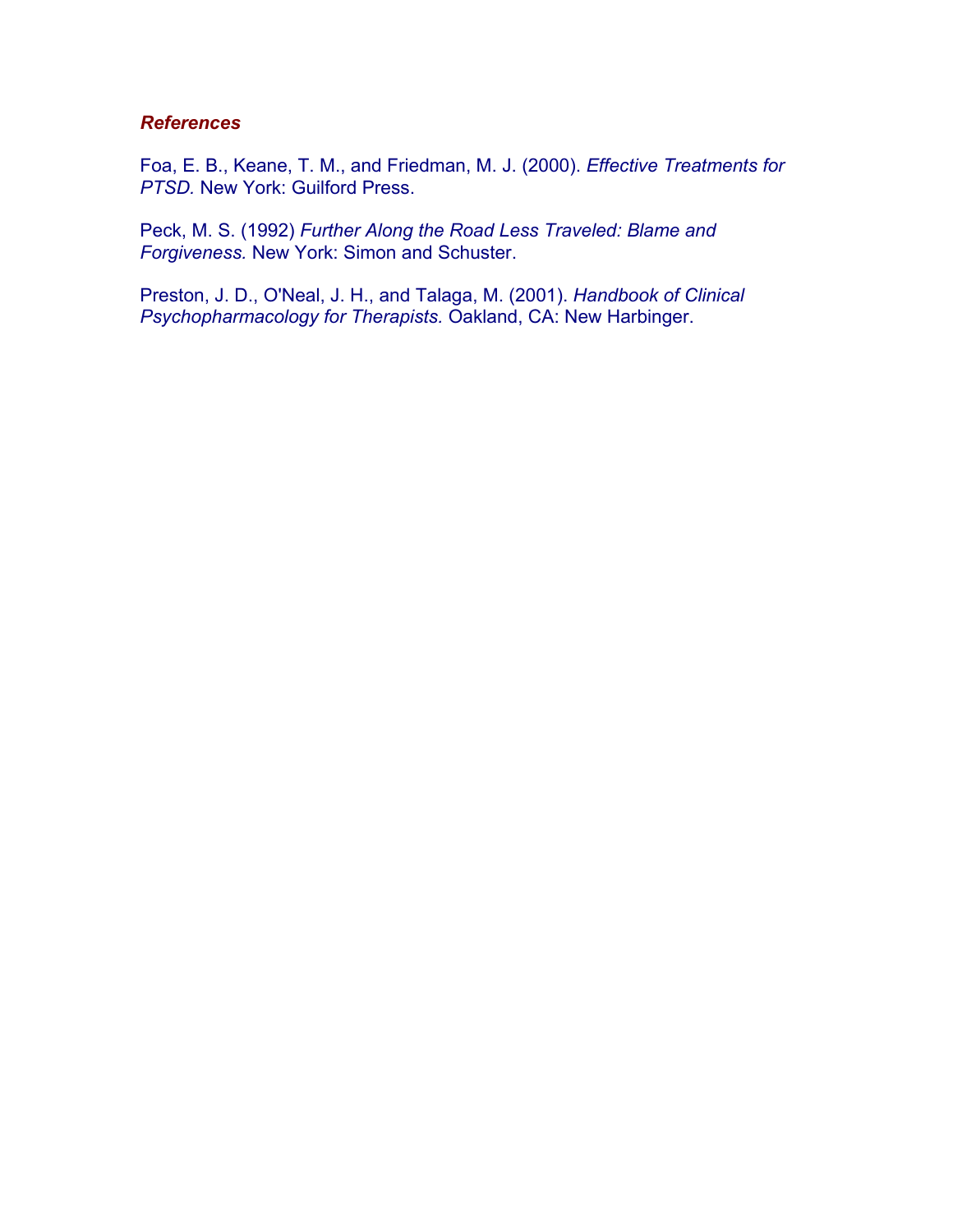## *Part Two--Case Studies*

### *Case 1--Motor Vehicle Accident*

*"It was a miracle she survived the crash"*

**G**race, a twenty-six-year-old single woman, was driving to a church fellowship meeting on a Saturday evening. In order to get there, she entered the freeway planning to travel three exits. As she left the on-ramp, her car was struck at high speed in the rear by a large recreational vehicle. The driver was an eighteenyear-old with little driving experience. It was later discovered that he was drinking alcohol and attempting to adjust his CD player at the time of the accident.

Grace's car was totally demolished, but she survived because she was wearing her seat belt and the vehicle had air bags. However, she was trapped for several hours before she could be extricated. Her injuries were extensive, and it took four months of rehabilitation and convalescence before she could return to her job. Unfortunately, she continued to suffer from chronic back pain and had problems focusing at work. Before the accident she had been open, adventurous, and gregarious. Afterward, she had little interest in participating in the social, athletic, and church activities she formerly enjoyed. Her pastor, the Rev. Susan Osborn, observed that Grace had become detached and withdrawn from others, especially her family and close friends. She refused to drive and was nervous, on edge, and easily upset as a passenger, particularly if a large vehicle came near. In addition, she had intense nightmares about the accident.

#### *Pastoral Care Assessment*

Rev. Osborn consulted with Rabbi Zahara Springer, the chaplain who had ministered to Grace in her convalescence at the medical center. The rabbi had extensive training in clinical pastoral education and was able to help Rev. Osborn recognize the signs of post-traumatic stress disorder (PTSD). The chaplain knew that PTSD sometimes develops following a traumatic event and can be a debilitating condition.

Grace continued to reexperience the terrifying event in recurrent and intrusive nightmares. She avoided situations associated with the accident and experienced a general emotional numbness. Grace was also hypervigilant and uncharacteristically irritable. Post-traumatic stress disorder is diagnosed when these symptoms persist for more than one month and create significant impairment in a person's ability to live normally (APA, 2000).

#### *Relevant History*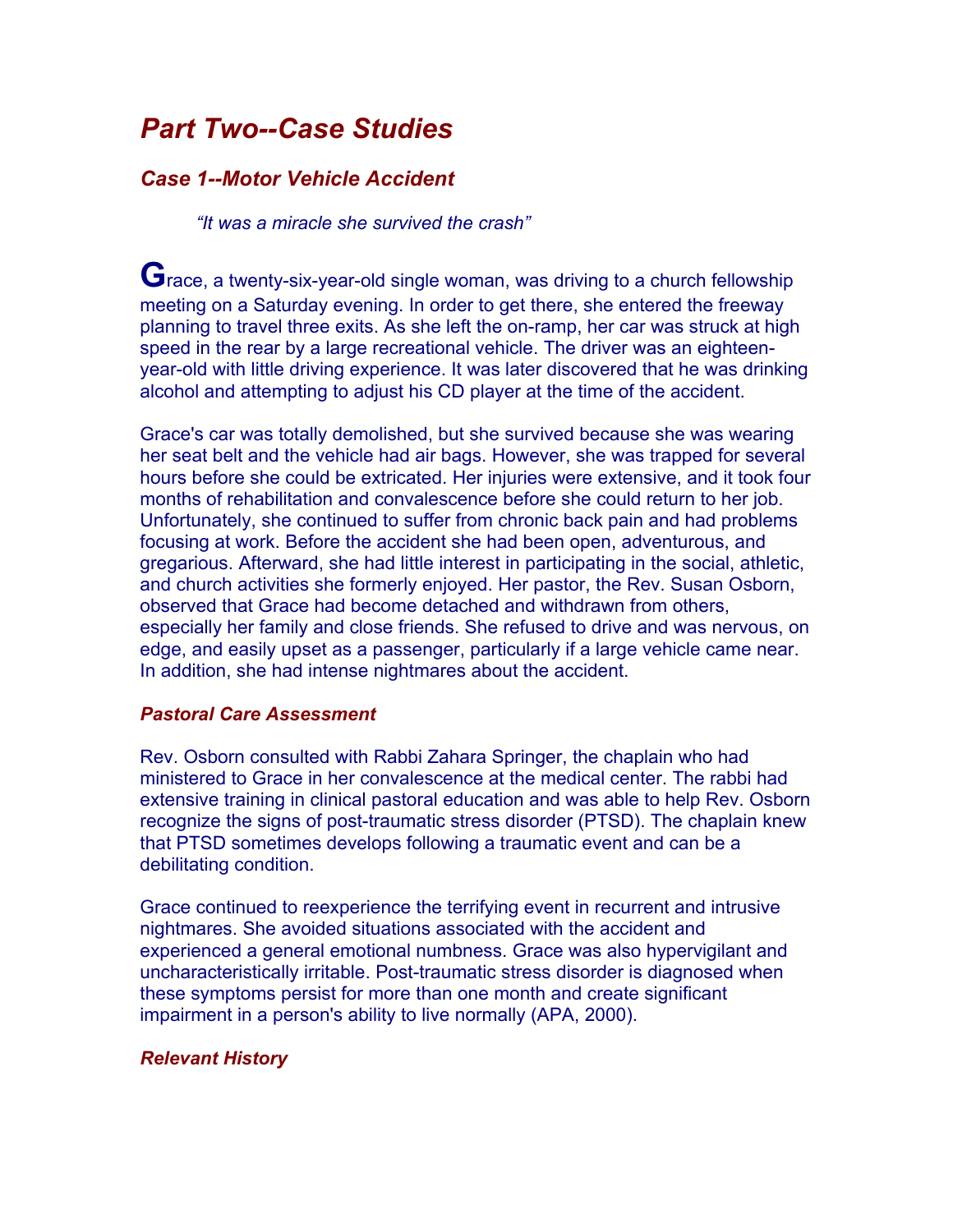According to a recent study by the University of North Carolina Highway Safety Research Center, an estimated 284,000 distracted drivers are involved in serious crashes each year (Stutts, Reinfurt, Staplin, and Rodgman, 2001). Researchers found that drivers were most often distracted by something outside their vehicles (29.4 percent), followed by adjusting a radio or CD player (11.4 percent). Drivers under the age of twenty were especially likely to be distracted by tuning a radio or changing CDs.

#### *Diagnostic Criteria*

Motor vehicle accidents (MVAs) are probably the single most common form of trauma that causes PTSD (Norris, 1992). A survey of four cities in the U.S. and Canada found that almost 1 in 4 individuals had experienced an MVA at some time during his or her life. Although the majority of persons who survive a serious MVA do not develop mental health difficulties, many do. In studies of the general population, approximately 1 in 11 MVA survivors develops PTSD (Norris, 1992), with higher rates among those seeking psychological treatment. A study of almost one thousand patients treated shortly after an MVA at an emergency clinic in England found that PTSD was present in 23 percent after three months and almost 17 percent after one year. In the study, chronic PTSD was correlated to trauma severity, perceived threat, dissociation during the accident, female gender, and previous emotional problems (Ehlers, Mayou, and Bryant, 1998).

Of those who have PTSD, symptoms usually begin within three months of an accident, and the course of the illness varies. Some recover within six months, although others have symptoms that last much longer. Occasionally, the illness does not show up until years after the traumatic event. Things that remind survivors of the crash can be very distressing, which may cause them to avoid places or situations that bring back those memories. Ordinary events can serve as reminders of the trauma and can trigger flashbacks or intrusive images. A person having a flashback (which can come in the form of images, sounds, smells, or feelings) may lose touch with reality and believe that the accident is happening again. Anniversaries of the traumatic event are often very difficult (APA, 2000).

Major depression and anxiety disorders are also common among MVA survivors (Blanchard and Hickling, 1997). Almost 7 percent of men and 16 percent of women have had an anxiety disorder in the form of a specific phobia at some point in their lives (Kessler et al., 1994). A specific phobia, such as an accident phobia in reaction to an MVA, is an intense fear of something that poses little or no actual danger. If an individual comes in contact with the feared object or situation, he or she may experience panic symptoms (such as increased heart rate, sweating, nausea, shortness of breath, faintness, negative thoughts). Such phobias are not extreme fear; rather they are an irrational fear of a particular thing (APA, 2000). Although adults with accident phobias may realize that these fears are irrational, they often find that facing, or even thinking about facing, the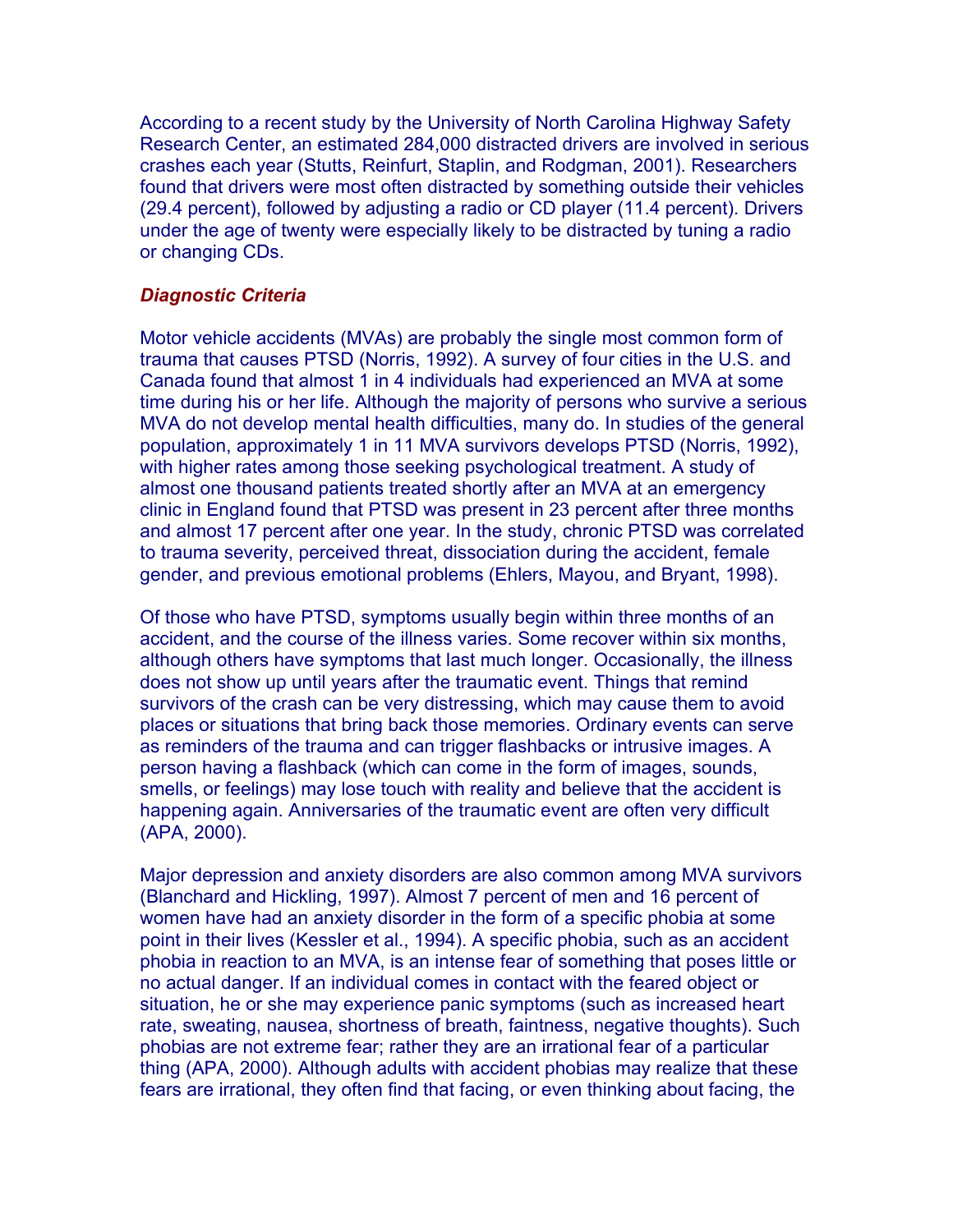feared situation (for example, driving a car) brings on a panic attack or severe anxiety. Grace also has the symptoms of a person with accident phobia in addition to PTSD.

## *Response to Vignette*

One aspect of MVA-related PTSD that is different from many other traumas is the increased likelihood of being injured or of developing chronic pain following the event. As the degree of physical injury and fear of dying because of the MVA increase, the greater the likelihood of developing PTSD. Research shows that persons with poor coping skills, mental health problems (such as depression, anxiety disorders), and poor social support before the traumatic event have sometimes been linked to the development of PTSD following severe MVAs (Blanchard and Hickling, 1997). However, Grace did not have a history of mental health problems, possessed good coping skills, and had a good social support network at her job and in her church. When a trauma is very severe, almost anyone can develop PTSD.

PTSD is common among persons who require rehabilitation after a trauma. Unfortunately it is often overlooked or attributed to other sources, such as pain or physical injury (Asmundson, Norton, and Norton, 1999). Persons in rehabilitation with chronic pain resulting from an MVA are three times more likely to have PTSD and accident phobia than those not involved in an MVA (Kuch, Evans, Watson, Bubela, and Cox, 1991). Those with accident phobias after an MVA often have anxiety and avoidance along with extreme fear of new events resembling the accident.

It is important to identify PTSD and accident phobias quickly and to encourage persons to seek appropriate treatment. If left untreated, these conditions can become chronic. Taylor and Koch (1995) found that anxiety symptoms in combination with medical conditions increased the number of days persons spent in bed with a disability by nearly fourfold (18.0 versus 4.8 average days).

Social support from friends and family and the active reengagement of the survivor in work and other activities are very important to those suffering from psychological trauma. To the extent that limitations will allow, Grace should be encouraged to maintain as much of her pre-accident lifestyle as she is able. Rev. Osborn understood the positive role that she and members of the church could have in encouraging Grace in her efforts to reengage in church activities. Support from her family and friends in the church is vital, and it has been associated with positive mental health outcomes (Koenig, McCulloch, and Larson, 2001).

## *Treatment Within the Faith Community*

The substantial number of preventable MVAs in the United States and other industrialized countries is a serious social issue that deserves the attention of the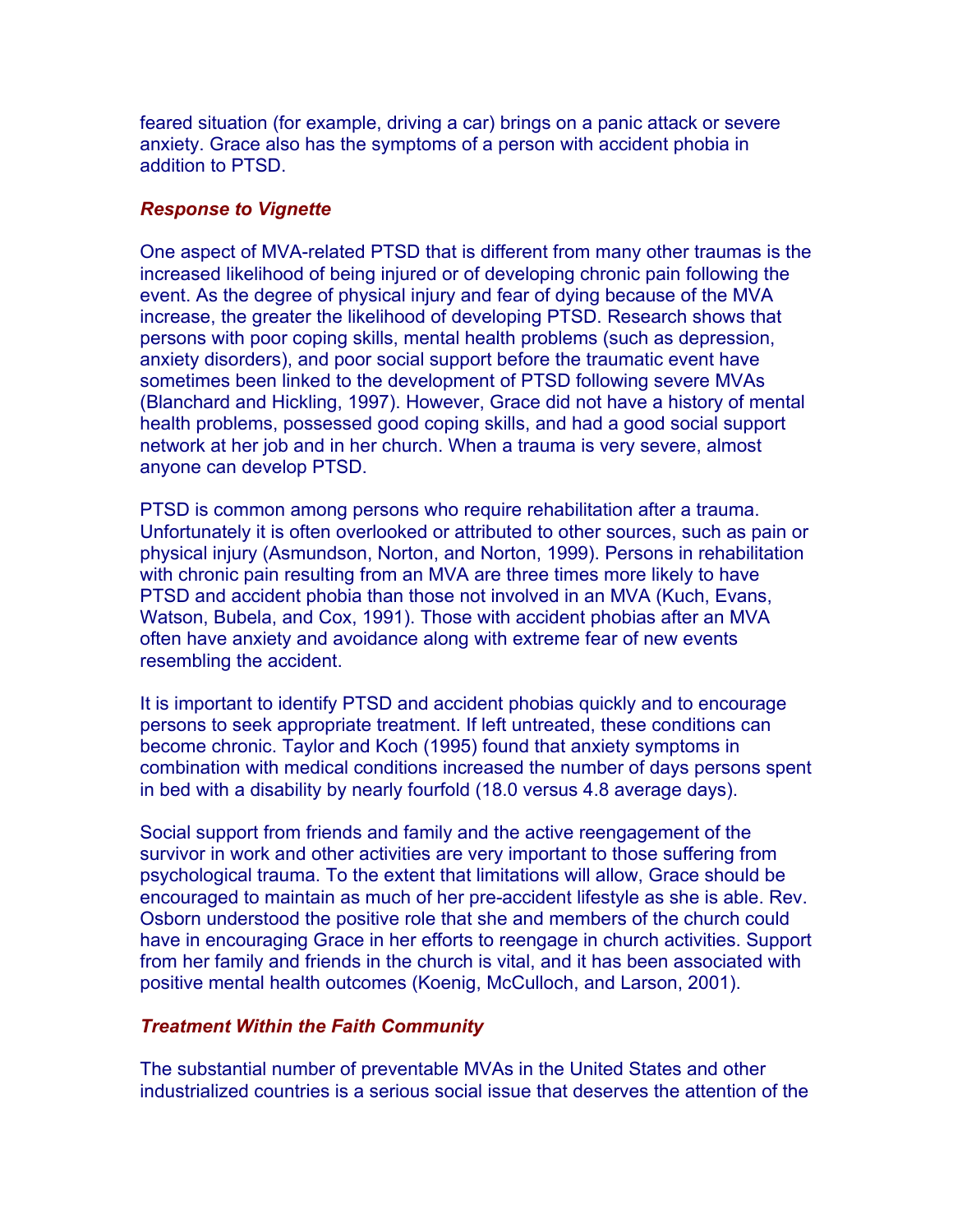religious community. According to the National Highway Traffic Safety Association (NHTSA, 1999), each year, motor vehicle accidents claim nearly forty-two thousand lives and are responsible for more than three million personal injuries. These crashes cost over \$150 billion in property loss, medical bills, and productivity loss (NHTSA, 1999).

Alcohol use is the leading cause of motor vehicle deaths. Only 7 percent of all accidents involve alcohol, but nearly 4 in 10 fatal crashes result from it (NHTSA, 1999). Despite the more than 2,300 anti-drunk-driving laws that have been passed since 1980, traffic crashes are the greatest single cause of death of those aged six through thirty-three. In addition, it is estimated that 2.6 million drunk driving accidents each year victimize four million innocent people who either are injured or have their vehicles damaged.

Fatigue is the second priority issue for highway safety advocates because sleep deprivation is common among drivers of large trucks. In 1995, the National Transportation Safety Board reported that fatigue may be a factor in 30 to 40 percent of all truck accidents, making it the primary cause of heavy truck crashes. In a 1992 survey, almost 1 in 5 truck drivers said they had fallen asleep at the wheel in the previous month (Elisa et al., 1992).

In 1999, according to the federal government (NHTSA, 2000), 5,362 people died in 451,000 accidents involving large trucks. An estimated 136,000 more individuals were injured, and a third of those suffered severe brain damage or the loss of a limb. More than one million people were affected by these crashes. The National Traffic Safety Board has recommended a change in regulations so that truck drivers are able to get the sleep they need (NTSB, 1995). These safety concerns must be brought to the attention of the religious community for its advocacy in order to improve the safety of our highways and to prevent unnecessary injuries and fatalities.

#### *Indications for Referral*

Effective treatments for phobias and other anxiety disorders are available, and research is yielding new, improved therapies that can help most people with anxiety disorders lead productive, fulfilling lives (DeRubeis and Christoph, 1998). If a pastor thinks someone in his or her congregation has symptoms of persistent anxiety, advising a visit to the family physician is usually the best place for the parishioner to start. A physician can help determine whether the symptoms are due to an anxiety disorder, some other medical condition, or both. The next step in getting treatment for an anxiety disorder is referral to a mental health professional.

#### *Treatment by Mental Health Specialist*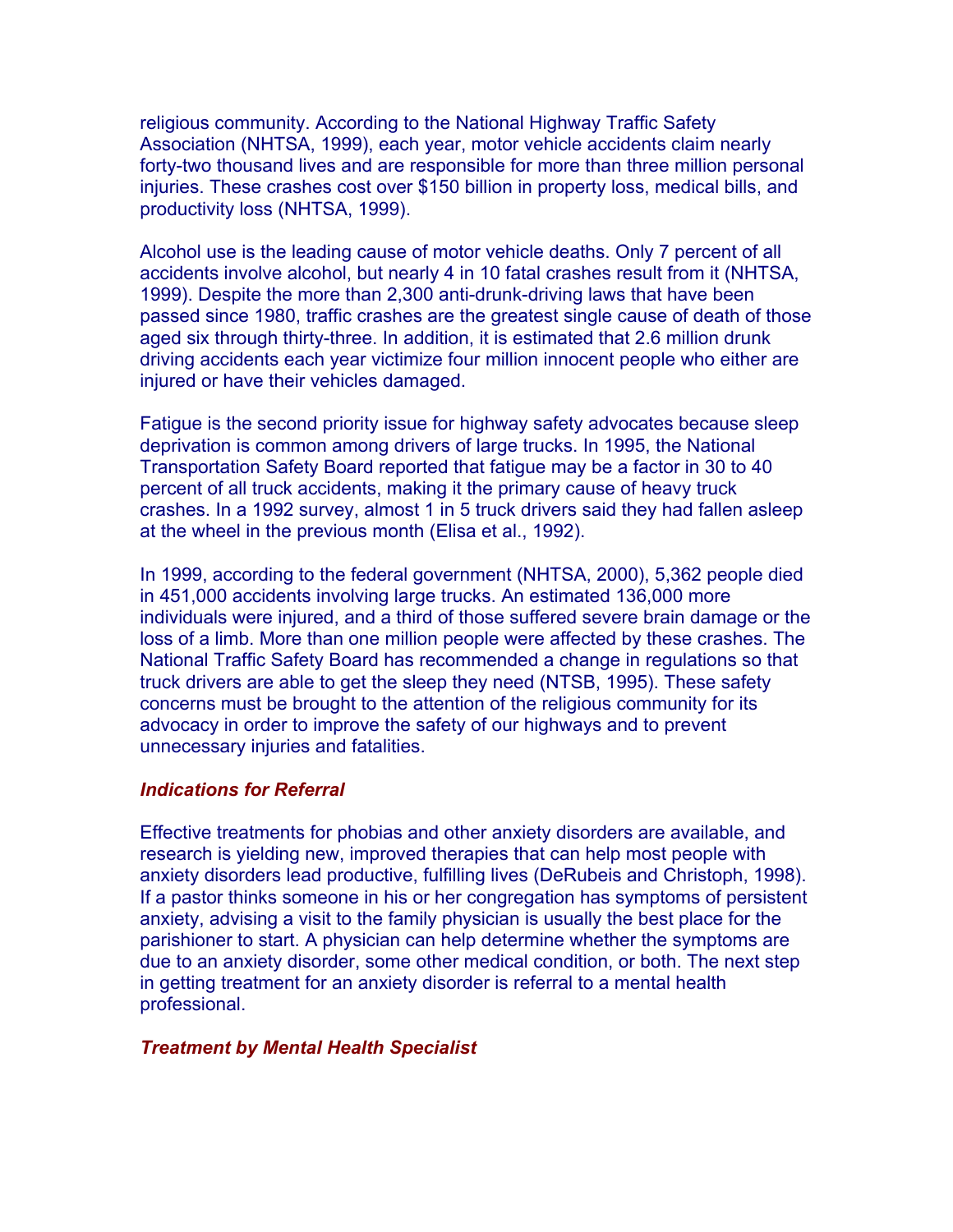There are a number of different approaches that have proved effective for MVArelated PTSD. Treatments include behavior therapy, cognitive therapy, and medications (Blanchard and Hickling, 1997). Some psychologists and psychiatrists specialize in treating PTSD. It may also be important to work with a chronic pain specialist to help manage the pain caused by the injury. Often the treatments are provided in conjunction with one another.

Specific phobias, such as accident phobias, are generally highly treatable with carefully targeted psychotherapy. Treatment is typically sought when the fear interferes with one's functioning. The most successful is called exposure-based therapy (McMullin, 2000), which works by gradually bringing an individual into contact with the feared situation, until he or she can face the threat with little or no fear. Medication can be useful in controlling phobia symptoms, but it is most effective in combination with exposure therapy.

A number of medications that were originally used to treat depression have been found to be effective for anxiety disorders. Some of the newest antidepressants, called selective serotonin reuptake inhibitors (SSRIs), act in the brain on a chemical messenger called serotonin. SSRIs tend to have fewer side effects than older antidepressants (Preston and Johnson, 1997). Another group of antianxiety medications, benzodiazepines, relieve symptoms quickly and have few side effects, although drowsiness may be a problem. Benzodiazepines are generally prescribed only for short periods of time because people can develop a tolerance for them that can lead to addiction (Preston and Johnson, 1997).

Many persons with phobias or other anxiety disorders benefit from joining a selfhelp group and sharing their problems and successes with others. Talking with trusted friends or clergy can also be very helpful, although it is not a substitute for mental health care.

Family members are of great importance in the recovery of an individual with a phobia. Ideally, loved ones will be supportive without helping perpetuate the person's symptoms. If a family tends to trivialize the disorder or demand improvement without treatment, that will exacerbate the problem. Stress management techniques may help a person be calmer and increase the benefits of therapy. Some people find group therapy to be another helpful form of treatment.

#### *Cross-Cultural Issues*

Drunk driving is a problem found in all ethnic groups, but there are differences among them. For example, MVAs are higher among Hispanics than among European and African Americans. MVAs are the leading cause of death for Hispanics up to the age of twenty-four, and the second leading cause of death for those aged twenty-five through forty-four. The third leading cause of death for Hispanics of all ages is MVAs, surpassed only by heart disease and cancer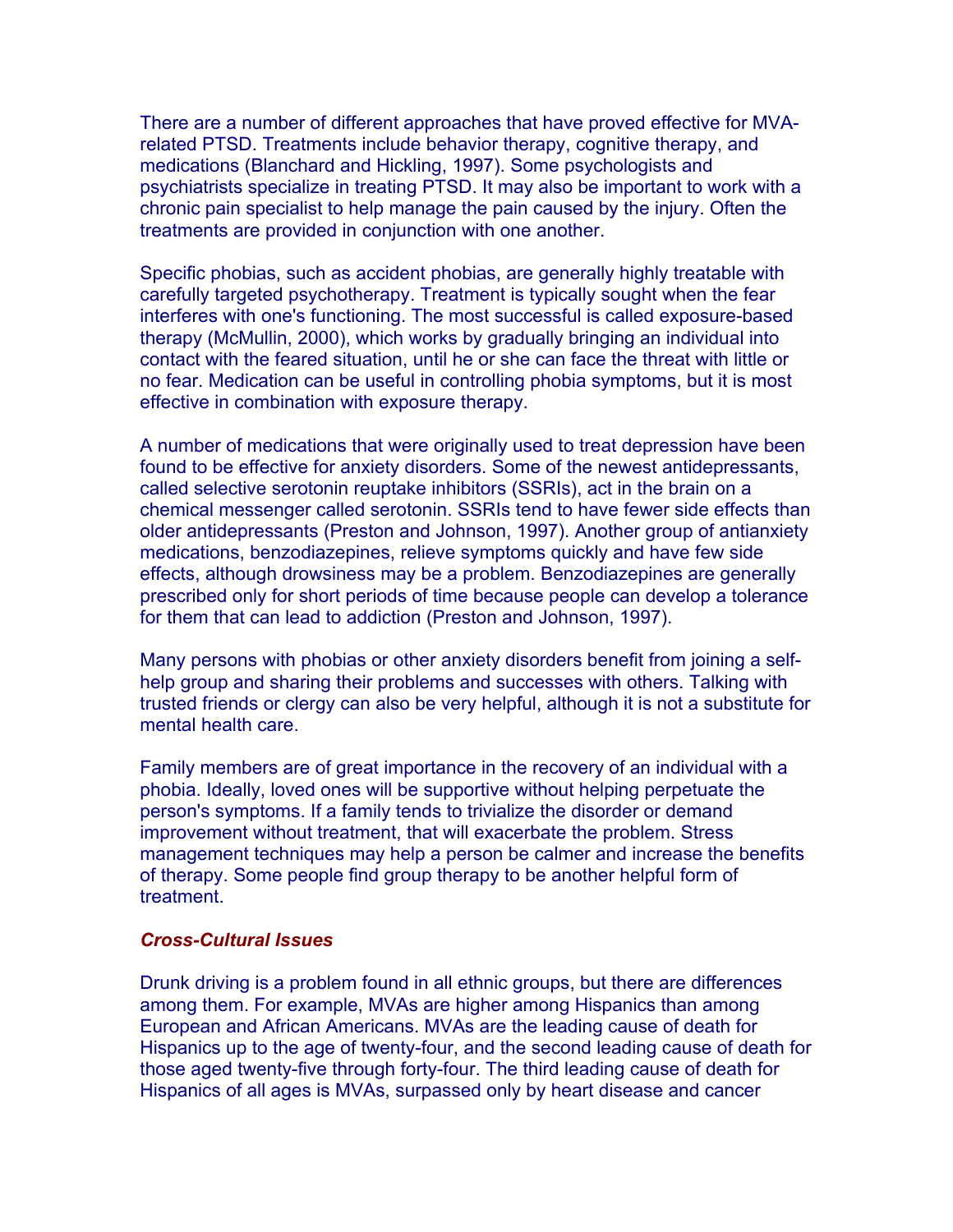(CDC, 1997). Asian/Pacific Islanders have the lowest rate of drinking and driving problems and the lowest rates of traffic injuries and fatalities among all ethnic groups. Chinese have the least rate of alcohol-related traffic fatalities among the Asian/Pacific Islander groups.

#### *Resources*

—AAA Foundation for Traffic Safety Administrative Office; 1440 New York Avenue, NW, Suite 201, Washington, DC 20005; (800) 305-SAFE; www.aaafoundation.org; is an independent, publicly funded, charitable research and educational organization founded by the American Automobile Association in 1947. Its mission is to prevent traffic deaths and injuries by conducting research into their causes and by educating the public about strategies to prevent crashes.

—Advocates for Highway and Auto Safety; 8730 George Avenue, Suite 600, Silver Spring, MD 20901; (240) 485-1001; www.saferoads.org; is an alliance of consumer, health, and safety groups and insurance companies working to create safer roads. The organization encourages the adoption of federal and state laws and programs that save lives and reduce injuries. It seeks to build coalitions of a wide array of groups to increase the participation in public policy initiatives that advance highway and auto safety.

—Anxiety Disorders Association of America; 8730 Georgia Avenue, Suite 60, Silver Spring, MD 20901; (240) 485-1001; www.adaa.org; promotes the prevention and cure of anxiety disorders and works to improve the lives of all who suffer from them. It is made up of professionals who conduct research and treat anxiety disorders and individuals who have an interest in learning more about such disorders.

—Association for Advancement of Behavior Therapy; 305 Seventh Avenue, 16th Floor, New York, NY 10001-6008; (212) 647-1890; www.aabt.org; is a professional, interdisciplinary organization concerned with the application of the behavioral and cognitive sciences to understanding human behavior, developing interventions to enhance the human condition, and promoting the appropriate use of these interventions.

—CRASH Foundation (Citizens for Reliable and Safe Highways); P.O. Box 14380, Washington, DC 20044-4380; www.truck-safety.org; (888) 353-4572; is a nationwide grassroots nonprofit organization committed to improving overall truck safety in the U.S. and eliminating the unnecessary deaths and injuries caused by trucks. It is dedicated to providing immediate compassionate support to truck crash survivors and the families of victims. It provides referrals to grief counseling, medical services, and truck crash experts; phone support; conferences; advocacy; First Response Program; and Survivors Network.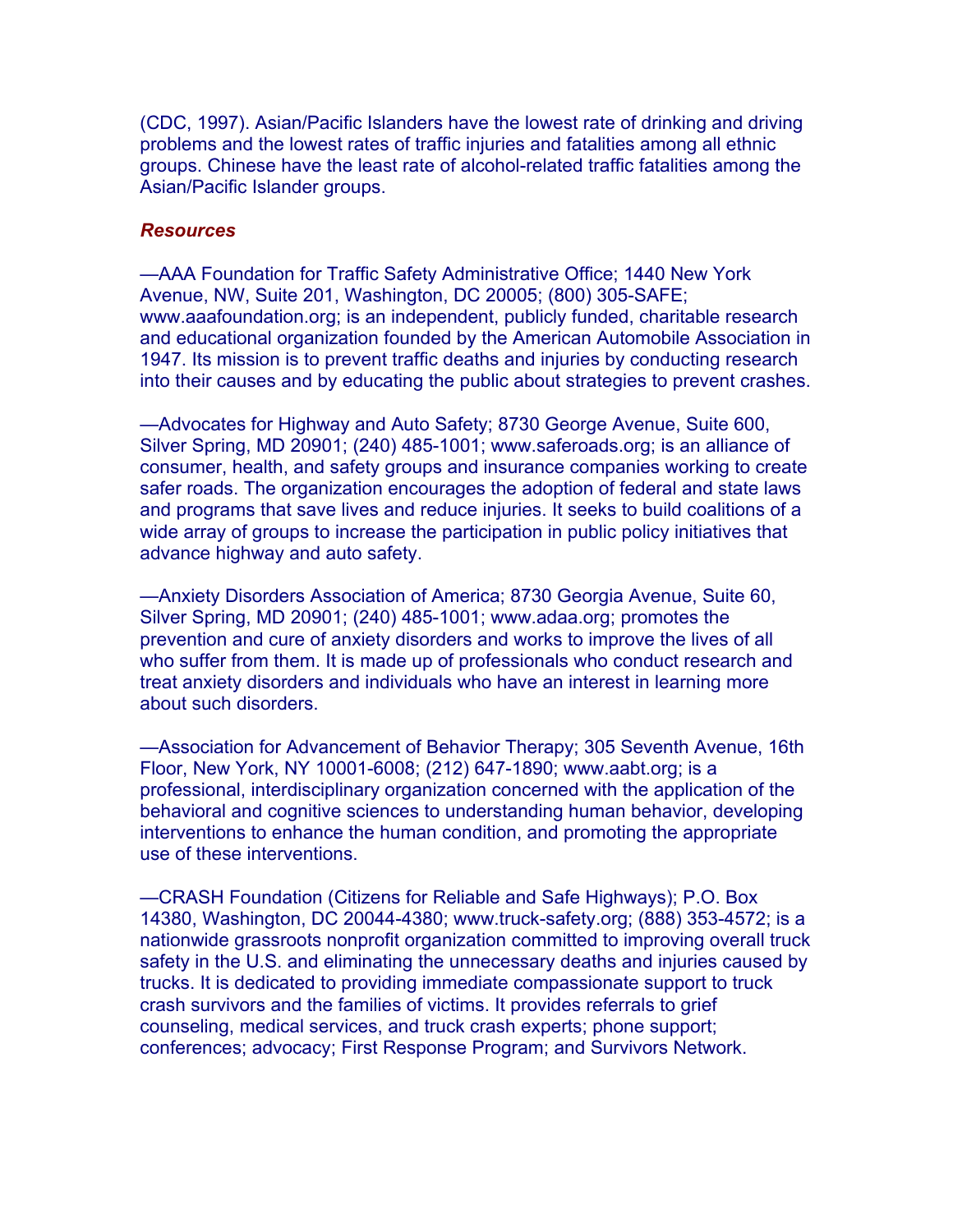—Freedom from Fear; 308 Seaview Avenue, Staten Island, NY 10305; (718) 351-1717; www.freedomfromfear.com; is a national not-for-profit mental health advocacy association founded in 1984. Its mission is to aid and counsel individuals who suffer from anxiety and depressive illnesses and their families.

—Mothers Against Drunk Driving (MADD); 511 East John Carpenter Freeway, Suite 700, Irving, TX 75062; (800) GET-MADD; www.madd.org; is an educational and advocacy organization with over six hundred chapters devoted to heightening awareness of the dangers of impaired driving. It has a newsletter, chapter development guidelines, and programs designed to support victims of drunk driving.

—National Highway Traffic Safety Administration; 400 Seventh Street, SW, Washington, DC 20590; (888) 327-4236; www.nhtsa.dot.gov; under the authority of the U.S. Department of Transportation, is responsible for reducing deaths, injuries, and economic losses resulting from motor vehicle crashes. It establishes and enforces safety performance standards for motor vehicles and, through grants to states, conducts local highway safety programs. It investigates safety defects in motor vehicles; helps states and local communities reduce the threat of drunk drivers; promotes the use of safety belts, child safety seats, and air bags; and provides consumer information on motor vehicle safety topics.

—Remove Intoxicated Drivers (RID); P.O. Box 520, Schenectady, NY 12301; (518) 372-0034; www.rid-usa.org; is a national organization with 152 chapters in forty-one states and was founded in 1978. It advocates against drunk driving, educates the public, seeks reforming legislation, and aids victims of drunk driving.

#### *Helpful Books*

*After the Crash: Assessment and Treatment of Motor Vehicle Accident Survivors* (Edward B. Blanchard and Edward J. Hickling, Washington, DC: American Psychological Association, 1997).

*Crash Course: A Self-Healing Guide to Auto Accident Trauma and Recovery* (Diane Poole Heller and Laurence Heller, Berkeley, CA: North Atlantic Books, 2001).

*Surviving an Auto Accident: A Guide to Your Physical, Emotional, and Economic Recovery* (Robert Saperstein and Dana Saperstein, Ventura: Pathfinder Publishing of California, 1994).

## *References*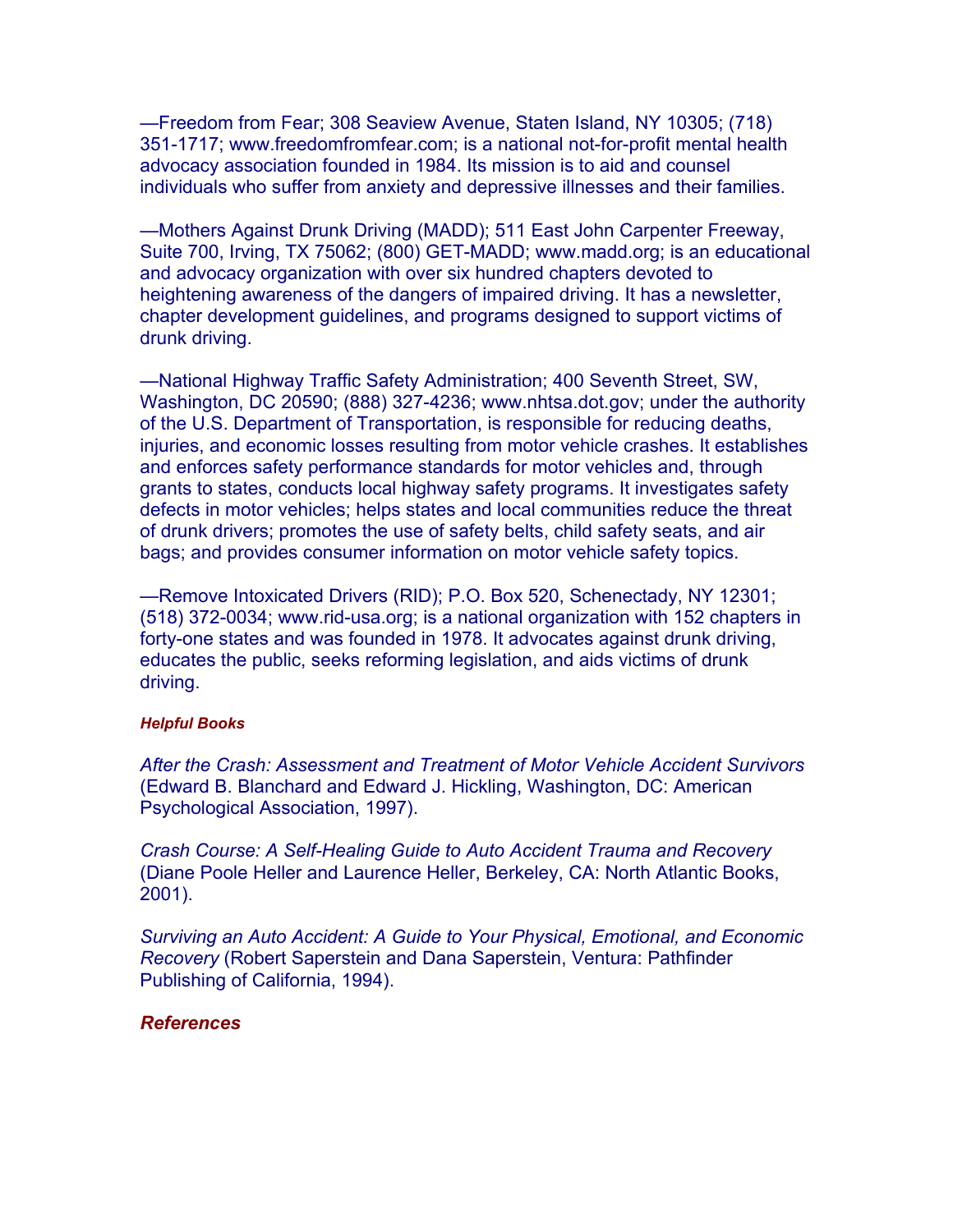American Psychiatric Association (2000). *Diagnostic and Statistical Manual of Mental Disorders* (Fourth Edition, Text Revised). Washington, DC: American Psychiatric Association.

Asmundson, G. J. G., Norton, P. J., and Norton, G. R. (1999). Beyond pain: The role of fear and avoidance in chronicity. *Clinical Psychology Review, 19,* 79-97.

Blanchard, E. B., and Hickling, E. J. (1997). *After the Crash.* Washington, DC: American Psychological Association.

Centers for Disease Control and Prevention (1997). *Monthly Vital Statistics Report for 1995.* Atlanta: CDC.

DeRubeis, R. J., and Christoph, P. C. (1998). Empirically supported individual and group psychological treatments for adult mental disorders. *Journal of Consulting and Clinical Psychology, 66(1),* 37-52.

Ehlers, A., Mayou, R. A., and Bryant, B. (1998). Psychological predictors of chronic posttraumatic stress disorder after motor vehicle accidents. *Journal of Abnormal Psychology, 107,* 508-519.

Elisa, R., Braver, E. R., Preusser, C. W., Preusser, D. F., Baum, H. M., Beilock, R., and Ulmer, R. (1992). Long hours and fatigue: A survey of tractor-trailer drivers. *Journal of Public Health Policy, 13(3),* 341-366.

Kessler, R. C., McGonagle, K. A., Zhao, S., Nelson, C. B., Hughes, M., Eshleman, S., Wittchen, H. U., and Kendler, K. S. (1994). Lifetime and 12-month prevalence of DSM-III-R psychiatric disorders in the United States: Results from the National Co-morbidity Survey. *Archives of General Psychiatry, 51(1),* 8-19.

Koenig, H. G., McCulloch, M., and Larson, D. B. (2001). *Handbook on Religion and Health.* Oxford: Oxford University Press.

Kuch, K., Evans, R. J., Watson, P. C., Bubela, C., and Cox, B. J. (1991). Road vehicle accidents and phobias in 60 patients with fibromyalgia. *Journal of Anxiety Disorders, 5,* 273-280.

Marcus, S. C., Olfson, M., Pincus, H. A., Shear, M. K., and Zarin, D. A. (1997). Self-reported anxiety, general medical conditions, and disability bed days. *American Journal of Psychiatry, 154(12),* 1766-1768.

McMullin, R. E. (2000). *The New Handbook of Cognitive Therapy Techniques.* New York: W. W. Norton and Company.

National Highway Traffic Safety Administration (1999). *National Center for Statistics, Analysis, Research & Development.* Washington, DC: NHTSA.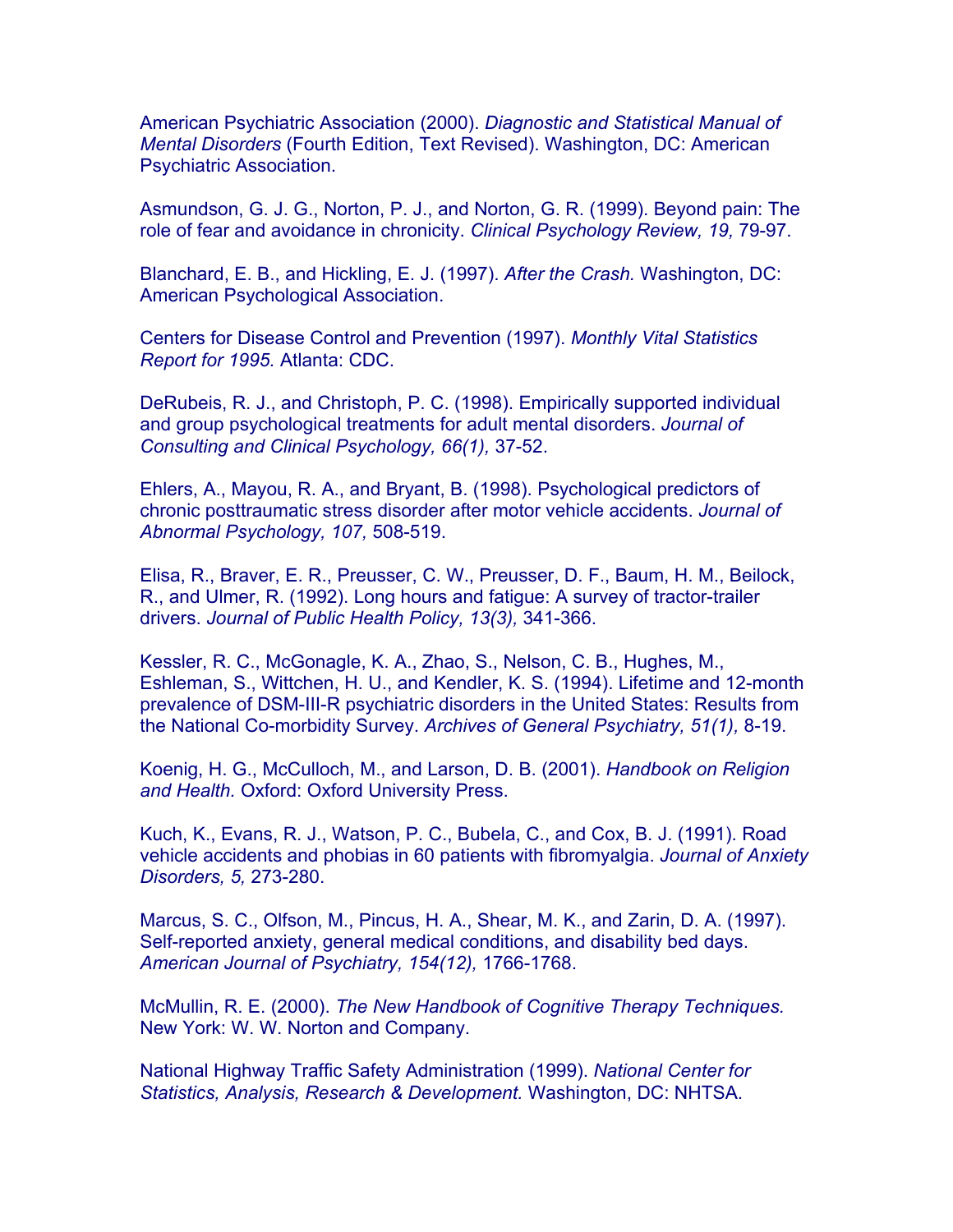National Highway Traffic Safety Administration (2000). *Fatal Accident Reporting System.* Washington, DC: NHTSA.

National Transportation Safety Board. (1995). *Safety Study: Factors That Affect Fatigue in Heavy Truck Accidents.* Washington, DC: NTSB.

Norris, F. H. (1992). Epidemiology of trauma: Frequency and impact of different potentially traumatic events on different demographic groups. *Journal of Consulting and Clinical Psychology, 60,* 409-418.

Preston, J., and Johnson, J. (1997). *Clinical Psychopharmacology Made Ridiculously Simple.* Miami: MedMaster.

Stutts, J. C., Reinfurt, D. C., Staplin, L., and Rodgman, E. A. (2001). *The Role of Driver Distraction in Traffic Crashes.* Washington, DC: American Automobile Association Foundation for Traffic Safety.

Taylor, S., and Koch, W. J. (1995). Anxiety disorders due to motor vehicle accidents: Nature and treatment. *Clinical Psychology Review, 15,* 721-738.

# *Case 2--Natural Disaster (Hurricane)*

*"Debris became flying missiles"*

**H**urricane Lucy, with sustained winds of over 140 miles per hour, slammed into the coastal community in the middle of a late summer night at high tide. Hurricane-force winds destroyed buildings and mobile homes. Some structures along the beaches withstood the fierce gusts until their foundations were weakened by erosion and they, too, collapsed. Signs and roofing material became flying missiles. Extensive damage to trees, towers, water and underground utility lines (from uprooted trees), and fallen poles caused considerable disruption. Lucy produced a huge storm surge that, along with the rainfall, brought extensive inland flooding in communities hundreds of miles from the coast. In addition, the hurricane spawned several tornadoes that added to the storm's destructiveness.

In the weeks following the hurricane, some Sunday school teachers reported to Pastor Martinez that many of the students were having problems not seen before. Some of the parents noticed that their children were clingy, wet their beds, and had changes in their appetites. Other youngsters were constipated, complained of headaches, had sleep disturbances, and were irritable. Some became scared of outsiders, apathetic, and withdrawn. Undue hostility toward others and pessimism about the future showed up in some children's play fantasy life. Pastor Martinez knew some additional expertise was needed so he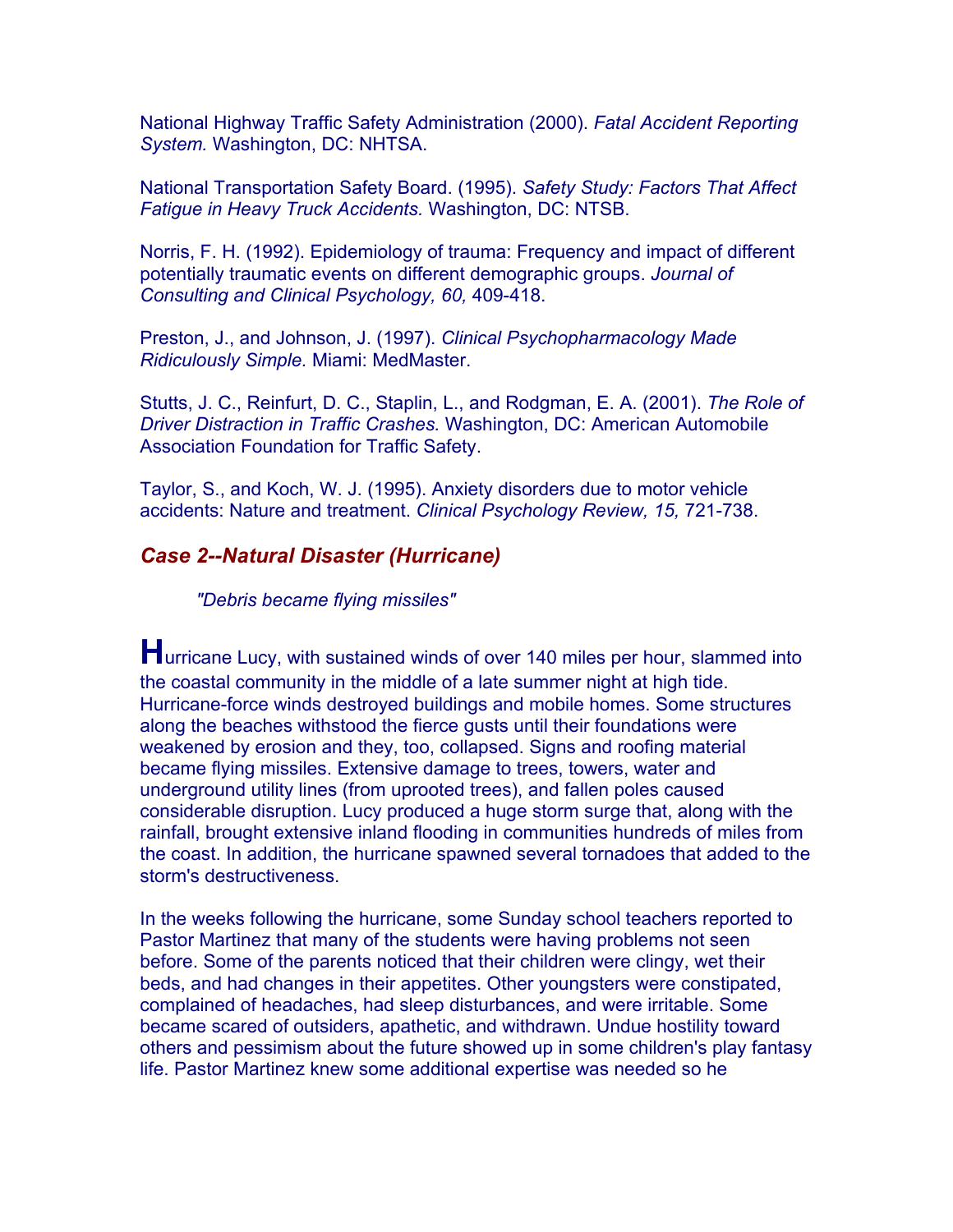consulted with a pediatrician, Dr. Roche, who was a member of the church. He agreed to help assess the children's needs.

## *Pastoral Care Assessment*

A disaster, such as a hurricane, can have grave consequences that produce considerable damage and distress affecting a large population. There is often injury and loss of life. Hurricanes are traumatic enough to induce stress in anyone, especially children. The emotional effect of a disaster can persist well after the physical consequences. Dr. Roche explained to Pastor Martinez and the Sunday school teachers that children often show symptoms related to a disaster at home, church, or school. These are normal reactions to an abnormal situation; therefore, it is important for those working with children to know how to recognize the emotional consequences in order to help children and their families. Parents and teachers should be assured that these changes are normal reactions to a psychological trauma and that punishment and shame are not appropriate.

A basic method for assessing the extent to which children have been affected by a hurricane is to ask them, their Sunday school teachers, and parents about such things as: changes in sleep patterns, lack of motivation, regressive behavior (bed-wetting, biting, thumb-sucking, fear of darkness), changes in relationships with family members or peers (clingy and dependent or withdrawn and isolated), hostile behavior, changes in grades at school, along with fears and worries.

It is also important to gauge the level of healthiness in a family to understand the adaptation of a child. Parental adjustment to a disaster is an important factor in the child's response (Miller, 1999). If there are serious preexisting family conflicts, such as domestic violence or addiction, these can slow down adaptation to circumstances brought on by a disaster.

# *Relevant History*

The word "hurricane" comes from the Caribbean *Hurican,* meaning "God of Evil." It is a fitting name, given the high seas, devastating winds, torrential rains, and unpredictable course of these storms. If the right conditions persist long enough, a tropical storm will become a hurricane when the weather system reaches sustained winds of 74 mph or higher. Hurricanes are categorized according to the strength of their winds—a Category 1 hurricane has the lowest velocity, while a Category 5 hurricane has winds at greater than 155 mph. According to the Federal Emergency Management Agency, hurricanes are the primary reason that 90 percent of all federally declared disasters are weather-related, leading to nearly \$14 billion in damage annually (FEMA, 2001).

Each year, an average of ten tropical storms develops over the Atlantic Ocean and Gulf of Mexico. Many remain over the ocean, but approximately six of these storms become hurricanes each year. In an average three-year period, roughly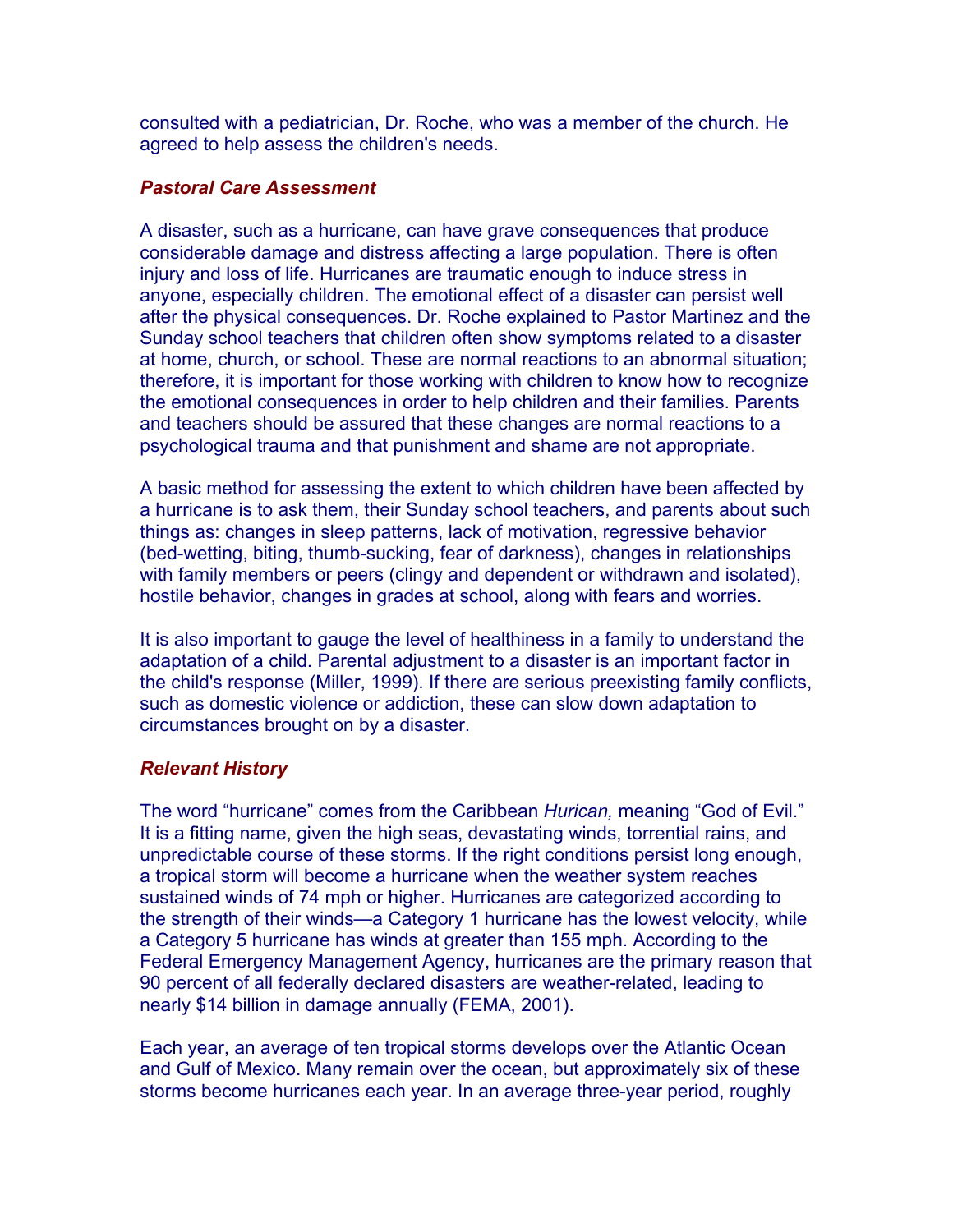five hurricanes strike the United States coastline, killing approximately fifty to one hundred people from Texas to Maine. Of these storms, two are typically "major" or "intense" hurricanes, with winds greater than 110 mph.

The greatest loss of life during a hurricane is often from the storm surge—the massive amount of water that is pushed toward the shore by the force of the winds swirling around the storm. The advancing surge combines with the tides to create a hurricane storm tide, which can increase the mean water level fifteen feet or more. This rise in water level can cause severe flooding in coastal areas, particularly if the storm surge coincides with high tide. Since water weighs approximately 1,700 pounds per cubic yard, extended pounding by waves can demolish any structure not specifically designed to withstand such force.

## *Diagnostic Criteria*

There are some differences in appropriate responses to PTSD in children as compared to adults. The primary effect of a disaster on youngsters is the loss of routine in their daily lives. It is important for parents and teachers quickly to establish and maintain a schedule that is as predictable as possible for children. Youngsters are resilient, but they need order, especially when their routines have been disrupted by a calamity. It is helpful if parents can spend extra time with their children in positive activities after such a disruption.

Very young children usually respond to emotional distress with increased dependency. They may also experience magical thinking, which results in them feeling that they are responsible for the disaster because of something "bad" they did. School-age children may show signs of psychological trauma in their talk and play about the disaster, hostility to peers and family members, and avoidance of previously enjoyed activities. Youngsters often express fear and helplessness through disorganized and agitated behavior. In young children, repetitive play reenacting themes or aspects of the disaster may occur. Children may suffer from separation anxiety, school phobias, fear of strangers, and recurrent nightmares. Sleep disturbances such as insomnia, resistance to bedtime, refusal to sleep alone, early rising, or excessive sleep are very common. Youngsters may also experience headaches, stomachaches, and other physical symptoms. Some children protect themselves against feelings of passivity and helplessness by aggression, while others transform their anger into self-hatred or depression.

The more that children are exposed to the effects of a disaster, the greater their likelihood of having symptoms of psychological trauma (Anthony, Lonigan, and Hecht, 1999). Therefore, after a major disaster many youngsters will show signs of posttraumatic stress; however, few will go on to develop the full-blown psychiatric disorder. A diagnosis of PTSD is made when a child has symptoms in three categories persisting for more than one month (APA, 2000):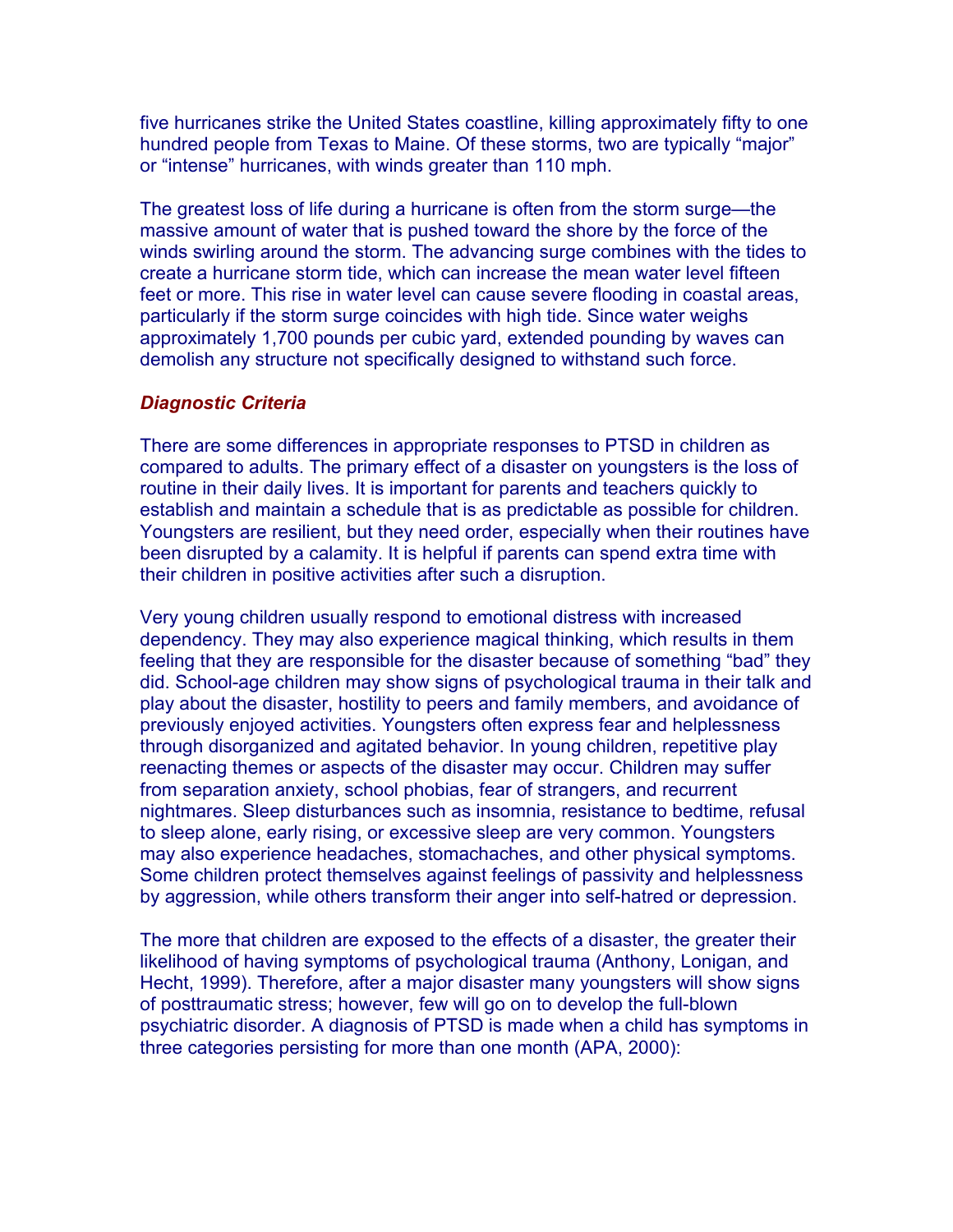• Intrusive, repeated reexperiencing of an event through play, in trauma-specific nightmares or in flashbacks, or distress with events that resemble or symbolize the trauma.

• Routine avoidance of reminders of an event or a general lack of responsiveness, such as diminished interests or sense of a foreshortened future.

• Increased general arousal, such as sleep disturbances, irritability, poor concentration, increased startle reaction, and regression.

## *Response to Vignette*

After a disaster, many children must cope with loss. Destruction or damage to a home, house of worship, school, or possessions, as well as the death or injury of a loved one or even a pet, can cause grief. Sorrow, trying to make sense of what happened, and anger are normal reactions to loss and can be different for each youngster. School-age children and adolescents are able to talk about sadness and should be strongly encouraged to do so. The intensity of their grief will usually be at its peak shortly after the disaster and decrease during the next few weeks. However, the anniversary of the event may trigger bereavement and recurrent symptoms.

The provision of emotional support by family and the community for children's grief reactions is important (Miller, 1999). Unfortunately, a family's response may not always be helpful. Parents are also exposed to trauma in disasters, and they may experience denial, depression, and substance abuse. Grief reactions can last for several months. The primary goals are to keep the family together, to provide support, and to encourage family communication.

For children experiencing symptoms of PTSD, it is important to listen and to emphasize their strengths and abilities to cope with difficulties as demonstrated in the past. It is also helpful to reinforce a child's courage during the disaster. The goal is to decrease stress for a child and facilitate working through loss by listening and empathizing with the youngster and family. Sometimes encouraging children to make drawings helps them express their fears. Observing them at play can help adults sort out children's emotional states.

#### *Treatment Within the Faith Community*

The aftermath of a large-scale disaster places strains on the entire fabric of a community and its residents. The pastor and parsonage family may be both sources of assistance and survivors. Since faith is a source of comfort and renewal to many in the face of loss, it is important that churches, synagogues, and mosques become active in the recovery of their community during and after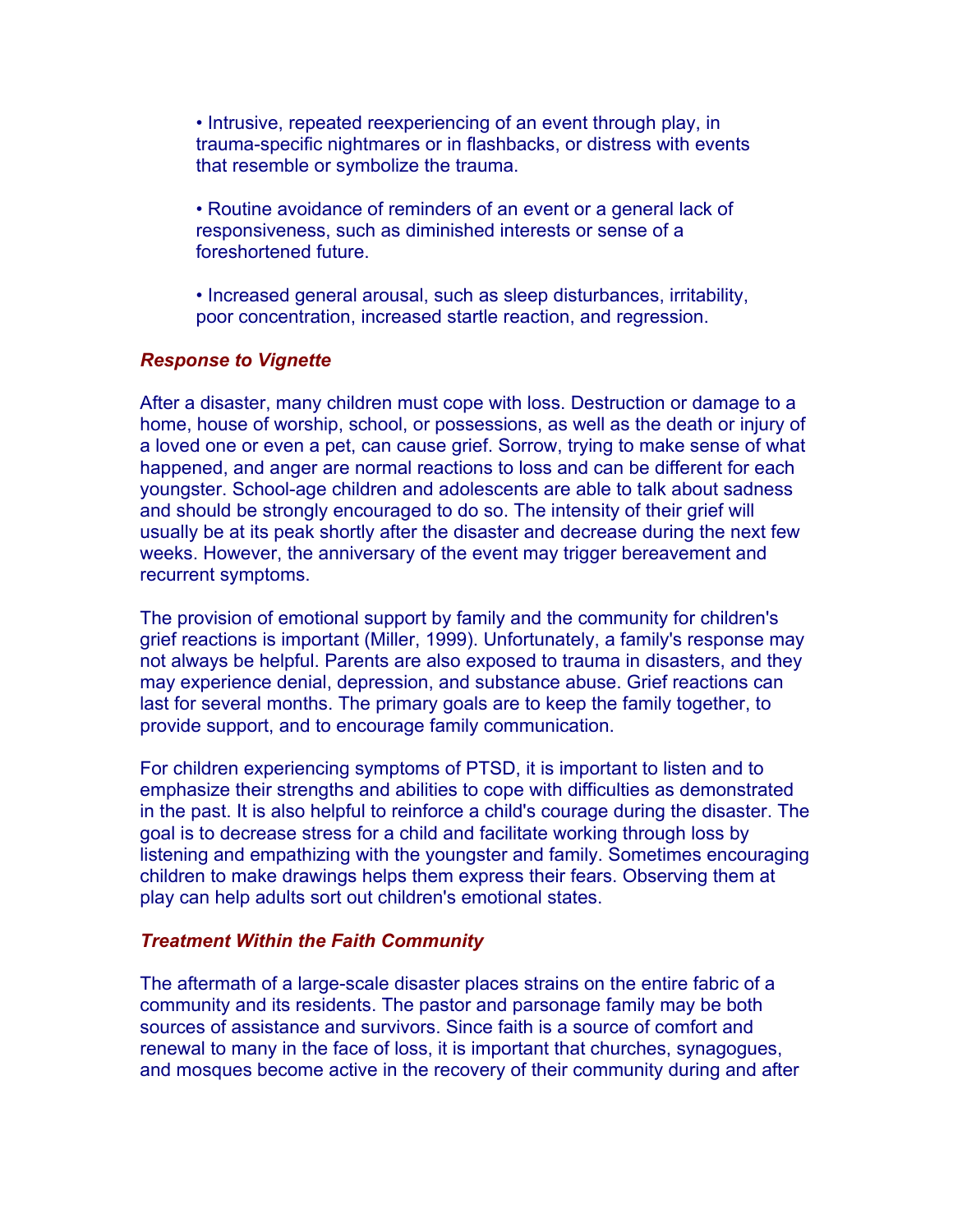a natural disaster. Mutual referral between clergy, physicians, and mental health specialists should be established to aid families in coping.

Feelings of intense guilt are common after a natural disaster. Children and teenagers may experience guilt for surviving or for their families and homes remaining intact. They may also feel guilt about being unable to help or may blame parents or authority figures for being unprepared. Pastors can help alleviate such feelings by reassuring youngsters that the disaster was not their fault and that everything possible is being done to return life to normal. A pastoral word can remind parents and children that assigning blame is not helpful and that rebuilding lives, families, and communities is what is most constructive.

Religious leaders need to be informed about denominational disaster relief resources, as well as be active in their local communities. One important task for religious leaders is to help the community implement a disaster preparedness program prior to a hurricane. Such programs are critical in areas that are susceptible to these storms, such as Hawaii, the coasts of the Gulf of Mexico, and southeastern coasts of the U.S. According to a recent survey sponsored by the American Red Cross, nearly 6 in 10 residents living in coastal areas of the southern U.S. are concerned that they are in danger from hurricanes, but only half of them are prepared for a disaster. Almost half of the forty-eight million residents living along the U.S. coast from Maine to Texas do not have an evacuation plan or disaster supplies kit, and 30 percent have not made living arrangements in case of forced evacuations.

Hurricanes will continue to occur. A lack of education and planning increase the likelihood of major hurricane disasters. By knowing one's vulnerability and what actions to take, a family can reduce the effects of a hurricane. Assisting a community in preparing for disasters may include providing guidance to Sunday school teachers and presentations to parents in the congregation. Preparatory information would include: identifying shelters, reviewing first-aid tips, and discussing symptoms that may occur in children after a disaster.

## *Indications for Referral*

Any of the symptoms seen in the Sunday school children in Pastor Martinez's church, such as wetting the bed, changes in appetite, headaches, sleep disturbances, irritability, fear of outsiders, and withdrawal, are within normal expectations—provided they last only a few weeks. Youngsters will need a referral to a mental health professional if significant problems persist beyond that time. Sometimes it is easier for parents to seek treatment for their children than to get treatment for themselves. These parents may take a distressed youngster to a physician or mental health specialist when they are the ones who need the care most.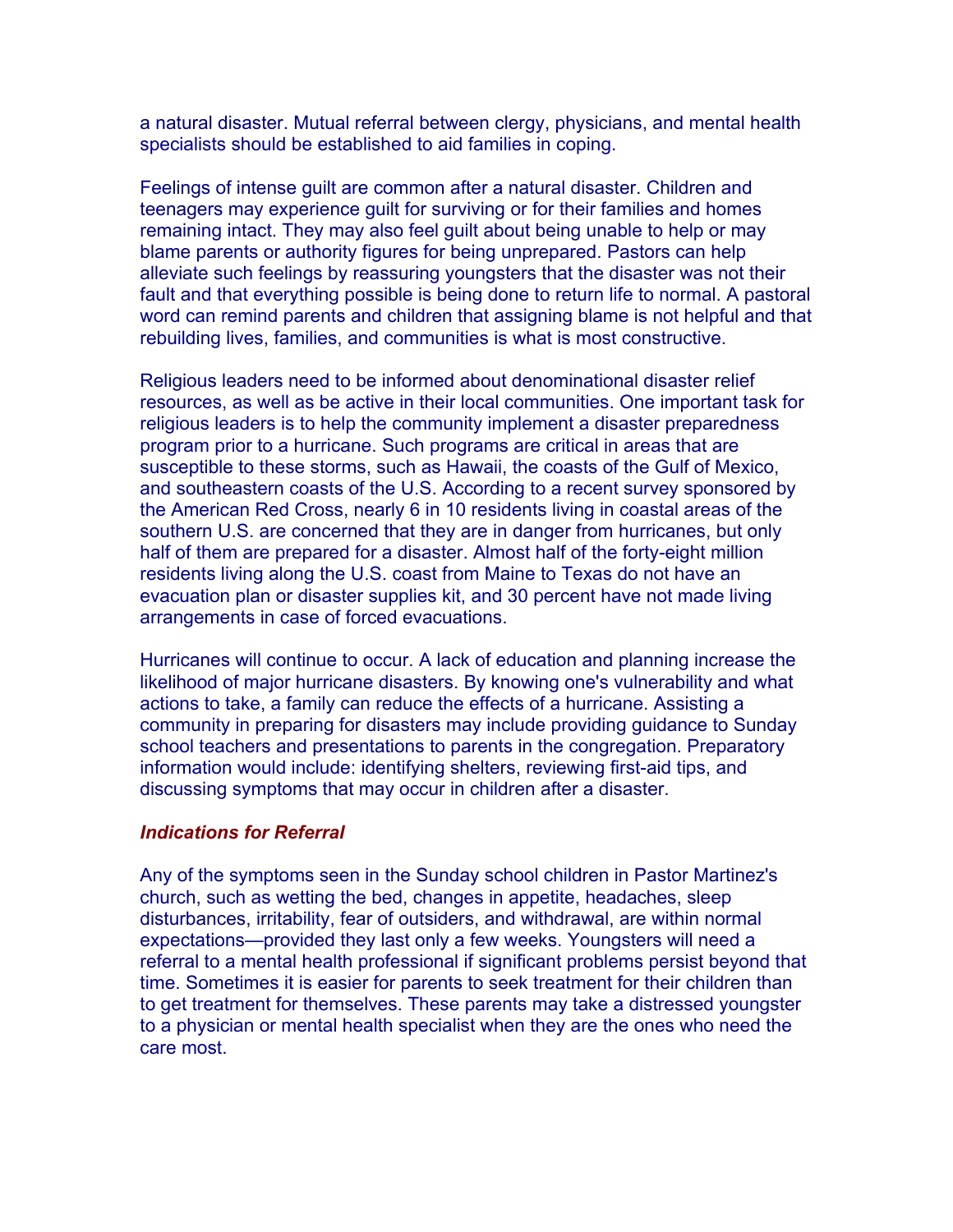Severe grief may last for many months. If symptoms persist beyond three to four, or if they are excessive with an inability to return to predisaster functioning, referral to a mental health professional is needed.

## *Treatment by Mental Health Specialist*

It is important for emotional recovery that youngsters and their families be helped to work together as they deal with the aftermath of a disaster. When symptoms are prolonged, then individual, group, and/or family therapy is recommended for parents and children to help them recognize and understand one another's feelings. Other therapeutic approaches include play therapy, education, and anxiety management skills, such as breathing training and relaxation techniques (Pfefferbaum, 1997). The basic goal of the therapy is to decrease disruptions in a youngster's normal development. Parents and other family members must be involved, and early intervention is important.

A sense of sadness is common after a disaster. However, if a child or teenager has persistent symptoms of depression (such as sad mood, agitation, lack of pleasure, significant change in sleep or eating patterns), a mental health intervention is warranted. If there is preexisting depression or other mental health problems in a child or family, the disaster may exacerbate it and strongly hinder adequate recovery. Some young people may have suicidal thoughts or gestures, especially if a close relative has died. If a teenager expresses helplessness, hopelessness, suicidal thoughts, isolation, or other depressive symptoms, an evaluation by a mental health specialist is required.

## *Cross-Cultural Issues*

A study conducted in Florida after a Category 4 hurricane (Andrew) compared predisaster and postdisaster symptoms of psychological trauma in fourth-, fifth-, and sixth-grade students. Youngsters with indications of anxiety before the hurricane were at greater risk of lasting psychological trauma symptoms, and African American children were at greater risk than non-African Americans (Le Greca, Silverman, and Wasserstein, 1998).

## *Resources*

—American Academy of Child and Adolescent Psychiatry; 3615 Wisconsin Avenue, NW, Washington, DC 20016; (202) 966-7300; www.aacap.org; publishes a pamphlet series on child and adolescent mental health issues.

—American Academy of Pediatrics; 141 Northwest Point Boulevard, Elk Grove Village, IL 60000; (847) 434-4000; www.aap.org.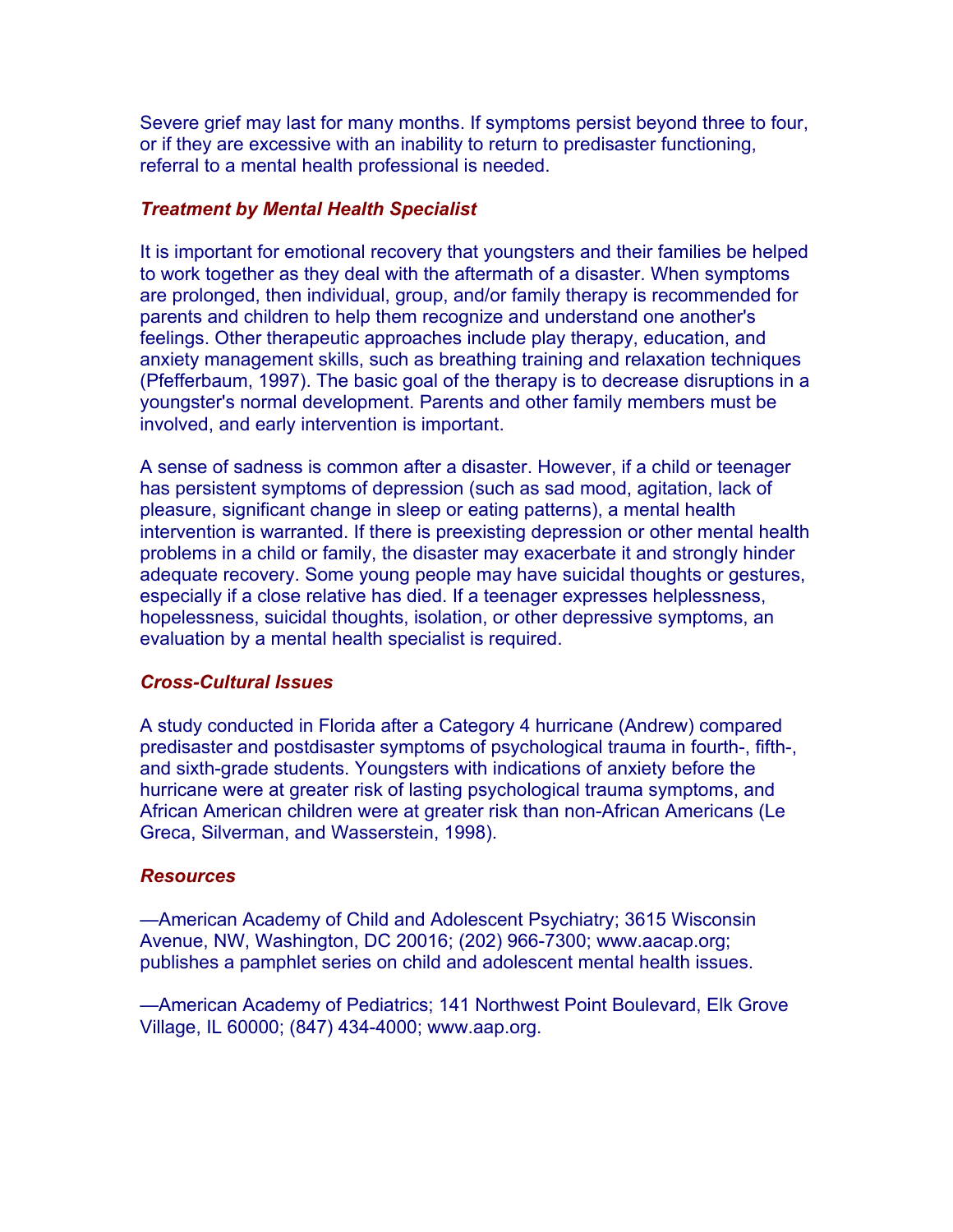—American Association for Marriage and Family Therapy; 112 South Alfred Street, Alexandria, VA 22314; (703) 838-9808; www.aamft.org; offers continuing education programs for those who work with families.

—American Association of Pastoral Counselors; 9504A Lee Highway, Fairfax, VA 22031; (703) 385-6967; www.aapc.org; provides information on qualified pastoral counselors and church-related counseling centers.

—American Red Cross; National Headquarters, 431 Eighteenth Street, NW, Washington, DC 20006; (202) 303-4498; www.redcross.org; is not a government agency, although its authority to provide disaster relief was given by Congress in 1905. Currently operating on a budget of \$2.7 billion, the Red Cross responds to more than sixty-seven thousand disasters, including house or apartment fires (the majority of disaster responses), hurricanes, floods, earthquakes, tornadoes, hazardous materials spills, transportation accidents, explosions, and other natural and human-caused disasters.

—Federal Emergency Management Agency (FEMA); 500 C Street, SW, Washington, DC 20472; (202) 566-1600; www.fema.gov; is an independent agency of the federal government founded in 1979. Its mission is to reduce loss of life and property from hazards of all types through a comprehensive emergency management program of preparedness and recovery assistance. Online visitors can create custom hazard maps by entering a zip code and selecting from a variety of hazard types to help determine disaster risks in any community. There is a section on FEMA's website devoted to children: www.fema.gov/kids.

—National Hurricane Center; Tropical Prediction Center; 11691 SW Seventeenth Street, Miami, FL 33165-2149; (305) 229-4470; www.nhc.noaa.gov; is a federal agency that works to save lives and mitigate property loss by issuing watches, warnings, forecasts, and analyses of hazardous tropical weather. The National Weather Service has designed an educational program to help communities with the communication and safety skills necessary to save lives and property.

#### *Helpful Books*

*Hurricane Survival Guide: How to Prepare Your Family and Home for the Next Hurricane* (Fort Lauderdale Sun Staff, Fort Lauderdale, FL: NTC Publishing Group, 1993).

*Hurricane Survival Made Easy: A Guide for Hurricane Preparedness* (Morris I. Taite and Joe Masia, Miami, FL: Wisdom Market Press, 1993).

*Hurricanes: How to Prepare and Recover* (Max Roberts, Miami, FL: Universal Press Syndicate Company, 1993).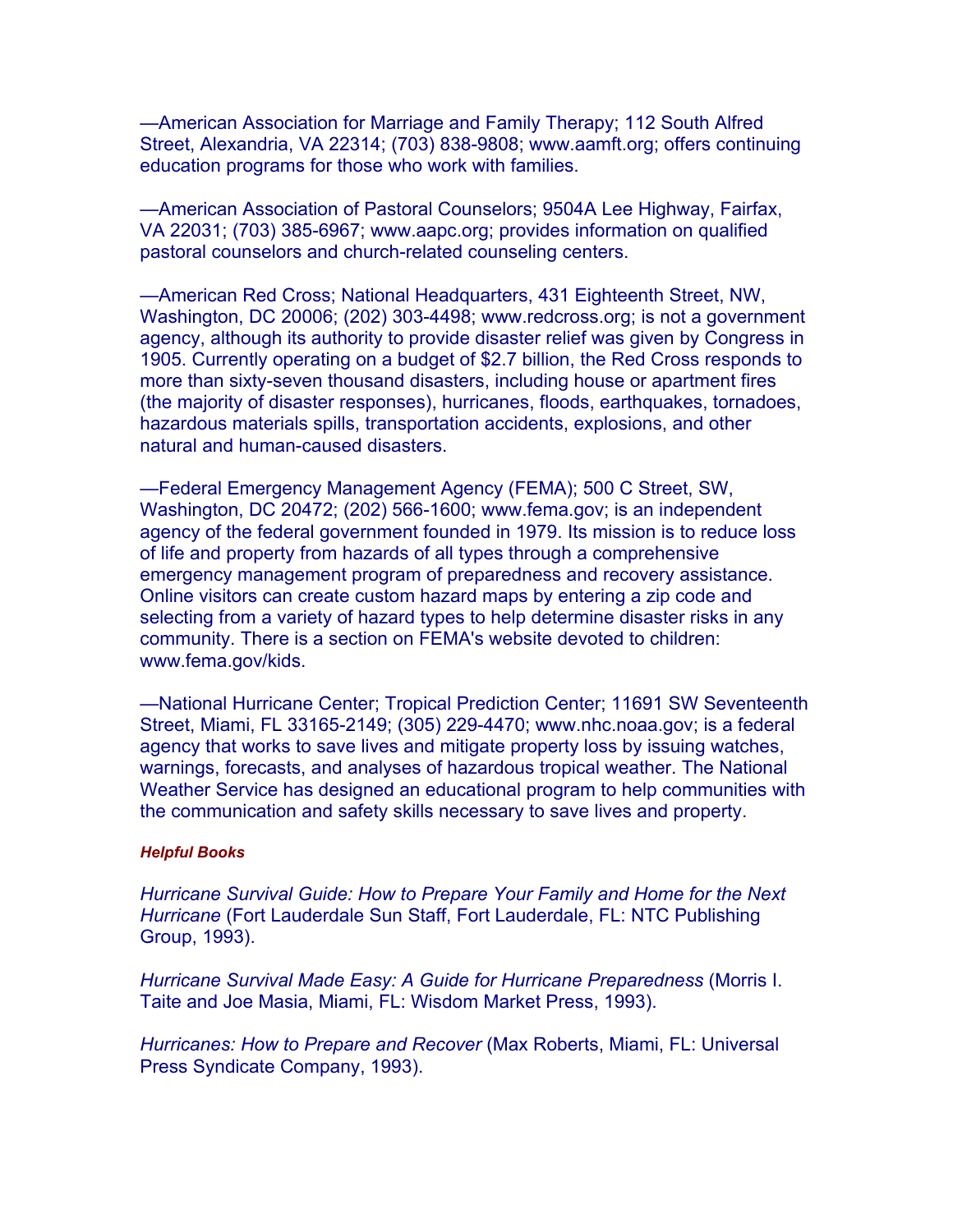## *References*

American Psychiatric Association (2000). *Diagnostic and Statistical Manual of Mental Disorders* (Fourth Edition, Text Revised). Washington, DC: American Psychiatric Association.

Anthony, J. L., Lonigan, C. J., and Hecht, S. A. (1999). Dimensionality of posttraumatic stress disorder symptoms in children exposed to disaster: Results from confirmatory factor analysis. *Journal of Abnormal Psychology, 108(2),* 326-336.

FEMA (2001). Federal Emergency Management Agency. *FEMA History,* www.fema.gov.

Le Greca, A. M., Silverman, W. K., and Wasserstein, S. B. (1998). Children's predisaster functioning as a predictor of posttraumatic stress following Hurricane Andrew. *Journal of Consulting and Clinical Psychology, 66(6),* 883-892.

Miller, L. (1999). Treating posttraumatic stress disorder in children and families: Basic principles and clinical application. *American Journal of Family Therapy, 27,* 21-34.

Pfefferbaum, B. (1997). Posttraumatic stress disorder in children: A review of the past ten years. *Journal of the American Academy of Child and Adolescent Psychiatry, 36(11),* 1503-1511.

# *Case 3--Terrorism*

*"The second plane plowed into the towers"*

**O**n September 11, 2001, the Wilsons were having breakfast on the thirty-fourth floor in their New York City hotel room when the first plane hit the World Trade Center. The fiery blast from the impact was close enough that they felt the heat from the explosion. The Wilsons were vacationing from Ohio, celebrating their tenth wedding anniversary. They began to shoot the burning skyscraper with their video camera. Through the camera's lens, they saw people jumping from the building—a man and woman holding hands as they fell to the ground. While making the video, the second plane plowed into the towers. That was when they realized this was no accident.

Upon returning home a few days later, Mrs. Wilson experienced severe levels of fear and anxiety related to the terrorist acts. She had a difficult time focusing on her work, problems sleeping, and bouts of crying. She felt an intense sense of dread, apprehension, and vulnerability. Mrs. Wilson had recurrent thoughts and nightmares of the people she saw jumping from the buildings and began to suffer gastrointestinal distress. She found herself watching the television news about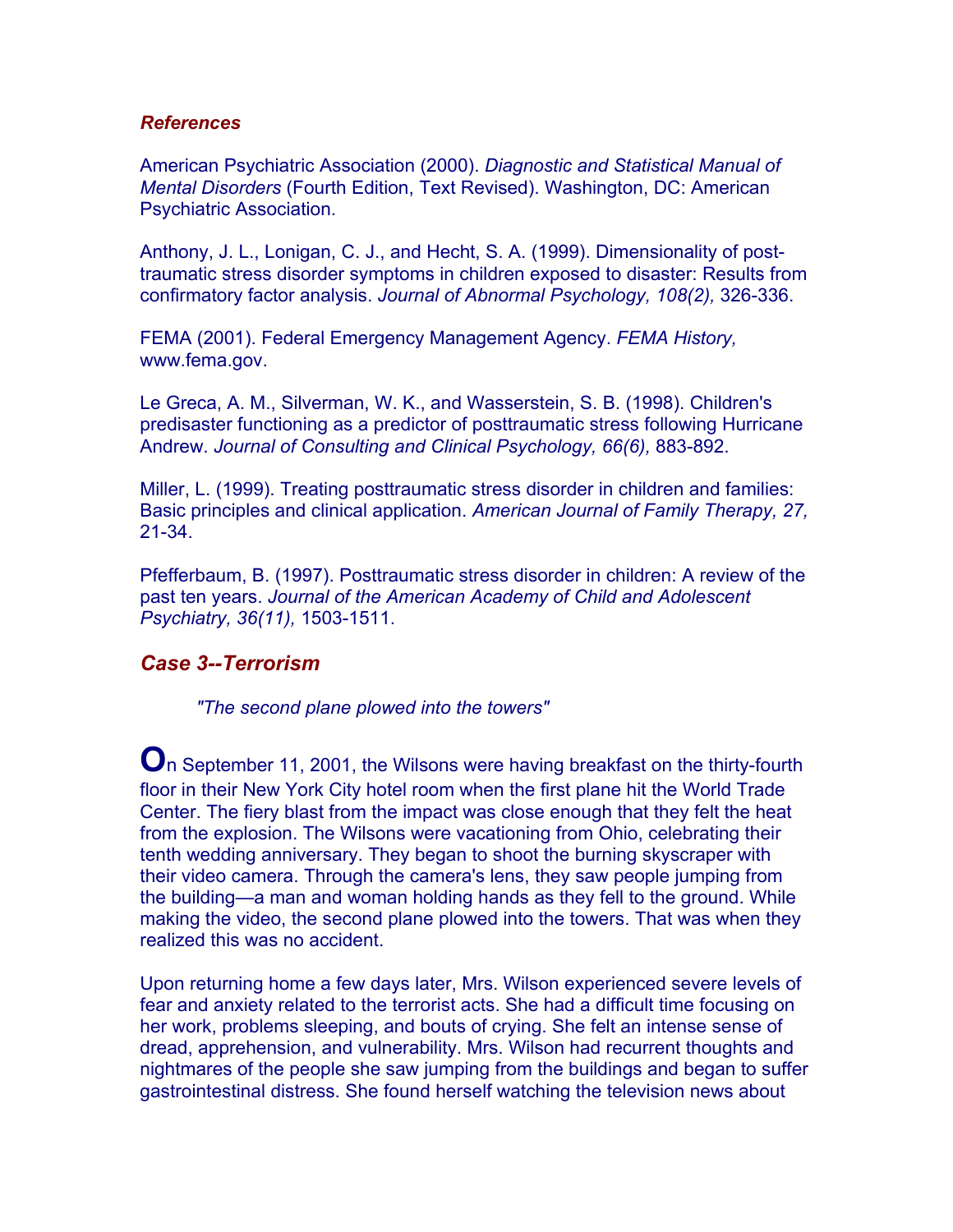the terrorist attacks several hours a day. When their pastor, the Rev. Joan Grant, made a pastoral visit to Mrs. Wilson's home and saw the severity of her distress, she immediately referred Mrs. Wilson to her family physician, who in turn referred her to a psychologist who specialized in the treatment of anxiety disorders.

# *Pastoral Care Assessment*

Some experts believe that millions across the U.S. were psychologically affected by the events of September 11, 2001 (Schuster et al., 2001). Based on research findings after the 1995 bombing of the Murrah Federal Building in Oklahoma City, it is estimated that approximately 35 percent of those who were directly exposed to the terrorist attacks will develop post-traumatic stress disorder (PTSD) (North et al., 1999). In addition, many persons with prior exposure to psychological trauma may reexperience PTSD symptoms triggered by the horrific events and their distressing effects (Brewin, Andrews, and Valentine, 2000).

Before the September 11 attacks, studies of the prevalence of PTSD in the United States found that 5 to 6 percent of men and 10 to 14 percent of women have experienced PTSD at some point in their lives, making it the fourth most common psychiatric disorder (Kessler et al., 1995). Those most at risk for developing PTSD are people with direct, personal involvement in a traumatic event. This high-risk group includes not only individuals exposed to lifethreatening danger themselves, but also those like the Wilsons who watched the situation unfold from a nearby vantage point. PTSD typically manifests itself in flashbacks or nightmares that replay a traumatic experience, an avoidance of reminders of the ordeal, or a hyper alert state (APA, 2000).

Studies show that rates of PTSD are greater following events caused by deliberate violence rather than after natural disasters. If an airplane had accidentally flown off course in a heavy fog in New York and taken down one of the towers, it would have been traumatic—but much less so than knowing that some persons wanted to kill everybody in those buildings.

# *Relevant History*

Mrs. Wilson was physically and psychologically abused as a child by an alcoholic father, and she has a history of anxiety attacks. Individuals with previously diagnosed panic or anxiety disorders are more likely than others to suffer frequent and magnified symptoms after a catastrophic event such as a terrorist attack. More than twice as many women as men experience PTSD following exposure to trauma (Brewin, Andrews, and Valentine, 2000). It is unclear why women are more vulnerable to traumatic events than men. Possible reasons may involve genetics, hormonal influences, and socialization (Saxe and Wolfe, 1999).

# *Diagnostic Criteria*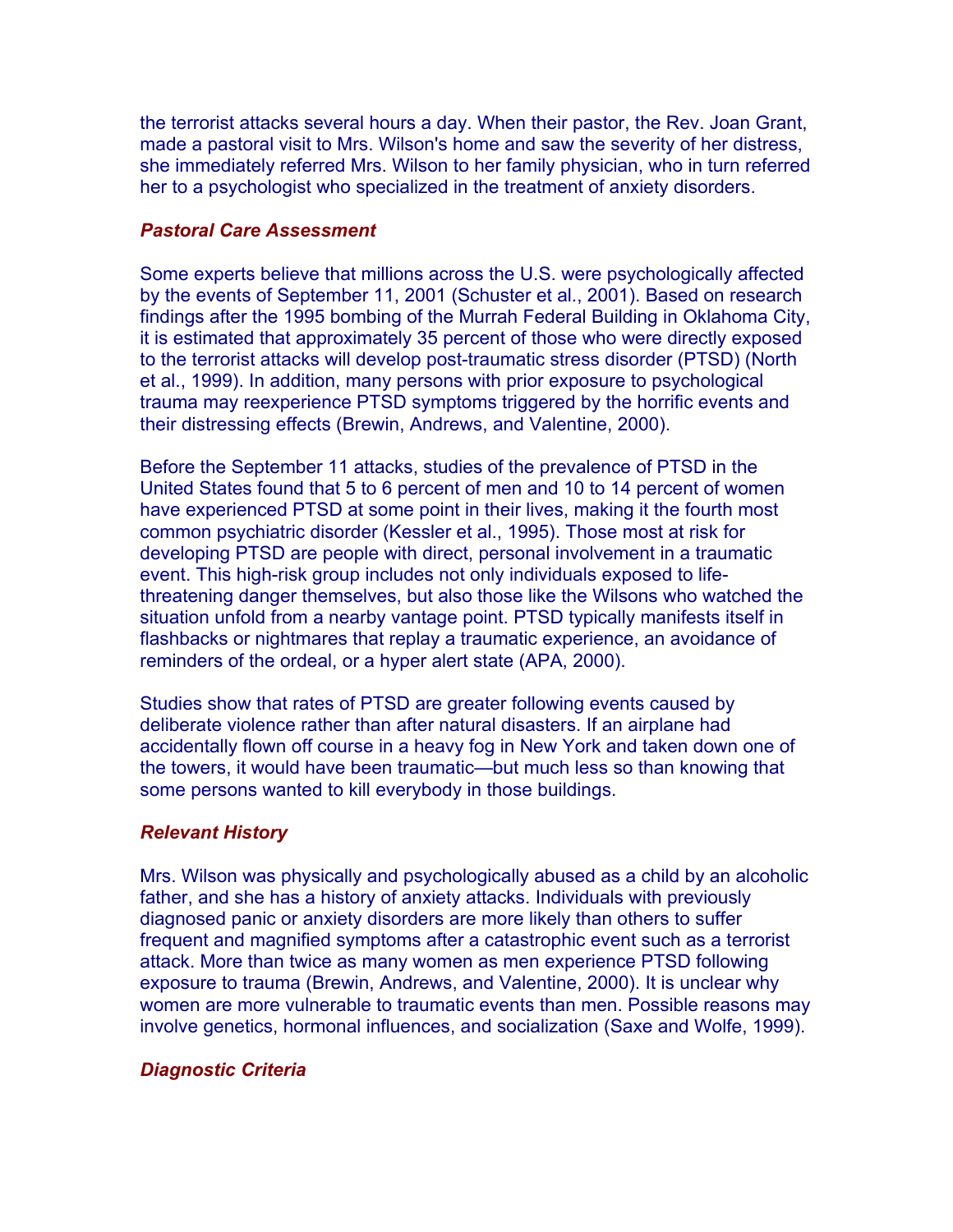PTSD is an anxiety disorder triggered by memories of a traumatic experience, and symptoms typically appear within three months (APA, 2000). However, they may not emerge until years afterward. Symptoms can include: flashbacks and distressing dreams associated with the event; efforts to avoid thoughts, emotions, and activities associated with the trauma; feelings of detachment or estrangement from others; the inability to feel affectionate; hopelessness about the future; trouble sleeping; anger; difficulty concentrating; an exaggerated startle response; and bodily reactions to situations that are reminders of the traumatic event (APA, 2000). Physical responses can include an increase in blood pressure, rapid heart rate, muscle tension, shortness of breath, nausea, and diarrhea.

The severity and duration of a psychological trauma appear to be factors in triggering the disorder. Issues that can increase the likelihood of developing PTSD include: having a poor social support system, additional life stress, a history of depression or other emotional disorder, previous physical or sexual abuse, family history of anxiety, and alcohol or substance abuse (Brewin, Andrews, and Valentine, 2000; Widom, 1999).

## *Response to Vignette*

Terrorism threatens a society by instilling anxiety and feelings of helplessness. It seeks to hold communities hostage by fear of harm. The violent actions are unprovoked and intentional, and they often target the defenseless. Trying to cope with irrational violence is beyond normal comprehension and can set off a series of psychological responses culminating in feelings of fear, vulnerability, and grief. Experiencing or learning about a traumatic event challenges a person's sense of safety, leading to feelings of powerlessness.

Another common response in those witnessing tragedies such as recent terrorist attacks will be anger. For some, rage and a desire for revenge may seem justified. For others, such emotions will be experienced as distressing (for example, "I shouldn't feel this way; I'm a Christian"). It is important to know that a common human reaction to feelings of fear and powerlessness is anger. Identifying those underlying emotions and acknowledging the legitimacy of the feelings (rather than condemning them) may actually help reduce anger or its manifestations (such as scapegoating, prejudice, hostility). No matter what the emotional response, the process of recovery requires acknowledgment of changes that have occurred as the result of a horrific event.

Recovery from acute stress requires confronting human vulnerability in a way that fosters the development of resilience. However, the body's physical responses in the aftermath of a catastrophic experience may leave one feeling scared, which interferes with a sense of safety. Living in constant fear can overwhelm a person's ability to cope and lead to the avoidance of thoughts and emotions associated with the trauma. If individuals have disturbing feelings for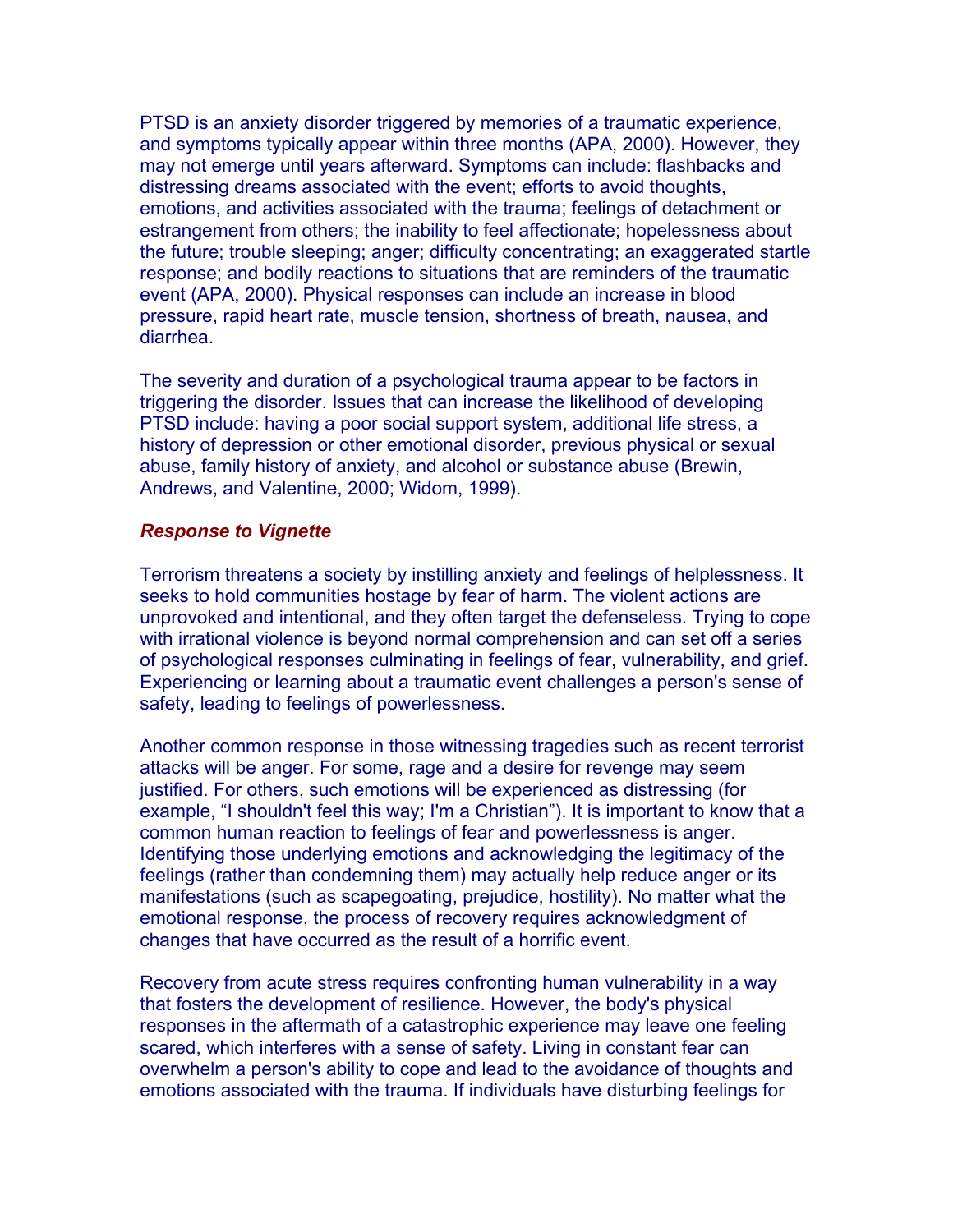more than one week, if they are severe, or if survivors believe they are having trouble getting their lives under control, they should see a mental health professional.

A final element affecting recovery is the effect of repeated exposure to traumatic images (for example, frequently watching video clips on television). Viewing media pictures of carnage, devastation, and destruction intensify the shock and keep persons confused and isolated (Schuster et al., 2001). One might imagine that vulnerable or previously traumatized people simply would not watch upsetting images. In some instances this may be the case. However, more often than not, the need to know and the impulse to be watchful and vigilant can motivate those with PTSD to stay glued to television. Repeated exposure to traumatic scenes and violence has been found to increase the likelihood of overestimating the risk of victimization (Gerbner et al., 1994).

## *Treatment Within the Faith Community*

A nationally representative sample of U.S. adults was interviewed three to five days after September 11, 2001, about their reactions to the terrorist attacks (Schuster et al., 2001). Respondents throughout the country reported stress symptoms in themselves and their children. Nine of ten said that they had used their religion to some degree to cope with the situation.

As witnesses to horrors like those of September 11, most congregants' emotional distress will be evident. Additionally, some members are likely to be affected especially hard (such as those with preexisting vulnerabilities). Besides heightened levels of suffering, some will either believe that their reactions are signs of pending emotional collapse or feel shame ("Why am I reacting so intensely?"). Pastors can, in the context of sermons and on an individual basis, validate the fact that there will be strong responses. Acknowledging that some people will be affected in intense ways, especially those exposed to prior traumas or losses, can help normalize reactions to strong emotions and reduce shame and guilt.

Supportive networks, such as faith communities, are crucial resources for survivors of psychological trauma. They help people in the ongoing recovery process, both by the sharing of resources and practical assistance and through the emotional support they provide to deal with the disaster and its aftermath. Faith can help give interpretative meaning to life events that are harsh and unfair. Those with PTSD who believe that they are cared for by others and that help is available if needed fare better psychologically than do those who feel they are unloved and alone.

An important component of helping survivors is providing education about emotional trauma, which will help normalize reactions, improve coping, enhance self-care, foster recognition of significant problems, and increase knowledge of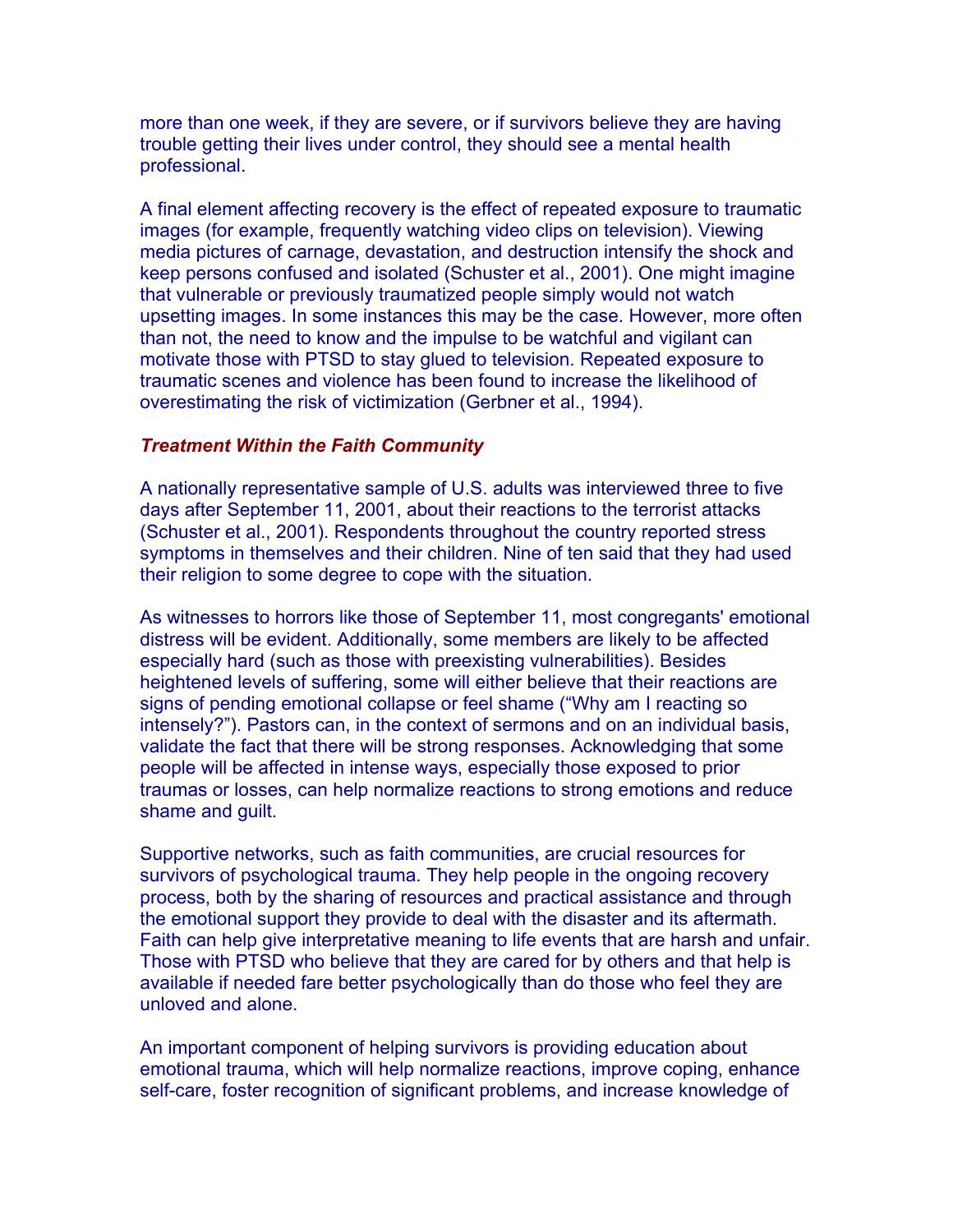and access to services. Persons with PTSD and their families can be reassured about common responses to traumatic experiences and advised about positive and negative forms of coping. Pastors can help survivors understand that their symptoms represent psychological and physical reactions to overwhelming stress rather than character flaws or signs of weakness. Clergy and others can provide a nonjudgmental ear and emphasize that traumatized persons are not alone (Norris and Kaniasty, 1996). Clergy can also help people struggle through inevitable faith issues and questions. Although no one wishes for these moments, they can serve to deepen people's faith and commitment.

## *Indications for Referral*

When evaluating for PTSD and referring a survivor to a mental health specialist, a pastor must keep in mind that depression, alcohol or other substance abuse, and other anxiety disorders (such as phobias) frequently occur concurrently with PTSD (Kessler et al., 1995). The likelihood of treatment success is increased when other such conditions are appropriately diagnosed and treated as well.

## *Treatment by Mental Health Specialist*

PTSD can be extremely debilitating. Fortunately, research has led to the development of treatments (Foa, Keane, and Friedman, 2000), usually involving a combination of medication and behavior therapy designed to help persons gain control of their anxiety. The objective is to reduce emotional distress and disturbances to sleep and daily living, helping persons better cope with the event that triggered the distress. Experts suggest that trying to return to some semblance of ordinary life is crucial.

Research has shown the benefits of cognitive-behavioral therapeutic approaches, group therapy, and stress management training (Foa, Keane, and Friedman, 2000). Studies have also found that several types of medication, particularly the selective serotonin reuptake inhibitors and other antidepressants, can help relieve the symptoms of PTSD (Preston, O'Neal, and Talaga, 2001).

Some trauma survivors benefit from ongoing psychotherapy. Likely candidates for long-term therapy would include those with a history of previous traumatization (for example, those who experienced childhood abuse) or who have preexisting mental health problems.

## *Cross-Cultural Issues*

To assess their exposure to the traumatic events and their psychological condition, a random sample of 1008 adults living in lower Manhattan was contacted five to eight weeks after the September 11, 2001, terrorist attacks. Twenty percent of those living near the site of the World Trade Center had PTSD. Hispanic ethnicity was associated with both PTSD and depression (Galea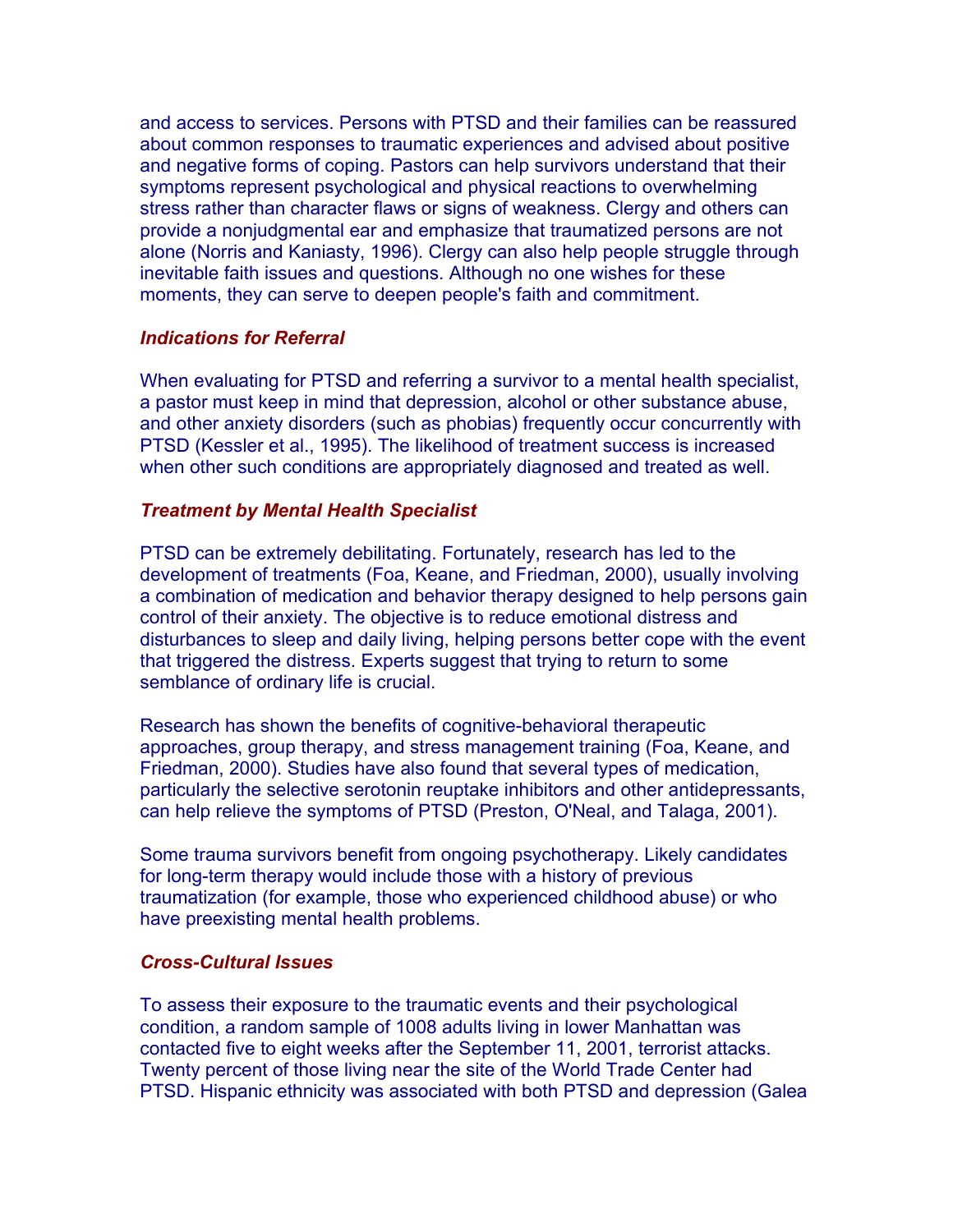et al., 2002). Research with veterans of the Vietnam War found that Hispanics, especially Puerto Ricans, may have a higher prevalence rate of PTSD than persons of other racial or ethnic backgrounds (Ortega and Rosenheck, 2000).

#### *Resources*

—American Association of Pastoral Counselors; 9504A Lee Highway, Fairfax, VA 22031; (703) 385-6967; www.aapc.org; provides information on qualified pastoral counselors and church-related counseling centers.

—American Counseling Association; 5999 Stevenson Avenue, Alexandria, VA 22304; (800) 347-6647; www.counseling.org.

—American Psychiatric Association; 1000 Wilson Boulevard, Arlington, VA 22209; (703) 907-7300; www.psych.org.

—American Psychological Association; 750 First Street, NE, Washington, DC 20002-4242; (800) 374-2721; (202) 336-5510; www.apa.org; provides online services for professionals and the general public.

—Anxiety Disorders Association of America; 8730 Georgia Avenue, Suite 600, Silver Spring, MD 20910; (240) 485-1001; www.adaa.org.

—Gift from Within; 16 Cobb Hill Road, Camden, ME 04843; (207) 236-2818; www.giftfromwithin.org; is a nonprofit organization dedicated to helping those who suffer from PTSD. It maintains a roster of trauma survivors who participate in a national network for peer support.

—International Society for Traumatic Stress Studies; 60 Revere Drive, Suite 500, Northbrook, IL 60062; (847) 480-9028; www.istss.org.

—National Center for Post-Traumatic Stress Disorder; VA Medical Center, 215 North Main Street, White River Junction, VT 05009; (802) 296-5132; www.ncptsd.org.

—Posttraumatic Stress Disorder Alliance, (877) 507-PTSD, www.ptsdalliance.org, is a multidisciplinary group that provides educational resources to health care professionals and those diagnosed with PTSD.

—Sidran Traumatic Stress Foundation; 200 East Joppa Road, Suite 207, Towson, MD 21286; (410) 825-8888; www.sidran.org; focuses on education, advocacy, and research related to the early recognition and treatment of traumatic stress disorders.

#### *Helpful Books*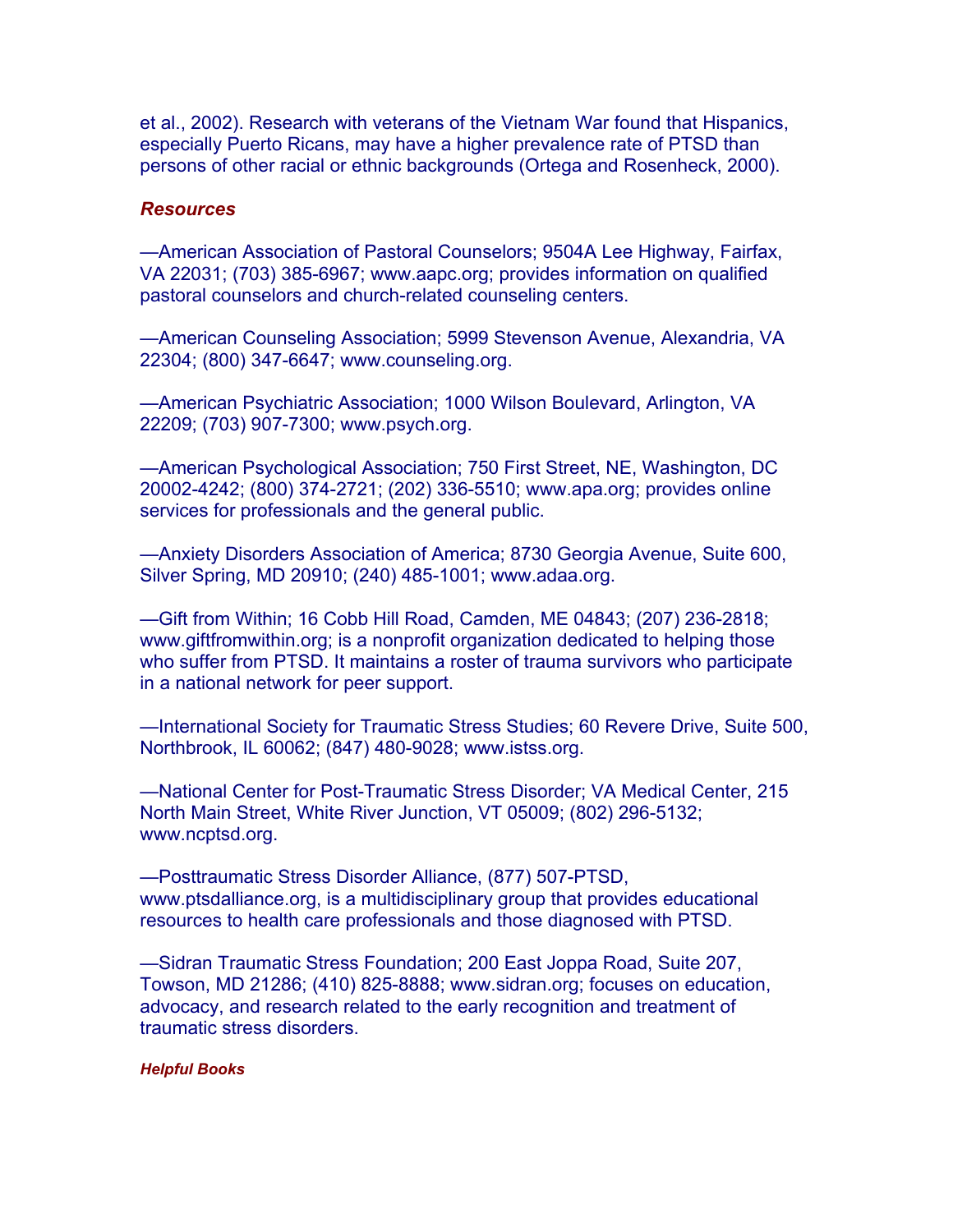*Assessing and Treating Victims of Violence* (John Briere, ed., San Francisco: Jossey-Bass, 1994).

*Coping with Trauma: A Guide to Self-Understanding* (Jon Allen, Washington, DC: American Psychiatric Press, 1995).

*Helping Traumatized Families* (Charles R. Figley, San Francisco: Jossey-Bass, 1989).

*Post Traumatic Stress Disorder: The Latest Assessment and Treatment Strategies* (M. J. Friedman, Kansas City, MO: Compact Clinicians, 2000).

*Post-Traumatic Stress Disorder: A Clinician's Guide* (K. C. Peterson, M. F. Prout, and R. A. Schwarz, New York: Plenum Press, 1991).

*Post-traumatic Therapy and the Victims of Violence* (Frank Ochberg, ed., New York: Brunner/Mazel, 1988).

*The PTSD Workbook: Simple, Effective Techniques for Overcoming Traumatic Stress Symptoms* (Mary Beth Williams and Soili Poijula, Oakland, CA: New Harbinger, 2002).

*Trauma and Recovery: The Aftermath of Violence from Domestic Abuse to Political Terror* (Judith L. Herman, New York: Basic Books, 1997).

#### *References*

American Psychiatric Association (2000). *Diagnostic and Statistical Manual of Mental Disorders* (Fourth Edition, Text Revised). Washington, DC: American Psychiatric Association.

Brewin, C. R., Andrews, B., and Valentine, J. D. (2000). Meta-analysis of risk factors for posttraumatic stress disorder in exposed adults. *Journal of Consulting and Clinical Psychology, 68(5),* 748-766.

Foa, E. B., Keane, T. M., and Friedman, M. J. (2000). *Effective Treatments for PTSD.* New York: Guilford Press.

Galea, S., Ahern, J., Resnick, H., Kilpatrick, D., Bucuvalas, M., Gold, J., and Vlahov, D. (2002). Psychological sequelae of the September 11 terrorist attacks in New York City. *New England Journal of Medicine, 346(13),* 982-987.

Gerbner, G., Gross, L., Morgan, M., and Signorielli, N. (1994). Growing up with television: The cultivation perspective. In J. Bryant and D. Zillman (Eds.), *Media Effects: Advances in Theory and Research* (pp. 17-42). Hillsdale, NJ: Lawrence Erlbaum Associates.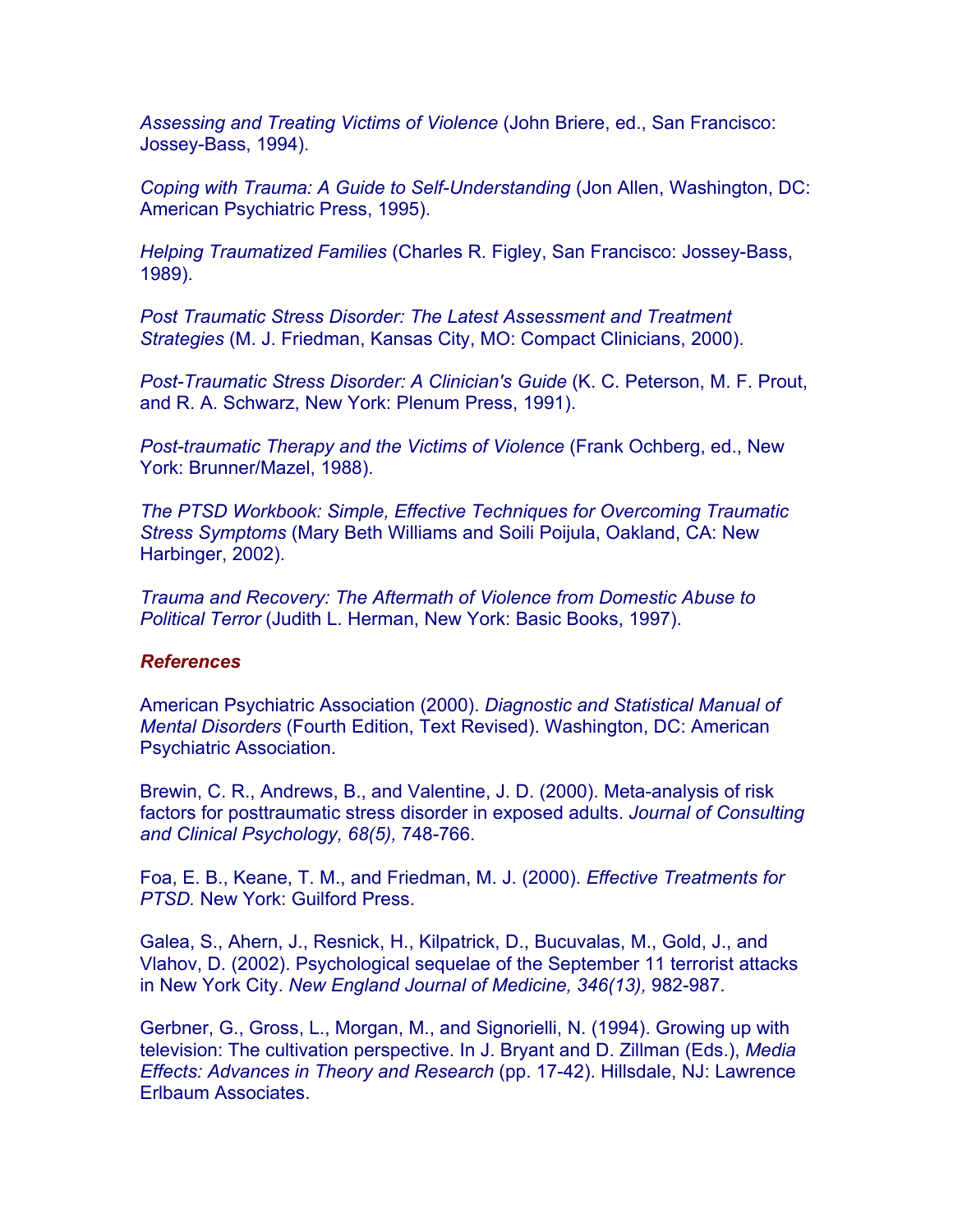Kessler, R. C., Sonnega, A., Bromet, E., Hughes, M., and Nelson, C. B. (1995). Post-traumatic stress disorder in the National Co-morbidity Survey. *Archives of General Psychiatry, 52,* 1048-1060.

Norris, F. H., and Kaniasty, K. Z. (1996). Received and perceived social support in times of distress: A test of the social support deterioration deference model. *Journal of Personality and Social Psychology, 71(3),* 498-511.

North, C. S., Nixon, S. J., Shariat, S., Mallonee, S., McMillen, J. C., Spitznagel, E. L., and Smith, E. M. (1999). Psychiatric disorders among survivors of the Oklahoma City bombing. *Journal of the American Medical Association, 282(8),* 755-762.

Ortega, A. N., and Rosenheck, R. (2000). Posttraumatic stress disorder among Hispanic Vietnam veterans. *American Journal of Psychiatry, 157(4),* 615-619.

Preston, J. D., O'Neal, J. H., and Talaga, M. (2001). *Handbook of Clinical Psychopharmacology for Therapists.* Oakland, CA: New Harbinger.

Saxe, G., and Wolfe, J. (1999). Gender and posttraumatic stress disorder. In P. A. Saigh, and D. Bremner (Eds.), *Posttraumatic Stress Disorder: A Comprehensive Text* (pp. 160-179). Needham Heights, MA: Allyn and Bacon.

Schuster, M. A., Stein, B. D., Jaycox, L. H., Collins, R. L., Marshall, G. N., Elliott, M. N., Zhou, A. J., Kanouse, D. E., Morrison, J. L., and Berry, S. H. (2001). A national survey of stress reactions after the September 11, 2001, terrorist attacks. *New England Journal of Medicine, 345(20),* 1507-1512.

Widom, C. S. (1999). Posttraumatic stress disorder in abused and neglected children grown up. *American Journal of Psychiatry, 156(8),* 1223-1229.

# *Case 4--School Violence*

*"Another girl threatened her with a box cutter"*

**M**r. and Mrs. Harris went to the Rev. Donna Lindsey's office to talk to her about their fifteen-year-old granddaughter who lives with them and attends high school. Erica is a sophomore with a 3.5 grade point average. She is a popular student, vice president of the honor society, and an active member of her church youth group. Her mother was killed by her father when she was six years old, and Erica's father is now in prison. She was repeatedly exposed to domestic violence as a young child.

Erica recently experienced a frightening episode when she was leaving school. Another girl kicked her and threatened her with a box cutter because she did not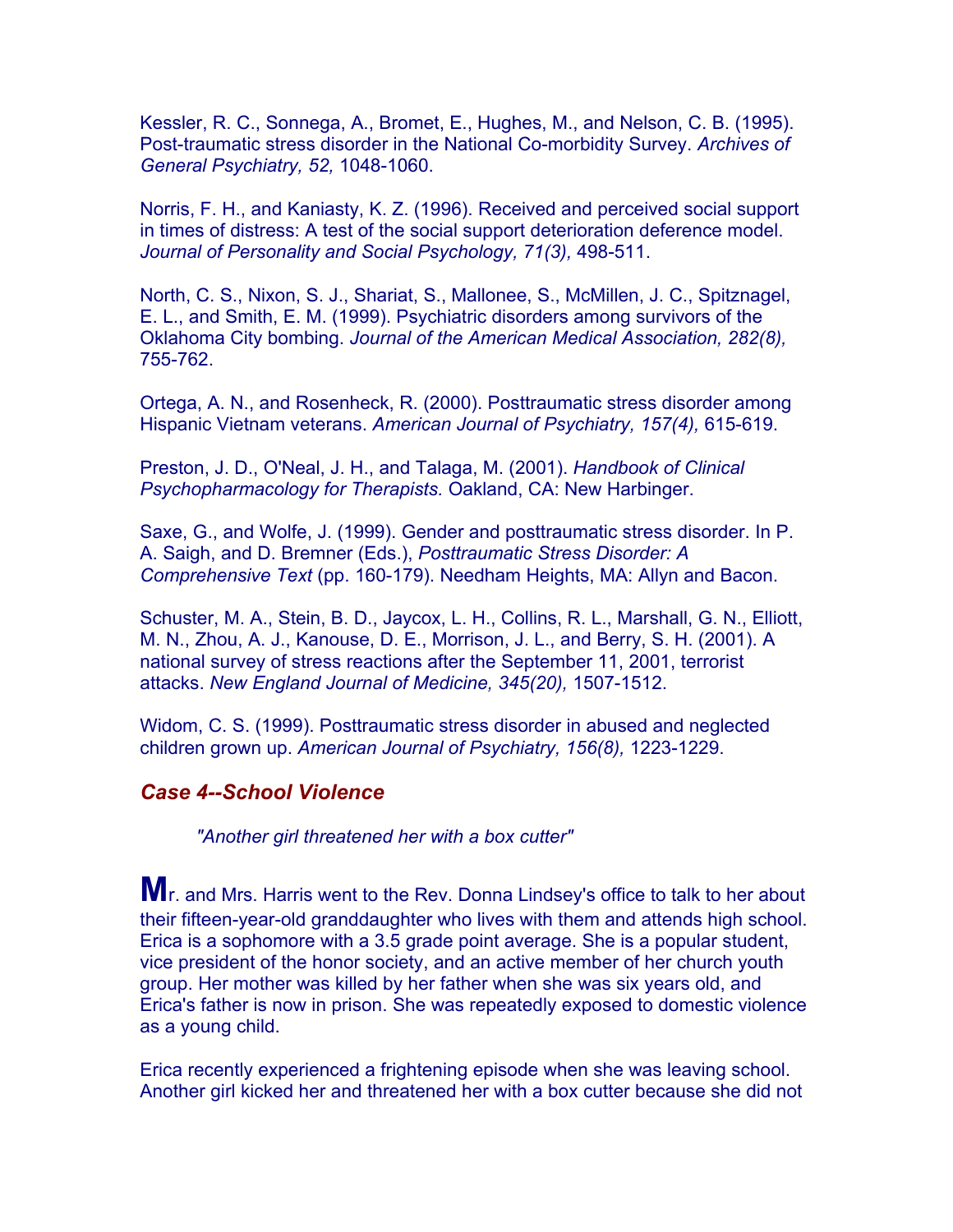like the way Erica looked at her. She escaped without serious physical injury, but Erica was very upset and fearful afterwards. She has nightmares and trouble falling and staying asleep. She has recurrent stomachaches and difficulty concentrating on her studies.

# *Pastoral Care Assessment*

Rev. Lindsey has been close to the Harris family since moving to the church ten years ago. She has had clinical pastoral education training and experience working with survivors of criminal victimization. The pastor was able to explain to Mr. and Mrs. Harris that when a severe psychological trauma occurs, such as a life-threatening assault, it is not unusual for a survivor to feel shaken, unsafe, and insecure for some time. Sleep disturbances, eating difficulties, feelings of irritability, anger, sadness, or guilt are very common, particularly if a person has experienced prior trauma. Emotional injury is essentially a normal response to an extreme event. It involves the creation of emotional memories, which arise through a long-lasting effect on structures within the brain. The more severe the exposure to a traumatic event, the higher the risk for emotional harm.

After meeting with the family and listening to Erica's story, Rev. Lindsey thought of the other people she had heard recite that same litany. She began seriously to suspect that Erica might be suffering from PTSD. Symptoms of the disorder include intrusive recollections of the event, flashbacks, nightmares, and efforts to avoid activities associated with the trauma. Knowing that severe stress causes physiological changes in the adrenal system, which often trigger heart palpitations, a sense of impending doom, and being overly sensitive to threatrelated situations, Rev. Lindsey suggested to Erica's grandparents that they consult their doctor. The pastor stressed the gravity of this diagnosis and that a specialist should evaluate Erica before they could be sure she was suffering from PTSD.

When a person's basic sense of safety is altered, she may have trouble concentrating and falling or staying asleep. Erica may feel detached and numb, and her ability to trust others may be compromised. These responses may range from mild to intense. Severe symptoms may indicate that an individual is experiencing PTSD or depression. It has been demonstrated that the effect of a traumatic event is likely to be greatest on persons who previously have been victims of child abuse or other forms of violence (such as domestic abuse) or those who lack family support (Brewin, Andrews, and Valentine, 2000).

# *Relevant History*

Although Erica does not have a history of alcohol or drug use, many teens who experience a psychological trauma self-medicate with such substances. Using a large national sample of adolescents, researchers found that those who had been physically or sexually assaulted, had witnessed violence, or had family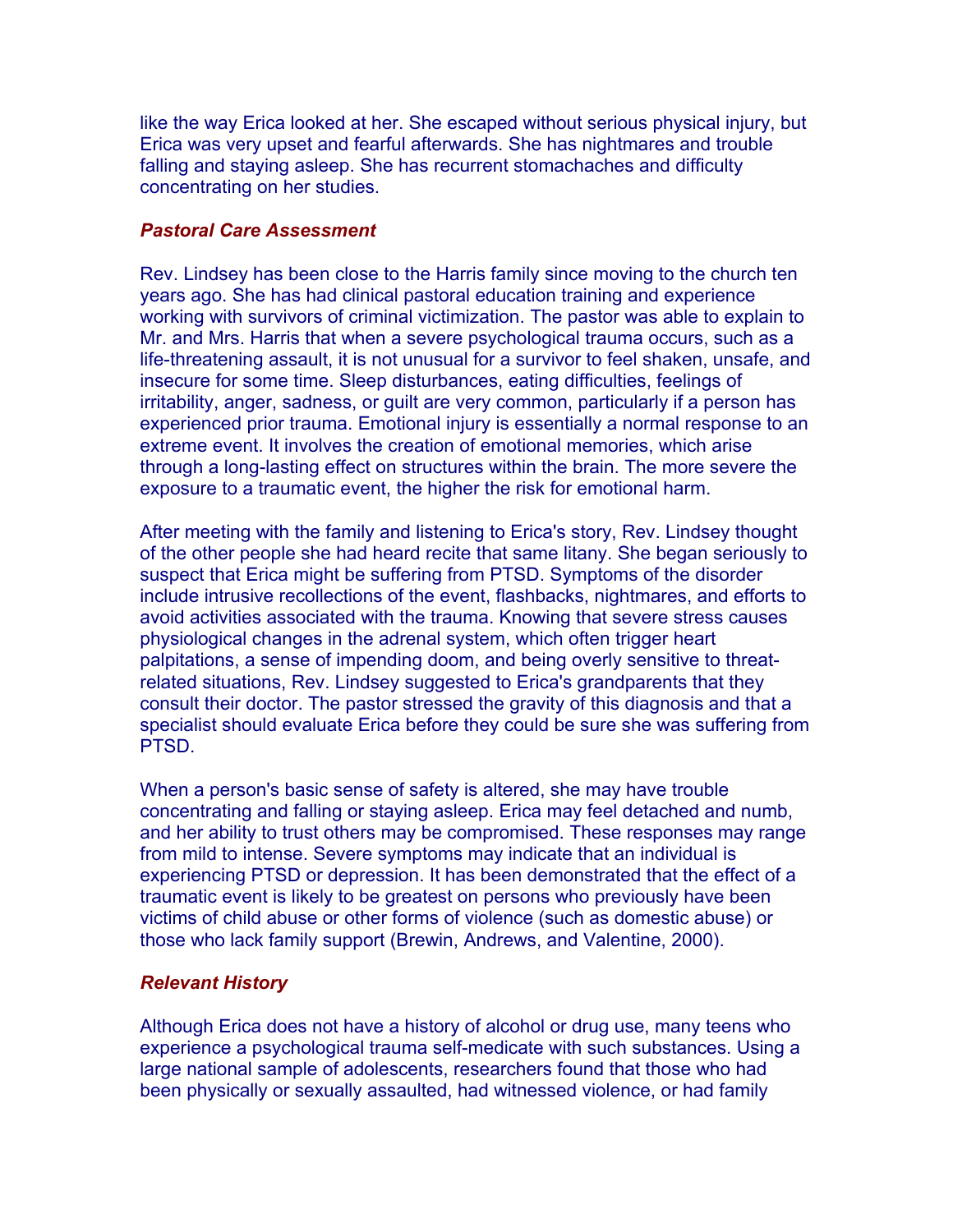members with alcohol or drug abuse problems had an increased risk for substance abuse (Kilpatrick et al., 2000). PTSD increases the risk of marijuana and hard drug abuse, with European Americans at the greatest risk of addiction.

## *Diagnostic Criteria*

School violence includes a variety of acts, from verbal abuse of a peer or teacher to theft and physical assaults to shooting firearms at groups of persons. It is hostile behavior that results in physical or psychological pain, injury, or death. Violence in schools is significantly related to violence in U.S. society in general. Events of recent years, such as the catastrophic shootings at Columbine High School in Colorado, have focused national attention upon the issue.

A survey in 1999 reported that 1 in 4 students and 1 in 6 teachers had been the victim of a violent act that occurred in or around school, and elementary school students are just as likely as those in secondary schools to be victims (Metropolitan Life, 1999). Another study found that 10 percent of all public schools reported at least one incident of serious violence (including murder, rape, suicide, or physical attack with a weapon) to law enforcement officials in the 199697 school year (Heaviside et al., 1998), for a total of almost sixteen thousand crimes per school day (Goldstein and Conoley, 1997).

In a recent federal government report, 9 percent of high school students indicated that they had carried a weapon on school property in the past month, while 7 percent of students were threatened or injured with a weapon at school in the past year (Snyder and Sickmund, 1999). Four percent of high school students stated that they had felt too unsafe to go to school at some point in the past thirty days (Snyder and Sickmund, 1999). Twenty percent of parents worry a great deal about their children's safety at school and en route. Those concerns are felt by parents living in both urban and rural areas in all parts of the nation (National Crime Prevention Council, 1999). Forty percent of students indicated that the behavior of other students in their school definitely or somewhat interfered with their performance (Horatio Alger Association, 1999). Peer group pressure is cited by half of seventh through twelve graders as a major factor contributing to school violence—drugs or alcohol are credited by 39 percent, lack of parental supervision is blamed by 36 percent, and lack of family involvement by 25 percent (Metropolitan Life, 1999).

# *Response to Vignette*

Erica will likely need time to talk about the internal rage and shame that may not have been expressed at the time of trauma. It will be vital for Erica to receive plenty of nonjudgmental listening from her pastor, friends, and family. She may also need a chance to articulate the confusion, anger, and sadness that are often hidden inside, so that she can begin to dispel the overwhelming anxiety and helplessness associated with her attack. She will need strategies and skills to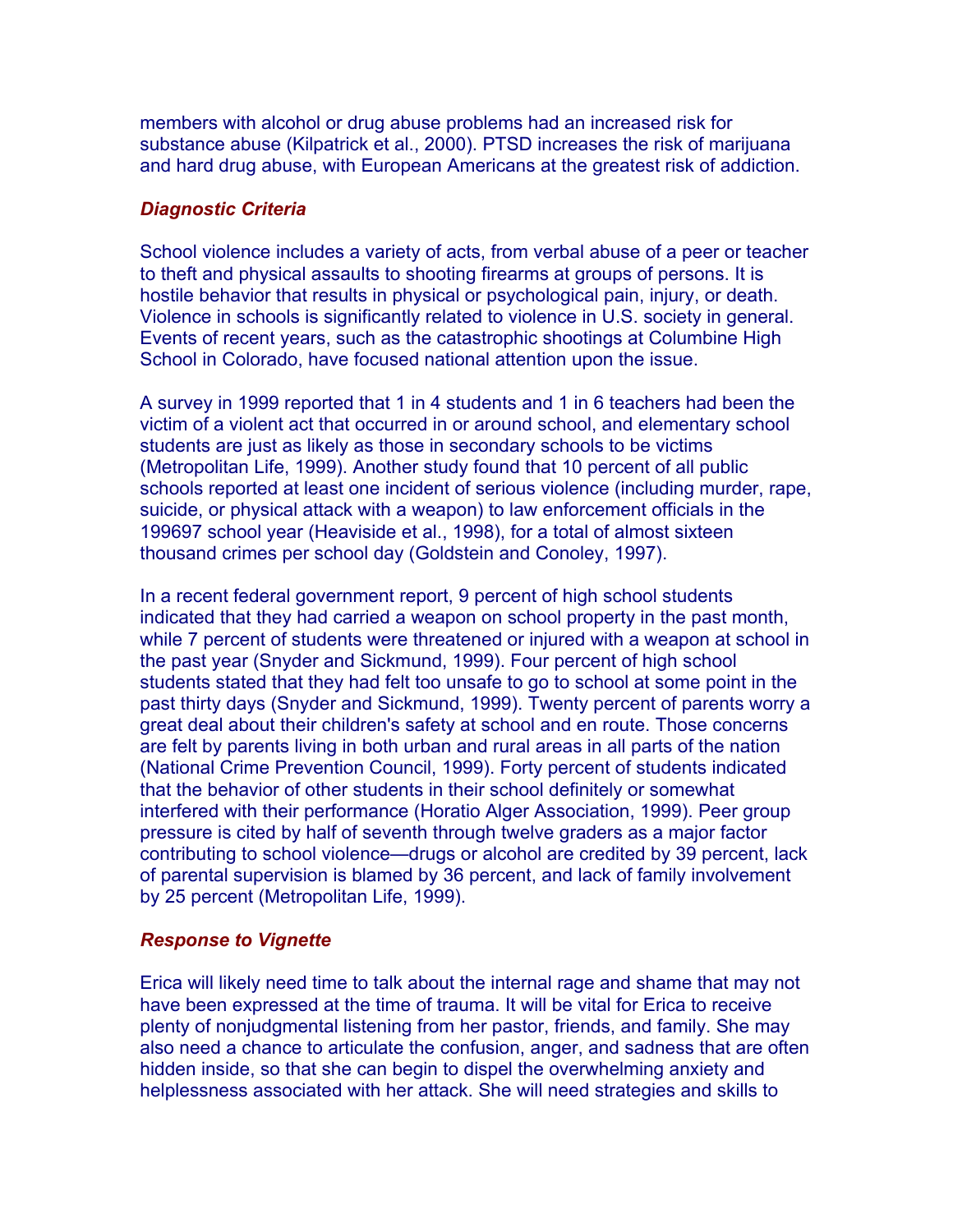deal with her emotional turmoil and reassurance that she will be safe and taken care of. Erica will need care and stability in her interactions with others as she relearns that the world is safe and finds that shattered trust can be regained. It is important to reassure her that the assault was not her fault and that everything will be done to ensure that the student assailant will not be a threat to her in the future.

Feeling angry and wanting to strike back are normal reactions for many people. Finding appropriate ways to express feelings (such as talking to friends, family, and adults who are trusted) or working out frustration and anger with physical exercise can be helpful. Limiting activities that can increase restlessness and adding activities that help a person feel relaxed, such as recreation and listening to music, can reduce the stress. Strong emotions are normal responses to trauma, and dealing with them requires good judgment, self-control, and positive support from others.

#### *Treatment Within the Faith Community*

Unfortunately, Erica's experience is not unusual in the United States. Youth violence in the community and school and its negative effect is far too common. Researchers conducted a national telephone survey of adolescents aged ten through sixteen and found that 1 in 3 had been the victim of an assault at least once in his or her life (Boney-McCoy and Finkelhor, 1995). Nearly 20 percent of teenage males reported being victims of aggravated assault, and 13 percent of males said they had suffered violent assault to the genitals (such as being kicked during a fight). Adolescents who reported being victimized indicated significantly more psychological distress than nonvictimized teens, including increased PTSD symptoms, more sadness, and increased difficulties in school (for example, experiencing trouble with a teacher). Extrapolating from their findings in this random national sample, the researchers estimated that over 6.1 million adolescents aged ten though sixteen have suffered some form of assault, placing them at risk for psychological distress and school difficulties.

Faith communities can be helpful in preventing youth violence in schools, neighborhoods, and homes. The most effective programs involve long-term interventions providing a range of family services. They encompass the collaborative efforts of religious groups, social service and public health organizations, the business community, schools, and law enforcement agencies. For example, church programs in parenting and family relationships, particularly those focusing on nonviolent living skills and recovery from substance abuse, can protect youth from learning to use violence. Programs in conflict resolution and anger management that are designed for adolescents are effective at breaking the cycle of violence in the community (Cotten et al., 1994).

Congregational after-school programs can keep youth constructively engaged when their families are unavailable by providing them with attention from caring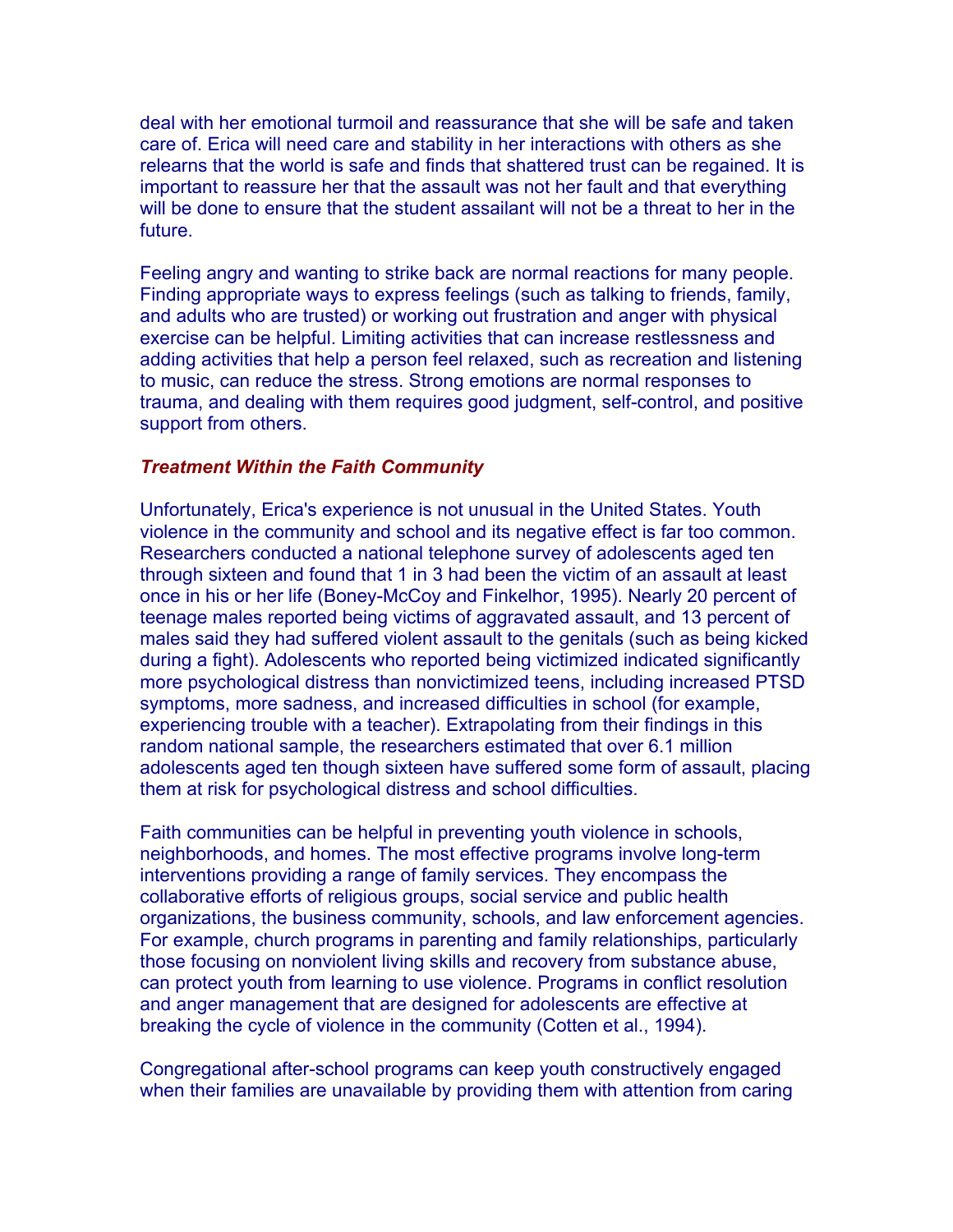adults and good role models. They keep teens away from negative influences in the world and on television. Such programs can also offer educational enrichment and assistance with schoolwork and help participants develop positive religious values.

Helping young people find employment is an important way for religious communities to reduce property crime and to help build adolescents' self-esteem and sense of responsibility. Having a job also helps teens understand how important staying in school is to their future career plans.

Churches. mosques, and synagogues can assist with community efforts against gang involvement (which exist in all fifty states). Effective anti-gang programs include crisis intervention teams made up of the police, probation officers, and community leaders; intensive community, family, and youth education programs; alternative youth activities; and a long-term commitment.

## *Indications for Referral*

Erica should be evaluated for PTSD by a school psychologist or other knowledgeable mental health specialist, given her early childhood exposure to violence from domestic abuse. It is important to understand that any adolescent or adult who is exposed to this level of stress is at risk for additional problems for which they need to be assessed, including depression, anxiety, alcoholism, and drug abuse.

# *Treatment by Mental Health Specialist*

The best clinical treatment for PTSD involves an integration of cognitive, behavioral, psychodynamic, and psychopharmacological interventions (Foa, Keane, and Friedman, 2000). Psychodynamic approaches, or "talk therapy," make up the majority of treatment currently offered to persons suffering from PTSD. This intervention emphasizes "working through" the emotions associated with a traumatic event and its relationship to current symptoms and experiences. Behavioral approaches typically attempt to desensitize the individual to situations that activate traumatic memories and affects. Cognitive treatments usually focus on working with cognitive distortions or "shattered" life assumptions, such as the loss of a sense of self-invulnerability, feeling that life is meaningless, and traumatic disturbances in one's worldview (McMullin, 2000). Psychopharmacology is primarily used as an adjunct aimed at reducing overwhelming intrusive and hyperarousal symptoms and at helping an individual function in daily life and to make better use of dynamic and cognitive-behavioral treatments. Medication may also be effective in treating related conditions, such as depression and anxiety (Preston, O'Neal, and Talaga, 2001).

Family therapy is often very important in working with traumatized youth, since family dynamics can facilitate or impede coping and the psychological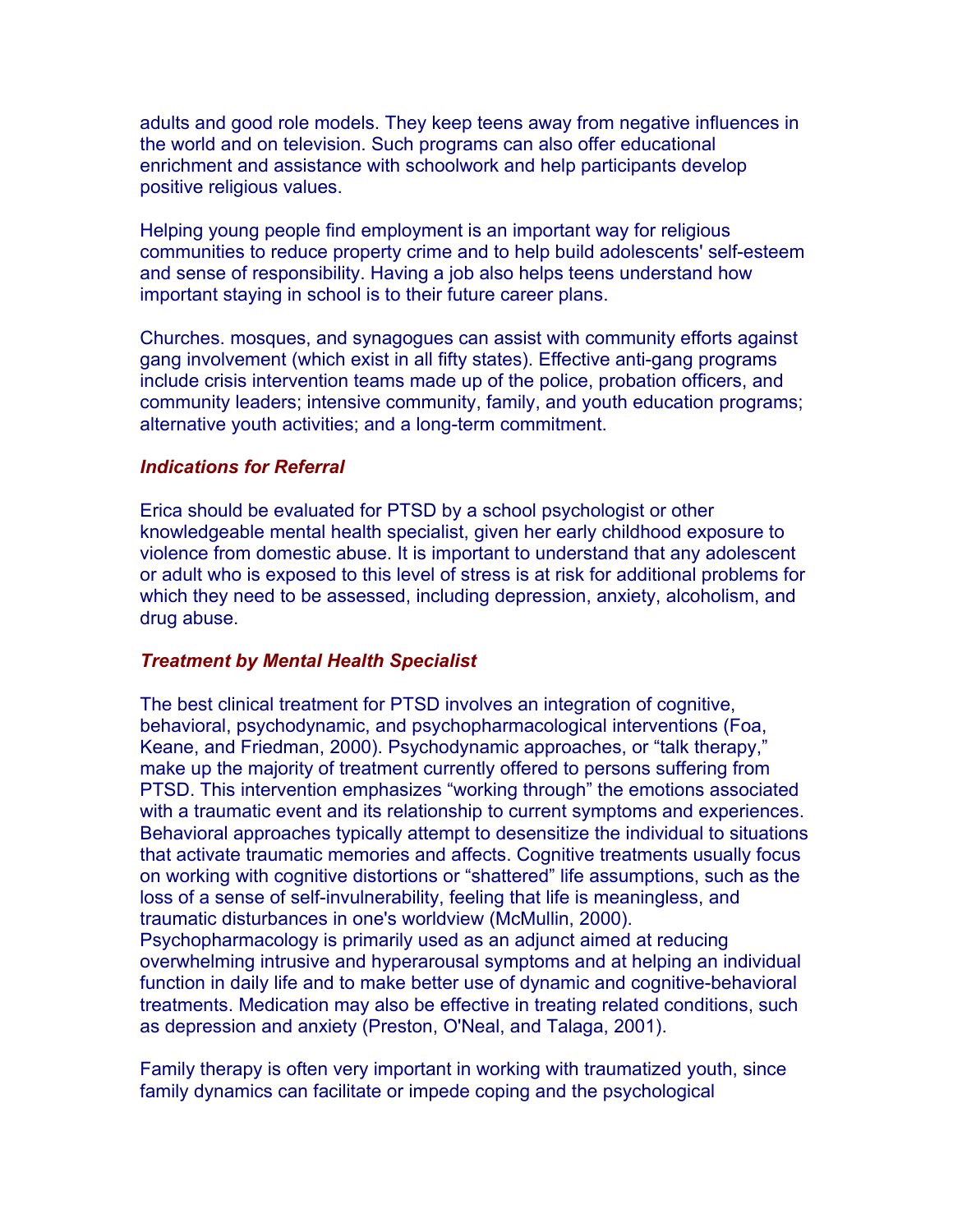development of teens. The onset of PTSD during adolescence can have serious negative implications for the acquisition of life skills necessary for independence in adulthood. This is a critical issue to be addressed in individual and family therapy.

Group therapy may also be helpful for youth who survive criminal victimization. If led by appropriately trained and experienced professionals, groups can help persons realize that other individuals in the same circumstances often have similar reactions and emotions.

## *Cross-Cultural Issues*

Researchers at Arizona State University examined the prevalence of peer victimization in a sample of African American, Hispanic, and non-Hispanic European American urban elementary school-aged students (Hanish and Guerra, 2000). A study of almost two thousand children (40 percent African American, 42 percent Hispanic, 18 percent European American) attending public elementary schools located in the Midwest found that the risk for being victimized by peers varied by ethnicity and by school population. Hispanic youngsters had lower victimization scores than did either African American or European American children. These findings, however, were dependent on the type of school. Attending ethnically integrated schools was associated with a significantly higher risk of victimization for European American children and a slightly lower risk of victimization for African American youngsters and did not affect the risk of victimization for Hispanic children. In addition, African American youngsters were less likely than Hispanic and European American children to be repeatedly victimized by peers over time.

## *Resources*

—American Academy of Child and Adolescent Psychiatry; 3615 Wisconsin Avenue, NW, Washington, DC 20016; (202) 966-7300; www.aacap.org.

—American Psychological Association; 750 First Street, NE, Washington, DC 20002-4242; (800) 374-2721; (202) 336-5510; www.apa.org; provides online services for professionals and the general public.

—Center for Mental Health in the Schools; Department of Psychology, P.O. Box 951563, Los Angeles, CA 90095; (310) 825-3634; smph.psych .ucla.edu.

—Center for Mental Health Services; Knowledge Exchange Network (KEN), 5600 Fishers Lane, Room 17-99, Rockville, MD 20857; provides information about mental health through a toll-free telephone number: (800) 789-2647. Staff are skilled at listening and responding to questions from the public and professionals, quickly directing callers to federal, state, and local organizations dedicated to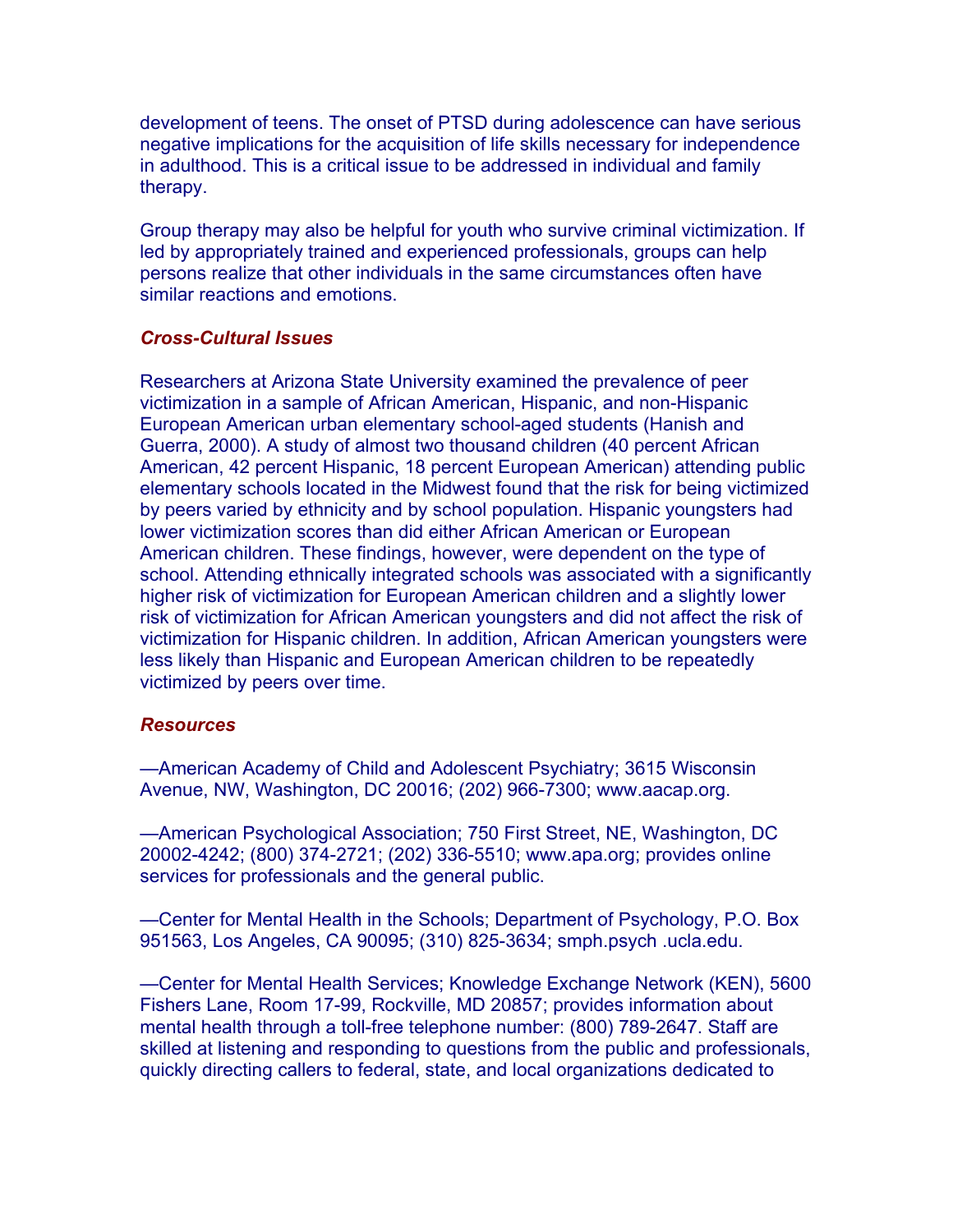treating and preventing mental illness. KEN also has information on federal grants, conferences, and other events.

—Center for the Prevention of School Violence; 1803 Mail Service Center, Raleigh, NC 27699; (800) 299-6054; www.ncsu.edu/cpsv; was established in 1993 as a public agency focusing on ensuring that schools are safe. The Center acts as a resource for information, program assistance, and research about school violence prevention.

—International Association of Chiefs of Police: Guide for Preventing and Responding to School Violence; 515 North Washington Street, Alexandria, VA 22314; (800) THE-IACP; www.theiacp.org/pubinfo/pubs/ pslc/svindex.htm; provides recommendations for preventing and responding to school violence.

—Keep Schools Safe, www.keepschoolssafe.org, was developed by the National Association of Attorneys General and the National School Boards Association to address the escalating problem of youth violence. It is dedicated to promoting a mutual response to violence and to working together to find solutions to these problems.

—National Alliance for Safe Schools; Ice Mountain, Slanesville, WV 25444-0290; (888) 510-6500; www.safeschools.org; is a nonprofit corporation that provides technical assistance, training, and research to school districts interested in reducing school-based crime and violence.

—National Association of School Psychologists; 4340 East West Highway, Suite 402, Bethesda, MD 20814; www.nasponline.org; (301) 657-0270.

—National Crime Prevention Council; 1000 Connecticut Avenue, NW, 13th Floor, Washington, DC 20036; (202) 466-6272; www.ncpc.org; is a nonprofit educational organization that aims to reduce violence by and against young people and to change community conditions that cause crime.

—National Organization for Victim Assistance; 1730 Park Road, NW, Washington, DC 20010; (800) TRY-NOVA; www.try-nova.org; is a nonprofit organization of victim and witness assistance programs and practitioners, criminal justice agencies and professionals, mental health professionals, researchers, former victims and survivors, and others committed to the recognition and implementation of victim rights and services.

—National Youth Violence Prevention Resource Center; (866) 723-3968; www.safeyouth.org.

*Helpful Books*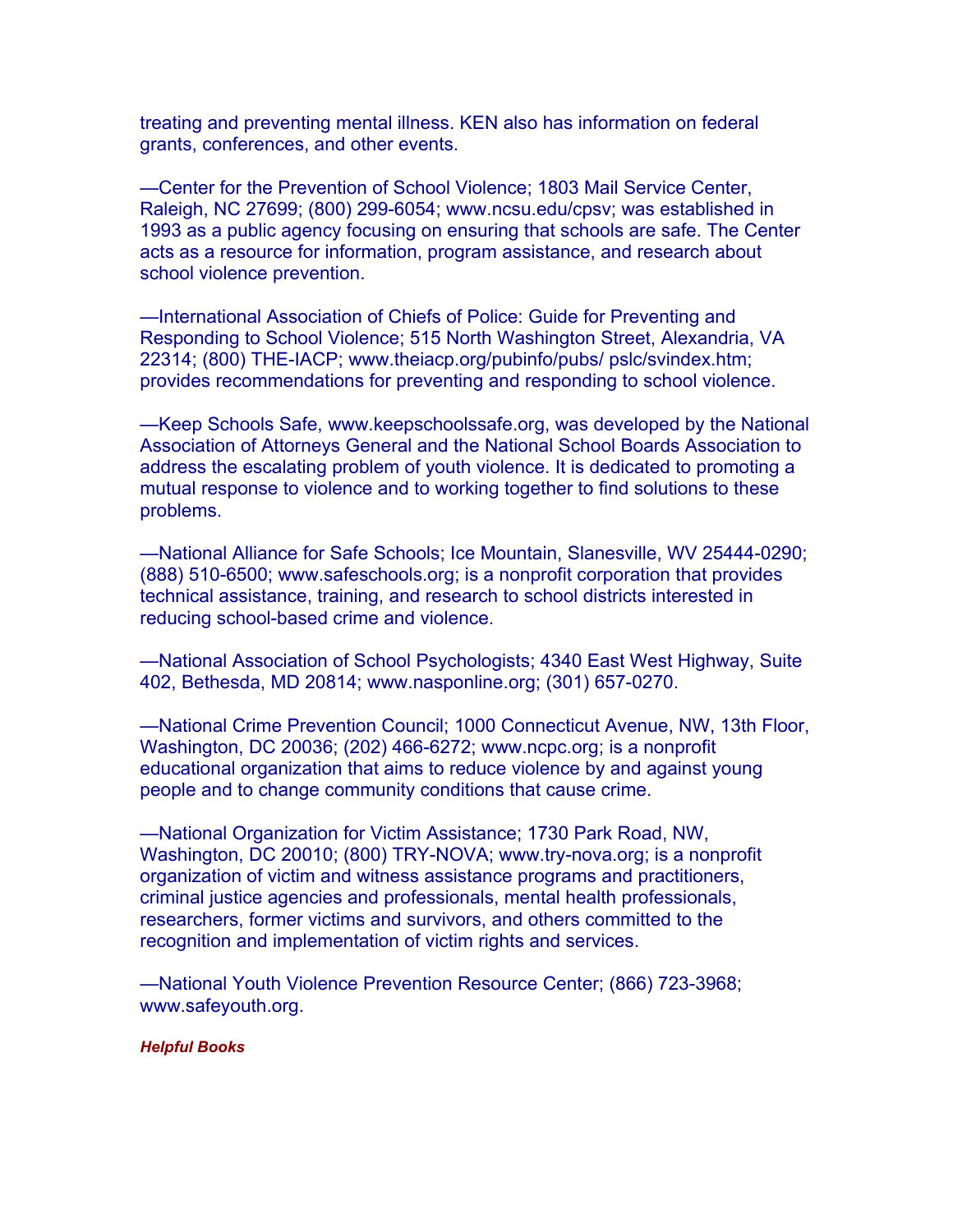*The Conflict Resolution Handbook: A Guide to Building Quality Programs in Schools* (Donna K. Crawford and Richard J. Bodine, New York: Jossey-Bass, 1997).

*Counseling Troubled Teens and Their Families: A Handbook for Pastors and Youth Workers* (Andrew Weaver, John Preston, and Leigh Jerome, Nashville: Abingdon Press, 1999).

*Ready-to-Use Social Skills Lessons and Activities for Grades 7-12* (Ruth Weltmann Begun, ed., Paramus, NJ: The Center for Applied Research in Education, 1997).

*Ready-to-Use Violence Prevention Skills Lessons and Activities for Elementary Students* (Ruth Weltmann Begun and Frank J. Huml, eds., Paramus, NJ: The Center for Applied Research in Education, 1999).

*Reducing School Violence Through Conflict Resolution* (David W. Johnson and Roger T. Johnson, Alexandria, VA: Association for Supervision and Curriculum Development, 1995).

*Talk It Out: Conflict Resolution in the Elementary Classroom* (Barbara Porro and Peaco Todd, Alexandria, VA: Association for Supervision and Curriculum Development, 1996).

*Violence in American Schools: A New Perspective* (Delbert S. Elliott, Beatrix A. Hamburg, and Kirk R. Williams, eds., Cambridge: Cambridge University Press, 1998).

*Youth Violence: Current Research and Recent Practice Innovations* (Matthew O. Howard and Jeffrey M. Jenson, eds., Washington, DC: National Association of Social Workers Press, 1999).

#### *References*

Boney-McCoy, S., and Finkelhor, D. (1995). Psychosocial sequelae of violent victimization in a national youth sample. *Journal of Consulting and Clinical Psychology, 63,* 726-736.

Brewin, C. R., Andrews, B., and Valentine, J. D. (2000). Meta-analysis of risk factors for posttraumatic stress disorder in trauma-exposed adults. *Journal of Consulting and Clinical Psychology, 68(5),* 748-766.

Cotten, N. U., Resnick, J., Brown, D. C., Martin, S. L., McCarraher, D. R., and Woods, J. (1994). Aggression and fighting behavior among African American adolescents: Individual and family factors. *American Journal of Public Health, 84(4),* 618-622.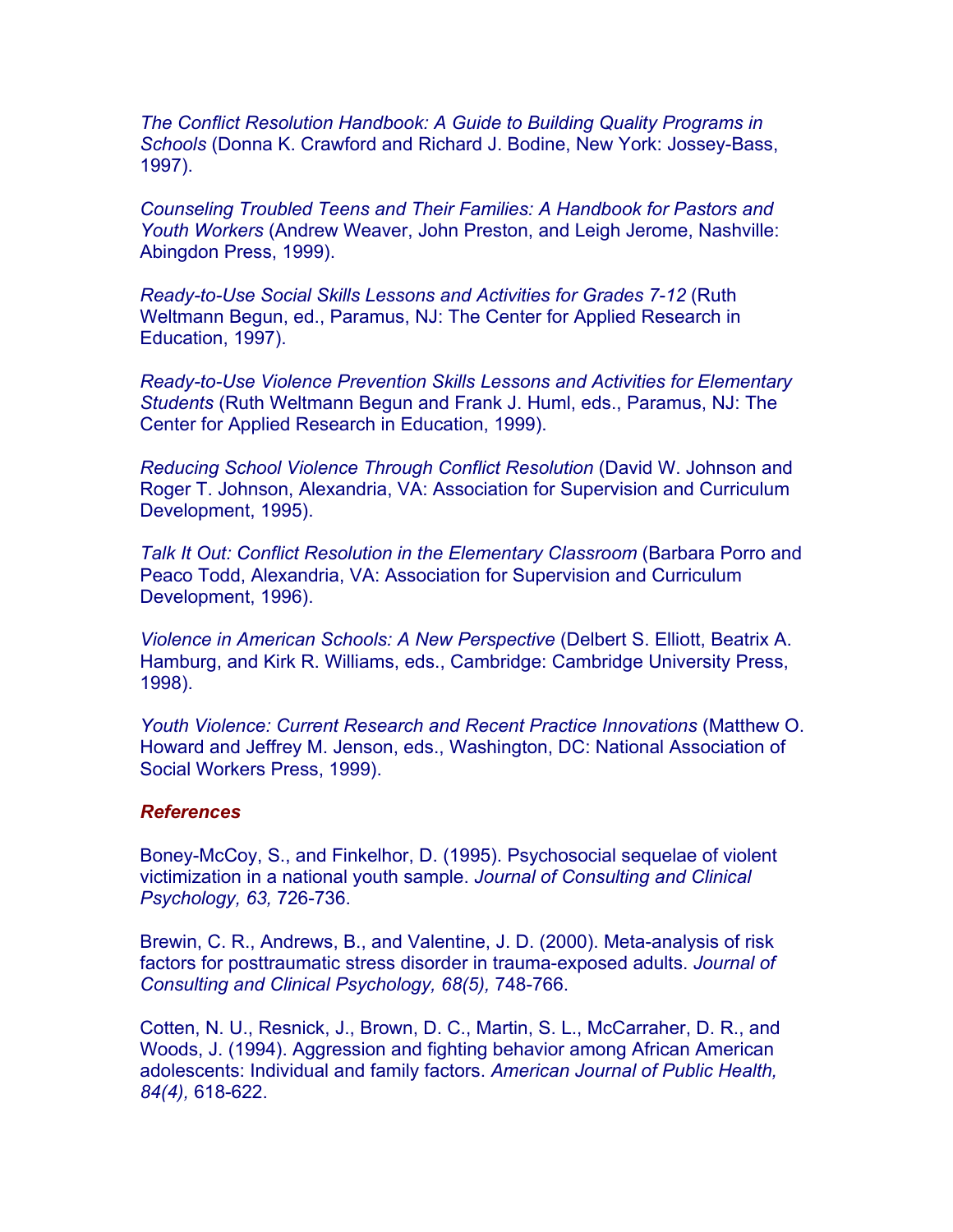Foa, E. B., Keane, T. M., and Friedman, M. J. (2000). *Effective Treatments for PTSD.* New York: Guilford Press.

Goldstein, A. P., and Conoley, J. C. (1997). *School Violence Intervention.* New York: Guilford Publications.

Hanish, L. D., and Guerra, N. G. (2000). The roles of ethnicity and school context in predicting children's victimization by peers. *American Journal of Community Psychology, 28(2),* 201-223.

Heaviside, S., Rowand, C., Williams, C., and Farris, E. (1998). *Violence and Discipline Problems in U.S. Public Schools: 19961997.* U.S. Department of Education, National Center for Educational Statistics, NCES 98-030. Washington, DC: U.S. Government Printing Office.

Horatio Alger Association (1999). State of Our Nation's Youth. Alexandria, VA: The Horatio Alger Association.

Kilpatrick, D. G., Acierno, R., Saunders, B., Resnick, H. S., Best, C. L., and Schnurr, P. P. (2000). Risk factors for adolescent substance abuse and dependence: Data from a national sample. *Journal of Consulting and Clinical Psychology, 68(1),* 19-30.

McMullin, R. E. (2000). *The New Handbook of Cognitive Therapy Techniques.* New York: W. W. Norton and Co.

Metropolitan Life (1999). *The Metropolitan Life Survey of the American Teacher: Violence in the American Public School—Five Years Later.* New York: The Metropolitan Life Insurance Company.

National Crime Prevention Coalition of America (1999). *Are We Safe? The 1999 National Crime Prevention Survey.* Washington, DC: National Crime Prevention Council, www.ncpc.org.

Preston, J. D., O'Neal, J. H., and Talaga, M. (2001). *Handbook of Clinical Psychopharmacology for Therapists.* Oakland, CA: New Harbinger.

Snyder, H. N., and Sickmund, M. (1999). *Juvenile Offenders and Victims: 1999 National Report,* NCJ 178257. Washington, DC: U.S. Department of Justice, Office of Justice Programs, Office of Juvenile Justice and Delinquency Prevention.

# *Case 5--The Suicide of a Child*

*"They were walking around in a fog of disbelief"*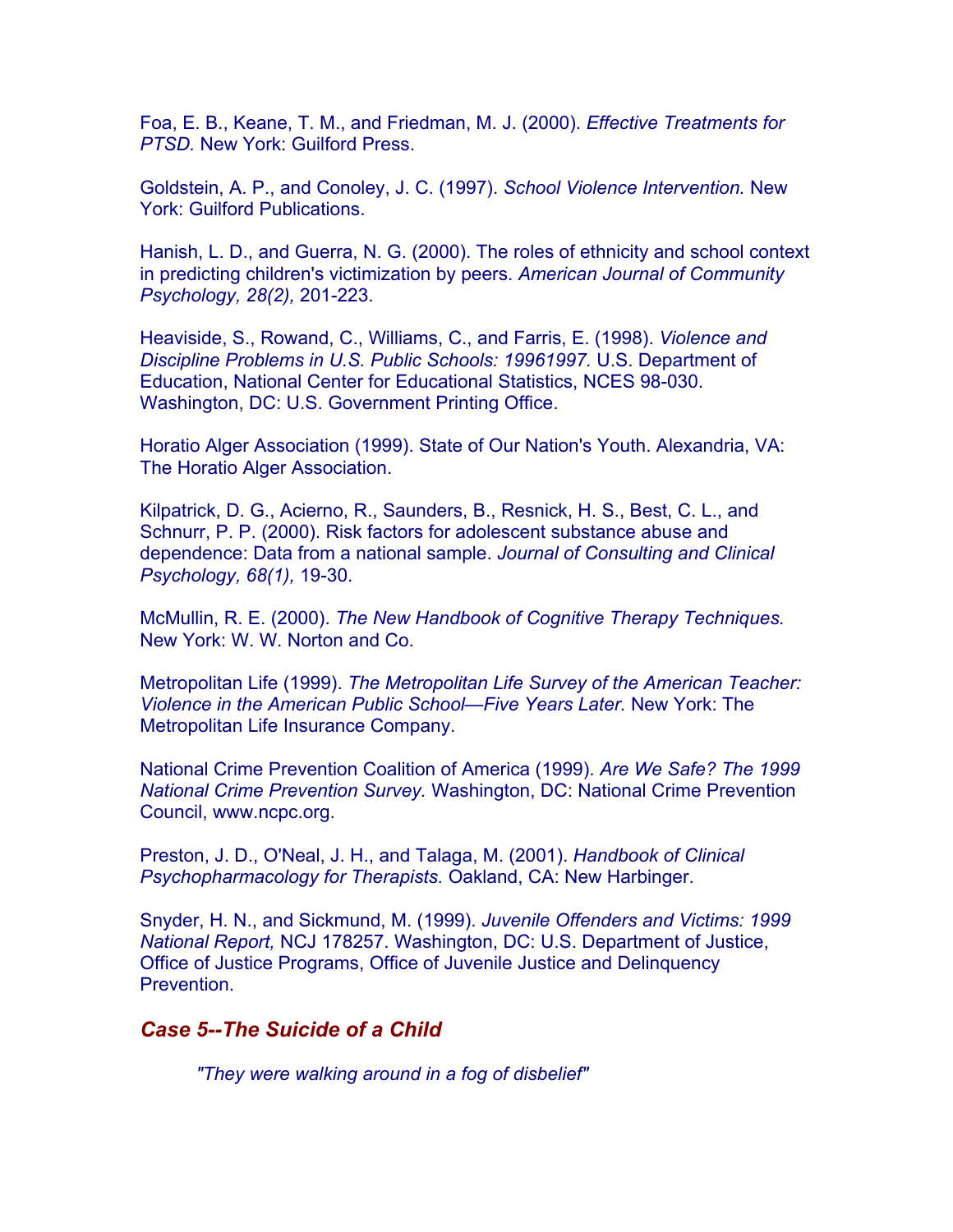**I**t was after one in the morning when Jacob Adams, aged sixteen, took a loaded pistol and the keys to his father's car. Jacob had been distraught about not making the high school football team and about his girlfriend breaking up with him. He had become irritable and withdrawn in recent months, and his grades had begun to suffer. He drove around for several hours, drinking beer and calling friends on his cell phone, before he went to the high school parking lot. Jacob pointed the gun at his head and pulled the trigger.

Janet and Kevin Adams were in shock and disbelief over the sudden and traumatic death of their only child. It was incomprehensible and horrifying; they felt like they were walking around half awake in a fog. They were unable to read, watch television, or talk for more than a few minutes before the recollection of his death would impinge upon their thoughts.

For weeks, they found themselves looking in Jacob's bedroom in the morning, expecting that he had come back during the night. When school let out for the day, Janet found herself watching for him to come down the street along with the other teenagers. The parents felt as though they were just going through the motions of their daily lives and none of it made much sense. After the funeral, they told Rev. Choy that they felt as if they were having a bad dream and that if they woke up from it, they would find that nothing had really happened.

## *Pastoral Care Assessment*

Rev. Choy had twenty-five years of experience as a pastor. He knew that some events in life can be devastating and that the suicide of a family member is such an occurrence. The bereavement process following the unexpected and violent loss of a loved one can take years (Lehman et al., 1989). Sudden death is especially difficult for those who are left behind because there is no time to prepare for it. In the past, parents had described the death of a child to the pastor as "overwhelming suffering," "intensely painful," and "creating lasting changes" in their families.

Although each person's experience of grief is unique, there are common emotions among survivors of suicide. The most immediate response is shock, numbness, and a sense of disbelief. Many people experience dramatic swings from one emotional state to another. Feelings may include depression, anger at the deceased for dying, guilt about what might have been done to prevent the death, irritability, anxiety, and extreme sadness. In their intense grief and shock, some survivors say they are afraid that they may go insane. Others become suicidal as a result of their deep depression. Survivors may also experience physical symptoms, such as pain, gastrointestinal upset, lack of energy, sleeplessness, and appetite disturbances.

## *Relevant History*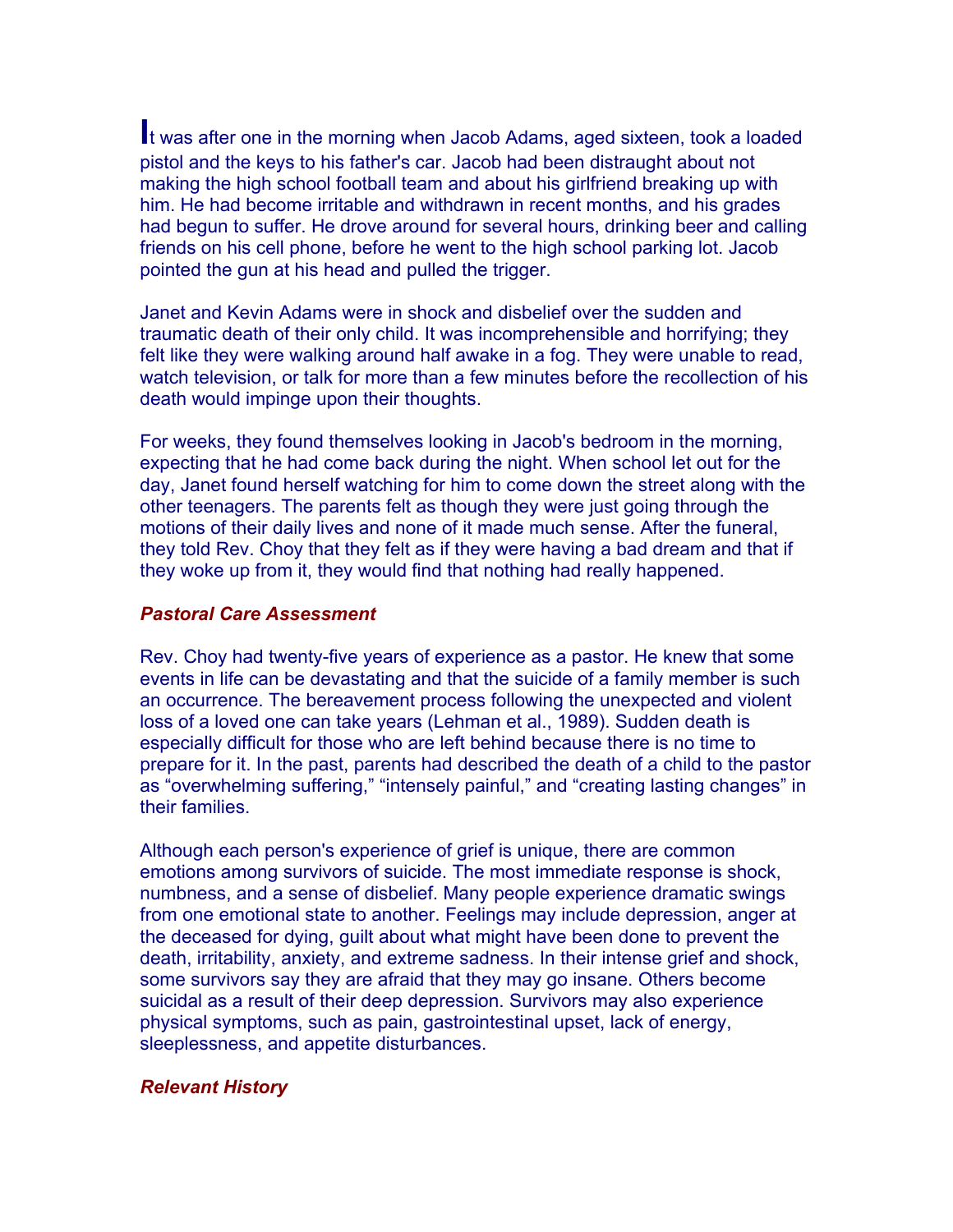The main reason that young people kill themselves is that they are suffering from a major depression—one of the most pervasive emotional problems of adolescents. Experts estimate that about 1 in 20 teens has significant depressive symptoms (Reynolds, 1995), which are underreported, undertreated, and dangerous (about 15 percent of young people with an untreated major depression commit suicide). Two-thirds of adolescents who take their lives use firearms. The presence of guns in a home, even when stored and locked, increases the risk of suicide by teens (Brent et al., 1991). Substance abuse is also a significant factor in one-third to one-half of youth who take their lives (Burstein et al., 1993).

Suicide is an act born of mental illness or despair. Individuals who take their lives are primarily trying to get rid of overwhelming emotional pain. At the time of the suicide, they have no hope that the hurt will ever disappear. The desire to eliminate their pain is greater than the will to live.

A major depression can constrict awareness of the feelings of others to the degree that one becomes focused only on one's own intense inner pain. Those who take their lives very often do not realize how much their death will hurt others.

#### *Diagnostic Criteria*

Suicide is the second leading cause of death among those under the age of twenty-one, and 73 percent of the self-inflicted deaths of those aged fifteen through twenty-four are by European American males. For fifteen- to nineteenyear-olds, the suicide rate in 1950 was only 2.7 per 100,000. By 1990, a mere two generations later, the rate had grown to 11.1—an increase of over 400 percent (National Center for Health Statistics, 1993). More teenagers and young adults take their lives than die of cancer, heart disease, AIDS, birth defects, stroke, pneumonia, and chronic lung disease combined (NSSP, 2001). For each completed adolescent suicide, there are fifty to one hundred attempts (Reynolds, 1995).

There are approximately thirty thousand suicides recorded each year in the United States. Assuming that there are an average of four survivors in each immediate family, then 120,000 new survivors are created annually—1.2 million each decade. If extended family members and close friends directly affected by the death are counted, the number of survivors is in the tens of millions. Every faith community contains someone who has been affected in a personal way by suicide (NSSP, 2001).

Parents, especially mothers, who lose a child to suicide are at risk of developing post-traumatic stress disorder (PTSD), further complicating the grieving process. In a study of 171 mothers and 90 fathers who lost a child in a violent death, four months after the event, 40 percent of the mothers and 14 percent of the fathers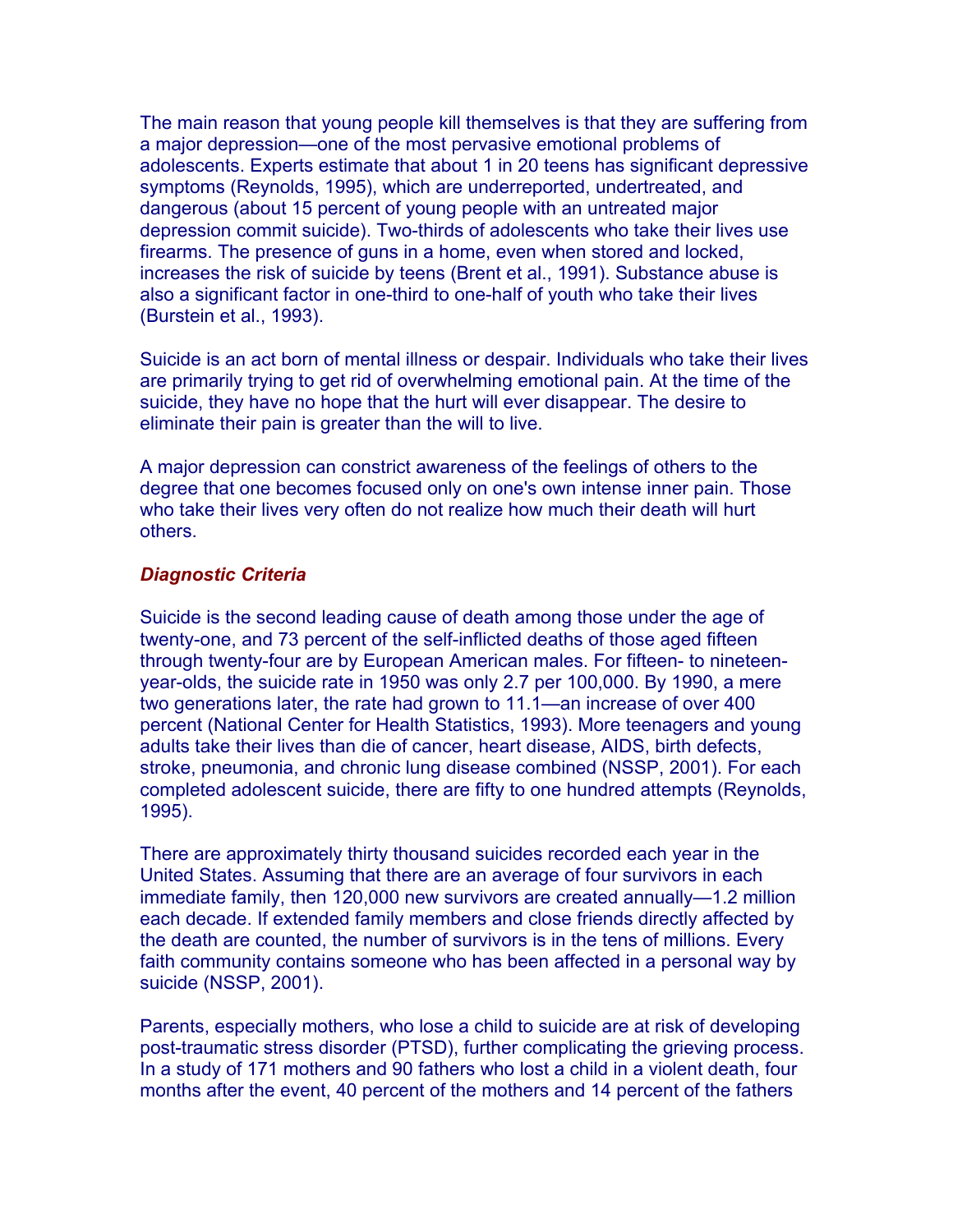reported experiencing the full spectrum of PTSD symptoms. Intrusive thoughts, nightmares, reminders of how the child died, and distress at holidays and other family events were the most reported symptoms by parents. Two years after the deaths, 71 percent of the mothers and 32 percent of the fathers in the group that did not receive treatment still reported experiencing symptoms. Twenty-one percent of the mothers and 14 percent of the fathers continued to have the full criteria for PTSD two years after the deaths (Murphy et al., 1999).

#### *Response to Vignette*

The suicide of a young person presents unique circumstances that intensify and prolong a parent's mourning. Denial, feelings of shock, guilt, anger and depression are part of any grief reaction, but the self-inflicted death of a child greatly intensifies them. A son's or daughter's suicide raises painful questions, doubts, and fears. The knowledge that one's parenting was not enough to save one's child and the fear that others will judge one to have been an unfit parent can raise intense feelings of failure.

Suicide is different from other deaths in several ways. Surviving parents experience feelings of rejection and abandonment, which separate them from others who mourn the death of a loved one. It is common in the grief process for survivors to search for the reason the suicide occurred. Survivors attempt to piece together various reasons that a person chose to end her or his life. Before they can begin to accept the loss, survivors must deal with the reasons for it and with the gradual recognition that they may never know what happened or why. The opportunity to talk about the death with others allows survivors to revise it in ways that make it more tolerable and to impose order on their experience, which is part of the healing process.

Many times there are warning signs of a person's intention to take his or her life. However, some individuals disguise or code their plans so that even trained professionals miss the clues. Occasionally there are no signs of suicide potential, and a person's decision becomes a puzzle that cannot be solved. Only as a survivor begins to accept the idea that the loved one's choice to kill himself or herself was that person's alone can the grip of the "what-ifs" of suicide begin to loosen.

Faith communities can play an important role in combating the stigma associated with the taking of one's life. Suicide is not a question of morality, but a psychological and medical issue. There is increasing evidence that both depression and suicide have a biological component—an imbalance in brain chemistry that significantly alters mood. Decreased levels of serotonin have repeatedly been found in the fluid that surrounds the brain and spinal cord of those who have attempted or committed suicide (Fawcett and Busch, 1993). Taking one's life must be understood similarly to addiction, which has moved in public understanding from being seen as a moral weakness into being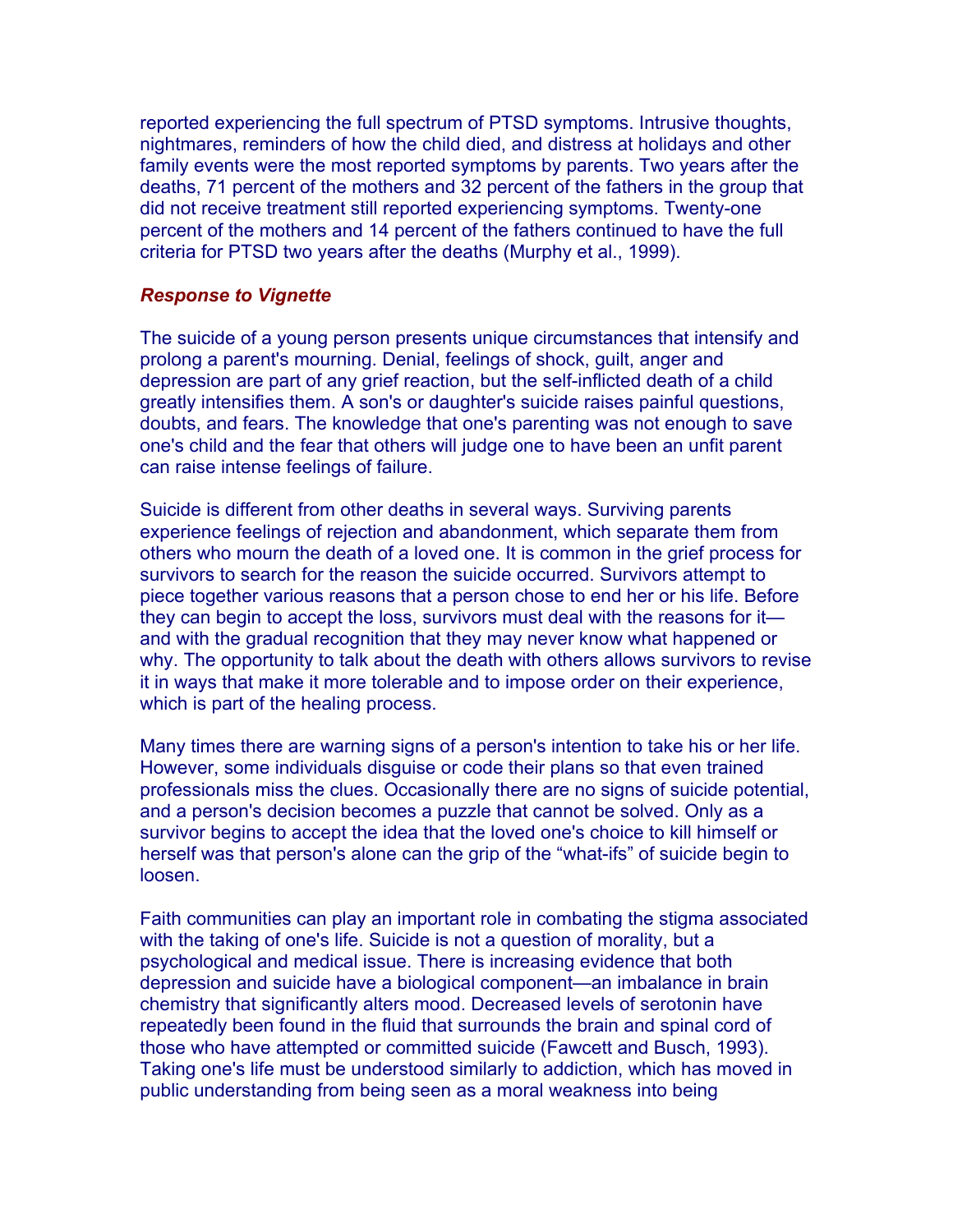recognized as the medical and psychological problem that it is. A person commits suicide because he or she feels so desperate that this fatal act is seen as the only way to relieve the depression and intense emotional pain.

Unfortunately, suicide is often viewed as evidence of personal and familial failure. Society's judgment may be that the family somehow provoked the death. Shame and stigmatization cause some family survivors of suicide to withdraw and isolate themselves. They may have difficulty sharing their feelings because of the fear of experiencing further pain and shame. Researchers have found that family members who lose a loved one to suicide are blamed and avoided more often than are the relatives of people who have died under other circumstances. This attitude may reinforce the guilt and self-blame that may already affect suicide survivors, increasing both their isolation and difficulty in talking about their feelings (Ness and Pfeffer, 1990).

Clergy are called upon to play a variety of roles as persons move through the grieving process. They are often anchors of hope for survivors. Pastors must be supportive, nurturing, and helpful in dealing with the survivors of grief. They also need a realistic and honest approach to the experience of loss as they help guide persons through this painful time.

There are special times when pastors and members of the faith community need to give particular attention to survivors, such as the anniversary of the death and during the major holidays, especially during the first year of mourning. Clergy can also invite bereaved parents to get together from time to time simply to talk and share feelings, and pastors can mobilize other caring people to surround survivors with supportive, loving relationships. Additionally, clergy can encourage bereaved parents to participate in grief support groups (Clark, 1993).

Pastors, lay leaders, and others can educate a congregation by providing factual information about teen depression and other mental health issues. There is considerable societal bias against those with mental illness, which is one of the reasons adults and young people are reluctant to admit being in distress or to seek help. Educating the faith community about adolescent depression can decrease bias and increase advocacy for mental health services for teens (Brent et al., 1993).

However, it must be emphasized that some of those who take their lives have been suffering from serious mental illness for a number of years. In a real sense, the factors over time that lead to taking one's life had been set in motion years before. Preventing suicide in an individual who has suffered for a long time from serious mental illness (such as depression) can be a bit like trying to stop a runaway train coming down a mountain. As the train reaches the bottom, it races at high speed, making the odds of stopping the tragedy very slim. Many therapists and clergy alike encounter suicidal people who have been in deep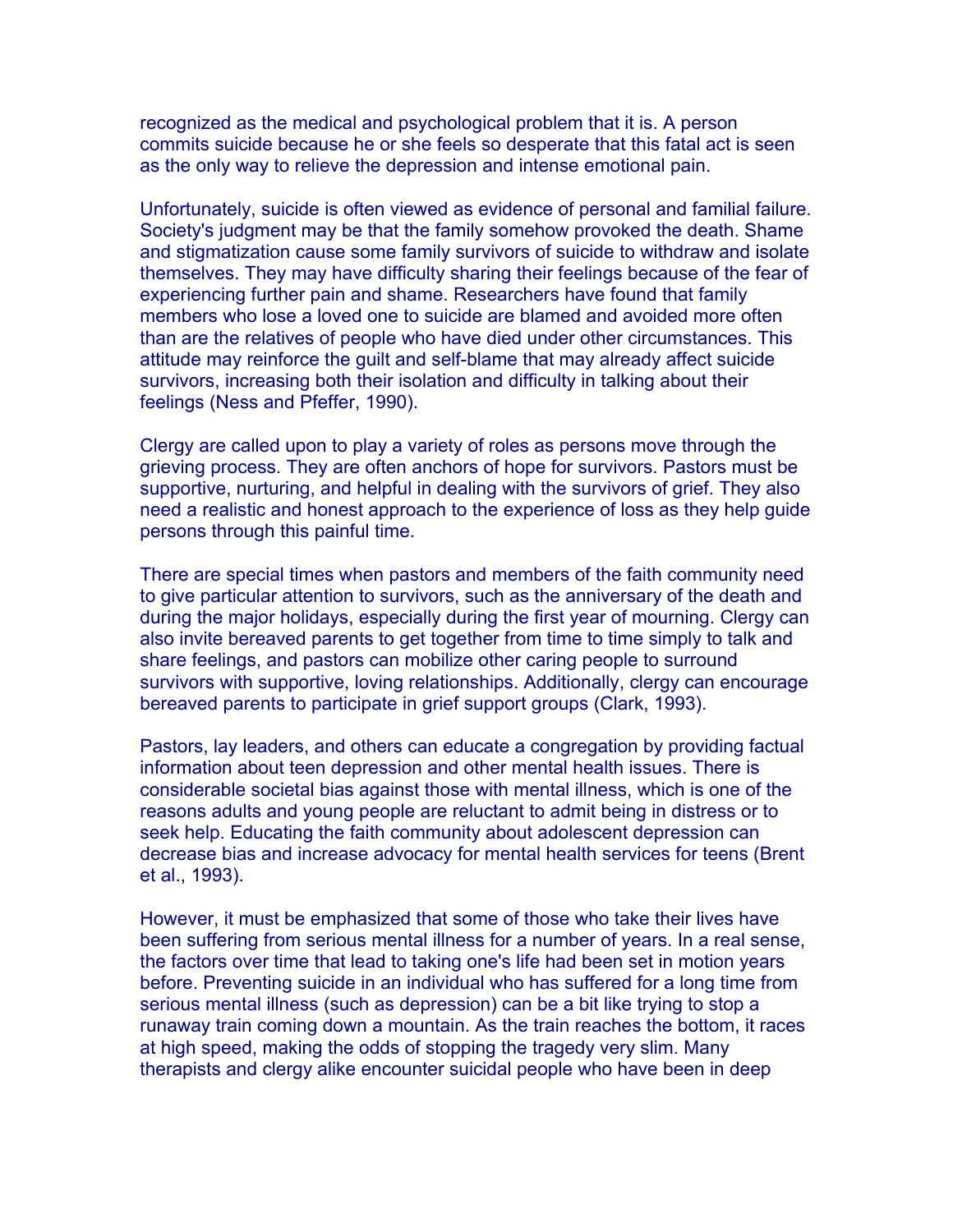anguish for years. At times, despite the best efforts of family, friends, pastors, and mental health workers, such individuals do kill themselves.

## *Indications for Referral*

It is not uncommon for bereaved parents to think about taking their own lives (Ness and Pfeffer, 1990). Although suicidal tendencies are not inherited, a suicide can have a profound influence on family members. Clergy and others need to encourage survivors to seek professional help and family counseling when necessary.

## *Treatment by Mental Health Specialist*

It is estimated that about seventy-five thousand parents are newly bereaved each year following the violent death of a child. Accidents, suicides, and homicides account for 80 percent of all deaths among youth and young adults in the United States (National Center for Health Statistics, 1992). High levels of alcohol consumption, anxiety, psychological trauma, and severe grief reactions can be the consequences of experiencing the death of a child (Murphy et al., 1999). Many bereaved parents will need professional help for these problems.

## *Cross-Cultural Issues*

Suicide rates among European Americans are higher than among African Americans at all ages, including the teen years. However, the rate for African American and other ethnic minority males has increased markedly since 1986. There has been no significant change in the suicide rate for either African American or European American females (Shaffer, Gould, and Hick, 1994).

## *Resources*

—American Association of Suicidology; 4201 Connecticut Avenue, NW, Suite 408, Washington, DC 20008; (202) 237-2280; www.suicidology .org.

—American Foundation for Suicide Prevention; 120 Wall Street, 22nd Floor, New York, NY 10005; (888) 333-2377; www.afsp.org; provides up-to-date information on suicide prevention and related studies for the public, professionals, suicide survivors, and others.

—Centre for Suicide Prevention Training Programs; Suite 320, 1202 Centre Street, SE, Calgary, Alberta, Canada T2G 5A5; (403) 245-3900; www.suicideinfo.ca; provides information on suicide education and a suicide prevention training program.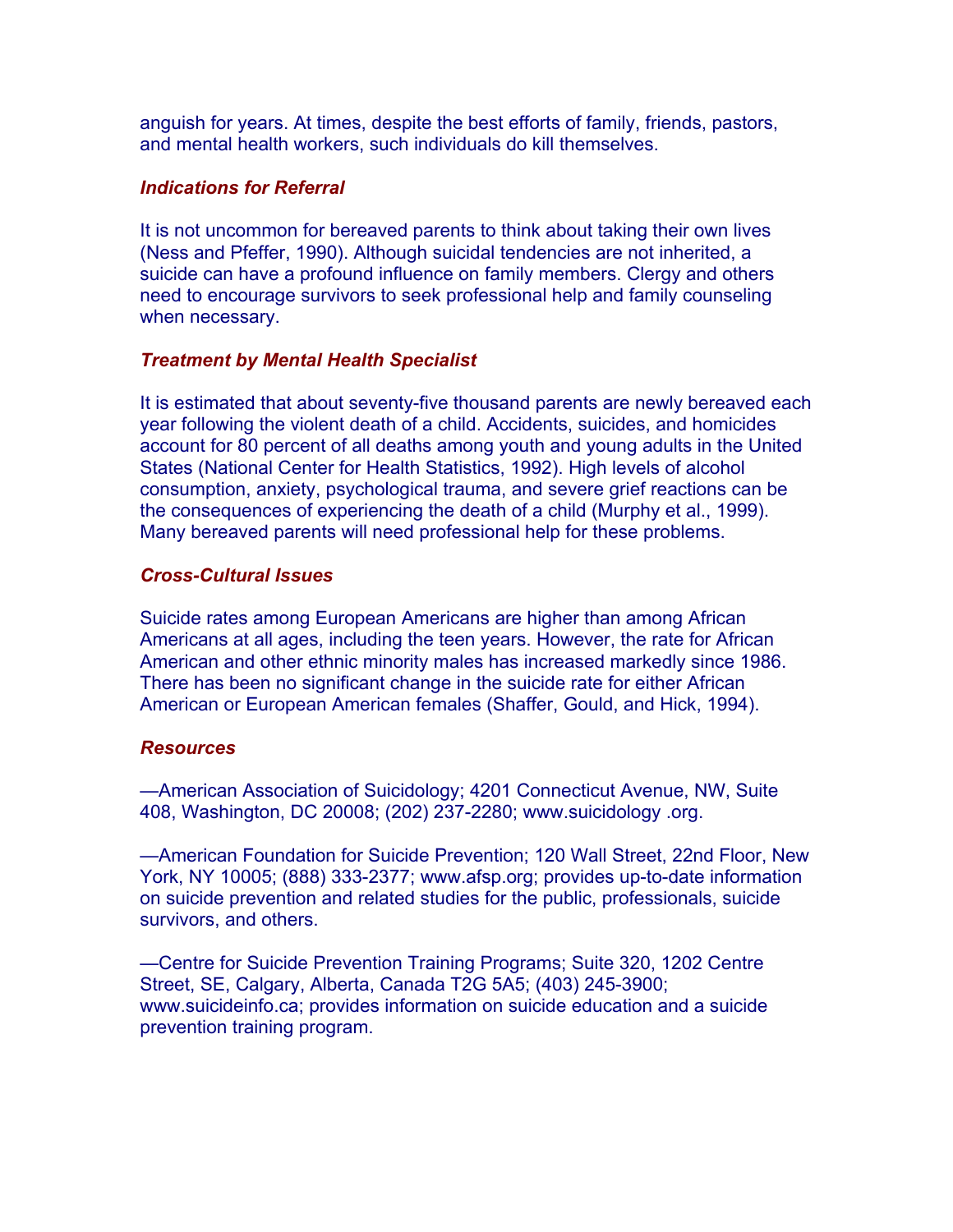—Compassionate Friends; P.O. Box 3696, Oak Brook, IL 60522; (877) 969- 0010; www.compassionatefriends.org; is a group that gives support to parents who have lost a child.

—Friends for Survival; P.O. Box 214463, Sacramento, CA 95821; (916) 392- 0664; www.friendsforsurvival.org; a nonprofit peer support group that provides direct services at no cost to those who have lost a loved one to suicide.

—Girls and Boys Town National Hotline: (800) 448-3000; 1410 Crawford Street, Boys Town, NE 68010; www.girlsandboystown.org; provides short-term counseling and referrals to local resources, including U.S. territories and Canada. Counsels on parent-child conflicts, suicide, depression, pregnancy, runaways, and abuse. Spanish-speaking operators are available. Operates twenty-four hours a day.

—National Depressive and Manic-Depressive Association; 730 North Franklin Street, Suite 501, Chicago, IL 60610; (800) 826-3632; www.ndmda.org.

—National Foundation for Depressive Illness; P.O. Box 2257, New York, NY 10116; (800) 239-1265; www.depression.org; a twenty-four-hour recorded message describes symptoms of depression and manic depression, gives an address for more information, and provides physician and support group referrals by state.

—National Mental Health Association; 2001 North Beauregard Street, 12th Floor, Alexandria, VA 22311; (800) 969-NMHA; www.nmha.org; provides information on clinical depression.

—National Suicide Foundation; 1045 Park Avenue, New York, NY 10028; (800) NSF-4042; provides state-by-state directories of survivor support groups for families and friends of a suicide.

—National Suicide Hotline: (800) SUICIDE.

—National Youth Crisis Hotline: (800) 448-4663; P.O. Box 178408, San Diego, CA 92177; www.1800hithome.com; provides counseling and referrals to local counseling services. Responds to youth dealing with pregnancy, molestation, suicide, depression, and child abuse. Operates twenty-four hours a day.

—Samaritans of Boston; 654 Beacon Street, 6th Floor, Boston, MA 02215; (617) 536-2460; www.samaritansofboston.org.

—Suicide Awareness Voices of Education; 7317 Cahill Road, Suite 207, Minneapolis, MN 55424-0507; (888) 511-SAVE; (952) 946-7998; www.save.org; an organization dedicated to educating the public about suicide prevention.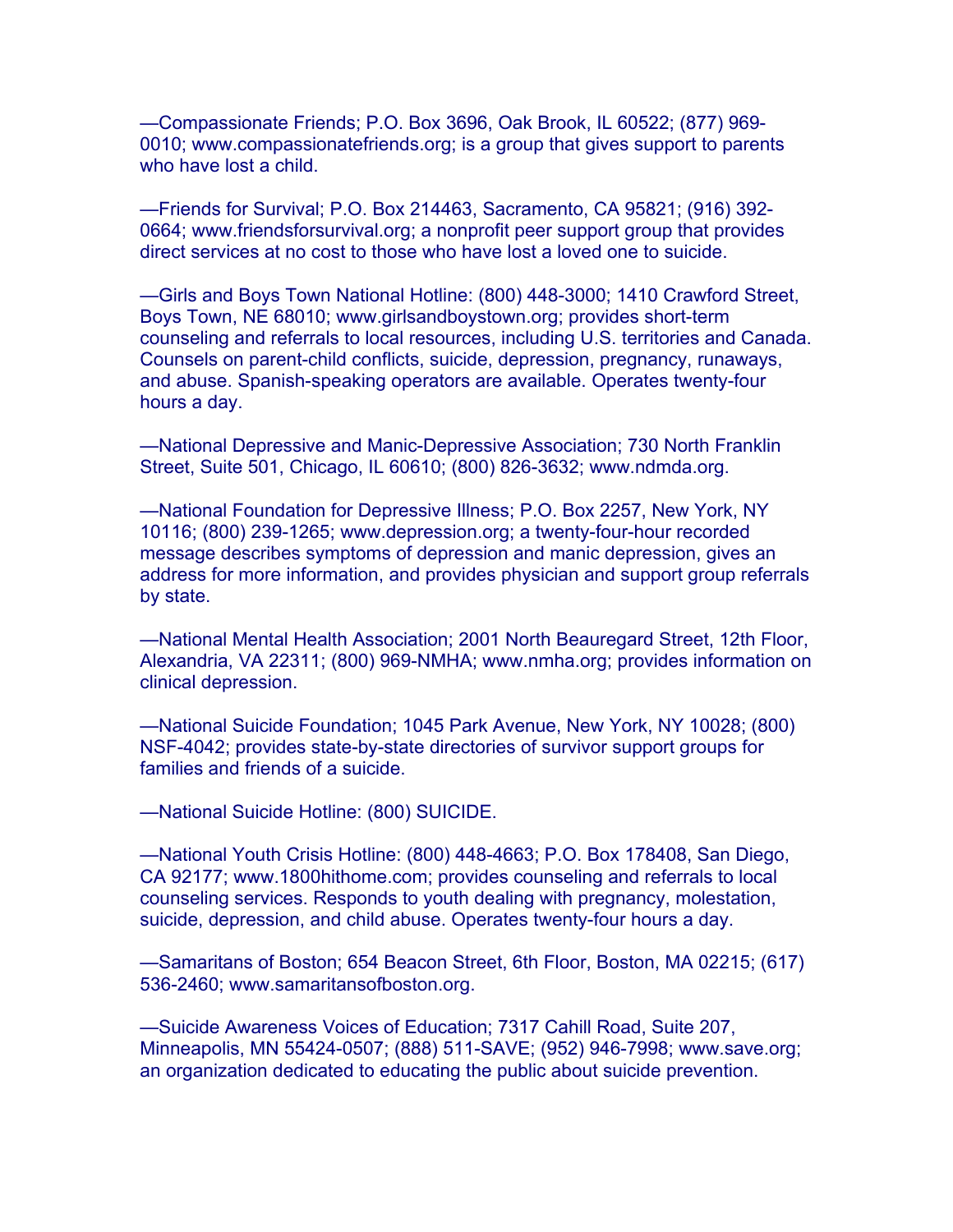—Suicide Prevention Action Network USA; 5034 Odins Way, Marietta, GA 30068; (888) 649-1366; www.spanusa.org.

—Survivors Helping Survivors; 734 North Fourth Street, Suite 200, Milwaukee, WI 53201; (414) 276-3122; www.mhawilw.org; gives support to those who have lost loved ones to suicide.

—Yellow Ribbon Suicide Prevention Program; P.O. Box 644, Westminster, CO 80036-0644; (303) 429-3530; www.yellowribbon.org; provides a teen suicide prevention program.

#### *Helpful Books*

*After Suicide* (John Hewitt, Louisville: Westminster Press, 1980).

*Clergy Response to Suicidal Persons and Their Family Members* (David C. Clark, Chicago: Exploration Press, 1993).

*Helping Your Depressed Teenager: A Guide for Parents and Caregivers* (Gerald D. Oster and Sarah S. Montgomery, New York: John Wiley & Sons, 1995).

*Lonely, Sad and Angry: A Parent's Guide to Depression in Children and Adolescents* (Barbara D. Ingersoll and Sam Goldstein, New York: Doubleday, 1996).

*The Minister As Crisis Counselor,* rev. ed. (David K. Switzer, Nashville: Abingdon Press, 1985).

*My Son . . . My Son: A Guide to Healing after Death, Loss or Suicide* (Iris Bolton and Curtis Mitchell, Atlanta: Bolton Press, 1995).

*No Time to Say Goodbye: Surviving the Suicide of a Loved One* (Carla Fine, New York: Doubleday, 1996).

*Suicide and Its Aftermath* (Edward Dunne, John McIntosh, and Karen Dunne-Maxim, eds., New York: W. W. Norton and Co., 1987).

*Suicide Survivor's Handbook: A Guide for the Bereaved and Those Who Wish to Help Them* (Trudy Carlson, Minneapolis: Benline Press, 1995).

*Suicide Survivors: A Guide for Those Left Behind* (Adina Wrobleski, Minneapolis: Afterwords, 1994).

*Surviving Suicide: Young People Speak Up* (Susan Kuklin, New York: Putnam Publishing Group, 1994).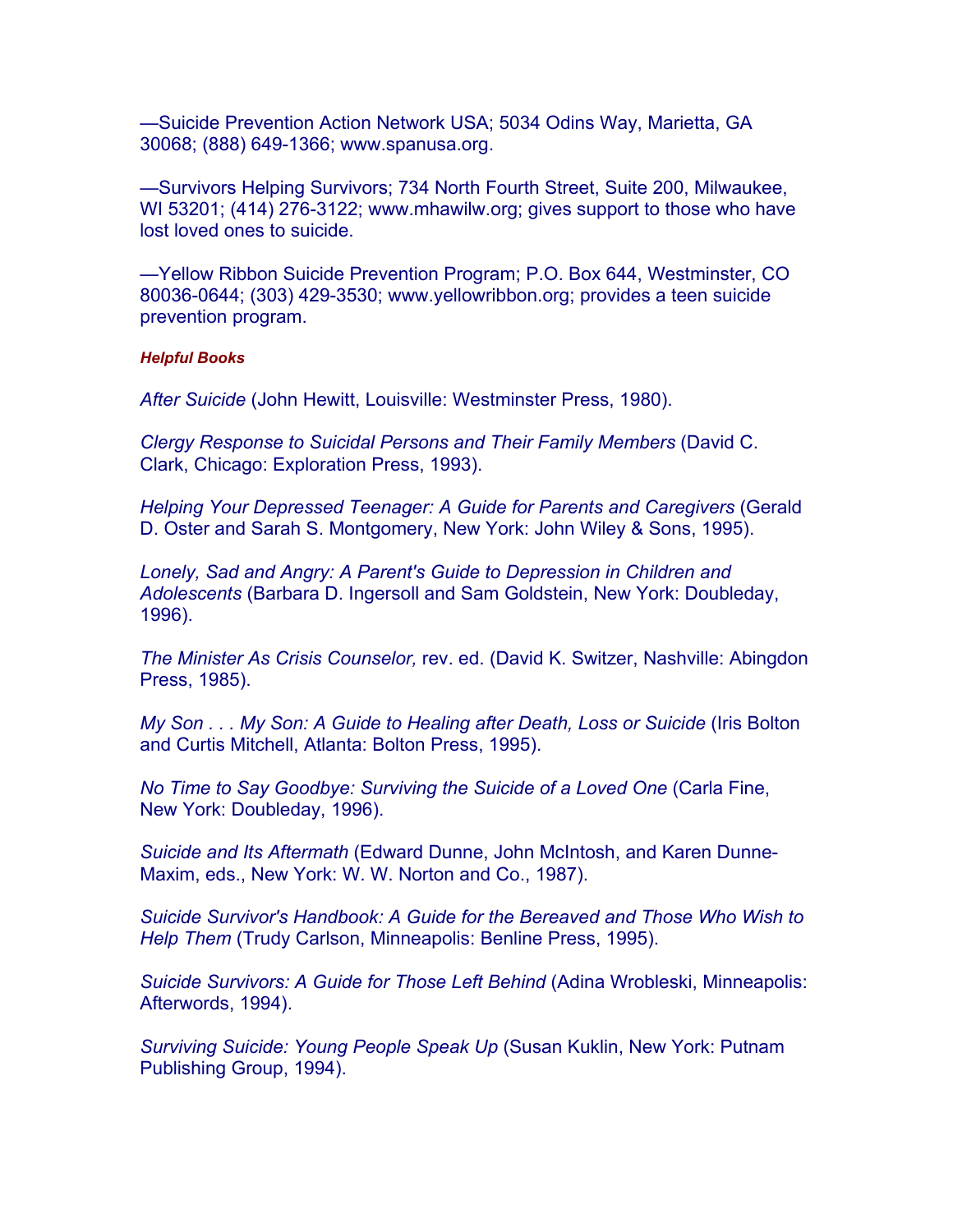### *References*

Brent, D. A., Perper, J. A., Allman, C. J., Moritz, G. M., Wartella, M. E., and Zelenak, J. P. (1991). The presence and accessibility of firearms in the homes of adolescent suicides: A case-control study. *Journal of the American Medical Association, 266(21),* 2989-2995.

Brent, D. A., Poling, K., McKain, B., and Baugher, M. (1993). A psychoeducational program for families of affectively ill children and adolescents. *Journal of the American Academy of Child and Adolescent Psychiatry, 32,* 770- 774.

Burstein, O. G., Brent, D. A., Perper, J. A., Moritz, G., Baugher, M., Schweers, J., Roth, C., and Balach, L. (1993). Risk factors for completed suicide among adolescents with a lifetime history of substance abuse. *Acta Psychiatrica Scandinavica, 88,* 403-408.

Clark, D. C. (1993). *Clergy's Response to Suicidal Persons and Their Family Members.* Chicago: Exploration Press.

Fawcett, J., and Busch, K. A. (1993). The psychobiology of suicide. *Clinical Neuroscience, 1,* 101.

Lehman, D. R., Lang, E. L., Wortman, C. B., and Sorenson, S. B. (1989). Longterm effects of sudden bereavement. *American Journal of Family Therapy, 2(3),* 344-367.

Murphy, S. A., Braun, T., Tillery, L., Cain, K. C., Johnson, L. C., and Beaton, R. D. (1999). PTSD among bereaved parents following the violent deaths of their 12- to 28-year-old children: A longitudinal prospective analysis. *Journal of Traumatic Stress, 12(2),* 273-291.

National Center for Health Statistics (1992). *Vital Statistics of the United States: Vol. 2, Mortality, Part A (19661988).* Washington, DC: U.S. Government Printing Office.

National Center for Health Statistics (1993). *Vital Statistics Report.* Hyattsville, MD: NCHS.

National Strategy for Suicide Prevention (2001). *National Strategy for Suicide Prevention, Summary 2001,* www.mentalhealth.org, retrieved September 5, 2001.

Ness, D., and Pfeffer, C. (1990). Sequelae of bereavement resulting from suicide. *American Journal of Psychiatry, 147(3),* 279-285.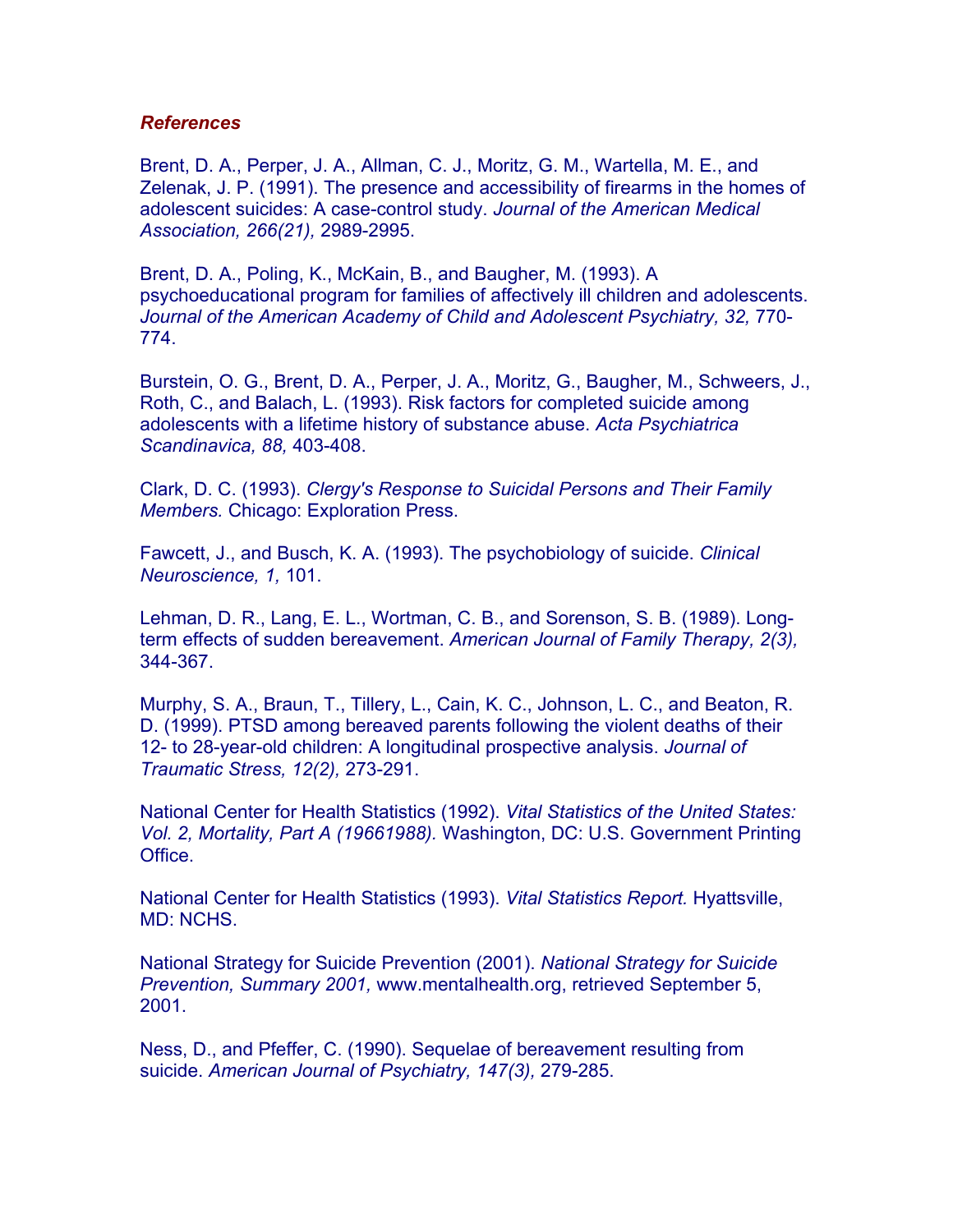Reynolds, W. M. (1995). Depression. In V. B. Van Hasselt and M. Hersen (Eds.), *Handbook of Adolescent Psychopathology* (pp. 297-348). New York: Lexington Books.

Shaffer, D., Gould, M., and Hick, R. (1994). Increasing rate of Black suicide in the U.S. *American Journal of Psychiatry, 151,* 1810-1812.

# *Case 6--Childhood Cancer*

*"Chemotherapy made her very sick"*

**J**ennifer Goodell and her family always attended church. Jennifer only missed when she played basketball, one of the things she most enjoyed. As the star player for her team, Jennifer was having one of her best games when she had a hard fall and broke her leg. It was later explained to her that the fall alone should not have caused the fracture—her leg broke because she had bone cancer. Jennifer cried when the doctor told her that this type of disease usually strikes teens and those in their early twenties. In another week she would be sixteen; cancer wasn't the kind of gift she had anticipated.

Jennifer celebrated her birthday in a hospital room that she shared with a young girl who cried for her grandmother the whole night. Jennifer was scared. She was given outpatient chemotherapy, and it made her feel terrible. There were nights she slept by the toilet because she was too sick to walk back and forth. When her hair fell out because of the chemotherapy, her mother assured her that it would grow back. Jennifer said she hated running her hand over her head and not feeling her once-abundant curly red hair.

While still in the hospital, she was told she would no longer be able to play sports, since she might develop complications that could worsen her condition. This put Jennifer in a morbid mood. There were days she would sit in bed and stare out the window, questioning her faith. The news got even worse when her physician told her that the chemotherapy was not working and that she would need to have a bone marrow transplant. The doctor explained that inside of human bones is marrow, where blood cells are made. Transplantation involves killing diseased marrow and replacing it with healthy bone marrow from a donor. The physician told her that the procedure was difficult, but it was her best chance for recovery. Jennifer and her family were experiencing a lot of pain, fear, and misery. It felt as if the whole world was falling apart. Their pastor, the Rev. James Hess, spent many hours with Jennifer and her family, listening and praying with them as they went through the ordeal of her treatments during the next months.

Almost a year after Jennifer first entered the hospital, the good news came from her doctor that she was in complete remission and could hope for a full recovery. There was great celebration in her family and church. Six months later, Jennifer's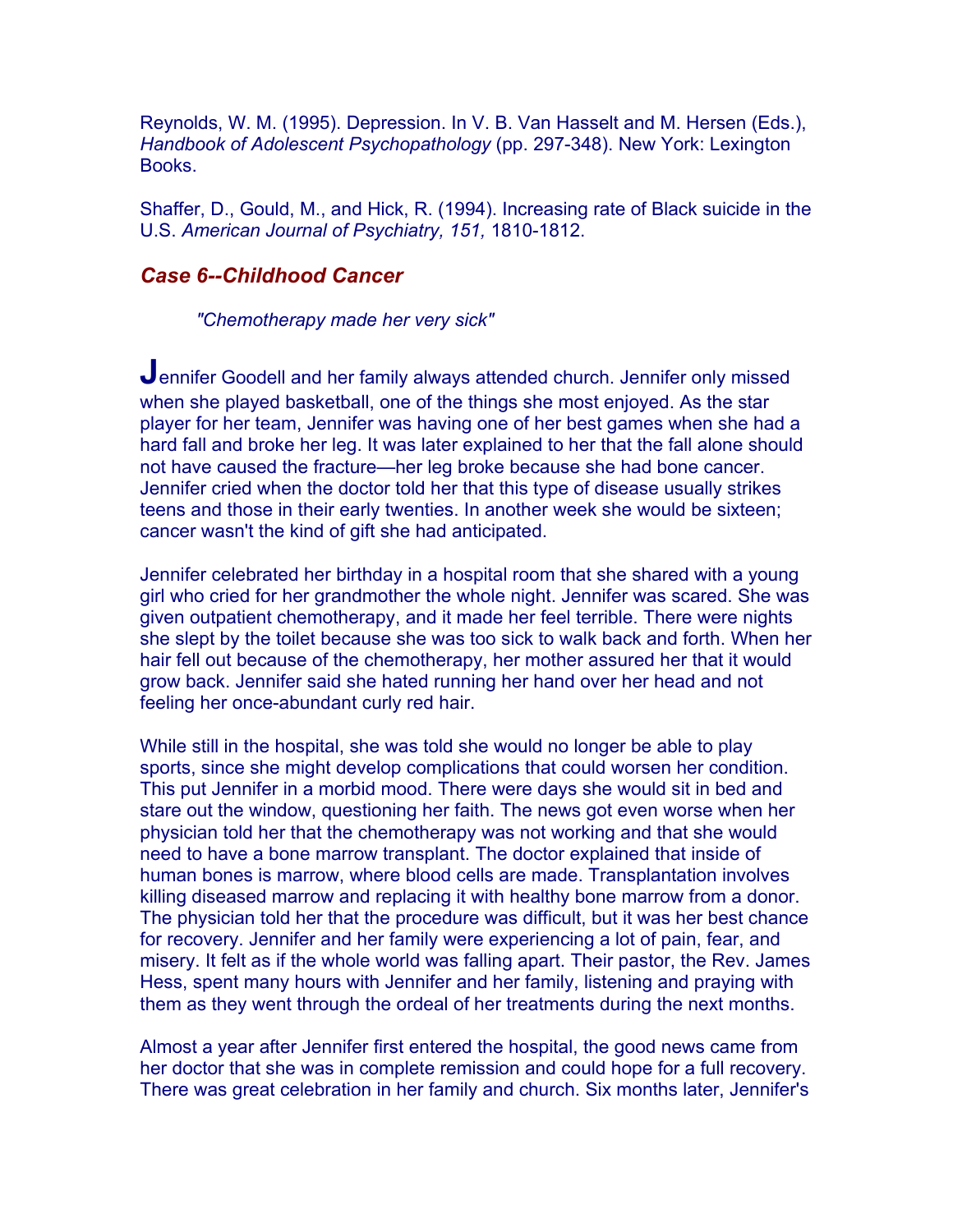mother and father came to Pastor Hess with concerns. During the time since her recovery, Jennifer had become increasingly withdrawn, defensive, irritable, and fearful. She began having problems in school and had a hard time concentrating on her studies. Her sleep was difficult and restless. Pastor Hess knew that such symptoms could be a sign of psychological trauma in the aftermath of a grave illness such as cancer. Even normal reactions to the treatment of a lifethreatening disease can include intrusive thoughts, separation from others and the world, sleep problems, and overexcitability. He recommended that the family consult with a psychologist he trusted.

## *Pastoral Care Assessment*

Pastor Hess had worked with other families with members suffering from the difficulties of cancer. He knew that oncology patients commonly experience pain, weakness, nausea, and vomiting as they undergo painful and invasive procedures. Hospitalization can last for long periods of time, leading to feelings of isolation, loss of control, and helplessness, especially for those who have little social support.

The diagnosis of a life-threatening illness can cause feelings of extreme fear, helplessness, or horror and may trigger symptoms of post-traumatic stress disorder (PTSD) (Meeske et al., 2001). These responses include reexperiencing the trauma (nightmares, flashbacks, and interfering thoughts), avoiding reminders of the trauma (staying away from situations, responding less to others, showing little emotion), and being continuously excited (for example, having sleeping problems or being overly defensive, watchful, or irritable).

Rev. Hess also knew that cancer survivors can experience a sense of grief and anger for what they have lost. Jennifer was angry because she felt the cancer robbed her of a college basketball scholarship. She felt a sense of sadness for the prom she missed. Throughout many months, the pastor listened and empathized while feeling helpless that he could not do more for her. Yet his consistent presence offered Jennifer an embodiment of God's love for us even in difficult places.

# *Relevant History*

Cancer develops when there is out-of-control growth of abnormal cells. The disease can occur anywhere in the human body, and there are over one hundred different types. When a cell becomes malignant, it loses the ability to regulate its own growth, control cell division, and correctly interpret messages from other cells. Each malignant tumor is believed to originate from a single cell gone awry.

The majority of adult cancer patients are treated in their own communities by family physicians, consulting surgeons, and medical oncologists or other specialists. However, children with cancer are rarely treated by family physicians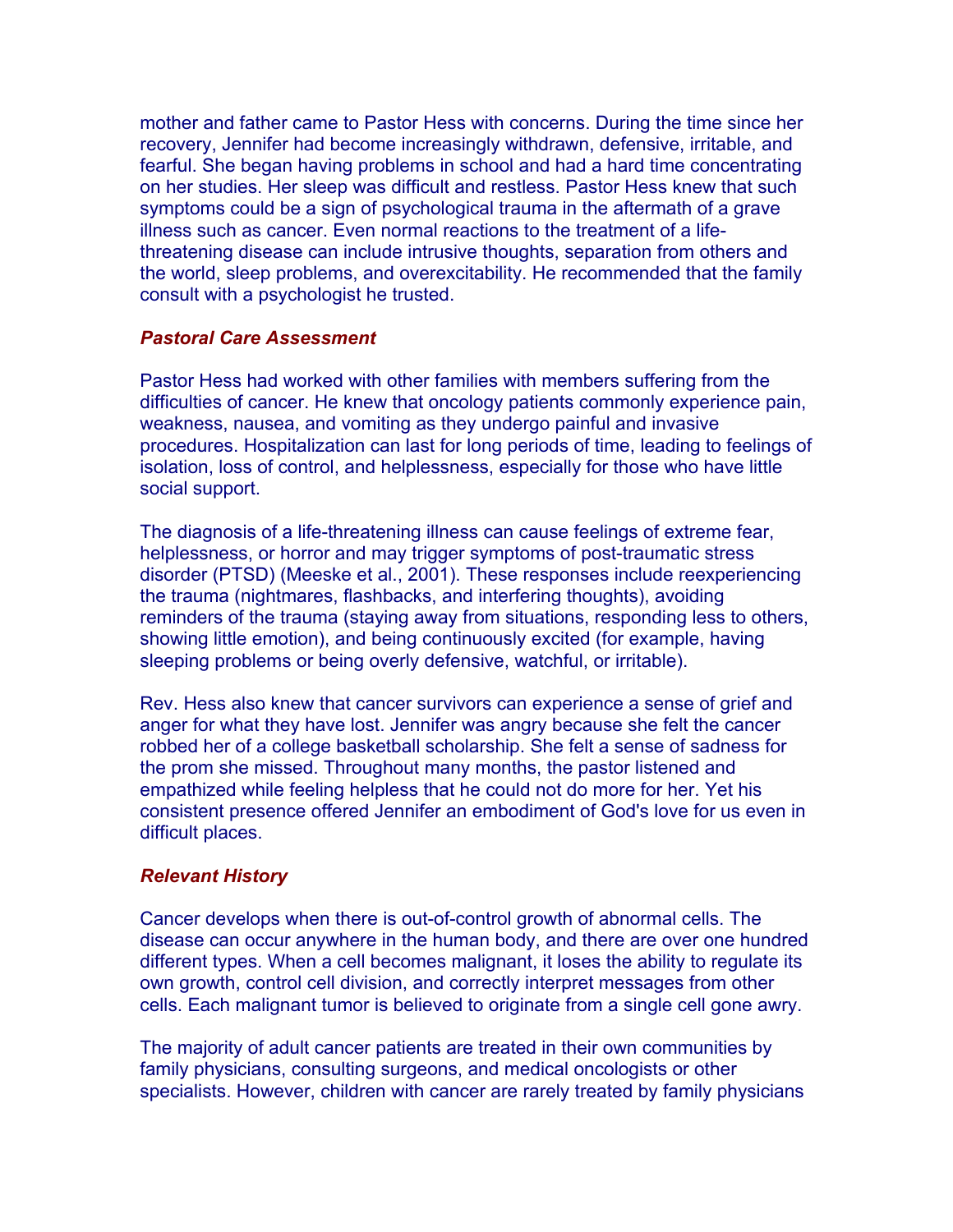or pediatricians. A child must be diagnosed precisely and treated by clinical and laboratory scientists who have expertise in the management of pediatric cancer. Such teams are found only in university medical centers, major children's hospitals, and cancer centers.

### *Diagnostic Criteria*

Each year in the United States, approximately 1 in 330 children and adolescents is found to have cancer (National Institutes of Health, 1999), and frequently he or she has a more advanced stage of the disease when first diagnosed than do adults. Childhood malignancies are most often those of the white blood cells (leukemia), brain, bone, the lymphatic system, and tumors of the muscles, kidneys, and nervous system. About 2,300 children and teens die from cancer annually, which makes cancer the most common cause of disease-related death for Americans under twenty years of age (Fromer, 1998).

Fortunately, in the past thirty years, better treatment of childhood malignancies has resulted in increasing numbers of patients experiencing longer periods of disease-free survival. In 1970, the five-year survival rate was less than 30 percent, while today more than 75 percent of youngsters who are diagnosed with cancer are expected to survive the disease (Greenlee et al., 2001). By 2010, about 1 in every 250 Americans will be a survivor of childhood cancer (Keene, Hobbie, and Ruccione, 2000).

Being diagnosed with and treated for and surviving cancer can cause psychological problems, including PTSD (Meeske et al., 2001). The physical and mental shock of having a life-threatening disease, receiving treatment, and living with repeated threats to one's body and life can be traumatic experiences for patients. Symptoms of PTSD have also been identified in family members of cancer patients and survivors (Kazak et al., 1998). These responses may be due to family members having to face the patient's possible death as well as repeatedly witnessing treatments and side effects.

As many as 1 in 5 survivors of childhood cancer may have PTSD symptoms as he or she faces the challenges of adulthood (Hobbie et al., 2000). Additionally, they may have to cope with physical complications stemming from their original disease. Researchers conducted a study of 78 adults, aged eighteen to forty, who were survivors of childhood cancer. Twenty percent of them met the criteria for PTSD, exhibiting symptoms of avoidance, anxiety, and other psychological distress.

The researchers found that these young adults experienced frequent anxiety about their lives being in danger at reminders (such as going to hospitals and hospital smells), from new health challenges (such as infertility, neurocognitive deficits, cardiac impairments), and at memories of particularly intensive treatment of childhood cancer and/or recurrence of the disease (Hobbie et al., 2000).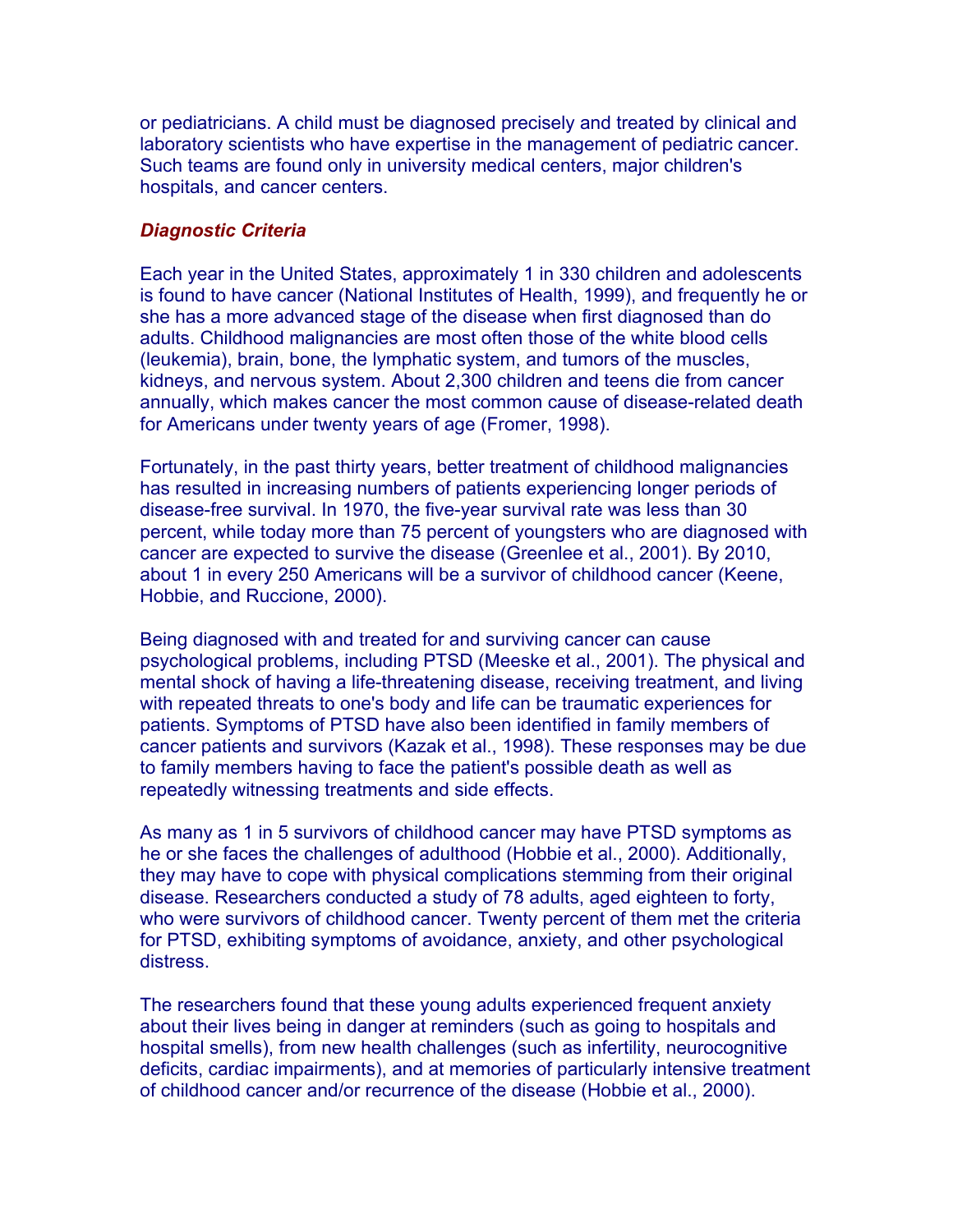Besides PTSD limiting the quality of life for these persons, it can also threaten their physical health by causing them to avoid medical care.

One difficulty that mental health professionals have in determining if an oncology patient has PTSD is pinpointing the exact cause. Because the experience of having cancer involves so many upsetting events, it can be hard to single out the specific trigger of the psychological trauma. The stressful incident may be the initial diagnosis, realizing that the disease can be fatal, a long period of pain, a symptom that indicates the disease has returned, or a feared treatment procedure.

# *Response to Vignette*

Dr. Mee Mei Choy is a clinical psychologist who had been of help to Pastor Hess in several pastoral counseling cases over the years. The pastor and Jennifer's parents explained their concerns. The psychologist agreed to see Jennifer and her family for a full assessment.

Dr. Choy found that both Jennifer and her parents were experiencing anxiety and depression related to their fear of the disease returning. Although their daughter had been given a clean bill of health from her physician, her parents continued to have deep fears about her dying. In family sessions it was revealed that the Goodells had had several tragic deaths resulting from cancer on both sides of their family. Post-traumatic stress symptoms are not uncommon in mothers and fathers of long-term survivors of childhood cancer, although not necessarily at the level of a clinical syndrome, and the responses are much higher than in families without serious illness (Kazak et al., 1998).

Jennifer was having trauma-related symptoms, which included avoiding certain situations, continuously thinking about her treatments, and being anxious. Her fears were triggered by such experiences as driving to a hospital or smells associated with her treatment. She also had difficulty going to sleep and staying asleep. When she slept, she had frightening nightmares about her cancer. Sometimes she would wake up in a cold sweat, feeling needles in her arms. Jennifer and her family agreed to enter therapy. Given their high motivation to work together in treatment and their openness to the process, they had a good prognosis.

### *Treatment Within the Faith Community*

Caring for a sick child calls for truly unconditional love. Caregiving can be enormously stressful. There were many ways that church members were able to help the Goodell family as they dealt with Jennifer's cancer. Battling the disease can take one year or several, and a family needs practical and spiritual support throughout the course of treatment.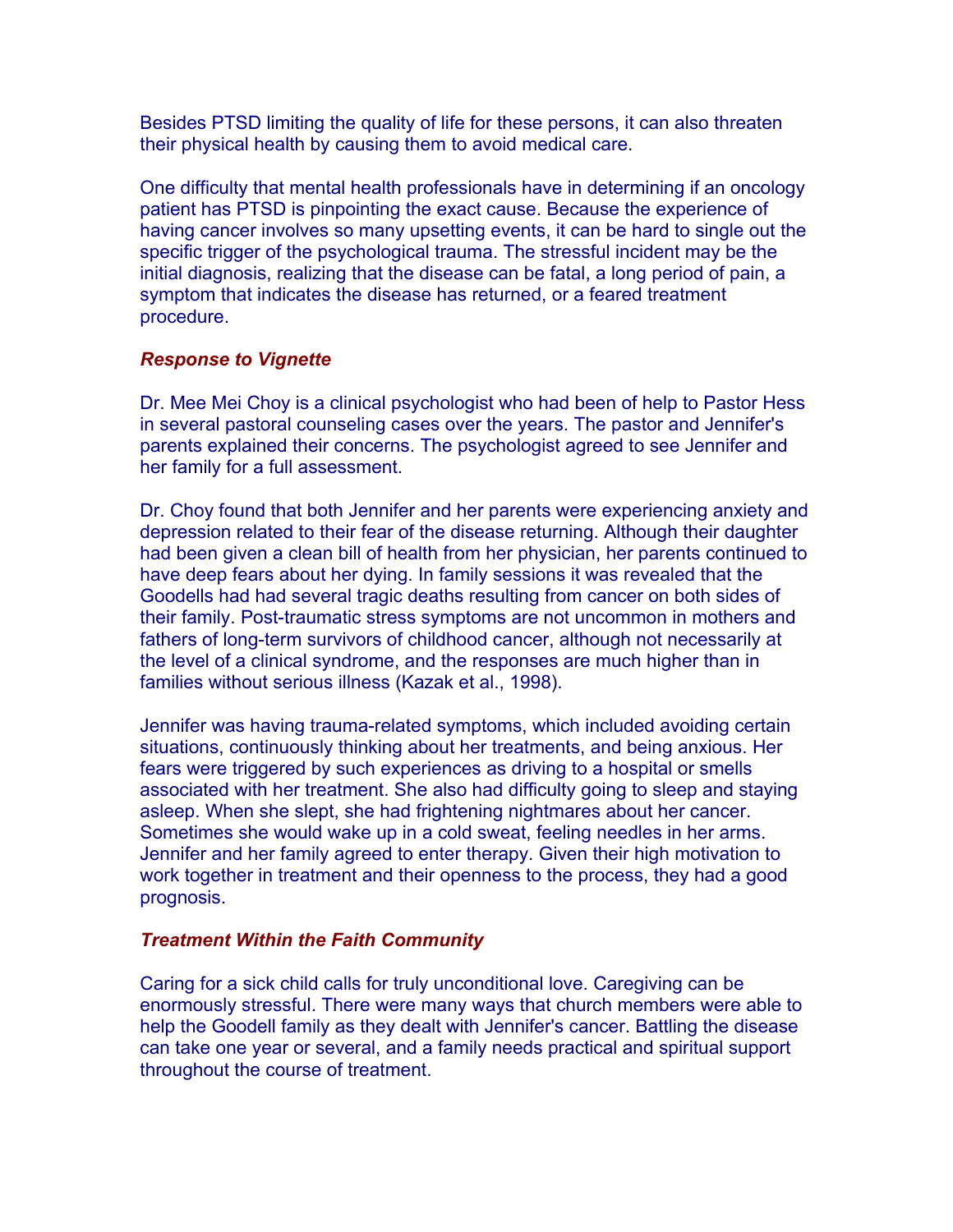Members of the church realized that the family was often at the hospital, and the Goodells did not have time to keep up with housework. Several people volunteered to help. Some mowed the lawn and picked up the mail and newspapers, while others looked after the care and feeding of the pets. The young adult group cooked a meal for the family on a regular basis and delivered it to them. Another church organization put together a food basket weekly that contained the items necessary to make a meal. The youth group held a fundraiser and donated the money to Jennifer's family to use for her care. Because the hospital was not close, several members gave prepaid phone cards to the Goodells so they could stay in touch with friends at home without a costly phone bill.

Through the ordeal, Jennifer and her family found that regularly keeping in contact by phone with their church friends was very important to them emotionally and spiritually. The sort of social support offered to the Goodells by the congregation has been shown to lower the risk of psychological distress after an emotional trauma and has many other valuable mental health benefits (National Advisory Mental Health Council Basic Behavioral Science Task Force, 1996).

In addition to offering the natural social support of community, faith can provide a suffering person with a framework for finding meaning and perspective through a source greater than self, and it can give a sense of control over feelings of helplessness (Flannelly, Flannelly, and Weaver, 2002). For example, fathers of children being treated for cancer in a hematology hospital clinic were asked about various methods of coping. Among twenty-nine separate coping strategies used, prayer was both the most common and the most helpful for the fathers (Cayse, 1994).

#### *Indications for Referral*

Rev. Hess was well prepared to help the Goodell family because he already had a working relationship with a mental health professional. He knew that in some cases good pastoral care means making an appropriate referral. It is important that clergy understand the limits of their training and know when to ask for help from specialists.

Most often when responding to a person with PTSD, a pastor's primary task is to identify the needs of the one seeking assistance and to connect him or her to a larger circle of specialized helpers.

#### *Treatment by Mental Health Specialist*

Because of the serious and sometimes chronic effects of its symptoms in some childhood cancer survivors and their families, PTSD should be identified and addressed promptly. Unfortunately, the avoidant responses that often appear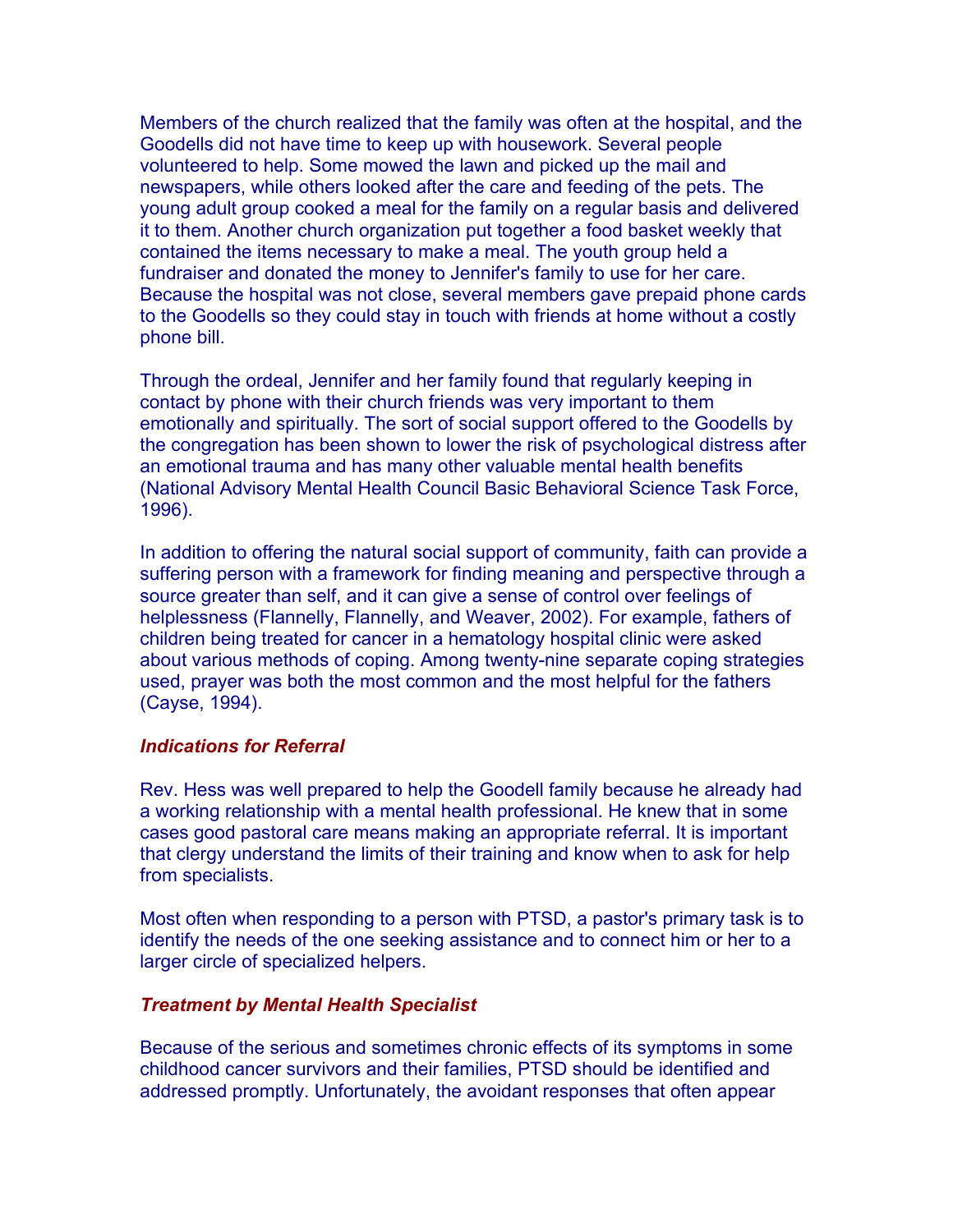with PTSD can keep persons from seeking help. The therapies used to treat cancer survivors are much the same as those available for other trauma victims and frequently involve more than one type of treatment.

The early stage of PTSD treatment focuses on reducing symptoms and returning a person to normal functioning. A therapist works with a survivor to solve problems, teach coping skills, and provide a supportive setting. Cognitivebehavioral methods have been shown to be very helpful (Foa, Keane, and Friedman, 2000). Some of these methods include helping a patient understand symptoms, teaching coping and stress management skills (such as relaxation training), reforming one's thinking, and trying to make a patient less sensitive to the symptoms.

Support groups may also help those who experience post-traumatic stress. In such settings, patients can receive emotional support, meet others with similar experiences and responses, and learn coping and management skills. Researchers have found that many parents are eager to talk about their cancerrelated experiences and feel that they do not have others who understand their ongoing distress (Kazak et al., 1996). For patients with severe symptoms, medication may be needed, including antidepressants, antianxiety drugs, and, when necessary, antipsychotic medications.

## *Cross-Cultural Issues*

African Americans are more likely to develop cancer and are less likely to survive it than any other racial or ethnic group. During the years 1992 to 1998, the cancer incidence rate per 100,000 was 445.3 among African Americans, 401.4 for European Americans, 283.4 in Asians/Pacific Islanders, 270.0 among Hispanic Americans, and 202.7 in American Indians/Native Alaskans (American Cancer Society, 2002).

### *Resources*

—American Cancer Society; 1599 Clifton Road, NE, Atlanta, GA 30329-4251; (800) ACS-2345; www.cancer.org; is a nationwide, community-based voluntary health organization dedicated to eliminating cancer as a major health problem by preventing and diminishing suffering from cancer through research, education, advocacy, and service.

—Cancer Care; 275 Seventh Avenue, New York, NY 10001; (800) 813-4673; www.cancercare.org; provides professional one-to-one counseling, support groups, educational programs, workshops, and teleconferences to cancer patients and their families. It offers information on starting a cancer support group.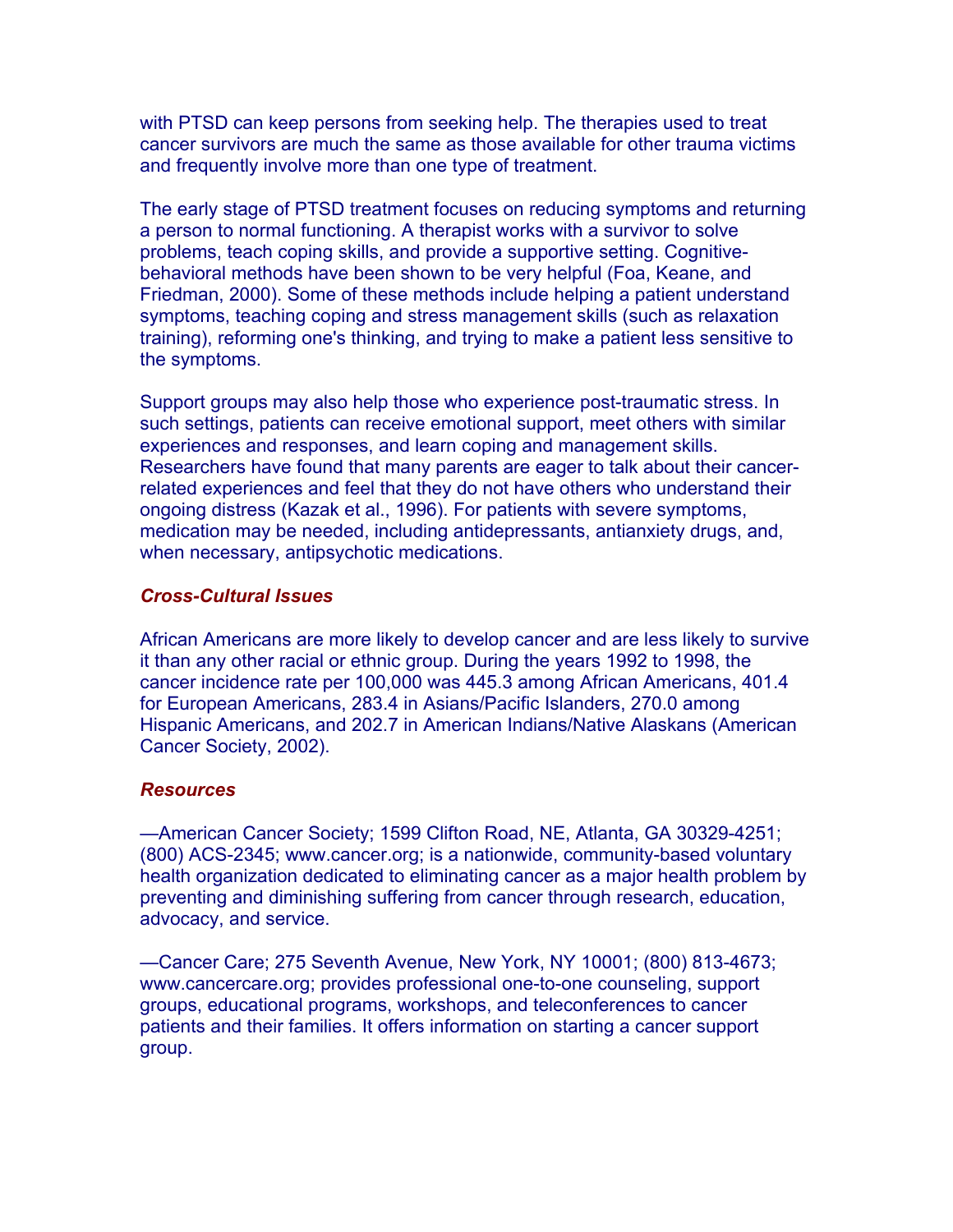—Cancervive; 11636 Chayote Street, Los Angeles, CA 90049; (800) 4-TO-CURE; www.cancervive.org; is a national nonprofit organization, founded in 1985. Its mission is to assist those who have experienced cancer to assimilate the physical, emotional, and psychosocial changes brought about by the illness. It provides services for cancer patients, survivors, and family members as they deal with the aftermath of the disease.

—Candlelighters Childhood Cancer Foundation; P.O. Box 498, Kensington, MD 20895-0498; (800) 366-2223; www.candlelighters.org; was founded in 1970 as an international foundation with over four hundred groups. It offers support for parents of children and adolescents with cancer, their family members, and adult survivors of childhood cancer. Health and education professionals are also welcomed as members.

—Kidney Cancer Association; 1234 Sherman Avenue, Suite 203, Evanston, IL 60202; (800) 850-9132; www.nkca.org; was founded in 1990 and has eight affiliated groups. It provides information about kidney cancer to patients and doctors and advocates on behalf of patients. It offers information and referrals, literature, and conferences.

—Leukemia and Lymphoma Society of America, Family Support Group Program; 1311 Mamaroneck Avenue, White Plains, NY 10605; (800) 955-4572; (914) 949- 5213; www.leukemia.org; is a national program of 125 professionally run groups, founded in 1949. It offers mutual support for patients, family members, and friends coping with leukemia, lymphoma, multiple myeloma, and Hodgkin's Disease.

—The MACC Fund, Midwest Athletes Against Childhood Cancer; 1200 North Mayfair Road, Suite 265, Milwaukee, WI 53226; (800) 248-8735; www.maccfund.org; is a charitable organization based in Milwaukee. It was created to support research into the effective treatment and cure of childhood cancer.

—National Cancer Institute, Pediatric Oncology Branch; Cancer Information Service, Suite 3036A, 6116 Executive Boulevard, MSC 8322, Bethesda, MD 20892; (877) 624-4878; home.ccr.cancer.gov/oncology /pediatric/; is part of the National Institutes of Health (NIH), the world's largest medical research institution, which is operated by the federal government. Patients who participate in clinical protocols are treated at the Clinical Center located on the NIH campus in Bethesda. The Internet home page provides patients, families, and physicians with an overview of the type of treatments available for children with cancer and of the research conducted by investigators at the Pediatric Oncology Branch.

—National Childhood Cancer Foundation; P.O. Box 60012, Arcadia, CA 91066- 6012; (800) 458-6223; www.ncff.org.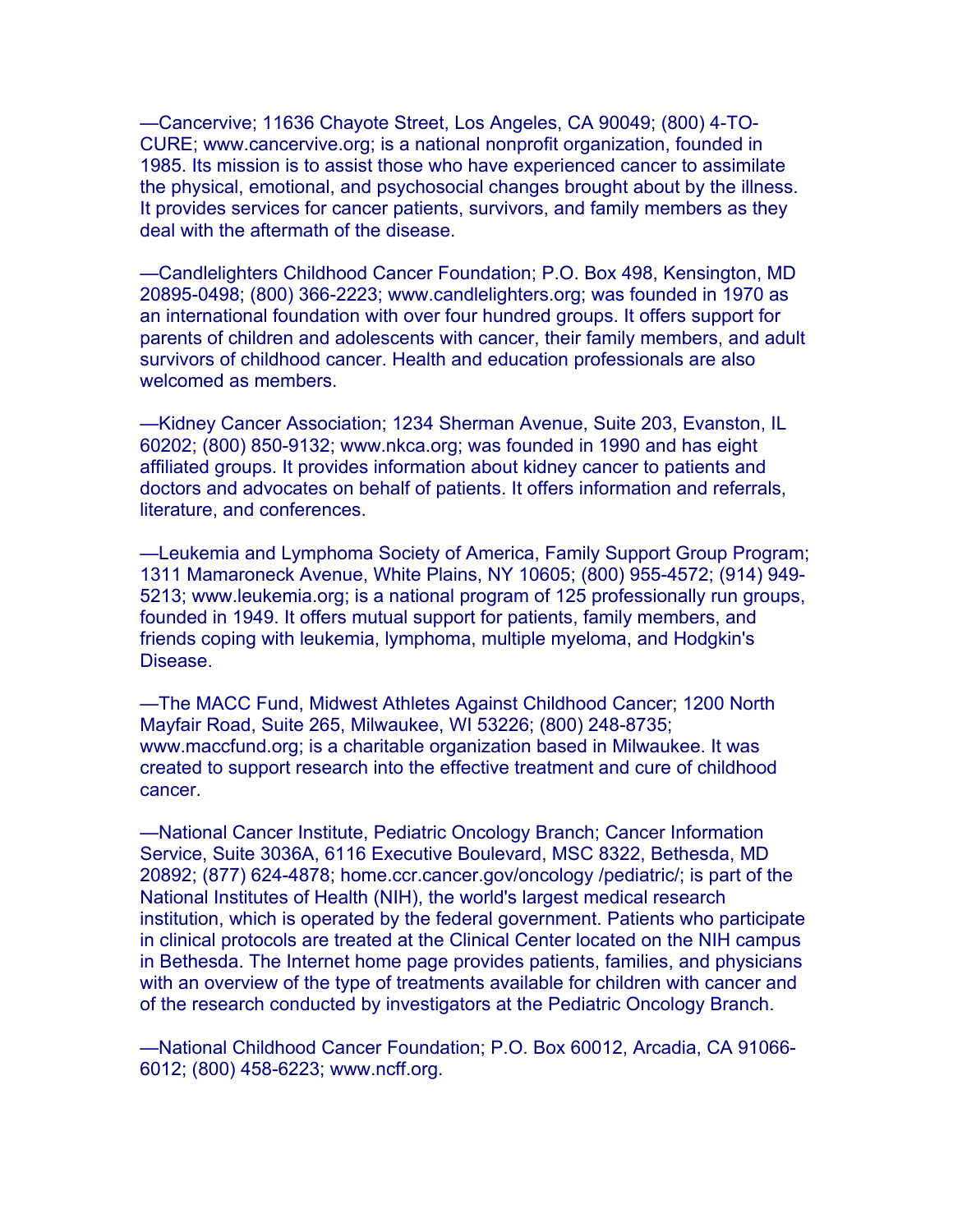—National Children's Cancer Society; 1015 Locust, Suite 600, St. Louis, MO 63101; (800) 532-6459; www.children-cancer.com; helps children with cancer through its nationwide programs and services. It offers financial and emotional support so that children and their families can more effectively deal with the difficulties of cancer treatment.

—National Coalition for Cancer Survivorship; 1010 Wayne Avenue, Suite 770, Silver Spring, MD 20910; www.canceradvocacy.org; (877) NCCS-YES; was founded in 1986 as a national grassroots network that works on behalf of persons with all types of cancer. Its mission is to strengthen and empower cancer survivors and advocate for policy issues. It provides information on employment and insurance issues, referrals, and publications.

#### *Helpful Books*

*Caregiving: A Step-by-Step Resource for Caring for the Person with Cancer at Home* (Peter S. Houts and Julia A. Bucher, eds., Atlanta: American Cancer Society, 2000).

*Childhood Cancer: A Handbook from St. Jude Children's Research Hospital*  (Joseph Mirro and Grant Steen, eds., Boulder, CO: Perseus Books Group, 2000).

*Childhood Cancer Survivors: A Practical Guide to Your Future* (Nancy Keene, Wendy Hobbie, and Kathy Ruccione, Sebastopol, CA: O'Reilly & Associates, 2000).

*Living with Childhood Cancer:*A Practical Guide to Help Parents Cope (Leigh A. Woznick and Carol D. Goodheart, Washington, DC: American Psychological Association, 2001).

*Supportive Care of Children with Cancer: Current Therapy and Guidelines from the Children's Cancer Group* (Arthur R. Ablin, Baltimore: Johns Hopkins University Press, 1999).

*Surviving Childhood Cancer: A Guide for Families* (Margot Joan Fromer, Oakland, CA: New Harbinger Publishers, 1998).

#### *References*

American Cancer Society (2002). *Cancer Facts and Figures, 2002.* Atlanta, GA: American Cancer Society.

Cayse, L. N. (1994). Fathers of children with cancer: A descriptive study of the stressors and coping strategies. *Journal of Pediatric Oncology Nursing, 11(3),* 102-108.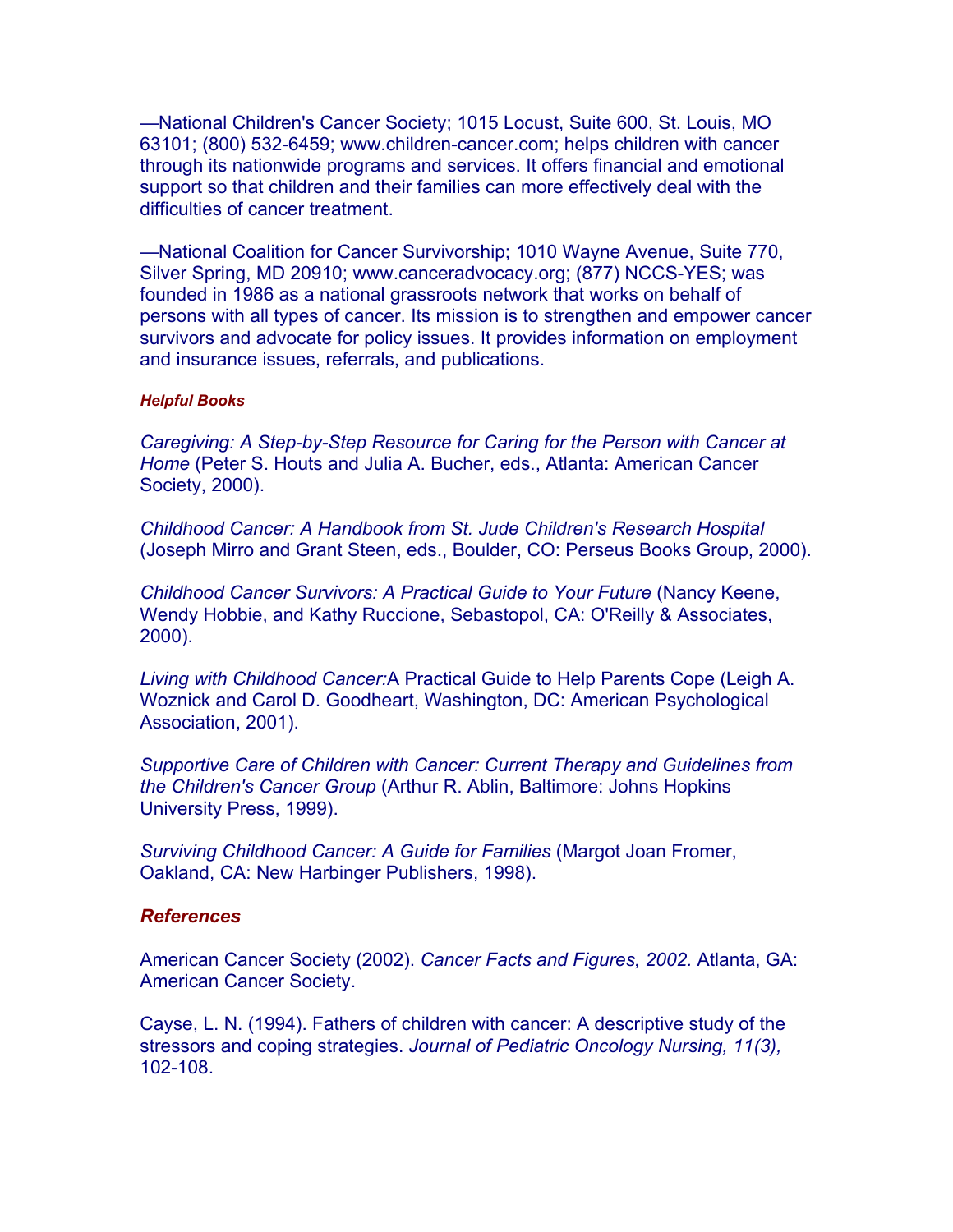Flannelly, L. T., Flannelly, K., and Weaver, A. J. (2002). Religious and spiritual variables in three major oncology nursing journals: 19901999. *Oncology Nursing Forum, 29(4),* 679-685.

Foa, E. B., Keane, T. M., and Friedman, M. J. (2000). *Effective Treatments for PTSD.* New York: Guilford Press.

Fromer, M. J. (1998). *Surviving Childhood Cancer: A Guide for Families. Oakland, CA: New Harbinger Publishers.* 

Greenlee, R. T., Hill-Harmon, M. B., Murray, T., and Thun, M. (2001). Cancer statistics, 2001. *Cancer Journal for Clinicians, 51(1),* 15-36.

Hobbie, W. L., Stuber, M., Meeske, K., Wissler, K., Rourke, M. T., Ruccione, K., Hinkle, A., and Kazak, A. E. (2000). Symptoms of posttraumatic stress in young adult survivors of childhood cancer. *Journal of Clinical Oncology, 18(24),* 4060- 4066.

Kazak, A. E., Stuber, M. L., Barakat, L. P., and Meeske, K. (1996). Assessing posttraumatic stress related to medical illness and treatment: The impact of Traumatic Stressors Interview Schedule (ITSIS). *Family Systems Health, 14,* 365-380.

Kazak, A. E., Stuber, M. L., Barakat, L. P., Meeske, K., Guthrie, D., and Meadows, A. T. (1998). Predicting posttraumatic stress symptoms in mothers and fathers of survivors of childhood cancers. *Journal of the Academy of Child and Adolescent Psychiatry, 37(8),* 823-831.

Keene, N., Hobbie, W., and Ruccione, K. (2000). *Childhood Cancer Survivors: A Practical Guide to Your Future.* Sebastopol, CA: O'Reilly and Associates.

Meeske, K. A., Ruccione, K., Globe, D. R., and Stuber, M. L. (2001). Posttraumatic stress, quality of life, and psychological distress in young adult survivors of childhood cancer. *Oncology Nursing Forum, 28(3),* 481-489.

National Advisory Mental Health Council Basic Behavioral Science Task Force (1996). Basic behavioral science research for mental health: Family processes and social networks. *American Psychologist, 51(6),* 622-630.

National Institutes of Health (1999). *Cancer Incidence and Survival Among Children and Adolescents: United States SEER Program 19751995.* NIH Publication 99-4649.

# *Case 7--Traumatic Bereavement*

*"I must be going insane"*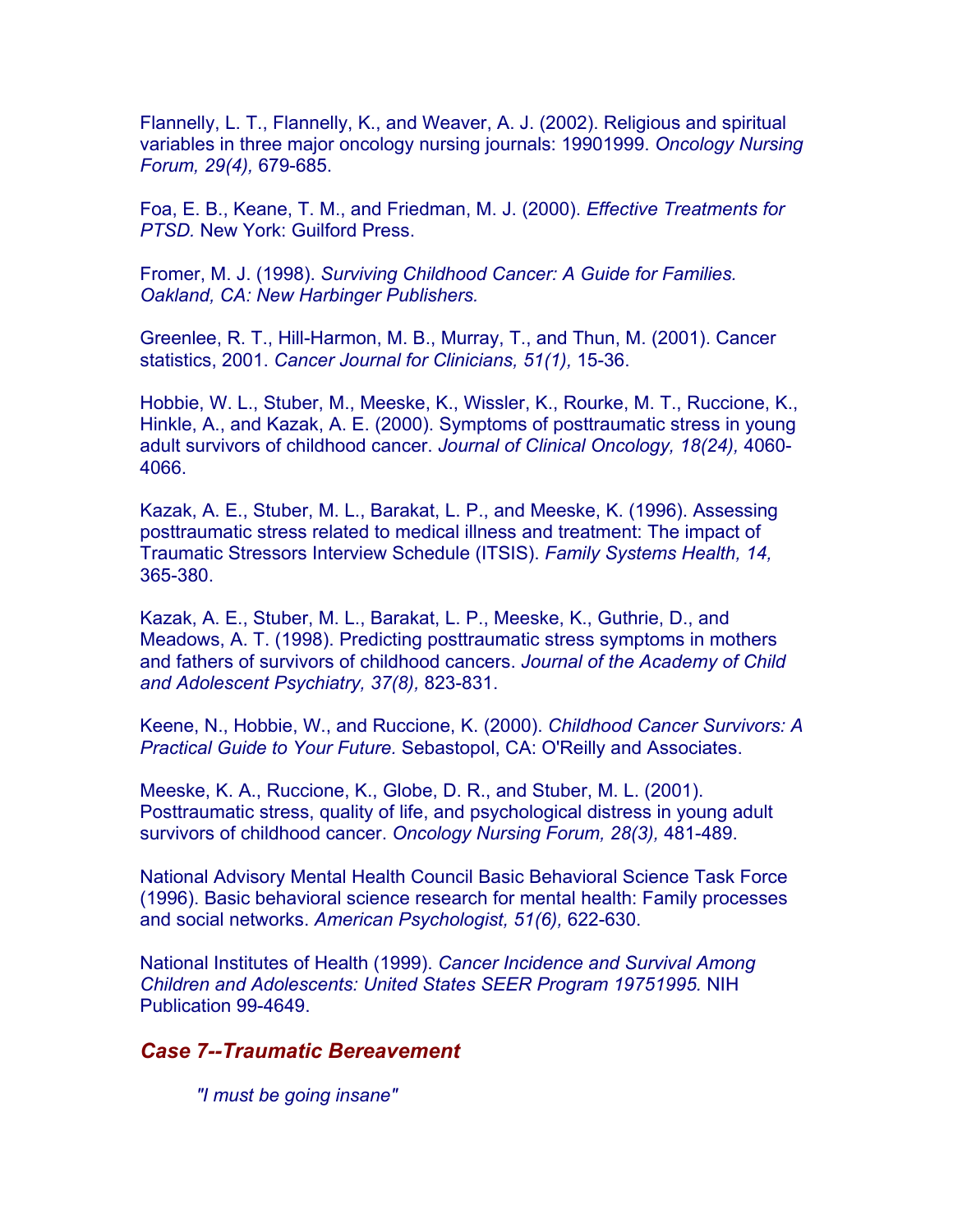**B**etty had lived for fourteen months knowing that her husband, Bill, was dying from congestive heart failure. It was a terrible ordeal for both of them as he suffered, declined, and then passed away a month ago. The grieving had begun when the diagnosis was made, and it was no surprise to Betty or her friends that her sadness intensified when Bill died. But what scared Betty and what others did not know (because she kept it hidden) was that during the past month she had begun to experience overwhelming fears, phobias, anxiety, and nightmares.

Betty could no longer suffer in isolation, so she decided to meet with her pastor, Rev. Sanchez. At first she was worried and embarrassed, and she began to tremble as she said to him, "I think I am going insane." With Rev. Sanchez's encouragement, she began to share her concerns and her sense of confusion. "Of course I am sad, of course I miss Bill terribly, but why do I feel panicky when I leave my home? Why am I scared all the time?"

## *Pastoral Care Assessment*

Rev. Sanchez's first hunch was that Betty had prior psychological problems that might explain her intense anxiety. However, after gently and carefully questioning her, it was clear that she had never previously encountered traumatic events or ever suffered from an emotional disorder. He also inquired about substance use, knowing that drugs such as alcohol or excessive caffeine can cause significant anxiety. Finally, he asked if she might have any medical problems. Neither significant drug use nor medical conditions existed.

Given this, Rev. Sanchez realized that Betty was experiencing a form of complicated grief reaction known as *traumatic bereavement*.

# *Relevant History*

The death of a loved one is among the most emotionally painful experiences anyone can encounter. The majority of people go through a predictable period of grieving in the aftermath of a significant loss. Uncomplicated bereavement is considered an essential emotional response to human loss. Although incredibly painful, it is not considered pathological, and it actually appears to be essential for eventual psychological healing to occur. All religious caregivers are familiar with the typical responses seen during bereavement (such as sadness and loneliness).

It is important to note that following a loss, a significant minority of people will experience some type of *complicated bereavement*. The most common forms of this include: inhibited bereavement (persistent numbing and lack of an emotional response, often accompanied by physical symptoms such as tension, insomnia, and increased substance use/abuse), serious depression, and *traumatic bereavement*.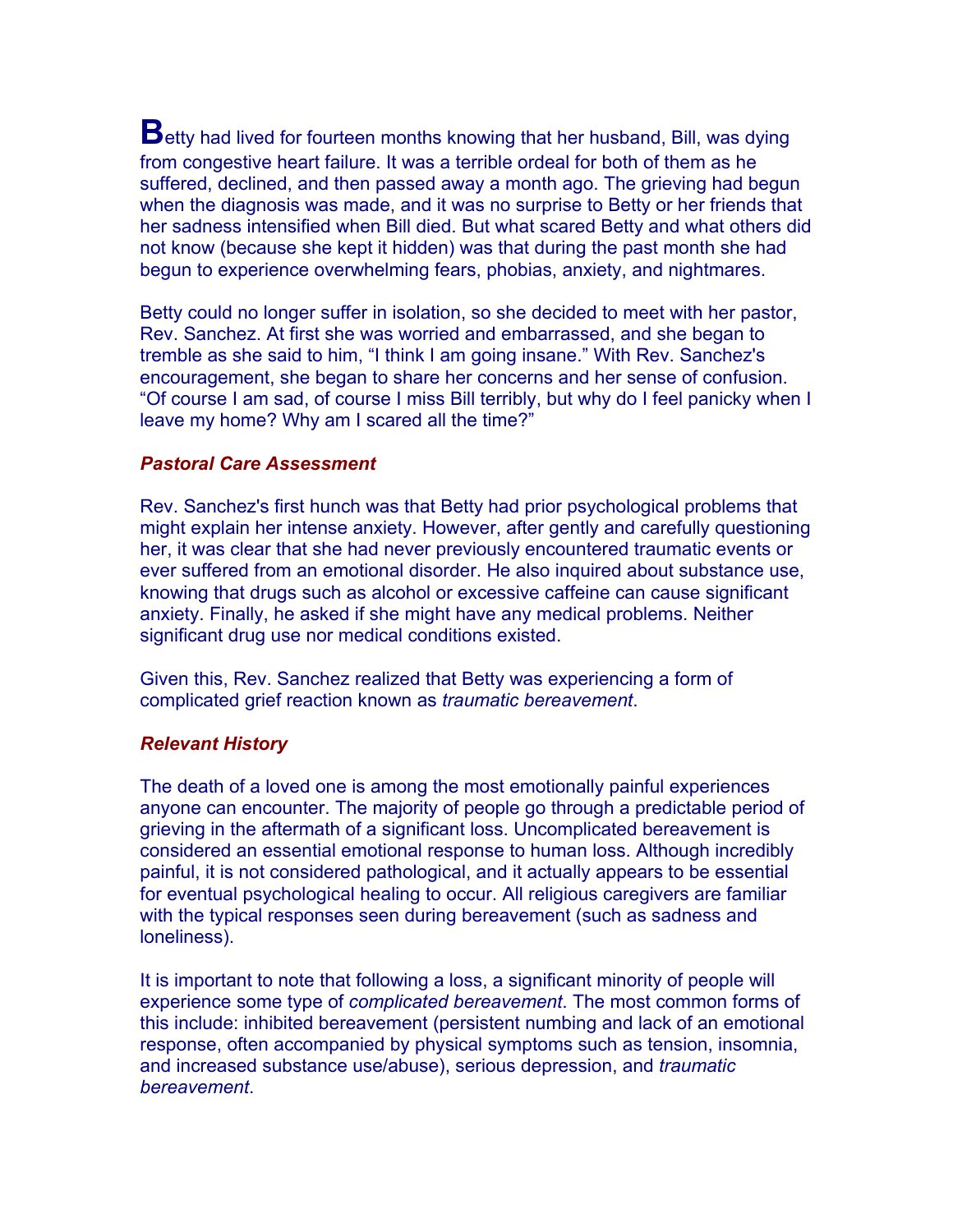Traumatic responses following horrific or unexpected deaths are not rare (Horowitz, 1976). For example, acute stress and post-traumatic stress disorder (PTSD) are common in relatives of suicide victims (36 percent develop such symptoms) and are found in 14 percent of the loved ones of those who die unexpectedly (Zisook et al., 1999). However, only recently has it been understood that up to 10 percent of people will develop PTSD in response to the loss of a loved one who suffered from a prolonged illness where death was anticipated. In the recent San Diego Widowhood Project, a number of surviving spouses exhibited significant PTSD symptoms: 10 percent at two months, 8 percent at thirteen months, and 7 percent at two years following the loss. This data also underscores the persistence of such responses (Zisook et al., 1999).

## *Diagnostic Criteria*

Indications of traumatic bereavement include the full range of PTSD symptoms outlined in previous chapters (APA, 2000). A substantial number of these persons also exhibit serious depressive symptoms (such as fatigue, loss of all vitality, feelings of hopelessness and pessimism, suicidal ideas). Most who are affected also have difficulty functioning in their normal roles (for example, on the job or parenting). Due to the low rate of spontaneous recovery and the intensity of suffering, those experiencing traumatic bereavement should be referred for mental health treatment.

## *Response to Vignette*

Long-term significant relationships provide a sense of stability and security in life. It must be understood that losses not only lead to sadness and loneliness, but also are often profoundly destabilizing. Even anticipated death can be a horrifying experience. The result can be pronounced anxiety and post-traumatic symptoms. Rev. Sanchez understood this and was helpful to Betty in communicating that such reactions are not rare. Betty intuitively knew that her friends and family members did not know this. Conventional wisdom says that losses lead to understandable sadness and grief. However, there is a general lack of awareness regarding anxious and post-traumatic responses among most people in our culture (in fact, it has only been recognized recently by mental health researchers and clinicians).

### *Treatment Within the Faith Community*

Clergy are most often sought for counsel in situations associated with grief, such as the death of a spouse, family member, or close friend (Weaver, Revilla, and Koenig, 2001). In a national survey of more than 1,200 adults, 89 percent said that if they were facing their death, they would find comfort in "believing in [the] loving presence of God or [a] Higher Power," and 71 percent said they would be comforted by a visit from a clergyperson (Gallup, 1997). According to the National Funeral Directors Association, clergy officiate at an estimated 1.5 million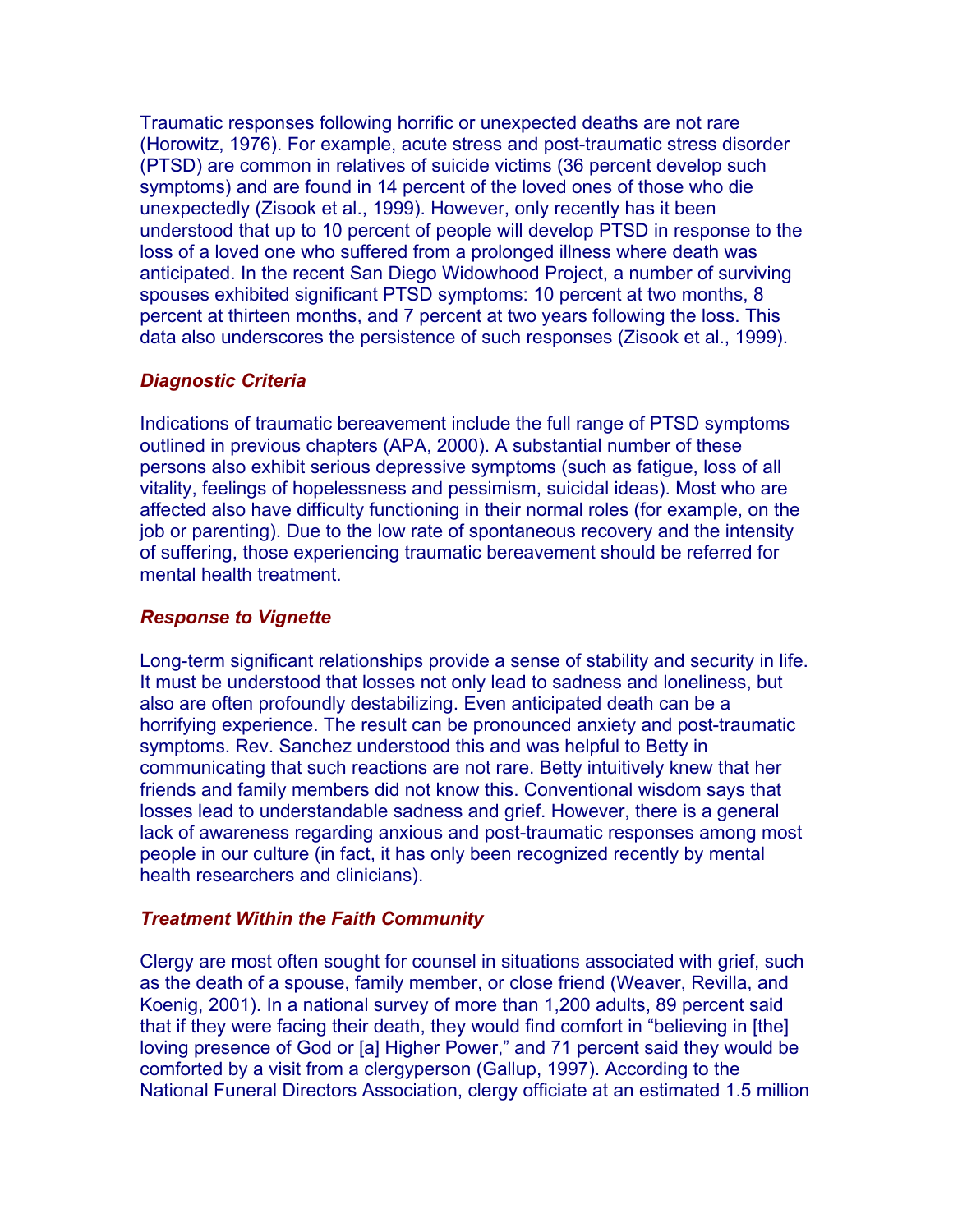funeral or memorial services annually in the United States (K. Walczak, personal communication, March 1, 2002). This means that each year, clergy interact with millions of Americans who are grieving the loss of a friend or family member.

Religious faith can help cushion the blow associated with the death of a loved one. Several studies in diverse populations have shown a positive relationship between religious involvement and adapting to the loss of a family member or close friend. In a study of 312 adults in Buffalo, New York, 77 percent said that their religious beliefs were of considerable help in their grief (Frantz, Trolley, and Johll, 1996). Researchers in California (Davis, Nolen-Hocksema, and Larson, 1998) and Great Britain (Walsh et al., 2002) who studied individuals grieving the death of a family member or close friend discovered that there is a strong link between one's ability to make sense of the loss through the practice of one's faith and positive psychological adjustment. People who profess stronger religious beliefs seem to resolve their grief more rapidly and completely after the death of someone close than do persons with none.

## *Indications for Referral*

Intense anxiety symptoms following a loss, especially if sustained beyond a few weeks, clearly warrant mental health treatment. At times, a death provokes severe psychological symptoms in persons with preexisting vulnerability or mental illnesses, but such reactions can occur in otherwise emotionally healthy individuals. This should be explained to those experiencing traumatic bereavement. Furthermore, owing to the tenacity of the symptoms, such persons must be strongly encouraged to accept a referral to a mental health professional.

### *Treatment by Mental Health Specialist*

There are two compelling reasons for treating traumatic bereavement. The most obvious is to reduce or eliminate the disturbing symptoms. The second, however, is equally important. Complicated bereavement always interferes with the process of normal, healthy grieving. Thus, resolution of traumatic symptoms will open the door to productive grief work and eventual emotional healing.

Treatment of traumatic bereavement often has three aspects. The first is psychotherapy designed to target intrusive symptoms; typically this involves exposure-based cognitive therapy (Foa, Keane, and Friedman, 2000). A second approach *may* include psychiatric medication. The only FDA-approved treatment for PTSD is the use of antidepressants (such as Zoloft, Prozac, Paxil, Celexa, Serzone, Effexor), which are often effective in reducing anxiety, intrusive memories, nightmares, and marked numbing/dissociation (in addition to depressive symptoms). These medications are generally well tolerated and nonhabit-forming (Preston, O'Neal, and Talaga, 2001).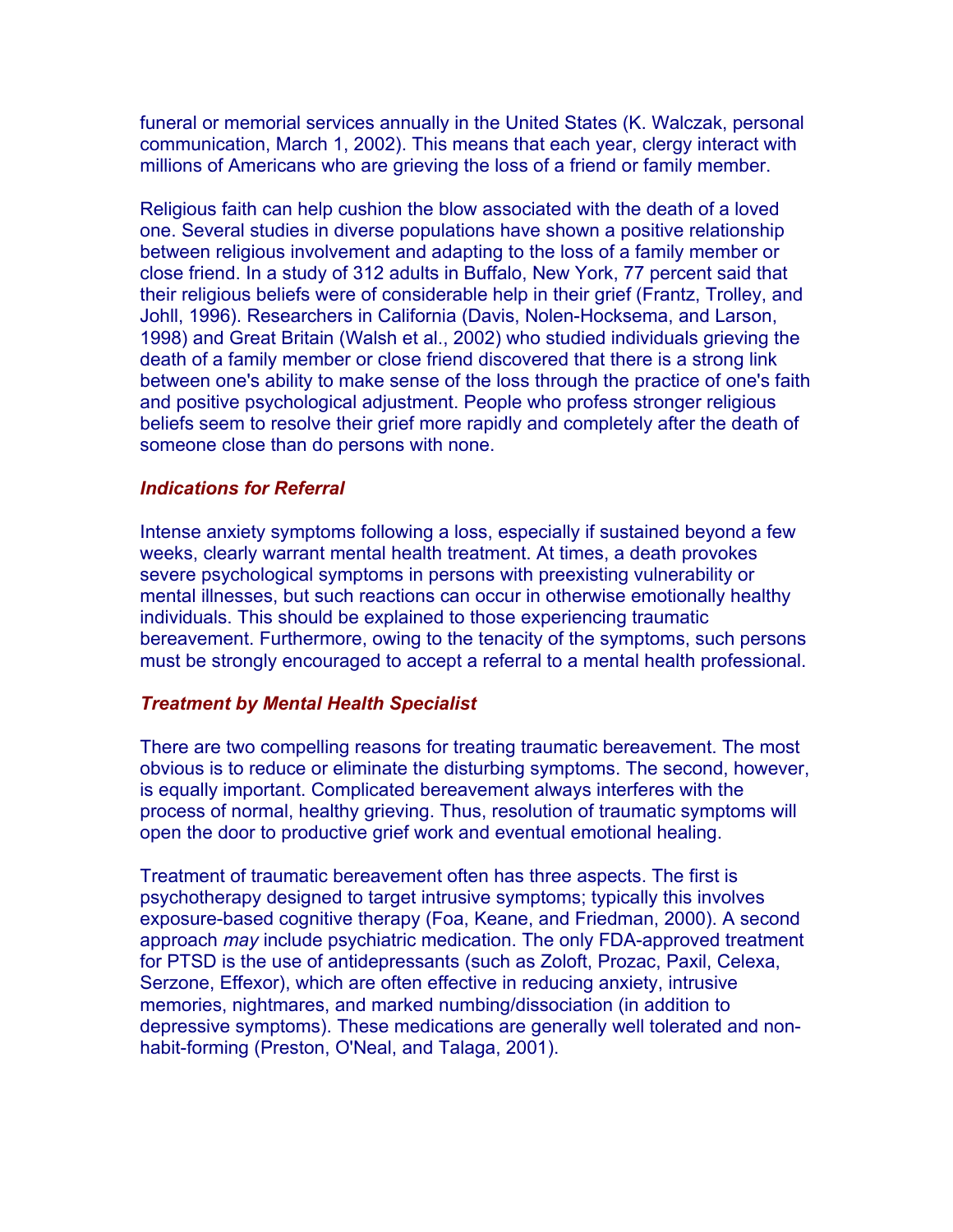The final aspect of treatment is to help a person face the painful loss and continue to grieve.

## *Cross-Cultural Issues*

A recent study in Ohio examined the role of unexpected death in the psychological symptoms of widows approximately six months after their husbands' deaths (Kitson, 2000). It focused on 276 African American and European American women aged nineteen to seventy-four whose spouses had died from homicide, suicide, or accidental death. Contrary to expectation, wives of the men who had died from long-term natural illnesses exhibited more distress than widows of those who had died from both violence and sudden natural deaths combined. Middle-aged and younger widows were more distressed than older ones. European American women reported more symptoms than their African American counterparts in violent but not in natural deaths.

### *Resources*

—American Association of Retired Persons (AARP); Grief and Loss Programs, 601 E Street, NW, Washington, DC 20049; (800) 424-3410; www.aarp.org/griefandloss; provides a variety of bereavement programs that offer support to widows, widowers, and persons of all ages grieving the death of a parent, sibling, or other loved one. It offers services for all adult loss from death by providing publications, groups, courses, and one-to-one outreach. It gives assistance in starting and maintaining support groups and facilitates three online bereavement groups.

—American Counseling Association; 5999 Stevenson Avenue, Alexandria, VA 22304; (800) 347-6647; www.counseling.org.

—American Psychiatric Association; 1000 Wilson Boulevard, Arlington, VA 22209; (703) 907-7300; www.psych.org.

—American Psychological Association; 750 First Street, NE, Washington, DC 20002; (800) 374-2721; www.apa.org.

—GriefNet.org, www.griefnet.org, is an online discussion group for bereavement, which offers a group called the "Horrific Loss Support Group," specifically for those who lost a loved one on September 11, 2001. There is a small monthly fee required for each group joined.

—International Society for Traumatic Stress Studies, 60 Revere Drive, Suite 500, Northbrook, IL 60062; (847) 480-9028; www.istss.org.

—National Institute of Mental Health, 6001 Executive Boulevard, Room 8184, MSC 9663, Bethesda, MD 20892; (866) 615-NIMH;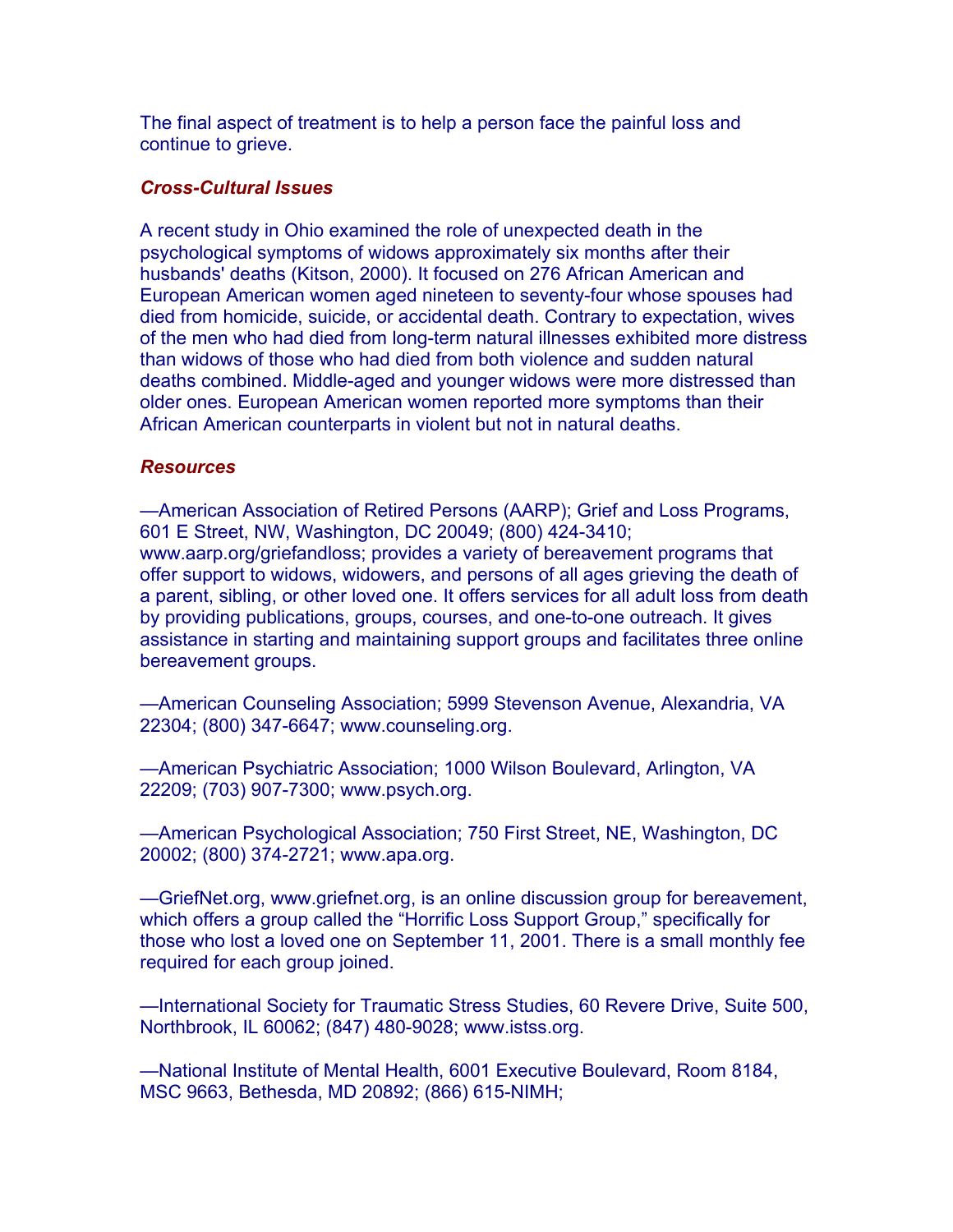www.nimh.nih.gov/publicat/depressionmenu.cfm; provides free information and literature on depressive disorders, symptoms, treatment, and sources of help. Publications available in Spanish, Asian languages, and Russian.

—Rainbows, 2100 Gold Road #370, Rolling Meadows, IL 60008; (800) 266- 3206; www.rainbows.org/rainbows.html; is an international organization with sixty-three hundred affiliated groups. Founded in 1983, it establishes peer support groups in churches, schools, and social agencies for children and adults who are grieving a divorce, death, or other painful change in their families. The groups are led by trained adults, and referrals are provided.

—Sidran Institute; 200 East Joppa Road, Suite 207, Towson, MD 21286; (410) 825-8888; www.sidran.org; focuses on education, advocacy, and research related to the early recognition and treatment of traumatic stress disorders.

—Stephen Ministries; 2045 Innerbelt Business Center Drive, St. Louis, MO 63114; (314) 428-2600; www.stephenministries.org; offers training in counseling skills for church members. Five thousand congregations worldwide offer this ministry.

—Young Widow, www.youngwidow.com, is an online support site for men and women who have lost their spouses. Founded by Lauren Raynor of Philadelphia after the September 11, 2001, tragedy, it offers a bulletin board, links to other online message boards, and lists of national support groups for young widowed persons.

#### *Helpful Books*

*Good Grief: A Constructive Approach to the Problem of Loss* (Granger E. Westberg, Minneapolis: Augsburg Fortress, 1983).

*Grief Counseling and Grief Therapy: A Handbook for the Mental Health Professional* (J. William Worden, New York: Springer Publishing, 2001).

*A Grief Observed* (C. S. Lewis, New York: Bantam Doubleday Dell, 1976).

*Healing After Loss: Daily Meditations for Working Through Grief* (Martha Whitmore Hickman, New York: William Morrow, 1994).

*A Journal of Love and Healing: Transcending Grief* (Sylvia Browne and Nancy Dufresne, Carlsbad, CA: Hay House, 2001).

*You Can Beat Depression* (John D. Preston, San Luis Obispo, CA: Impact Publishers, 1997).

#### *References*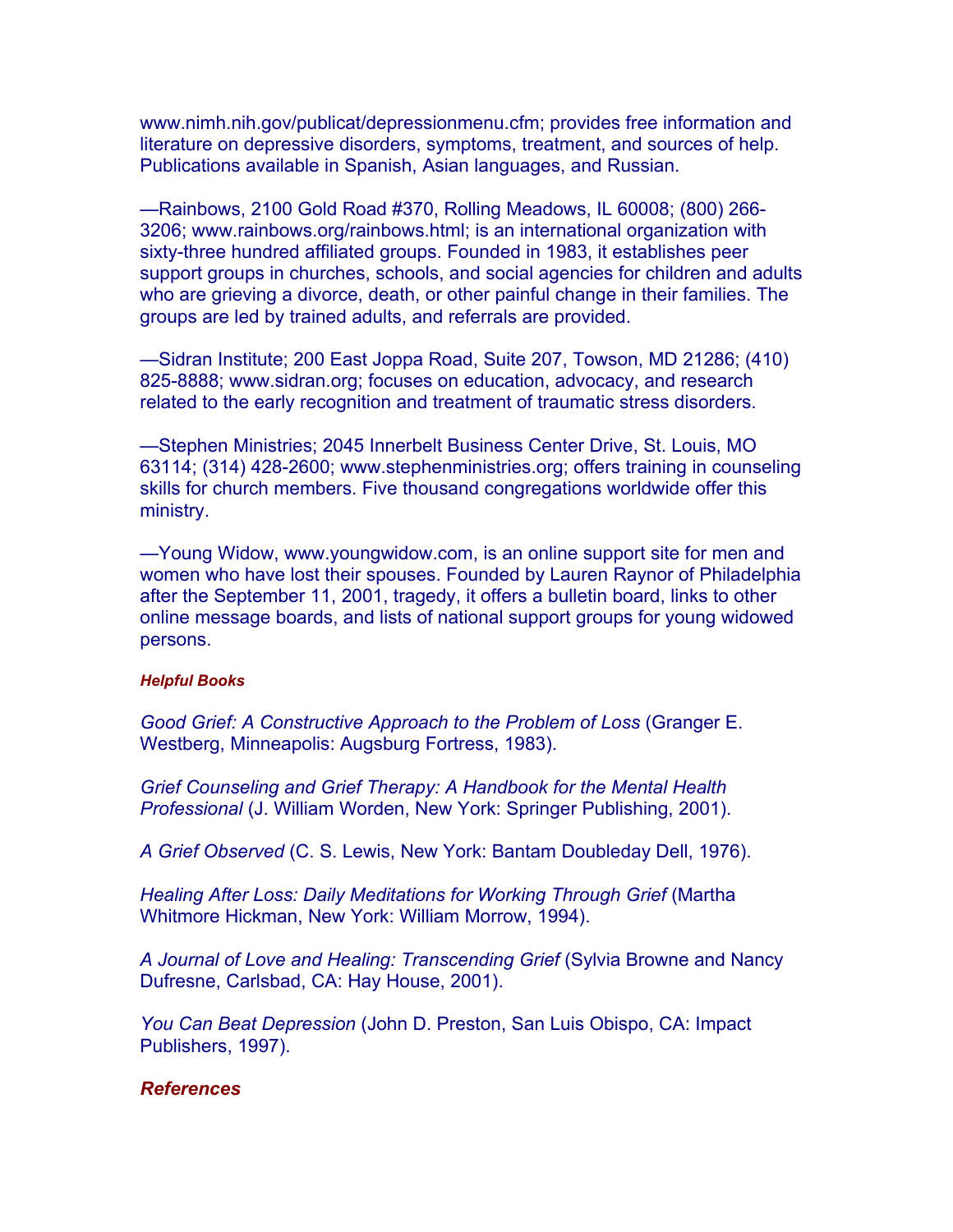American Psychiatric Association (2000). *Diagnostic and Statistical Manual of Mental Disorders* (Fourth Edition, Text Revised). Washington, DC: American Psychiatric Association.

Davis, C. G., Nolen-Hocksema, S., and Larson, J. (1998). Making sense of loss and benefiting from the experience: Two construals of meaning. *Journal of Personality and Social Psychology, 75(2),* 561-574.

Foa, E. B., Keane, T. M., and Friedman, M. J. (2000). *Effective Treatments for PTSD.* New York: Guilford Press.

Frantz, T. T., Trolley, B. C., and Johll, M. P. (1996). Religious aspects of bereavement. *Pastoral Psychology, 44(3),* 151-163.

Gallup, G. H. (1997). *Spiritual Beliefs and Dying Practices.* Princeton: George Gallup International Institute.

Horowitz, M. J. (1976). *Stress Response Syndromes.* New York: Jason Aronson.

Kitson, G. C. (2000). Adjustment to violent and natural deaths in later and earlier life for black and white widows. *Journal of Gerontology: Biological, Psychological, and Social Sciences, 55(6),* 341-351.

Preston, J. D., O'Neal, J. H., and Talaga, M. C. (2001). *Handbook of Clinical Psychopharmacology for Therapists.* Oakland, CA: New Harbinger.

Walsh, K., King, M., Jones, L., Tookman, A., and Blizard, R. (2002). Spiritual beliefs may affect outcome of bereavement: Prospective study. *British Medical Journal, 324,* 1551-1554.

Weaver, A. J., Revilla, L. A., and Koenig, H. G. (2002). *Counseling Families Across the Stages of Life: A Handbook for Pastors and Other Helping Professionals.* Nashville: Abingdon Press.

Zisook, S., Chentsova-Dutton, Y., and Shuchter, S. R. (1999). PTSD following bereavement. *Annals of Clinical Psychiatry, 10(4),* 157-163.

# *Case 8--Pregnancy Loss*

*"She admitted being angry with God"*

**C**haplain Lawrence met Julie Bowen at the hospital's annual memorial service, Children Lost in Pregnancy. Julie had lost her first child at six months' gestation and had come to the service at a friend's suggestion. Julie was outgoing, able to talk about the loss, and very interested in joining the monthly support group led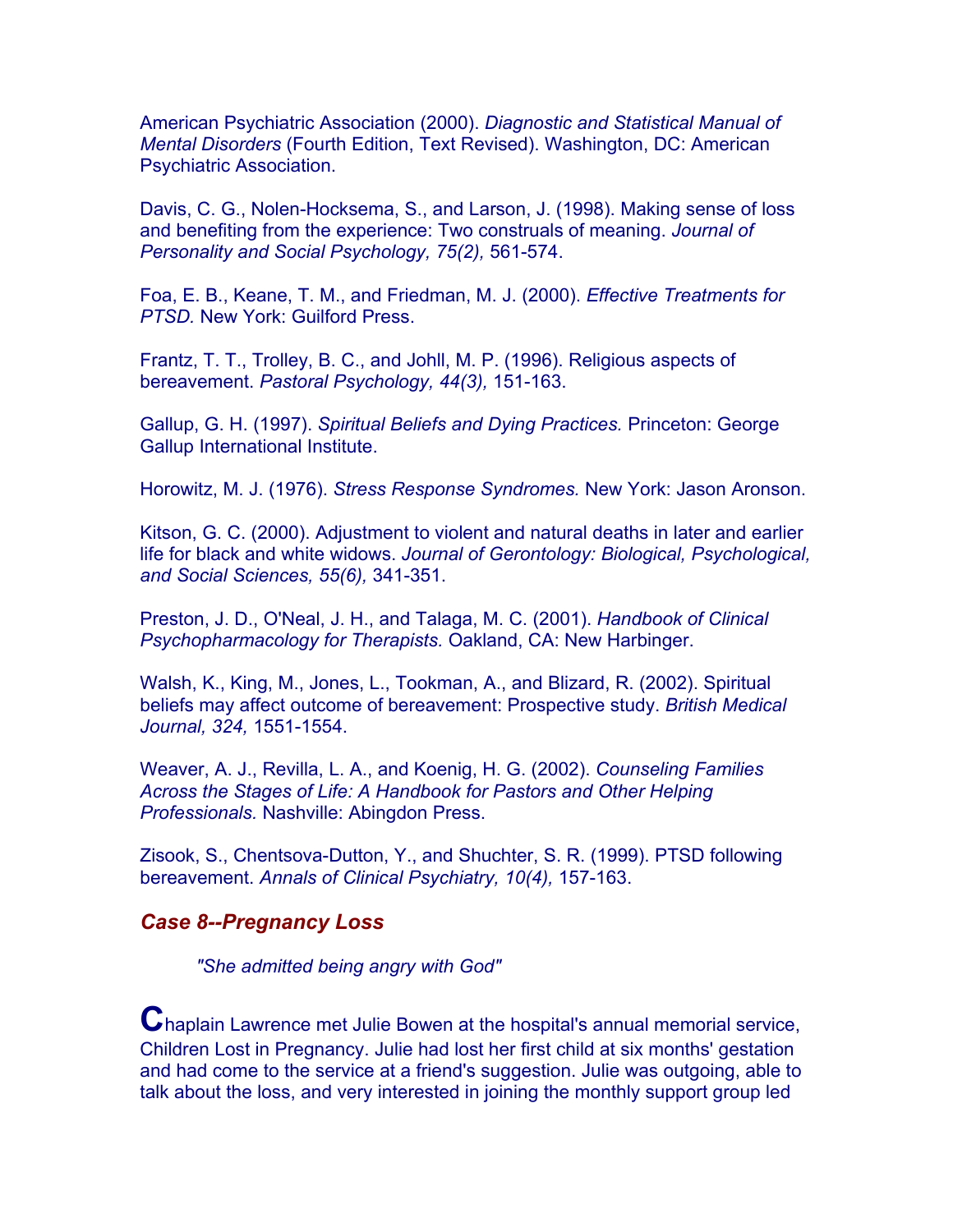by the chaplain and a social worker. She participated in the group regularly, where she cried, complained, and laughed appropriately. She even brought a birthday cake and invited the group to join her in marking the due date of her deceased daughter. When Julie became pregnant again, she stayed with the group. She hadn't finished grieving her first child and needed support for her fears that the same thing might happen again. "Besides," she said, "coming to the group has helped me more than seeing my therapist one-on-one. It's comforting to know I am not alone."

When she lost her second pregnancy—twins, a boy and a girl—at five months, she looked to the group for support. The chaplain noticed that Julie now admitted to being angry with God, something not mentioned before. Three months after the loss of the twins, Julie was hospitalized for her first asthma attack. Julie called the chaplain, who went immediately to visit her.

### *Pastoral Care Assessment*

Mary Lawrence is a chaplain with extensive experience with pregnancy loss patients. She and other staff members participate in a special bereavement protocol to help parents move toward healthy grieving when there is a pregnancy loss at the hospital. One of every five known pregnancies will end in loss (Lee and Slade, 1995). For most women, ectopic pregnancy, miscarriage, stillbirth, or new-born death has a major effect on their lives that can persist for a long time, regardless of the mother's age or the presence of other children (Robinson, Stirtzinger, and Stewart, 1994). By its very nature, pregnancy loss creates difficulties for grieving. Often there is not a body to mourn, there are no memories of shared life experiences, death is sudden, there is a general lack of recognition of the depth or significance of the loss, and mourners may be subjected to insensitive attitudes or remarks. Suppressed or inhibited grief can have longterm, negative emotional consequences (Lee and Slade, 1995). Many hospitals now offer special guidance through this difficult territory, providing emotional and spiritual support and ways to create memories and mementos.

Until now, Julie had appeared to be experiencing normal grief reactions to her pregnancy losses. She had loving memories of her pregnancies and lost children; had sought opportunities for talking about her grief; cried; yearned for what was lost, been upset and angry at insensitive comments; felt sadness, emptiness, and loneliness; and looked for consolation from her spouse and others. She had held her babies, named them, engaged in rituals to honor their memory, and returned to normal routines.

Before going to visit, Chaplain Lawrence checked her notes. Julie's second pregnancy loss had occurred about three months ago, often a stress marker for grieving parents who are at the point that many obstetricians say they can try again (Lee and Slade, 1995). Both of Julie's pregnancies were the result of fertility interventions. The chaplain knows that depression is more frequent with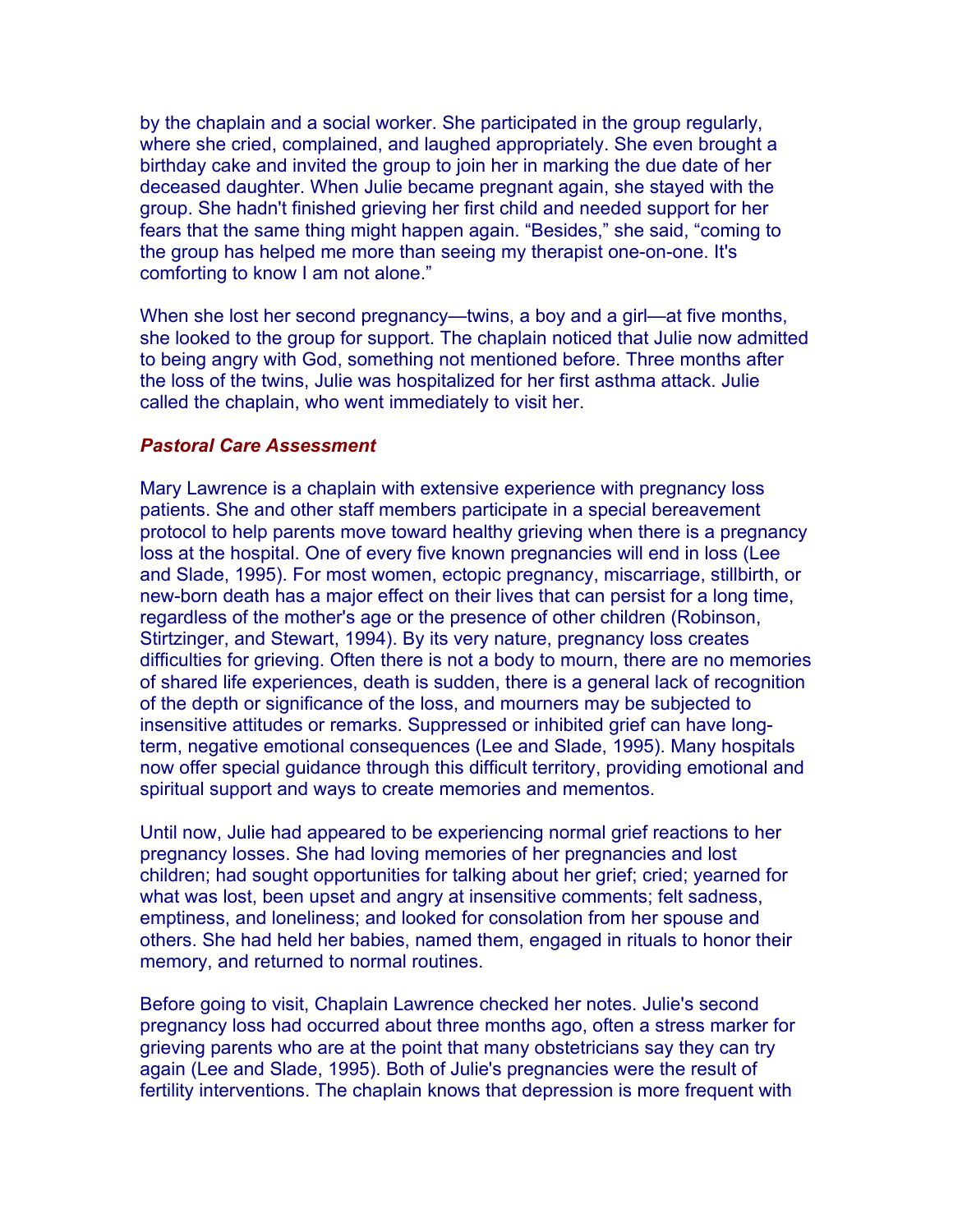assisted pregnancies, especially when there is a history of emotional problems (Nikcevic et al., 1999). She also recalls that new physical ailments can sometimes accompany unresolved emotional issues and grief. She will need to listen carefully to Julie during this hospital visit to see if Julie is grieving more deeply or is at risk for depression.

### *Diagnostic Criteria*

Of all mental health problems, depression is the most common and the most treatable. In the general population, 1 in 10 individuals experiences a major depression at some time. For women who lose a pregnancy, the rate is much higher. They are 3.4 times more likely to be depressed than pregnant women and 4.3 times more likely than nonpregnant women (Neugebauer et al., 1992). Psychological signs of depression include dejection, self-pity, disappointing memories about the pregnancy, feelings of helplessness, hopelessness, inconsolability, withdrawal from personal relationships, feelings of worthlessness and shame, and a sense of personal responsibility or guilt for the loss. Physical symptoms include various bodily complaints, loss of appetite or weight, and sleep disturbances (Beutel et al., 1995).

Feelings of guilt are an unavoidable component of all grief. It is almost impossible not to wonder if one did or did not do something that contributed to the loss. When a child becomes ill or is injured, a loving parent automatically sorts through a mental list of what could have caused it and takes steps to put new controls in place to prevent it happening again. The majority of miscarriages are caused by chromosomal problems. Other known causes are insufficient progesterone, low thyroid hormones, uterine growths or structural abnormalities, bacterial or viral infections, autoimmune disorders, and prenatal tests (Tarkan, 1997). Most mothers report great relief in discovering the cause of their loss. Women who are unable to find a medical cause become vulnerable to self-blame, guilt, stress, and depression (Stirtzinger et al., 1999).

Self-esteem (feelings of self-worth and acceptance) also affects depressive levels. Mothers with low self-esteem may feel personally responsible for the loss, which discourages their interest in or hope of finding help and consolation from outside resources. Women who become pregnant through fertility treatments and lose a pregnancy more often experience lower self-esteem than those who became pregnant on their own, which puts them at higher risk for depression (Nikcevic et al., 1999). Also, a history of previous depression, a lack of social resources or an inability to access them, and an ambivalent attitude toward the fetus can trigger depression.

Some researchers are beginning to include pregnancy loss among those events that can trigger post-traumatic stress disorder (PTSD), particularly when a new pregnancy begins in less than twelve months. Miscarriage or stillbirth can be emotionally traumatic. The unexpected event with its sudden pain, loss of blood,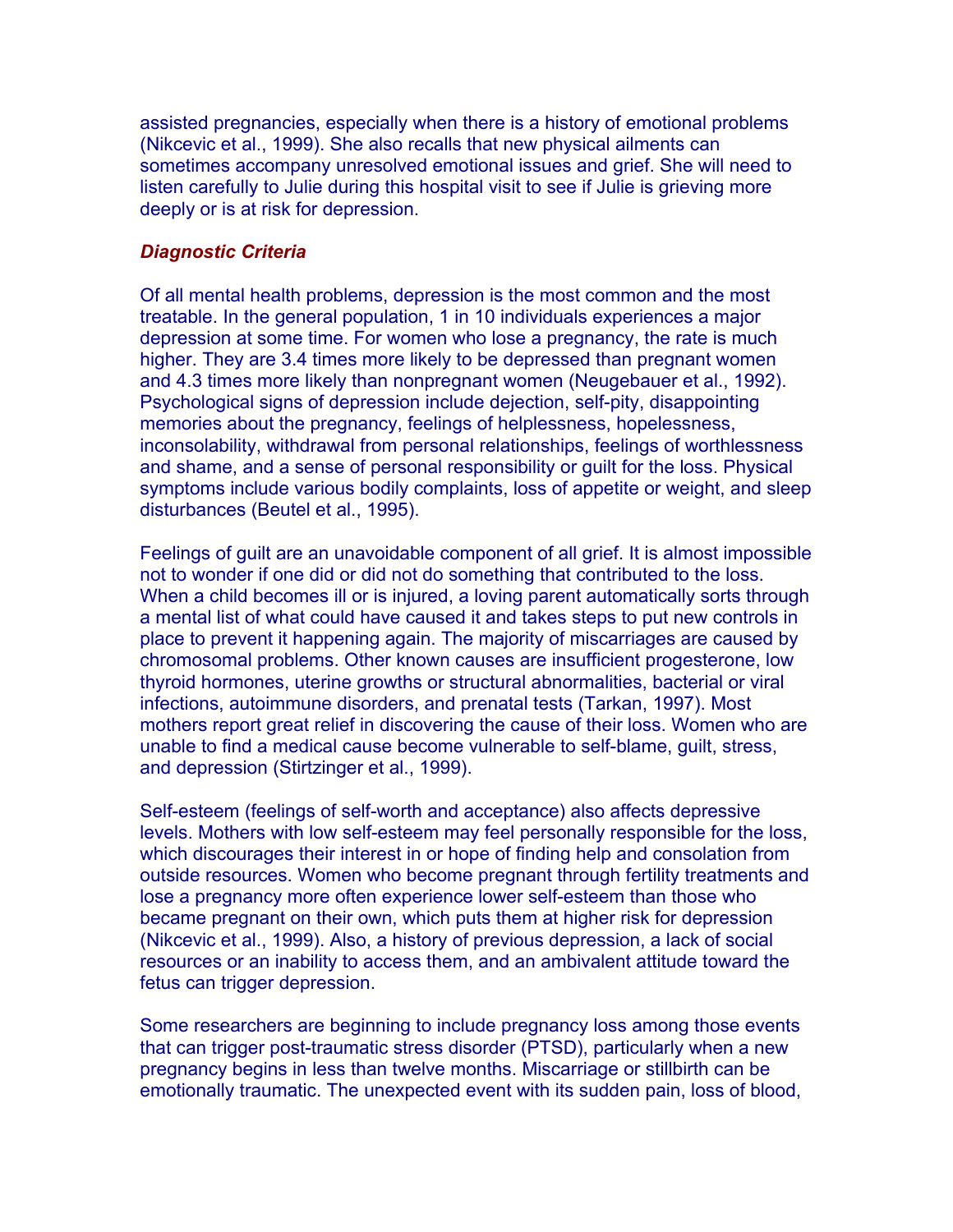hospitalization often with rapid surgery, and loss of life can induce great fear, helplessness, and horror (Turton et al., 2001). Women who are already vulnerable to restlessness, irritability, excessive fatigue, sleep disturbances, anxiety, startle reactions, depression, and concentration difficulties are especially at risk for PTSD after pregnancy loss.

## *Relevant History*

Julie has no history of emotional problems prior to her pregnancy losses and no history of depression in her family. She continues to find the support group helpful and has a supportive husband. She had told the chaplain privately, soon after meeting her, that her first pregnancy loss had been a therapeutic abortion, not a spontaneous one. She and her husband are older, and they had agreed before beginning fertility treatments that if abnormalities were discovered, they would terminate the pregnancy. She had insisted that she felt fine about the decision and saw it as a protective gesture on their part, to spare their child who had not only Down's syndrome, but many additional abnormalities as well. Julie had held her daughter, who had died before being delivered, and she had seen the physical abnormalities her doctor had predicted.

### *Response to Vignette*

When Chaplain Lawrence arrived, Julie's husband, Phil, was there. He had never come to the support group; Julie had said he was too reserved to talk about his feelings with people he didn't know. In this intimate setting, he talked freely and shared his fears about what would happen to them both if they had to go through another loss. "I have buried three children, and I can't do that again. Besides, I think Julie would fall apart completely if she had to go through this another time. It's just too traumatic." Julie agreed that another pregnancy loss might be unbearable, but she said, "Adopting is his idea. I'm not sure I am ready for that." Phil responded, "If we're going to have kids, we need to move on it now. We aren't getting any younger, especially me. I'm already forty-six." Although it was clear they needed to continue to work on which direction they would take next, it did not seem to Rev. Lawrence that this was an insurmountable subject for Julie or the source of her discomfort. Phil had to leave for work but said he would consider attending the next support group meeting with Julie.

After he was gone, the chaplain continued to look for signs of serious change in Julie's emotional state as she talked about her feelings. Julie explained that she had seen children with Down's syndrome several times lately and had begun to wonder if God was trying to tell her something. Slowly, she began to tell Rev. Lawrence that she thought God was punishing her by letting her twins die, that she wondered if God was angry because she and Phil had lived together before marriage and decided not to continue the first pregnancy. She accepted the idea that God would never forgive her, but she was depressed at the thought that God would punish her children for something she did. She could see no way out,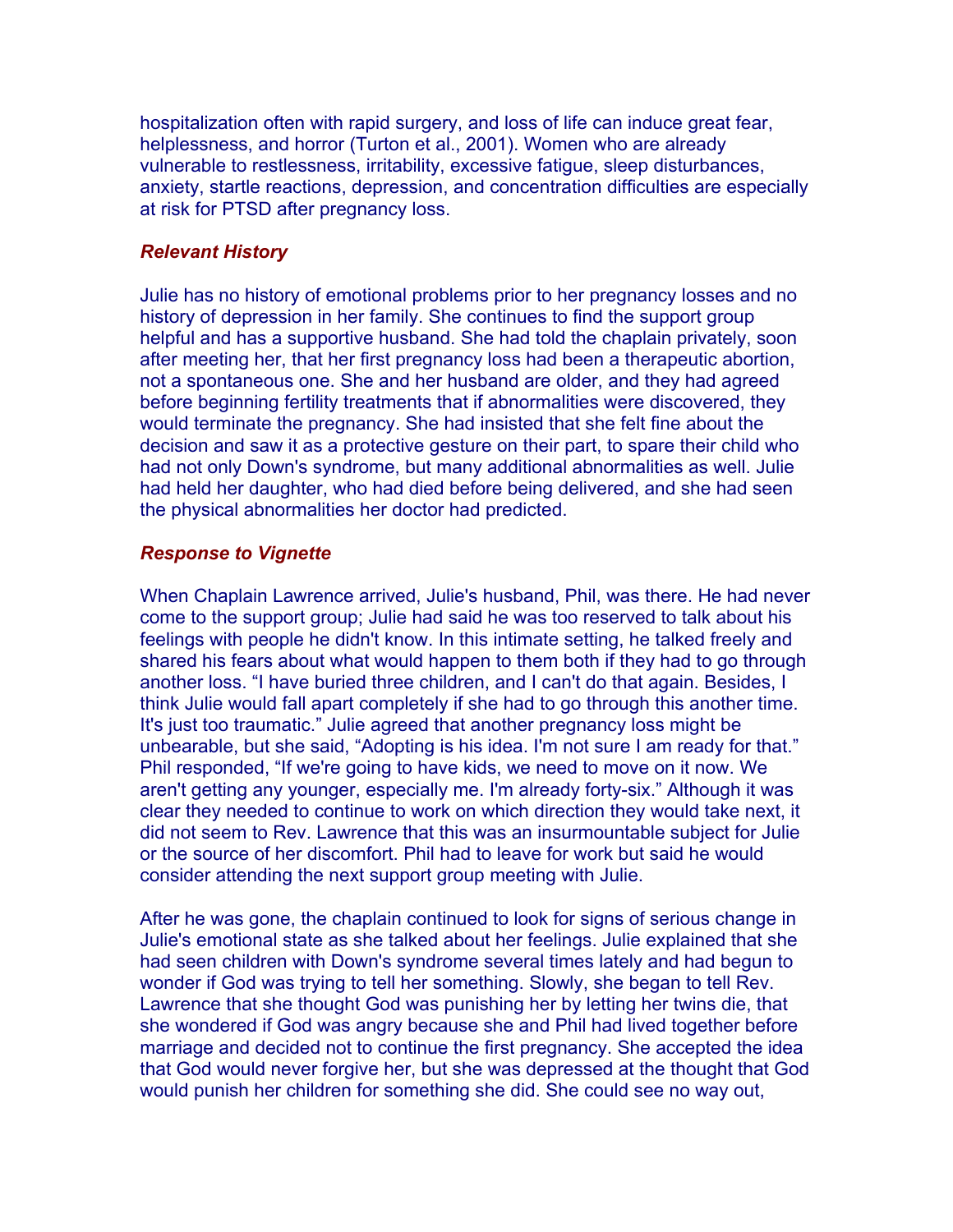because "what is done is done and can't be taken back. I just know I will burn in hell someday."

Julie explained that she and Phil had drifted away from church during their twenties but had called a pastor acquaintance when they were making the decision about their first child. She had been deeply hurt when he had insisted on praying first without spending any time listening to their concerns, telling them it would be an unpardonable sin if they decided to abort. He hadn't contacted her since then.

Phil and Julie made the decision to terminate the first pregnancy when they were told that their daughter would always need to be institutionalized if she lived. Julie became severely depressed after her baby's delivery. She lost interest in eating, could not sleep, and had no energy or interest in getting out of bed. She met with a psychiatrist several times but refused medication. She has not had such a severe episode since then, but she still has trouble sleeping, can fall into long periods of crying, and often must force herself out of bed. She promised the chaplain she would consider seeing a psychiatrist again, but only "if things got worse."

Meanwhile, Phil began attending the support group sessions with Julie, and they shared their religious concerns. Hearing that others were struggling with similar issues made it easier for Phil and Julie to decide to visit a church in their neighborhood. They connected with the pastor who had a "good listening ear" and a nonthreatening way of talking about God. He supported their plans for adoption by making several helpful referrals, and he kept in contact with them even before they became regular in their attendance.

# *Treatment Within the Faith Community*

Clergy and faith communities are in an excellent position to be helpful to those who experience grief and depression after losing a pregnancy. Including references to pregnancy loss in sermons and prayers is an excellent first step for creating a "safe environment" that encourages congregants to share what has happened with their pastor. Offering rituals of memorial, or funeral services when possible, helps mourners feel understood and supported by the larger community and better able to express their grief and eventually recover. Education events about depression and grief, dissemination of good mental health information, and distribution of flyers from groups addressing these topics all help remove the secrecy and stigma that have surrounded pregnancy loss and depression for far too long.

A National Institute of Health study found that a woman with a mental health problem is more likely to seek assistance from clergy than from a mental health specialist (Hohmann and Larson, 1993). Depression is not a benign condition, since 15 percent of those who go untreated for major depression commit suicide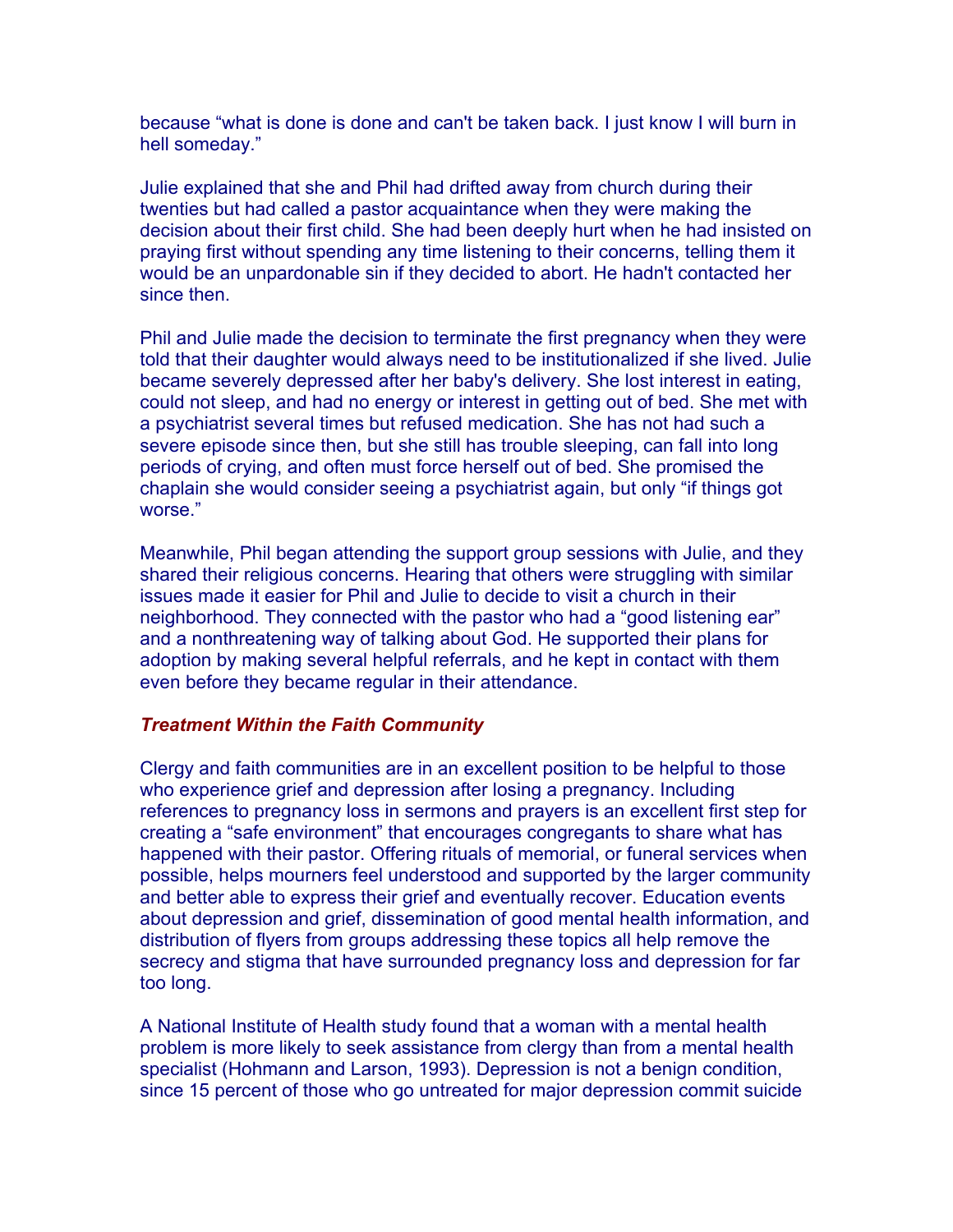(Preston, 1997). Clergy and parishioner who recognize signs of depression and psychological trauma can be true lifesavers.

## *Indications for Referral*

Information about community support groups should be made available to grieving parents, especially when they are feeling like they "are the only ones." Groups generally are of two kinds: drop-in groups that meet monthly and are open to bereaved parents at any stage of grieving, and closed groups that meet weekly for a set number of weeks with the same bereaved parents who have signed up for sessions in advance. A referral to a mental health specialist should be made for anyone who has not been able to return to normal routines, remains withdrawn from personal relationships, is preoccupied with thoughts about death, and continues to feel helpless and hopeless.

## *Treatment by Mental Health Specialist*

Many parents suffering from depression after a pregnancy loss find help from one or more of these interventions: psychotherapy, antidepressant medication, or psychological debriefing for PTSD.

In psychotherapy, a parent is encouraged to talk in detail about what happened, reviewing the memories and feelings of the loss in a safe relationship of trust. This may last for a few sessions or longer, depending on the circumstances. If there is evidence of "automatic thinking" or negative beliefs, the therapist may help a parent identify and modify such thoughts or beliefs in order to gain more self-esteem and a better sense of self-control.

Antidepressants restore to the brain the appropriate levels of chemicals that have been depleted by prolonged depression (Preston, 1997). Contrary to what many people believe, these medications are not addictive. However, it may take time to arrive at the correct dosage or to reach normal levels of chemical balance. The good news is that antidepressants are effective in 70 percent to 80 percent of cases (Reynolds et al., 1992).

Debriefing, sometimes called critical incident stress debriefing, may be beneficial for people who are suffering from psychological trauma. Through a series of stages, thoughts and expectations are discussed, along with feelings and other emotional reactions. This approach has been very helpful to survivors of disasters, witnesses of murders or suicides, and in situations involving the tragic death of children (Lee and Slade, 1995).

# *Cross-Cultural Issues*

Men and women tend to grieve differently. Given the lack of social support for mourning pregnancy losses, it is helpful to assist couples in discussing their grief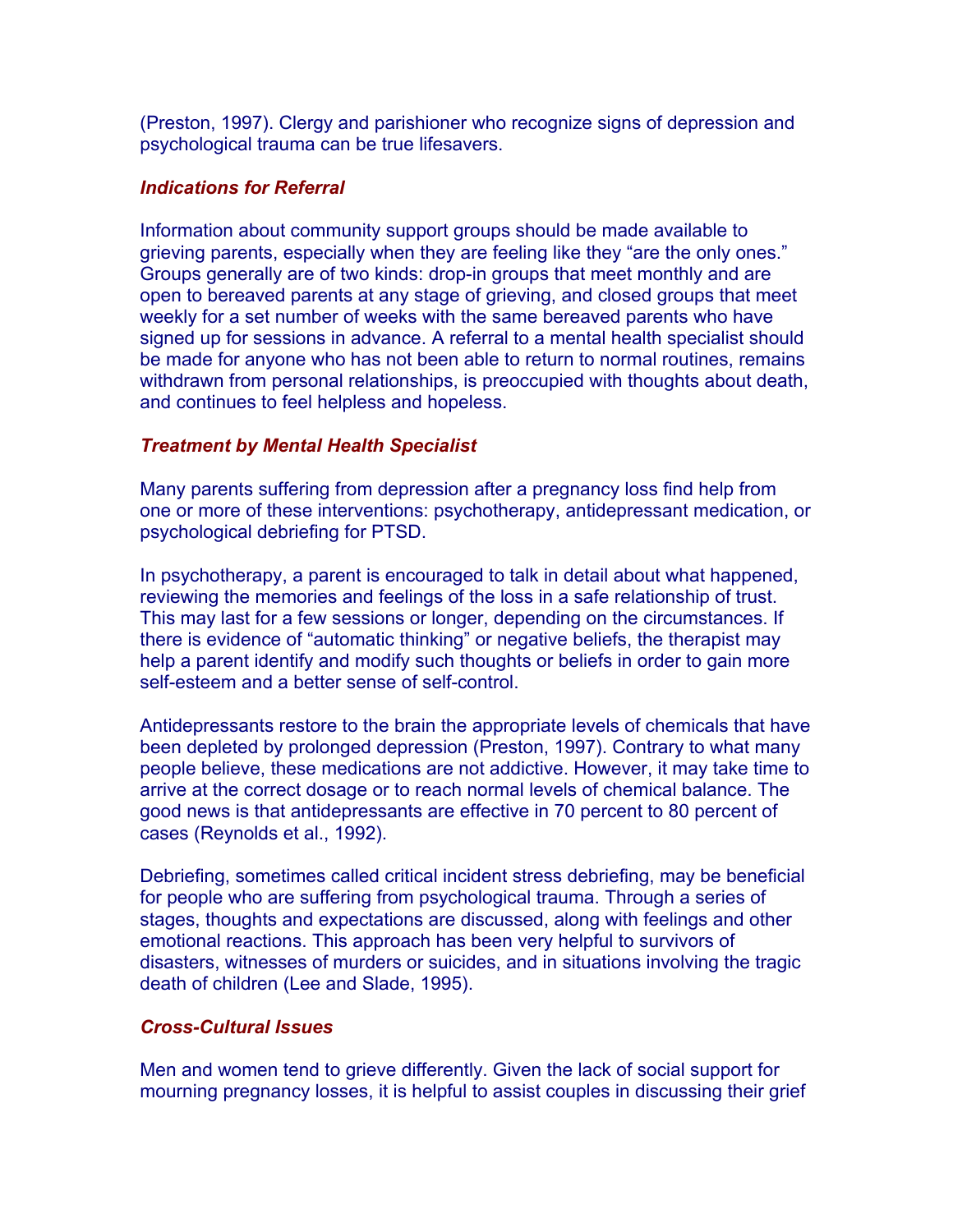together or with a counselor who can facilitate their understanding of differing responses to the same event. Faith traditions vary widely in their attitudes toward the death of a child before birth. Thus, it is important to be aware of the religious backgrounds of the mourners, being sensitive to such issues as naming the child and burial or memorial practices.

#### *Resources*

—Depression and Bipolar Support Alliance; 730 North Franklin Street, Suite 501, Chicago, IL 60610; (800) 826-3632; www.dbsalliance.org.

—Growth House, an online community for end of life care, has a database of resources for pregnancy loss; www.growthhouse.org/natal.html.

—Hygeia: An Online Journal for Pregnancy and Neonatal Loss; www.hygeia.org.

—InterNational Council on Infertility Information Dissemination, The Miscarriage Manual; www.inciid.org/mismanl.html.

—National Foundation for Depressive Illness; P.O. Box 2257, New York, NY 10116; (800) 239-1265; www.depression.org. A twenty-four-hour recorded message describes symptoms of depression and gives addresses for more information; physician and support group referrals by state.

—National Institute of Mental Health, 6001 Executive Boulevard, Room 8184, MSC 9663, Bethesda, MD 20892; (866) 615-NIMH; www.nimh.nih.gov. It provides free information and literature on depressive disorders, symptoms, treatment, and sources of help. Publications available in Spanish, Asian languages, and Russian.

—SHARE, St. Joseph Health Center, 300 First Capitol Drive, St. Charles, MO 63301; www.nationalshareoffice.com; (800) 821-6819 or (636) 947-6164. An international support organization for parents who have lost children through miscarriage, stillbirth, or newborn death. SHARE has local chapters and a newsletter.

—Stephen Ministries; 2045 Innerbelt Business Center Drive, St. Louis, MO 63114; (314) 428-2600; www.stephenministries.org; offers training in counseling skills for local church members. Five thousand congregations worldwide offer this ministry.

—Subsequent Pregnancy After a Loss Support, www.spals.com, is a community of people who have experienced the loss of a child due to miscarriage, selective termination, stillbirth, neonatal death, sudden infant death, or accidental death. It is an active network, with about four hundred members sharing mutual support and information regarding subsequent pregnancy.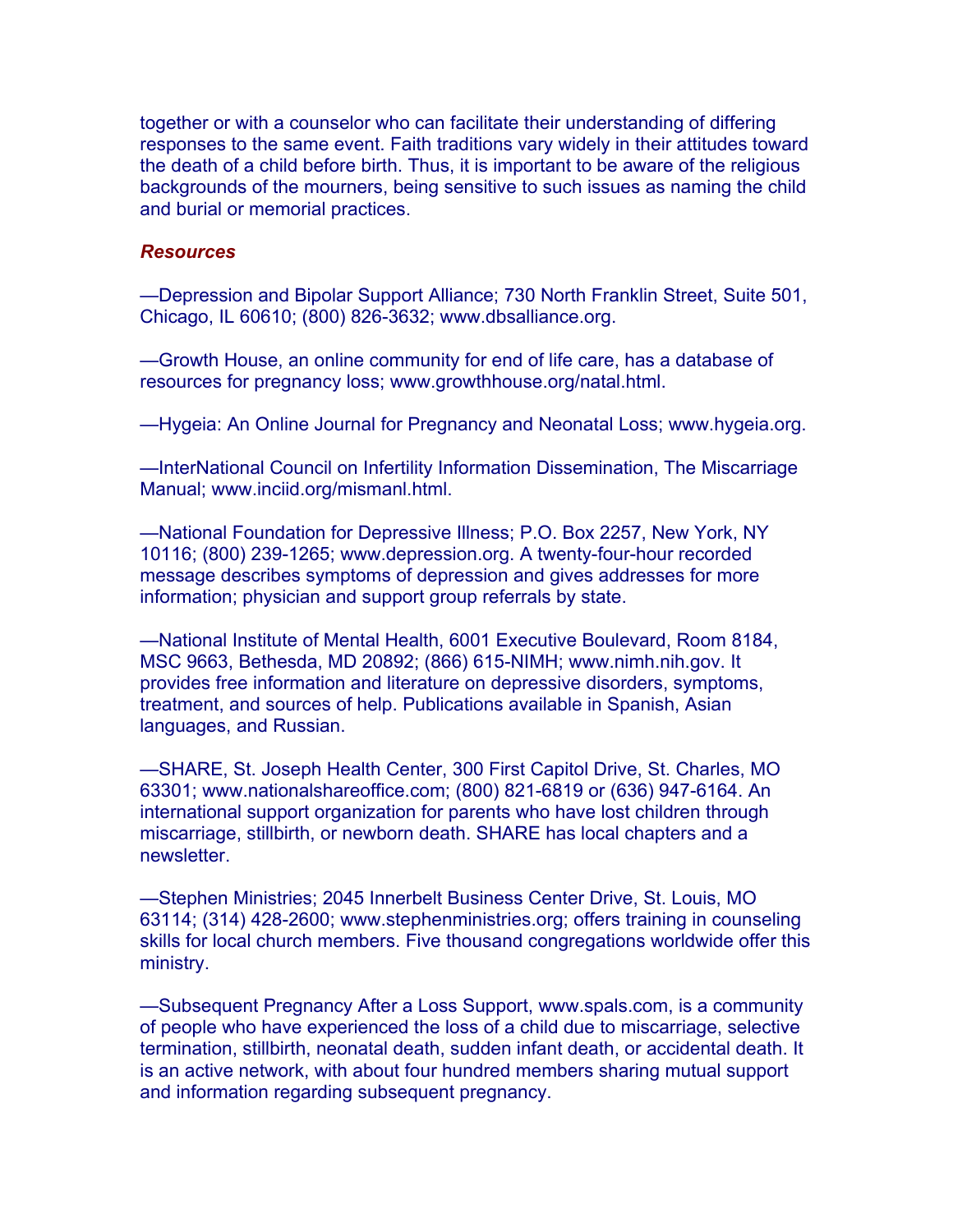#### *Helpful Books*

*Counseling Families Across the Stages of Life: A Handbook for Pastors and Other Helping Professionals* (Andrew J. Weaver, Linda A. Revilla, and Harold G. Koenig, Nashville: Abingdon Press, 2001).

*Empty Cradle, Broken Heart: Surviving the Death of Your Baby, rev. ed.* (Deborah Davis, St. Paul: Fulcrum Publishers, 1999).

*Help, Comfort, and Hope After Losing Your Baby in the First Year (H. Lothrop, Tucson: Fisher Books, 1997). Part One guides parents through bereavement, and Part Two provides specific information for caregivers. Includes an extensive resources section.* 

*A Silent Sorrow: Pregnancy Loss, Guidance, and Support for You and Your Family,* 2nd ed. (Ingrid Kohn and Perry-Lynn Moffitt, New York: Routledge, 2000). An excellent and reader-friendly encyclopedic approach.

*You Can Beat Depression* (John D. Preston, San Luis Obispo, CA: Impact Publishers, 1997).

### *References*

Beutel, M., Deckardt, R., Von Rad, M., and Weiner, H. (1995). Grief and depression after miscarriage: Their separation, antecedents, and course. *Psychosomatic Medicine, 57,* 517-526.

Hohmann, A. A., and Larson, D. B. (1993). Psychiatric factors predicting use of clergy. In E. L. Worthington, Jr. (Ed.), *Psychotherapy and Religious Values* (pp. 71-84). Grand Rapids, MI: Baker Book House.

Lee, C., and Slade, P. (1995). Miscarriage as a traumatic event: A review of the literature and new implications for intervention. *Journal of Psychosomatic Research, 40(3),* 235-244.

Neugebauer, R., Kline, J., O'Connor, P., Johnson, J., Skodol, A., Wicks, J., and Susser, M. (1992). Determinants of depressive symptoms in the early weeks after miscarriage. *American Journal of Public Health, 82(10),* 1332-1339.

Nikcevic, A. V., Kucsmierczyk, A. R., and Nicolaides, K. H. (1998). Personal coping resources, responsibility, anxiety, and depression after early pregnancy loss. *Journal of Psychosomatic Obstetrics and Gynecology, 19,* 145-154.

Nikcevic, A. V., Tunkel, S. A., Kuczmierczyk, A. R., and Nicolaides, K. H. (1999). Investigation of the cause of miscarriage and its influence on women's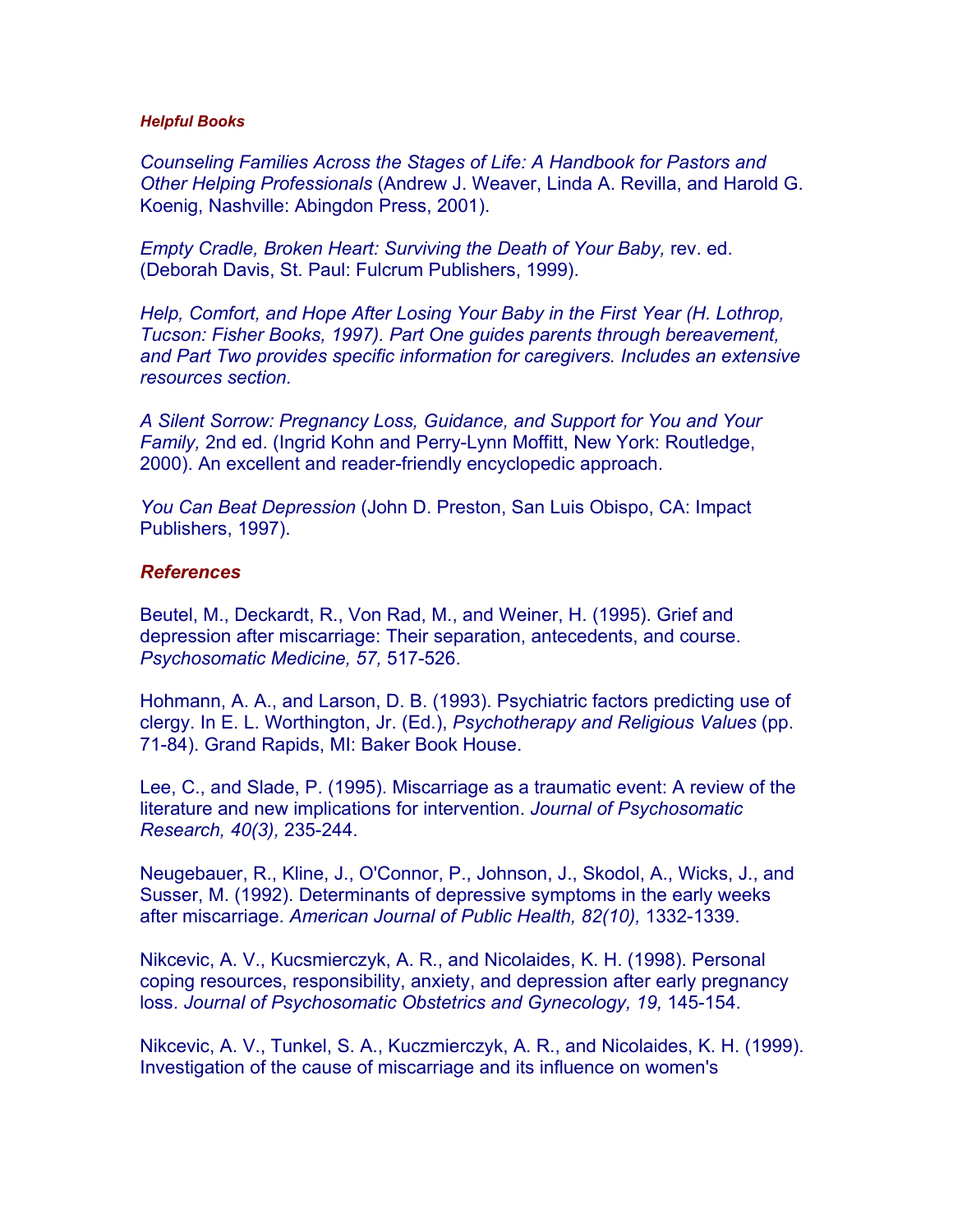psychological distress. *British Journal of Obstetrics and Gynecology, 106,* 808- 813.

Preston, J. D. (1997). *You Can Beat Depression.* San Luis Obispo, CA: Impact Publishers.

Reynolds, C. F., Frank, E., Perel, J. M., Imber, S. B., Cornes, C., Morycz, R. K., Mazumdar, S., Miller, M. D., Pollock, B. G., and Rifai, A. H. (1992). Combination pharmacotherapy and psychotherapy in the acute and continuation treatment of elderly patients with current major depression: A preliminary report. *American Journal of Psychiatry, 149(12),* 1687-1692.

Robinson, G. E., Stirtzinger, R., and Stewart, D. E. (1994). Psychological reactions in women followed for one year after miscarriage. *Journal of Reproductive and Infant Psychology, 12,* 31-36.

Stirtzinger, R. M., Robinson, G. E., Stewart, D. E., and Ralevski, E. (1999). Parameters of grieving in spontaneous abortion. *International Journal of Psychiatry in Medicine, 29(2),* 235-249.

Tarkan, L. (1997). The pain of miscarriage. *Parents, 72(10),* 120-122.

Turton, P., Hughes, P., Evans, C. D. H., and Fainman, D. (2001). Incidence, correlates, and predictors of post-traumatic stress disorder in the pregnancy after stillbirth. *British Journal of Psychiatry, 178,* 556-560.

# *Case 9--Torture (Refugee)*

*"He was imprisoned, beaten, and tortured"*

**D**avid Mutombo was twenty-one years of age and had been raised in a Christian home in Central Africa. His father was a Methodist pastor who spoke out for democracy in his country and was murdered for his convictions. David was imprisoned, beaten, and tortured with electric shock. He was forced to witness the execution of several church members he knew well and had been subjected to a mock execution by a group of soldiers. Through the efforts of Amnesty International and The United Methodist Church, David was released after several months in prison. He came to the U.S. with little more than the clothes on his back and a small photo of his mother and father who had both been murdered by a death squad.

The Rev. Rachel Haines was the senior pastor of the church that sponsored his coming to the United States. David worked for the church as a maintenance person while going to college part-time. Rev. Haines became concerned about David when he fell asleep at work several times. It was discovered that David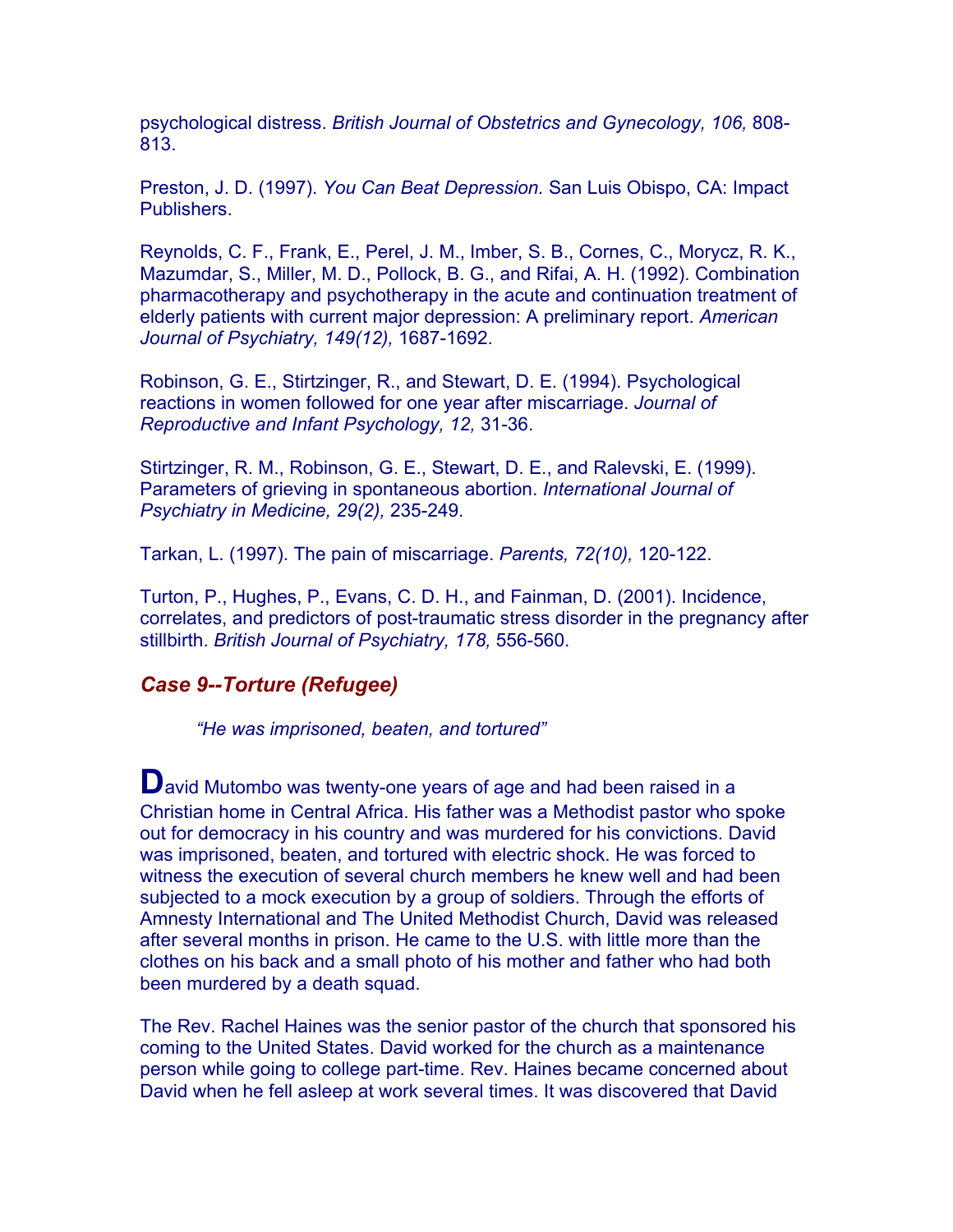was having a very difficult time sleeping at night and concentrating on his academic work.

# *Pastoral Care Assessment*

When David first came to the church, Rev. Haines was surprised at how well he dealt with the dramatic changes in his life. He was a person of profound faith who was very bright and a hard worker. A family in the church took him into their home, where he lived while he continued his education in engineering. He appeared to cope well with his new environment and responded positively to people in the church. However, Rev. Haines and others in the church were aware of the need to "keep an eye on him" as he adjusted and to make sure he was continuing to cope.

Rev. Haines knew it would be good for him to see an experienced mental health specialist, given the nature of his displacement from his country and the death of his parents. The traumatic circumstances of his departure provided neither the time nor the resources for dealing with the psychological effects of events. However, he resisted the idea of counseling until Pastor Haines found him sleeping in a room in the church during his workday. He told the pastor that he could not sleep at night because of the terrible nightmares. That was the first time he told anyone about the maltreatment and torture he had experienced in prison. He told Rev. Haines that he was trying to work as hard as he could at his job and in school to keep his mind off the terrible memories he was having. With gentle guidance and pastoral care, Rev. Haines was able to persuade David to see an experienced pastoral counselor whom she knew and who shared his religious beliefs.

# *Relevant History*

In the past two decades, there have been an increasing number of refugees globally, reflecting the political and economic instability in several regions of the world (Carter, French, and Salt, 1993). The breakdown of civil order has led to large-scale displacement and maltreatment of peoples. The nature of modern warfare puts entire populations at risk of trauma. From 1983 to 1990, Western countries received more than 2.2 million asylum applicants (Widgren, 1993). The traumatic circumstances that trigger a decision to leave one's home because of a well-founded fear of persecution are central to understanding the deep distress found in asylum seekers. In addition, many refugees that immigrate to North America and Europe have suffered severe maltreatment and torture (Mollica, 2000).

The Center for Victims of Torture (CVT) in Minneapolis estimates that 500,000 victims of torture now reside in the United States. CVT treats patients from across the globe—73.3 percent from Africa, 13.3 percent from the Middle East, 11.1 percent from Eastern Europe, and 2.2 percent from Asia. Less than 1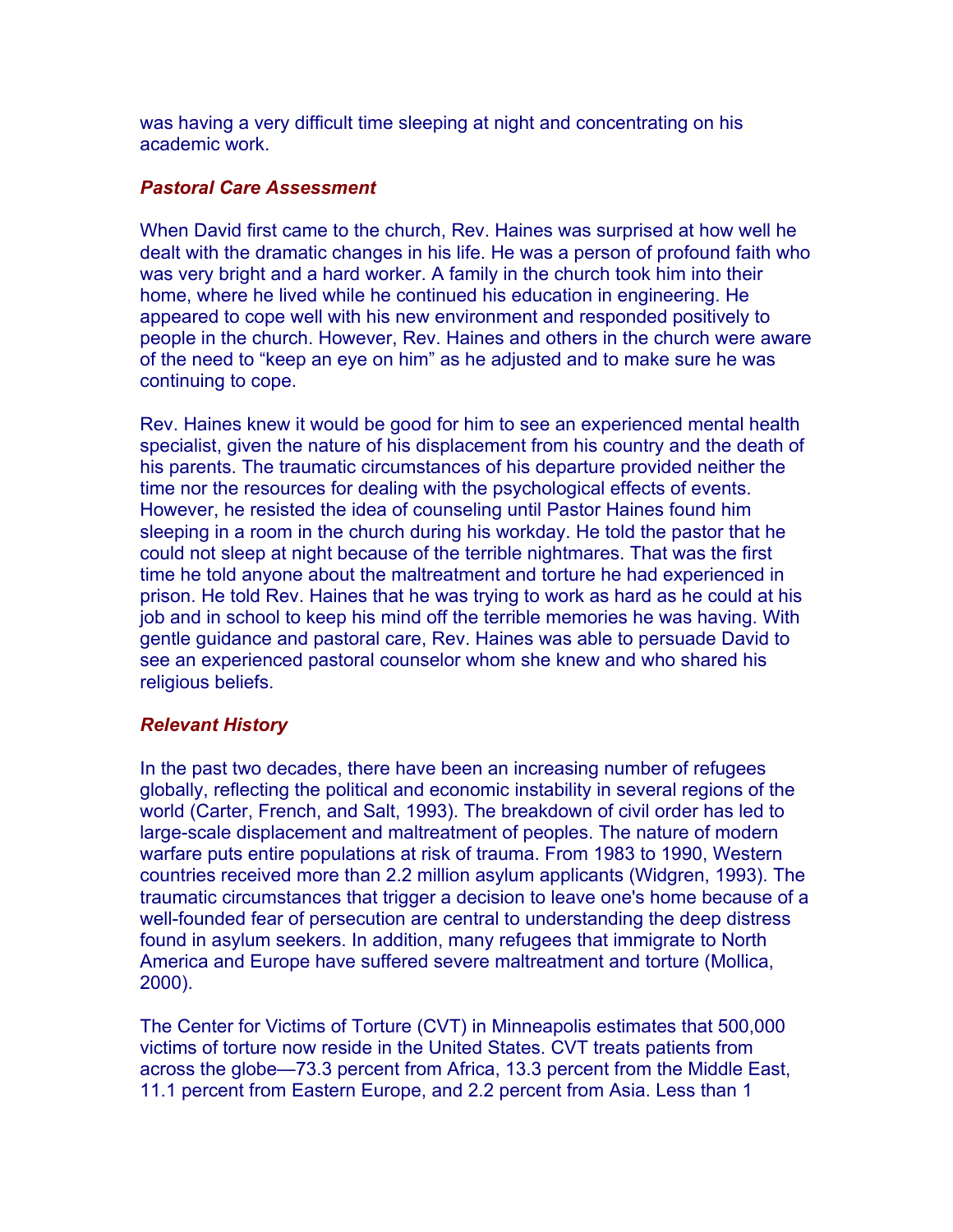percent of their clients are U.S. citizens who were tortured abroad. An estimated two-thirds of their clients are seeking asylum from persecution at the time they first contact CVT.

## *Diagnostic Criteria*

Many child and adult refugees are at risk for post-traumatic stress disorder (PTSD) and other severe mental health problems as a direct result of their exposure to war trauma, torture, and displacement from their homes (Goldstein, Wampler, and Wise, 1997). A study of 149 refugees from diverse areas of the globe, including the Middle East, Africa, Latin America, Eastern Europe, and Asia, revealed that almost 8 in 10 had PTSD and almost half of those were also suffering from depression (Ferrada-Noli et al., 1998).

Caught in the middle of a war zone, civilian refugees often experience greater brutality than combatants. In addition, war zones allow little opportunity to deal with the emotional pain, nor do they encourage expression of feelings. Refugees report experiencing a shattered sense of safety and stark vulnerability. The traumatic experiences of refugees may include experiencing or witnessing combat atrocities and mass killings. Executions may be witnessed and imprisonment is common.

PTSD is described as *acute* if symptoms last less than three months, *chronic* if symptoms last more than three months, and *delayed onset* if the symptoms start at least six months after the traumatic event. David probably has chronic and delayed-onset PTSD.

The American Psychiatric Association notes that "psychosocial and environmental problems may affect the diagnosis, treatment, and prognosis of mental disorders" (APA, 2000, p. 31). Many refugees experience these circumstances: problems with their primary support group, such as the death of a family member, family disruption, and physical abuse; problems related to the social environment, such as the death or loss of a friend, inadequate social support, acculturation problems, and discrimination; educational problems, including illiteracy and academic difficulties; occupational problems, including unemployment and stress at work; housing problems, such as inadequate housing, unsafe neighborhoods, or difficulties with neighbors; economic problems; problems of access to health services; problems related to the legal system; and other psychosocial and environmental problems, including exposure to disaster or war and the unavailability of social services. All of these (except difficulties related to the legal system) affect David's circumstances. The cumulative negative effects of these factors can increase the difficulty of resolving the mental health and other problems of many refugees.

# *Response to Vignette*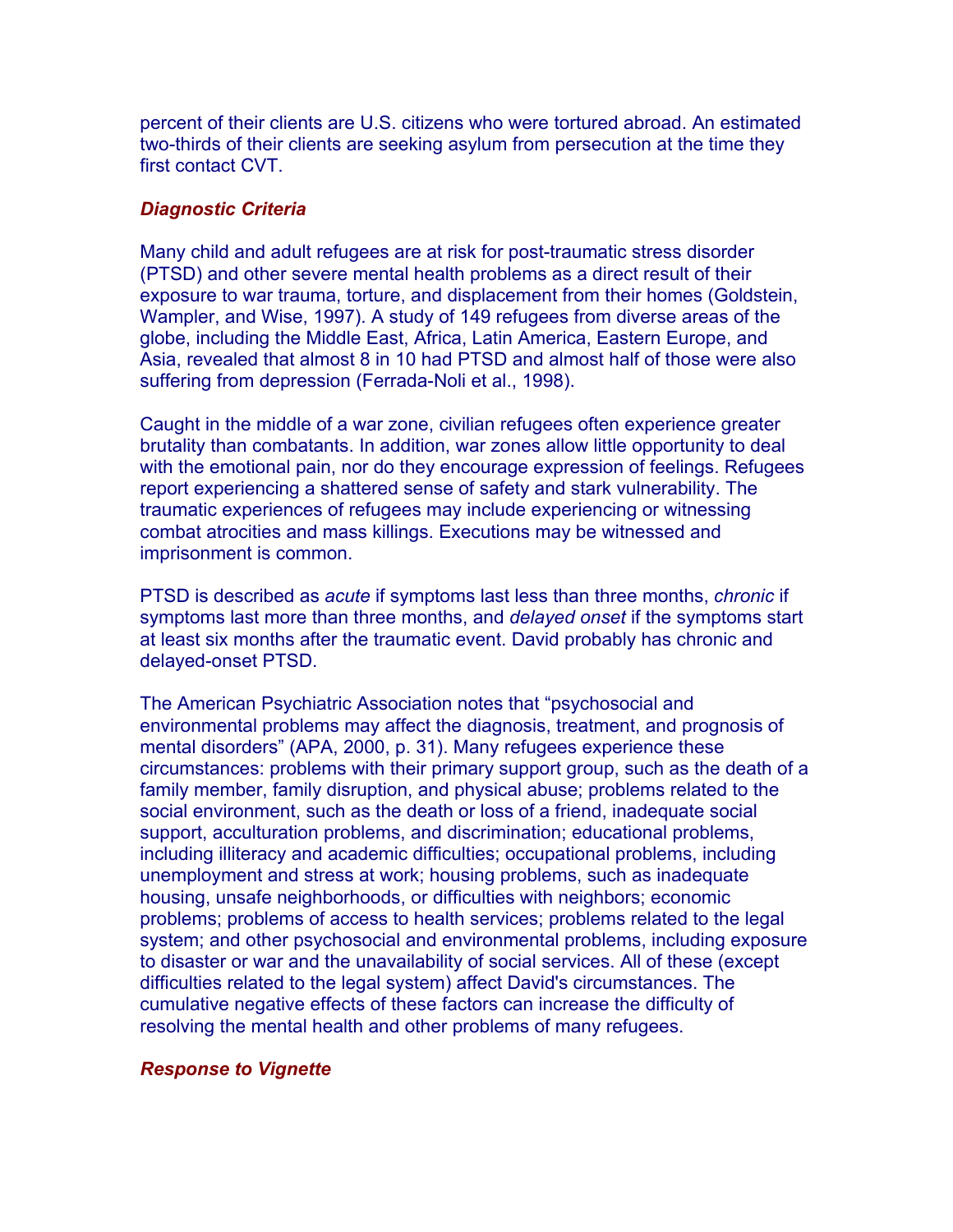David, like many survivors of torture, is reluctant to disclose information about his traumatic experiences. Survivors often suffer chronic pain, guilt, depression, anxiety, and symptoms of PTSD in silence. David is naturally suspicious and frightened, and he wants to forget about what has happened to him. Unfortunately these feelings discourage him from seeking the help he needs. Treatment for the psychological after-effects of torture requires a great deal of effort and sensitivity to develop trust on the part of pastors, mental health specialists, and others working with survivors. It is important to remember that torture survivors seeking mental health help are healthy people who have been subjected to brutality intended to destroy their sense of identity, their confidence, and their ability to function socially. Survivors often need assistance in understanding their experience and help in rebuilding their identity. In general, the whole story comes slowly and in stages.

Dr. Nina Summers was an experienced pastoral counselor and colleague of Rev. Haines who had specialized training in working with trauma survivors. Over the years, she had counseled many people who had experienced severe psychological trauma. She knew that grief is the normal response to loss, and it must be recognized and addressed in order to understand David's mental health. Dr. Summers was aware that trauma often resembles a grief reaction or, in David's case, a delayed grief reaction. Exploring and expressing feelings about the loss and trauma is vital to recovery. David was allowed to take the lead in deciding what was appropriate for discussion and when he was ready to deal with the loss. Through displacement and war, David lost his home, possessions, and parents. Any one of these might result in severe grief and be a source of chronic grief for him.

Over time David was able to begin to trust Dr. Summers. Their shared faith in Christ was an important factor in developing the trust that was needed to begin the healing process. He began to tell his story of the loss and trauma. She was skillful in helping clarify the details of his memory and separating what was real from what was not. She encouraged him over time to express and accept his sadness and emotional pain. She was sensitive to cultural and gender issues that affected his expression of feelings. After a time he was able to accept more of his negative emotions, such as his guilt, sadness, and anger. Working on, and, to some extent, through, these emotions can decrease distress and move David toward healing.

A Christian support group was especially helpful for him. The group and individual therapy helped him understand that his trauma was not his fault and that he had done the best he could. He was able to stop blaming himself and to accept God's love for him in a new way.

### *Treatment Within the Faith Community*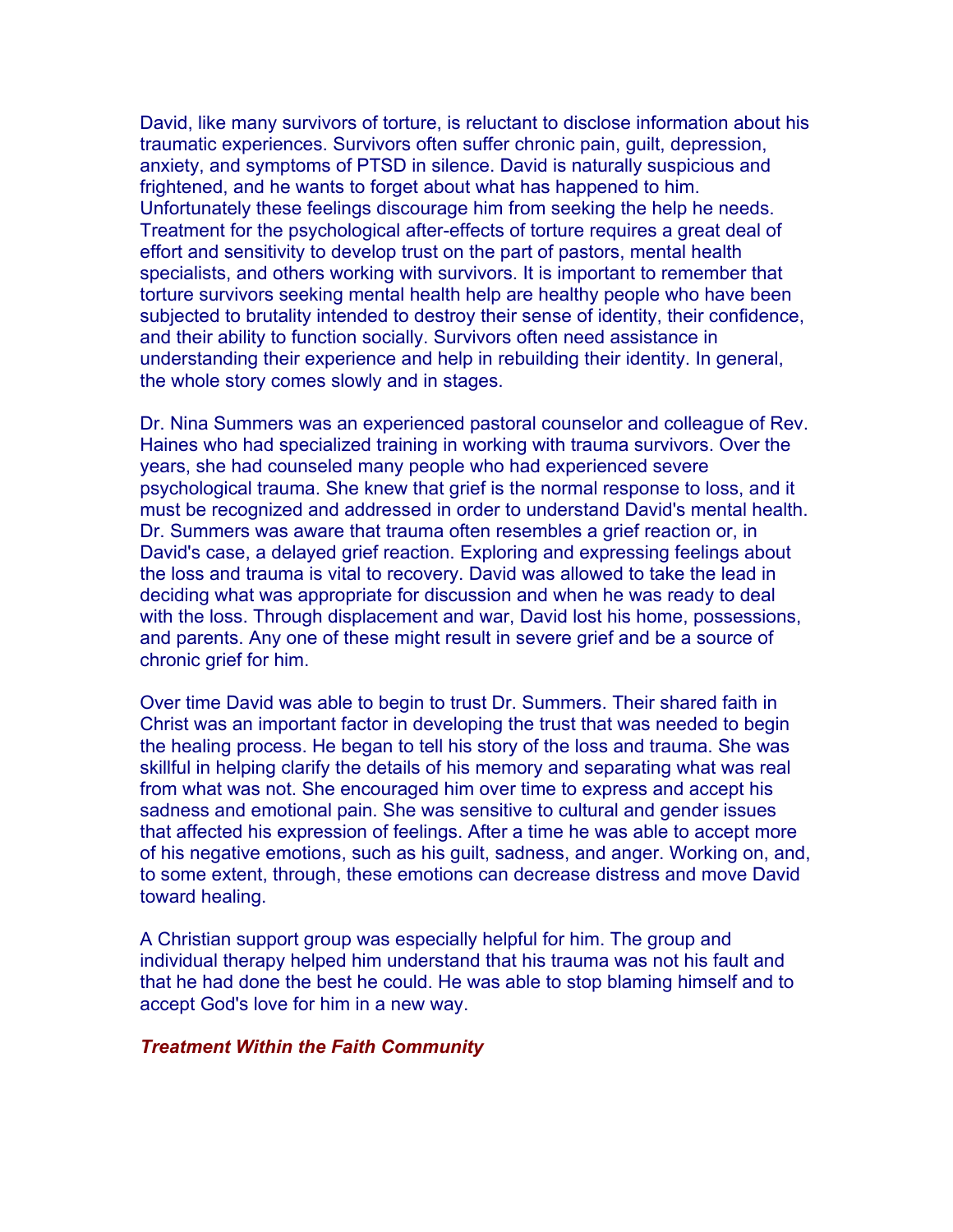Torture is a crime against humanity. It is usually used as a strategic tool of repression against people who are seeking political freedom. Its purpose is to control populations by destroying individual leaders and terrorizing entire communities. Amnesty International reports that systematic torture and other forms of maltreatment are practiced in 121 of the 205 nations of the world (Amnesty International, 1999). Torture inflicts spiritual as well as physical and psychological injury. Many refugees who survive torture and other forms of psychological trauma have sought and found help in religious communities (Lorenz, 1990).

Advocacy against torture is an important role that religious communities can play in the fight against this form of inhumanity. Amnesty International is one example of a worldwide group that works to promote human rights. It campaigns to free prisoners of conscience; ensure fair and prompt trials for political prisoners; abolish the death penalty, torture, and other cruel treatment of prisoners; end political killings and "disappearances"; and it opposes human rights abuses by opposition groups. It is one of several organizations that advocate for humane treatment and human rights that people of conscience can join.

Torture often cuts off survivors from the rest of society, exacerbating their problems. The Canadian Centre for Victims of Torture (see Resources) helps concerned persons provide support to survivors through their Volunteer Friendship Program. Volunteers are trained in the effects of torture and the needs of survivors and then linked with a survivor in a one-on-one relationship. The volunteer acts as a friend, as well as a connection to the new community. These volunteers form part of a social network of personal support, helping survivors function well within their new community. Congregations could use such a friendship model to train their members to offer support to survivors of torture.

### *Indications for Referral*

Refugees who have experienced torture and other forms of maltreatment and who have PTSD are at risk for suicide (Ferrada-Noli et al., 1998) and require screening by a mental health specialist. Suicide by trauma survivors is associated with having morbid nightmares, lack of social contact, pessimism about their future, and increased aggression. Other factors that increase the risk of suicide include alcoholism, depression or a history of it, unresolved grief, and a history of suicide attempts (Weaver and Koenig, 1996). Unrecognized physical and/or mental health problems further increase the risk.

Talking or hinting about suicide is the primary indication that a person is at risk for suicide. Retrospective studies of suicide often show that individuals made statements indicating despair and plans to resolve the despair by taking their life (Weaver and Koenig, 1996). Risk is increased if a person has specific and lethal plans. Someone who states when and how he or she will commit suicide is at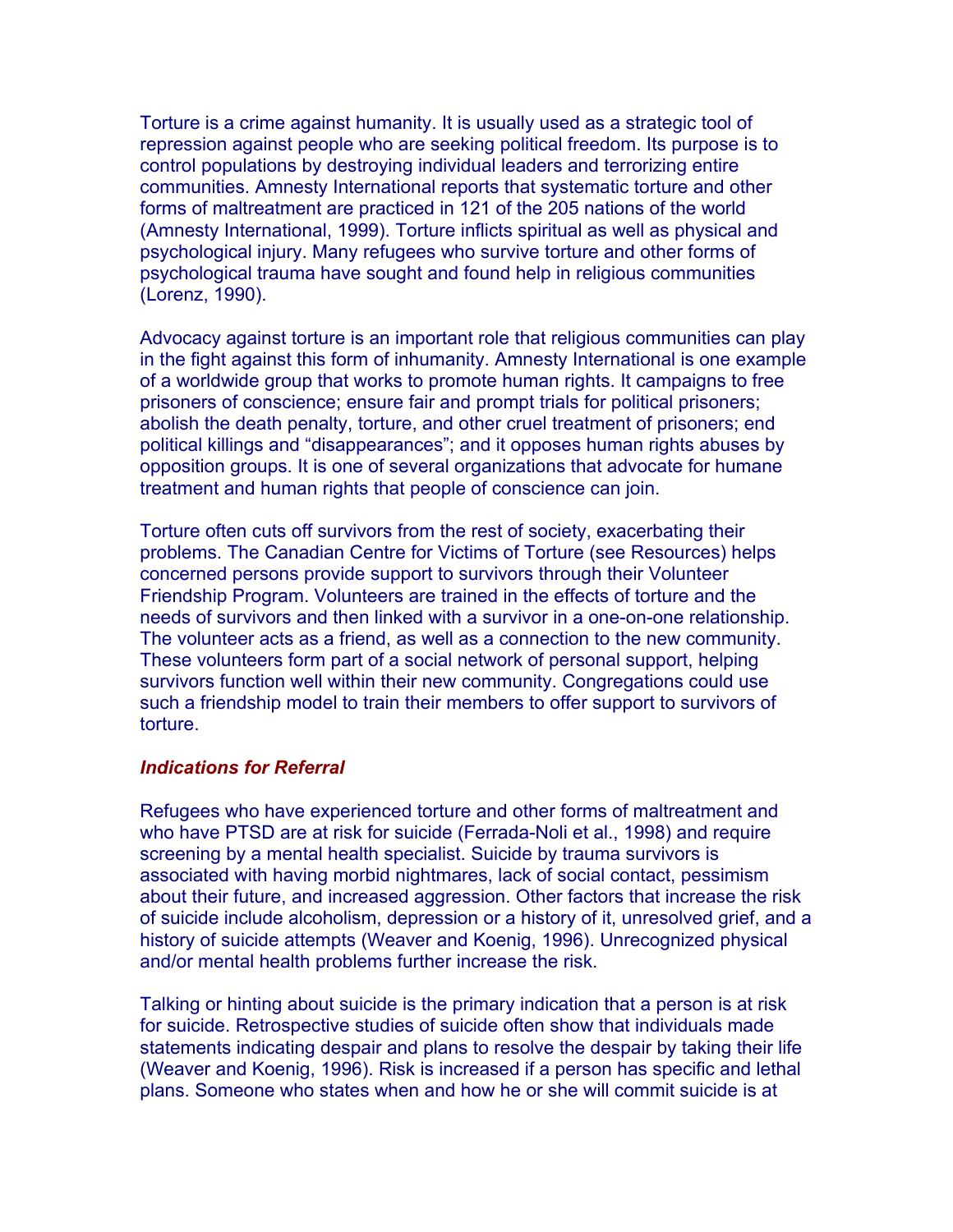very high risk; threats to take one's life with a gun are the highest risk. Pastors and others working with refugees who encounter a suicidal person should immediately get help from a suicide crisis center or other source of specialized services. Helping a person who is suicidal is not to be delayed or taken on alone.

### *Treatment by Mental Health Specialist*

There are increasing numbers of multidisciplinary professional networks in North America and Europe that provide medical and psychological evaluation and treatment for survivors of torture (see Resources).

### *Cross-Cultural Issues*

More than 150,00 Tibetans have fled into exile as a consequence of being persecuted by the Chinese government, and an estimated 15,000 have been tortured (Holtz, 1998). In one study, refugee Buddhist nuns and students who had been arrested and tortured in Tibet were compared with those who had not (Holtz, 1998). The results suggest that torture has long-term consequences on mental health over and above the effects of being uprooted, fleeing one's country, and living in exile as a refugee, although the additional effects were small. Political commitment and social support in exile fostered resilience against psychological problems. Buddhist spirituality played an active role in the development of protective coping mechanisms among these Tibetans.

#### *Resources*

—Advocates for Survivors of Torture and Trauma; 431 East Belvedere, Baltimore, MD 21212; (410) 464-9006; www.astt.org; is a nonprofit group of physicians, psychologists, social workers, ancillary health care providers, and human rights advocates who work together to help survivors of torture and trauma. It provides direct service to individuals who have experienced torture and assists survivors in establishing safety in the United States by aiding in the preparation of political asylum documents. It also seeks to educate the public regarding the world's human rights issues and the large number of torture survivors who seek or have obtained refuge or asylum in the U.S.

—Amnesty International USA, 322 Eighth Avenue, New York, NY 10001; www.amnestyusa.org; is a worldwide movement that works to promote all the human rights enshrined in the Universal Declaration of Human Rights. It has more than a million members and supporters in 162 countries and territories. Activities range from public demonstrations to letter-writing, human rights education, and individual appeals on a particular case to global campaigns on a particular issue.

—Canadian Centre for Victims of Torture; 194 Jarvis Street, 2nd Floor, Toronto, Ontario, Canada M5B 2B7; (416) 363-1066; www.icomm.ca/ccvt; is a nonprofit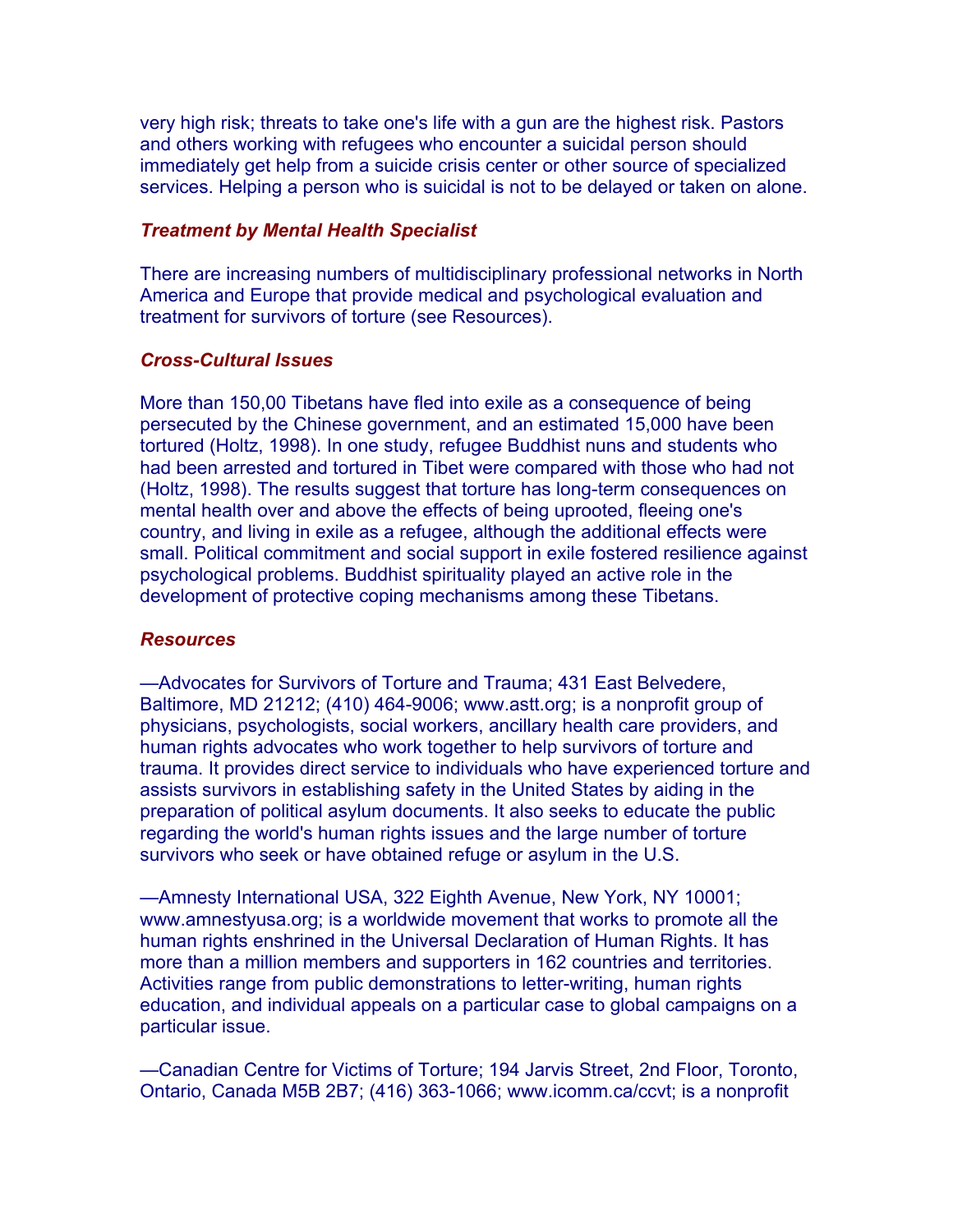registered charitable organization, founded by medical doctors, lawyers, and social service professionals associated with Amnesty International. It was incorporated in 1983 and was the second such facility in the world established to treat survivors of torture. It has assisted approximately eleven thousand survivors from ninety-nine countries since its inception.

—Center for Victims of Torture; 717 East River Road, Minneapolis, MN 55455; (612) 436-4800; www.cvt.org; is a private, nonprofit organization founded in 1985 to provide direct care to survivors of politically moti-vated torture and members of their families. It was the first organization of its kind in the United States, pioneering a comprehensive assessment and care program. It works in research, training, and public policy initiatives designed to create new resources for torture survivors worldwide and new allies in the campaign to end the use of torture.

—Human Rights Watch; 350 Fifth Avenue, 34th Floor, New York, NY 10118- 3299; (212) 290-4700; www.hrw.org; is an independent, nongovernmental organization dedicated to protecting the human rights of people around the world. It seeks to prevent discrimination, to uphold political freedom, to protect people from inhumane conduct in wartime, and to bring offenders to justice. It challenges governments and those who hold power to end abusive practices and respect international human rights law. It works to enlist the public and the international community to support the cause of human rights.

—International Rehabilitation Council for Torture Victims; Borgergade 13, P.O. Box 9049, DK-1022 Copenhagen K, Denmark; 45-33-76-06-00; www.irct.org; is an independent, international organization of health professionals, which promotes and supports the rehabilitation of torture victims and works for the prevention of torture worldwide. It seeks to promote and support new and existing rehabilitation centers and prevention programs and to initiate emergency intervention projects.

—Program for Torture Victims; 3655 South Grand Avenue, Suite 290, Los Angeles, CA 90007; (213) 747-4944; www.ptvla.org; was founded in 1980 to provide medical and psychological treatment for victims of torture and other human rights abuses. It offers referrals for social and legal assistance, as well as educational workshops on the consequences of torture and other human rights abuses.

—Survivors International; 703 Market Street, Suite 301, San Francisco, CA 94103; (415) 546-2080; www.survivorsintl.org; is a nonprofit organization made up of a multidisciplinary network of professionals dedicated to the treatment and support of survivors of torture. It also provides training programs for individuals and agencies working with refugees and immigrants to improve their understanding of the experience of torture and its psychological effect on persons, so that treatment interventions can be optimized.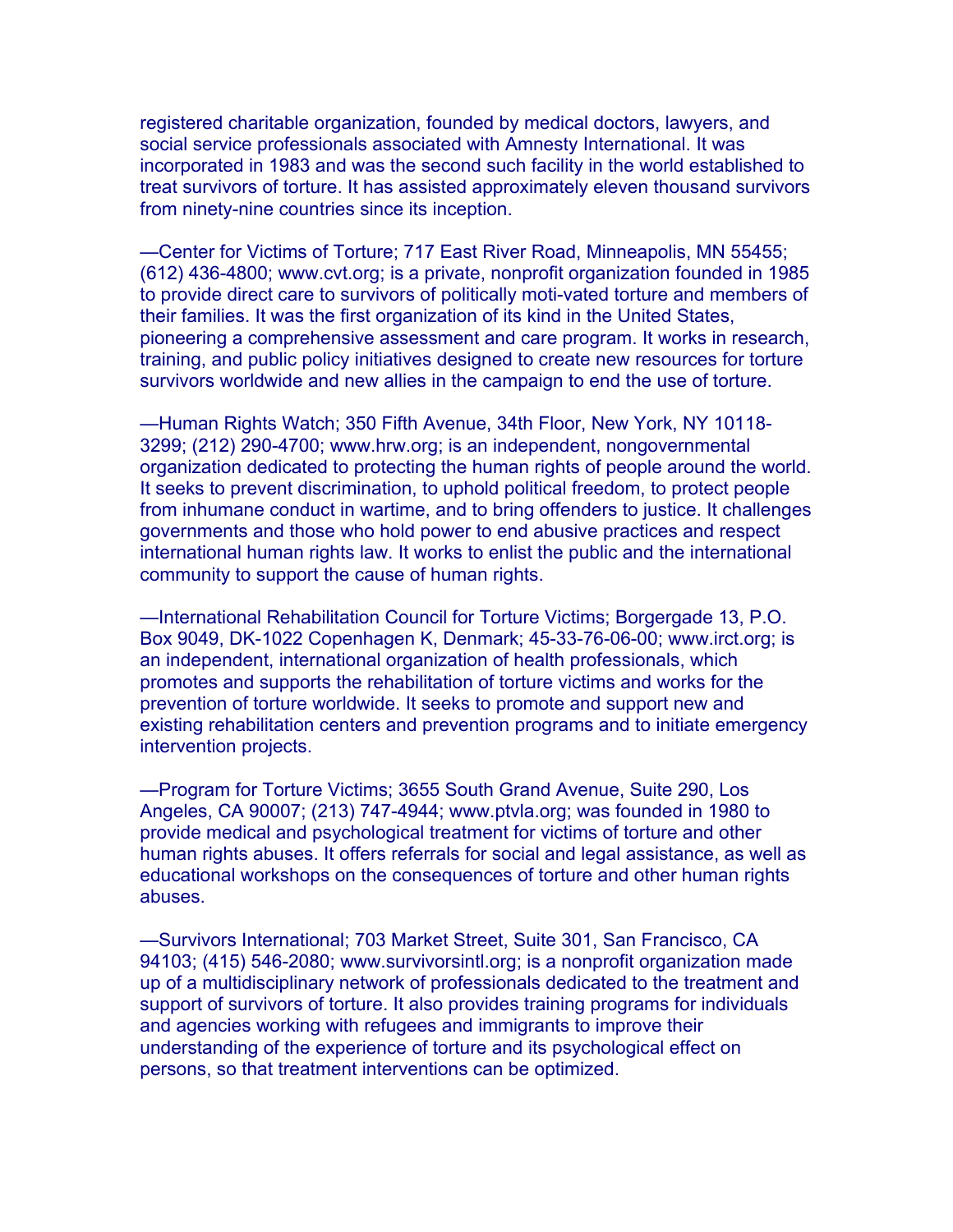—World Organization Against Torture USA; 1725 K Street, NW, Suite 610, Washington, DC 20006; (202) 296-5702; www.woatusa.org; is an international coalition of groups fighting against torture, summary executions, forced disappearances, and all other forms of cruel, inhuman, and degrading treatment in order to preserve human rights. It has an SOS Torture network consisting of some 240 nongovernmental organizations that act as sources of information. Its urgent interventions reach more than 90,000 governmental and intergovernmental institutions, nongovernmental associations, and pressure and interest groups daily.

#### *Helpful Books*

*Caring for Victims of Torture* (James Jarason and Michael Popkin, Washington, DC: American Psychiatric Press, 1998).

*The Mental Health Consequences of Torture* (Ellen Gerrity, Terence Keane, and Farris Tuma, New York: Kluwer Academic/Plenum Publishers, 2001).

*Torture and Its Consequences: Current Treatment Approaches* (Metin Basoglu, Cambridge: Cambridge University Press, 1999).

*Unspeakable Acts, Ordinary People: The Dynamics of Torture* (John Conroy, New York: Knopf, 2000).

### *References*

American Psychiatric Association (2000). *Diagnostic and Statistical Manual of Mental Disorders* (Fourth Edition, Text Revised). Washington, DC: APA.

Amnesty International (1999). *Amnesty International Report 1999.* London: Amnesty International.

Carter, F. W., French, R. A., and Salt, J. (1993). International migration between East and West in Europe. *Ethnic and Racial Studies, 16,* 401-421.

Ferrada-Noli, M., Asberg, M., Ormstad, K., Lundin, T., and Sundbom, E. (1998). Suicidal behavior after severe trauma. Part 1: PTSD diagnoses, psychiatric comorbidity, and assessments of suicidal behavior. *Journal of Traumatic Stress, 11(1),* 103-112.

Goldstein, R. D., Wampler, N. S., and Wise, P. H. (1997). War experiences and distress symptoms of Bosnian children. *Pediatrics, 100(5),* 873-878.

Holtz, T. H. (1998). Refugee trauma versus torture trauma: A retrospective controlled cohort study of Tibetan refugees. *The Journal of Nervous and Mental Disease, 186(1),* 24-34.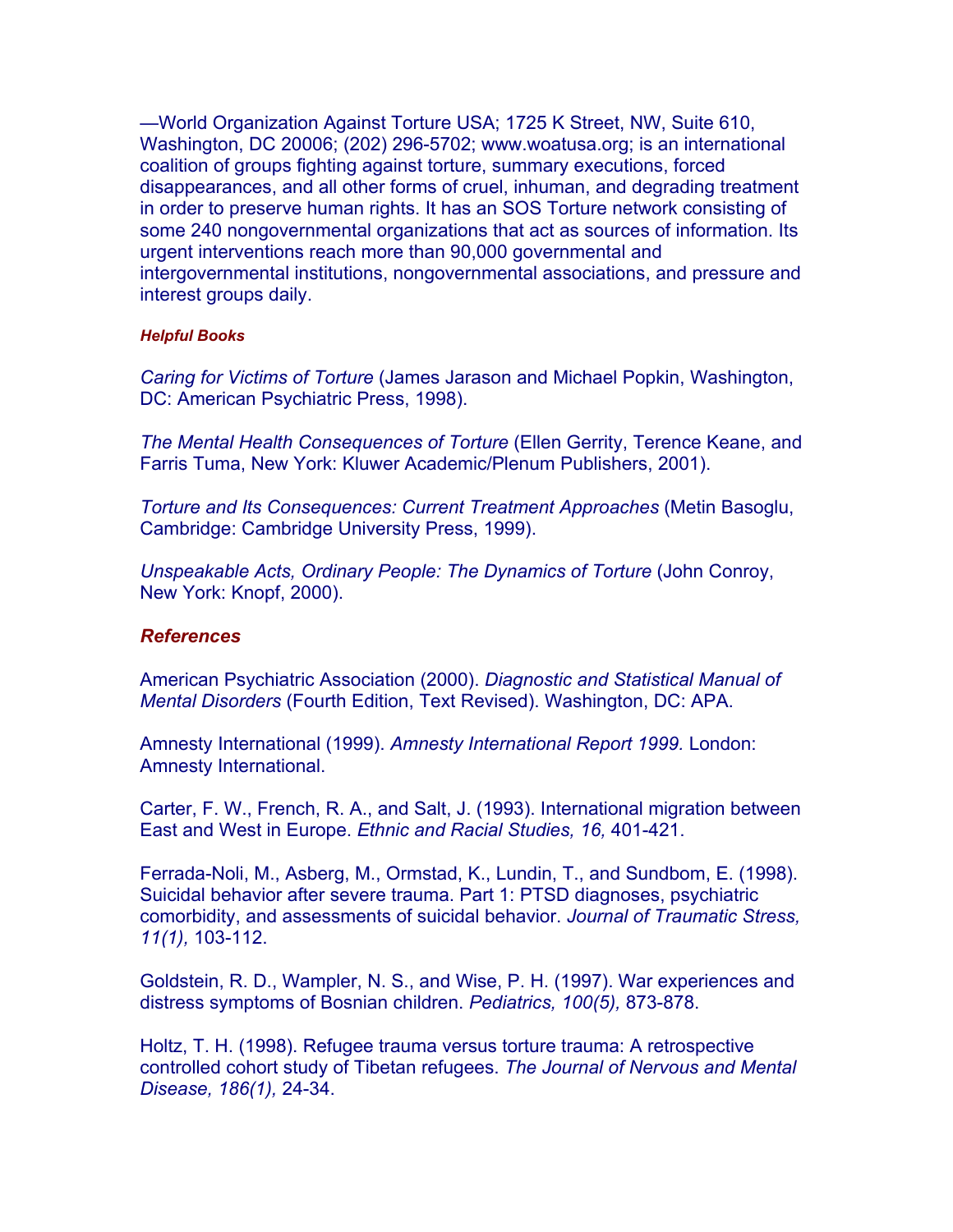Lorenz, W. (1990). For we are strangers before Thee and sojourners—2 Chronicles 29:15. *American Baptist Quarterly, 9(4),* 268-280.

Mollica, R. F. (2000). Waging a new kind of war: Invisible wounds. *Scientific American, 282(60),* 54-57.

Weaver, A. J., and Koenig, H. G. (1996). Elderly suicide, mental health professionals and the clergy: A need for collaboration, training and research. *Death Studies, 20(5),* 495-508.

Widgren, J. (1993). Movements of refugees and asylum seekers: Recent trends in a comparative perspective. In Organization for Economic Cooperation and Development, *The Changing Course of International Migration* (pp. 87-95). Paris, France: OECD.

# *Case 10--Rape*

*"I took myself away in my mind when they raped me"*

**J**udy, age twenty-six, was accosted at knifepoint at night in a shopping mall parking lot and forced by two strangers into a car. They drove her to a rural area, raped and stabbed her, and left her for dead. Although seriously injured, she survived. Her rabbi, Bonita Oppenheimer, came to the hospital to see her as soon as she heard of the attack. She spent time listening to her and being supportive. Judy had great medical care and made a rapid recovery from her physical wounds.

After Judy left the hospital, she continued to have difficulty sleeping; she would wake up at night and experience anxiety attacks. Every time she lay down, she kept recounting the events of the night of the rape. She would get a picture of the attack in her mind, which created an enormous amount of fear. Judy kept feeling the presence of the rapists. She was unable to stay alone; she could not tolerate the dark. She could drive in a car only if the doors were locked and the windows closed. Judy could not watch television programs with violence or read her favorite mystery books. Although she was able to resume work activities, there was a deterioration in her motivation and drive to excel. She had difficulty concentrating. Physically, her back ached.

Judy had a marked change in the quality of her relationship with her boyfriend. There was a disruption in feelings of intimacy and a lack of sexual interest. In general, there was a feeling of estrangement from others, a diminished interest and decline in enjoyment of previously experienced activities, and an increasing distrust of people. Her recovery was prolonged.

# *Pastoral Care Assessment*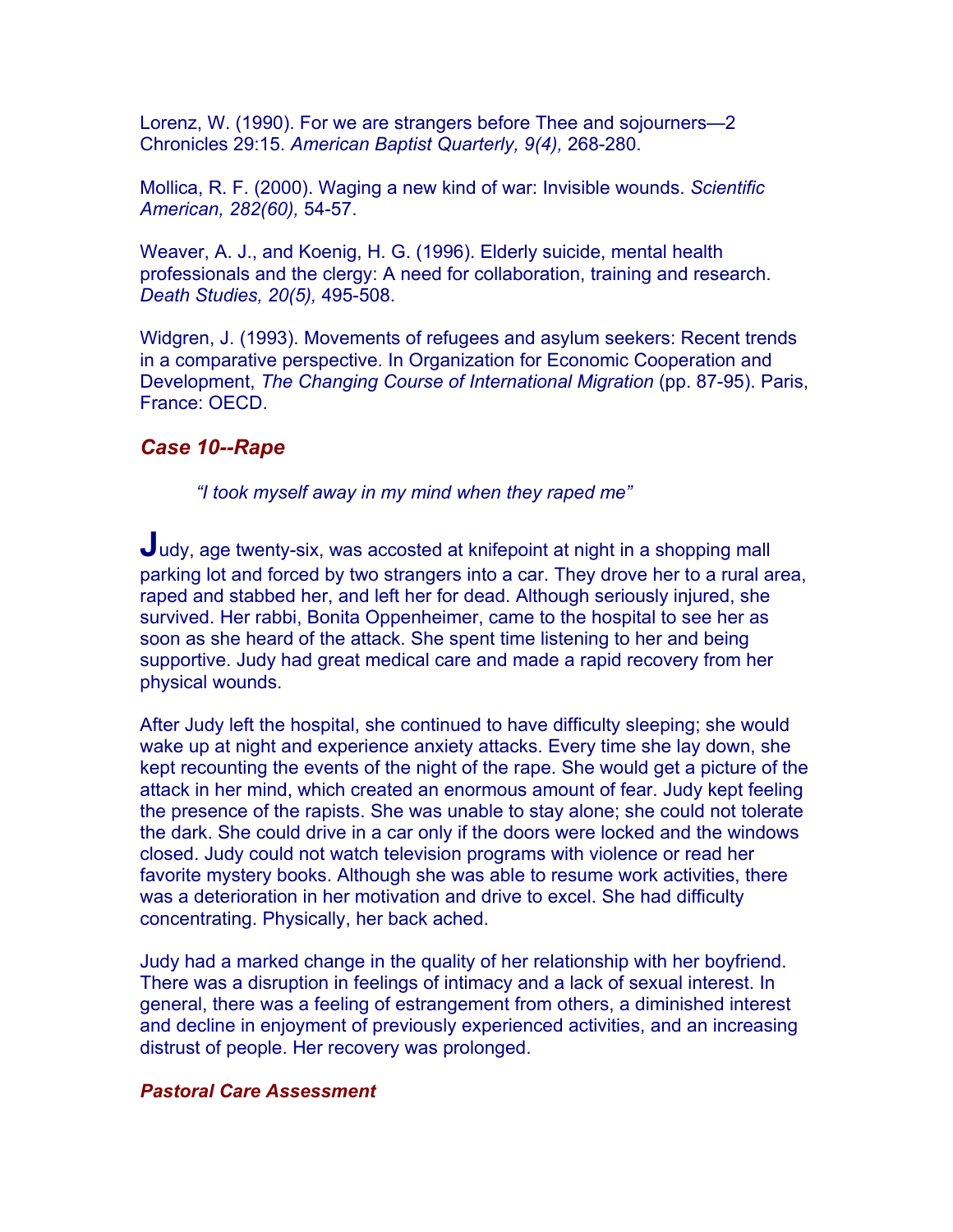Survivors of rape frequently experience changes in their overall mental health. Sleep disorders such as insomnia or eating disorders often occur following rape or sexual assault. Some women experience nightmares and flashbacks. Others encounter body aches, headaches, and fatigue. Post-traumatic stress disorder (PTSD) is the most common disorder seen in victims of rape or sexual assault. Rape victims sometimes experience anxiety, depression, self-injury, and suicide attempts, as well as other emotional disorders.

Rape survivors often have problems in their intimate and family relationships or close friendships. Sexual problems can be among the most long-standing difficulties experienced by women who are the victims of sexual assault. Women can experience fear and avoidance of any sexual activity and an overall decrease in sexual interest and desire. Marriage partners, friends, or family members may feel hurt, alienated, or discouraged, and then become angry or distant toward the survivor.

Most rape survivors have feelings of shame related to the assault. Sexual activities are a private matter, and rape is a violent invasion of that privacy. Most individuals express embarrassment at having to repeat the details of the assault to medical or legal officials and embarrassment that such a horrific thing could happen to her or him. They sometimes try to cope with their feelings by taking alcohol or drugs. Research has linked sexual assault with psychological trauma and increased risk for substance abuse (Polusny and Follette, 1996).

Many times those who have been raped face an enormous uphill emotional struggle to regain self-respect, self-esteem, self-assurance, and self-control. It is a struggle that can be won with the help of caring and supportive friends, family, counselors, physicians, and clergy.

### *Relevant History*

Sexual assault has widespread effects on women's psychological and physical health (Koss, 1993), and as a result, rape victims may contact several community agencies for assistance, including the legal, medical, and mental health systems (Campbell, 1998). The services provided by these systems can be difficult to access and potentially stressful for rape survivors, and the help they do receive may even leave them feeling revictimized (Campbell, 1998). More than 50 percent of female rape victims are not advised about pregnancy testing and prevention, and only 40 percent are given information about the risk of sexually transmitted diseases, including HIV/AIDS (Campbell and Bybee, 1997). These negative experiences have been called the second victimization. This is part of the reason that rape remains the most underreported violent crime in the United States, with less than 50 percent ever reported (Bureau of Justice Statistics, 2000).

### *Diagnostic Criteria*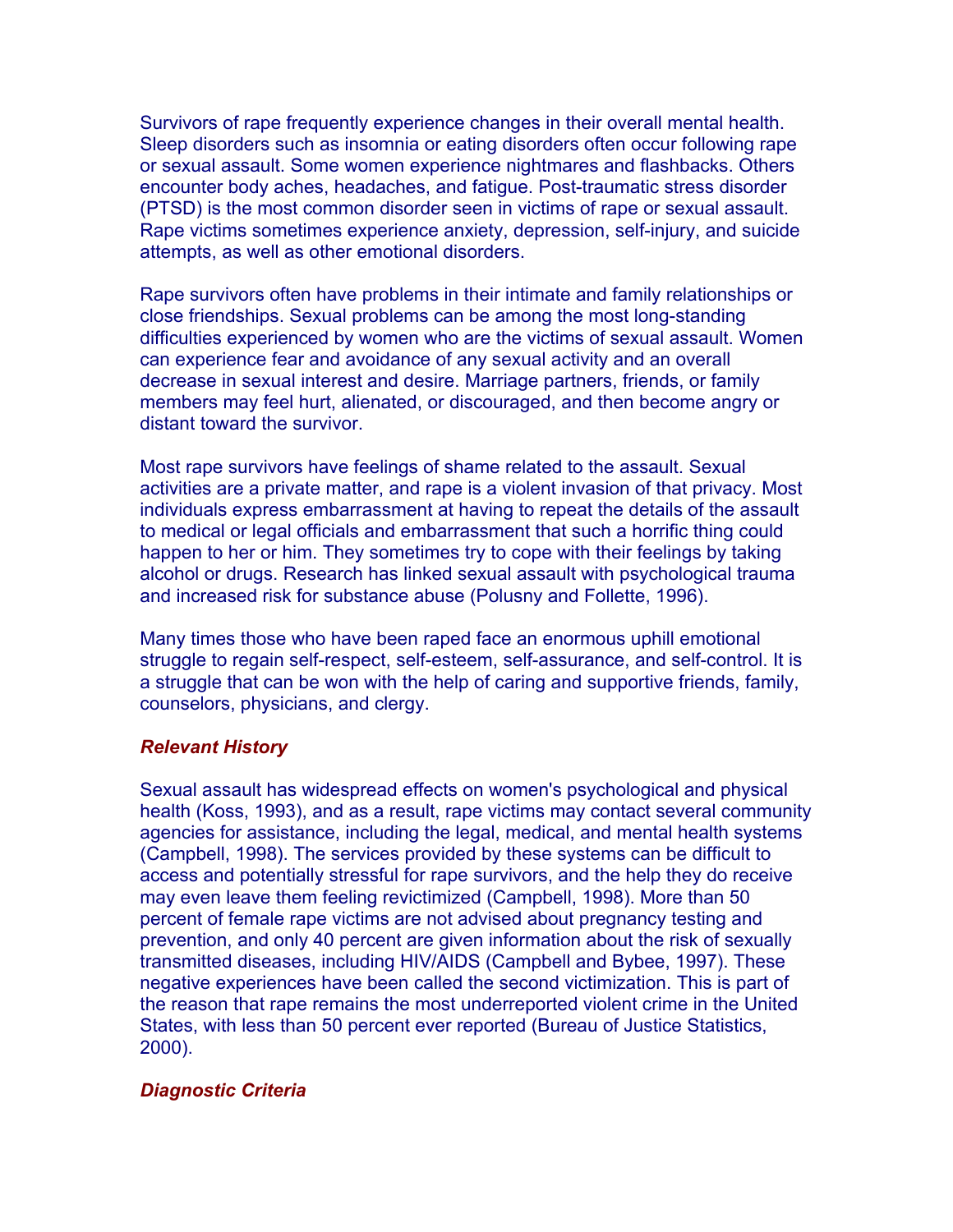Sexual assault is the most rapidly growing violent crime in the U.S., with 261,000 victims of rape, attempted rape, or sexual assault in the year 2000. Rape is not sex. Rape is an expression of power and control in which a person uses a sexual act as a means of violence. For women younger than thirty-five years of age and living in cities, rape is feared more than murder (Warr, 1985). The National Women's Study (Resnick et al., 1993) estimated that 12.1 million (12.7 percent) of adult American women have experienced a completed rape at some point in their lives. Approximately 43 percent of victims are raped by a friend or acquaintance, 34 percent by a stranger, 17 percent by an intimate partner, and 2 percent by another relative (Bureau of Justice Statistics, 2000). About 40 percent of sexual assaults take place at the victim's own home, while 20 percent take place in the home of a friend, neighbor, or relative. One in ten takes place outside, away from home, with about 1 in 12 in a parking garage. Only 1 in 4 of reported rapes is accepted for prosecution, 12 percent of defendants are actually found guilty, and 7 percent of all cases result in a prison term (Frazier and Haney, 1996).

Researchers found that very high numbers of women suffer from PTSD as a result of rape. In one study, 94 percent of women had PTSD one week after the attack, 65 percent at four weeks after the attack and 47 percent at twelve weeks after the attack (Rothbaum et al., 1992). Other studies have discovered significant improvement in a large number of women during the first few months after a rape (Foa and Rothbaum, 1998). However, for the remaining women who do not improve during the first months after a rape, chronic PTSD can persist for years. Women who attribute blame for the rape to their own character or behavior experience higher rates of emotional distress for longer periods of time than those who do not (Frazier and Schauben, 1994).

#### *Response to Vignette*

Rape victims experience a broad range of powerful emotions; a compassionate clergyperson can help by allowing the survivor to express these feelings. A woman who has been assaulted needs to vent her feelings about the traumatic events. It is helpful to reassure a rape survivor of the normalcy of her reactions and of the necessity of expressing her feelings to enhance recovery. Rabbi Bonita Oppenheimer knew it was also important to reassure Judy that her claims were not doubted and to stress that she is not to blame for the assault. The rabbi was able to establish trust and rapport with Judy by listening and validating her feelings. Any physical intimacy, even hugs or supportive hand-holding, are usually unwanted and resisted.

The rabbi helped her make changes in her life that made her feel safer. Rape victims often feel unsure of themselves and their ability to make decisions. Rabbi Oppenheimer pointed out to Judy her strengths and how she had overcome difficult problems in the past with the help of her friends, family, and faith. The rabbi advocated for her when she needed help facing the medical and legal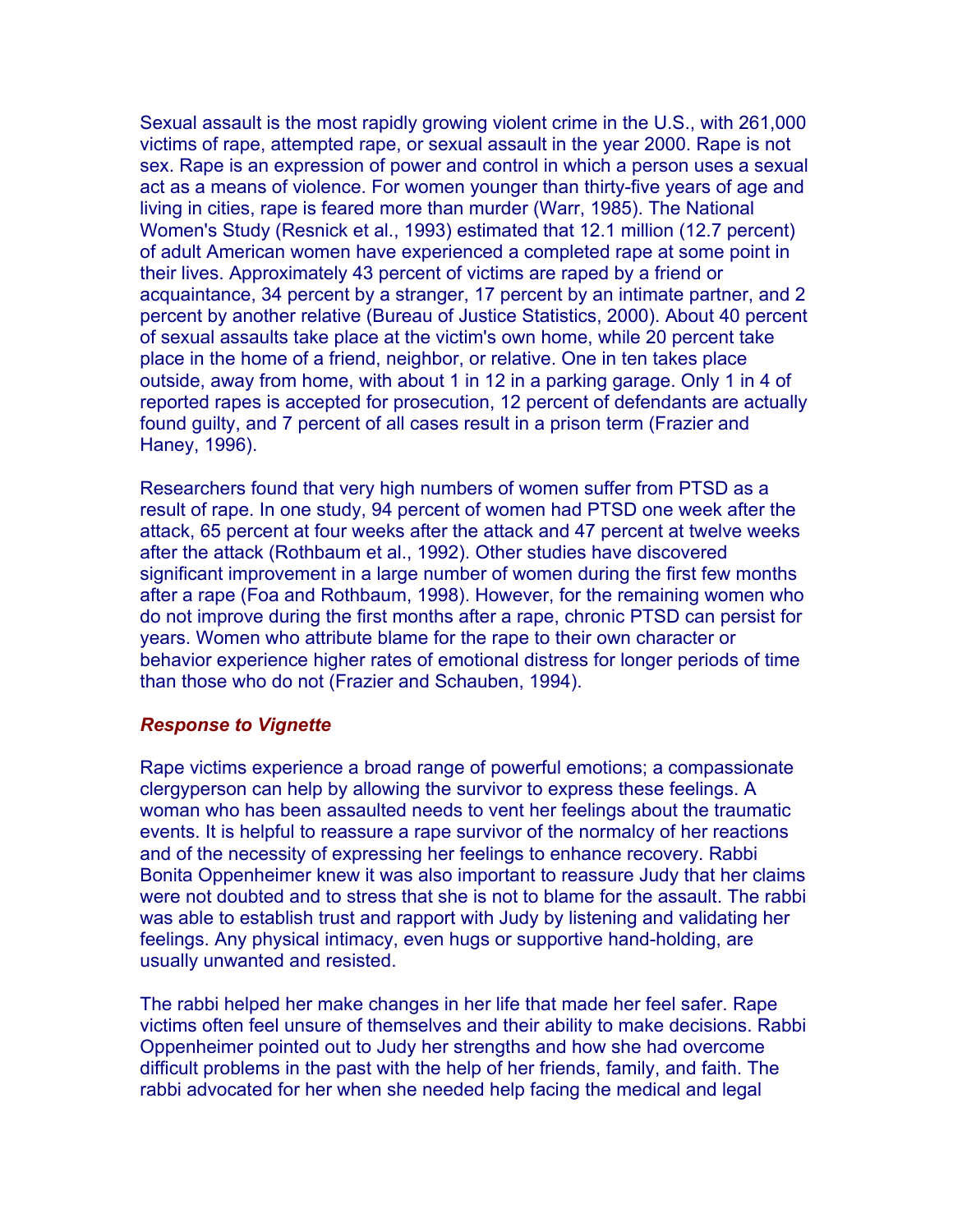systems. She let Judy know that she believed in her and that she knew Judy had the strength to heal and survive. These responses, in addition to counseling by a mental health specialist experienced in treating rape victims, helped Judy come to terms with her traumatic experience.

## *Treatment Within the Faith Community*

Research has found that avoidant reactions among rape survivors, such as dropping away from friends and activities, are associated with negative psychological consequences (Santello and Leitenberg, 1993). Encouraging a survivor to stay active in her community and religious congregation appears to have benefits for women who have been traumatized by sexual assault. Based upon recent research at Boston University School of Public Health, an active faith can be an important element in healing and recovery. Using a national sample of 3,543 female victims, the scientists found that frequent religious worship attendance was a source of strength and comfort for rape survivors, buffering the negative effects of sexual assault on their mental health (Chang, Skinner, and Boehmer, 2001).

The typical socialization of men and women in the United States fosters attitudes that women should be passive and dependent and not experiment with their sexuality. Men are socialized to be aggressive and competitive, to have strong sexual feelings, and to experiment with them. These social conventions encourage men to dominate and abuse women (Berkowitz, 1992). Churches, synagogues, and mosques can be of great value in the efforts to decrease sexual assault by conducting educational programs to raise awareness regarding myths about sexual assault, helping implement prevention strategies, and fostering better communication between genders on sexual and power issues.

# *Indications for Referral*

A major depressive disorder is a common reaction following sexual assault. Symptoms of a major depression can include depressed mood, inability to enjoy activities previously enjoyed, difficulty sleeping, changes in patterns of sleeping and eating, problems in concentration and decision making, feelings of guilt, hopelessness, and decreased self-esteem. Research suggests that about 1 in 3 rape victims has at least one period of major depression in her or his lifetime (Foa and Rothbaum, 1998). And for many of these women, the depression can last for a long period of time. Thoughts about suicide are common. Studies estimate that one-third of rape survivors contemplate suicide and that 17 percent actually attempt suicide (Foa and Rothbaum, 1998). Crisis issues in rape trauma survivors, such as major depression or suicidal thinking, extreme panic or disorganized thinking, or a need for drug or alcohol detoxification, will require a referral to a mental health specialist.

# *Treatment by Mental Health Specialist*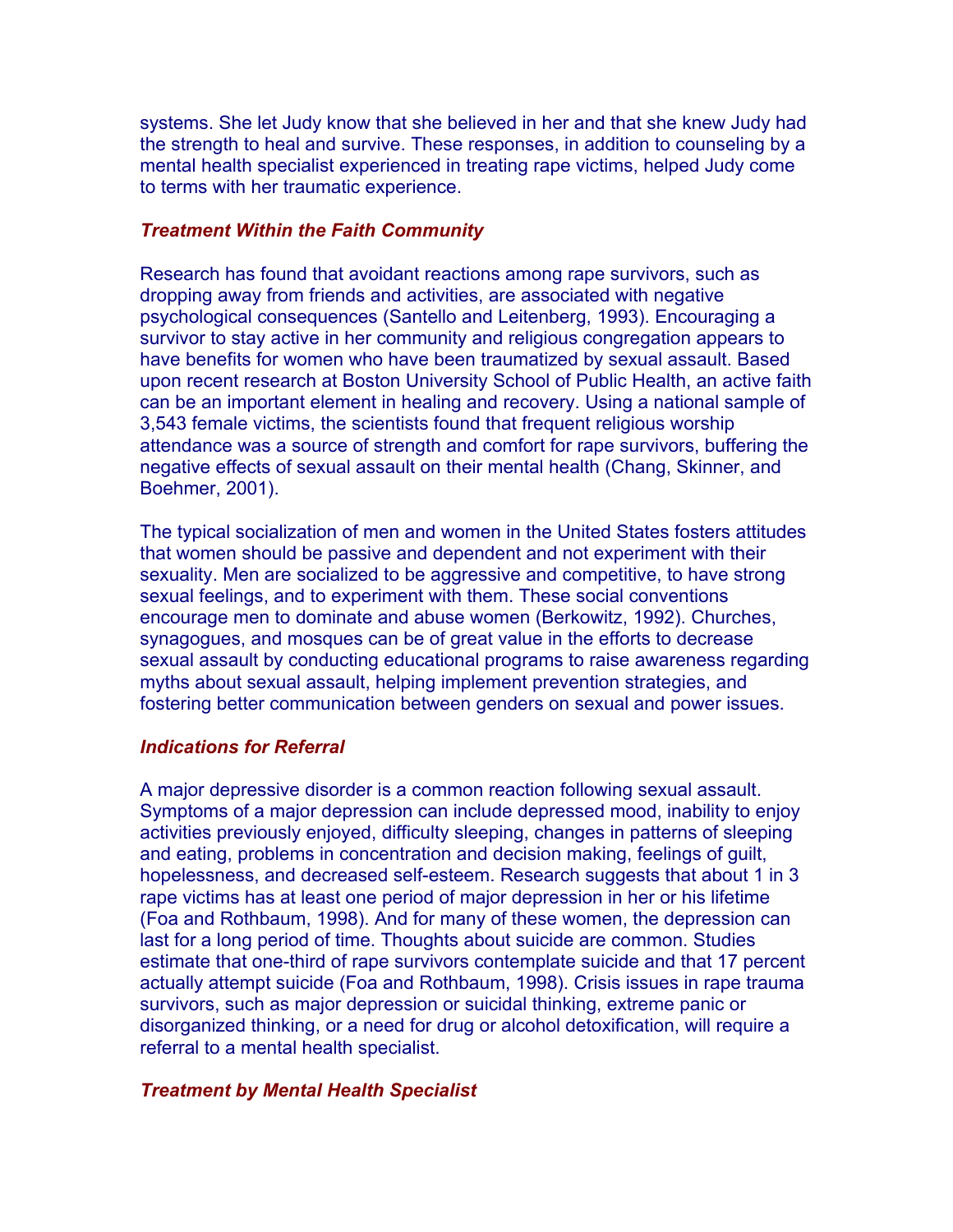A variety of successful mental health treatments have been beneficial to rape survivors (Foa and Rothbaum, 1998). The type of treatment an individual will receive depends on the symptoms she or he is experiencing and should be tailored to meet the needs of the individual. Treatment for rape survivors with PTSD begins with a detailed evaluation, followed by the development of a treatment plan that is designed for the unique needs of the survivor.

It is important the mental health specialists educate trauma survivors and their families about how individuals acquire PTSD and how it affects survivors and their loved ones. It is also important to inform survivors of how other problems such as depression and substance abuse are often related to PTSD. Understanding that PTSD is a recognized anxiety disorder that occurs in normal individuals under extremely stressful conditions is essential for effective treatment.

Many therapies assist survivors of rape trauma by helping them talk about the assault so that memories and pain associated with the assault can be reduced. Therapy can also involve learning skills to cope with the symptoms associated with the trauma. Exposure to the event through imagery allows the survivor to reexperience the event in a safe, controlled environment, while carefully examining his or her reactions and beliefs in relation to that event (Foa and Rothbaum, 1998). The survivor will need to be taught to cope with traumatic memories and feelings without becoming overwhelmed or emotionally numb. Trauma memories usually do not go away entirely as a result of therapy but can become manageable with new coping skills. Examining and resolving strong feelings such as anger, shame, or guilt, which are common among survivors of trauma, will be important (Foa and Rothbaum, 1998). Medications can reduce the anxiety, depression, and insomnia often experienced with PTSD and in some cases may help relieve the distress and emotional numbness caused by trauma memories (Preston, O'Neal, and Talaga, 2001). Finally, an able therapist understands the need to help survivors reestablish the meaning in their lives that has been shattered by the traumatic experience.

#### *Cross-Cultural Issues*

Rape survivors belong to both sexes, all races and ethnic groups, all economic backgrounds, and all ages. However, African Americans are about 10 percent more likely to be attacked than European Americans. In 2000, there were 1.1 victimizations per 1,000 European Americans, and 1.2 victimizations per 1,000 African Americans (Bureau of Justice Statistics, 2000).

Cultural attitudes can be a significant factor when counseling rape victims. A study of African American, Hispanic, and European American females found that Hispanic women may be particularly traumatized by rape because of the greater tendency to believe themselves culpable and tainted by sexual assault. Rape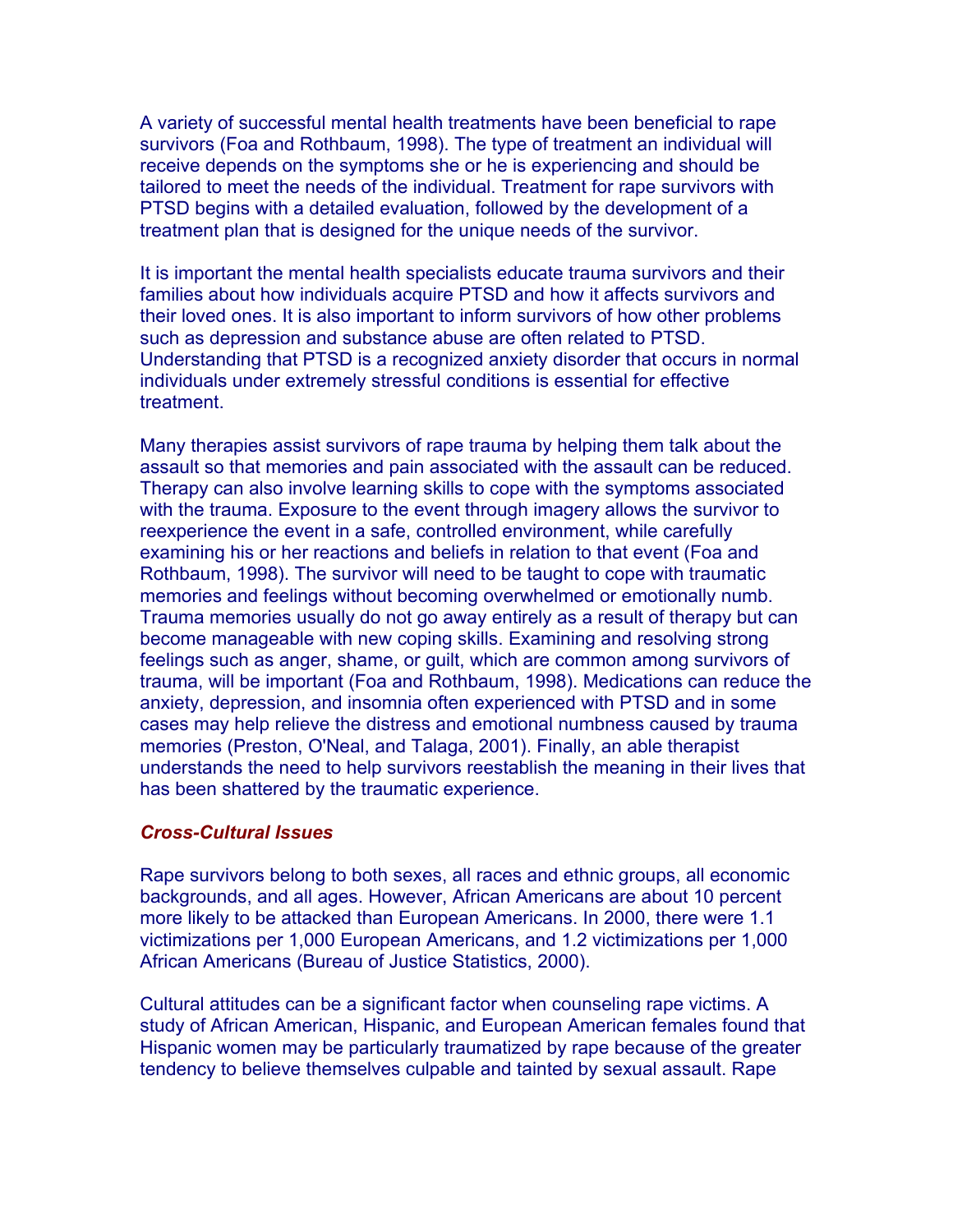victims who experience shame and self-blame are more likely to avoid treatment than those who do not (Lefley et al., 1993).

#### *Resources*

—Center for the Prevention of Sexual and Domestic Violence, 2400 North Fortyfifth Street #10, Seattle, WA 98103; (206) 634-1903; www.cpsdv.org; offers training, consultation, videos, and publications for clergy, laity, seminary faculty, and students.

—Incest Survivors Anonymous; P.O. Box 17245, Long Beach, CA 90807; (562) 428-5599; www.lafn.org/medical/isa/; is an international association based on the twelve-step approach. Women, men, and teens meet to share experiences, strength, and hope so they recover peace of mind. Send a self-addressed stamped envelope for information, if you are a survivor.

—Incest Survivors Resource Network International; P.O. Box 7375, Las Cruces, NM 88006; (505) 521-4260.

—Interfaith Sexual Trauma Institute, St. John's Abbey and University, Collegeville, MN 56321; (320) 363-2011; www.csbsju.edu/isti.

—Male Survivor; PMB 103, 5505 Connecticut Avenue, NW, Washington, DC 20015; (800) 738-4181; www.malesurvivor.org; is an organization of diverse individuals committed through research, education, advocacy, and activism to the prevention, treatment, and elimination of all forms of sexual victimization of boys and men.

—Men Can Stop Rape; P.O. Box 57144, Washington, DC 20037; (202) 265- 6530; www.mencanstoprape.org.

—National Clearinghouse on Marital and Date Rape; 2325 Oak Street, Berkeley, CA 94708; www.members.aol.com/ncmd.

—National Coalition Against Sexual Assault; 125 North Enola Drive, Enola, PA 17025; (717) 728-9764; www.dreamingdesigns.com/other /indexncasa.html; is a membership organization committed to the prevention of sexual violence through intervention, education, and public policy.

—National Organization for Victim Assistance; 1730 Park Road, NW, Washington, DC 20010; (800) TRY-NOVA; www.try-nova.org; founded in 1975, provides support, referrals, and advocacy for victims of violent crimes and disasters.

—Rape, Abuse & Incest National Network; 635-B Pennsylvania Avenue, SE, Washington, DC 20003; (800) 656-HOPE; www.rainn.org.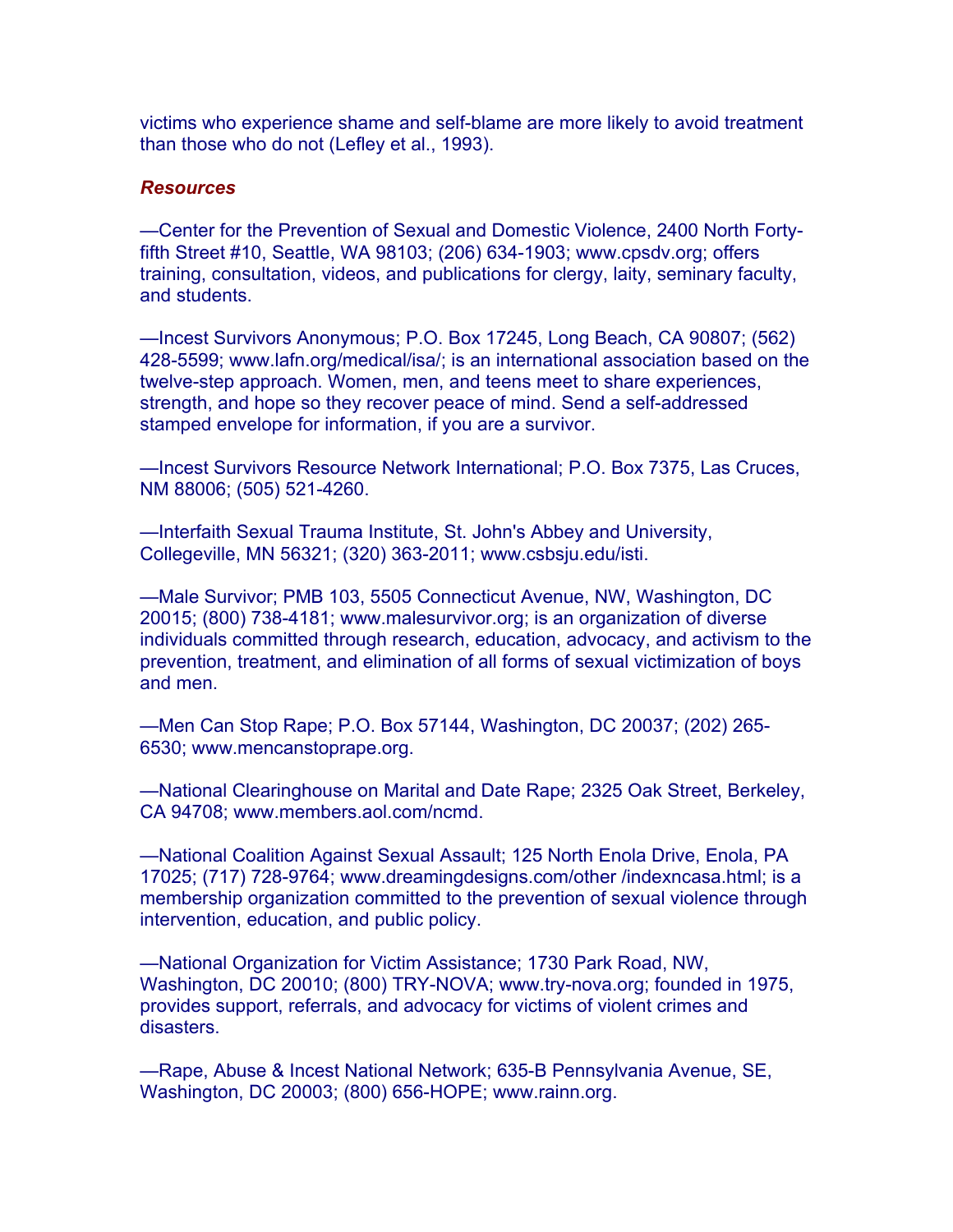—Survivor Connections; 52 Lyndon Road, Cranston, RI 02905; (401) 941-2548; members.cox.net/survivorconnections; is a grassroots activist organization for survivors of sexual assault.

—VOICES in Action; 8041 Hosbrook, Suite 236, Cincinnati, OH 45236; (800) 7- VOICE-8; www.voices-action.org.

—Women Against a Violent Environment; P.O. Box 93196, Rochester, NY 14692; (716) 234-7019; www.rochesternow.org/wave.html.

#### *Helpful Books*

*The Gift of Fear: Survival Signals That Protect Us from Violence* (Gavin De Becker, New York: Dell Publishing, 1998).

*If You Are Raped: What Every Woman Needs to Know* (Kathryn M. Johnson, Holmes Beach, FL: Learning Publications, 1985).

*Rape Victim: Clinical and Community Interventions* (Mary P. Koss and Mary R. Harvey, New York: Sage Publications, 1991).

*Recovering from Rape,* 2nd ed. (Linda E. Ledray, New York: Henry Holt and Co., 1994).

*Recovery: How to Survive Sexual Assault for Women, Men, Teenagers, and Their Friends and Families* (Helen Benedict and Susan Brison, New York: Columbia University Press, 1994).

*Sexual Violence: The Unmentionable Sin* (Marie M. Fortune, Cleveland: Pilgrim Press, 1994).

*Stopping Rape: Successful Survival Strategies* (Pauline B. Bart and Patricia H. O'Brian, New York: Pergamon Press, 1993).

*Trauma and Recovery: The Aftermath of Violence from Domestic Abuse to Political Terror* (Judith L. Herman, New York: Basic Books, 1997).

## *References*

Berkowitz, A. (1992). College men as perpetrators of acquaintance rape and sexual assault: A review of recent research. *Journal of American College Health, 40,* 175-180.

Bureau of Justice Statistics (2000). *National Crime Victimization Survey (2000).* Washington, DC: U.S. Department of Justice.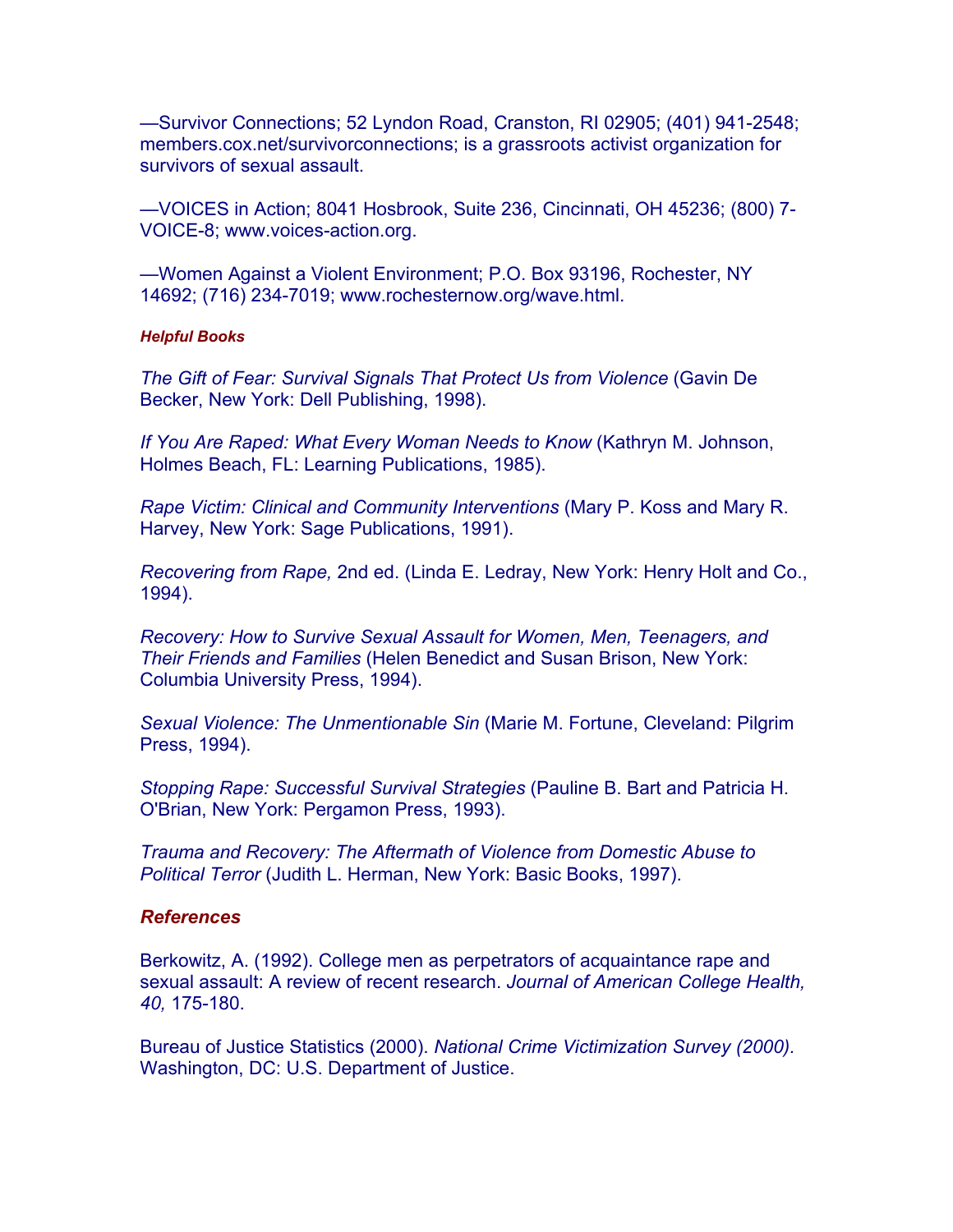Campbell, R. (1998). The community response to rape: Victims' experiences with the legal, medical, and mental health systems. *American Journal of Community Psychology, 26,* 355-379.

Campbell, R., and Bybee, D. (1997). Emergency medical services for rape victims: Detecting the cracks in service delivery. *Women's Health: Research on Gender, Behavior and Policy, 3,* 75-101.

Chang, B. H., Skinner, K. M., and Boehmer, U. (2001). Religion and mental health among women veterans with sexual assault experience. *International Journal of Psychiatry in Medicine, 31(1),* 77-95.

Foa, E. B., and Rothbaum, B. O. (1998). *Treating the Trauma of Rape.* New York: Guilford Press.

Frazier, P., and Schauben, L. (1994). Causal attributions and recovery from rape and other stressful life events. *Journal of Social and Clinical Psychology, 13,* 1- 14.

Frazier, P. A., and Haney, B. (1996). Sexual assault cases in the legal system: Police, prosecutor, and victim perspectives. *Law and Human Behavior, 20,* 607- 628.

Koss, M. P. (1993). Rape: Scope, impact, interventions, and public policy responses. *American Psychologist, 48,* 1062-1069.

Lefley, H. P., Scott, C. S., Llabre, M., and Hicks, D. (1993). Cultural beliefs about rape and victims' response in three ethnic groups. *American Journal of Orthopsychiatry, 63(4),* 623-632.

Polusny, M., and Follette, V. (1996). Remembering childhood sexual abuse: A national survey of psychologists' clinical practices, beliefs, and personal experiences. *Professional Psychology: Research and Practice, 27(1),* 41-52.

Preston, J. D., O'Neal, J. H., and Talaga, M. (2001). *Handbook of Clinical Psychopharmacology for Therapists.* Oakland, CA: New Harbinger

Resnick, H. R., Kilpatrick, D. G., Dansky, B. S., Saunders, B. E., and Best, C. B. (1993). Prevalence of civilian trauma and post-traumatic stress disorder in a representative national sample of women. *Journal of Consulting and Clinical Psychology, 61,* 984-991.

Rothbaum, B. O., Foa, E. B., Riggs, D. S., Murdock, T., and Walsh, W. (1992). A prospective examination of post-traumatic stress disorder in rape victims. *Journal of Traumatic Stress, 5,* 455-475.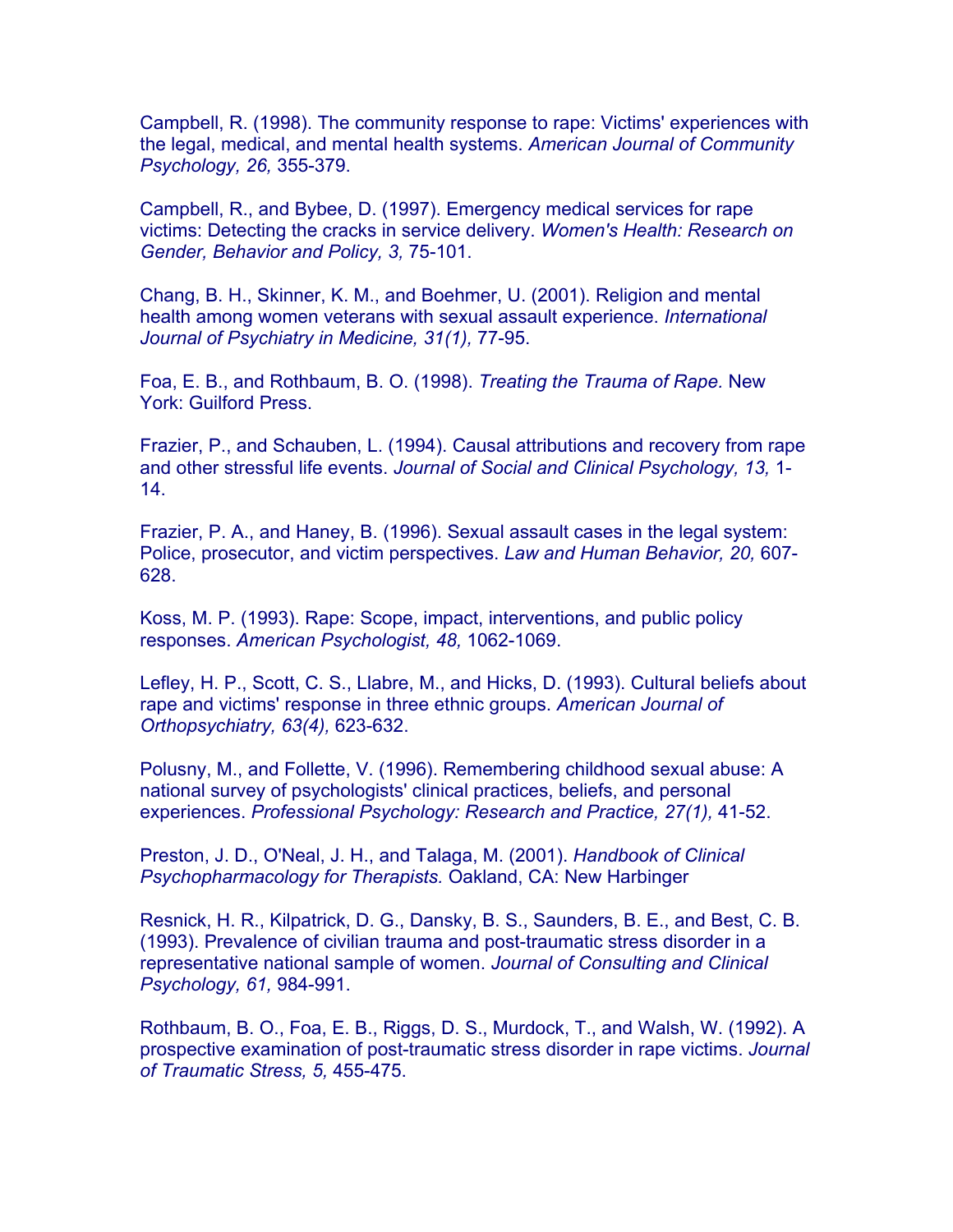Santello, M. D., and Leitenberg, H. (1993). Sexual aggression by an aquaintance: Methods of coping and later psychological adjustment. *Violence and Victims, 8(2),* 91-104.

Warr, M. (1985). Fear of rape among urban women. *Social Problems, 32,* 239- 250.

### **Common Date Rape Drugs**

**Rohypnol** is a brand name for flunitrazepam (a benzodiazepine), a very potent tranquilizer similar to Valium (diazepam), but many times stronger. The drug produces a sedative effect, amnesia, muscle relaxation, and a slowing of psychomotor responses. Sedation occurs twenty to thirty minutes after administration and lasts for several hours. The drug is often distributed on the street in its original "bubble packaging," which adds an air of legitimacy and makes it appear legal. The drug is not commonly used by physicians in the United States and is not listed in the widely used *Physician's Desk Reference*.

**Gamma-hydroxybutryate,** GHB ("liquid X" or "g-juice"), is also being used to incapacitate victims in order to sexually abuse them. GHB was once sold in health food stores to bodybuilders because it was believed to help stimulate muscle growth but was pulled off the market in 1990 because of its negative side effects. The effects of GHB are similar to those of Rohypnol: dizziness, confusion, and memory loss. GHB is also colorless and odorless and is most commonly found in liquid form. This drug is inexpensive and easy to obtain, making it a frighteningly powerful weapon in the hands of potential rapists.

## *Case 11--Hate Crime*

*"He saw the church burning and heard shots"*

**T**he local paper told the story. Bruce Andersen, 22, and two sixteen-year-old boys were charged with assault with a deadly weapon, arson, and criminal damage to property at the Thurman Memorial African Methodist Episcopal Church. One week earlier, three masked males had torched the educational building and defaced the church bus with graffiti, including a swastika, a threatening racial epithet, and the words "Go back where you belong or we'll kill you." (This was particularly ironic, as many members of the church had Native American ancestors.) Although no one was hurt by the fire, it left the church in financial need since the congregation is not wealthy.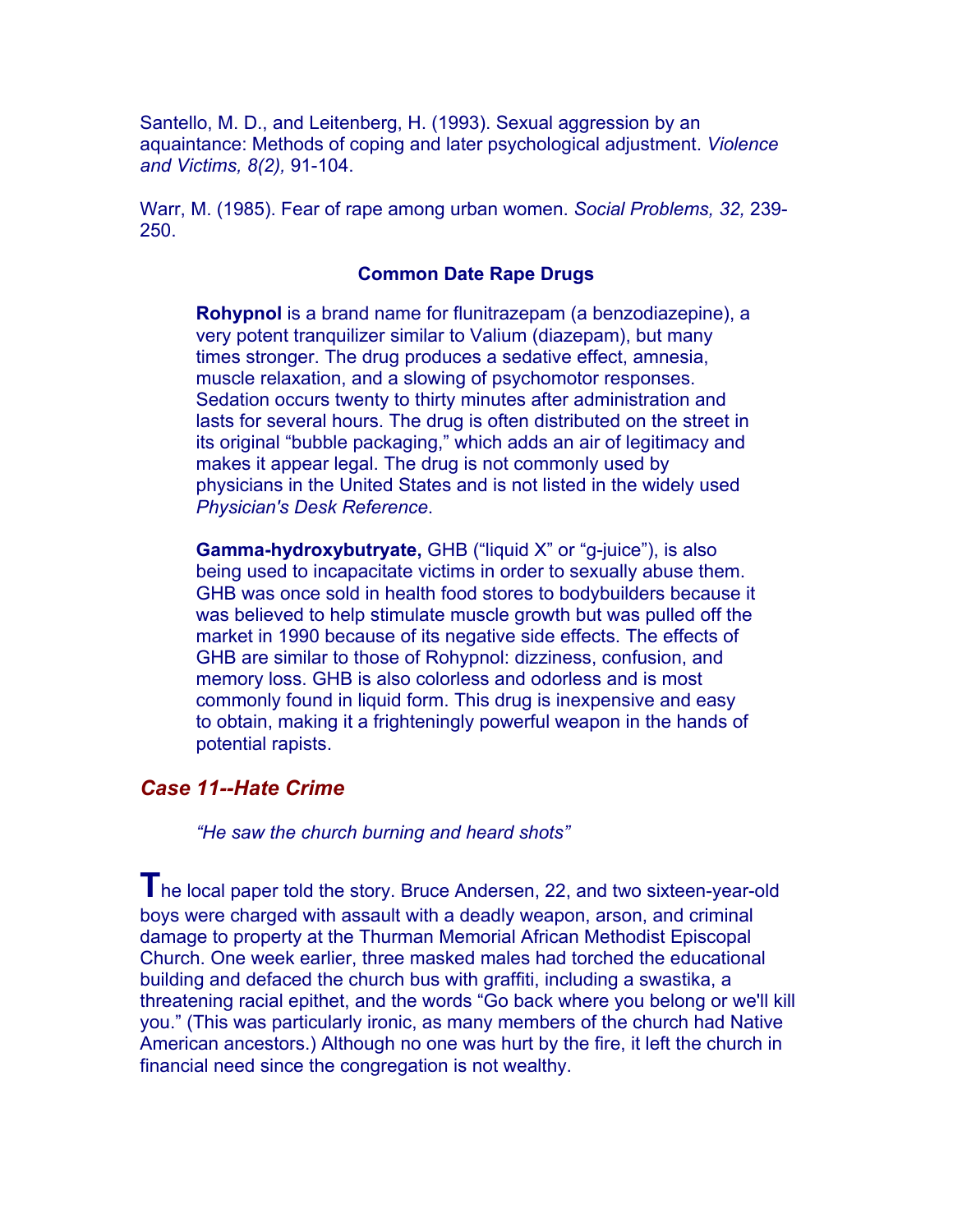The county sheriff began investigating the suspects after officers were at Andersen's home on an unrelated call a few days later and saw Nazi and white supremacist posters on the walls. After obtaining a warrant, during a search of the residence, police found two AK-47 assault rifles, a MAC-11 assault weapon, a 12-gauge shotgun, two handguns, white supremacist literature, Nazi flags, and photos of the three males together. The defendants were arrested and formally charged.

Church member A. O. Sumner, seventy-three, a widower and Korean War combat veteran, witnessed the church fire from his house across the street. When he went out to investigate, several gunshots were fired in his direction from the masked arsonists, striking close to where he stood. He had been emotionally distraught ever since. Mr. Sumner experienced fears and anger related to the hate crime, difficulty sleeping, and increased watchfulness of his environment, and he was easily startled.

### *Pastoral Care Assessment*

With the increasing diversity in U.S. society has come a resurgence of hate crime. Victims of such violence are more likely to sustain severe physical and psychological injury than are victims of other forms of violent crime (Perry, 2001). Hate crimes are less likely than non-bias-motivated crimes to have been reported to police (Herek, Cogan, and Gillis, 2002). The effect of such violence can affect a whole community.

Survivors of hate crimes are often left with strong emotional reactions, which can include terror, rage, or anger at the perpetrators; intense fear for themselves or their families; depression about the incident; a feeling of powerlessness; a deep suspicion of others; and diminished self-confidence (Barnes and Ephross, 1994). Other reactions can include irritability, difficulty sleeping, fatigue, palpitations, headaches, and intensified startle reactions. Survivors may also experience avoidance responses, which can include moving out of their neighborhood, increasing their home security, and adding further safety precautions for themselves and their families (Barnes and Ephross, 1994). Many victims stay away from community activities that previously were a part of their lives. Others may seek revenge for their victimization. Some who are victims of hate crime violence search for reasons other than their race, ethnicity, or sexual orientation to explain the attack, since these human characteristics are impossible to change.

Hate violence not only affects an individual, but also has repercussions on the whole community, particularly upon the group that the victim represents (Perry, 2001). Hate crimes can cause a whole group to feel angry, isolated, vulnerable, intimidated, unprotected, and fearful of future attacks. The group may wonder how widespread the bigotry is and how many others would be willing to commit this type of violence. The larger community may also become afraid that the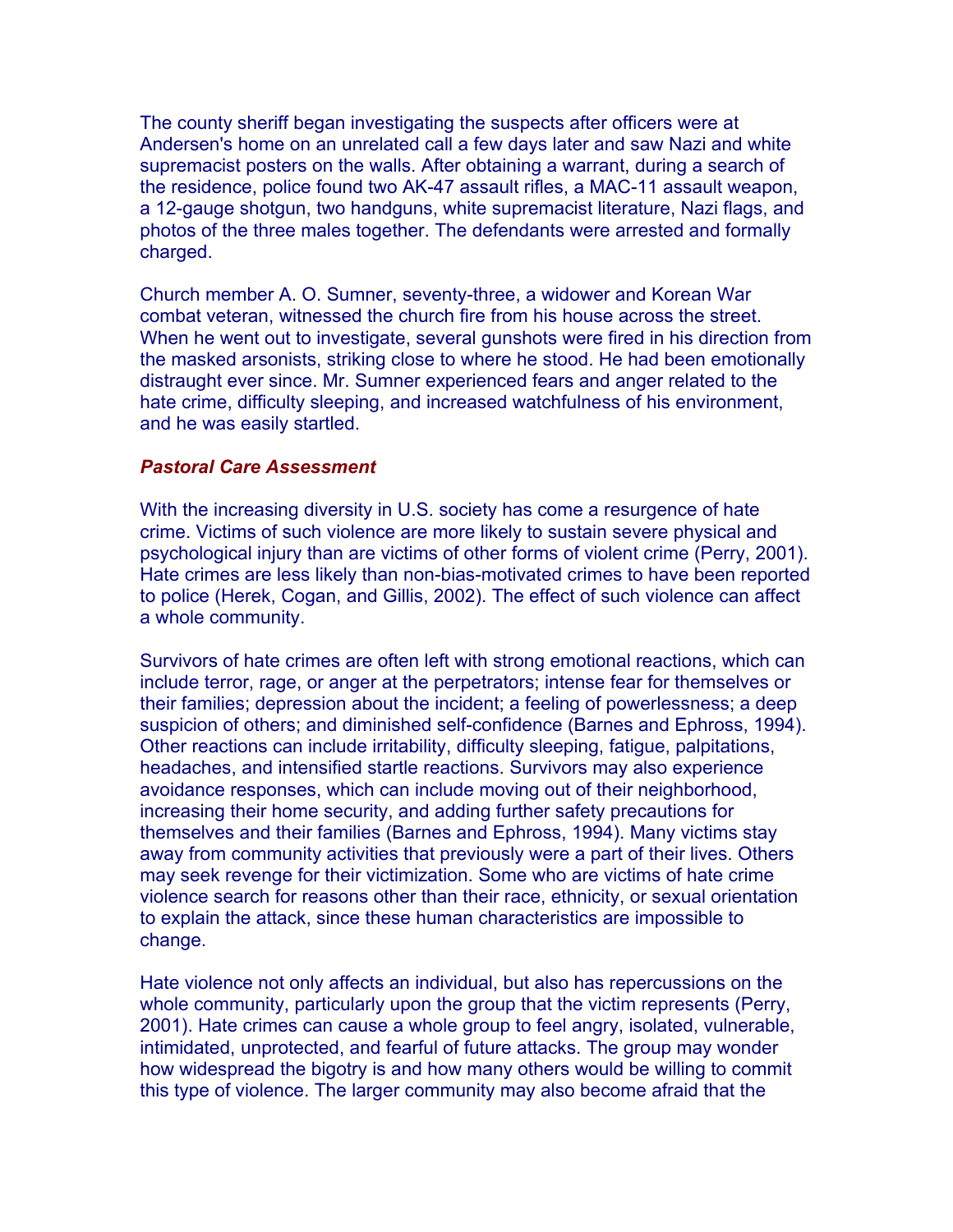victimized group will seek revenge. Clearly, hate crime violence can have a damaging influence on an entire community, leading to mistrust, the loss of a sense of safety, and substantial injury to its cohesiveness. It is important that victims not fall into the common trap of self-blame, but recognize that their personal identity did not lead to the attack—rather, it was a premeditated act aimed at their community.

#### *Relevant History*

The federal Church Arson Prevention Act of 1996 was enacted in response to a disturbing rash of fires at houses of worship, which disproportionately victimized African American churches. According to Justice Department officials, 658 investigations of suspicious fires, bombings, and attempted bombings between January 1, 1995, and August 18, 1998, have been pursued. Of the 658 attacks on houses of worship, 220 were against predominantly African American institutions (National Criminal Justice Reference Service, 2002).

#### *Diagnostic Criteria*

Hate crimes are violent acts resulting from intolerance and bigotry, intended to hurt and intimidate someone because of race, ethnicity, national origin, religion, sexual orientation, or disability. They can include physical attacks, rapes, bombings, murders, and terroristic threats. In 2000, there were 8,063 hate crime incidents reported to the Federal Bureau of Investigation, which involved 9,924 victims and 7,530 known offenders. Of the total reported incidents, 4,337 were motivated by racial bias; 1,472 by religious bias; 1,299 by sexual orientation bias; and 911 by ethnicity/national origin bias (Summary of Hate Crime Statistics, 2000).

Hate crimes are particularly devastating to the survivors because the only motive is the person's own identity in a particular group. Compared with other victims, hate crime survivors manifested significantly more symptoms of depression, anger, anxiety, and post-traumatic stress (Herek, Gillis, and Cogan, 1999). They also displayed more crime-related fears than do victims of nonbias violence. Researchers found that some victims have required as long as five years to overcome the hate crime, while survivors of nonbias crimes experienced a decrease in their psychological problems within two years of the incident (Herek, Cogan, and Gillis, 1997).

Hate crimes are often more violent than other types of personal crimes and tend to be committed by people with a history of antisocial behavior (Perry, 2001). In approximately half of the assaults related to hate violence, a weapon is involved. As a result of the unpredictable and sometimes brutal nature of these crimes, victims often develop symptoms of post-traumatic stress disorder (PTSD). Survivors of such violence may experience fears related to the trauma and reminders of the incident; increased watchfulness of their environment; changes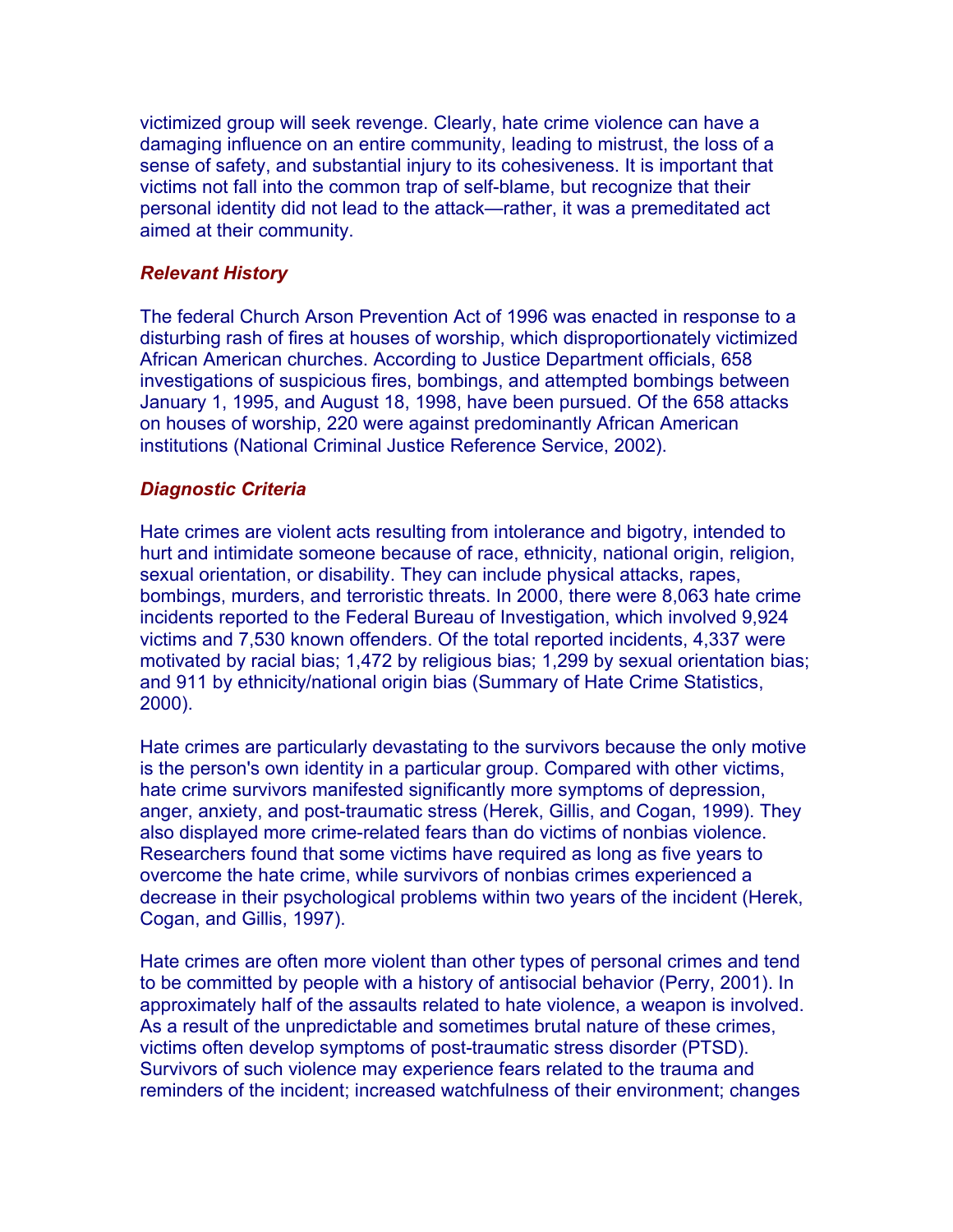in their relationships with others; difficulty sleeping; and flashbacks. Like others with post- traumatic stress, hate crime victims may heal more quickly when appropriate support and resources are made available soon after the incident occurs.

### *Response to Vignette*

Hate is an intense hostility and emotional aversion to someone or something, and it is frightening to be the object of the behavior it provokes. Even though Mr. Sumner had survived combat in Korea and race riots as a child in Tulsa, Oklahoma, he was nevertheless in emotional shock that human beings could be so intentionally cruel and vicious. The Rev. Janet Murray, his pastor, knew it was important to provide immediate pastoral care and that Mr. Sumner, like all survivors of hate crimes, should not be allowed to become isolated and lonely. Pastor Murray knew the importance of a caring pastoral presence in difficult times as well as the value of church solidarity with survivors of violence. She and others in the congregation spent time listening to his story and praying with him. Several members of the church brought him "good home cooking." He was able to process some of his emotions by telling his story of the events to various friends from the congregation.

Rev. Murray also recognized the urgency of responding to the needs of all her parishioners. She held a special prayer and healing service in which members supported one another, and they were advised of the mental health benefits of debriefing sessions that could help defuse their emotions. A synagogue nearby took the leadership role in organizing an interfaith rally followed by a prayer service. The interfaith group took a public stand against hate violence, speaking out against it and encouraging the community to protest the fires and the hatred that caused them. They organized workshops, forums, discussion groups, and other events in the community designed to encourage racial and ethnic tolerance. Volunteers formed "Faith Watch" patrols to guard houses of worship located in isolated parts of the county.

Mr. Sumner was uplifted in spirit as the church and the community gathered in solidarity with him and in resistance to hate violence. Rev. Murray was inspired to deliver a powerful series of sermons on the words of Jesus, "Fear not for I am with you." Mr. Sumner's fears decreased, and his anger found an empowering outlet through work with a task force on combating hate violence formed by the interfaith coalition. His nightmares about the event ceased, and he began to sleep more restfully. Mr. Sumner found new meaning in his faith through the experience. The church began to work on raising funds for a new educational building with help from the National Council of Churches.

### *Treatment Within the Faith Community*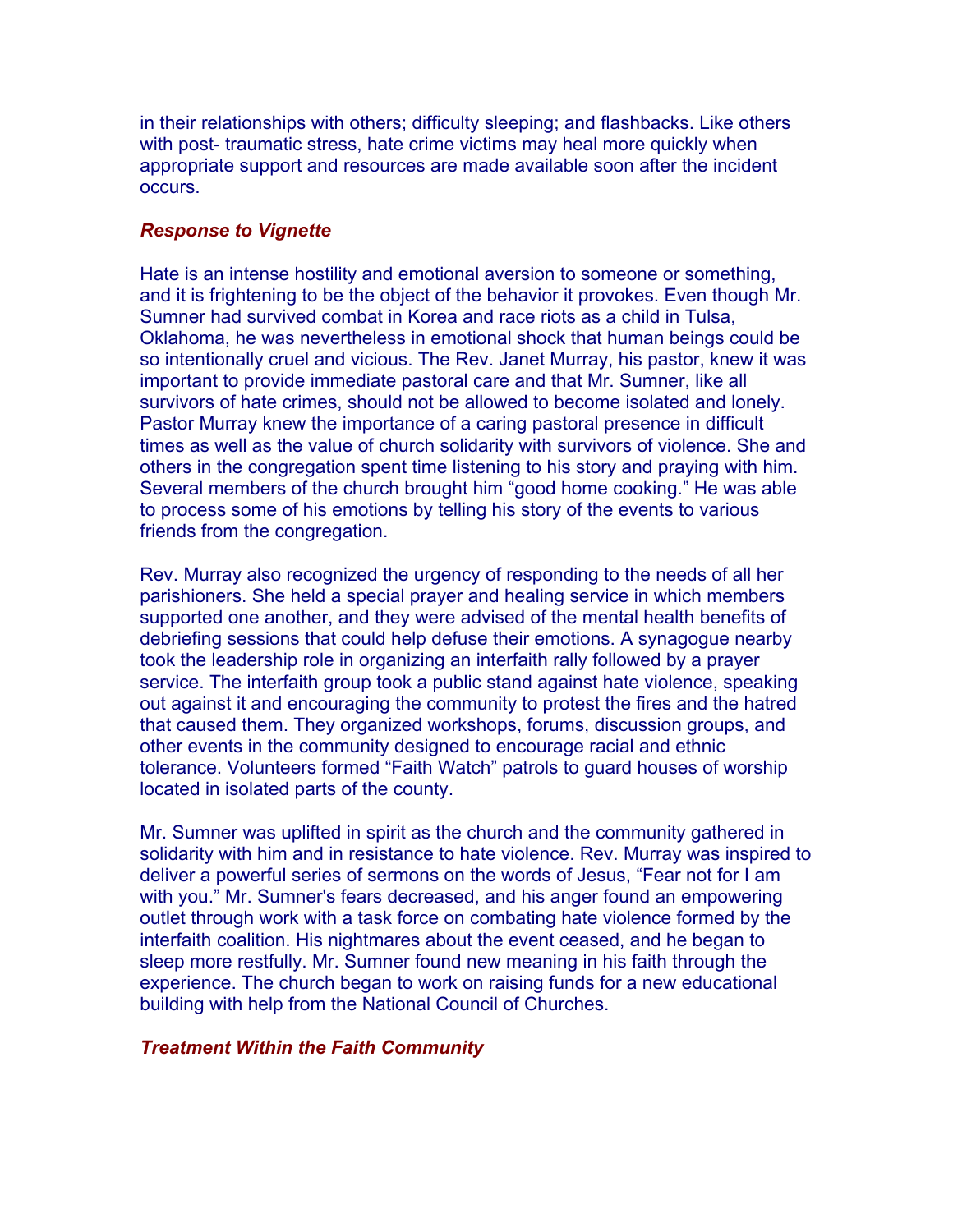Faith communities need to be well informed about hate group activity in the nation and in their region. It is a mistake to underestimate the strength of the bigotry and violence within these groups. The membership in hate groups in the United States is difficult to document exactly. A conservative estimate is that 25,000 are actively involved in such organizations, with an additional 150,000 "armchair sympathizers" who receive literature and possibly attend rallies (Southern Poverty Law Center, 2002).

The Southern Poverty Law Center has found that the number of hate groups operating in the United States jumped by almost 12 percent in 2001. The latest increase was mostly accounted for by higher numbers of neo-Nazi organizations (Southern Poverty Law Center, 2002).

The Internet has been a boon to hate groups. Online hate grew 70 percent from November 2000 to November 2001 (Ladd, 2001). At the end of 2001, the number of Web pages on the Internet related to hate was more than 373,000. Such organizations use the Web's global reach to transmit their message, often anonymously, to a network of followers.

It is important that faith communities band together to develop leadership to combat hate groups and their toxic messages. This outreach is particularly needed in ministry to youth. Reacting against positive social changes brought by the civil rights movement, new hate organizations have formed, including the Aryan Nation, the Christian Identity Church, the White Aryan Resistance, and the neo-Nazis. They use manipulative magazines, cable TV, radio talk shows, comic books, and the Internet to promote their message of hate and violence, especially to young people. Many of their recruits are alienated youth who would have responded to the efforts of pastors and congregations that expressed love and concern for them. Within faith communities are young people who, if encouraged and trained, would lead or take part in efforts to counter hate violence.

Congregations need to build strong interfaith relationships. Churches must take the lead in doing this since Christians represent the vast majority (87 percent) of those in faith communities in the United States (Gallup and Lindsay, 1999), and much hate violence is done by individuals who misuse Christian scripture in an attempt to justify their actions. Persons in congregations and the community must be taught that the church stands strongly in the prophetic tradition of Jesus that teaches love and acceptance, not hate and fear.

A strong interfaith presence can act as a deterrent to hate violence. Working to find common ground by establishing an ongoing ecumenical and interfaith dialogue about the issues that divide people of faith is vital to countering the messengers of hate. It is valuable to develop educational efforts aimed at dispelling stereotypes, reducing hostility among groups, and encouraging intercultural understanding and appreciation. Hate groups seek to exploit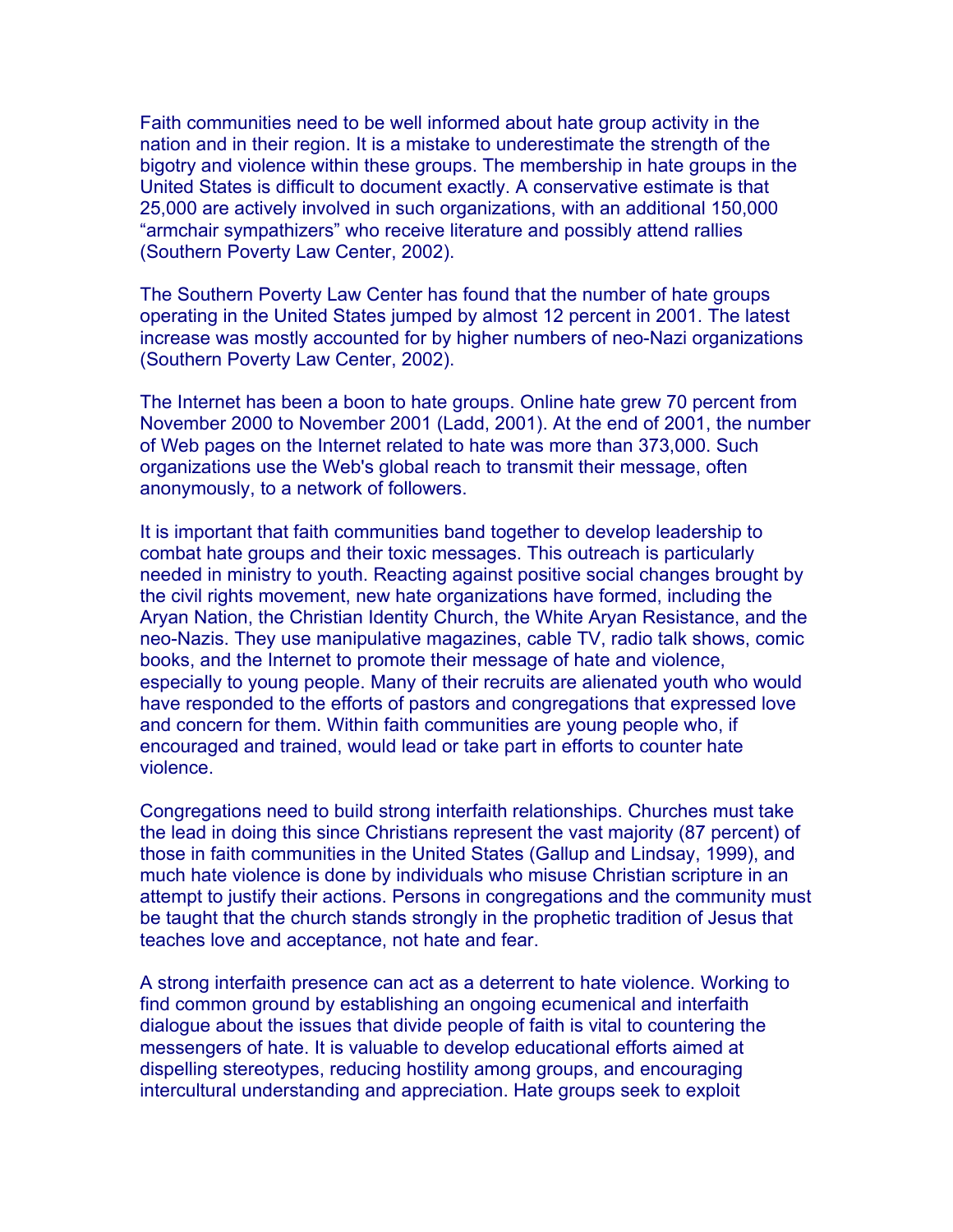diversity as an evil and to pit groups against one another. Diverse people of faith working together exert a moral force that can resist hate.

### *Indications for Referral*

When individuals have survived hate violence, they may find their views of themselves, others, and the world have changed. Survivors can experience symptoms such as irritability, anger, fear, anxiety, depression, intrusive thoughts and sensations, and increased watchfulness. They may also avoid activities, people, and places they had enjoyed in the past and might find they are jumpier than usual. Other common symptoms include substance abuse, addictions, and self-harming behaviors. Treatment can be of benefit to those who feel distressed by these responses or who find that their lives have been changed because of their overwhelming experiences. Pastors need the skill to recognize when a person is in need of a mental health specialist in order to make an effective referral.

## *Treatment by Mental Health Specialist*

Because of the excellent support Mr. Sumner received from his church and his natural resilience, he was able to rebound quickly from the psychological trauma he experienced. Many people will not recover as quickly and will suffer a much more severe aftermath, requiring professional treatment.

The most effective mental health treatment for persons suffering from acute stress disorder or PTSD involves an integration of cognitive, behavioral, psychodynamic, and psychopharmacological interventions (Friedman, Keane, and Foa, 2000). Cognitive Processing Therapy may be particularly helpful to survivors of hate crimes who tend to self-blame or have low self-esteem (Resick and Schnicke, 1992).

## *Cross-Cultural Issues*

The chief reason for hate crimes is racial bias, with African Americans at the greatest risk. In 2000, of the 8,063 such crimes reported to the FBI, 54 percent (4,337) were race related, two-thirds of which targeted African Americans. The types of crimes committed against African Americans include bombing and vandalizing churches, burning crosses on home lawns, and murder. Among the other racially motivated crimes reported, about 20 percent were committed against European Americans, 6 percent against Asian/Pacific Islanders, and 1 percent against Native Americans and Alaskan Natives (Summary of Hate Crime Statistics, 2000).

## *Resources*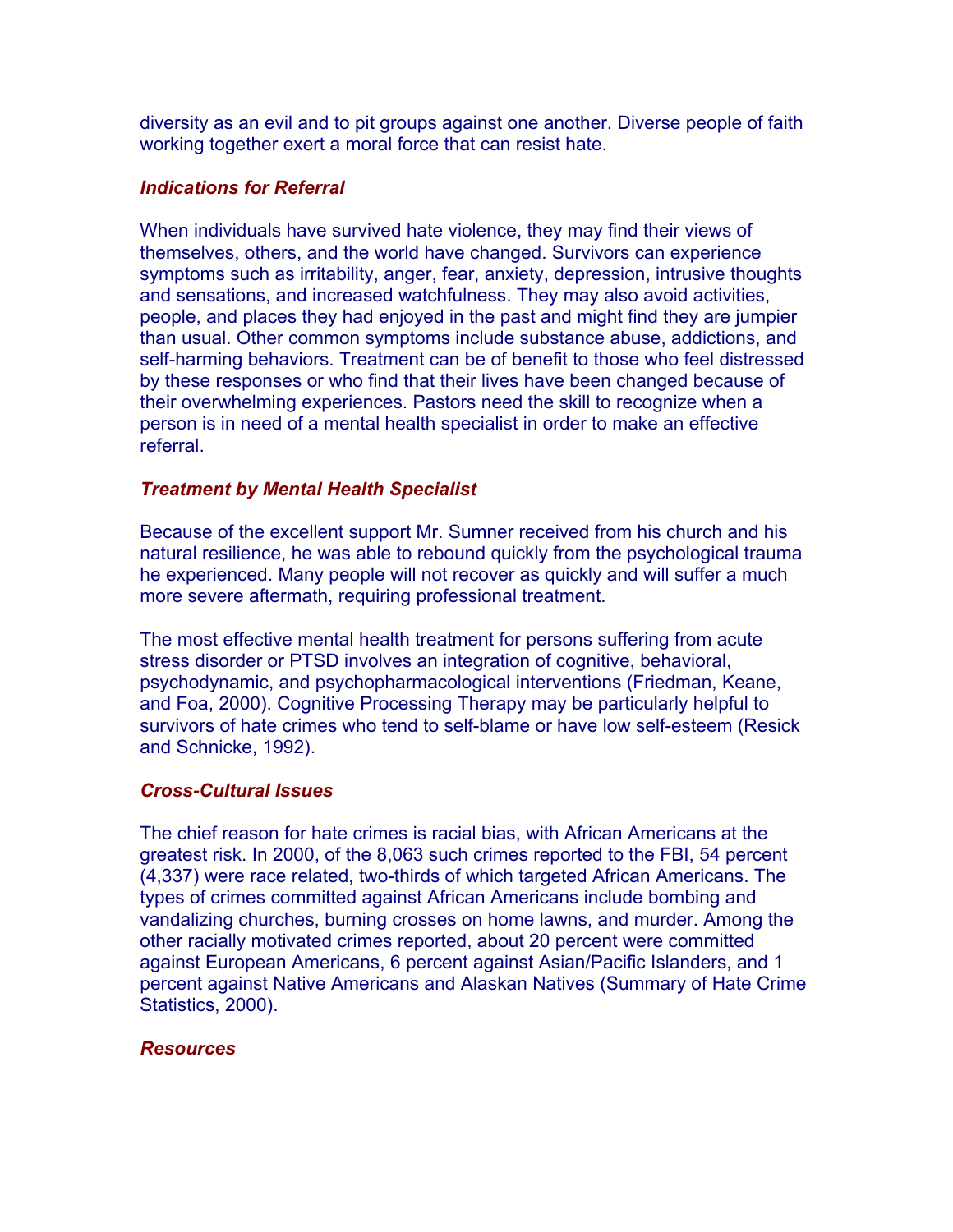—Anti-Defamation League; 823 United Nations Plaza, New York, NY 10017; (212) 490-2525; www.adl.org.

—Arab American Institute; 1600 K Street, NW, Suite 601, Washington, DC 20006; (202) 429-9210; www.aaiusa.org.

—Bureau of Justice Assistance; 810 Seventh Street, NW, Fourth Floor, Washington, DC 20531; (202) 616-6500; www.ojp.usdoj.gov/bja.

—Community Relations Service (CRS), U.S. Department of Justice; 600 E Street, NW, Suite 6000, Washington, DC 20530; (202) 305-2935; www.usdoj.gov/crs. This is the only federal agency whose primary task is to help communities respond appropriately to organized hate groups. CRS helps prevent and resolve community-wide conflict stemming from race, color, and national origin. Its staff provides mediation and conciliation, technical assistance, training for law enforcement personnel, public education and awareness, and contingency planning for potentially provocative events. In 1996, the agency helped resolve eight hundred cases of conflict in all fifty states.

—Federal Bureau of Investigation, Criminal Justice Information Services Division; 1000 Custer Hollow Road, Clarksburg, WV 26306; (304) 625-2000; www.fbi.gov/ucr/ucr.htm.

—Human Rights Campaign; 1640 Rhode Island Avenue, NW, Washington, DC 20036; (202) 628-4160; www.hrc.org.

—Ministries in the Midst of Hate and Violence, Women's Division, General Board of Global Ministries, The United Methodist Church; 475 Riverside Drive, Room 1502, New York, NY 10115; gbgm-umc.org /umw/antihate/.

—National Asian Pacific American Legal Consortium; 1140 Connecticut Avenue, NW, Suite 1200, Washington, DC 20036; (202) 296-2300; www.napalc.org.

—National Conference for Community and Justice; 475 Park Avenue South, 19th Floor, New York, NY 10016; (212) 545-1300; www.nccj.org. This organization was formerly known as the National Conference of Christians and Jews.

—National Congress of American Indians; 1301 Connecticut Avenue, NW, Suite 200, Washington, DC 20036; (202) 466-7767; www.ncai.org.

—National Council of La Raza; 1111 Nineteenth Street, NW, Suite 1000, Washington, DC 20036; (202) 785-1670; www.nclr.org.

—National Criminal Justice Association; 720 Seventh Street, NW, Third Floor, Washington, DC 20001; (202) 628-8550; www.ncja.org.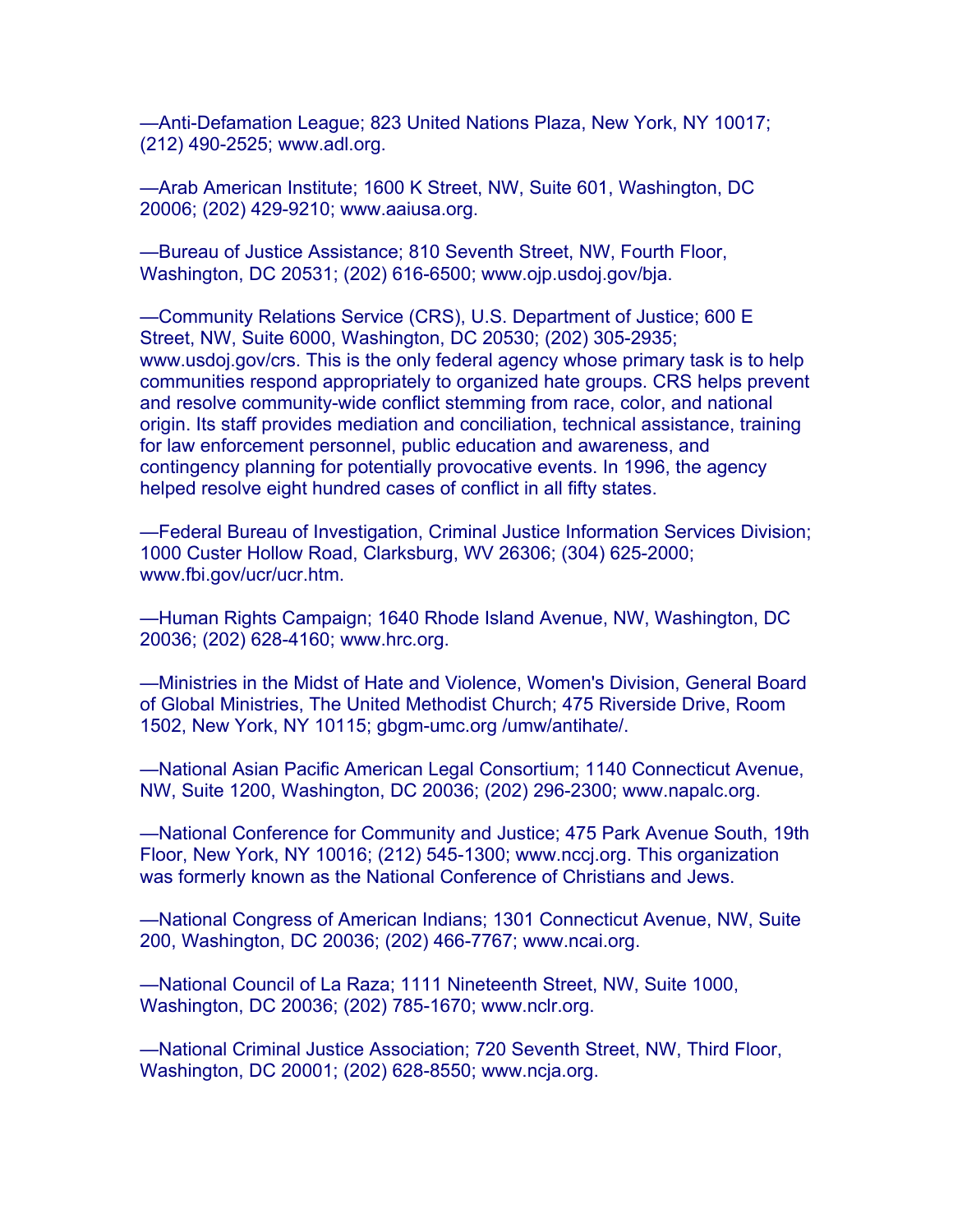—National Gay and Lesbian Task Force; 1325 Massachusetts Avenue, NW, Suite 600, Washington, DC 20005; (202) 393-5177; www.ngltf.org.

—National Partnership for Women and Families; 1875 Connecticut Avenue, NW, Suite 650, Washington, DC 20009; (202) 986-2600; www.nationalpartnership.org.

—National Women's Law Center; 11 Dupont Circle, NW, Suite 800, Washington, DC 20036; (202) 588-5180; www.nwlc.org.

—Office of Juvenile Justice and Delinquency Prevention; 810 Seventh Street, NW, Washington, DC 20531; (202) 307-5911; www.ojjdp.ncjrs.org.

—Office for Victims of Crime; 810 Seventh Street, NW, Washington, DC 20531; (202) 307-5983; www.ojp.usdoj.gov/ovc.

—Political Research Associates; 1310 Broadway, Suite 201, Somerville, MA 02144; (617) 666-5300; www.publiceye.org.

—Simon Wiesenthal Center; 1399 South Roxbury Drive, Los Angeles, CA 90035; (310) 553-9036; (800) 900-9036; www.wiensenthal.com.

—Southern Poverty Law Center; 400 Washington Avenue, Montgomery, AL 36104; (334) 956-8200; www.splcenter.org.

—U.S. Commission on Civil Rights; 624 Ninth Street, NW, Washington, DC 20425; (202) 376-8317; www.usccr.gov.

—U.S. Department of Justice, Civil Rights Division, Criminal Section; 950 Pennsylvania Avenue, Washington, DC 20530; (202) 514-3204; www.usdoj.gov.

—Violence Against Women Office; 810 Seventh Street, NW, Washington, DC 20531; (202) 307-6026; www.ojp.usdoj.gov/vawo.

#### *Helpful Books*

*American Skinheads: The Criminology and Control of Hate Crimes* (Mark Hamm, Westport, CT: Praeger Publishers, 1993).

*Hate Crime: The Story of a Dragging in Jasper, Texas* (Joyce King, New York: Pantheon, 2002).

*Hate Crimes: Confronting Violence Against Lesbians and Gay Men* (Gregory M. Herek and Kevin T. Berrill, eds., Newbury Park, CA: Sage Publications, 1992).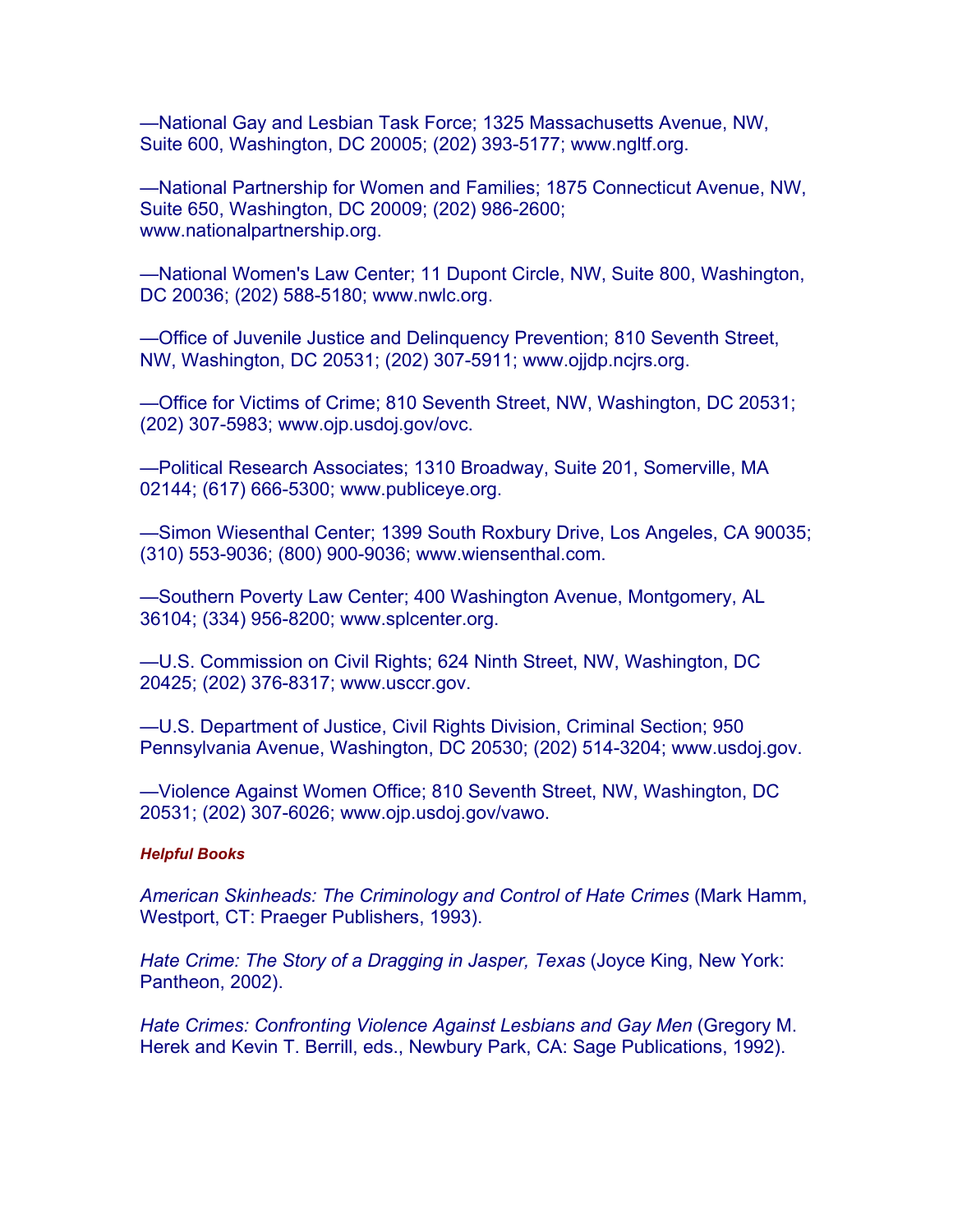*Hate Crimes: New Social Movements and the Politics of Violence* (Valerie Jenness and Kendal Broad, New York: Aldine de Gruyter, 1997).

*Hate Crimes: The Rising Tide of Bigotry and Bloodshed* (Jack Levin and Jack McDevitt, New York: Plenum Press, 1993).

*In the Name of Hate: Understanding Hate Crimes* (Barbara Perry, New York: Routledge, 2001).

*When Hate Groups Come to Town: A Handbook of Effective Community Responses* (Atlanta: Center for Democratic Renewal, 1992).

#### *References*

Barnes, A., and Ephross, P. H. (1994). The impact of hate violence on victims: Emotional and behavioral responses to attacks. *Social Work, 39(3),* 247-251.

Gallup, G. H., and Lindsay, D. M. (1999). *Surveying the Religious Landscape: Trends in U.S. Beliefs.* Harrisburg, PA: Morehouse Publishing.

Herek, G. M., Cogan, J. C., and Gillis, J. R. (1997, November). *The Impact of Hate Crime Victimization.* Paper presented at a congressional briefing cosponsored by the American Psychological Association and the Society for the Psychological Study of Social Issues, Washington, DC.

Herek, G. M., Cogan, J. C., and Gillis, J. R. (2002). Victim experiences in hate crimes based on sexual orientation. *Journal of Social Issues, 58(2),* 319-339.

Herek, G. M., Gillis, J. R., and Cogan, J. C. (1999). Psychological sequelae of hate-crime victimization among lesbian, gay, and bisexual adults. *Journal of Consulting and Clinical Psychology, 67(6),* 945-951.

Ladd, T. (2001, November 30). *The Web of Online Hate Is Growing, Warns Websense Inc.* Retrieved March 29, 2002, from http://www .websense.com/company/news/pr/01/112901.cfm.

National Criminal Justice Reference Service. (2002, Spring). *Church Arson Prevention Act of 1996.* Retrieved March 29, 2002, from http://www.ncjrs.org/hate\_crimes/legislation.html#cap1996.

Perry, B. (2001). *In the Name of Hate: Understanding Hate Crimes.* New York: Routledge.

Resick, P. A., and Schnicke, M. K. (1992). Cognitive processing therapy for sexual assault victims. *Journal of Consulting and Clinical Psychology, 60(5),* 748- 756.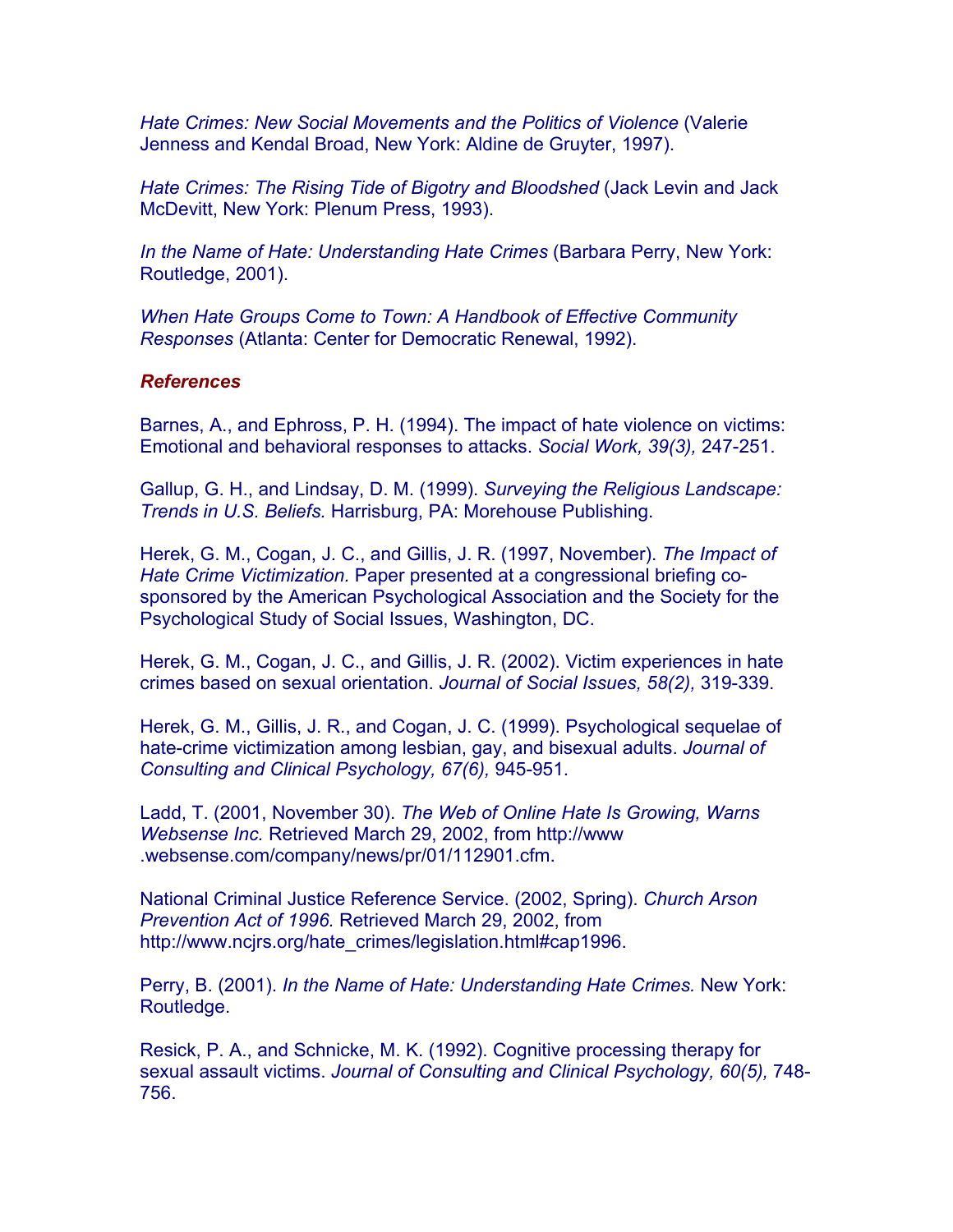Southern Poverty Law Center (2002). *The Year in Hate.* Retrieved March 29, 2002, from http://www.splcenter.org/intelligenceproject/ip-4u1.html.

Summary of Hate Crime Statistics (2000). Retrieved March 29, 2002, from www.infoplease.com/ipa/A0004885.html.

# *Case 12--Police Officer*

*"A gun went off"*

**K**atherine Murphy and her husband, Kevin, have been involved in church and parochial school activities for the past nine years. He coaches the soccer team, and she volunteers for parent-teacher projects. After a recent game, Father Donovan approached Kevin and casually inquired about Katherine. The priest mentioned that he hadn't seen her for the past two months, even though school groups were busy at this time of year.

Kevin said that he was very concerned about his wife, a ten-year veteran of the police force. He explained that Katherine had become increasingly withdrawn from the family and activities she used to enjoy. She had once loved cooking and frequently tried out new recipes. She had always made sure the family had a weekly movie night, either going to a theater or renting a video. Now, she goes to work, comes home, has a few cocktails, and that's it—she does not even talk about her job anymore. After a few drinks, Katherine falls asleep on the couch, awaking after three or four hours and unable to return to sleep. She says that she feels tired all the time. Kevin has assumed responsibility for most of the parenting and household chores for the past two months because Katherine has become increasingly impatient with their children, Danny (seven years old) and Eileen (five years old). According to Kevin, she is quick to scold the youngsters for little things and often lashes out at people for no reason. The family feels as if they must walk on eggshells when they are around her.

Two months ago, Katherine and her partner responded to a domestic dispute in progress. She immediately recognized the address because she had responded to incidents at the same place in the past. On previous occasions, neighbors had called the police to complain about loud arguing coming from the residence where a couple lived with their three children. There was no history of physical violence, although both parents were known to abuse alcohol. All was quiet when Katherine and her partner arrived at the home. A neighbor approached them and reported that she thought somebody might be seriously injured this time because the arguing ended with terrified screaming by the wife. When Katherine and her partner knocked and announced themselves, a male voice responded, "Get out of here! I have a gun and I'll use it." Concerned about the welfare of the woman and children, Katherine insisted that the man open the door. A gun went off and the bullet lodged just inches from where her partner was standing. She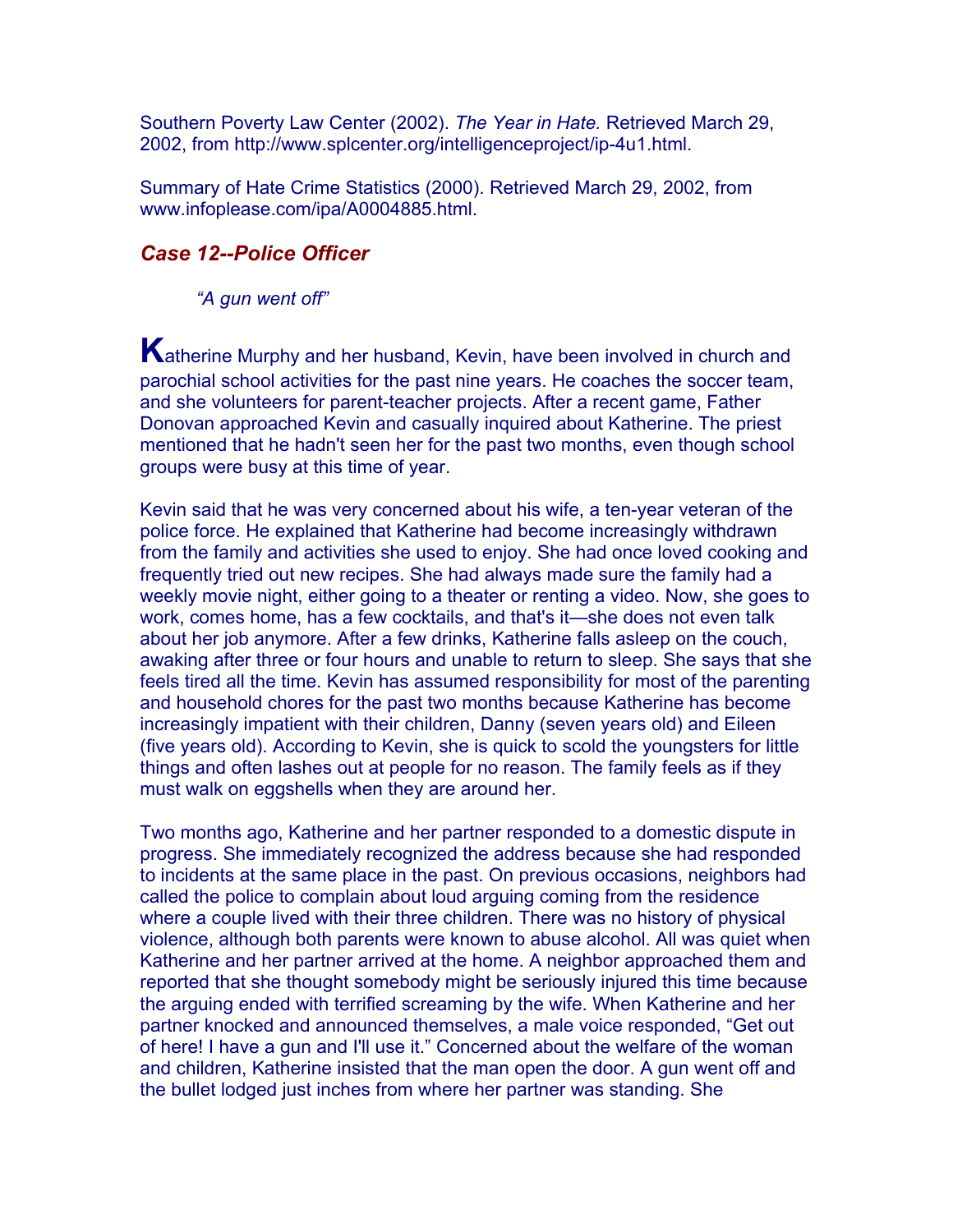immediately ran to the car and called for backup. A police negotiator was sent to the scene and coaxed the father from the building within fifteen minutes. When Katherine entered the residence, she found the three children—aged six, ten, and fourteen years—unhurt. The mother was severely intoxicated.

## *Pastoral Care Assessment*

Father Donovan's immediate concerns were the drastic changes in Katherine's behavior and their effects on her family's everyday functioning. Her absence from church activities that were once important to her was alarming, indicating a need for attention from Mrs. Mackey, the parish nurse. When the priest talked with Mrs. Mackey, she recognized that Katherine exhibited possible symptoms of post-traumatic stress disorder (PTSD). Years ago when the parish nurse's brother, a police officer, witnessed the shooting death of his partner, he had had similar behavior. And one year after the incident, Mrs. Mackey's brother attempted suicide while he was intoxicated. By the end of their conversation, the priest and the parish nurse prioritized their concerns for Katherine as: (1) symptoms of depression with a potential for suicide, (2) alcohol abuse, and (3) social withdrawal from family, friends, and church groups.

## *Relevant History*

According to the American Psychiatric Association (2000), the lifetime prevalence rate for PTSD is approximately 8 percent of the adult population in the U.S. Unfortunately, the authors of that manual did not include studies of law enforcement officers as a population at risk for PTSD. Police can experience frequent, repetitive, and cumulative exposure to trauma and be at much greater risk of PTSD than the general public (Carlier, Lamberts, and Gersons, 1997).

## *Diagnostic Criteria*

Katherine Murphy will satisfy the diagnostic criteria for PTSD if her symptoms persist for three months or longer (APA, 2000). Exposure to an extremely traumatic stressor in which a person experienced, witnessed, or was confronted with an event involving actual or threatened death or serious injury to self or others is necessary for a diagnosis. Additionally, the response to that incident must involve intense fear, feelings of helplessness, or horror. Both aspects are necessary to make a diagnosis of PTSD (APA, 2000).

Police often encounter situations that jeopardize their physical safety as well as the lives of civilians and fellow officers (Kates, 1999). In Katherine's case, the domestic dispute presented the potential for injury to everyone and was the impetus for her demand that the father open the door. Unfortunately, he responded by shooting near where her partner was standing, and the bullet could have killed her or him. Katherine later realized that her concern for the safety of the mother and children clouded her decision making. Instead of immediately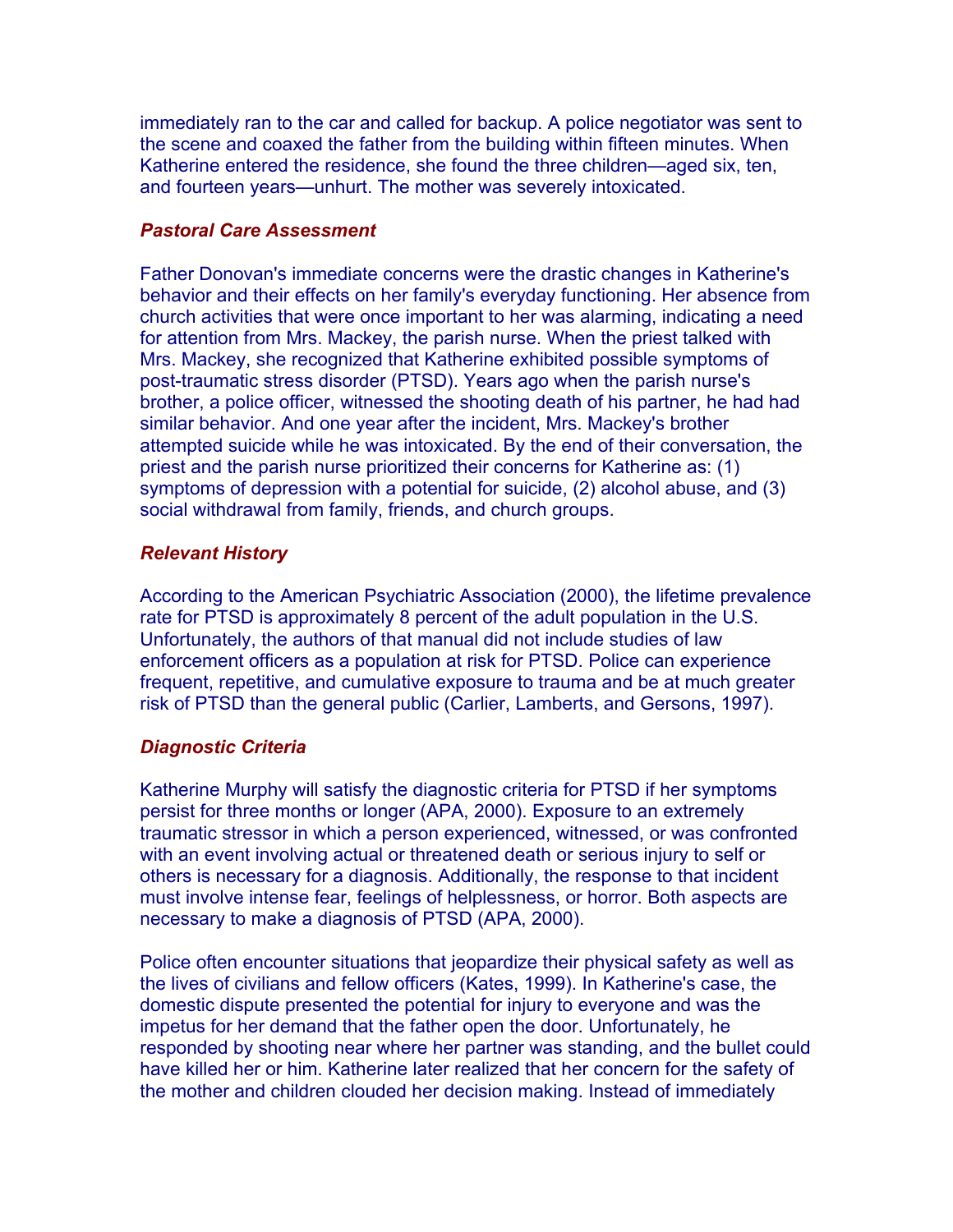assessing it as a potential hostage situation requiring assistance, her intense fear prompted her to demand the man come to the front door. According to Katherine, the shooting might have been avoided if she had first called for assistance. Knowing that her action had agitated the father, she and her partner felt a sense of helplessness as they waited for assistance to arrive, hoping that no other shots would be fired.

Although the police negotiator resolved the situation within fifteen minutes, Katherine's efforts to retrieve the children turned out to be more difficult than she expected. They were unharmed but very frightened. When she saw the youngsters, she thought of her own children and was almost overcome with emotion.

The characteristic symptoms that follow exposure to extreme trauma include persistent reexperiencing of the event, continuing avoidance of stimuli associated with it, numbing of general responsiveness, and increased anxiety. Katherine's experiences of recurrent images of dead children, her inability to stop thinking about the incident, and her continuing nightmares of the event meet the criteria for PTSD. Her inability to remember important aspects of the situation, her diminished participation in church and family activities, and her belief that her career as a police officer is finished are also significant. Katherine's difficulty falling and staying asleep, irritability with her children, and difficulty concentrating on job tasks are evidence of her increased anxiety. It is not uncommon for a person with PTSD to exhibit symptoms of one or more concurrent mental health problems, such as depression or substance abuse.

Katherine might meet the criteria for a diagnosis of a major depressive episode in which at least five symptoms—such as sad mood, fatigue, lack of pleasure, or significant change in sleep or eating patterns—have occurred during the same two-week period, representing a change from previous functioning (APA, 2000). Either a depressed mood or a loss of interest in pleasure must be a pattern. Katherine admitted to feeling depressed, and her husband's observations revealed that she has been so since the traumatic event. She showed a markedly diminished interest in school and church activities as well as other things that were once a source of pleasure (movies, cooking). Katherine has insomnia, characterized by early awakening and an inability to return to sleep. Feeling tired all of the time demonstrates that she is experiencing fatigue.

Since Katherine denied excessive drinking during the initial assessment, there was no way for Mrs. Mackey to determine whether it is a concurrent problem. Alcohol use and abuse is a common coping method among law enforcement officers, especially Americans who are descendants of Northern Europeans. Alcohol is a central nervous system depressant, and by virtue of its effects, it has the potential to trigger many of the symptoms associated with PTSD and depressive disorders (APA, 2000). If Katherine avoids drinking at night, she will have a better chance of experiencing a restful sleep that will allow her insomnia,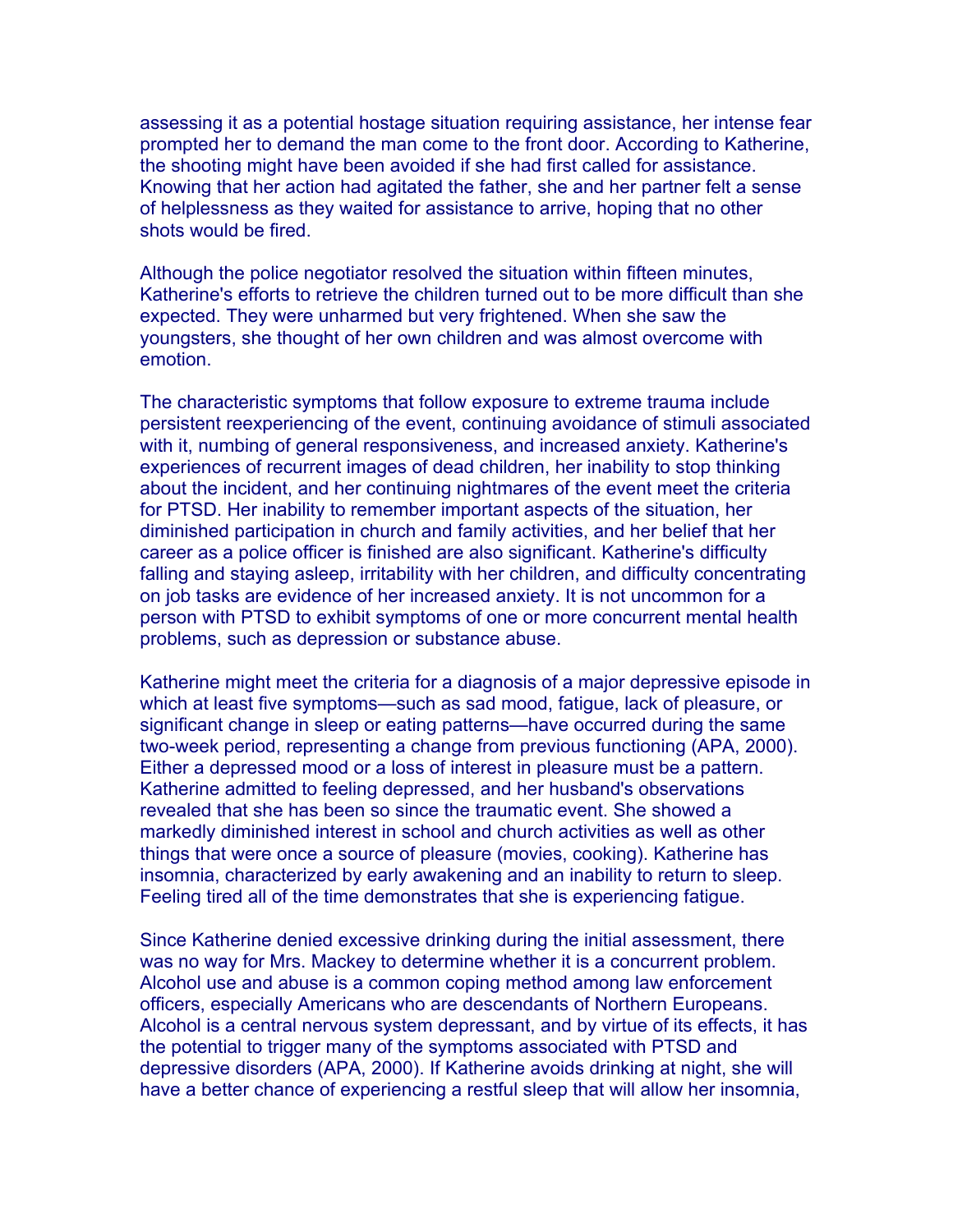energy level, and concentration to improve. With the cessation of alcohol use, Katherine could have more energy to participate in household, church, and other activities. Her irritability with the children and her angry outbursts might disappear.

### *Response to Vignette*

As part of a Healthy Living Program, the parish nurse offers free health screenings to parishioners, so she used this ministry as an opportunity to contact Katherine. After a chat about the church, Mrs. Mackey made an appointment to screen Katherine and the children. While at the home, the parish nurse took Katherine's vital signs and asked some general questions about her health patterns (sleeping, eating habits). Katherine was surprised to learn that her blood pressure was elevated, and she admitted that she had not had a physical exam in more than a year. The nurse's nonthreatening questions about physical concerns seemed to relax Katherine and open the door for Mrs. Mackey to assess mental health problems.

Katherine confirmed most of the information that her husband had reported to Father Donovan. She said that she couldn't stop thinking about how her actions might have caused the deaths of others. She often had mental images of the children lying dead at the scene, and her nightmares of the experience persisted. Katherine declared that her career as a police officer was finished. She reported that after the incident, her superiors had become impatient when she had trouble remembering important details of the event. In fact, she experienced difficulty concentrating on the day-to-day tasks of her job. Katherine admitted to feeling depressed but denied thoughts of suicide. She also stated that there had been no excessive intake of alcohol.

## *Treatment Within the Faith Community*

Religious faith is a primary coping method for those suffering from psychological trauma—one-half to three-quarters of PTSD sufferers indicated that their religion helped them to cope (Weaver, Koenig, and Ochberg, 1996). Attention to a person's strengths are noted as part of an assessment and included in a plan of treatment. Katherine's long-standing participation in church and school activities is an asset to be acknowledged and encouraged. Religious organizations provide social relationships that can be nurturing, supportive, and healing to those suffering from a traumatic event (Pargament, 1997).

Pastors, rabbis, imams, and parish nurses have both formal and informal contacts with members of their congregations, presenting many opportunities to become aware of problems. If a community of faith includes police and rescue workers, a needs assessment might be conducted to ascertain the situations of these helpers and their families. Internet and local resources can be used to develop peer support groups for them. A church, synagogue, or mosque also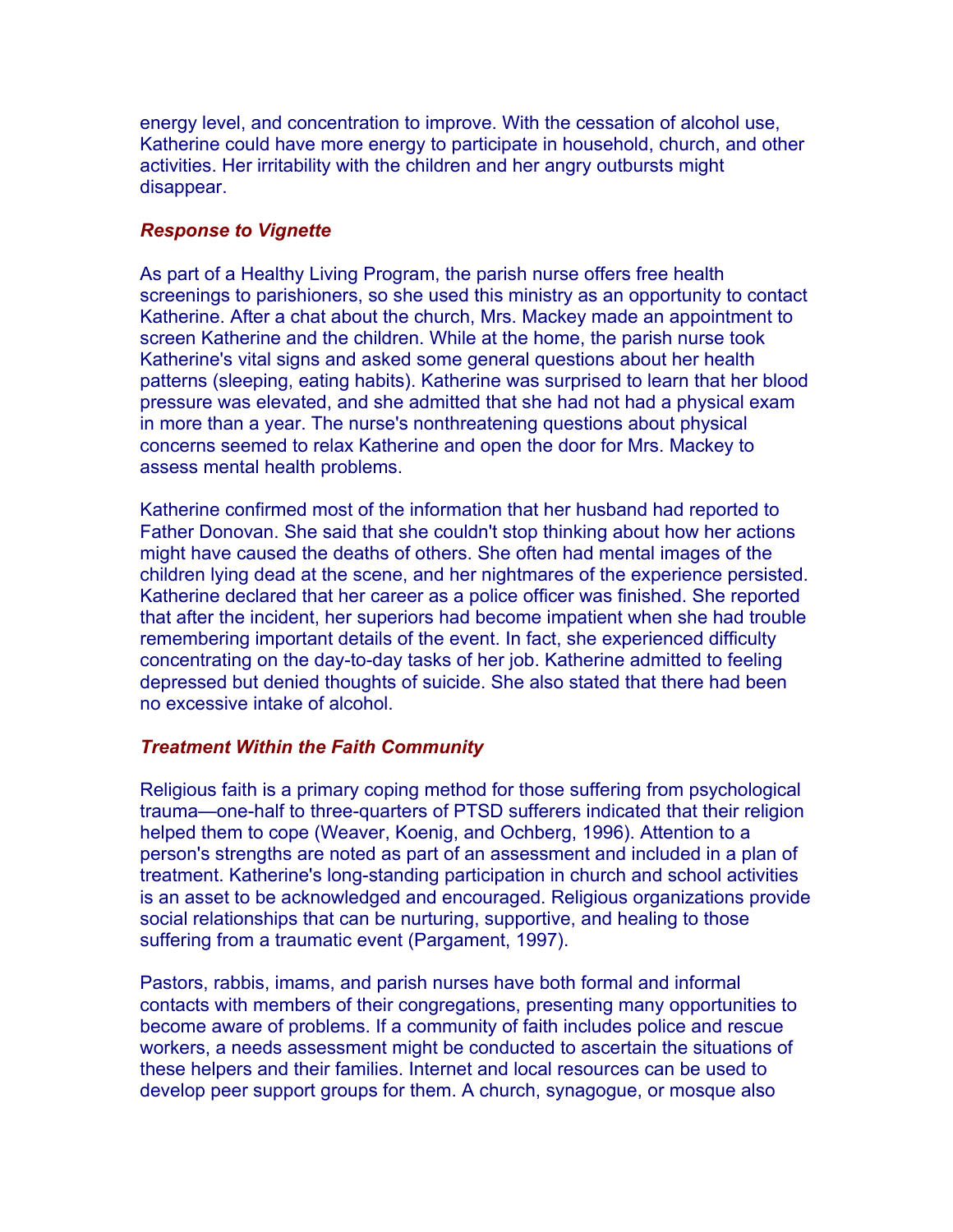might open its doors for meetings of self-help groups, such as Alcoholics Anonymous, Al-Anon, and Alateen.

### *Indications for Referral*

There are several risk factors for suicide that are unique to law enforcement personnel. Peace officers have continuous access to firearms, one of the most lethal means of attempting to end one's life. According to Clark and White (2000), police use guns to commit suicide 86 percent of the time—a much higher rate than the national average of 59 percent. Alcohol abuse is often associated with attempts on one's life. In a summary of nine research studies on police suicide, 35 percent of them involved alcohol (Clark and White, 2000). Although police appear to have a camaraderie not seen in many occupational groups, their solidarity does not necessarily include sharing psychological concerns. Internal investigations of critical incidents and other matters that threaten an officer's employment are a source of stress and anxiety. For many, police work is their whole identity rather than just an occupation. Finally, the frequent exposure to human problems and suffering can have a cumulative effect on an officer's view of humanity and on the meaning of being a peace officer.

In a review of the empirical literature on religion and mental health, Gartner (1996) reported that religious beliefs and affiliation served as a buffer against suicide. But there are times when suffering can become so overwhelming that faith is no longer of comfort. Shafranske (2000) warns clinicians and clergy that a dramatic loss of faith is an indicator of suicide risk and should be assessed.

Katherine's depression and the potential for suicide must be evaluated to see if she should be referred to a mental health professional. There are three questions that clergy and other caregivers need to ask of anyone who might be suffering from depression:

- 1. Have you thought about hurting or killing yourself?
- 2. If so, how would you do it (what would you use, when, where)?
- 3. Do you have the means to do it (e.g., gun with bullets, pills)?

If a person has a suicide plan and a lethal means, a mental health specialist needs to be involved to assist the religious professional (Weaver, 1993). The ability to recognize one's limitations is essential, and clergy must develop skill in knowing when to seek consultation with and referral to mental health professionals.

## *Treatment by Mental Health Specialist*

The best treatment for PTSD involves an integration of cognitive, behavioral, psychotherapeutic, and psychopharmacological interventions (Foa, Keane, and Friedman, 2000). One study reported that a form of brief psychotherapy has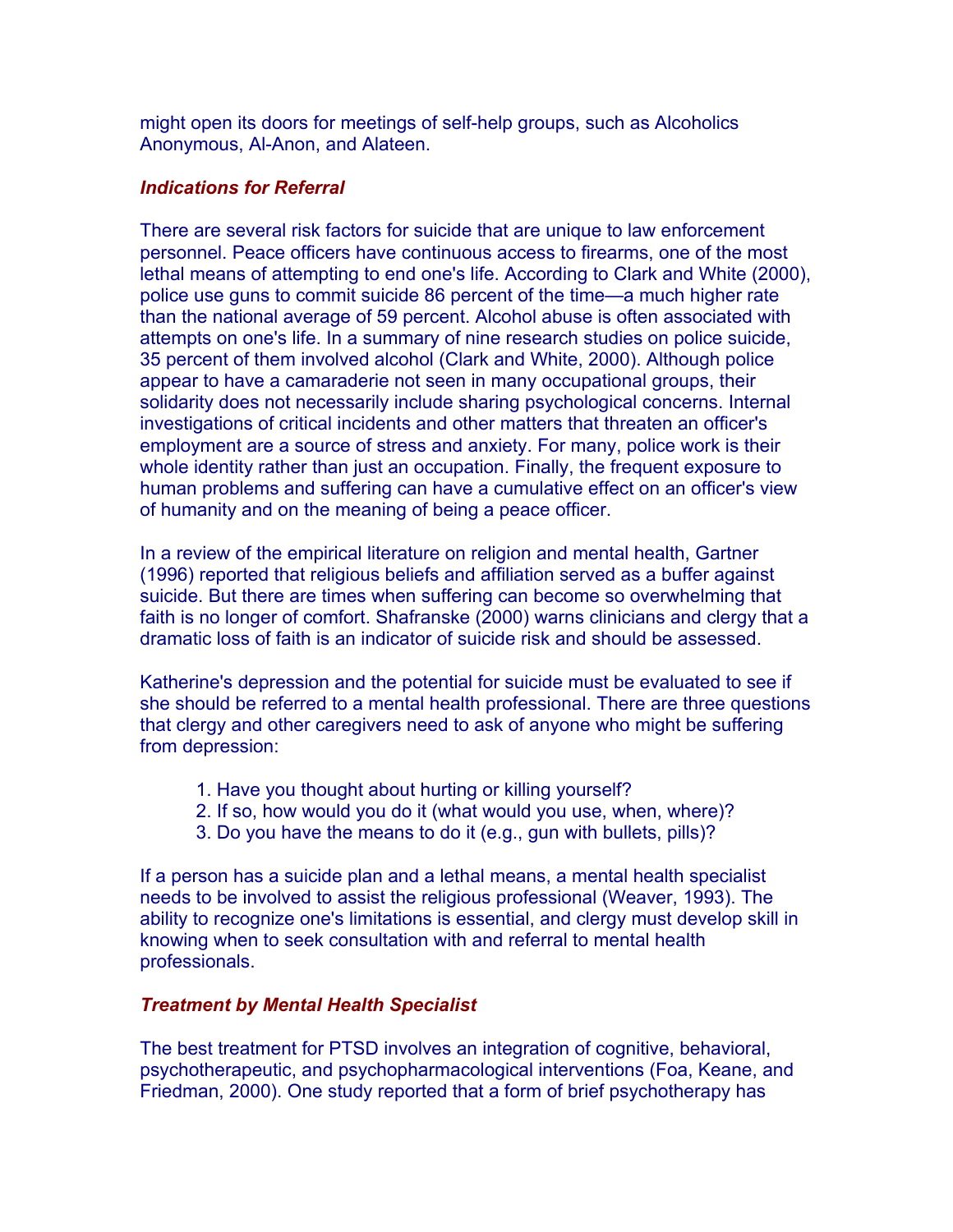been successfully used with police officers with psychological trauma (Gersons et al., 2000).

PTSD is frequently associated with other mental health problems, such as depression and substance abuse. The use of alcohol or drugs for selfmedication is often a pattern among people with poor coping skills and high addictive potential. A mental health professional will use questions such as these to evaluate the need for alcohol or drug treatment: How much is the person in denial about his or her substance abuse problem? Does he or she minimize the drug or alcohol abuse? How much insight does the person have into his or her problem?

Depression has been linked to abnormal levels of neurotransmitters in the brain, and treatment using medications seeks to correct the imbalance. There are several groups of drugs available to treat depression, and they can affect individuals differently (Preston, O'Neal, and Talaga, 2001). It is important for patients to work with their physicians to find the most beneficial choice. Medication for depression is usually prescribed in conjunction with psychotherapy or cognitive behavioral therapy, which help a person learn techniques to better manage undesirable behavior patterns (Preston, O'Neal, and Talaga, 2001).

## *Cross-Cultural Issues*

Roman Catholicism, the largest Christian denomination in the U.S., has a diverse membership of over sixty million. Described by Dolan (1992) as the immigrant church, Catholicism has a long tradition of helping waves of those from other countries become acculturated while maintaining their ethnic identity. Parishes have been the hub of community activities, often in neighborhoods defined by ethnicity. As time passes and immigrants become assimilated, some congregations reflect culturally diverse neighborhoods while others retain their ethnic distinctions.

Americans of Irish ancestry have had a long presence in public safety occupations such as law enforcement and firefighting. The Emerald Society is the largest Irish-American organization in the United States outside the Ancient Order of Hibernians. Prominent at St. Patrick's Day parades, members of the Emerald Society's pipe band are often called upon to assist in the funeral services of police who have died in the line of duty. Irish-American Catholics of the nineteenth and twentieth centuries survived immigration and assimilation with the help of their parish and its priest. Their legacy includes fraternal organizations, magazines, publishing houses, parochial schools, and higher education institutions. Later generations inherited their ancestors' ways of living as Irish-American Catholics. Many embraced the role of parishioner, learned the life of the public safety officer, and integrated the two as part of their culture.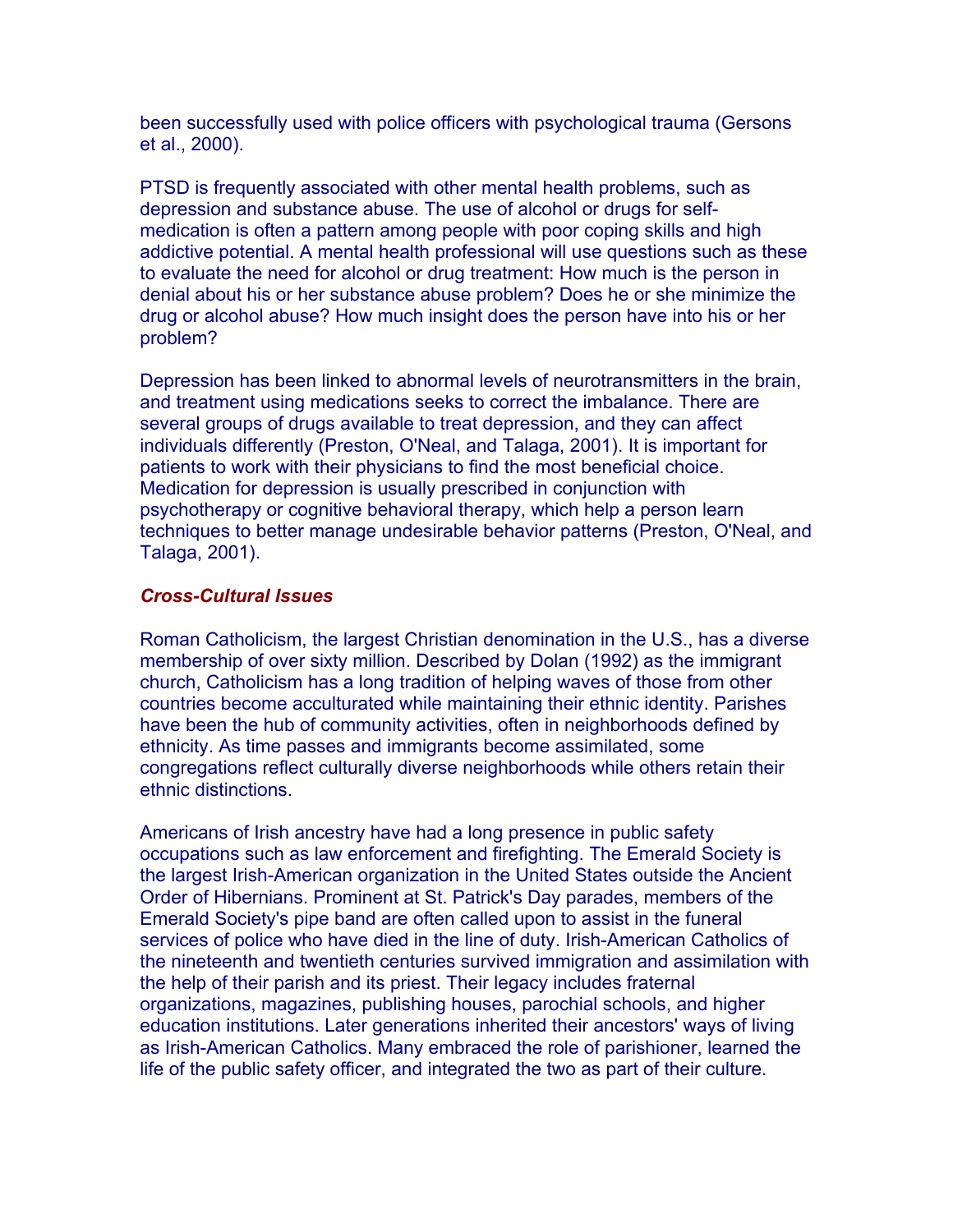#### *Resources*

—Alcoholics Anonymous; General Service Office, P.O. Box 459, Grand Central Station, New York, NY 10163; www.alcoholics-anonymous.org; (212) 870-3400; is an international organization that provides a self-test for alcoholism and a description of what AA offers, such as anonymity and a twelve-step program.

—International Association of Women Police; 731 North Deer Isle Road, Deer Isle, ME 04627; (207) 348-6976; www.iawp.org; provides a network of international and regional contacts, employment opportunities, training options, conference announcements, and a chaplain's corner. Its purpose is to further the just and equitable treatment of policewomen working in criminal justice systems internationally.

—International Critical Incident Stress Foundation; 3290 Pine Orchard Lane, Suite 106, Ellicott City, MD 21042; (410) 750-9600; www.icisf.org; works to manage emergency services stress, including that of police officers, and is used by law enforcement agencies around the world.

—Internet Depression Resources List; www.execpc.com/~corbeau; contains a list of sites as well as a catalog of newsgroups.

—Membership Assistance Program; New York City Police Department, 40 Fulton Street, 3rd Floor, New York, NY 10038-1850; (212) 298-9111; is a union-initiated program in which working police who are trained to provide peer support function independently from their employer and ensure confidentiality. Other departments can receive assistance to create their own programs.

—Peer Support Training Institute; Manhattan Counseling and Psychotherapy Associates, LLC, 61 West Ninth Street, New York, NY 10011; (212) 477-8050; www.peersupport.com; provides training for peer support counselors of the Membership Assistance Program in New York. Plans for the future include training opportunities for other departments in the U.S. wanting to develop similar programs.

—Police Families; www.policefamilies.com; provides information and referral for spouses, children, and parents of police officers. The website has chat rooms, games, and activities for children and teens, and online educational workshops and reading lists.

—Police and PTSD; www.policeptsd.freeservers.com; is a comprehensive website for police and the general public that contains basic information about the recognition and treatment of PTSD. It provides first-hand accounts of the stressors encountered by law enforcement officers and offers links to other police websites with stress-related themes (including suicide), as well as counseling referral services for fire and police workers.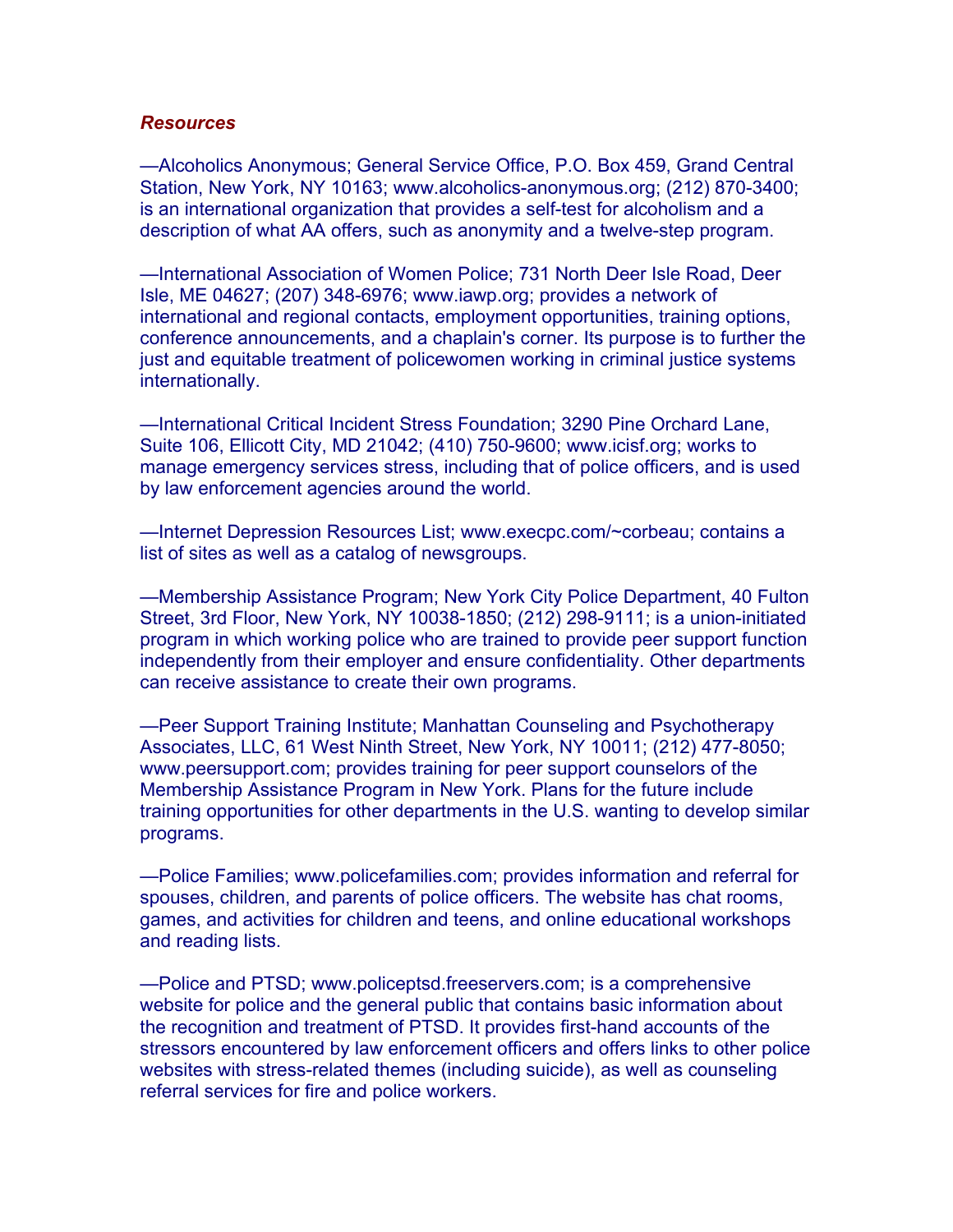—Police Stress Unit; www.policestressunit.org; provides confidential support including peer counseling, referral services, a twenty-four-hour hotline, and information about PTSD, depression, divorce, and family crises.

#### *Helpful Books*

*Cops Don't Cry: A Book of Help and Hope for Police Families* (Vali Stone, Ontario, Canada: Creative Bound, 1999).

*CopShock: Surviving Posttraumatic Stress Disorder (PTSD)* (Allen R. Kates, Tucson: Holbrook Street Press, 2001).

*Danger, Duty, and Disillusion: The Worldview of Los Angeles Police Officers* (Joan C. Barker, Prospect Heights, IL: Waveland Press, 1998).

*Force Under Pressure: How Cops Live and Why They Die* (Lawrence Blum, New York: Lantern Books, 2000).

*Forces of Deviance: Understanding the Dark Side of Policing* (Victor E. Kappeler, Richard D. Sleeder, and Geoffrey P. Alpert, Prospect Heights, IL: Waveland Press, 1998).

*I Love a Cop* (Ellen Kirschman, New York: Guilford Press, 1997).

### *References*

American Psychiatric Association (2000). *Diagnostic and Statistical Manual of Mental Disorders* (Fourth Edition, Text Revised). Washington, DC: American Psychiatric Association.

Carlier, I. E. V., Lamberts, R. D., and Gersons, B. P. R. (1997). Risk factors for posttraumatic stress symptomatology in police officers: A prospective analysis. *Journal of Nervous and Mental Disease, 185(3),* 498-506.

Clark, D. W., and White, E. K. (2000, April). *Exploring Law Enforcement Suicide: An Inside Look.* Paper presented at the meeting of the American Association of Suicidology, Los Angeles, CA.

Dolan, J. P. (1992). *The American Catholic Experience.* Notre Dame, IN: University of Notre Dame Press.

Foa, E. B., Keane, T. M., and Friedman, M. J. (2000). *Effective Treatments for PTSD.* New York: Guilford Press.

Gartner, J. (1996). Religious commitment, mental health, and prosocial behavior: A review of the empirical literature. In E. P. Shafranske, *Religion and the Clinical*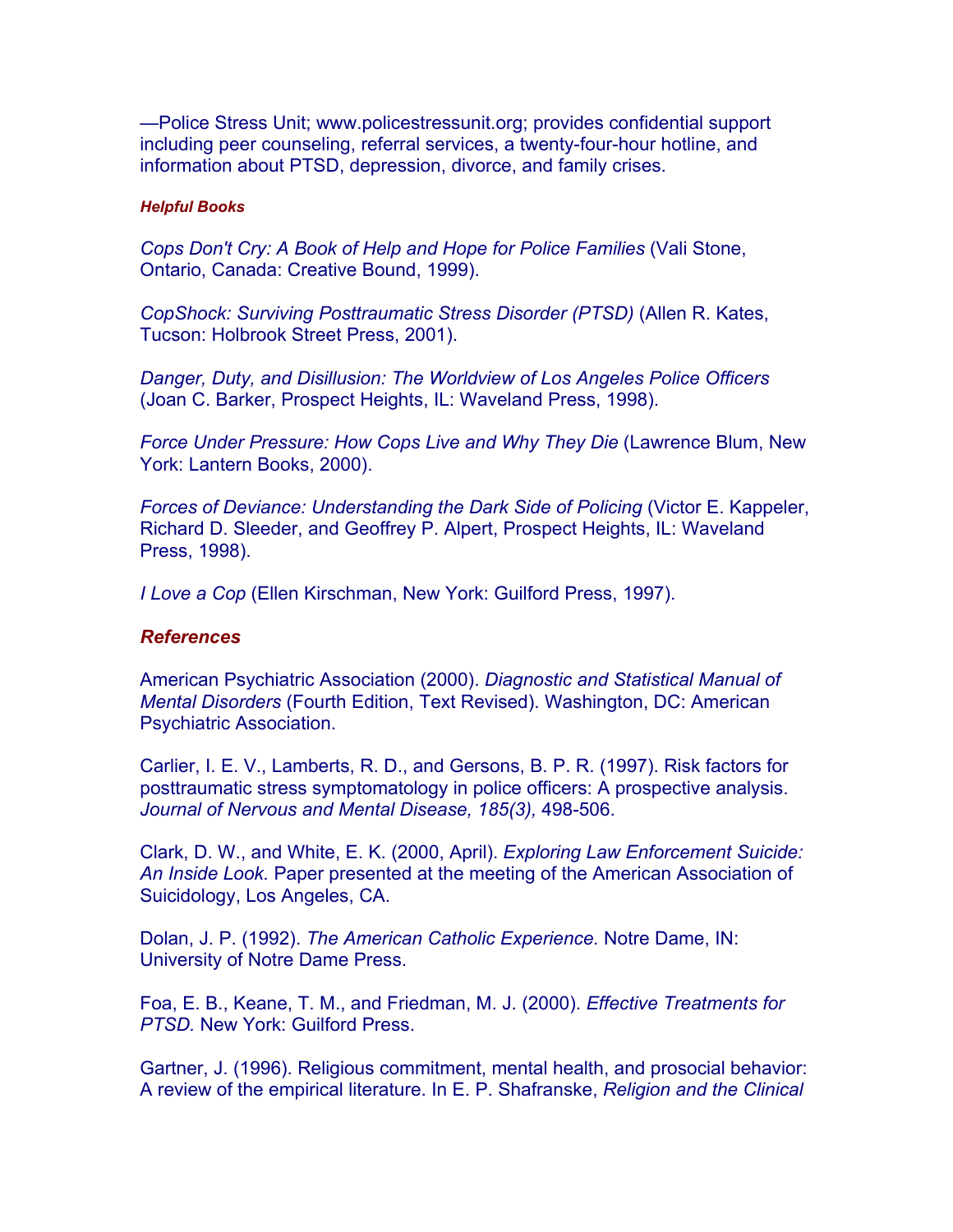*Practice of Psychology* (pp. 187-214). Washington, DC: American Psychological **Association** 

Gersons, B. P. R., Carlier, I. V. E., Lamberts, R. D., and van der Kolk, B. A. (2000). Randomized clinical trial of brief eclectic psychotherapy for police officers with posttraumatic stress disorder. *Journal of Traumatic Stress, 13(2),* 333-347.

Kates, A. R. (1999). *Cop Shock: Surviving Posttraumatic Stress Disorder (PTSD).* Tucson: Holbrook Street Press.

Pargament, K. I. (1997). *The Psychology of Religion and Coping: Theory, Research, Practice.* New York: Guilford Press.

Preston, J. D., O'Neal, J. H., and Talaga, M. (2001). *Handbook of Clinical Psychopharmacology for Therapists.* Oakland, CA: New Harbinger.

Shafranske, E. P. (2000). Psychotherapy with Roman Catholics. In P. S. Richards and A. Bergin (Eds.), *Handbook of Psychotherapy and Religious Diversity* (pp. 59-88). Washington, DC: American Psychological Association.

Weaver, A. J. (1993). Suicide prevention: What clergy need to know. *Journal of Psychology and Christianity, 12(1),* 70-79.

Weaver, A. J., Koenig, H. G., and Ochberg, F. M. (1996). Posttraumatic stress, mental health professionals and the clergy: A need for collaboration, training and research. *Journal of Traumatic Stress, 9(2),* 861-870.

# *Case 13--Combat Veteran*

*"The attack brought back memories of combat in Vietnam"*

Peter came from a long line of Presbyterian clergy. He was admitted to graduate school at Harvard on a full scholarship to study Arabic, but before the term began he was drafted. He served as a medic in Vietnam and was exposed to combat missions in enemy territory, encountered ambushes and firefights, was attacked by snipers and rockets, witnessed many deaths, and responded to the terrible injuries of others. With a small dose of medical knowledge and large amounts of courage and determination, Peter saved many lives. Nevertheless, a number of the soldiers he tried to save died. Many of these casualties were beyond all medical help, yet Peter continued to suffer extremely painful memories for several years, blaming his "incompetence" for these deaths.

It took him a long time to adjust when he returned home. His faith in a loving God and the caring members of his church were the keys to his recovery. Nevertheless, he did not marry, lives alone, and tends to isolate himself. His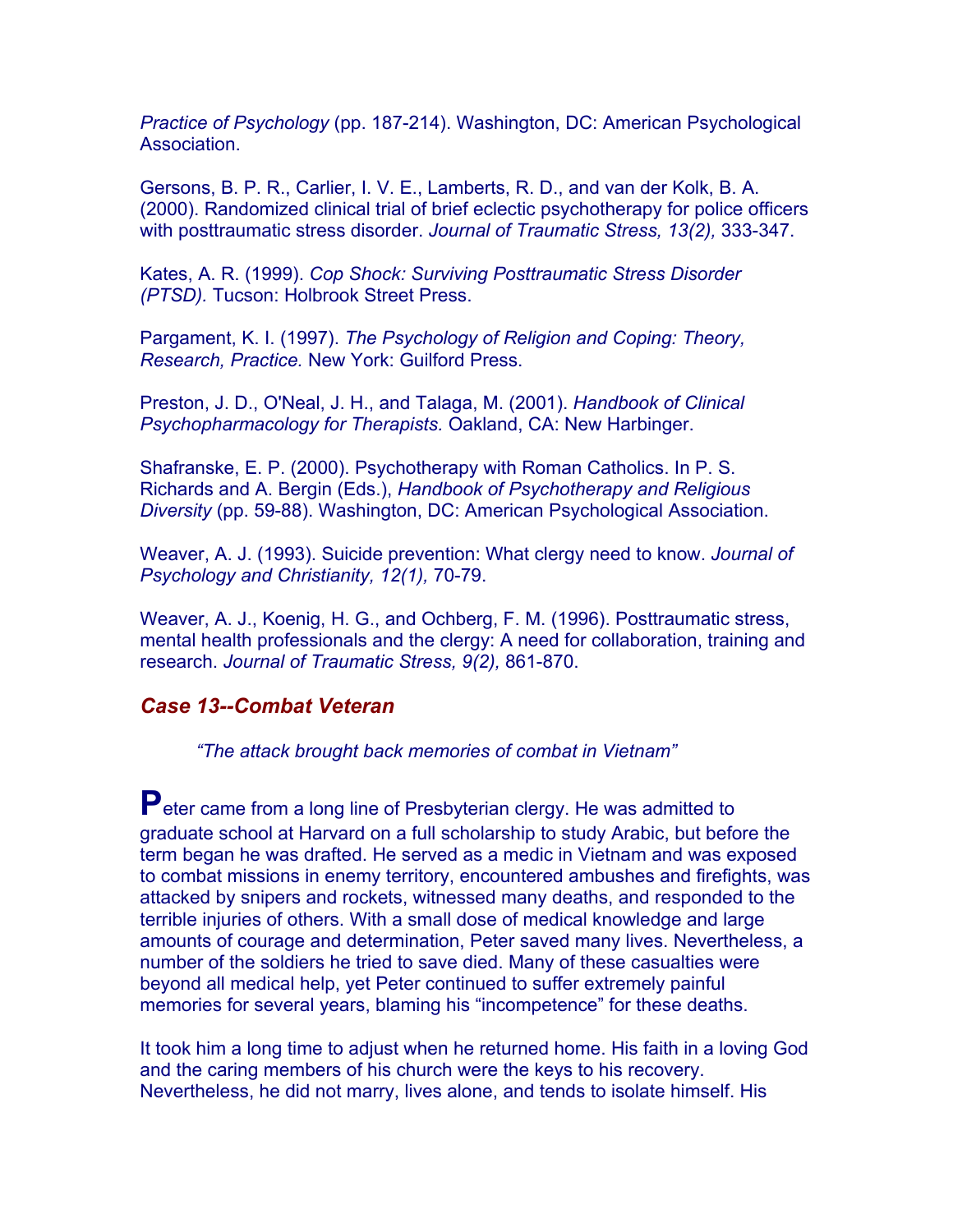pastor, Walter Harding, who also served in Vietnam, is a friend. Peter went to see Rev. Harding after the September 11, 2001, terrorist attacks. Those events triggered memories of the war in Vietnam. Peter found himself feeling and acting as if the combat trauma were happening again. He felt angry, panicked, in danger, and a need to escape.

Persons most likely to be affected by a catastrophic event like a terrorist attack are those who were close to the victims. However, such horrifying actions have effects that are likely to be experienced widely. For previously traumatized individuals like Peter, one possible result is the feeling that one is reexperiencing the earlier trauma. Catastrophic events can reignite intense fears, vulnerability, and other PTSD-related symptoms. Peter is wise to make time to talk with his old friend. He understands the long-term effects of PTSD in his life and the need to get help. Peter went to see his pastor to find support and Christian fellowship, to quell his anxieties, and to talk about his feelings.

#### *Pastoral Care Assessment*

Imagine that you are driving home after church one Sunday. On the way, you witness a terrible plane crash involving hundreds of victims. Bodies litter the fields, blood and gore are everywhere, and you instinctively stop to help. You apply your Red Cross training and attempt to stop the bleeding. There is moaning, dying, screaming, moments of hell. Mercifully, it ends. You get back in your car and drive home as though nothing unusual occurred. You do not talk about what happened because everyone wants to forget it. That is analogous to the experience of most Vietnam combat veterans from the U.S.

The saying "war is hell," only begins to describe how horrible it has been for hundreds of thousands of veterans. War is a life-threatening experience that involves witnessing and engaging in terrifying and gruesome acts of violence. It is also, for most military personnel, a patriotic response in order to protect and defend their country, loved ones, values, and way of life. The trauma of war is a shocking confrontation with death, devastation, and violence. It is normal for human beings to react to war's psychic trauma with profound feelings of fear, anger, grief, repulsion, helplessness, and horror, as well as with emotional numbness and disbelief.

Many veterans are psychologically unable to leave behind the trauma of war and return home. They struggle with a variety of severe problems that neither they nor their families, friends, or communities know how to address or understand. Even experienced military personnel may never become fully desensitized to exposure to violent death, and they remain particularly vulnerable when victims include children.

Because many veterans have not been taught how surviving trauma can affect persons, they may have trouble understanding what is happening to them. They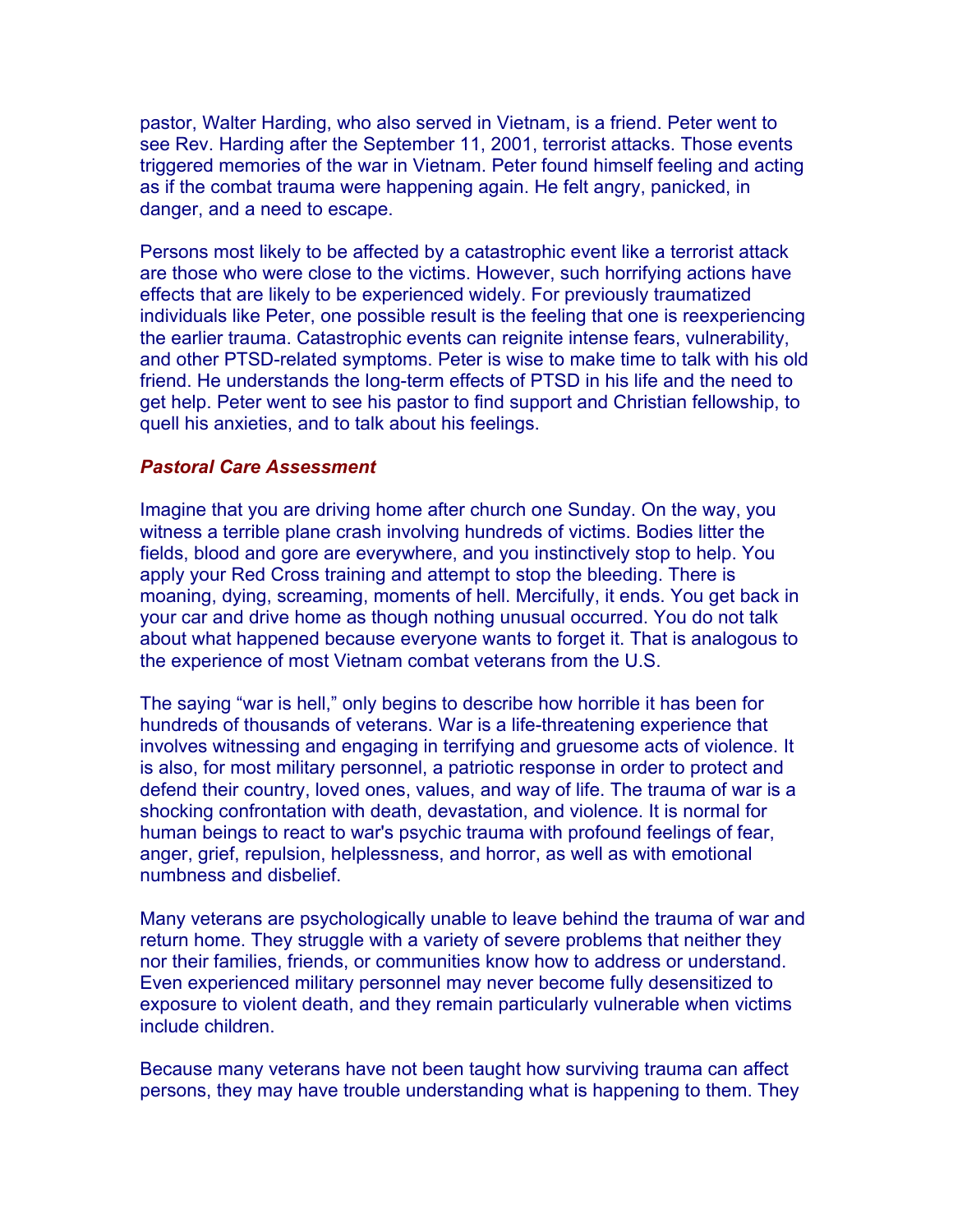may think it is their fault that the trauma happened, that they are going crazy, or that there is something wrong with them since others who were at the same place do not seem to have the same problems. They may use drugs or alcohol to escape their feelings. They may turn away from friends and family who seem not to understand. Because thinking about a trauma and feeling endangered is upsetting, people who have experienced combat generally want to avoid all reminders. Sometimes survivors are aware of this and avoid such triggers intentionally, but they may do so without realizing it. Survivors may not know what to do to get better.

## *Relevant History*

Psychological problems after exposure to war were described as "soldier's heart" in the Civil War, "shell shock" in World War I, and "combat fatigue" in World War II. After World War II, mental health specialists began to recognize these difficulties were not hereditarily predisposed mental illnesses such as schizophrenia or manic depressive illness, but a different form of psychological problem resulting from too much exposure to extreme stress in a war zone. As one might expect, the most important risk factor for PTSD among veterans is the level of exposure to traumatic events during war (Foy, 1992).

Recently efforts have been made to understand the long-term psychological effects of military combat that may persist into the later years of life. Those surveying veterans almost twenty years after the conflict in the National Vietnam Veterans Readjustment Study estimated that over 30 percent of the 2.8 million who served in Southeast Asia have suffered a lifetime history of PTSD (Kulka et al., 1990). What is especially problematic is that this was America's first primarily teenaged war—the average age of combatants was close to twenty (Wilson, 1989). That is a developmental period during which young people need time to establish a stable and enduring personality structure and sense of self. For many Vietnam veterans, this was disrupted by the violence of war.

It also appears that combat exposure is a significant risk factor for PTSD in the nearly 1 in 4 U.S. men aged sixty-five or older who served in World War II or the Korean conflict (Spiro, Schnurr, and Aldwin, 1994). World War II veterans exposed to moderate or heavy combat were found to be at much greater risk of PTSD symptoms when measured more than four decades later, compared to noncombat veterans. Blake and colleagues (1990) found current PTSD in 19 percent of World War II veterans and 30 percent of Korean conflict veterans seeking psychiatric treatment.

### *Diagnostic Criteria*

Participation in hazardous duty can result in significant and enduring stress reactions. There are times when the experience is so extreme and unanticipated (for example, seeing and smelling decaying bodies) that everyone involved is at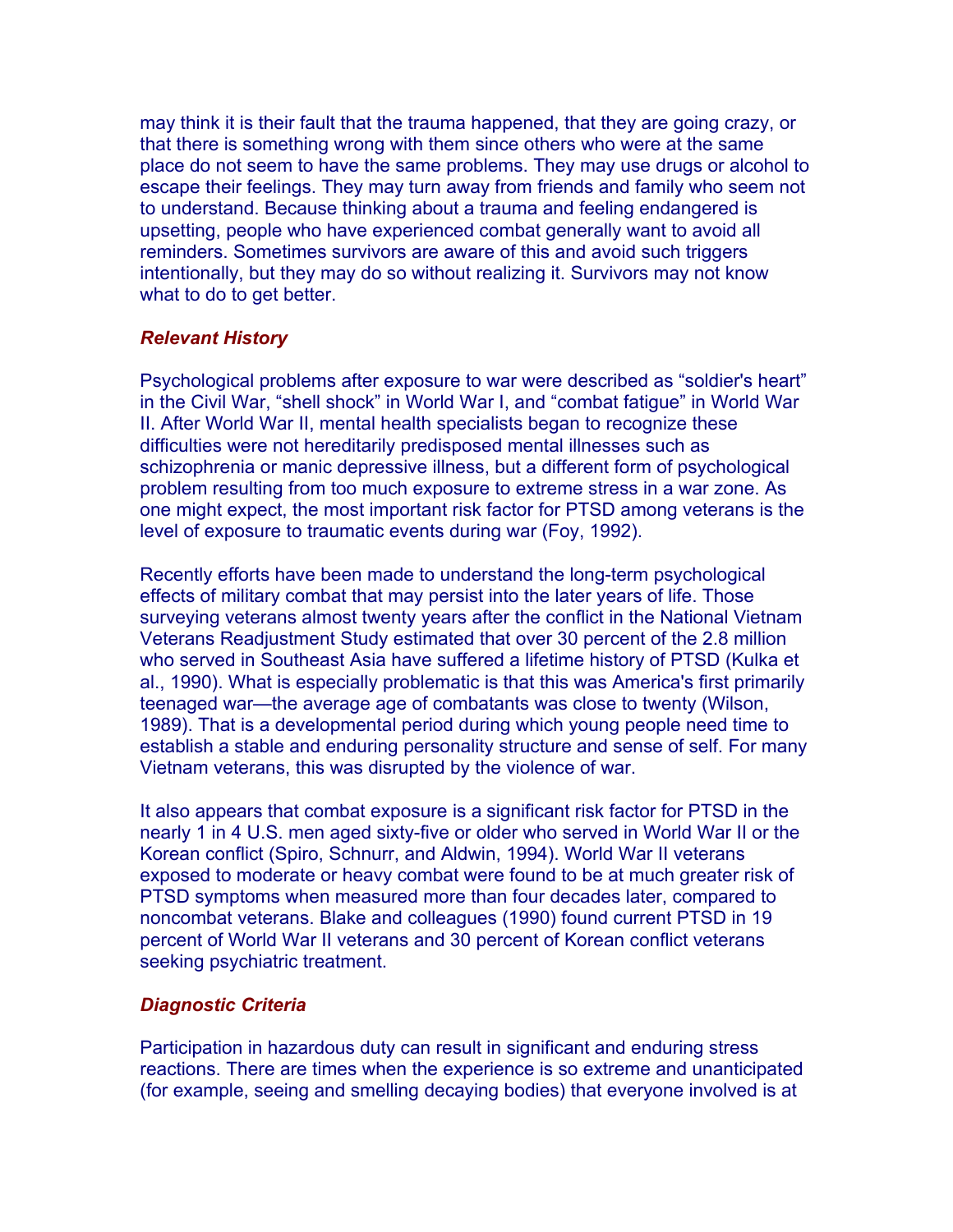risk for psychological trauma. Stress reactions can create sleep disturbances, irritability, intrusive painful reexperiencing of events, restricted emotional capacity, and impairments of memory and problem-solving capabilities (APA, 2000). Long-term stress reactions may include depression, chronic anxiety, and the symptoms of PTSD, which include reexperiencing the events (nightmares, intrusive thoughts), avoidance (staying away from situations that remind the veteran of what happened), restriction in the capacity to experience and express feelings, and a variety of indications of hyperarousal (sleep disturbance, exaggerated startle, irritability). One response is to self- medicate with alcohol or drugs to counter distressing feelings and thoughts, as well as guilt over having survived when others died. Perhaps the most perplexing symptom for relatives and friends to understand is psychological numbness: a withdrawal of affection and avoidance of close emotional ties with family members, friends, and colleagues. These responses can cause or exacerbate marital, vocational, or substance abuse problems (Matsakis, 1996).

Rev. Harding had a special interest in working with Vietnam veterans because of his own experience. He knew it was important to offer Peter support and reassurance to help defuse his anxiety. Compassionate listening, as well as offering information and practical help, may assist Peter in coping with the emotional isolation that often accompanies traumatic experiences. Reassurance about normal responses to an event may decrease self-criticism and worry. Information about common reactions and stress management strategies may lower anxiety and help Peter cope with feelings of helplessness or loss of control. It is important to assess Peter's support system to determine his coping resources. Helping him recall previously successful coping strategies may also be useful.

#### *Response to Vignette*

Rev. Harding talked to Peter about joining a group of other combat veterans who met at a nearby church. A group provides a setting in which he can interact with others and decrease the tendency to isolate himself. It can also help remove the fear prevalent among veterans that they are the only individuals with these symptoms. It offers a forum in which those troubled by their combat experiences can talk about their feelings with others who have had similar experiences.

As group members achieve increased understanding of their trauma, they often feel more confident and able to trust. As they discuss and share their coping strategies for shame, guilt, rage, fear, doubt, and self-condemnation, they prepare themselves to focus on the present rather than the past. Telling their stories and directly facing the grief, anxiety, and guilt related to their trauma enable many survivors to cope with their symptoms, memories, and other aspects of their lives. Such groups serve to direct the energy of survivors toward providing mutual support as well as addressing practical problems and common concerns. In addition, many of the veterans form close supportive friendships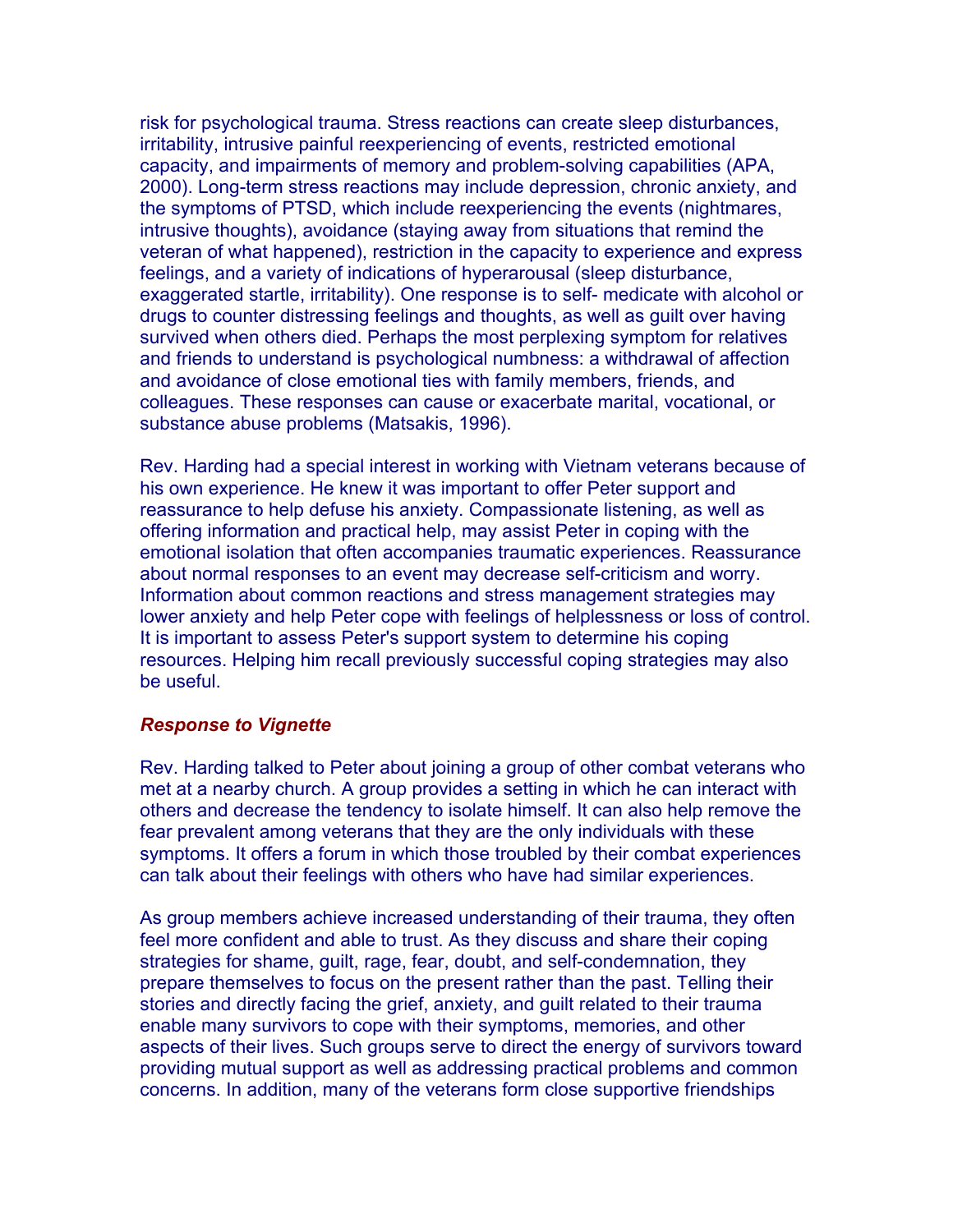outside of the meetings and help one another through particularly problematic episodes.

### *Treatment Within the Faith Community*

Faith communities can provide an important service by offering space to support groups for those suffering from psychological trauma. One of the ways trauma survivors can reestablish their sense of control is through the formation of community-based self-help groups. These are often an ideal healing environment because survivors are able to risk sharing traumatic material surrounded by the safety and empathy of other survivors.

Clergy and the religious community can also play an important role in combat veterans' healing processes by developing commemorative rituals. Those who witnessed widespread destruction may benefit from ceremonies that help reestablish comfort in social equilibrium. For some survivors, rituals may provide a sense of place in the universe, the world, their communities, and their families. Formal and informal commemorations allow the powerful emotions associated with these debilitating effects to be directed into activities that unify veterans with one another, with their branch of service, and, in some instances, with the nation itself.

Scholars have written about the healing value of ritual in the treatment of PTSD for Vietnam veterans, using insights gained from both Western and Native American spirituality. In Veterans Affairs (VA) medical centers in Pennsylvania (Obenchain and Silver, 1992) and Connecticut (Johnson et al., 1995), clinicians reported that the ceremonies were highly effective in accessing and managing intense emotions that fostered therapeutic work. One ritual, "Ceremony for the Dead," used religious images and included the words, "It is now the time to release the souls of the dead to God and to the earth." The rituals enhanced social bonds within the veterans groups and with their families and staff. At discharge, veterans reported that the commemorations and rituals were the most therapeutically valuable of any treatment offered, including group treatment, individual therapy, and medication (Johnson et al., 1995).

## *Indications for Referral*

The fear, distress, and confusion that some combat veterans experience can result in intense feelings of isolation, alienation, and aggression. Veterans with serious homicidal or suicidal thoughts must be handled in a crisis-oriented setting until the crisis is resolved. Refer these persons to an appropriate mental health setting or hospital.

### *Treatment by Mental Health Specialist*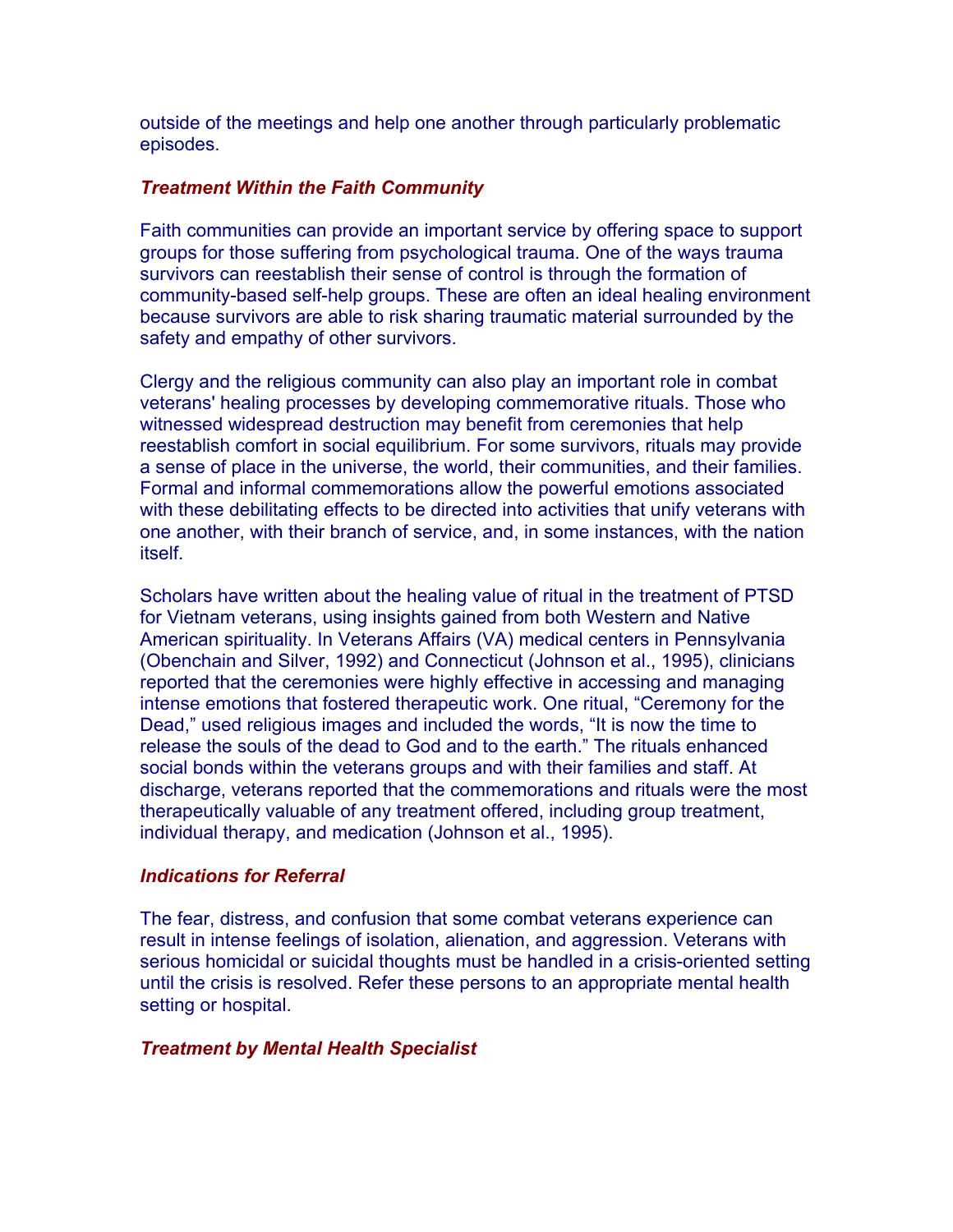VA medical centers provide a network of more than one hundred specialized programs for persons with PTSD, working closely with the centers operated by VA Readjustment Counseling Service (see resources). Each specialized PTSD program offers education, evaluation, and treatment conducted by mental health professionals from a variety of disciplines, such as psychiatry, psychology, social work, and nursing. Outpatient programs include three types of clinics in which veterans meet with a PTSD specialist for regularly scheduled appointments. PTSD clinical teams provide group and one-to-one evaluation, education, counseling, and psychotherapy. Substance use PTSD teams offer out-patient education, evaluation, and counseling for the combined problems of PTSD and substance abuse. Women's stress disorder treatment teams provide women veterans with group and one-to-one evaluation, counseling, and psychotherapy.

A common issue associated with stress reactions is disturbances within interpersonal relationships. PTSD and other stress-related problems can affect an entire family. Many times family or couple therapy can help a family cope with a veteran's stress-related problems. These types of treatment may include stress reduction and relaxation techniques that can help all members of the family with the healing process. Therapy might also address the structure of the family and the way members interact (Figley, 1989).

### *Cross-Cultural Issues*

The American Indian Vietnam Veterans Project surveyed a group of veterans residing in the Southwest and Northern plains (Friedman, 1998). The researchers found that exposure to war zone stress and other military dangers placed these veterans at risk for PTSD several decades after military service. Native American veterans of Vietnam had both high levels of exposure to war zone stress and late-onset PTSD. More than half of them experienced war-related trauma in Vietnam, in part, because they were proportionately more likely than any other ethnic group to serve in the Marines. About 1 in 3 Native American veterans suffered from full or partial PTSD at the time of the study, a quarter century or more after the Vietnam conflict. These rates of PTSD were more than twice as high as those for veterans of European American or Japanese American ancestry. Furthermore, more than 7 in 10 Native American veterans of Vietnam were found to have serious problems with alcohol overuse or dependence, which was twice as many as in any other group studied.

#### *Resources*

—American Counseling Association; 5999 Stevenson Avenue, Alexandria, VA 22304; (800) 347-6647; www.counseling.org.

—American Psychiatric Association; 1000 Wilson Boulevard, Arlington, VA 22209; (703) 907-7300; www.psych.org.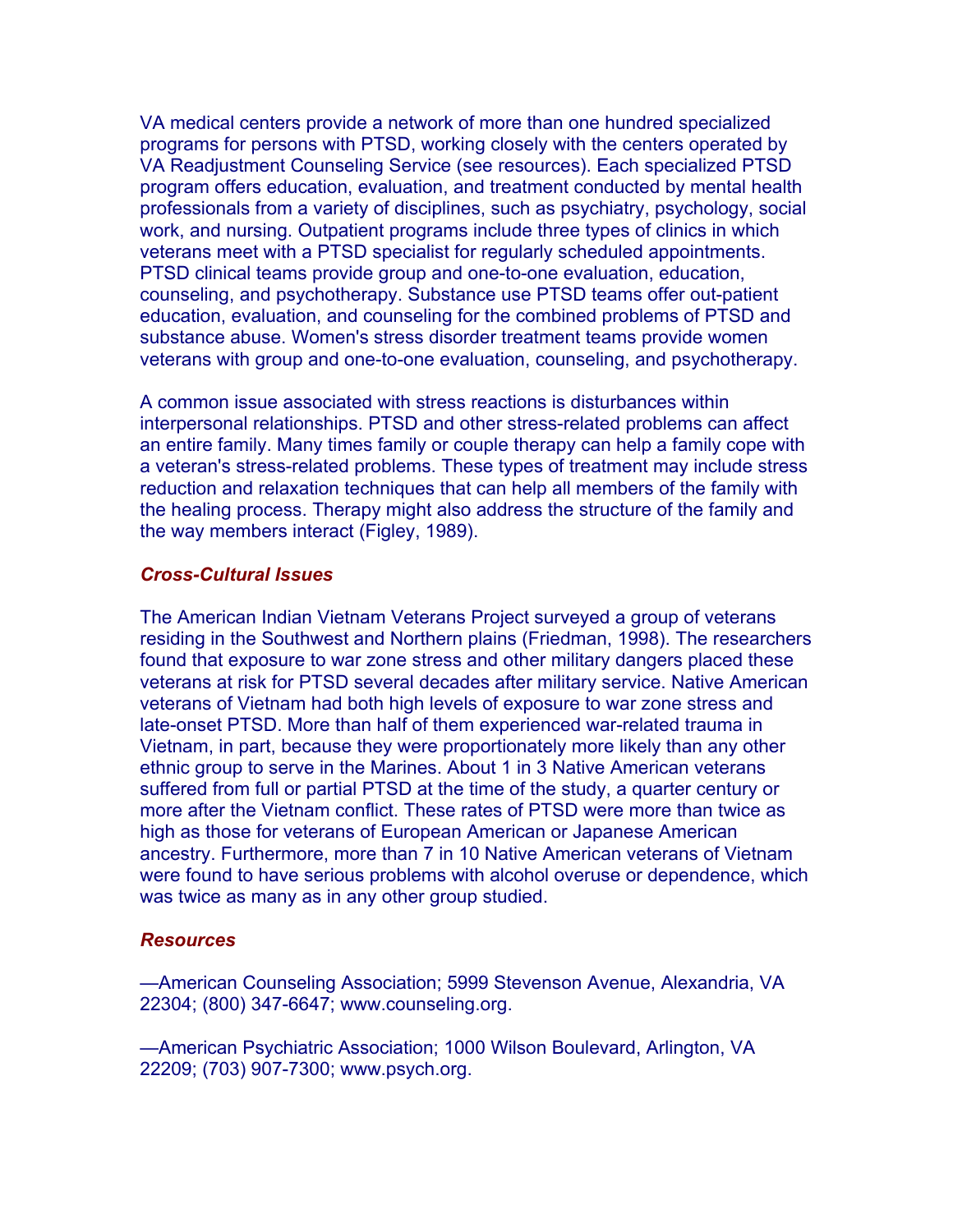—American Psychological Association; 750 First Street, NE, Washington, DC 20002; (800) 374-2721; www.apa.org.

—Anxiety Disorders Association of America; 8730 Georgia Avenue, Suite 600, Silver Spring, MD 20910; (240) 485-1001; www.adaa.org.

—Department of Veterans Affairs (VA), www.va.gov, website is a resource that provides information on VA programs, veterans' benefits, and VA facilities worldwide. The VA is the parent organization of the National Center for PTSD.

—Gift from Within; 16 Cobb Hill Road, Camden, ME 04843; (207) 236-8858; www.giftfromwithin.org; is a nonprofit organization dedicated to helping those who suffer from PTSD. It maintains a roster of trauma survivors who participate in a national network for peer support.

—International Society for Traumatic Stress Studies, 60 Revere Drive, Suite 500, Northbrook, IL 60062; (847) 480-9028; www.istss.org.

—National Center for Post-Traumatic Stress Disorder; VA Medical Center, 215 North Main Street, White River Junction, VT 05009; (802) 295-9363; www.ncptsd.org.

—National Conference of Vietnam Veteran Ministers is composed of clergy who served in Vietnam as chaplains and former enlisted personnel who later were ordained to ministry or entered full-time religious service. It offers spiritual care to Vietnam veterans and their families; www.vietnamveteranministers.com.

—Posttraumatic Stress Disorder Alliance; www.ptsdalliance.org; (877) 507- PTSD; is a multidisciplinary group that provides educational resources to health care professionals and those diagnosed with PTSD.

—Sidran Institute; 200 East Joppa Road, Suite 207, Towson, MD 21286; (410) 825-8888; www.sidran.org; focuses on education, advocacy, and research related to the early recognition and treatment of traumatic stress disorders.

—U.S. Department of Veteran Affairs (VA), www.va.gov, website is a resource that provides information on VA programs, veterans' benefits, and VA facilities worldwide. The VA is the parent organization of the National Center for PTSD.

#### *Helpful Books*

*Coping with Trauma: A Guide to Self-Understanding* (Jon Allen, Washington, DC: American Psychiatric Press, 1995).

*I Can't Get Over It: A Handbook for Trauma Survivors* (Aphrodite Matsakis, Oakland, CA: New Harbinger Publications, 1992).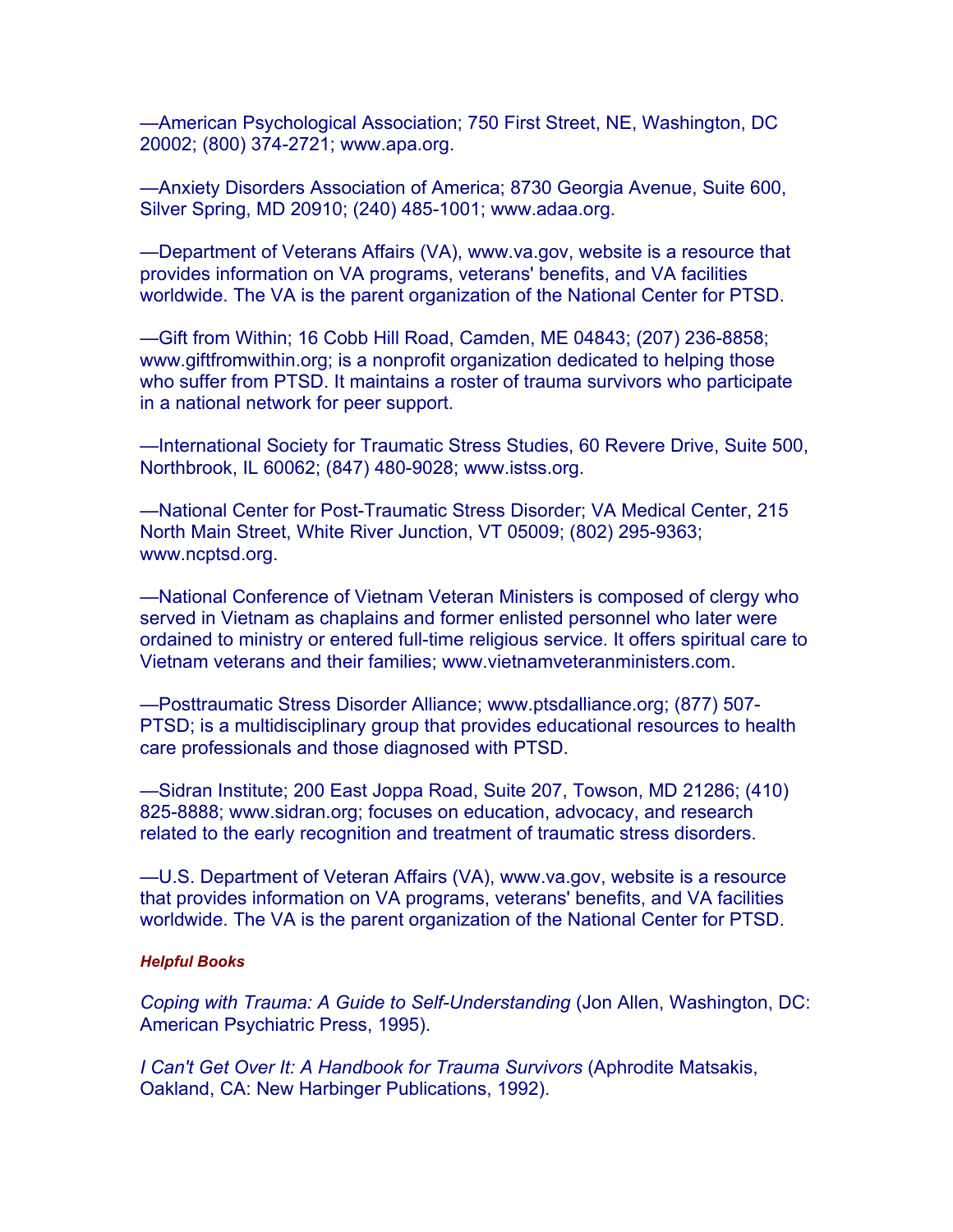*Recovering from the War: A Woman's Guide to Helping Your Vietnam Vet, Your Family, and Yourself* (Patience H. C. Mason, New York: Viking, 1990).

*Soldiers' Heart: Survivors' Views of Combat Trauma* (Sarah Hansel, Ann Steidle, Grace Zaczek, and Ron Zaczek, Lutherville, MD: Sidran Press, 1994).

*Trauma and Recovery* (J. L. Herman, New York: Basic Books, 1992).

*Trauma and the Vietnam War Generation: Report of Findings from the National Vietnam Veterans Readjustment Study* (Richard A. Kulka, John A. Fairbank, Kathleen Jordan, Dani Weiss, and Alan Cranston, New York: Brunner/Mazel, 1990).

*Vietnam Wives: Facing the Challenges of Life with Veterans Suffering Post Traumatic Stress* (Aphrodite Matsakis, Towson, MD: Sidran Press, 1996).

#### *References*

American Psychiatric Association. (2000). *Diagnostic and Statistical Manual of Mental Disorders* (Fourth Edition, Text Revised). Washington, DC: APA.

Blake, D. D., Keane, T. M., Wine, P. R., Mora, C., Taylor, K. L., and Lyons, J. A. (1990). Prevalence of PTSD symptoms in combat veterans seeking treatment. *Journal of Traumatic Stress, 3,* 15-27.

Figley, C. R. (1989). *Helping the Traumatized Family.* San Francisco: Jossey-Bass.

Foy, D. W. (Ed.) (1992). *Treating Post-traumatic Stress Disorder: Cognitive-Behavioral Strategies.* New York: Guilford Press.

Friedman, M. J. (1998). The Matsunaga Vietnam Veterans Project. *PTSD Research Quarterly, 9(4),* 7.

Johnson, D. R., Feldman, S. C., Lubin, H., and Southwick, M. (1995). The therapeutic use of ritual and ceremony in the treatment of post- traumatic stress. *Journal of Traumatic Stress, 8(2),* 283-298.

Kulka, R. A., Schlenger, W. E., Fairbank, J. A., Hough, R. L., Jordan, B. K., Marmar, C. R., and Weiss, D. S. (1990). *Trauma and the Vietnam War Generation: Report of Findings from the National Vietnam Veterans Readjustment Study.* New York: Brunner/Mazel.

Matsakis, A. (1996). *I Can't Get Over It: A Handbook for Trauma Survivors* (2nd ed). Oakland, CA: New Harbinger Publications.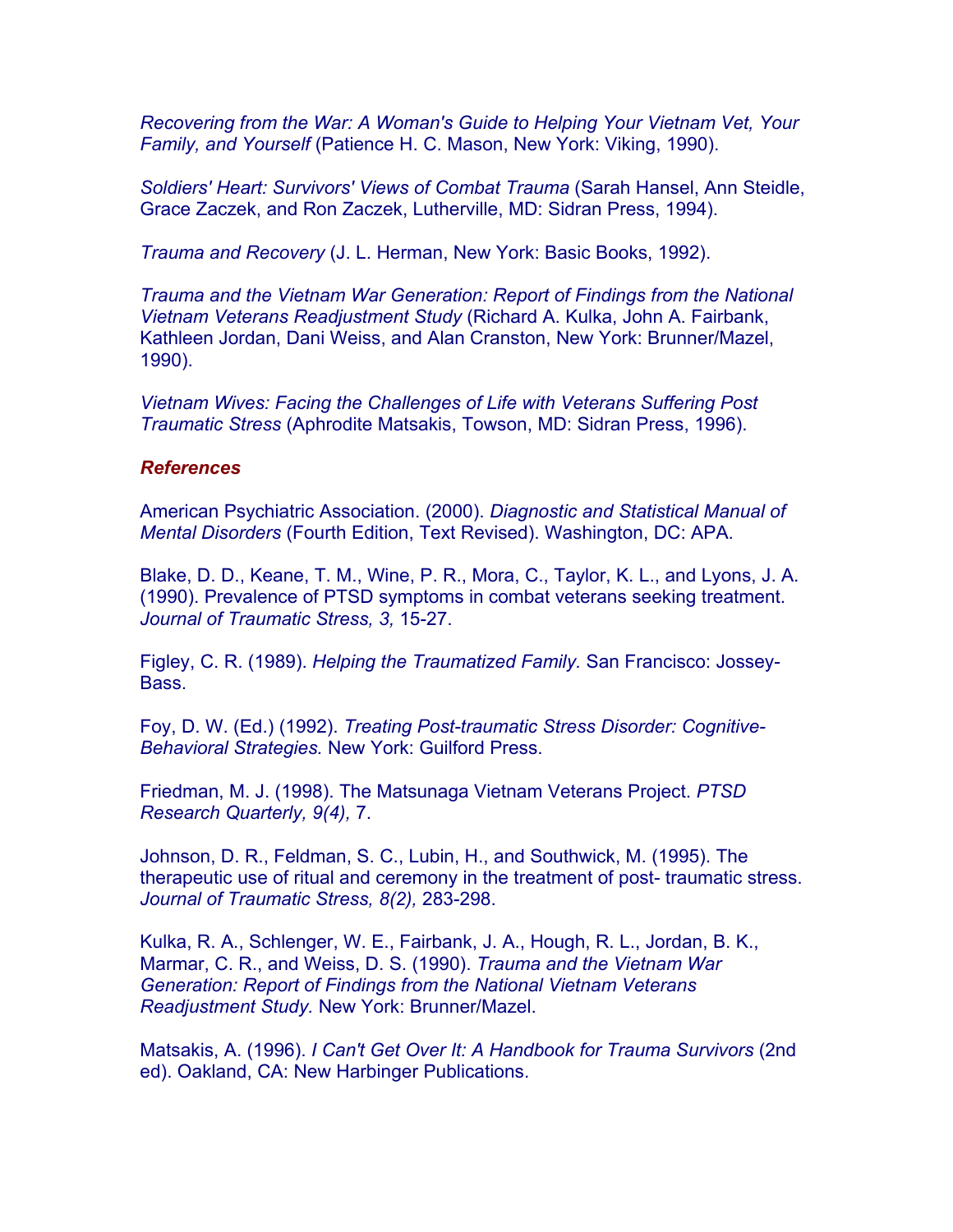Obenchain, J. V., and Silver, S. M. (1992). Symbolic recognition: Ceremony in a treatment of post-traumatic stress disorder. *Journal of Traumatic Stress, 5(1),* 37- 43.

Spiro, A., Schnurr, P. P., and Aldwin, C. M. (1994). Combat-related posttraumatic stress disorder symptoms in older men. *Psychology and Aging, 9,* 17-26.

Wilson, J. P. (1989). *Trauma, Transformation, and Healing: An Integrative Approach to Theory, Research, and Post-Traumatic Therapy.* New York: Brunner/Mazel.

# *Case 14--Burn Survivor*

*"She was burned on her face"*

**P**aula Furlong was a fifty-two-year-old bright, attractive, and cheerful woman who worked as a church secretary. She suffered second-degree burns on 20 percent of her face and hands from a kitchen stove fire, and her husband received minor injuries extinguishing it. Paula stayed in the hospital for ten days. She experienced support from her husband, grown children, and Pastor Marilyn Hanson, but she was depressed when she went home. Two months later, her plastic surgeon ordered a psychiatric evaluation for Paula. This previously active and independent woman could no longer concentrate on simple tasks and had become withdrawn. She experienced vivid intrusive memories of the accident, nightmares of being burned, fears of being in a room with an open flame, mood swings, general anxiety, and fatigue.

## *Pastoral Care Assessment*

Burn injuries are painful and frightening, and anyone who is hurt seriously enough to require hospitalization is at risk for emotional difficulties. Psychological complications can persist for a prolonged period after surviving such a serious injury. Advances in medicine have increased the survival rates for even the severely burned, which means that pastors and hospital chaplains will work with increasing numbers of individuals and their loved ones in the aftermath of fires.

If burns cause disfigurement, a survivor can experience serious damage to selfesteem and body image that complicates recovery (Bryant, 1996). In a study conducted at Cornell Medical Center, researchers found that 4 in 10 patients experienced post-traumatic stress disorder (PTSD) six months after a serious burn injury (Perry et al., 1992). Rizzone and colleagues reported in 1994 that about half of the mothers of burned children developed PTSD.

Clergy can play an important role in helping focus patients' religious beliefs on the healing process. Spirituality increases the emotional well-being of a survivor,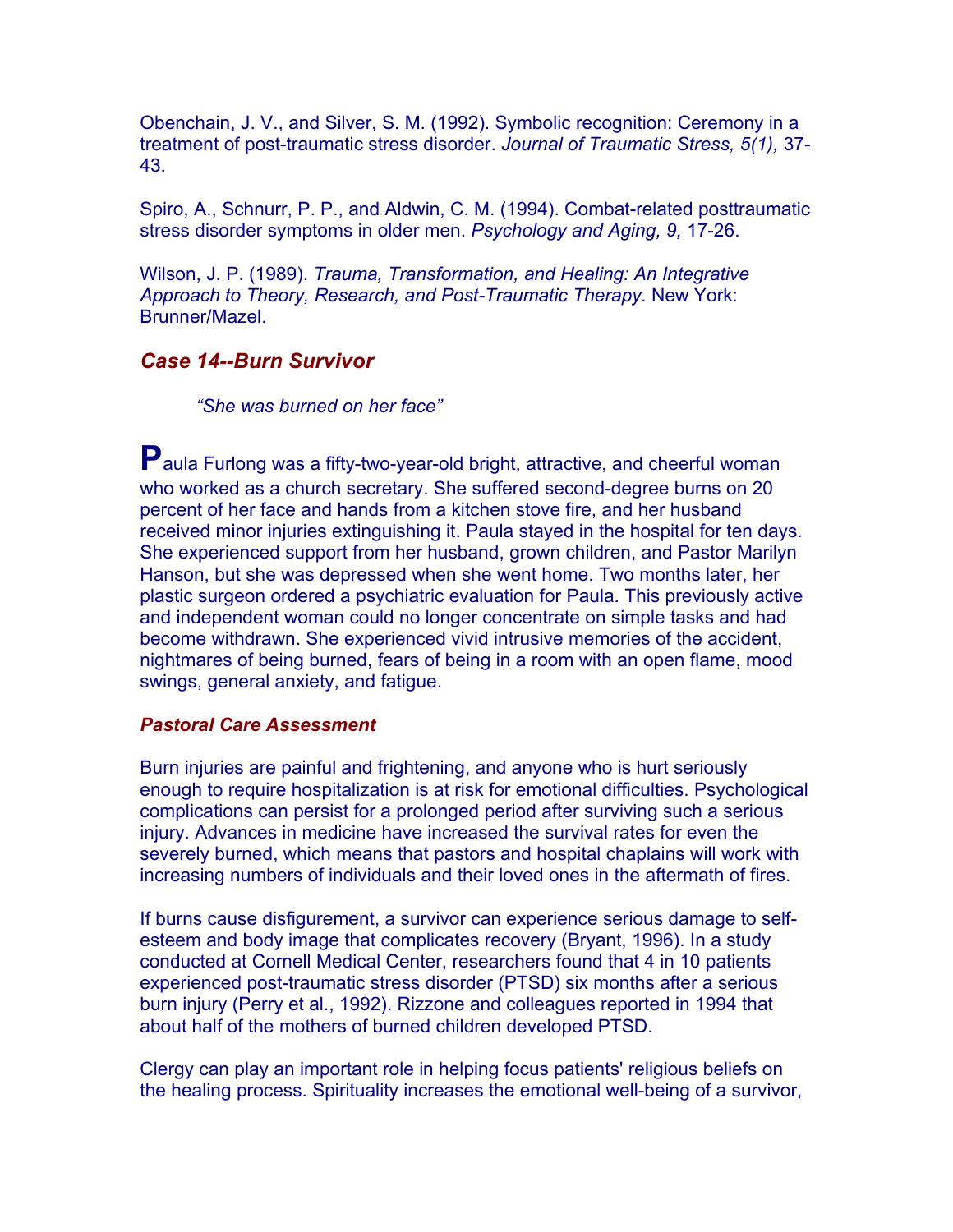which can translate into faster physical and psychological recovery (Koenig and Cohen, 2001). Research shows that when burn patients are given the opportunity to talk about what helps them cope, they frequently credit their religious faith or God (Sherrill and Larson, 1988). A pastor or chaplain can help medical staff understand the relationship between patients' religious beliefs and their ability to deal with the stress of a traumatic injury.

### *Relevant History*

The U.S. has one of the highest fire injury and death rates in the industrialized world (Istre et al., 2001). Each year, fires kill more Americans than all natural disasters combined. In the year 2000, firefighters responded to more than 1.7 million blazes involving 4,045 deaths and 22,350 injuries, over 80 percent of which occurred in residences. Fire is the third leading cause of accidental death in the home, and direct property loss due to it is estimated at \$8.6 billion annually (Karter, 2001).

### *Diagnostic Criteria*

PTSD occurs when persons repeatedly experience a distressing event, such as intrusive memories of a fire. Survivors also tend to avoid situations that remind them of the trauma, become emotionally numb, and develop fears that impair normal living. If these symptoms continue for at least a month, PTSD can be diagnosed (APA, 2000).

The chief indicator of PTSD is the intrusive memory of a traumatic event—often vivid and occasionally so real that it is called a flashback. Survivors of a residential blaze may feel a burning sensation, revisualizing the moment of the conflagration. They may begin to fear that they are crazy because their mind and body uncontrollably return to the awful incident. Emotional numbing can protect persons from overwhelming distress between memories, but it also robs them of the very feelings that make life worth living. The other symptom of PTSD is a lowered threshold for anxious arousal, which is both physiological and automatic. For example, unexpected flashes of light can cause a burn survivor to have an exaggerated startle response.

Facial injuries are common in fires, often accompanied by psychological difficulties (Bryant, 1996). Scar disfigurement of exposed parts of the body resulting from burns can dramatically change the way persons see themselves (Fauerbach et al., 2002). There are many significant rehabilitation challenges for survivors with lasting facial disfigurement. The most fundamental difficulty is dealing with the social response. Maintaining a sense of self-esteem despite negative reactions by others to their disfigurement can be a major problem. Additionally, depression and the loss of hope of ever again looking normal frequently lead patients to severe social withdrawal.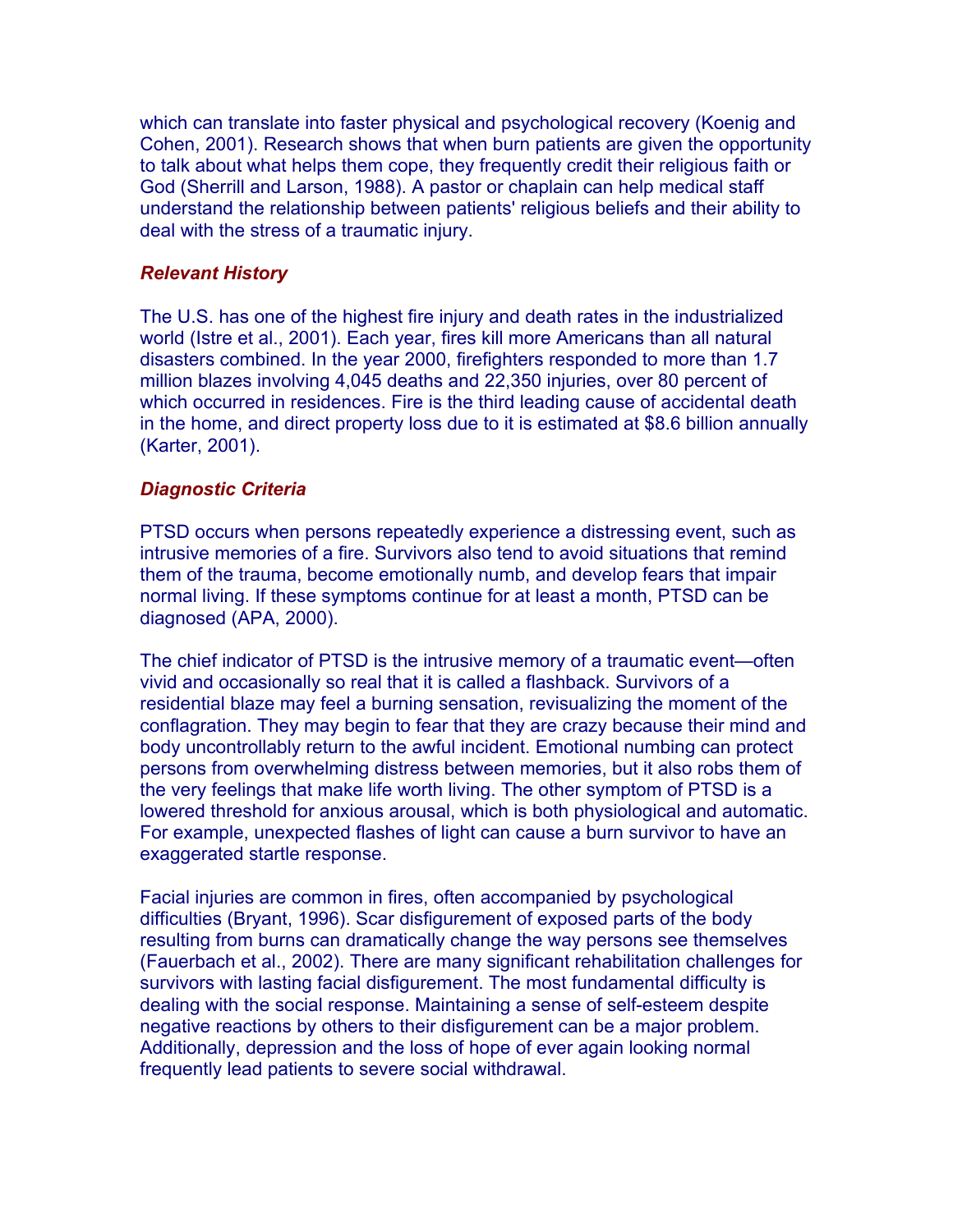Pain control is often an important treatment issue because burn pain is intense and can cause great suffering. Anxiety and pain are closely related for patients with burns. Researchers found that the more survivors suffered from PTSD, the more anxious they were before, during, and after painful medical procedures (Taal and Faber, 1997). Clearly, management of PTSD is critical to the physical recovery of a burn patient.

### *Response to Vignette*

It has been demonstrated that the encouragement of family members is important (Thompson et al., 1999). If loved ones can contribute their emotional support, the chances for an optimal recovery are increased. To help in the healing of a burn patient, it is vital for clergy and medical staff to assist, educate, and encourage families so that they can carry out a supportive role. The most stressful ordeals for loved ones were found to be the times of uncertainty of prognosis and waiting (Thompson et al., 1999). Family members revealed that prayer and the use of social support were the most helpful aids in getting them through the hospitalization of a loved one. Patient support groups can also be useful in lessening serious psychological problems for burn survivors (Cooper and Burnside, 1996).

#### *Treatment Within the Faith Community*

The religious community can play an important educational role in fire prevention. Older adults, children, and the poor have the greatest likelihood of burn injury and death (Istre et al., 2001). Adults aged sixty-five and older face a risk twice the average, while people aged eighty-five and older are in almost four-and-ahalf times more danger than the average. The elderly, children younger than five years, and residents of substandard housing or mobile homes are at the highest risk for fire-related deaths.

Residential fires are most frequently started by cooking or heating equipment (Hall, 1998). Smoking is the second most common origin of home fires and the leading cause of deaths. The vast majority of residential burn injuries and deaths can be prevented. Working smoke alarms in every room can reduce the risk of death in a home blaze by as much as half (Marshall et al., 1998). The Center for Disease Control suggests using alarms with lithium-powered batteries that can last up to ten years and a hush button that allows one quickly to stop nuisance ringing.

#### *Indications for Referral*

PTSD can significantly impair recovery in patients with burns, resulting in their failure to return to work quickly, an increased economic impact, and social withdrawal. It can also impose a serious burden on a survivor's family. Therefore, early diagnosis of PTSD is important. Pastors and hospital chaplains can be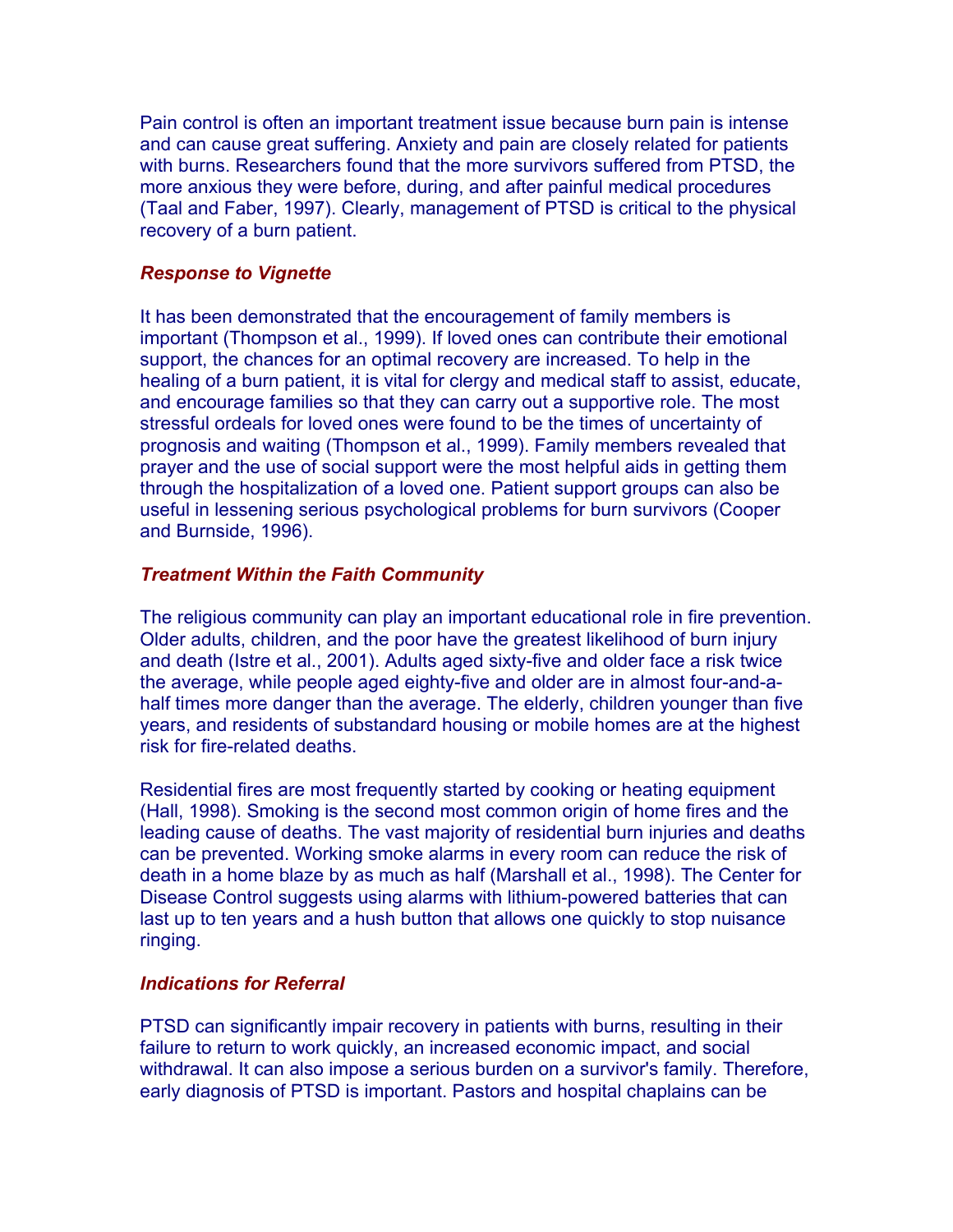crucial in early detection by recognizing the symptoms of PTSD and helping a burn survivor seek specialized help.

## *Treatment by Mental Health Specialist*

Integrative therapy with the use of both psychodynamic and cognitive-behavioral approaches can be effective for patients with PTSD (Foa, Keane, and Friedman, 2000). This treatment includes normalization of the symptoms, mobilization of coping skills, reinforcement of self-respect, permission to express anger, and emotional support for family members. Every effort should be made to involve loved ones in the active coping of a burn survivor because familial support is crucial in successful rehabilitation. Both psychological interventions and medication are valuable in assisting burn patients who develop PTSD (Preston, O'Neal, and Talaga, 2001).

When a person suffers from PTSD, anxiety management techniques can be used to reduce the intensity of symptoms and the distress they create. A mental health specialist can help a survivor learn effective ways to deal with anxiety, typically teaching several skills that will help in coping with PTSD, but they must be practiced until they can be employed easily and automatically. There are several anxiety management techniques such as: breathing training, relaxation, assertiveness training, positive thinking and self-talk, and thought-stopping (Foa, Keane, and Friedman, 2000).

# *Cross-Cultural Issues*

African Americans and Native Americans have significantly higher death rates per capita from fires than the national average. Although African Americans comprise 13 percent of the population, they account for 26 percent of fire deaths (U.S. Fire Administration, 2000). The southern U.S. has the highest death rate from fires per capita, with 18.4 civilian deaths per million population. Men die or are injured in fires almost twice as often as women.

## *Resources*

—Alisa Ann Ruch Burn Foundation; 3600 Ocean View Boulevard #1, Glendale, CA 91208; (818) 249-2230; Survivor Assistance: (800) 242-BURN; www.aarbf.org; was founded in 1971. It works in partnership with firefighters, educators, and burn care professionals to develop innovative programs and services. Recognizing that education is essential to avoid burn injuries, it has produced a variety of prevention materials that are distributed around the world. Its survivor assistance programs are designed to relieve emotional suffering, create opportunities for socializing, and help build the skills necessary to cope in a society that highly values physical appearance.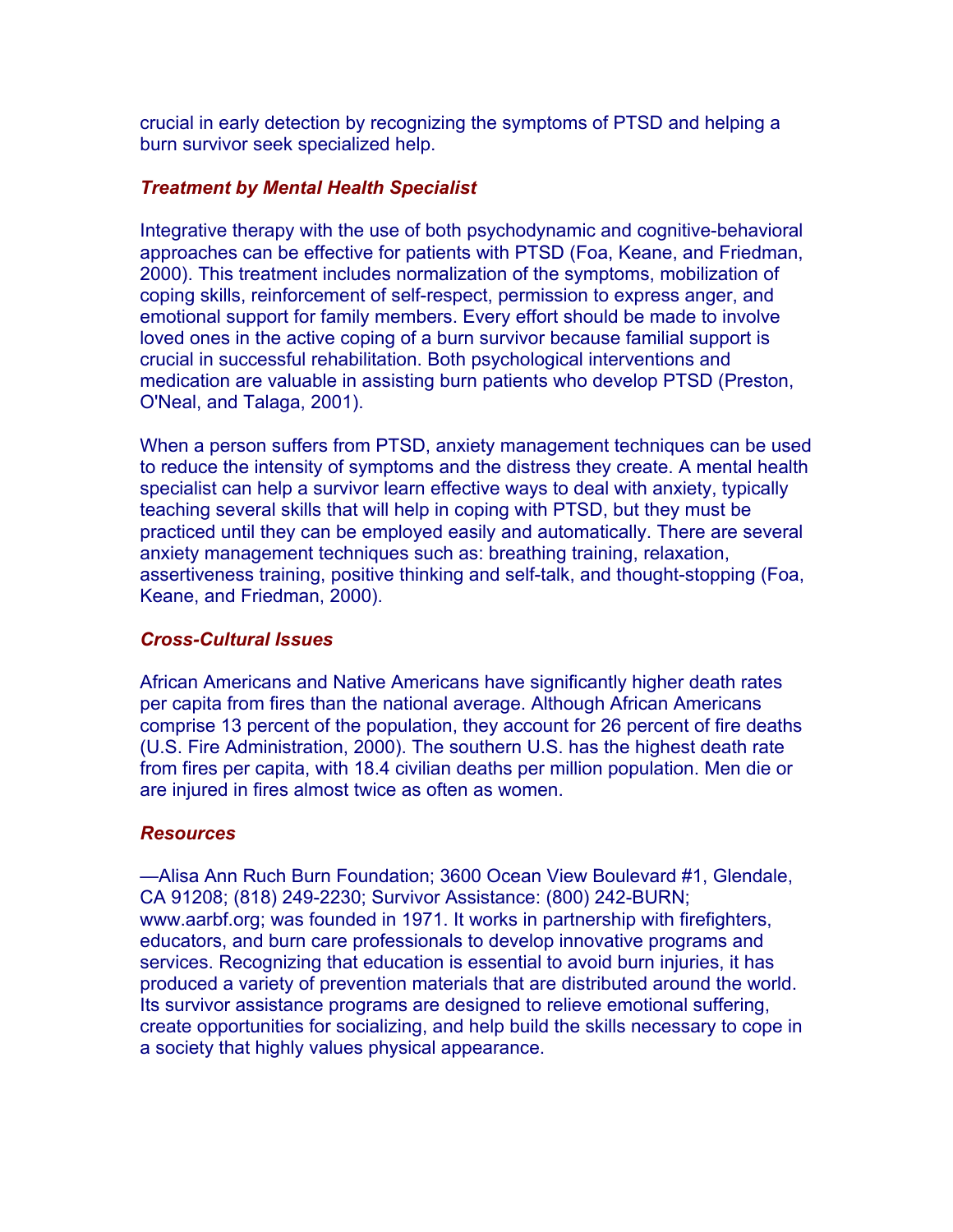—American Burn Association; ABA Central Office—Chicago; 625 North Michigan Avenue, Suite 1530, Chicago, IL 60611; (312) 642-9260; www.ameriburn.org; was founded in 1967. It has more than 3,500 members in the U.S., Canada, Europe, Asia, and Latin America, which include physicians, nurses, occupational and physical therapists, researchers, social workers, firefighters, and hospitals with burn centers. It is dedicated to stimulating and supporting burn-related research, education, care, rehabilitation, and prevention. To advance these goals, it sponsors a variety of educational programs, fellowships, research projects, and publications.

—American Red Cross; National Headquarters, 431 Eighteenth Street, NW, Washington, DC 20006; (202) 303-4498; www.redcross.org; is not a government agency, although its authority to provide disaster relief was given by Congress in 1905. Currently operating on a budget of \$2.7 billion, it responds to more than 67,000 disasters, including residential fires (the majority of disaster responses), hurricanes, floods, earthquakes, tornadoes, hazardous materials spills, transportation accidents, explosions, and other natural and human-caused disasters.

—National Center for Injury Prevention and Control; Mailstop K65, 4770 Buford Highway, NE, Atlanta, GA 30341-3724; (770) 488-1506; www.cdc.gov/ncipc.

—National Fire Protection Agency; 1 Batterymarch Park, P.O. Box 9101, Quincy, MA 02269-9101; (617) 770-3000; www.nfpa.org; is an international nonprofit organization founded in 1896 as the National Fire Protection Association. With more than 75,000 members representing nearly 100 nations and 320 employees around the world, it serves as a leading advocate of fire prevention. Its mission is to reduce the burden of fire and other hazards through research, training, and education.

—National SAFE KIDS Campaign; 1301 Pennsylvania Avenue, NW, Suite 1000, Washington, DC 20004; (202) 662-0600; www.safekids.org; is a nonprofit organization dedicated solely to the prevention of unintentional childhood injury the number one killer of children aged fourteen and under. More than three hundred state and local SAFE KIDS coalitions in all fifty states, the District of Columbia, and Puerto Rico comprise the Campaign, which is chaired by former U.S. Surgeon General C. Everett Koop.

—The Shrine of North America; Shriners International Headquarters, 2900 Rocky Point Drive, Tampa, FL 33607-1460; (813) 281-0300; www.shrinershq.org/shrine/index.html; is an international fraternity of approximately 500,000 members. Its official philanthropy is Shriners Hospitals for Children, a network of twenty-two institutions that provide free expert orthopedic and burn treatment to those under the age of eighteen. If there is a child that they might be able to help, call (800) 237-5055 in the U.S. or (800) 361-7256 in Canada. Shriners Hospitals in Boston, Cincinnati, Galveston, and Sacramento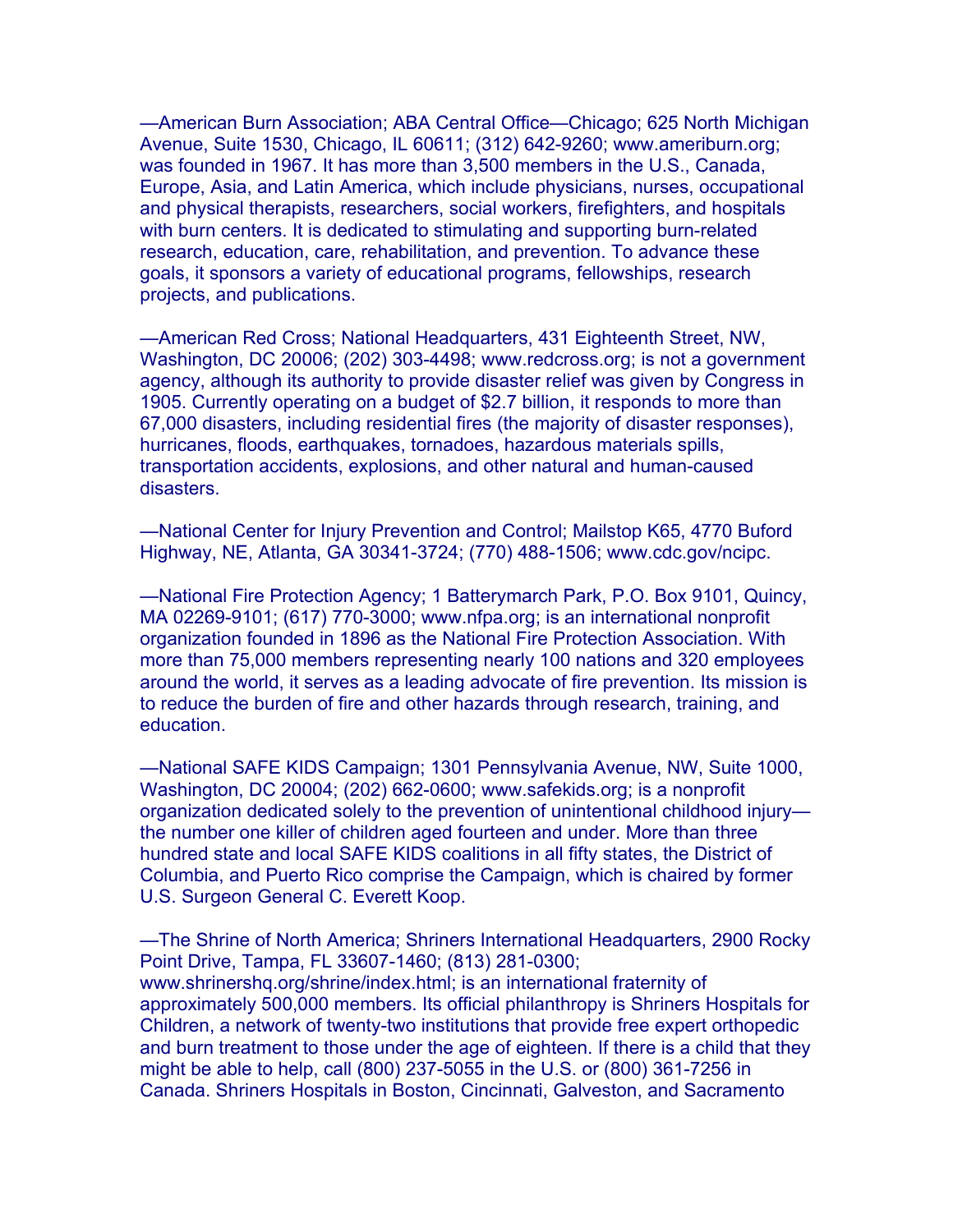treat children with acute, fresh burns; youngsters needing plastic, reconstructive, or restorative surgery as a result of "healed" burns; those with severe scarring, resulting in interference with mobility of the limbs; and children with facial scarring and deformity.

—U.S. Fire Administration (USFA); 16825 South Seton Avenue, Emmitsburg, MD 21727; (301) 447-1000; www.usfa.fema.gov. As an entity of the Federal Emergency Management Agency, the USFA's mission is to reduce life and economic losses due to fire and related emergencies through leadership, advocacy, coordination, and support.

#### *Helpful Books*

*Burns Sourcebook: Basic Consumer Health Information About Various Types of Burns and Scalds, Including Flame, Heat, Cold, Electrical, and Chemical* (Allan R. Cook, ed., Holmes, PA: Omnigraphics, 1999).

*Coping Strategies for Burn Survivors and Their Families* (Norman R. Bernstein, Alan Jeffry Breslau, and Jean Ann Graham, eds., Tempe, AZ: Greenwood Publishing Group, 1988).

*Journeys Through Hell: Stories of Burn Survivors' Reconstruction of Self and Identity (Dennis J. Stouffer, Lanham, MD: Rowman and Littlefield, 1994).* 

*Rising from the Flames: The Experience of the Severely Burned* (Albert Howard Carter and Jane A. Petro, Philadelphia: University of Pennsylvania Press, 1998).

### *References*

American Psychiatric Association (2000). *Diagnostic and Statistical Manual of Mental Disorders* (Fourth Edition, Text Revised). Washington, DC: American Psychiatric Association.

Bryant, R. A. (1996). Predictors of post-traumatic stress disorder following burns injury. *Burns, 22(2),* 89-92.

Cooper, R., and Burnside, I. (1996). Three years of an adult burns support group: An analysis. *Burns, 22(1),* 65-68.

Fauerbach, J. A., Heinberg, L. J., Lawrence, J. W., Bryant, A. G., Richter, L., and Spence, R. J. (2002). Coping with body image changes following a disfiguring burn injury. *Health Psychology, 221(2),* 115-121.

Foa, E. B., Keane, T. M., and Friedman, M. J. (2000). *Effective Treatments for PTSD.* New York: Guilford Press.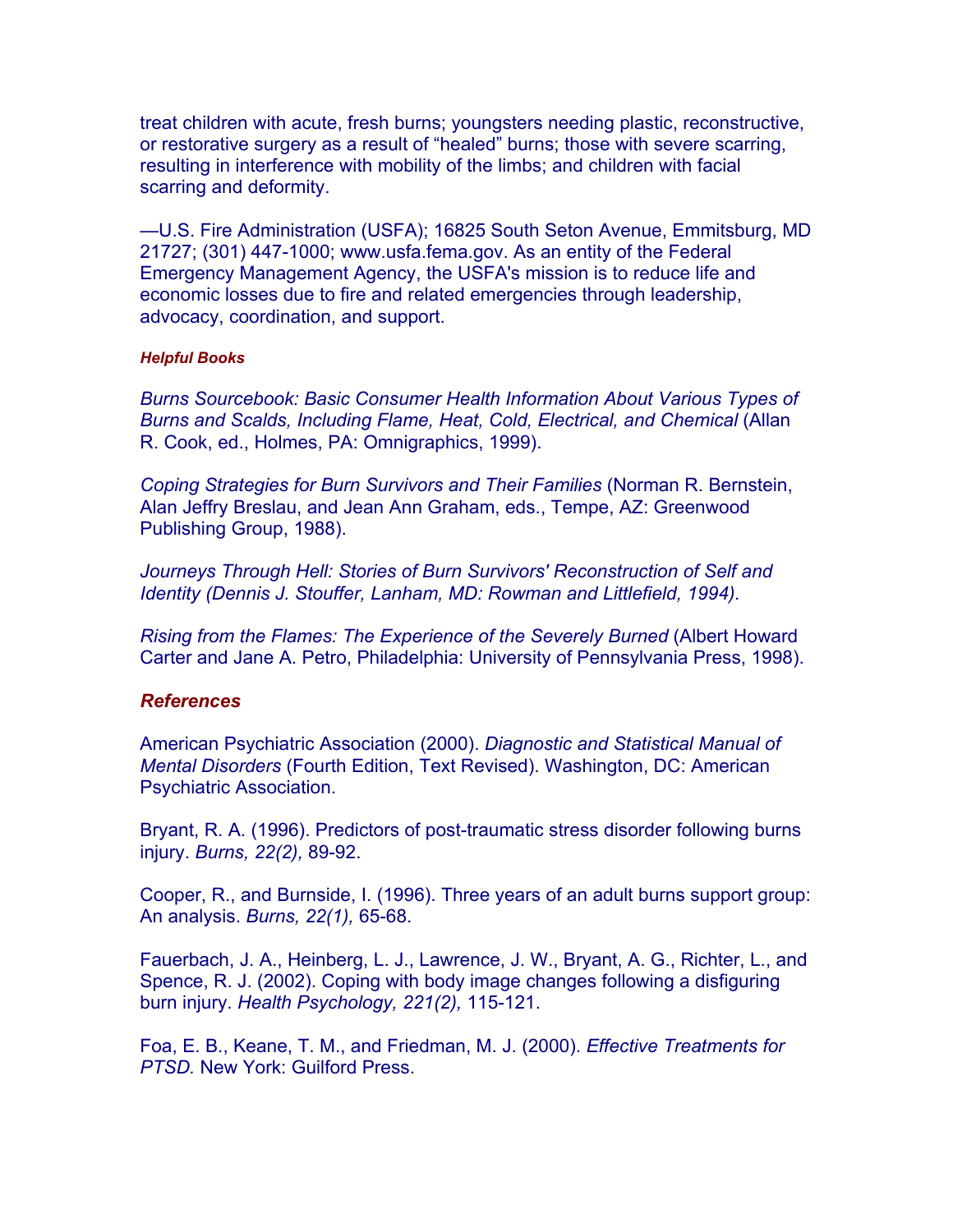Hall, J. R. (1998). *The U.S. Fire Problem and Overview Report: Leading Causes and Other Patterns and Trends.* Quincy, MA: National Fire Protection Association, Fire Analysis and Research Division.

Istre, G. R., McCoy, M. A., Osborn, L., Barnard, J. J., and Bolton, A. (2001). Death and injuries from house fires. *New England Journal of Medicine, 344(25),* 1911-1916.

Karter, M. J. (2001). *United States Fire Loss.* Quincy, MA: National Fire Protection Administration.

Koenig, H. G., and Cohen, H. J. (2001). *The Link Between Religion and Health: Psychoneuroimmunology and the Faith Factor.* Oxford: Oxford University Press.

Marshall, S., Runyan, C. W., Bangdiwala, S. I., Linzer, M. A., Sacks, J. J., and Butts, J. D. (1998). Fatal residential fires: Who dies and who survives? *Journal of the American Medical Association, 279,* 1633-1637.

Perry, S., Difede, J., Musngi, G., Frances, A. J., and Jacobsberg, L. (1992). Predictors of posttraumatic stress disorder after burn injury. *American Journal of Psychiatry, 149(7),* 931-935.

Preston, J. D., O'Neal, J. H., and Talaga, M. (2001). *Handbook of Clinical Psychopharmacology for Therapists.* Oakland, CA: New Harbinger.

Rizzone, L. P., Stoddard, F. J., Murphy, J. M., and Kruger, L. J. (1994). Posttraumatic stress disorder in mothers of children and adolescents with burns. *Journal of Burn Care Rehabilitation, 15(2),* 158-163.

Sherrill, K. A., and Larson, D. B. (1988). Adult burn patients: The role of religion in recovery. *Southern Medicine Journal, 81(7),* 821-825.

Taal, L. A., and Faber, A. W. (1997). Post-traumatic stress, pain, and anxiety in adult burn victims. *Burns, 23(7-8),* 545-549.

Tompson, R., Boyle, D., Teel, C., Wambach, K., and Cramer, A. (1999). A qualitative analysis of family member needs and concerns in the population of patients with burns. *Journal of Burn Care and Rehabilitation, 20(6),* 487-496.

U.S. Fire Administration (2000). *Facts on Fire.* Retrieved March 10, 2000, from the National Fire Protection Association in 1998, Fire Loss in the U.S., and Fire in the United States, 1987-1996, 11th ed.

# *Case 15--Elder Abuse*

*"Larger bruises were found on her legs"*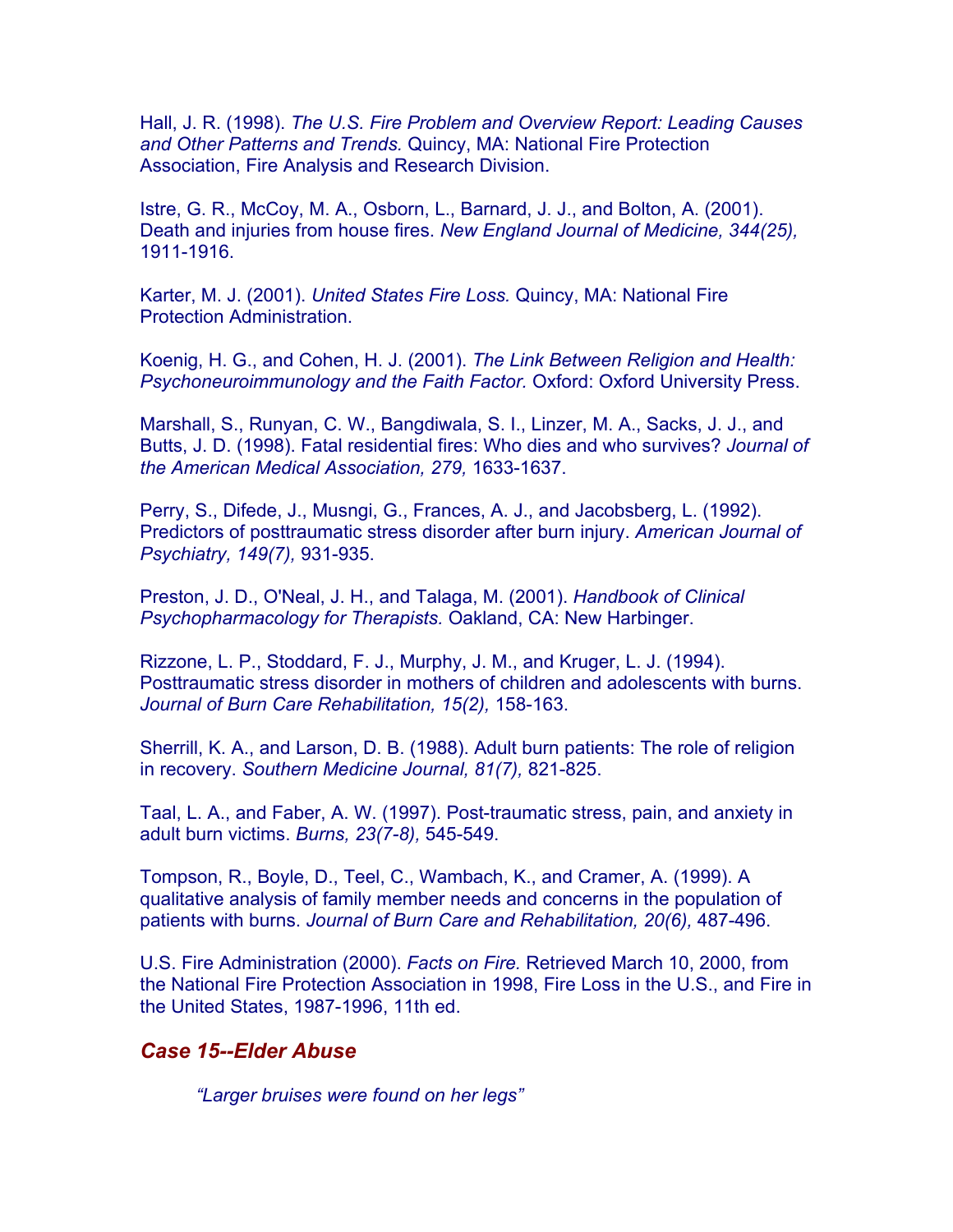**M**rs. Wilson, an eighty-five-year-old widow who lives with her disabled daughter and unemployed son-in-law, suffers from arthritis, hypertension, and dementia. She can no longer drive and has to use a cane to get around. Mrs. Wilson was dropped off at the hospital clinic by her son-in-law for an appointment with her physician. She had to walk fifty yards in the cold in slippers to get to the waiting room. The patient, who is thin, was wearing a badly stained dress and had lost ten pounds in the preceding two months. She appeared to be in considerable pain while waiting to be seen. When her doctor inquired about her pain, Mrs. Wilson insisted that she was all right and that Jesus would look after her. She adamantly refused to be admitted to the hospital for overnight observation.

Her physician asked Chaplain Rose Alejandro to come talk with his patient, a fellow Baptist. Mrs. Wilson began to tell the chaplain about her fears, describing how her son-in-law became angry when he drank. She said he gave her money to her daughter, who was not happy with her mother and scolded her a lot. Rev. Alejandro was very patient and listened to the story. Mrs. Wilson said that she had had a difficult time sleeping lately and had bad nightmares. When the chaplain suggested it would be good to have the doctor observe her overnight, Mrs. Wilson said she would agree to it only if Rev. Alejandro would stay and pray for her. During a medical examination in the hospital, large bruises were found on Mrs. Wilson's legs, which were clear evidence of a severe beating. A report was made to Adult Protective Services (APS).

## *Pastoral Care Assessment*

There is general agreement among experts that at least 3 percent of elderly people are maltreated by those who care for them (Pillemer and Finkelhor, 1988). It is important for chaplains and pastors to know which caregivers are most at risk for maltreating a senior. They include persons who are responsible for dependent adults over seventy-five years old, are isolated and continuously living with an elderly person, lack experience, or are unwilling caregivers (Reay and Brown, 2001). Many of those who are potentially abusive also have relationships marked by conflict and threatening behavior. Drug or alcohol abuse, mental health problems, a family history of violence, and high levels of personal stress also increase the risk (Reay and Brown, 2001). Research has shown that the more risk factors present in a family, the greater the likelihood of elderly maltreatment (Pillemer and Finkelhor, 1988).

### *Relevant History*

Most neglect and abuse of elders takes place in the home. The great majority of older adults live on their own or with spouses, children, siblings, or other relatives—not in institutional settings (Quinn and Tomita, 1997). When maltreatment occurs, family, other household members, or paid caregivers are usually the perpetrators. Because most abuse happens in homes, a concerted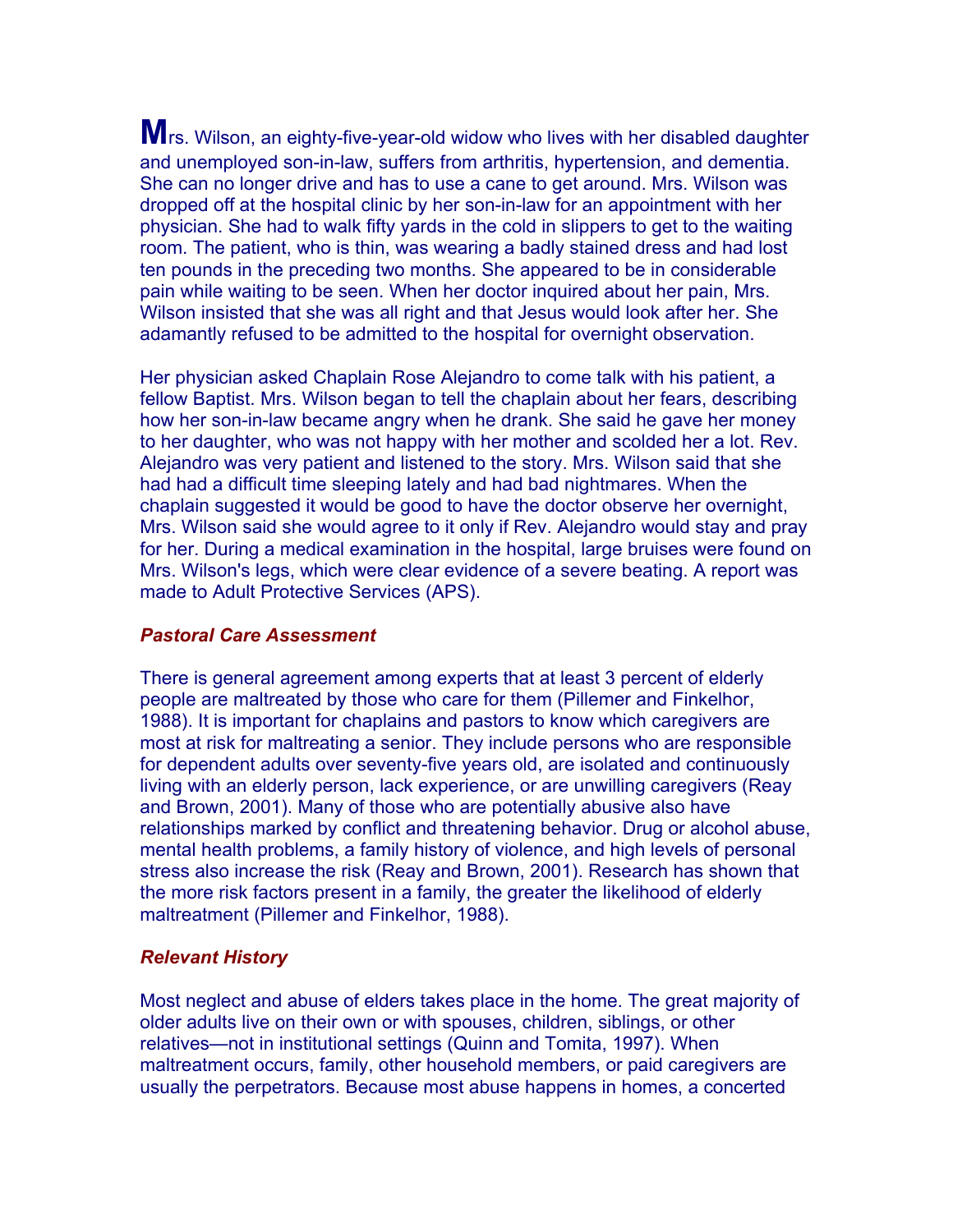effort to educate the public about the special needs and problems of the elderly and the risk factors for mistreatment is needed.

## *Diagnostic Criteria*

As the number of adults aged sixty-five and over has increased, so has the hidden problem of elder abuse. Each year, hundreds of thousands of seniors are neglected, abused, and exploited. A national study conducted in 1996 found that more than a half-million older adults were victims of neglect or abuse in a twelvemonth period (Quinn and Tomita, 1997). Almost four times as many occurrences of elder maltreatment were not reported to authorities as were reported. Those aged eighty and older were at the greatest risk of mistreatment. Many victims are frail, vulnerable, and dependent on others to meet their basic needs. In 9 of 10 cases, the perpetrator is a family member and two-thirds of those are adult children or spouses. All fifty states have enacted elder abuse prevention laws and have established reporting systems. Generally, APS agencies receive and investigate reports of suspected neglect or abuse of seniors.

There are five categories of elder maltreatment (Quinn and Tomita, 1997):

• Physical abuse is the willful infliction of bodily pain or injury, including beating, pinching, burning, kicking, slapping, sexually molesting, or unreasonable physical restraint.

• Sexual abuse is the infliction of nonconsensual sexual contact of any kind.

• Psychological abuse is the willful infliction of mental suffering by a person in a position of trust, including verbal assaults, threats, instilling fear, humiliation, intimidation, or isolation.

• Financial or material exploitation is any theft or misuse of a person's money or personal property for another's benefit.

• Neglect is the failure of a caretaker to provide goods or services necessary to avoid physical harm, emotional anguish, or mental illness as a result of abandonment, denial of food, or withholding health-related services.

## *Response to Vignette*

Professionals who work with victims of elder abuse know about the grave psychological distress that many of them experience, often well after the actions have ended. Some have noted that these emotional effects can cause posttraumatic stress disorder (PTSD), an anxiety disorder that can develop after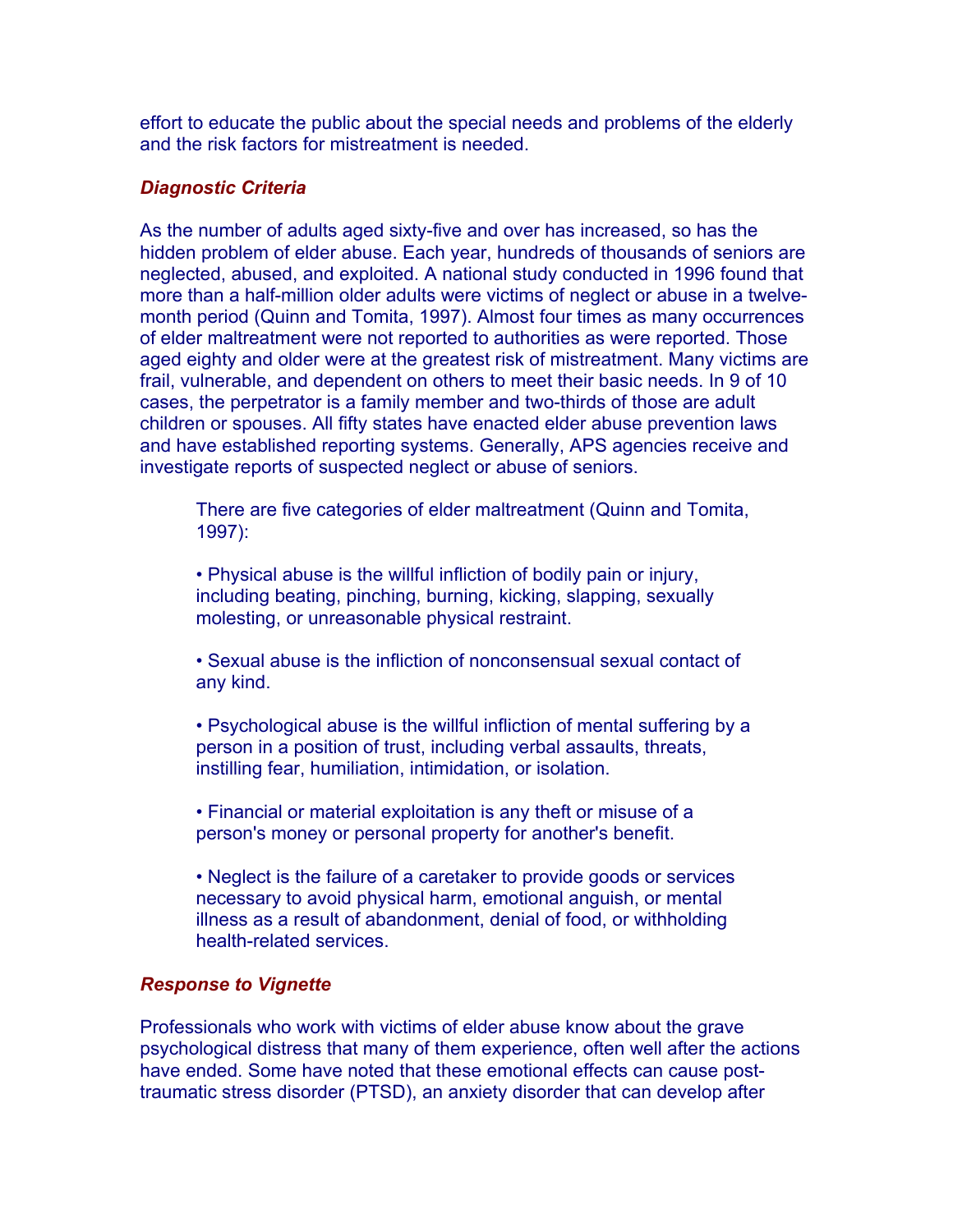exposure to terrifying events (Ruskin and Talbot, 1996). Understanding how elderly victims of maltreatment respond to trauma is a critical first step in helping them heal. When persons are overwhelmed by abuse, they may not be able to cope with the acute stress. They may either try to block the experience from their minds or review it repeatedly. A key symptom of PTSD is the alternation between avoidance and intrusion of thoughts about a traumatic event. Another characteristic is "numbing," or pulling away from the outside world, which is evidenced by a lack of emotion and a loss of spontaneity. With older adults, a new traumatic experience may also reawaken memories of psychological trauma that happened years earlier.

Elder abuse, like all domestic violence, is extremely complex. Generally a combination of psychological and social factors contribute to this form of maltreatment. Some families are more prone to the use of violence than others because abusiveness is a learned behavior that is transmitted from one generation to another. In such families, violent acts are a normal reaction to tension or conflict since these persons have not learned any other way to respond.

Caregiver stress is a significant risk factor for abuse and neglect (Quinn and Tomita, 1997). When thrust into the demands of daily care without appropriate training and information about balancing the requirements of an older person with their own needs, caregivers frequently experience intense frustration and anger that can lead to abusive behavior. The risk of elder maltreatment increases when the person providing care is responsible for an older person who is physically or mentally impaired (Moon and Williams, 1993). Caregivers in such stressful situations often feel trapped and are unaware of available resources. If they have limited skills for managing difficult behavior, those who provide care can find themselves using physical force.

#### *Treatment Within the Faith Community*

The population of the United States is aging rapidly. About 1 in 8 Americans is now sixty-five years of age or over—a figure that will increase to about 1 in 5 by 2030 (Koenig and Weaver, 1997). The membership of churches and synagogues is aging even more rapidly than the general population. In the year 2000, about half the members of faith communities were over the age of sixty, and the percentage is growing (Koenig and Weaver, 1997). Congregations generally do well at providing programs and services for the elderly. According to a recent Gallup poll, 80 percent of older adults say they are members of a church or synagogue, and 52 percent of seniors attend worship services weekly (Gallup and Lindsay, 1999).

Clergy are in a particularly useful position to counsel troubled older adults and their families and to assist them in finding the specialized care they require. A study by the National Institute of Mental Health found that those aged sixty-five or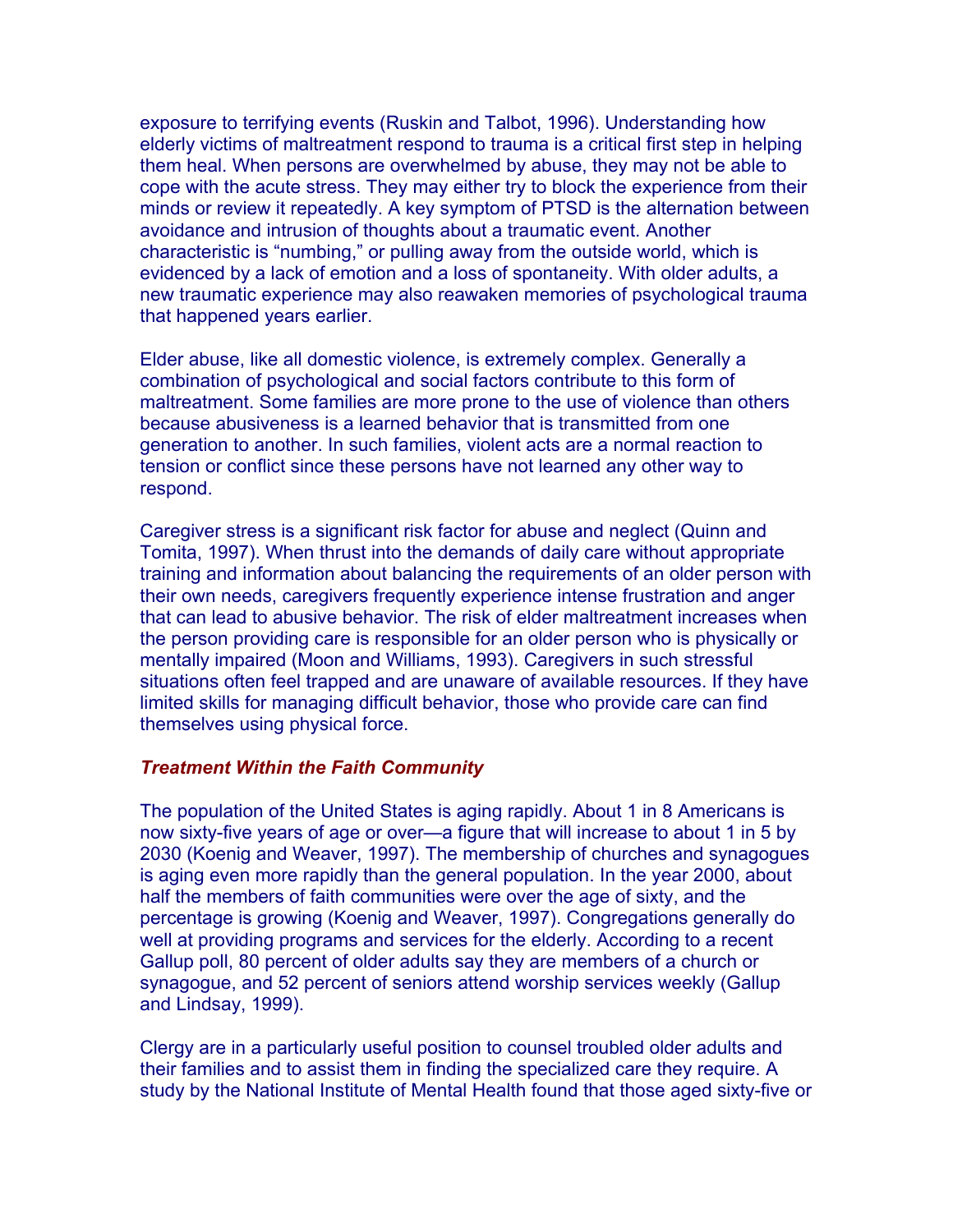over with a mental health problem are more likely to approach clergypersons than mental health specialists for help (Hohmann and Larson, 1993). Clergy are among the few, and perhaps the only, professionals whose responsibilities regularly take them into homes and care facilities. Persons in no other occupations are in a better position to observe the signs of abuse and neglect by a caretaker and to do something to protect a victim.

In a study assessing stress, those who provide care to seniors stated that the single most valuable assistance would be a support group where they could discuss their problems and find emotional support (Steinmetz, 1988). These caregivers also indicated that short-term respite—having someone else relieve them, even for a few hours each week—and help with basic household chores would make it much easier to cope with the high stress of continually providing care.

Every person needs time alone, free from the responsibility of looking after someone else's needs. Respite care is especially important for caregivers of adults suffering from Alzheimer's or other forms of dementia or those who are severely disabled. When people from one's church, synagogue, or mosque are part of the social network, tensions are less likely to reach unmanageable levels. Having persons from one's faith community with whom to talk is a vital aspect of relieving stress.

When caregivers of those with serious illnesses were followed for two years to determine which characteristics predicted faster adjustment to their role, only the number of social contacts and support received from personal faith predicted better adaptation over time (Rabins et al., 1990). Thus, having support from one's religion appears to be one of the most important factors for successful coping with the stress of caregiving. Religious teachings foster an ethos of compassion and responsibility that is an important resource for those facing the work of providing long-term care. Furthermore, those who have an active faith tend to have a better relationship with their care recipients than do nonreligious persons, reducing the caregivers' risk of depression (Chang, Noonan, and Tennstedt, 1998).

An additional element in preventing elder abuse is the significant religious value that teaches no one should be subjected to abusive or neglectful behavior. When older adults are regarded as disposable, society fails to recognize the importance of assuring dignified and respectful living situations for all. In addition to promoting positive social attitudes toward seniors, faith communities can take positive steps to educate people about elder maltreatment and to encourage interventions that help families cope with problems that contribute to abuse.

## *Indications for Referral*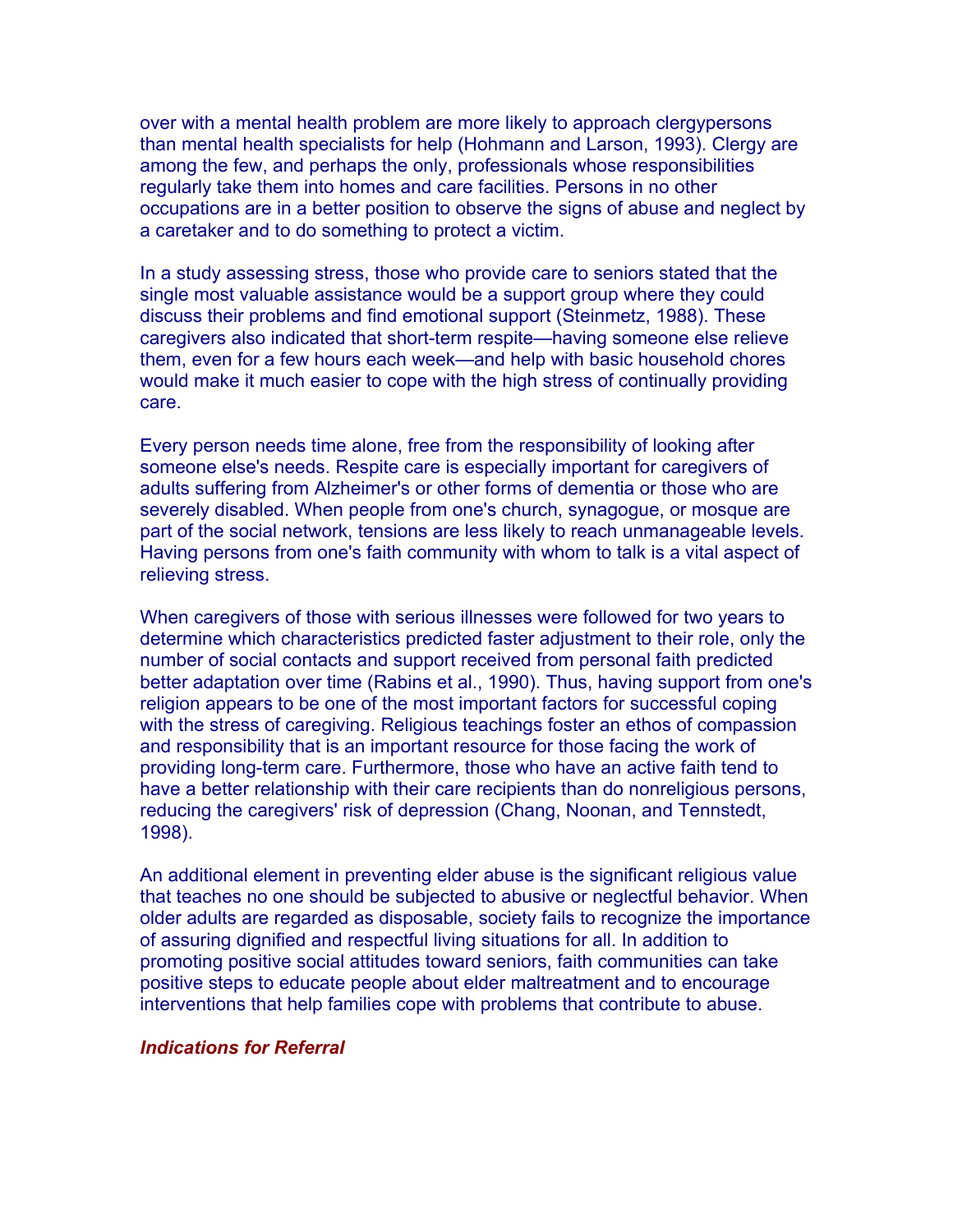Every state has an organization designated to investigate allegations of elder abuse and neglect. Even if such an agency determines that there is only the potential for abuse, it will make referrals for counseling (call the Eldercare locator at 800-677-1116). It is important not to increase an older person's vulnerability by confronting an abuser yourself, unless you have permission and are in a position immediately to help by moving the victim to a safe place. If a pastor sees that someone is being neglected or abused, a good strategy is to talk to a physician or mental health professional about the situation. Both medical doctors and mental health specialists have a legal obligation to report abuse and can help clergypersons with the reporting process.

In most states, the APS agency is the primary office responsible for both investigating reports of elder abuse and providing victims and their families with treatment and protective services. In many jurisdictions, county departments of social services maintain an APS unit that serves the need of local communities.

## *Treatment by Mental Health Specialist*

An experienced mental health professional will first try to bring symptoms of PTSD under control with medication or relaxation training, thereby redirecting a survivor's attention away from the traumatic memory and lowering the anxiety level. This would accompany psychological therapy to help integrate the traumatic experiences so that they become events in the past instead of overwhelming, destructive forces ever in the present. Also, a therapist will explore what the trauma means to a person and the effect it has had on him or her. Mental health professionals will provide pragmatic support, which may include giving a victim of abuse practical advice, referrals, and education about the criminal justice system.

#### *Cross-Cultural Issues*

In a large five-year study of abused seniors living in Texas communities, Hispanic elders accounted for 20.6 percent of all cases reported to APS (Otiniano and Herrera, 1999). A 10 percent to 20 percent annual increase was seen over each of the five years. Self-neglect was the most frequently identified problem (63.2 percent). The most common perpetrators were adult children (44.6 percent). Women were twice as likely as men to suffer abuse of any kind. The reluctance of victims to become involved in services to help their situation was a major barrier to effective intervention. There is evidence of differences of perception regarding elder abuse and help-seeking in several ethnic groups (Moon and Williams, 1993).

# *Resources*

—Administration on Aging (AOA); U.S. Department of Health and Human Services, Washington, DC 20201; (202) 619-0724; www.aoa.gov; Eldercare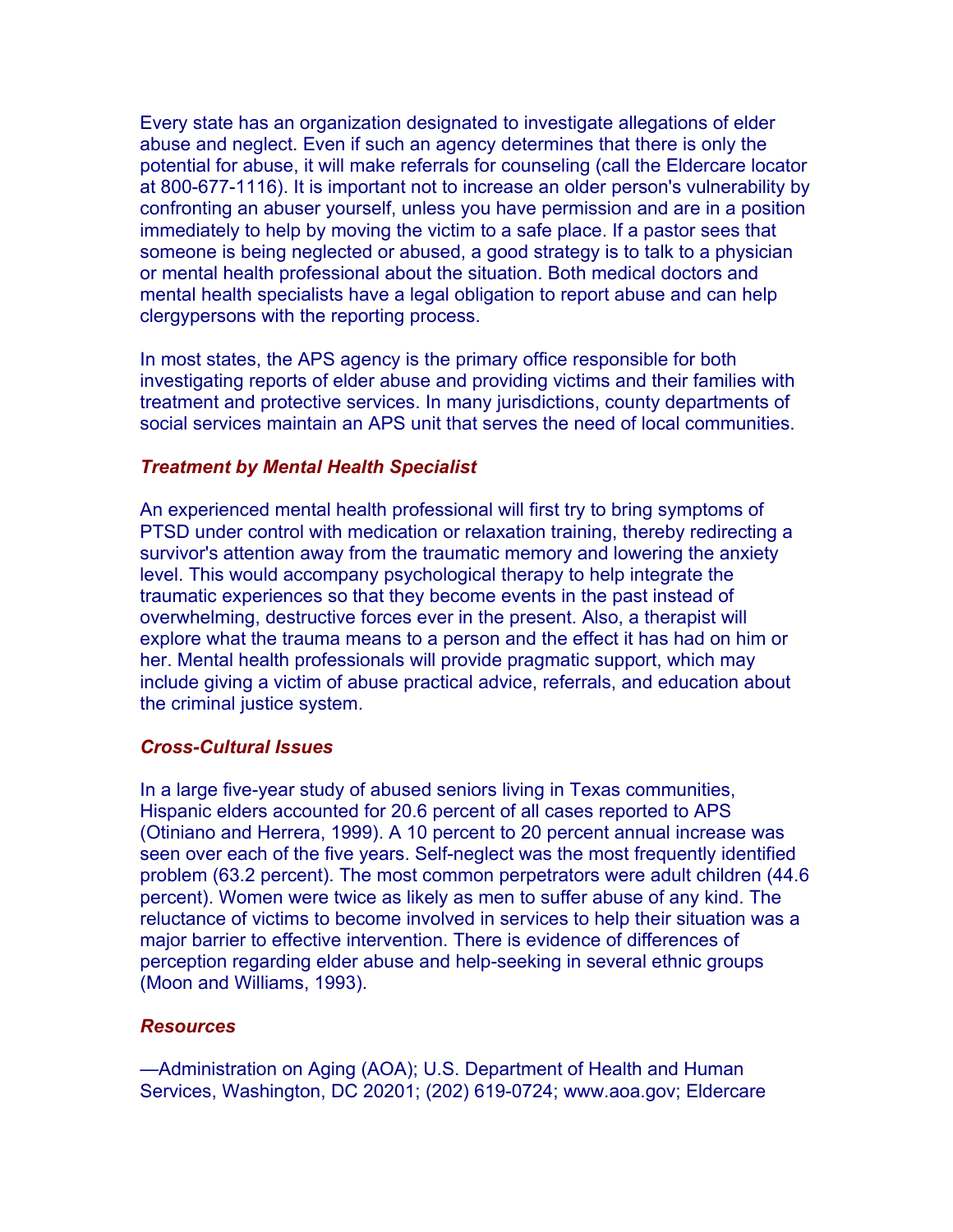Locator: (800) 677-1116, MondayFriday, 9 A.M. to 8 P.M. Eastern time. AOA is the only federal agency dedicated to policy development, planning, and the delivery of supportive home and community-based services to our nation's diverse population of older persons and their caregivers. It provides critical information, assistance, and programs that protect the rights of vulnerable, at-risk older persons through the national aging network.

—American Association of Retired Persons (AARP); 601 E Street, NW, Washington, DC 20049; (800) 424-3410; www.aarp.org; is the nation's leading organization for people over the age of fifty. Several of its divisions have services related to elder abuse. These include the Fraud Fighters Program Kit, Abused Elders or Older Battered Women Report on the AARP Forum, and Survey of Services for Older Battered. AARP also assists communities interested in setting up money management and volunteer guardianship programs.

—Association for Protection of the Elderly; 1047 Barr Road, Lexington, SC 29072; (800) 569-7345; www.apeape.org; a national nonprofit corporation, seeks to ensure civil and criminal liability for all offenses committed against America's elders and vulnerable adults, especially for those who reside in institutional settings.

—Clearinghouse on Abuse and Neglect of the Elderly; University of Delaware, Department of Consumer Studies, Alison Hall West, Room 211; Newark, DE 19716; (302) 831-3525; www.elderabusecenter.org/clearing/. Karen.Stein@mvs.udel.edu operates the Clearinghouse. It is the nation's largest and most used computerized collection of elder abuse materials and resources.

—Commission on Legal Problems of the Elderly; American Bar Association, 740 Fifteenth Street, NW, Washington, DC 20005; (202) 662-8694; operates the National Center of Elder Abuse's listserv, which provides a twenty-four-hour, seven-day-a-week online connection to others working on elder abuse issues. Subscribers E-mail questions, announcements, or discussion topics, and their messages are automatically distributed to the subscribers list. This service is for practitioners, administrators, educators, health professionals, researchers, law enforcement personnel, advocates, the legal profession, and policy makers. Subscribe by contacting the list manager: lstiegel@staff.abanet.org.

—Interfaith Caregivers Alliance; 112 West Ninth, Suite 600, Kansas City, MO 64105; (816) 931-5442; has existed since 1987 to develop and support interfaith volunteer caregiving programs across the U.S. Members work in their communities to provide care and services for those in need of help due to age, illness, frailty, or because they are alone. Most of the members' programs draw upon the compassion of trained volunteers from churches, synagogues, temples, and mosques. Though it is nondenominational, the Alliance recognizes the nation's heritage of faith-based caregiving programs. Its purpose is to support the development and increase the success of any volunteer caregiving program.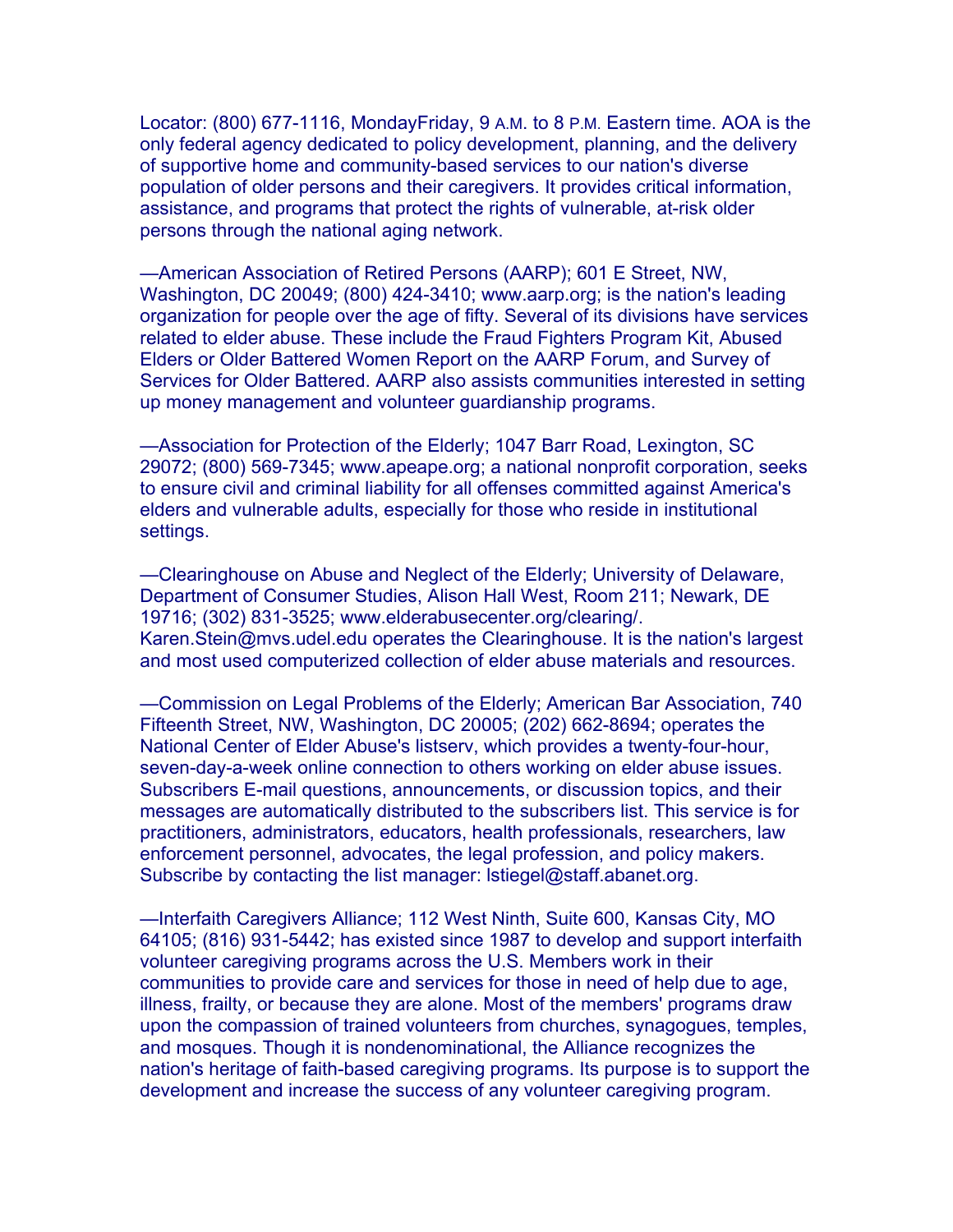—National Association of Adult Protective Services Administrators; 960 Lincoln Place, Boulder, CO 80302; (720) 565-0906; is a membership organization established in the mid-1980s. Its mission is to improve the quality and availability of services for disabled and at-risk adults and elderly persons who are abused, neglected, or exploited, and other vulnerable adults who are unable to protect their own interests. This is accomplished through advocacy at the national level and by assisting state and local administrators to secure technical assistance, develop resources, and educate the public and legislative bodies about the needs of dependent adults.

—National Association of Bunco Investigators (NABI); P.O. Box 287; Maryland Line, MD 21105; is a nonprofit organization of law enforcement and associated professionals dedicated to the investigation and apprehension of con artists and transient criminals. Members have developed extensive knowledge in the investigation of Bunco crimes. NABI facilitates the continuous exchange of resources by publishing a bulletin that provides up-to-date information on criminals. It also provides a forum for the dissemination of data on suspects wanted by law enforcement agencies around the country. To date, the information disseminated through NABI has helped in the identification of over two thousand criminal suspects.

—National Center on Elder Abuse; 1201 Fifteenth Street, NW, Suite 350, Washington, DC 20005; (202) 898-2586; www.elderabusecenter.org; is funded by the Administration on Aging as a resource for public and private agencies, professionals, service providers, and individuals interested in elder abuse prevention information, training, technical assistance, and research. The website includes a state-by-state listing of relevant toll-free telephone numbers.

—National Center for Victims of Crime; 2000 M Street, NW, Suite 480, Washington, DC 20036; (202) 467-8700; www.ncvc.org; is a resource and advocacy center for victims of crime. Among the issues it has advocated for is greater attention to victims of financial crimes and abuse.

—National Clearinghouse on Domestic Violence in Later Life; a resource center operated by the Wisconsin Coalition Against Domestic Violence, 307 South Paterson, Suite #1, Madison, WI 53703; (608) 255-0539; provides materials and technical assistance on domestic violence in later life.

—National Long Term Care Ombudsman Resource Center; c/o National Citizens' Coalition for Nursing Home Reform, 1424 Sixteenth Street, NW, Suite 202, Washington, DC 20036; (202) 332-2275; www.nccnhr.org; supports the development and operation of long-term care ombudsman programs across the country through technical assistance, consultation, and information dissemination. It also facilitates communication about timely issues, program needs, and resources among state ombudsman programs and assists states in promoting public awareness about these programs.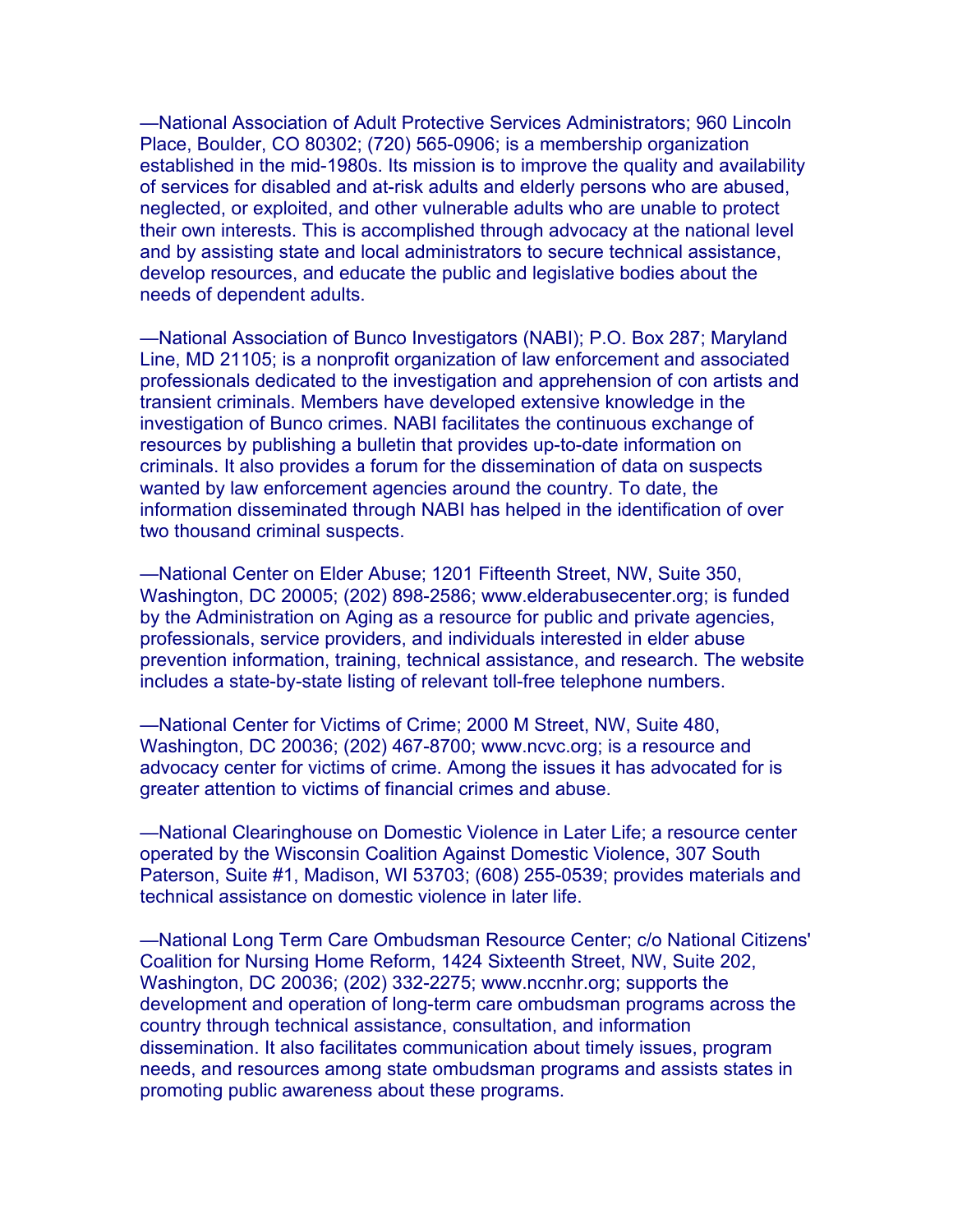—National Organization of Triads, Inc. (NATI); 1450 Duke Street, Alexandria, VA 22314; www.sheriffs.org/defaults/defaults\_s\_triad.htm; (703) 836-7827; provides advice, support, technical assistance, and training to local Triads. Created in 1988 as a partnership between the American Association of Retired Persons, the International Association of Chiefs of Police, and the National Sheriffs' Association, it is a network of local programs that promotes collaboration between senior volunteers and law enforcement. NATI hosts training events and a national conference, manages a speakers' bureau, and produces a quarterly newsletter. It distributes guidebooks, information packets, and an informational video on getting started.

#### *Helpful Books*

*Abuse, Neglect, and Exploitation of Older Persons: Strategies for Assessment and Intervention* (L. A. Baumhover and S. C. Beall, eds., Baltimore: Health Professions Press, 1996).

*Abuse and Neglect of Older Canadians: Strategies for Change* (M. J. MacLean, ed., Ottawa: Thompson Educational Publishers, 1995).

*The Dimensions of Elder Abuse: Perspectives for Practitioners* (G. Bennett, P. Kingston, and B. Penhale, London: Macmillan Press, 1997).

*Elder Abuse: International and Cross-Cultural Perspectives* (J. I. Kosberg and J. L. Garcia, eds., Binghamton, NY: Haworth Press, 1995).

*Elder Abuse and Neglect: Causes, Diagnosis, and Intervention Strategies* (2nd ed.) (M. J. Quinn and S. K. Tomita, New York: Springer Publishing, 1997).

*Elder Abuse and Neglect in Residential Settings* (F. Glendennning and P. Kingston, eds., Binghamton, NY: Haworth Press, 1999).

*Elder Abuse in Perspective* (S. Biggs, C. Phillipson, and P. Kingston, London: Open University Press, 1995).

*Elder Abuse Work: Best Practice in Britain and Canada* (J. Pritchard, London: Jessica Kingsley, 1999).

*Elder Mistreatment: Ethical Issues, Dilemmas, and Decisions* (T. F. Johnson, Binghamton, NY: Haworth Press, 1995).

*Gender Issues in Elder Abuse* (L. Aitken and G. Griffin, Thousand Oaks, CA: Sage Publications, 1996).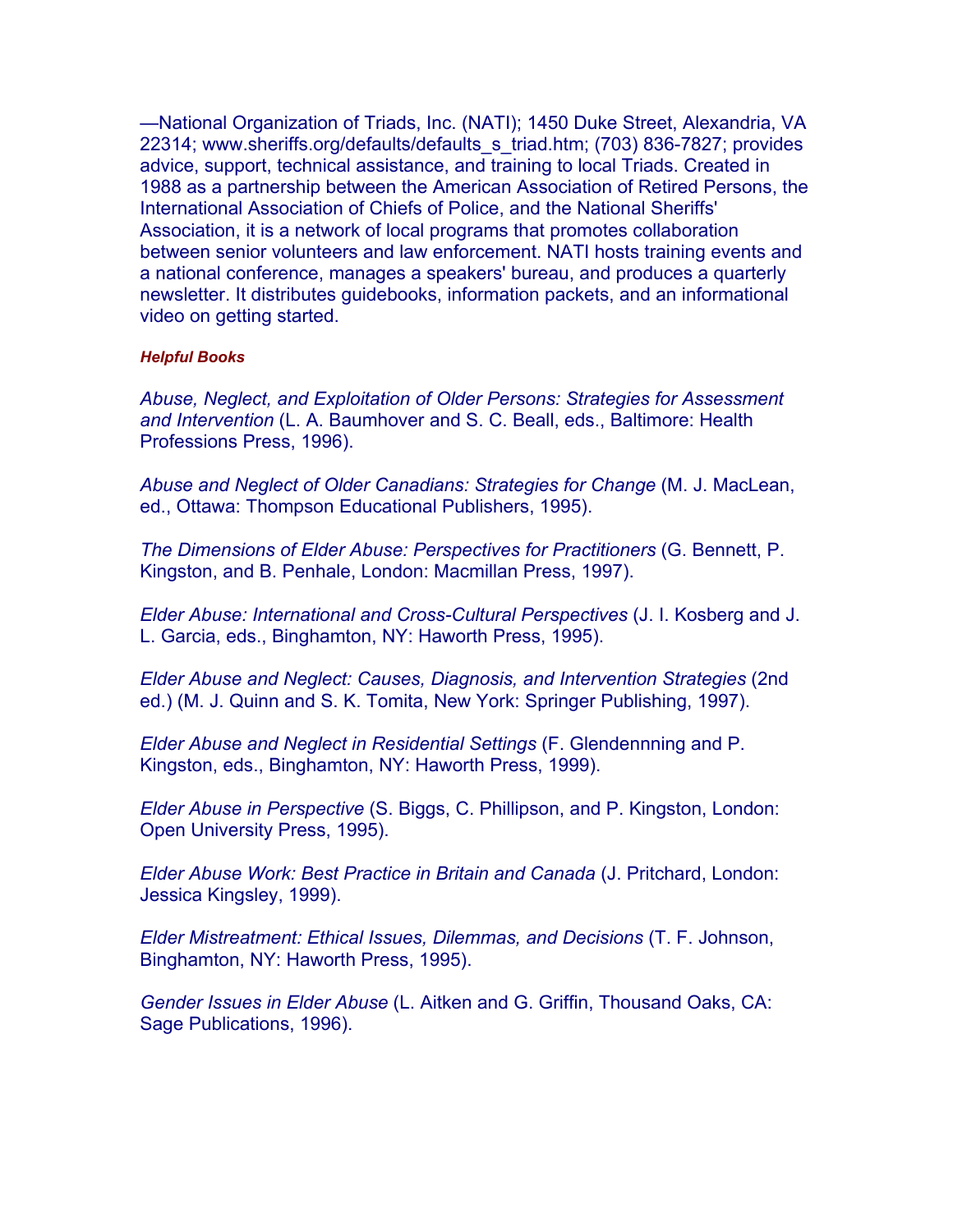*National Elder Abuse Incidence Study: Final Report* (National Center on Elder Abuse, Washington, DC: American Public Human Services Association in collaboration with Westat, Inc., 1998).

*Self-Neglect: Challengers for Helping Professions* (J. O'Brien, ed., Binghamton, NY: Haworth Press, 1999).

*Understanding Elder Abuse in Minority Populations* (T. Tatara, Philadelphia: Taylor and Francis, 1999).

#### *References*

Chang, B., Noonan, A. E., and Tennstedt, S. L. (1998). The role of religion/spirituality in coping with caregiving for disabled elders. *The Gerontologist, 38(4),* 463-470.

Gallup, G. H., and Lindsay, D. M. (1999). *Surveying the Religious Landscape: Trends in U.S. Beliefs.* Harrisburg, PA: Morehouse Publishing.

Hohmann, A. A., and Larson, D. B. (1993). Psychiatric factors predicting use of clergy. In E. L. Worthington Jr. (Ed.), *Psychotherapy and Religious Values* (pp. 71-84). Grand Rapids, MI: Baker Book House.

Koenig, H. G., and Weaver, A. J. (1997). *Counseling Troubled Older Adults: A Handbook for Pastors and Religious Caregivers.* Nashville: Abingdon Press.

Moon, A., and Williams, O. (1993). Perceptions of elder abuse and help-seeking patterns among African American, Caucasian American and Korean American elderly women. *The Gerontologist, 33(3),* 386-395.

Otiniano, M. E., and Herrera, C. R. (1999). Abuse of Hispanic elders. *Texas Medicine, 95(3),* 68-71.

Pillemer, K., and Finkelhor, D. (1988). The prevalence of elder abuse: A random sample survey. *The Gerontologist, 28,* 51-57.

Quinn, M. J., and Tomita, S. K. (1997). *Elder Abuse and Neglect: Causes, Diagnosis, and Intervention Strategies* (2nd ed.). New York: Springer Publishing.

Rabins, P. V., Fitting, M. D., Eastham, J., and Zabora, J. (1990). Emotional adaptation over time in caregivers for chronically ill elderly people. *Age and Ageing, 19,* 185-190.

Reay, A. M., and Brown, K. D. (2001). Risk factor characteristics in carers who physically abuse or neglect their elderly dependents. *Aging & Mental Health, 5(1),* 56-62.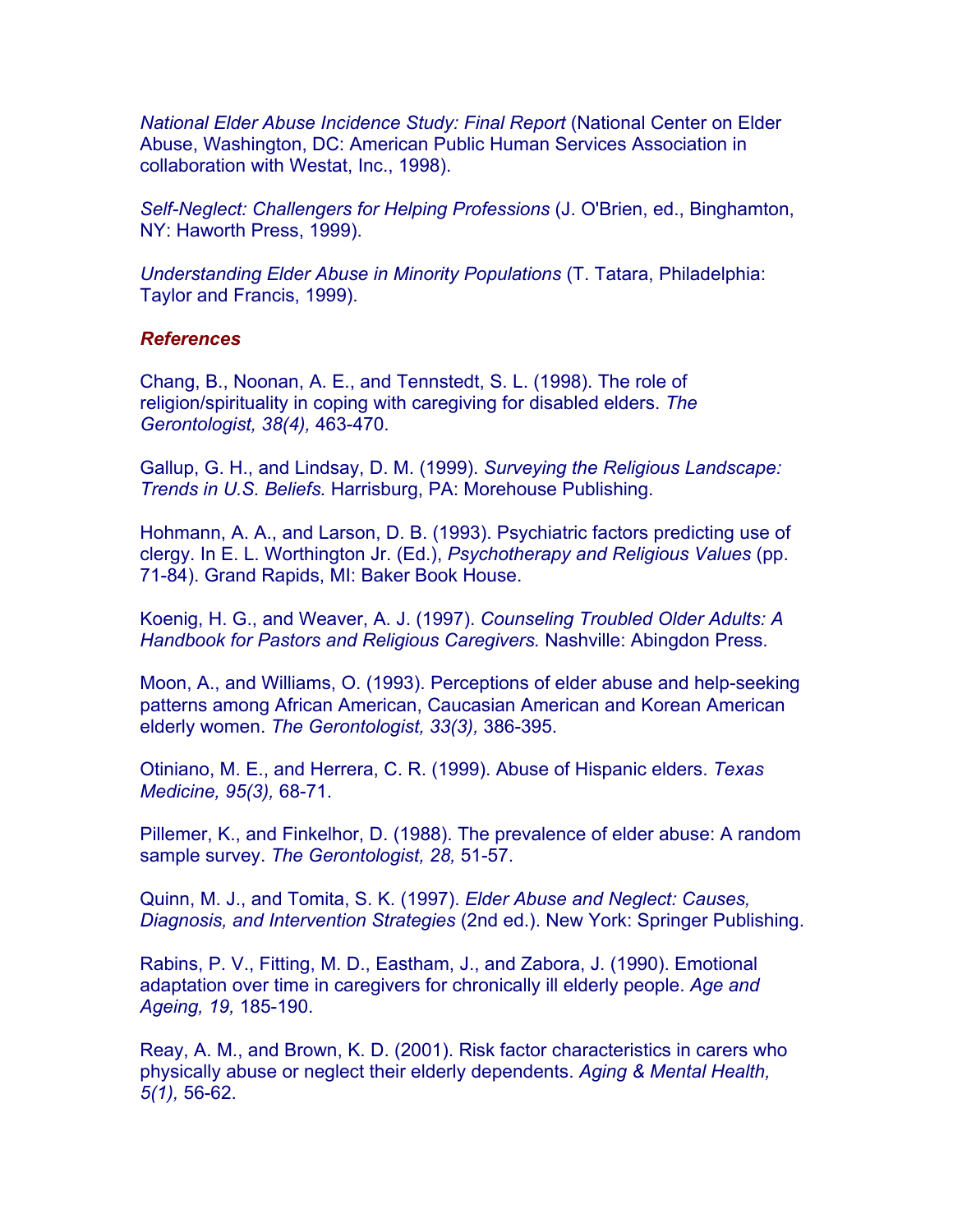Ruskin, P. E., and Talbott, J. A. (Eds.) (1996). *Aging and Posttraumatic Stress Disorder.* Washington, DC: American Psychiatric Press. Steinmetz, S. K. (1988). Elder abuse by family caregivers: Processes and intervention strategies. *Contemporary Family Therapy, 10(4),* 256-271.

# *Case 16--Compassion Fatigue in a Pastor*

*"He became overwhelmed and exhausted"*

**J**ust before 4:00 A.M. one April morning, a monster tornado swept into a small North Carolina community. It cut a path a mile wide and ten miles long, right through the town. It sounded like a freight train coming through, destroying everything in its wake. In all, twenty-five structures were completely destroyed, and sixty-five were severely damaged as it hurled trees, smashed homes, and inflicted severe injuries. Coloring the trees the next morning were not cherry blossoms but tufts of pink insulation from the ravaged homes in the community.

The United Methodist church that the Rev. Wesley Cunningham served was damaged, and several homes of members were demolished. A half-dozen parishioners were seriously injured; two very active church members and their two small children were killed. There were months of grieving and emotional pain over the losses in the small town. Rev. Cunningham found himself working within a community in crisis, not only helping others manage their fears and stress, but also dealing with his own emotional trauma.

Rev. Cunningham, a volunteer firefighter in the small community, was involved in recovering the bodies of the two small children. He helped in the rescue of several families and became "confessor" and confidant for many of the firefighters in the area. After weeks of this high stress, Rev. Cunningham began to find himself feeling disconnected from his sense of identity, isolating himself and feeling mistrustful of others. He became aware of the changes in his perspective and behavior through the observations of friends and colleagues who began saying things such as, "You used to be such a caring person," "You used to be so trusting," "You always think the worst," "You seem so worried and irritable," and "You're so isolated, you only talk about work."

#### *Pastoral Care Assessment*

Mental health specialists have recognized that those who help trauma survivors are themselves exposed to a form of traumatic stress. These people include clergy, mental health professionals, emergency workers, physicians, firefighters, and police. These professionals are at risk for secondary *traumatization,* also called *compassion fatigue* or *vicarious traumatization.* The symptoms are usually less severe than those of post-traumatic stress disorder (PTSD) experienced by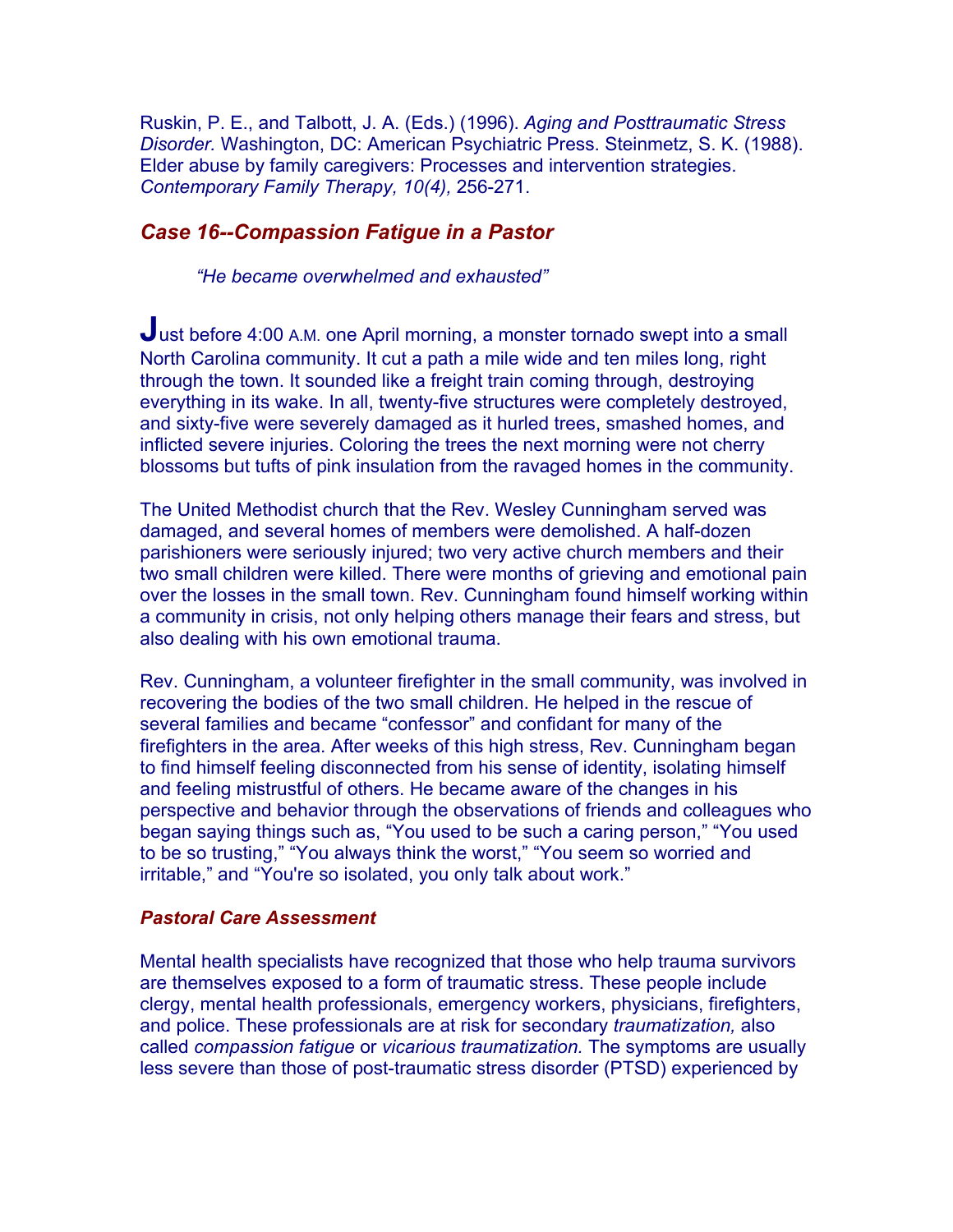survivors of a severe trauma, although the distress can affect a person's ability to enjoy life and work (Figley, 1995).

Vicarious traumatization is a state of tension and preoccupation with a traumatized person or traumatic event. Secondary exposure to trauma can lead to the development of a chronic condition in which work seems to take over a person's sense of self. In some respects, this is similar to the concept of burnout. However, burnout takes on a special quality when it is combined with exposure to secondary traumatic stress. All professional helpers, including clergy, carry a vulnerability to living out the traumatic experience of those they assist (Stamm, 1999).

One way an individual can recognize the effect of secondary trauma is by experiencing a significant change in outlook. Just as a trauma survivor becomes aware of dangers that he or she previously ignored or denied, those who repeatedly listen to painful stories can begin to see the world differently. Over a period of time, a person can lose a balanced sense of perspective and enter the world of the traumatized. This outlook is accompanied by a state in which a person stays constantly on guard, anticipating danger at every turn.

Working with the traumatized can be emotionally draining, especially if the survivor's trauma reverberates with a person's own experience (Pearlman and Mac Ian, 1995). Paradoxically, working with traumatized persons can cause a professional to feel emotionally drained, even while experiencing increased physical arousal. Clergy and other helpers can reach a state in which they are exhausted yet cannot slow down. At such times, an individual is especially vulnerable to the distressing thoughts and perceptions that can come from working with trauma survivors, whose sense of safety and living in a predictable world has been shattered (Stamm, 1999).

# *Diagnostic Criteria*

There is a cost for helping and caring for traumatized people. Compassion fatigue is the emotional cost of exposure to working with those suffering from the consequences of traumatic events. The *Diagnostic and Statistical Manual* for mental illness defines acute stress disorder and PTSD as existing in anyone who has "witnessed or has been directly confronted with an event that involves actual or threatened death or serious injury, or is a threat to the physical integrity of oneself or others" (APA, 2000). Research indicates that the risk of trauma also exists for those who are exposed to trauma through their relationship to a person who was directly exposed to an event (Stamm, 1999). There are three major risk factors for secondary traumatization: exposure to the stories of multiple disaster victims, a person's empathic vulnerability to the suffering of others, and unresolved emotional issues that relate to the suffering of the survivors.

# *Relevant History*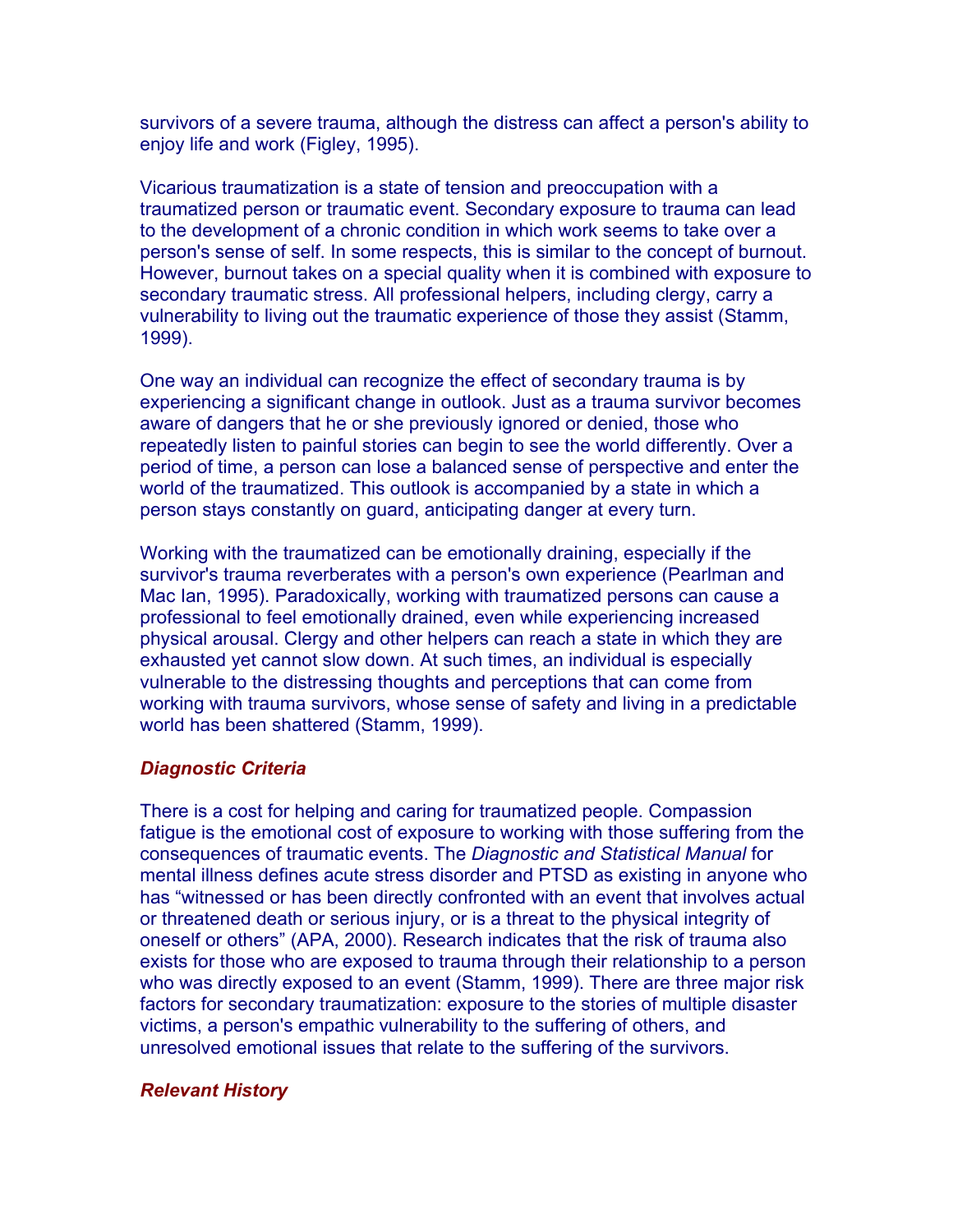The tornado is nature's most violent wind. It is an intense, rotating column of air extending from the base of a thundercloud to the ground. An average tornado will be four hundred to five hundred feet wide and travel four to five miles on the ground, lasting only a few minutes. Generally, tornadoes move across the earth at 20 to 50 mph, but some race faster than 70 mph. A few huge tornadoes are a mile or more wide and can last for an hour or more. The United States is the world capital of tornadoes. An average of eight hundred of these vortices spin up beneath thunderstorms year round in the U.S. and can generate wind speeds faster than 250 mph, at times devastating whole communities.

## *Response to Vignette*

Rev. Cunningham's District Superintendent (supervising pastor) became concerned for his well-being and talked to him about the need to seek some counseling and take time off from his duties. Rev. Cunningham sought help from the United Methodist Counseling Center in his region, which works with clergy and their families. The services were provided without cost as a benefit for those serving in that region of The United Methodist Church.

Dr. Long, the staff psychologist at the counseling center, assessed Rev. Cunningham and recognized his burnout, depression, and secondary posttraumatic stress. The pastor was suffering from emotional exhaustion, and, as a result of his depleted emotional state, he had begun to develop a negative attitude toward those seeking his care. He had low energy, feelings of helplessness, lowered motivation to engage in work, and negative attitudes toward himself, his ministry, and others. Rev. Cunningham was continuing to have nightmares about the small children who had died in the disaster and was suffering from sleep deprivation and survivor's guilt. He also had a physical reaction to the stress in the form of a severe skin rash. The pastor began individual psychotherapy with Dr. Long and was referred to a psychiatrist for a medication consultation and to a medical specialist to examine his severe skin rash.

# *Pastoral Care Assessment*

During individual therapy, Rev. Cunningham had a chance to begin talking about how he was feeling. He saw the therapist twice a week. He began to feel some of his hurt, anger, and grief instead of pushing it away or hiding the emotions. The pastor was able to cry for the first time since the tornado. He began to talk about how overwhelming and shocking it was for him to be a part of the recovery of the two dead children from his church and how difficult holding their funeral services had been. Rev. Cunningham realized later that he had moved through the crisis period with a feeling of detachment from himself. In his therapy, he worked on relaxation techniques and stress management skills. He began to keep a journal. His skin rash subsided as his stress decreased. He was soon able to stop taking medications for sleep.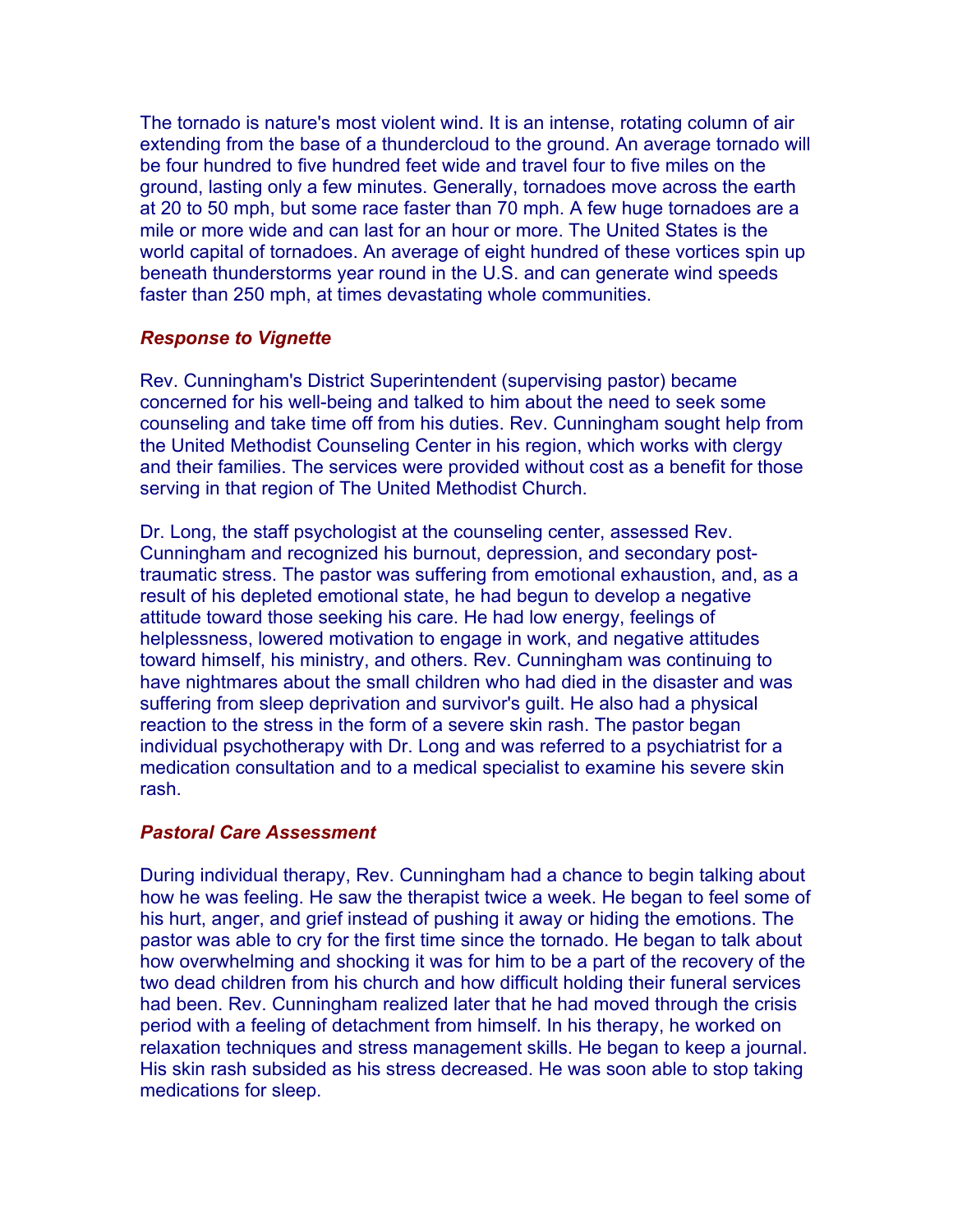Over the next several weeks, Rev. Cunningham took a respite from his duties at his church with the support of his District Superintendent who continued to encourage him to be self-nurturing. Rev. Cunningham began to make sure that he got enough rest and sleep. He started eating healthier foods and took time to walk, swim, and relax. He allowed himself to do things just because they felt good, such as taking a warm bath or sitting in the sun. He spent time with his family and friends having fun. Increasingly, he became aware of his need for connection to his body, his feelings, God, and other people to give him strength. The pastor spent time praying and reflecting on how this experience had changed his life. He made a two-week spiritual retreat at a nearby Benedictine monastery.

#### *Treatment Within the Faith Community*

Fortunately, Rev. Cunningham took clinical pastoral education in seminary and had continuing education in pastoral care while serving his parish. Clergy with pastoral care training have more tools than do most other individuals to cope with and recover from emotional distress, including psychological trauma. Trained pastors can also have knowledge of the ways in which trauma affects them and others. Clergy with good pastoral counseling skills can use them to help soothe and process feelings related to their distress. In addition, pastors have one another, a support system with the potential to help maintain perspective and find understanding during difficult times. And most important, they have their faith that fosters resilience and sustains community.

One of the primary sources of support for clergy is a professional peer group. The effects of secondary exposure to trauma are mitigated by supportive listeners. A clergy peer group has the power to buffer the impact of secondary traumatic stress, to normalize the disturbing reactions, and to help pastors maintain connections with those they serve, despite their personal upheaval. Consulting with colleagues can help in determining whether one's perspective has become distorted. Pastors who do not have the opportu-nity to consult with peers run the risk of losing their sense of perspective.

In a national survey of United Methodist clergy, 85 percent believed that religious bodies should provide opportunities for clergy and their families to receive private, confidential, low-cost counseling (Orthner, 1986). One excellent model of how this can be implemented is found in the East Ohio Conference of The United Methodist Church. Since 1968, the conference has provided pastoral counselors whose services are available as a resource to clergy, full-time church professionals, and their families. The conference recognizes that because of their position, clergy are frequently asked to be caregivers by those facing spiritual and personal crisis. The Pastoral Care Program has counselors with training to integrate the resources of faith and behavioral sciences (East Ohio Conference of The United Methodist Church, 2002).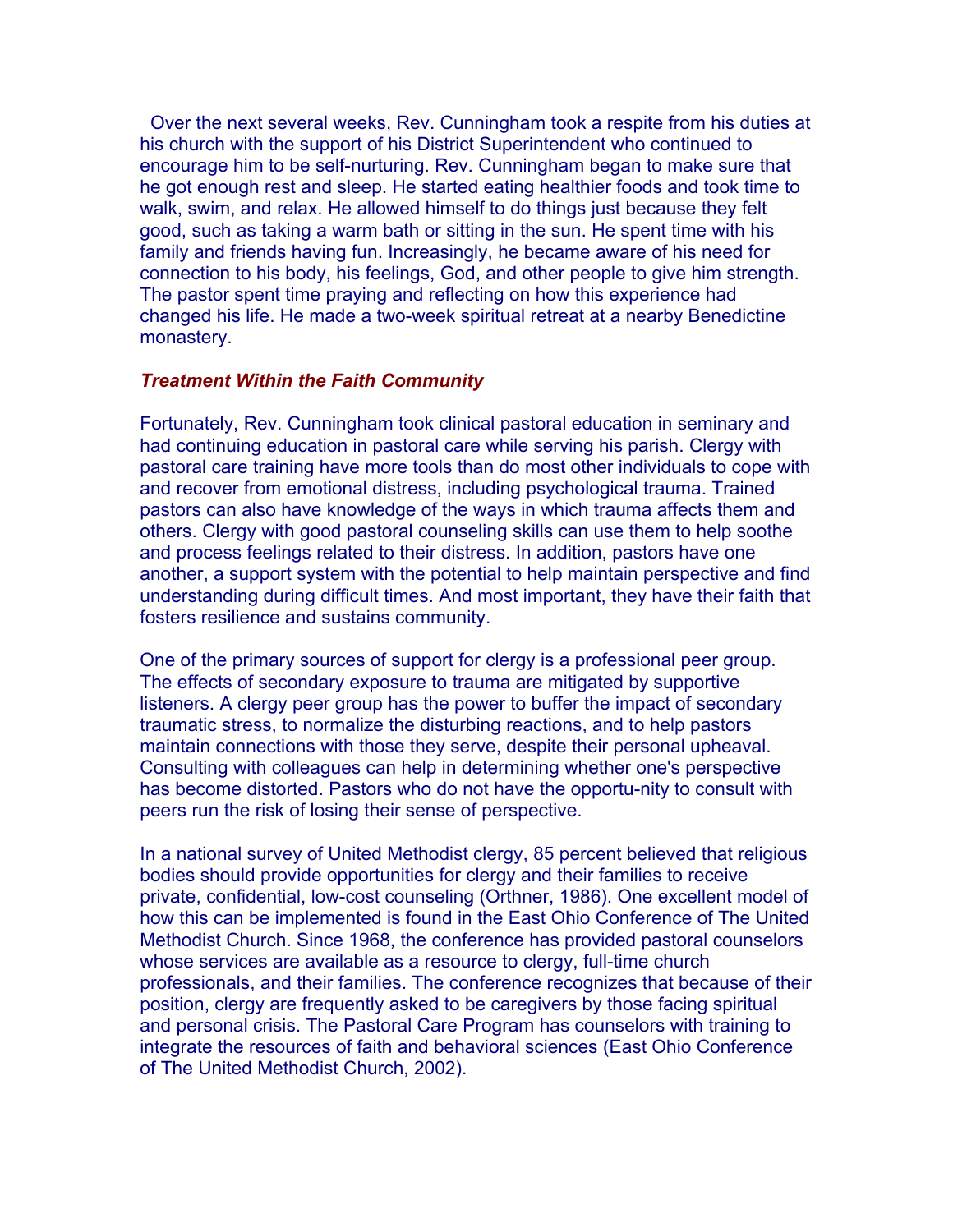### *Indications for Referral*

Clergy are exposed to painful stories on a regular basis; but when working with trauma survivors, clergy need to take explicit steps to protect themselves at the first sign of problems. Secondary traumatization is a normal reaction resulting from empathic interactions with survivors of trauma. It can have an effect on a person's sense of self, worldview, faith in God, and interpersonal relationships. It is not a reflection of inadequacy on the part of a clergyperson to seek psychological help.

Pastors need to acknowledge that what is good for their parishioners is good for them. Psychotherapists understand the need for therapy for their emotional selfcare and so should clergy. In a study of 467 psychologists, 85.7 percent found their own therapy to be very or extremely helpful in reducing distressing emotions such as anxiety or depression or in helping with difficult relationships (Pope and Tabachnick, 1994). Many reported positive changes in self-understanding, selfesteem, and self-confidence.

## *Treatment by Mental Health Specialist*

Secondary traumatic stress is the natural and treatable consequence of working with suffering people. Most intervention programs combine several methods of treatment, including relaxation techniques, cognitive stress management, attitude change, and time management (Pines and Aronson, 1988). The treatment for symptoms of PTSD involves an integration of cognitive, behavioral, psychodynamic, and psychopharmacological interventions (Foa, Keane, and Friedman, 2000).

# *Cross-Cultural Issues*

Clergy working in inner-city areas may be exposed to high numbers of persons who are suffering from psychological trauma. In a study of African American and European American adolescents and young adults (aged fourteen through twenty-three) in Detroit, Michigan, 42 percent had seen someone shot or stabbed and 22 percent had seen someone killed. Nine percent had seen more than one person killed (Shubiner, Scott, and Tzelepis, 1993). Researchers surveyed African American pastors in ninety-nine churches in urban areas of Connecticut and found that ninety-four of the churches offered community outreach programs for those in need (Williams et al., 1999). Most of the programs offered services to persons who suffered from conditions that placed them at risk for PTSD, including substance abuse, child abuse, domestic violence, AIDS, imprisonment, homelessness, and hunger.

# *Resources*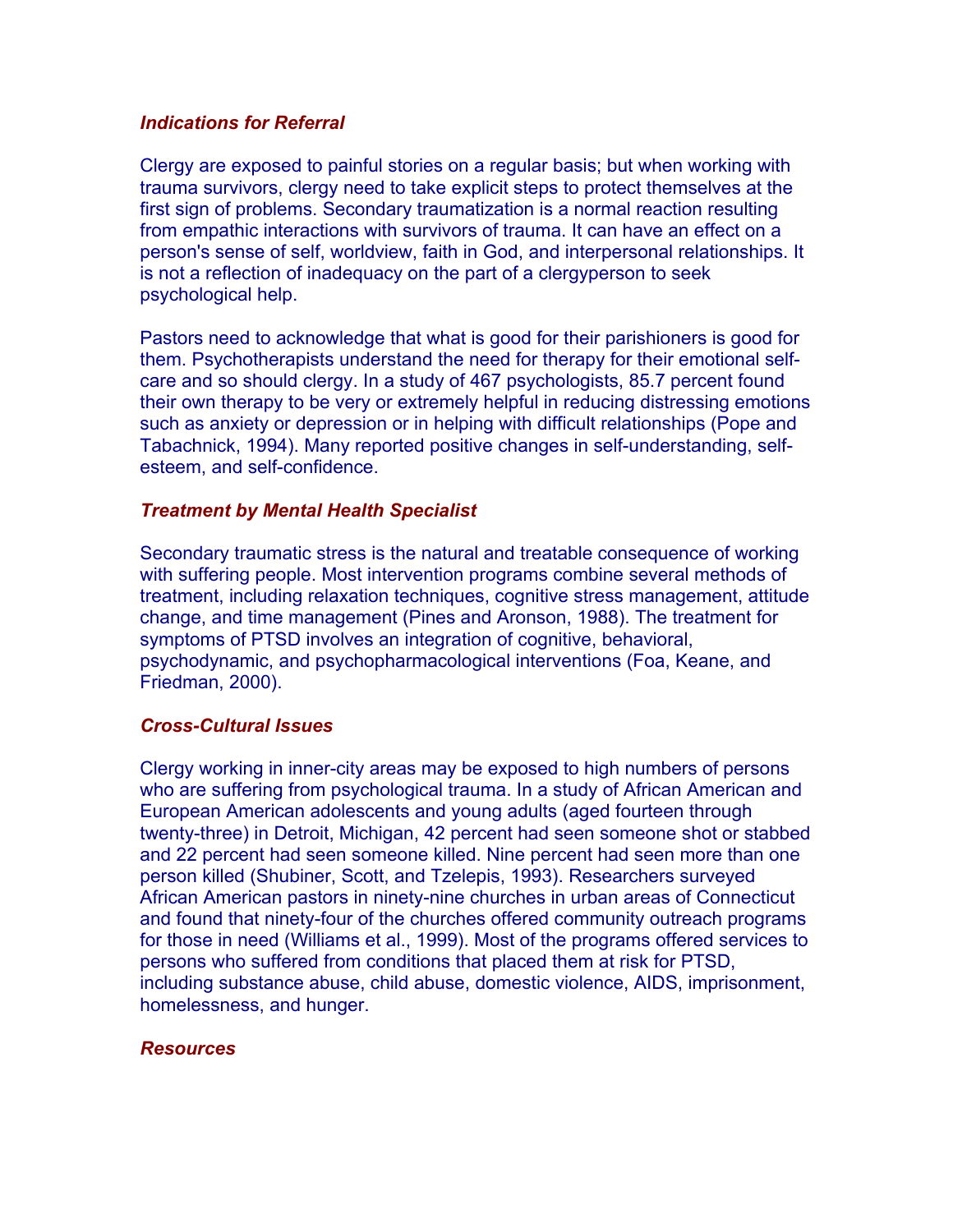—American Association of Pastoral Counselors; 9504A Lee Highway, Fairfax, VA 22031; (703) 385-6967; www.aapc.org; provides information on qualified pastoral counselors and church-related counseling centers.

—American Psychiatric Association; 1000 Wilson Boulevard, Arlington, VA 22209; (703) 907-7300; www.psych.org.

—American Psychological Association; 750 First Street, NE, Washington, DC 20002-4242; (800) 374-2721; www.apa.org; provides online services for professionals and the general public.

—International Society for Traumatic Stress Studies; 60 Revere Drive, Suite 500, Northbrook, IL 60062; (847) 480-9028; www.istss.org.

—National Center for Post-Traumatic Stress Disorder; VA Medical Center, 215 North Main Street, White River Junction, VT 05009; (802) 295-9363; www.ncptsd.org.

—Posttraumatic Stress Disorder Alliance; www.ptsdalliance.org; (877) 507- PTSD; is a multidisciplinary group that provides educational resources to health care professionals and those diagnosed with PTSD.

—Sidran Institute; 200 East Joppa Road, Suite 207, Towson, MD 21286; (410) 825-8888; www.sidran.org; focuses on education, advocacy, and research related to the early recognition and treatment of traumatic stress disorders.

#### *Helpful Books*

*Compassion Fatigue: Coping with Secondary Traumatic Stress Disorder in Those Who Treat the Traumatized* (C. R. Figley, ed., New York: Brunner/Mazel, 1995).

*Secondary Traumatic Stress: Self-care Issues for Clinicians, Researchers, and Educators,* 2nd ed. (B. H. Stamm, Lutherville, MD: Sidran Press, 1999).

*Shattered Assumptions: Towards a New Psychology of Trauma* (R. Janoff-Bulman, New York: Basic Books, 1992).

*Transforming the Pain: A Workbook on Vicarious Traumatization* (K. W. Saakvitne, L. A. Pearlman, and the Staff of the Traumatic Stress Institute, New York: W. W. Norton, 1996).

## *References*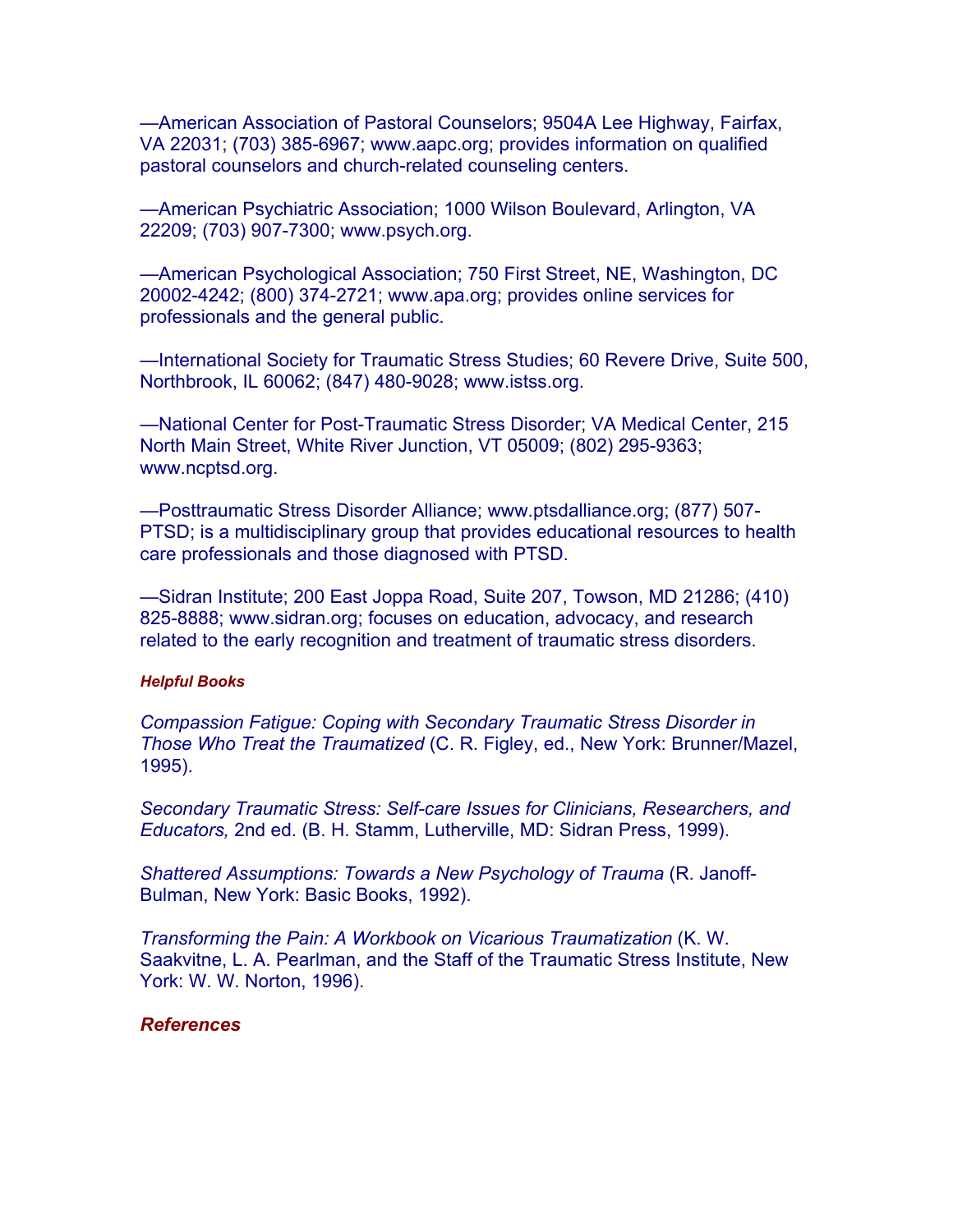American Psychological Association (2000). *Diagnostic and Statistical Manual of Mental Disorders* (Fourth Edition, Text Revised). Washington, DC: American Psychological Association.

East Ohio Conference of The United Methodist Church (2002). *Caring for the Pastoral Community and Their Families.* Retrieved March 5, 2002, from www.eocumc.com/pastcare.html.

Figley, C. R. (Ed). (1995). *Compassion Fatigue: Coping with Secondary Traumatic Stress Disorder in Those Who Treat the Traumatized.* New York: Brunner/Mazel.

Foa, E. B., Keane, T. M., and Friedman, M. J. (2000). *Effective Treatments for PTSD.* New York: Guilford Press.

Orthner, D. K. (1986). *Pastoral Counseling: Caring and Caregivers in The United Methodist Church.* Nashville: The General Board of Higher Education and Ministry of The United Methodist Church.

Pearlman, L. A., and Mac Ian, P. S. (1995). Vicarious traumatization: An empirical study of the effects of trauma work on trauma therapists. *Professional Psychology: Research and Practice, 26(6),* 558-565.

Pines, A., and Aronson, E. (1988). *Career Burnout: Causes and Cures.* New York: Free Press.

Pope, K. S., and Tabachnick, B. G. (1994). Therapists as patients: A national survey of psychologists' experiences, problems, and beliefs. *Professional Psychology: Research & Practice, 25(3),* 247-258.

Shubiner, H., Scott, R., and Tzelepis, A. (1993). Exposure to violence among inner-city youth. *Journal of Adolescent Health, 14(3),* 214-219.

Stamm, B. H. (Ed). (1999). *Secondary Traumatic Stress: Self-Care Issues for Clinicians, Researchers, and Educators* (2nd ed). Lutherville, MD: Sidran Press.

Williams, D. R., Griffins, E. H., Young, J. L., Collins, C., and Dobson, J. (1999). Structure and provision of services in Black churches in New Haven, Connecticut. *Cultural Diversity and Ethnic Minority Psychology, 5(2),* 118-133.

Although not all pastors have all the benefits of care available that Rev. Cunningham did, there are several ways clergy can find help through difficult places.

1. Telephone or Internet support from others is helpful for persons who are in isolated areas. Colleagues can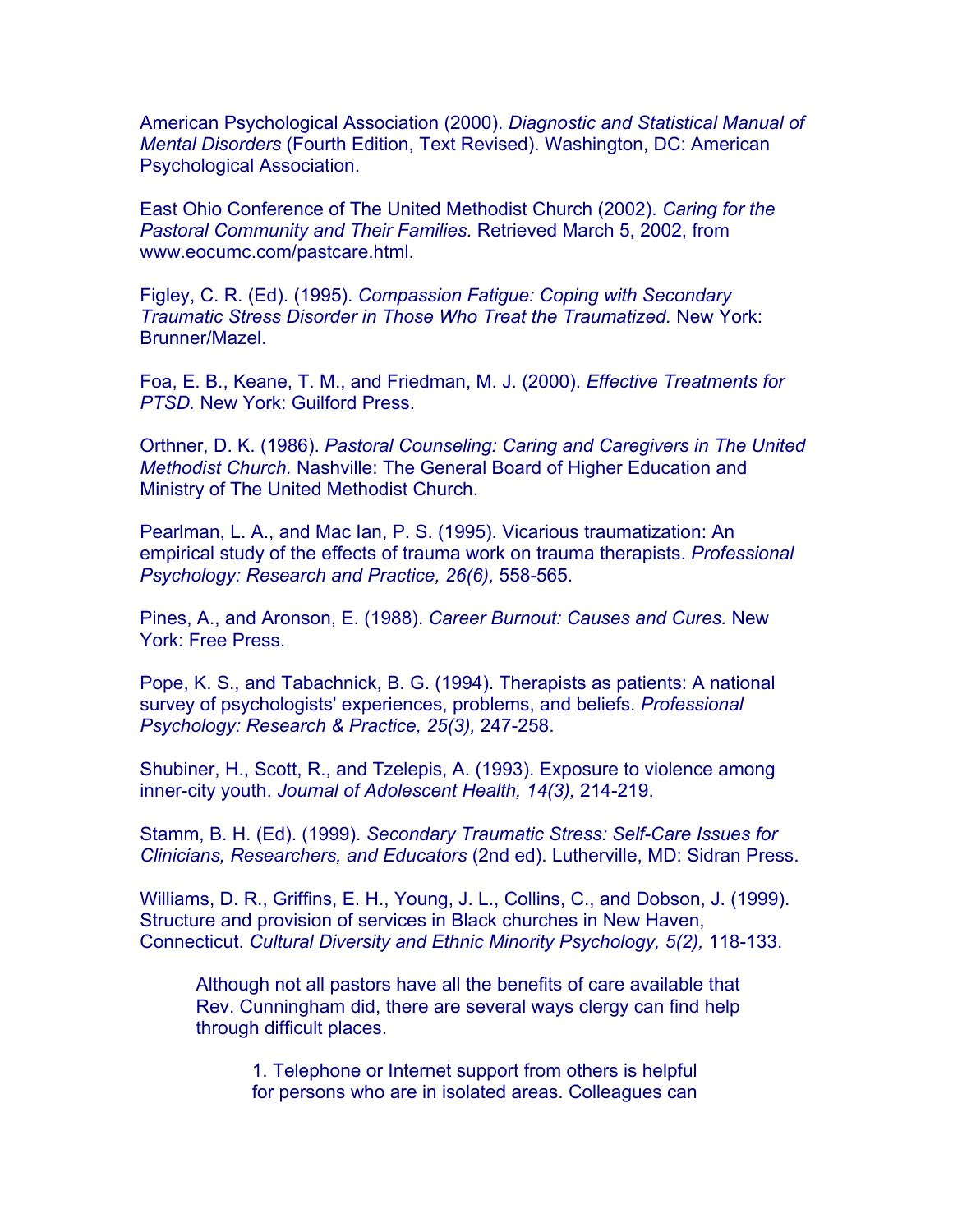provide pastoral care to one another from a distance in difficult times.

2. A personal retreat removed from one's professional setting can be helpful. Find a place such as a monastery or retreat center where you can have some time for personal reflection and healing.

3. Find a spiritual director or wise mentor who may not have a mental health license, but who can give sound counsel when a therapist is not available.

4. Clergy can organize an ecumenical or interfaith support group in a region, which can meet to provide pastoral care and support to one another.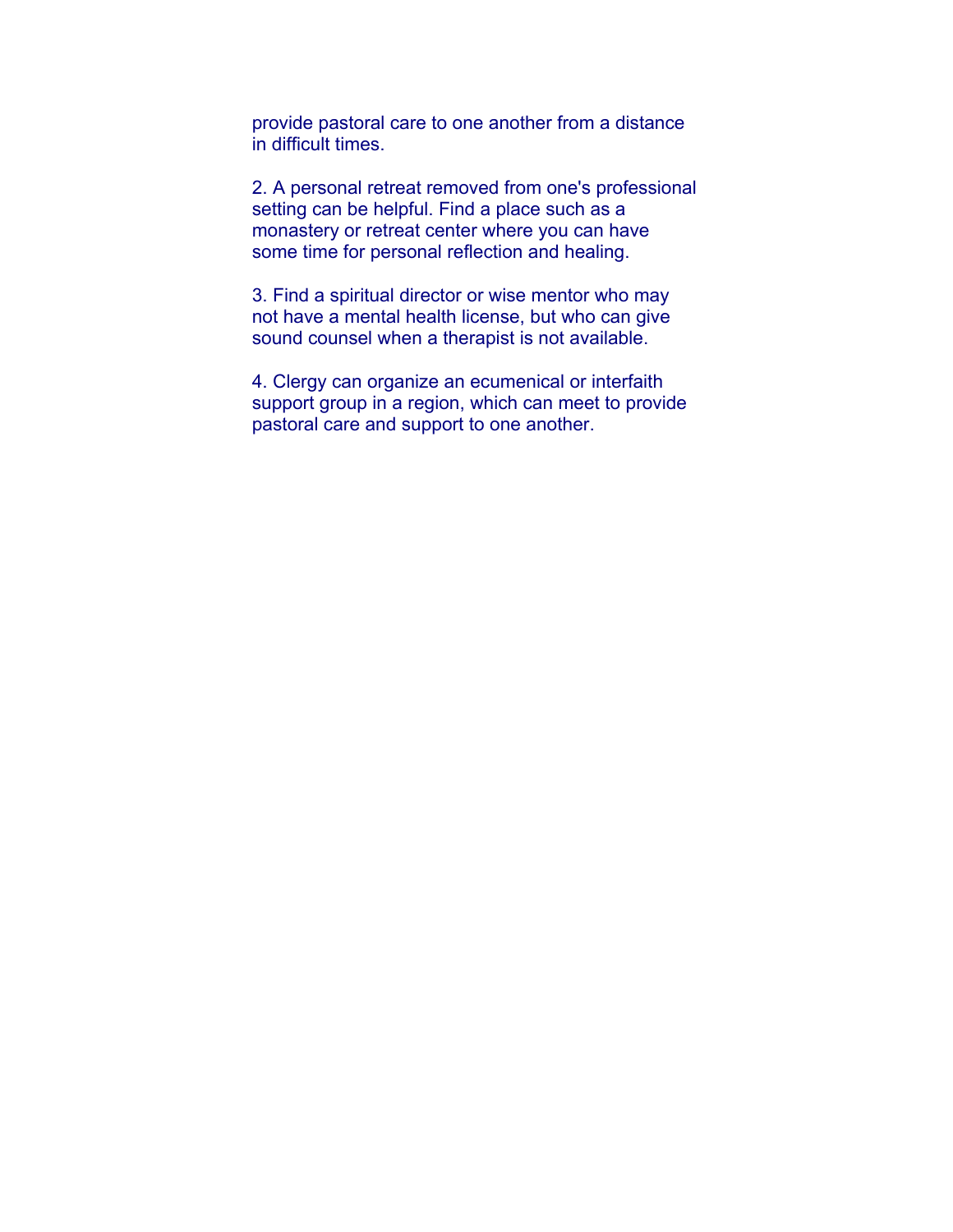# *Part Three--Summary*

# *Responding to a Crisis: Clergy's Unique Advantages*

**S**urvivors of traumatic events are born out of crises. It is important to understand the nature of different types of crisis situations and how to respond to them. This chapter will provide guidance in those areas.

Crisis situations offer pastors, priests, imams, and rabbis opportunities to foster spiritual, mental, and physical well-being. Slaikeu (1990) outlines several characteristics that give them unique advantages when they encounter crises, including the following:

1. Clergy are often the first persons sought for help before someone in crisis contacts a mental health professional.

2. Clergy have more freedom than most mental health professionals to "reach out" in a nonthreatening manner because they are expected to "go where the people are" instead of waiting for persons to come to them and because of the varied contexts in which members of a congregation gather.

3. Pastors, priests, imams, and rabbis conduct religious rites associated with life transitions. Rituals such as circumcision, baptism, bar/bat mitzvah, confirmation, weddings, and funerals often serve to reduce anxiety associated with these changes.

4. Clergy who have had continuing contacts with members who are in crisis are able to assess progress because they know the baseline functioning of these persons.

5. Clergy can mobilize networks of support using their contacts within and outside of the congregation. They can call upon teachers in religious schools and others to assist in working through certain crisis situations.

6. Pastors, priests, imams, and rabbis offer religious faith as a resource for individuals in crisis, who often experience anxiety, helplessness, hopelessness, depression, and feelings of worthlessness. Clergy can work with a person's faith to counteract negative emotions and move toward an attitude of hopefulness and problem-solving.

#### *Definition*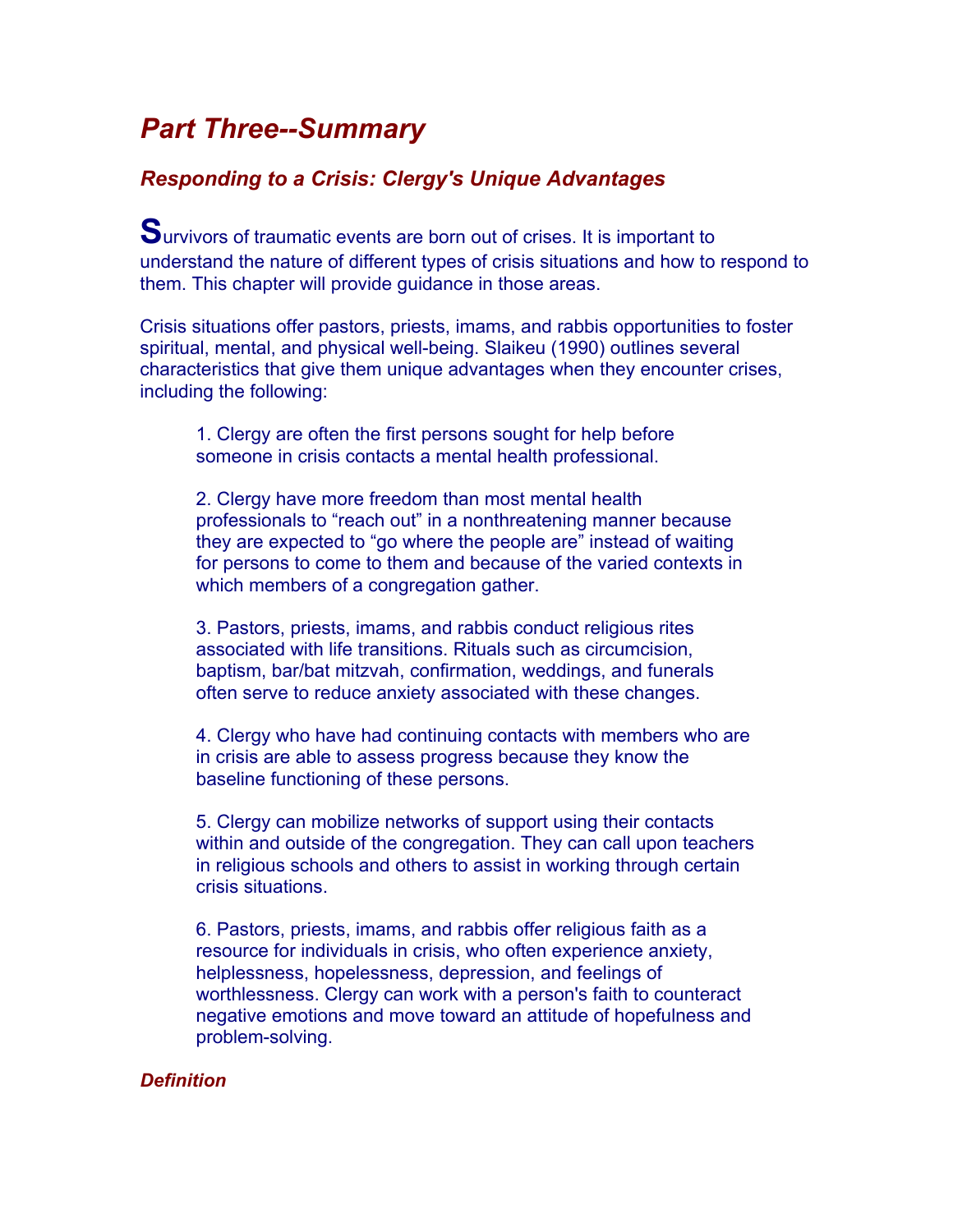It is worth noting that in the Chinese language, two characters are used to make the ideogram *crisis*; one means "danger" and the other means "opportunity" (Slaikeu, 1990). A crisis is an acute, time-limited state of emotional upset and psychological disequilibrium resulting from situa- tional, developmental, or societal sources of stress. A person in this state is temporarily unable to cope with or adapt to the stressor using previous methods of problem-solving. Successful negotiation of a crisis leads either to a return to the pre-crisis level of functioning or to psychological growth and increased competence. Unsuccessful negotiation of a crisis leaves a person feeling anxious, threatened, and ineffective. Occasionally, individuals can respond to a crisis with disturbed personal coping or even with psychotic behavior.

To understand this concept fully, crisis is differentiated from various types of distress. Stress is not crisis, but pressure and tension. Everyone experiences stressful conditions that demand attention and can even be exhausting, but these are not crises. An emergency is a life-threatening situation that requires an immediate response to ensure a person's survival, but it is not a crisis, although it has the potential to precipitate one. Finally, a crisis is not a mental disorder—it can happen to people who have never had a mental disorder as well as to those who have a mental illness.

## *Types of Crises*

Aguilera (1994) identifies three types of crisis situations. The first is developmental/maturational involving usual life changes that a person encounters with appropriate help and support from significant others. Normal transitions such as the birth of a second sibling or start of preschool are predictable, and potential problems associated with these can be anticipated and prepared for. The second category (situational) is usually unexpected, such as a baby who dies of sudden infant death syndrome. The third is social/adventitious, which may or may not be anticipated, but involves communities that experience natural or human- created disasters.

Developmental/Maturational—These crises are characterized by transitions that are universal and can therefore be anticipated and prepared for by everyone. Erickson (1963) and other developmental psychologists outlined stages that all persons experience. Behavioral manifestations and rituals associated with transitions between developmental stages vary among cultures.

Situational—This type is typically unexpected and unprepared for by all involved. A situational crisis might be precipitated by an event that threatens one's personal or physical being (such as diagnosis of a fatal illness, disability due to an accident or disease) or one's interpersonal or social integrity (such as divorce, death of a loved one). Situational crises are often encountered in clinical contexts such as hospitals and in informal contexts where clergy meet with members.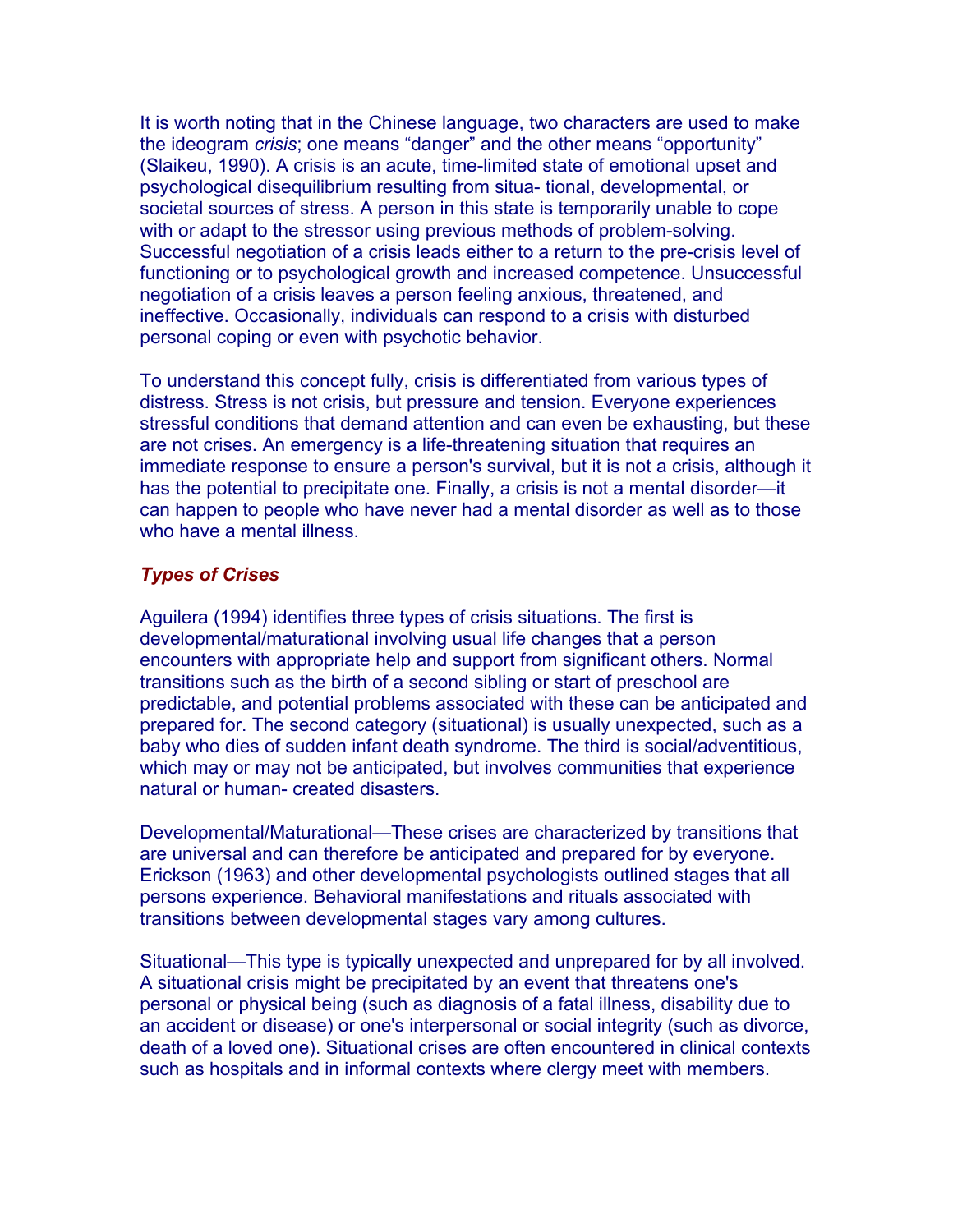Social/Adventitious—The September 11, 2001, attack on the U.S. is a recent example of a precipitating event that triggered a crisis among large groups and communities of people. Catastrophic events such as environmental disasters (hurricanes, floods) and human-created disasters (terrorist attacks, group killings in the workplace, airplane crashes) are uncommon and unanticipated. Multiple losses with major changes in the community are the result of a social/adventitious crisis. Unlike maturational and situational crises, social/adventitious crises do not occur in everyone's lives. They are accidental, uncommon, and unanticipated events that involve larger groups rather than maturational and situational crises, which usually involve individuals and families.

## *Stages of Crisis Development*

Caplan (1964) describes four stages that characterize an individual's or family's response to a precipitating event:

1. An external cause leads to a rise in tension and discomfort, which in turn initiates habitual problem-solving responses.

2. There is increased discomfort as coping skills are unsuccessful and the stress remains unresolved.

3. Other problem-solving strategies are mobilized in an attempt to reduce the tension and discomfort. The crisis may be averted by one of the following: reduction of the external threat, success of new coping strategies, redefinition of the problem, or giving up goals that are unattainable.

4. Without resolution, the tension increases to a breaking point, and the individual experiences severe emotional disorganization.

# *Background*

In 1942, a fire broke out in the Cocoanut Grove Melody Lounge, a nightclub outside of Boston. Military personnel and civilians who came to dance and drink were trapped in an inferno because the nightclub's managers locked all of the exit doors, fearing that customers might leave without paying for their drinks. Almost five hundred people perished in the conflagration. Lindemann (1944) and his colleagues at Massachusetts General Hospital provided an immediate response to the families and friends of those who died. They found that the survivors who developed pathological symptoms in the aftermath had not progressed through the normal process of grieving—mourning, experiencing the pain of loss, accepting the reality of death, and eventually adjusting to life without the loved one.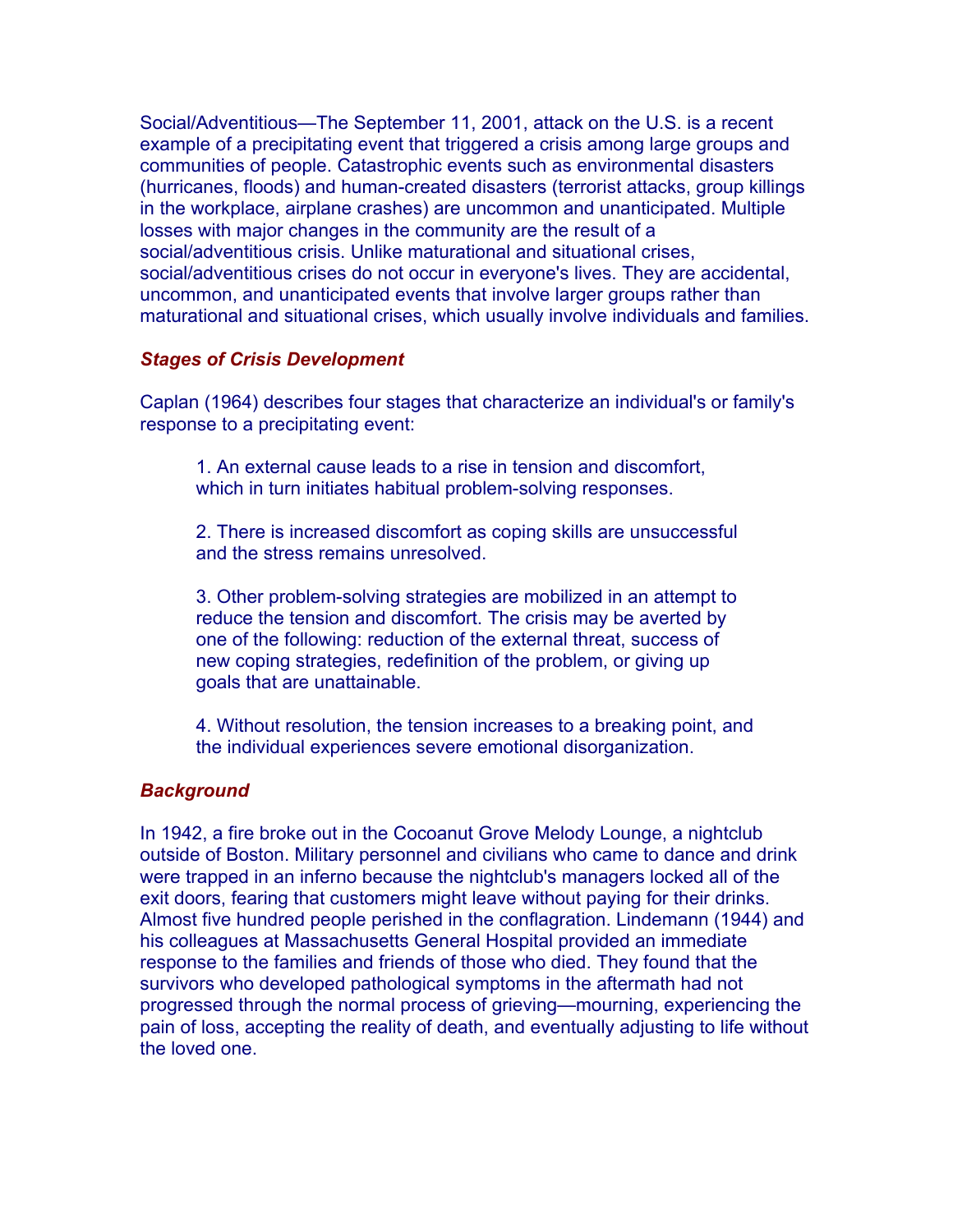Caplan (1964) developed a conceptual framework of crisis intervention that is used by most practitioners in the field today. Although Caplan's model has been criticized (Hoff, 2001) for its use of disease-oriented concepts based on general systems theory, its public health focus has been widely accepted. Caplan's community-wide approach of intervention involving nurses, teachers, police officers, and others emphasizes primary prevention and ways of preventing pathological responses to crisis events.

In the 1960s, the community mental health movement emerged, coinciding with Caplan's publication of *Principles of Preventive Psychiatry* (1964). The Community Mental Health Centers Act in 1963 mandated that the care and treatment of the mentally ill be shifted from hospitals to communities in the U.S. Legislation made federal funds available to provide comprehensive services in community mental health centers, including twenty-four-hour emergency care, telephone hotlines, and outreach activities by mental health workers.

#### *Crisis Intervention: Important Tools*

The most important tools for clergy who encounter persons in crisis are:

1. An ability to pinpoint the most salient features of a problem, since information is often presented in a piecemeal fashion.

2. Knowledge of community resources in order to make the best referrals for people in distress.

3. A basic familiarity with treatment options for specific problems.

4. A willingness to follow up.

#### *Assessment Phase*

Often information about a crisis is presented in an informal context, such as a congregational activity, and might even be provided by someone other than the person(s) in distress. Problematic symptoms do not necessarily point to a crisis, but when they do, the presenting signs are frequently the "tip of the iceberg." At this point, clergy can gather pertinent facts to determine whether there is an actual crisis. Due to time and other constraints, the initial assessment is usually a brief one. Nevertheless, sufficient knowledge of a situation can be gleaned by focusing on specific areas of crisis assessment.

### *Behaviors*

People in crisis exhibit signs of distress. Changes in day-to-day functioning and pathological symptoms (for example, anxiety, nightmares, depression, excessive alcohol intake) can be assessed by clergy regardless of their familiarity with a person. For instance, upon meeting someone in crisis for the first time,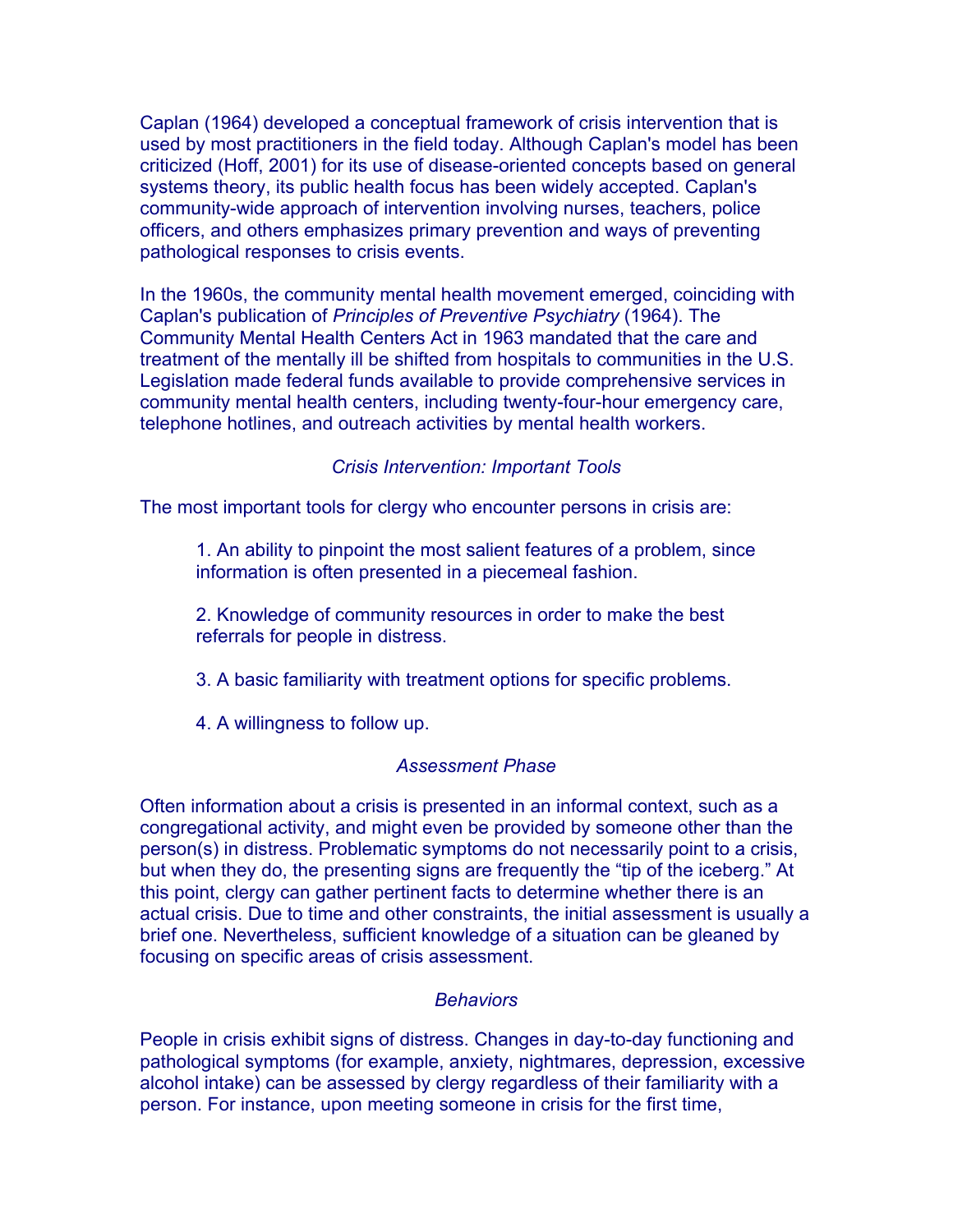information can be gathered from the person and, with permission, from his or her family and significant other.

## *Precipitating Event*

To help identify what triggered a crisis, clergy should explore a person's needs, events that threaten him or her, and the point when symptoms first appeared. Four human needs are: role mastery, self-esteem, dependency, and biological function. Clergy can help those in crisis identify unmet needs by asking about aspects of life that they consider a success (role mastery and self-esteem), their relationships with others (satisfying and interdependent), and their degree of safety and security in life (biological). In a nonthreatening manner, clergy can ask about what has changed and recent events that have been upsetting. Helping an individual connect events with distressing thoughts, feelings, and ineffective coping behaviors can lead to a better understanding of the precipitating cause.

#### *Balancing Factors*

Every attempt must be made to help a person stabilize and regain equilibrium. Aguilera (1994) outlines balancing factors that contribute to this, noting that the strength or weakness in any of these could precipitate a crisis or contribute to its resolution.

1. Perception of the event: After identifying the precipitating cause, it is important to find out what it means to a person in crisis. According to Slaikeu (1990), it is a serious error to assume an understanding of what an incident means to someone. Example: An abused woman can view divorce as relief from battering, although another wife can perceive divorce as a threat to her financial needs, loss of her husband, and challenges for which she is unprepared. An event that seems trivial to one individual may be "the straw that broke the camel's back" to another. Differing perceptions of similar incidents may be due to the connection between issues from the past and the current event. Example: The wife who saw divorce as a threat, loss, and challenge might have a poor self-image as a result of experiences during childhood that trigger painful memories, and her emotions take on a greater intensity than in another woman. Since cognitive processes mediate between an incident and a person's response, knowing how it is perceived is crucial to crisis assessment and intervention.

2. Support systems and resources: An individual experiencing a crisis alone is more vulnerable to unsuccessful negotiation than a person with help. Working with someone else increases the chances that a crisis will be resolved in a positive way. Living situations and social supports can be assessed for their usefulness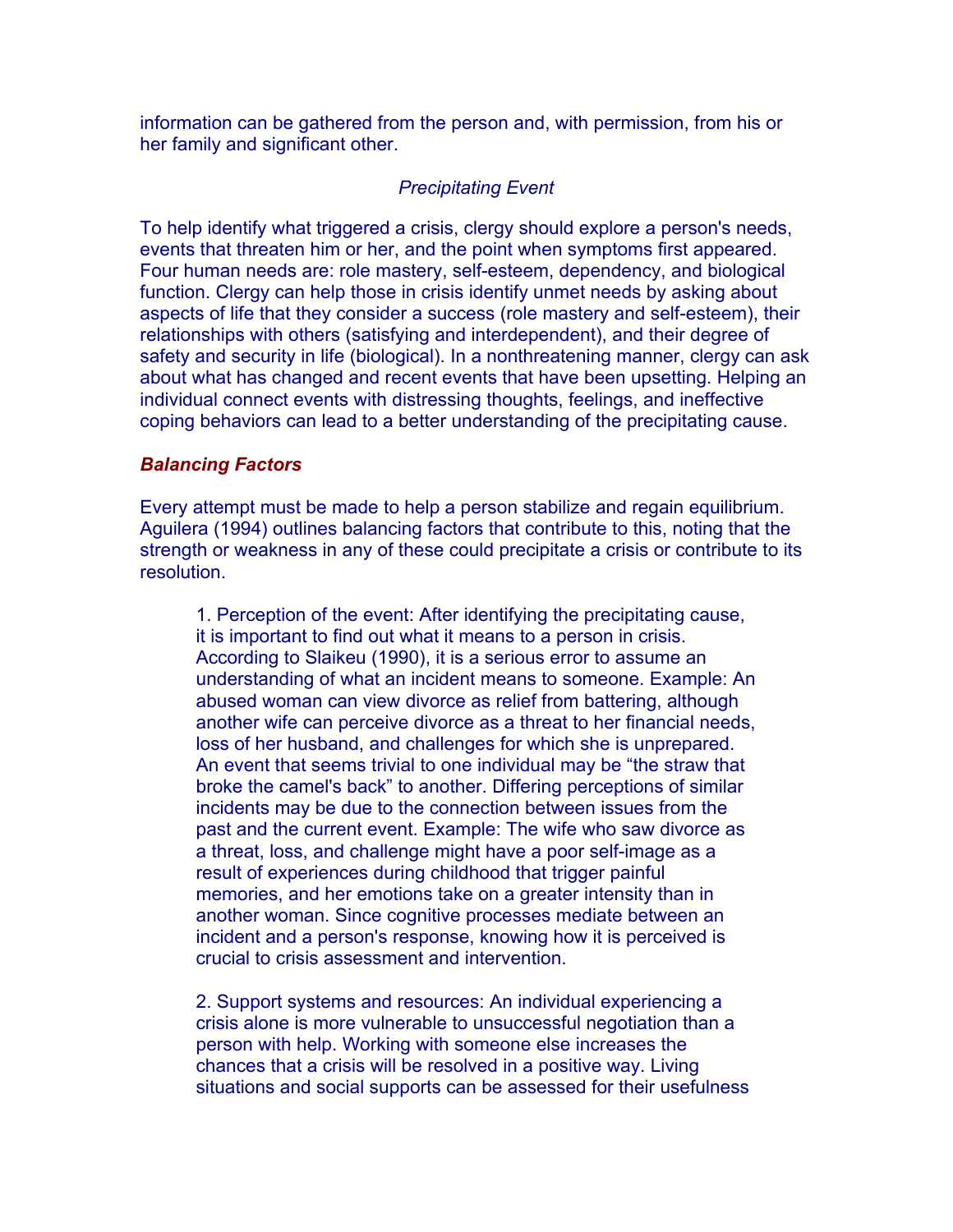in crisis intervention and in determining who will and will not strengthen someone in crisis.

3. Coping mechanisms: An assessment of a person's strengths and coping ability will guide clergy in planning an intervention.

# *Planning Phase*

Crisis assessment and intervention may be viewed as an hourglass in which thousands of sand particles in the wide portion at the top must pass through the narrow middle before they reach the wide bottom of the glass. During the initial assessment, a clergyperson is presented with multiple problems that may seem overwhelming. The task is to assist an individual in narrowing the scope of the problem. After it has been limited to the most pressing aspects, he or she can be helped to widen the scope by considering multiple options.

According to Ripple, Alexander, and Polemis (1964), an experience of extreme discomfort, accompanied by the hope of goal attainment, motivates a person in crisis to seek help. Thoughts, feelings, and beliefs often flow freely from those who seek help as conflicts between expectations and belief systems are challenged, while at the same time the hope of goal attainment is also present.

# *Intervention Phase*

The free flow of thoughts, feelings, and beliefs by those in crisis is typically associated with high levels of anxiety, anger, or frustration. In his model of crisis intervention, Roberts (2000) prescribes a cognitive approach to crisis resolution. It involves three phases: understanding the event with all of its details, defining its personal meaning; and replacing irrational beliefs with rational ones.

# *Evaluation and Follow-up Phase*

Roberts (2000) suggests that crisis workers should clearly communicate to a person in crisis that they are always available if further help is needed. However, it perhaps would be better to schedule a follow-up appointment within weeks to assess whether the referrals or other interventions were helpful. If that is impossible, a clergyperson can make telephone contact with an individual. Anniversaries (one month, one year) of traumatic events are difficult times for those who have experienced violence or losses. Clergy can tell persons of their desire to meet with them during this time.

# *Modalities of Crisis Intervention*

Crisis intervention modalities are based on the understanding that health care workers must aggressively go to those in need, rather than wait for people to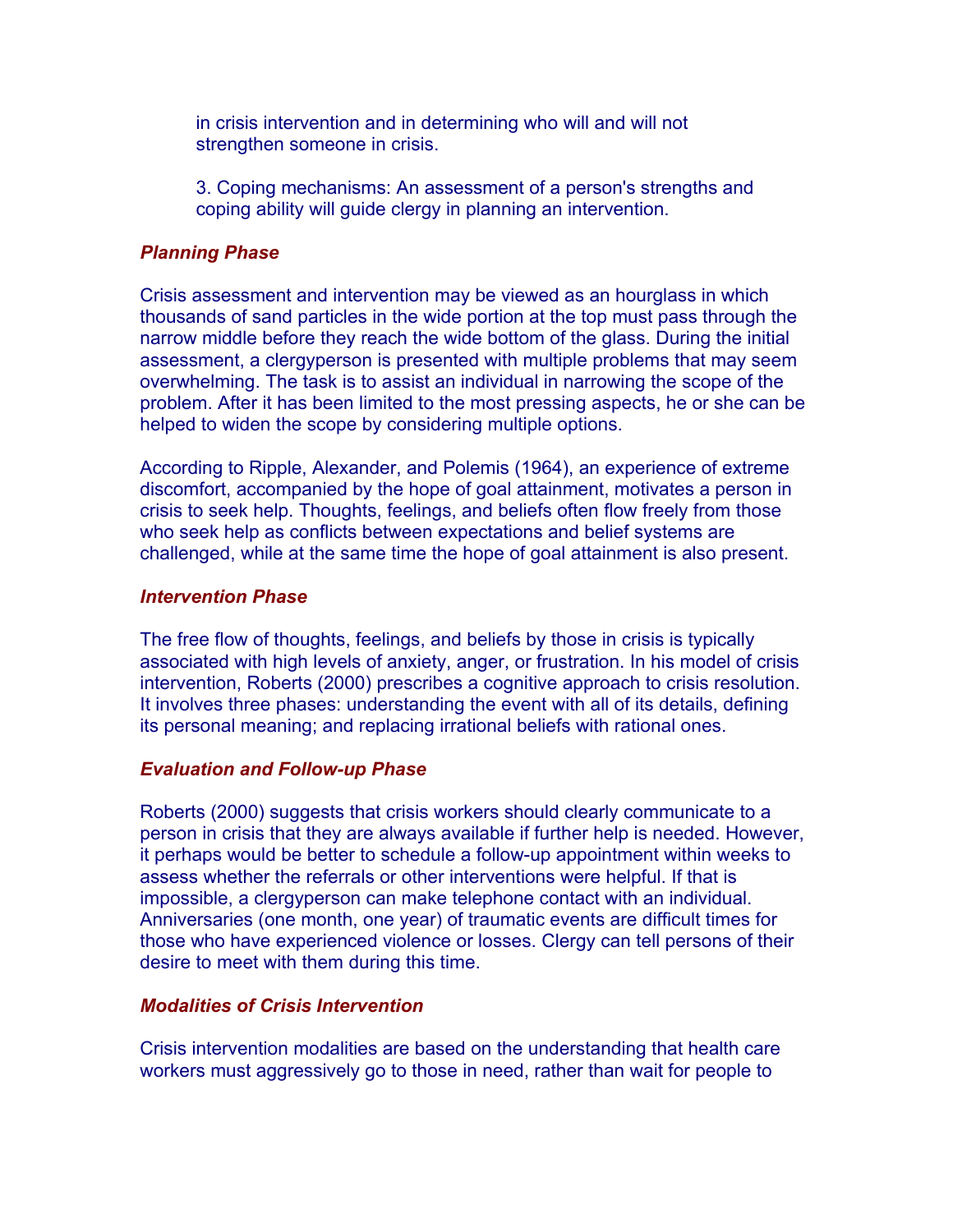come to them. Similar to clergy, health care workers intervene in a variety of settings ranging from hospitals to residences.

Mobile crisis teams provide interventions to individuals, families, and communities. They may deal with someone who is threatening to jump from a building or to kill family members or coworkers. When mobile teams respond in a timely manner to defuse a tense situation, lives can be saved, incarcerations avoided, and persons stabilized. Mobile teams are usually able to provide on-site assessment, crisis management, treatment, referrals, and educational services. They typically work closely with police and community agencies.

Telephone services, such as suicide and crisis hotlines, are especially useful when those in need of help wish to remain anonymous. Telephone specialists are usually volunteers (professional and paraprofessional) who have received extensive training in oral communication skills, since visual cues are unavailable during their assessment and intervention. In addition to listening skills, they are trained to conduct a crisis assessment, use rating scales to evaluate suicide lethality, and select appropriate referrals for specific problems.

Two types of group work that have received attention in the recent literature (Everly, Lating, and Mitchell, 2000) are Critical Incident Stress Debriefing (CISD) and Critical Incident Stress Management (CISM). CISD is designed for situations in which an incident that has the potential to precipitate a crisis has affected persons in stressful occupations, such as police and fire and ambulance personnel (Mitchell and Bray, 1990). Recently, CISD has been applied to whole communities, including survivors of environmental disasters and traumatic events. The objective of CISD is to provide a rapid response after the occurrence of a critical incident. Its goal is to reduce the likelihood that survivors will react to the event in a negative way. Typically, a CISD team of four to six volunteer professionals is activated upon the request of first responders or community survivors within twenty-four to forty-eight hours of a critical incident, and a meeting is scheduled at a designated place. The debriefing session is a structured one that might last three to four hours. Each participant is invited to share thoughts, feelings, and perceptions of the event. In a group setting, misconceptions related to the incident are clarified. The CISD team provides relevant information about physical and emotional effects of experiencing a traumatic event as well as about long-term effects of prolonged stress. From the beginning to the end of the debriefing session, the CISD team validates the feelings of those involved in the critical incident.

CISM is a broader and more comprehensive form of group crisis intervention that includes CISD as one of its components. Disaster responses, such as mobilizations of teams to traumatized communities, formation of support services, provision of informational meetings, and consultations are examples of the multifaceted approach of CISM. Mitchell and Everly (1996) provide specific guidelines for CISM interventions.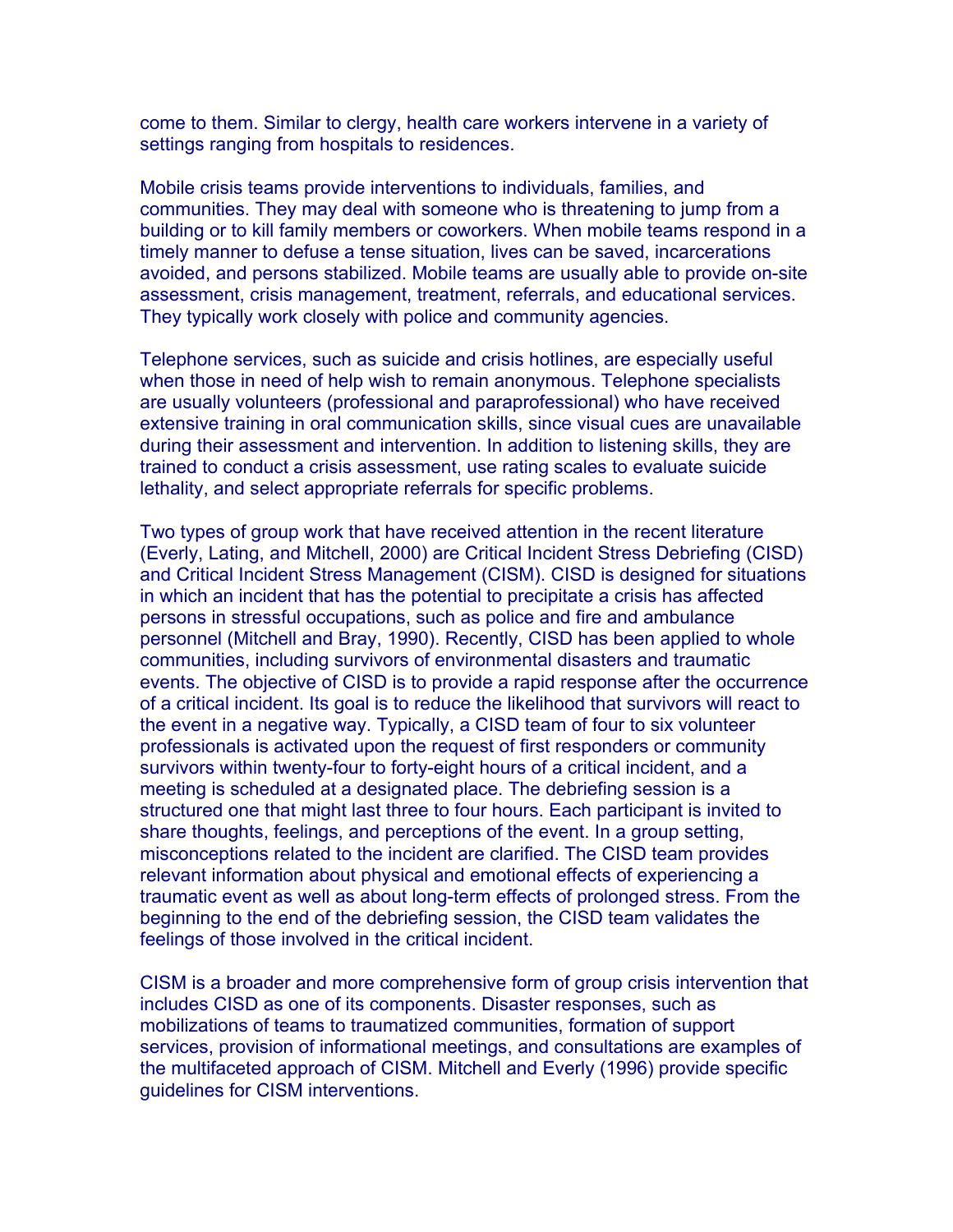Other types of crisis services include child abuse hotlines, rape crisis programs, battered women's hotlines and shelters, substance abuse crisis lines, and anxiety and depression lines (both national and local resources). The types of services offered vary by location, so it is important to research the availability of help for specific problems in advance of needing it.

#### *Resources*

Aguilera, D. (1994). *Crisis Intervention: Theory and Methodology* (7th ed.). St. Louis: Mosby.

Caplan, G. (1964). *Principles of Preventive Psychiatry.* New York: Basic Books.

Erickson, E. (1963). *Childhood and Society* (2nd ed.). New York: Norton.

Everly, G. S., Lating, J. M., and Mitchell, J. T. (2000). Innovations in group crisis intervention. In A. R. Roberts (Ed.), *Crisis Intervention Handbook: Assessment Treatment and Research* (2nd ed.) (pp. 77-97). New York: Oxford University **Press** 

Hoff, L. A. (2001). *People in Crisis: Clinical and Public Health Perspectives* (5th ed.). San Francisco: Jossey-Bass.

Lindemann, E. (1944). Symptomatology and management of acute grief. *American Journal of Psychiatry, 101,* 101-148 (reprinted in H. J. Parad, ed., [1965] *Crisis Intervention: Selected Readings.* New York: Family Association of America).

Mitchell, J., and Bray, G. (1990). *Emergency Service Stress.* Englewood Cliffs, NJ: Prentice Hall.

Mitchell, J. T., and Everly, G. S. (1996). *Critical Incident Stress Debriefing: An Operations Manual.* Ellicott City, MD: Chevron.

Ripple, L., Alexander, E., and Polemis, B. (1964). *Motivation, Capacity, and Opportunity.* Chicago: University of Chicago Press.

Roberts, A. R. (2000). *Crisis Intervention Handbook: Assessment, Treatment, and Research.* Oxford: Oxford University Press.

Slaikeu, K. A. (1990). *Crisis Intervention: A Handbook for Practice and Research*  (2nd ed.). Needham Heights, MA: Allyn and Bacon.

# *Making a Referral to a Mental Health Specialist*

*"An effective referral is an act of pastoral care."*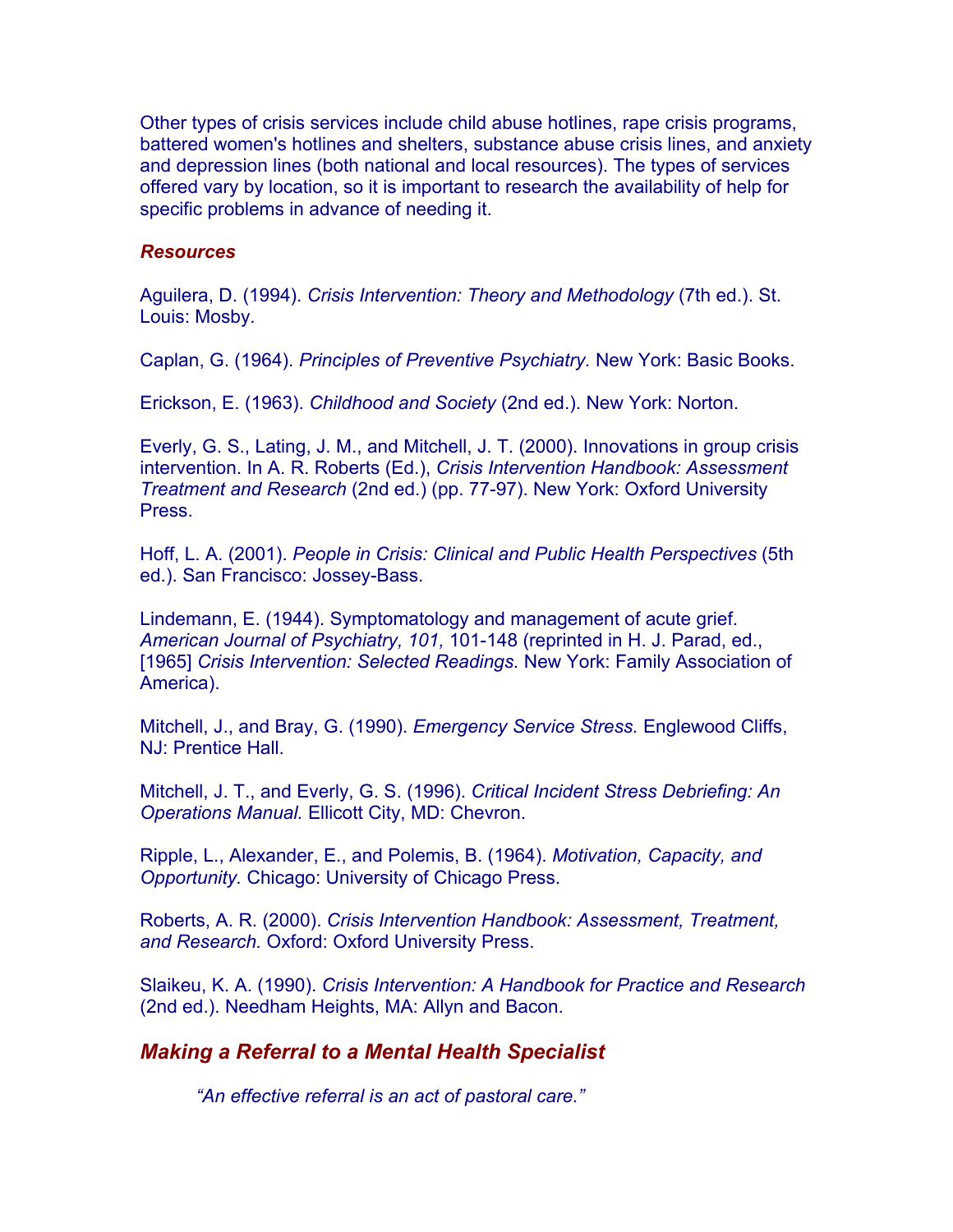#### **Ronald R. Lee**, *The Journal of Pastoral Care*

**A** clergyperson is more likely than a psychologist or psychiatrist to have an individual who is seriously emotionally distressed seek her or him for assistance. Most of those who consult clergy do not subsequently contact a mental health professional (Hohmann and Larson, 1993). Numerous studies indicate that fewer than 10 percent of those who seek pastoral help are referred to mental health specialists (Weaver, 1995). Experts estimate that the rate of referral should be much higher than 10 percent, given the severity of the problems brought to pastors (Hohmann and Larson, 1993). At the same time, clergy indicate that they believe seminary training does not adequately prepare them to respond to the serious emotional and family problems encountered in ministry (Orthner, 1986). Seventy to ninety percent of pastors surveyed recognize a need and indicate a desire to have additional training in mental health issues (Weaver et al., 1997).

It is essential for the responsible practice of ministry that clergy and other religious professionals be prepared to recognize the emotional needs of persons in distress and to make effective referrals. The central task of a pastor within a mental health network is to identify the needs of individuals who seek assistance and to connect them to a larger circle of specialized helpers. This section makes several suggestions as to how clergy can become a part of a mental health network.

(1) Develop a working relationship with at least one—but preferably several mental health professional who has a comprehensive knowledge of the services available in your community and is willing to work with you as a colleague. Some psychologists and psychiatrists have specialized training in treating survivors of psychological trauma.

A psychologist is a doctor with a research degree (Ph.D. or Psy.D.) who is trained in evaluating and doing therapy with individuals and families. A psychiatrist (M.D.) is a physician with special training in mental health issues and can prescribe medications. A social worker (M.S.W.) is a professional trained in coordinating access to available community services, and some with special training have clinical practices. A marriage and family therapist has usually earned at least a master's degree training to work with marital and family problems. And some nurse practitioners have received specialized training in counseling. There are also more than seven thousand parish-based nurses in the United States, and the movement is growing rapidly (personal communication, Dr. Harold Koenig, November 2002). However, the mental health specialists that clergy most commonly work with are pastoral counselors who have at least seminary training (M.Div.) and frequently are licensed to practice in one of the other mental health disciplines (Orthner, 1986).

Seek out professionals who are open to persons of faith and have some appreciation of the scientific data that demonstrates religious commitment can be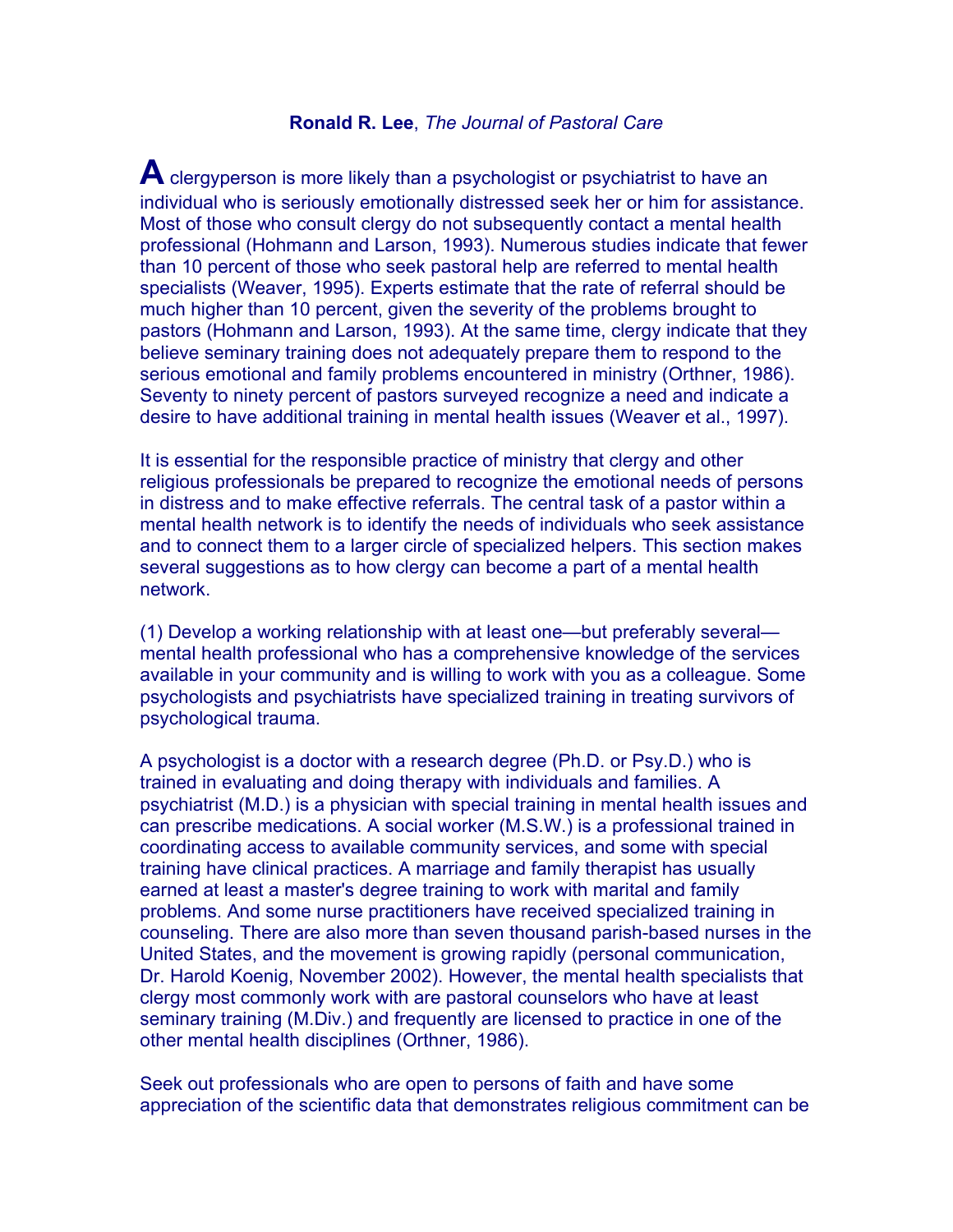a positive coping resource in times of crisis. Don't be timid; be assertive. Interview a mental health professional on the telephone before you refer someone who trusts you to make an educated referral. Keep a record of available providers to whom you can refer in an emergency. Ask the specialists direct questions to assess their skill level, expertise, and fee schedule. Inquire in detail about their experience, training, and education. For example:

• What sorts of cases have they worked with in the past? What are their specialties?

• Have they worked with individuals and families suffering from psychological trauma?

- How do they develop treatment plans for various crisis situations and post-traumatic stress disorder?
- How easily can they be located in an emergency?
- Are they willing to do some low-fee work?

(2) It is important to create a list of professional and community resources before you are faced with a mental health emergency. Equip yourself with such knowledge as: the location of the nearest hospital emergency room, in case a person becomes suicidal or psychologically traumatized; the location of the closest outpatient mental health center; which social services are available and how they can be accessed in an emergency; and the local relief or safety plan in the event of a community disaster. Most regions publish lists of resources available in case of a catastrophic event. These should be used to develop appropriate plans of action with your mental health colleagues in the event of a disaster.

(3) Continuing education is a necessity. Unlike growth in other areas of pastoral ministry (such as administration, preaching, teaching), clergy report that no matter how long they serve, they believe that their counseling skills do not improve without continuing education (Orthner, 1986). Referral skills are closely related to evaluative skills, since clinical evaluation usually guides the course of action, particularly the treatment goals and objectives. Research has demonstrated that training clergy in diagnostic skills enhances their ability as pastoral counselors as well as their effectiveness in making referrals (Clemens, Corradi, and Wasman, 1978). Clergy with the highest rates of referral have attended a mental health workshop or seminar during the past year (Wright, 1984). Pastors must understand that a timely referral is an act of responsible pastoral care (Lee, 1976). Clergy can serve most effectively in the mental health network as skilled facilitators who identify the needs of persons and then connect them to a larger circle of specialized helpers.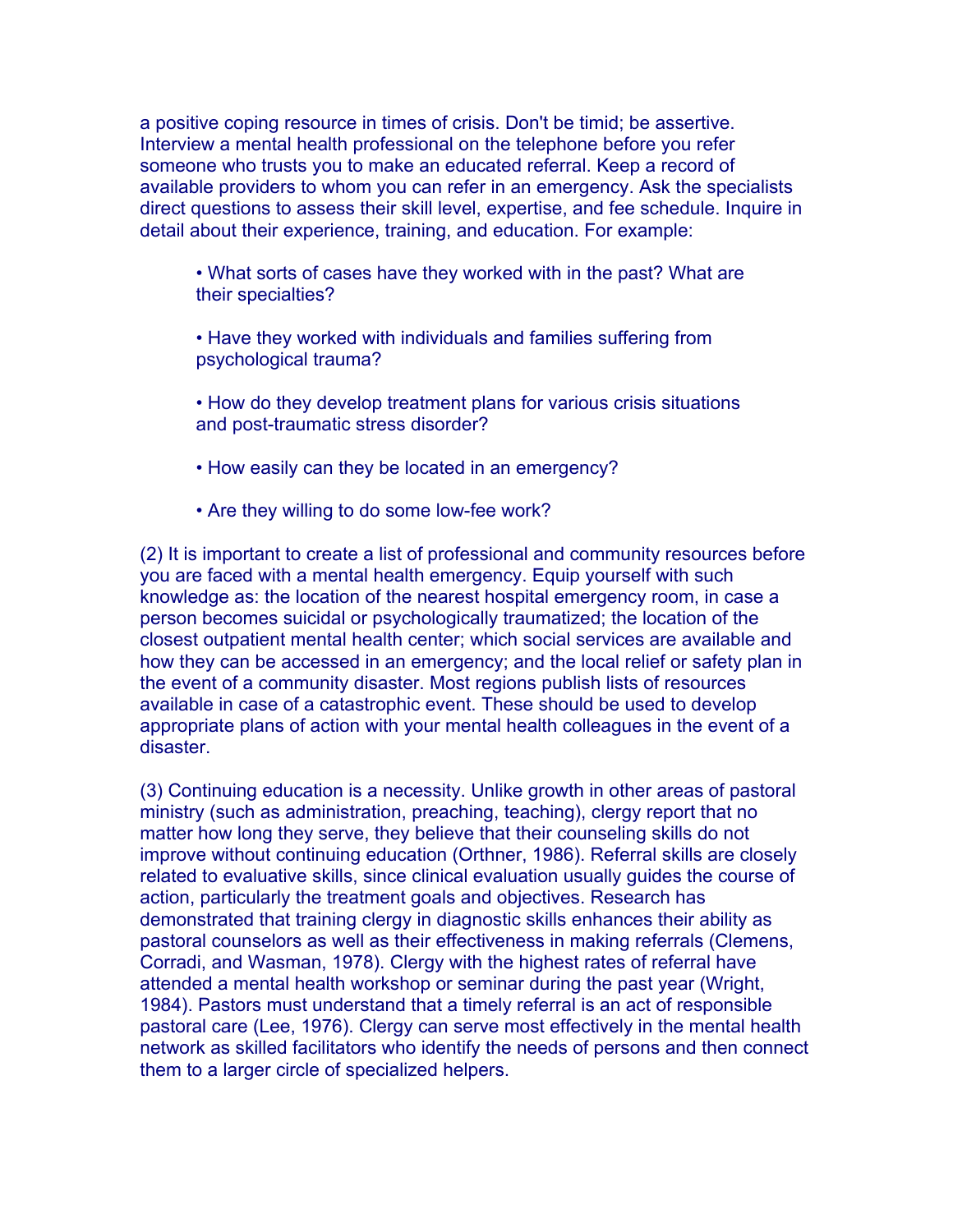(4) Pastor, thou shall refer thyself. Clergy in emotional turmoil are limited in their ability to help those in need of assistance. A significant number of pastors report having a poor psychological profile. They feel isolated, suffer emotional distress and poor self-esteem, lack hopefulness, and find it difficult to reach out for help (Orthner, 1986). This data indicates that numbers of clergy and their spouses need counseling, whether they recognize it or not. By contrast, pastors who have greater competence as counselors are more willing to seek outside assistance for their personal and family problems and are much less subject to alienation and burnout. Apparently, those who trust in their ability to help others are most likely to seek help for them-selves as well as enjoy greater satisfaction in ministry (Orthner, 1986).

#### *Resources*

—American Association for Marriage and Family Therapy; 112 South Alfred Street, Alexandria, VA 22314; (703) 838-9808; www.aamft.org; offers continuing education programs for those who work with families.

—American Association of Pastoral Counselors; 9504A Lee Highway, Fairfax, VA 22031; (703) 385-6967; www.aapc.org; provides information on qualified pastoral counselors and church-related counseling centers.

—American Psychiatric Association; 1000 Wilson Boulevard, Arlington, VA 22209; (703) 907-7300; www.psych.org.

—American Psychological Association; 750 First Street, NE, Washington, DC 20002; (800) 374-2721; www.apa.org.

—Association of Professional Chaplains; 1701 Woodfield Road, Suite 311, Schaumburg, IL 60173; (847) 240-1014; www.professionalchaplains.org.

—Canadian Association for Pastoral Practice and Education; 660 Franklin Street, Halifax, Nova Scotia B3H 3B5, Canada; (866) 44-CAPPE; www.cappe.org.

—Interfaith Health Program, Rollins School of Public Health; 1256 Briarcliff Road, NE, Building A, Suite 107, Atlanta, GA 30306; (404) 420-3846; www.ihpnet.org.

—International Parish Nurse Resource Center; Deaconess Parish Nurse Ministries, 475 East Lockwood Avenue, St. Louis, MO 63119; (314) 918-2559; www.ipnrc.parishnurses.org.

—International Society for Traumatic Stress Studies; 60 Revere Drive, Suite 500, Northbrook, IL 60062; (800) 742-4089; www.istss.org.

—National Alliance for the Mentally Ill; Colonial Place Three, 2107 Wilson Boulevard, Suite 300, Arlington, VA 22201; (800) 950-NAMI; www.nami.org;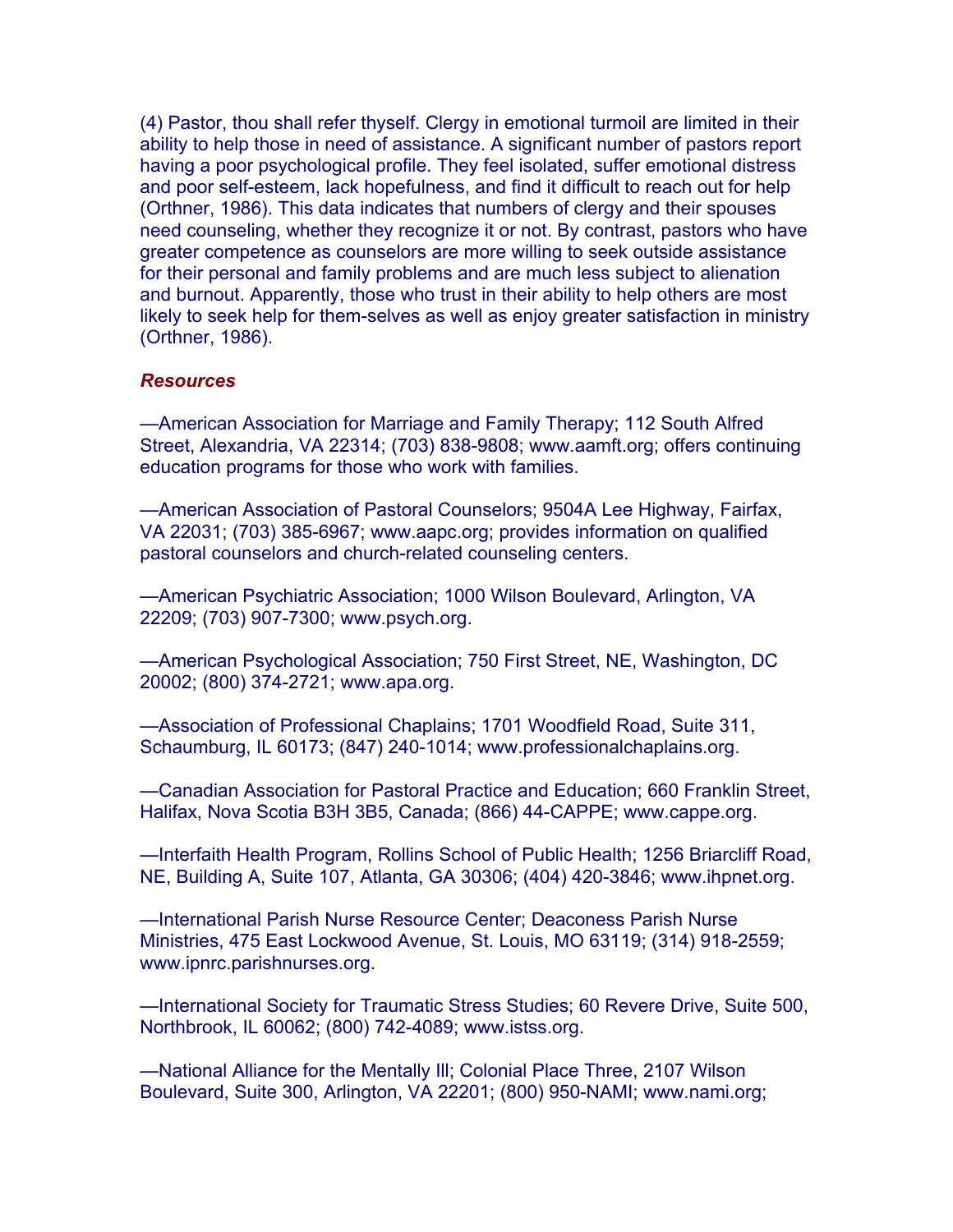provides educational materials to clergy and religious groups, enabling them to dispel myths about mental illness and to guide churches and synagogues to serve the mentally ill.

—National Association of Social Workers; 750 First Street, NW, Suite 700, Washington, DC 20002; (202) 408-8600; www.socialworkers .org.

—National Center for Post-Traumatic Stress Disorder; VA Medical Center, 215 North Main Street, White River Junction, VT 05009; (802) 295-9363; www.ncptsd.org.

—National Organization for Continuing Education of Roman Catholic Clergy; 1337 West Ohio Street, Chicago, IL 60622; (312) 226-1890; www.nocercc.org.

—Samaritan Institute; 2901 South Colorado Boulevard, Denver, CO 80222; (303) 639-5240; www.samaritan-institute.org; helps communities develop interfaith counseling centers.

—Sidran Institute; 200 East Joppa Road, Suite 207, Towson, MD 21286; (410) 825-8888; www.sidran.org; focuses on education, advocacy, and research related to the early recognition and treatment of traumatic stress disorders.

—Stephen Ministries; 2045 Innerbelt Business Center Drive, St. Louis, MO 63114; (314) 428-2600; www.stephenministries.org; offers training in counseling skills for local church members for peer ministry.

#### *References*

Clemens, N. A., Corradi, R. B., and Wasman, M. (1978). The parish clergy as a mental health resource. *Journal of Religion and Health, 17(4),* 227-232.

Hohmann, A. A., and Larson, D. B. (1993). Psychiatric factors predicting use of clergy. In E. L. Worthington, Jr. (Ed.), *Psychotherapy and Religious Values* (pp. 71-84). Grand Rapids, MI: Baker Book House.

Lee, R. R. (1976). Referral as an act of pastoral care. *Journal of Pastoral Care, 30(10),* 186-97.

Orthner, D. K. (1986). *Pastoral Counseling: Caring and Caregivers in The United Methodist Church.* Nashville: General Board of Higher Education and Ministry of The United Methodist Church.

Weaver, A. J. (1995). Has there been a failure to prepare and support parishbased clergy in their role as front-line community mental health workers? A review. *Journal of Pastoral Care, 49(2),* 129-149.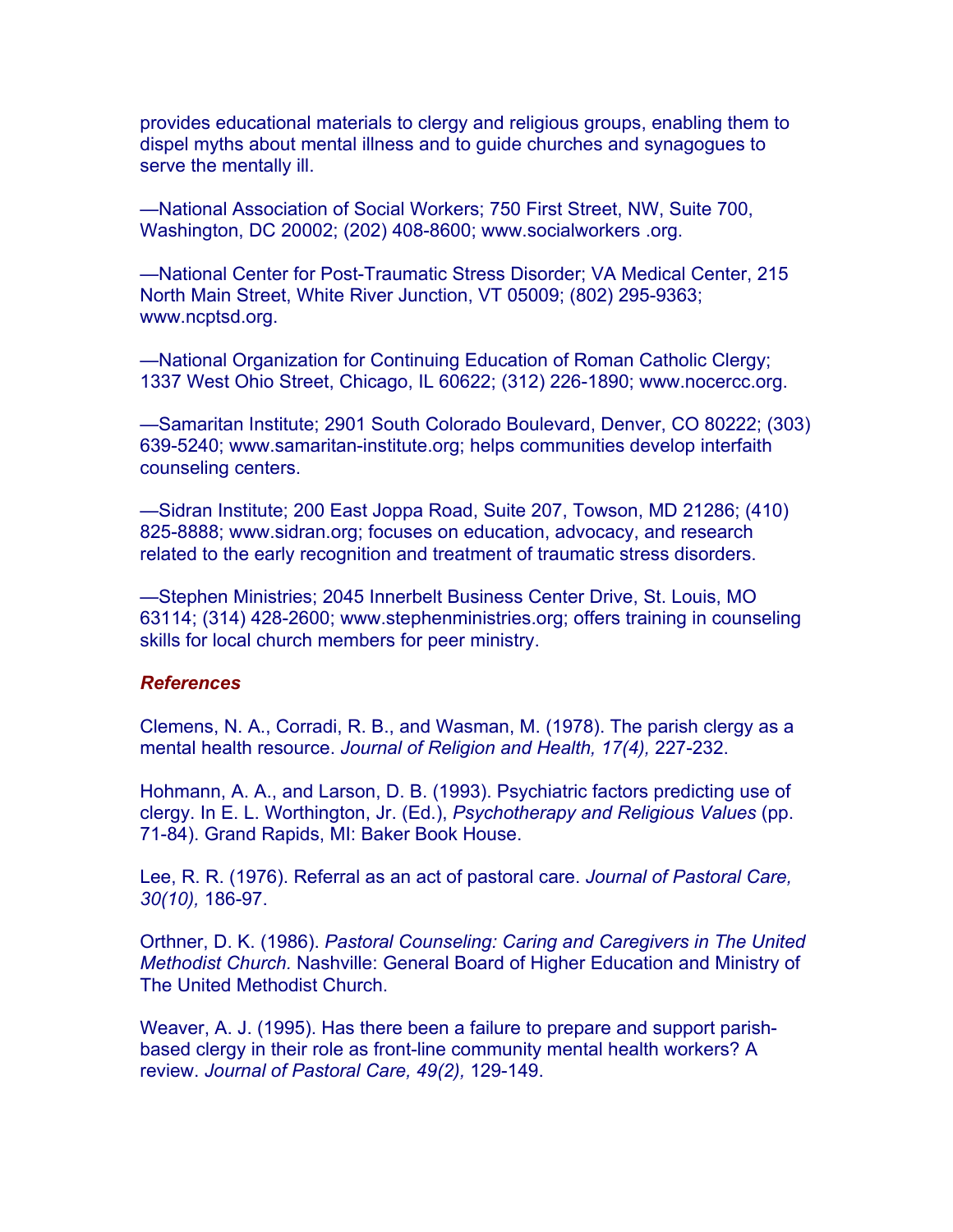Weaver, A. J., Samford, J., Kline, A. E., Lucas, L. A., Larson, D. B., and Koenig, H. G. (1997). What do psychologists know about working with the clergy? An analysis of eight American Psychological Association journals: 1991-1994. *Professional Psychology: Research and Practice, 28(5),* 471-474.

Wright, P. G. (1984). The counseling activities and referral practices of Canadian clergy in British Columbia. *Journal of Psychology and Theology, 12,* 294-304.

# *Self-Care*

**C**lergy have many responsibilities and require good self-care practices to keep them emotionally healthy and effective. In a national survey of almost two thousand United Methodist pastors, Professor Dennis Orthner (1986) at the University of North Carolina found that pastoral work can be rewarding but is highly demanding. Clergy are required to fulfill many responsibilities to parishioners and the community, which places extensive requirements on their time and energy. There are few occasions when pastors are not "on call," and they often must deal with persons who are severely troubled (Weaver, 1995; Weaver, Koenig, and Ochberg, 1996).

On average, United Methodist clergy spend 56.2 hours per week in ministry and twelve evenings a month away from home on church duties (Orthner, 1986). About 1 in 4 of the surveyed pastors worked more than sixty hours a week. In addition, although clergy rank in the top 10 percent of the population in terms of education, they are 325 of 432 occupations in terms of salaries received (Morris and Blanton, 1995). In part because of time pressures and financial distress, the burnout syndrome has become increasingly associated with pastoral work (Jones, 2001).

In addition to their regular responsibilities, clergy are major care providers to "at risk" groups of traumatized persons; including victims of violence and natural disasters, substance abusers, new immigrants, persons with chronic mental illness, the homeless, those with life-threatening illnesses, and survivors of unexpected deaths (Weaver, Koenig, and Ochberg, 1996). Understanding the consequences of listening to trauma stories as well as witnessing their effects become essential to clergy survival as healthy individuals. Trauma work can be dangerous to the listener and to the witness, and these hazards are such that a pastor needs to be both informed of the risks and provided ways to minimize the harmful effects (Figley, 1995).

Researchers have found that clergy are frequently the first persons to help a family or an individual with a severe personal crisis (Weaver, 1995). Pastors are most often called upon in crisis situations associated with grief, depression, or trauma reactions, such as personal illness or injury, death of a spouse or close family member, divorce or marital separation, serious change in the health of a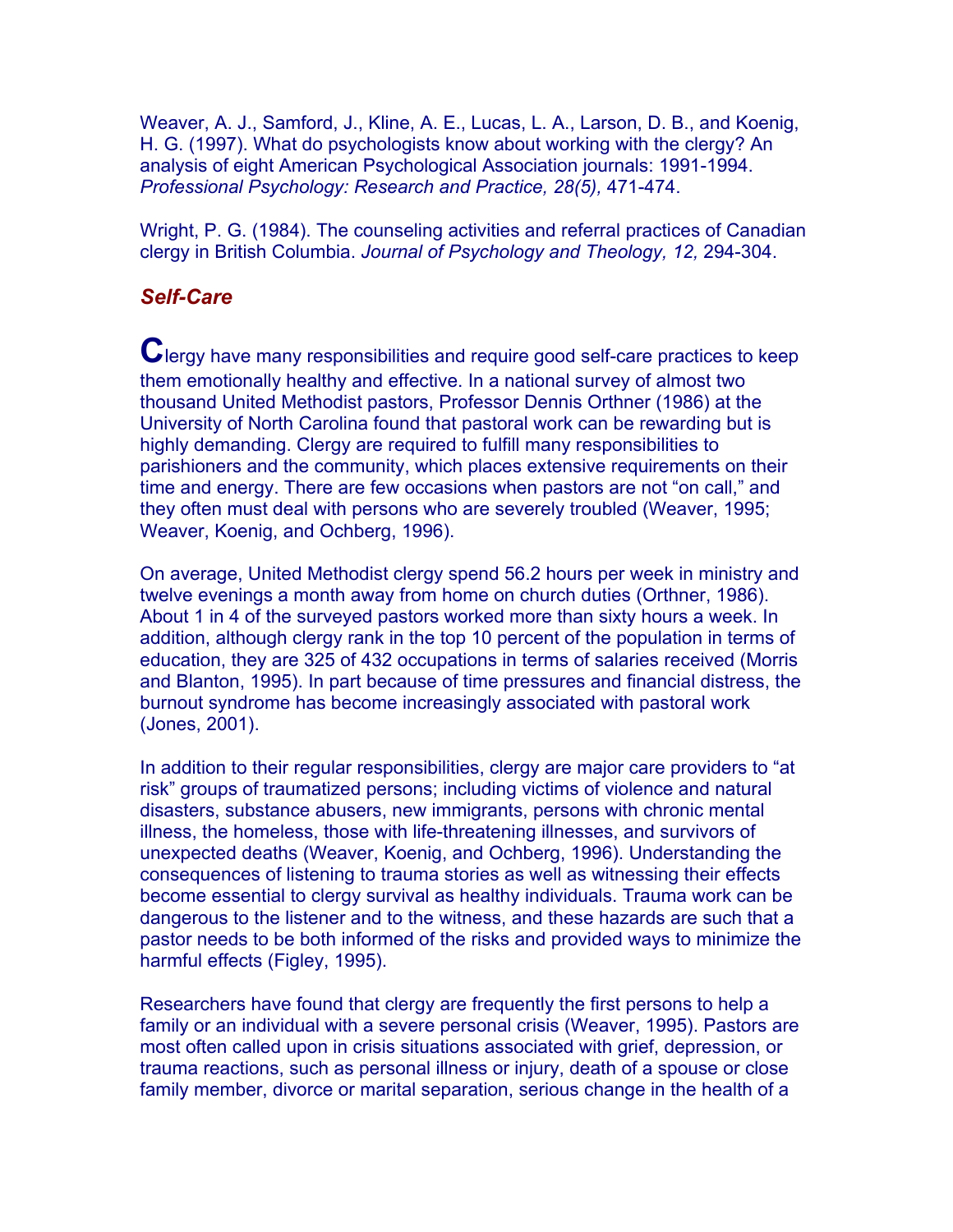family member, and death of a close friend (Weaver, Revilla, and Koenig, 2002). People in "crisis" involving the "death of someone close" reported nearly five times more likelihood of seeking the aid of a clergyperson (54 percent) than from all other mental health sources combined (11 percent) (Veroff, Kulka, and Douvan, 1981). According to the National Funeral Directors Association, clergy officiate at an estimated 1.5 million memorial or funeral services annually in the U.S. This means that clergy have contact each year with millions of Americans who have lost friends and family in a traumatic death (K. Walczak, personal communication, March 1, 2002).

In spite of the pressures and the extraordinary demands, most clergy continue to find their work satisfying. Three of four United Methodist pastors indicated in a confidential survey that they were either "extremely" or "quite" satisfied in their ministry and the congregation they served (Orthner, 1986). Nearly 60 percent of the United Methodist pastors reported high levels of self-assurance, which is associated with positive self-esteem, hopefulness, and well-being, while 24 percent experienced a moderate level of self-assurance. Of great concern, however, are the nearly 1 in 6 clergy who showed signs of serious distress with high levels of isolation, loneliness, fear, feelings of abandonment, anger, and boredom. These pastors without a strong sense of well-being and lacking personal adjustment will have a hard time finding satisfaction in their work or personal life.

Of particular concern are newer clergy who are often more vulnerable to emotional distress and burnout than more experienced clergy. For example, researchers found high levels of pervasive anxiety among counselors early in their professional life, with significant reductions in anxiety among those who were more experienced (Skovholt and Ronnestad, 1995). Experts in the helping professions have been found to have more efficient reasoning processes and are better at solving problems than novices (Etringer, Hillerbrand, and Claiborn, 1995). Also, experienced professionals are better at understanding more of the complexity of a situation, even if it is ambiguous, than the beginner who must rely on the expertise of others. Experience helps reduce anxiety because professionals can increasingly rely on their own mastery of appropriate responses. The most common profile for burnout among psychologists includes being young, having low income, engaging in little personal psychotherapy, and feeling overly committed to clients (Ackerley, Burnell, Holder, and Kurdek, 1988). This is the likely profile for clergy experiencing burnout as well.

It is important, given the high emotional demands on clergy offering pastoral care and counseling to the traumatized, that they develop sound self-care skills. Here are some suggestions:

• Spend time with others. Coping with stressful events is easier when people help one another. Ask for support and assistance from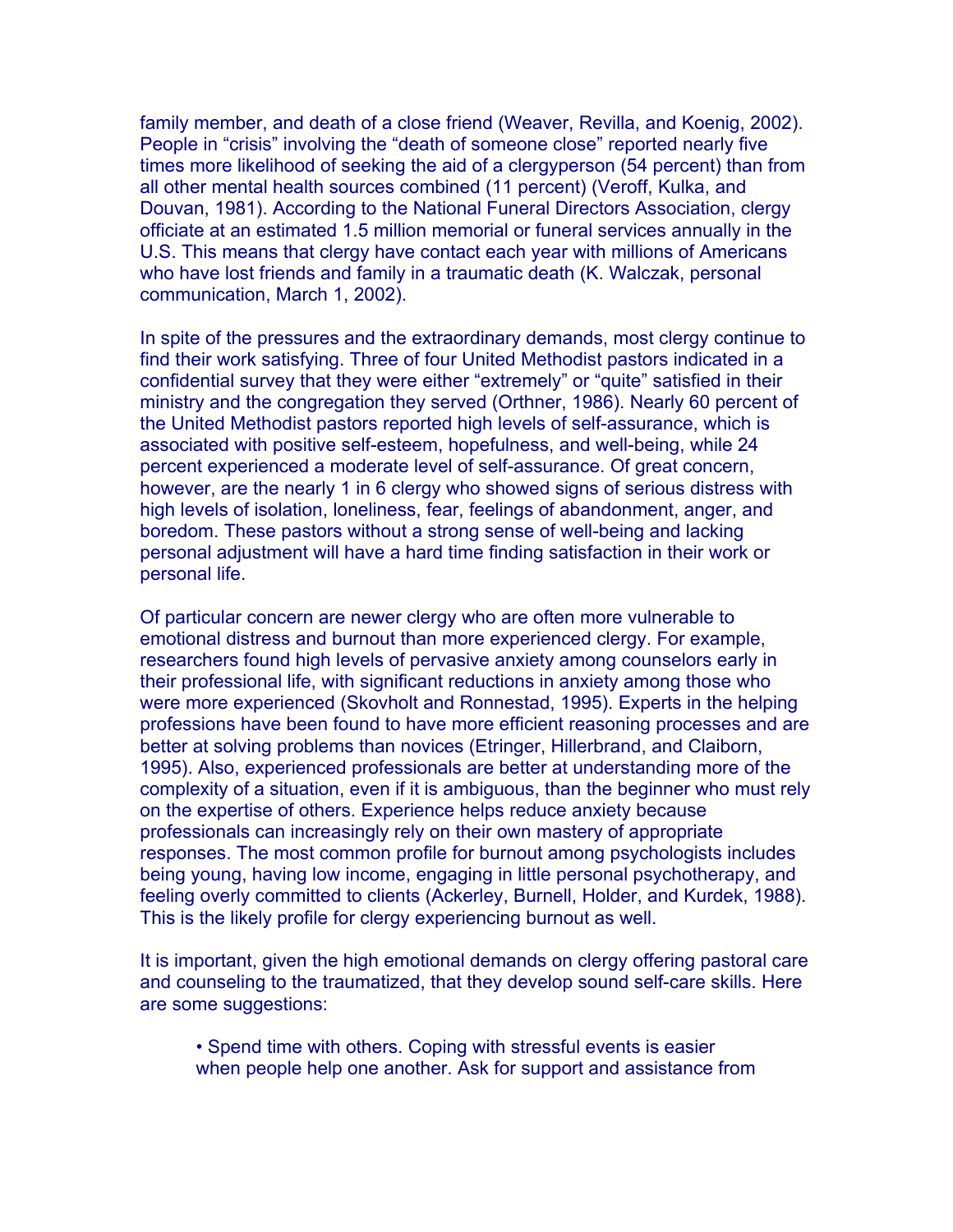your family, friends, colleagues, or community resources. Join or create support groups.

• Talk about how you are feeling. Helping professionals know that human feelings are powerful. Venting is cathartic—it is a helpful process by which people use words and nonverbal communication to let go of distressing emotions.

• Take time to grieve and cry, if needed. To feel better in the long run, you must let these feelings out instead of pushing them away or hiding them.

• Receive spiritual direction from a trusted confessor or mentor. Or, treatment by a mental health professional who is open to a person of faith can be an important act of self-care (Muse, 1992).

• Set small goals to tackle big problems. Approach one thing at a time instead of trying to do everything at once. If you are attempting to do too much, eliminate or delay the things that are not absolutely necessary.

• Eat healthfully and take time to walk, stretch, exercise, and relax, even if just for a few minutes at a time. Make sure you get enough rest. You may need more sleep than usual when you are under high stress.

• Do something that just feels good, like taking a warm bath, sitting in the sun, or spending time with a pet. Celebrate your sense of humor. Laughing, being playful, telling jokes, and being humorous are particularly positive activities for those whose work environment is filled with difficult human problems (Kramen-Kahn and Hansen, 1998).

• Clergy can benefit from clinical pastoral education (CPE). In a national study of pastors serving in churches, the 1 in 4 who had taken CPE was much less isolated and more willing to seek assistance from mental health specialists when he or she had a problem than were those without CPE training (Orthner, 1986). In addition, CPE experience is predictive of greater confidence as a counselor in the parish, while other seminary course work has not been shown to have the same effect.

• A clergyperson doing pastoral counseling should be provided with professional consultations or supervision. It is vital that pastors know the limits of their expertise and are willing to refer to other professionals. They should also be trained in the areas of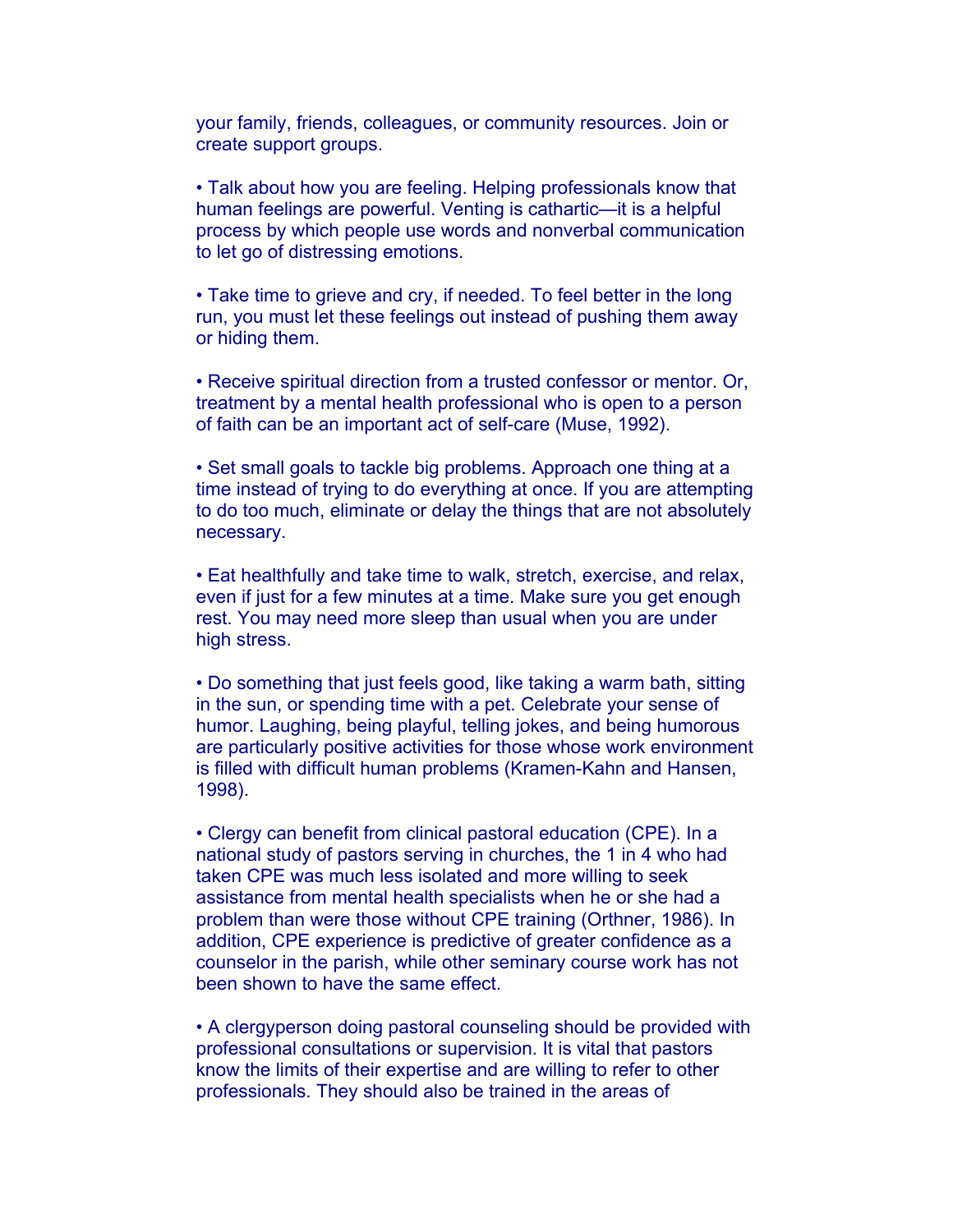professional ethics and in the psychological concepts of transference and countertransference, without which clergy may be blind to some of the inherent hazards in the counseling process (Seat, Trent, and Kim, 1993).

#### *Helpful Books*

*Clergy Killers: Guidance for Pastors and Congregations Under Attack* (G. Lloyd Rediger, Louisville: Westminster John Knox Press, 1997).

*Clergy Self-Care: Finding a Balance for Effective Ministry* (Roy M. Oswald, Bethesda: The Alban Institute, 1991).

*The Contemplative Pastor: Returning to the Art of Spiritual Direction* (Eugene H. Peterson, Grand Rapids: William B. Eerdmans, 1994).

*Pastor: The Theology and Practice of Ordained Ministry* (William H. Willimon, Nashville: Abingdon Press, 2002).

*Pastoral Stress* (Anthony G. Pappas, Bethesda: The Alban Institute, 1995).

*Recalling Our Own Stories: Spiritual Renewal for Religious Caregivers* (Edward P. Wimberly, San Francisco: Jossey-Bass, 1997).

*Rest in the Storm: Self-Care Strategies for Clergy and Other Caregivers* (Kirk Byron Jones, Valley Forge: Judson Press, 2001).

*Season in the Desert: Making Time Holy* (W. Paul Jones, Orleans, MA: Paraclete Press, 2000).

*Walking Through the Valley: Understanding and Emerging from Clergy Depression* (Robert L. Randall and James B. Nelson, Nashville: Abingdon Press, 1998).

*The Way of the Heart* (Henri J. M. Nouwen, New York: Ballantine Books, 1982).

*Wounded Healer* (Henri J. M. Nouwen, New York: Doubleday, 1979).

#### *References*

Ackerley, G. D, Burnell, J., Holder, D. C., and Kurdek, L. A. (1988). Burnout among licensed psychologists. *Professional Psychology: Research and Practice, 19(6),* 624-631.

Etringer, B. D., Hillerbrand, E., and Claiborn, C. D. (1995). The transition from novice to expert counselor. *Counselor Education and Supervision, 35,* 4-17.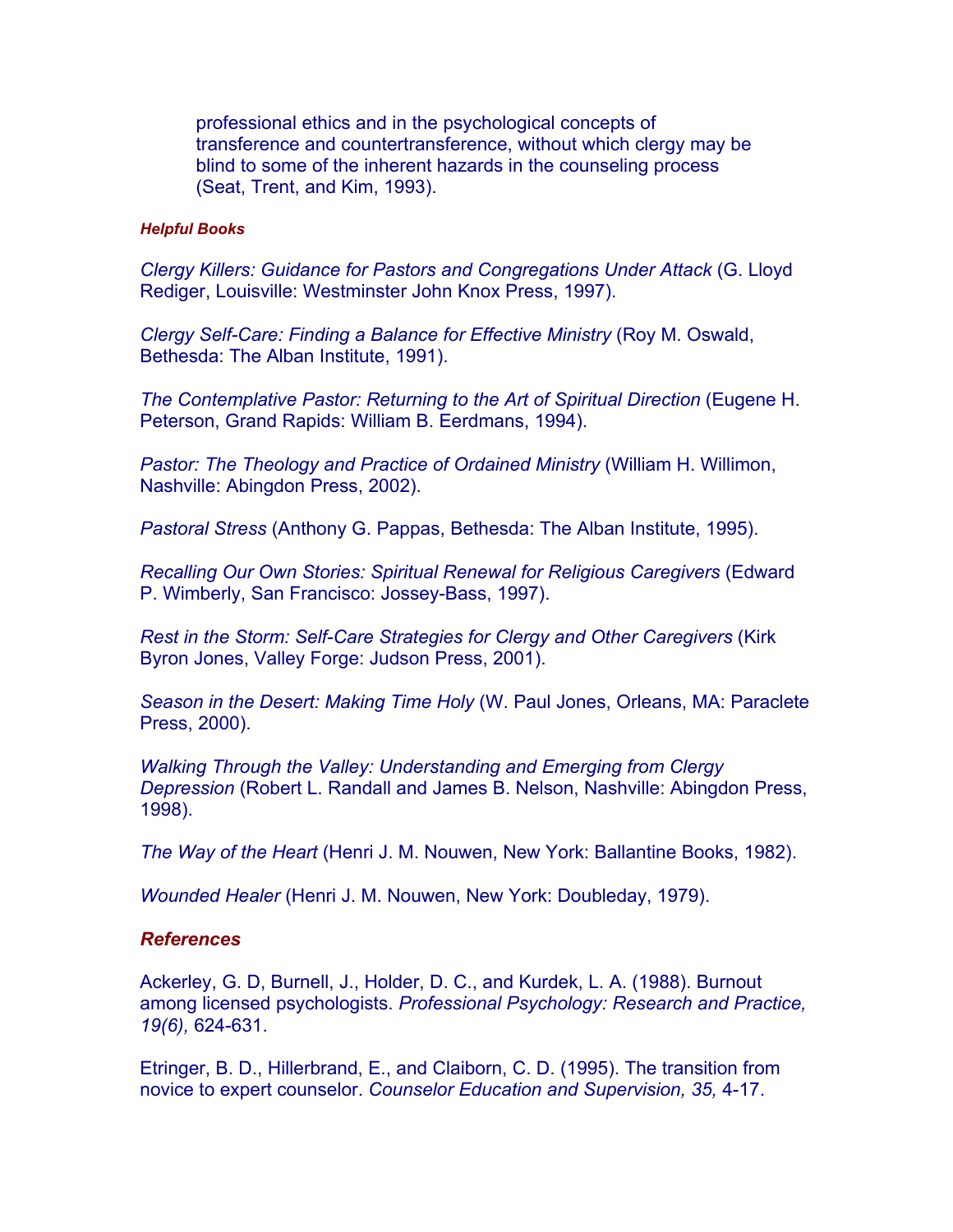Figley, C. R. (Ed.) (1995). *Compassion Fatigue: Coping with Secondary Traumatic Stress Disorder in Those Who Treat the Traumatized.* New York: Brunner/Mazel.

Jones, K. B. (2001). *Rest in the Storm: Self-Care Strategies for Clergy and Other Caregivers.* Valley Forge: Judson Press.

Kramen-Kahn, B., and Hansen, N. D. (1998). Rafting the rapids: Occupational hazards, rewards, and coping strategies of psychotherapists. *Professional Psychology: Research & Practice, 29(2),* 130-134.

Morris, M. L., and Blanton, P. W. (1995). The availability and importance of denominational support services as perceived by clergy husbands and wives. *Pastoral Psychology, 44(1),* 29-44.

Muse, J. S. (1992). Faith, hope, and the "urge to merge" in pastoral ministry. *Journal of Pastoral Care, 46(3),* 299-308.

Orthner, D. K. (1986). *Pastoral Counseling: Caring and Caregivers in The United Methodist Church.* Nashville: The General Board of Higher Education and Ministry of The United Methodist Church.

Seat, J. T., Trent, J. T., and Kim, J. K. (1993). The prevalence and contributing factors of sexual misconduct among Southern Baptist pastors in six southern states. *Journal of Pastoral Care, 47(4),* 363-370.

Skovholt, T. M., and Ronnestad, M. H. (1995). *The Evolving Professional Self: Stages and Themes in Therapist and Counselor Development.* New York: Wiley.

Veroff, J., Kulka, R. A., and Douvan, E. (1981). *Mental Health in America: Patterns of Help-Seeking from 1957 to 1976.* New York: Basic Books.

Weaver, A. J. (1995). Has there been a failure to prepare and support parishbased clergy in their role as front-line community mental health workers? A review. *Journal of Pastoral Care, 49(2),* 129-149.

Weaver, A. J., Koenig, H. G., and Ochberg, F. M. (1996). Posttraumatic stress, mental health professionals and the clergy: A need for collaboration, training and research. *Journal of Traumatic Stress, 9(4),* 861-870.

Weaver, A. J., Revilla, L. A., and Koenig, H. G. (2002). *Counseling Families Across the Stages of Life: A Handbook for Pastors and Other Helping Professionals.* Nashville: Abingdon Press.

# *Summary and Conclusions*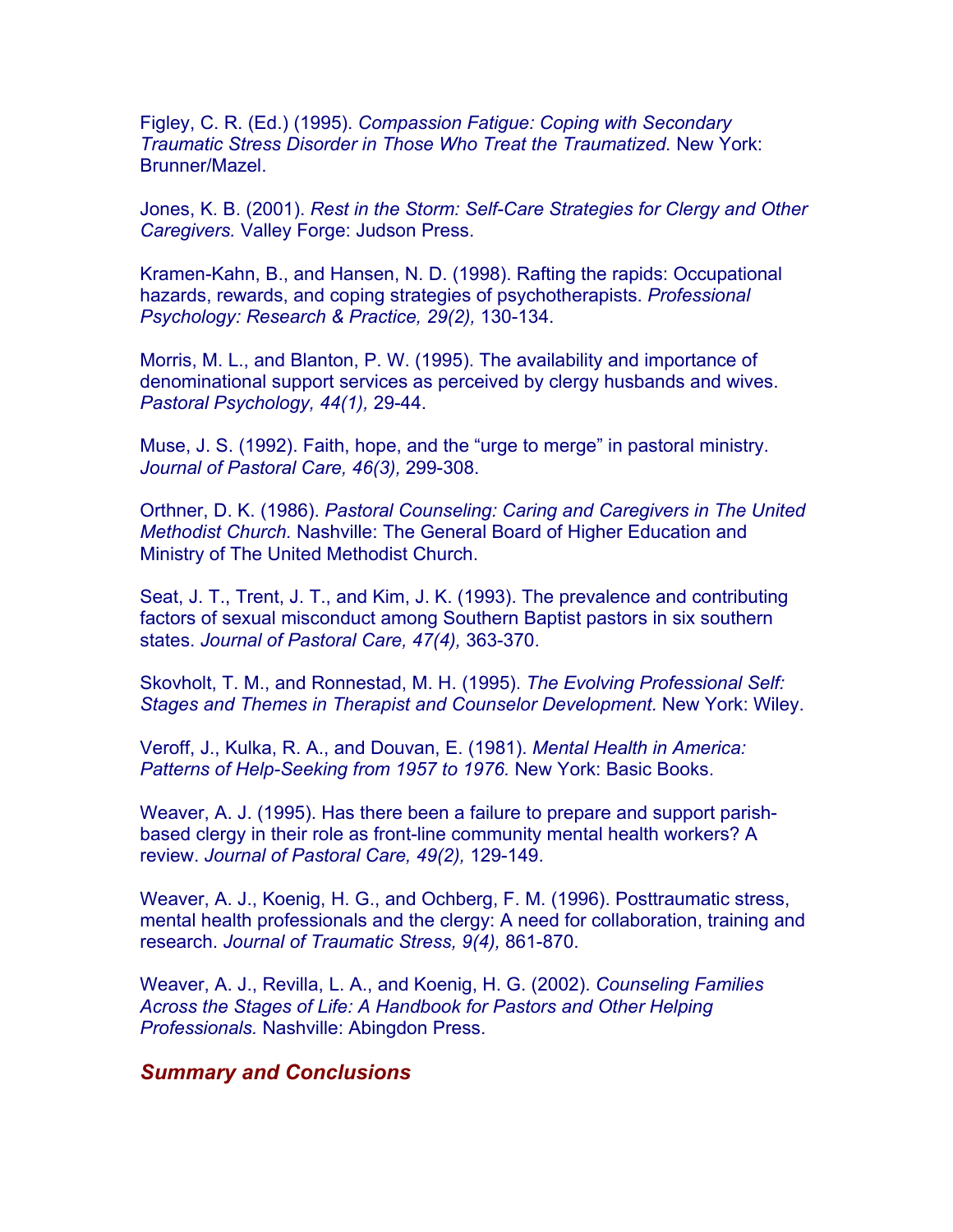**R**eligion plays a vital role in the lives of individuals and their families, especially in times of extreme stress and crisis. Given that clergy are often the first professionals sought for help in the aftermath of a traumatic event, those in ministry need to understand the key issues to be addressed. Information is needed about diagnosing and assessing problems, types of treatment that can be initiated in the faith community, when referral is required, and to whom to refer. This text identifies sixteen traumatic events that can cause psychological trauma, provides illustrative cases, lists resources available, and suggests when and from whom to seek additional professional assistance. There is an emphasis on self-help resources available on the Internet, an increasing source of information today.

Because of the valued role that religion plays in the lives of many, it is essential that pastors, chaplains, parish nurses, and others in ministry be knowledgeable about the healing aspects of faith for families and individuals as they cope with horrific events. Religious faith is a primary, positive coping strategy for many persons with PTSD. In emotional trauma, an individual's sense of order and continuity of life is shattered. Questions of meaning and purpose arise as a person experiences a loss of control over his or her destiny. Faith communities are powerful preventive and healing resources that are relied upon to help meet the emotional needs of many suffering these difficulties. In addition to offering the social support of community, religion can provide to the trauma-stricken an effective means to understand death, which enhances well-being, lowers distress, and may facilitate faster recovery. Several studies have found a strong link between the ability to make sense of the loss of a loved one through religious beliefs and positive psychological adjustment.

Pastoral care is a responsibility of the whole religious community. Clergy can offer guidance and direction, but the task of caring for those suffering from psychological trauma requires a larger group of helpers. Much emphasis is given to prevention through education within the community of faith. The book offers concrete suggestions about how the issues addressed can be understood as forms of ministry for the entire congregation.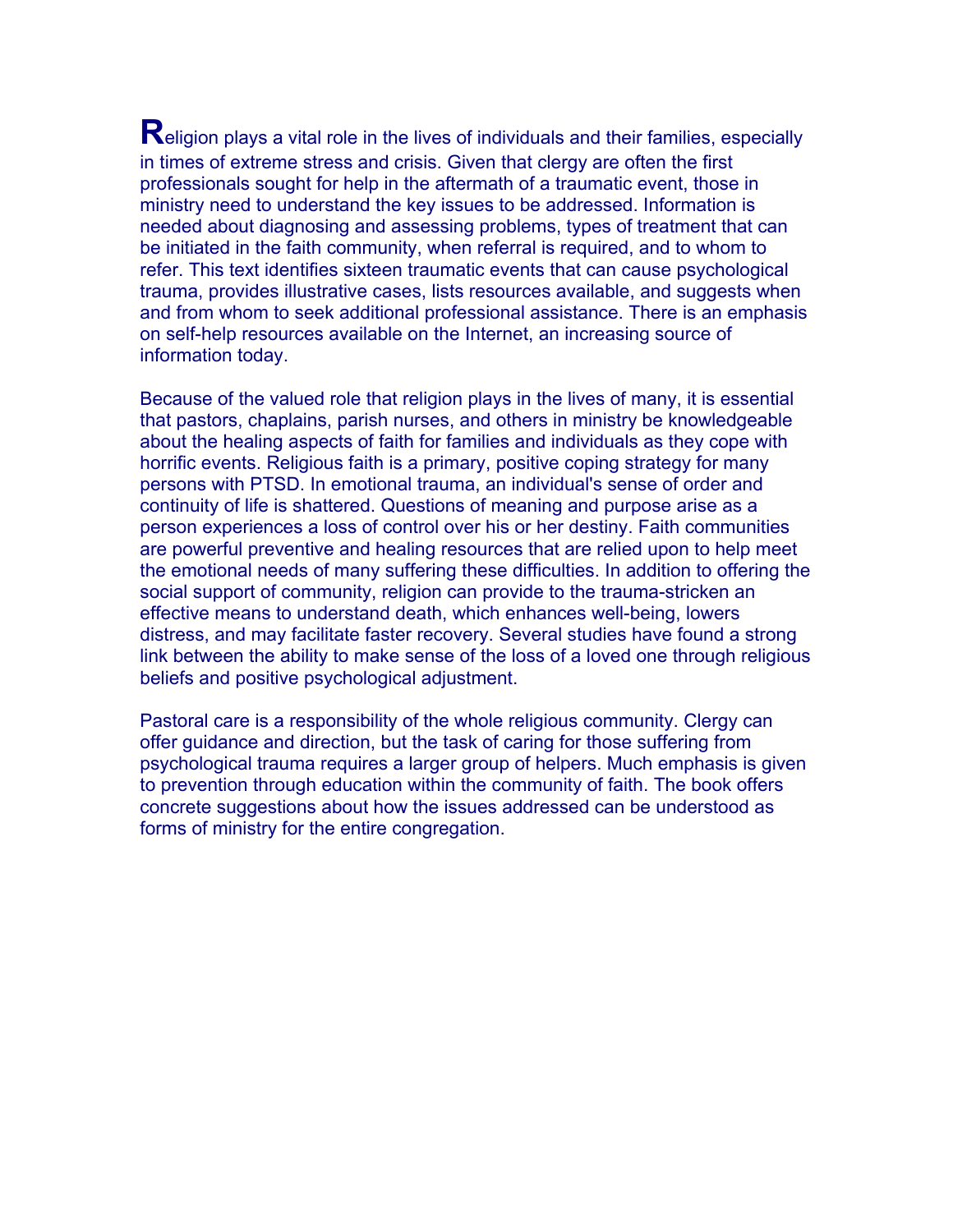# *Glossary of Terms*

**Active listening:** Attentive listening with an attitude of wanting to understand what a person is saying.

**Acute stress disorder (ASD):** A mental disorder that is formed by the same types of stressors that cause PTSD. However, in this case, the symptoms occur during or immediately following the trauma. The primary criteria are the same as those for PTSD, except that the disturbance lasts for at least two days and no more than four weeks.

**Adjunctive therapies:** Therapies that may be used in addition to individual psychotherapy with a primary therapist, such as art therapy, psychodrama, dance therapy, or assertiveness training.

**Affective disorder:** A mental disorder involving mood.

**Anniversary reaction:** The experience of reacting with feelings or behavior on the "anniversary" of a previous event. A common anniversary reaction is temporary depression.

**Anxiety:** The state of feeling apprehension, agitation, uncertainty, and fear at the thought of some future or uncertain event or situation.

**Anxiety disorders:** A usually treatable group of anxiety-related mental health problems affecting 1 in 10 Americans. They are caused by a combination of biological and environmental factors.

**Bereavement:** A normal emotional reaction to the loss of anyone who is very important to a person; this usually refers to the grief that follows the loss of a family member or other loved one.

**Child abuse:** Maltreatment of a minor involving physical, sexual, and/or emotional injury.

**Child neglect:** The withholding of adequate care from a minor. It usually refers to physical needs such as food, clothing, medicine, and supervision.

**Cognitive:** Having to do with the ability to think or reason; sometimes used to describe memory process; the operation of the mind as distinct from emotions.

**Cognitive Behavior Therapy (CBT):** A form of psychological therapy that focuses on directly modifying both thought process and behavior.

**Collaboration:** The shared planning, decision-making, problem-solving, and goal-setting by persons working together.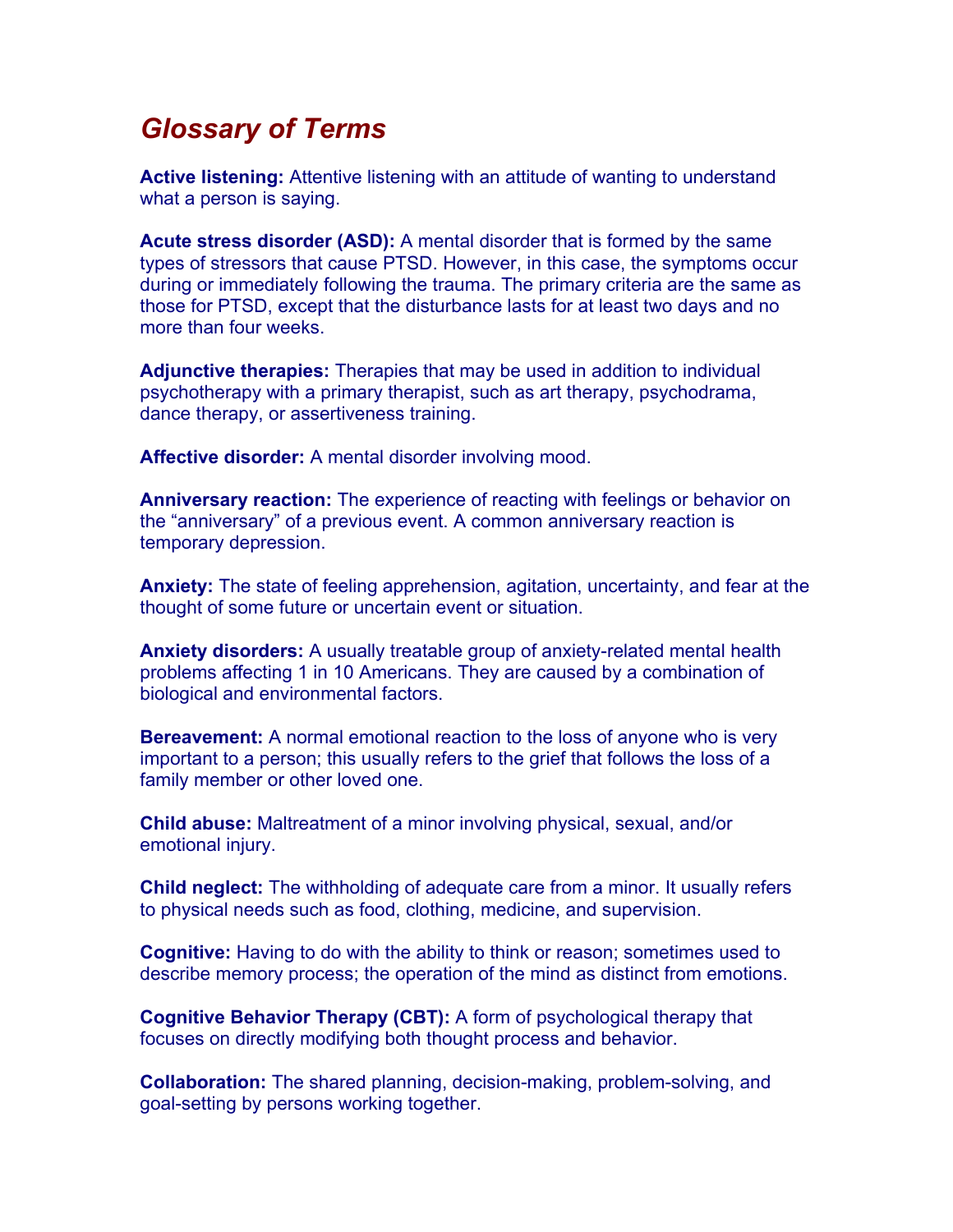**Compulsion:** An intrusive, repetitive, and unwanted urge to perform an act that is counter to a person's usual conduct.

**Coping:** The process of using personal, spiritual, and social resources to manage stress.

**Countertransference:** Feelings that a counselor or therapist develops toward a client, such as overconcern, sexual attraction, or anger. Such feelings can interfere with the process of counseling if not recognized and addressed.

**Crisis:** A disturbance caused by a stressful event or a perceived threat to the self.

**Crisis intervention:** Emergency assistance that focuses on providing guidance and support to help mobilize the resources needed to resolve a crisis.

**Culture:** An ordered system of shared and socially transmitted symbols, values, and meanings that give a worldview and guide behavior.

**Delusions:** Fixed, false beliefs from which an individual cannot be dissuaded.

**Depression:** Emotional disturbance in which a person feels unhappy and often has trouble sleeping, eating, or concentrating.

**Derealization:** A feeling of estrangement or detachment from one's environment; a sense that the external world is strange or unreal.

**Diagnosis:** The process of collecting data to identify and evaluate a problem, and the conclusion reached as a result of that process.

*Diagnostic and Statistical Manual of Mental Disorders,* Fourth Edition, Text Revised (DSM-IV-TR): The official manual of mental health problems developed by the American Psychiatric Association. This reference book is used by mental health professionals to understand and diagnose psychological problems.

**Disorder:** A mental health problem that impairs an individual's social, educational, or mental functioning or significantly interferes with her or his quality of life.

**Dissociation:** The separation of ideas, feelings, information, identity, or memories that would normally go together. Dissociation exists on a continuum: at one end are mild dissociative experiences common to most people (such as daydreaming or highway hypnosis) and at the other extreme is severe chronic dissociation. Dissociation appears to be a normal process used to handle trauma that over time can develop into maladaptive coping.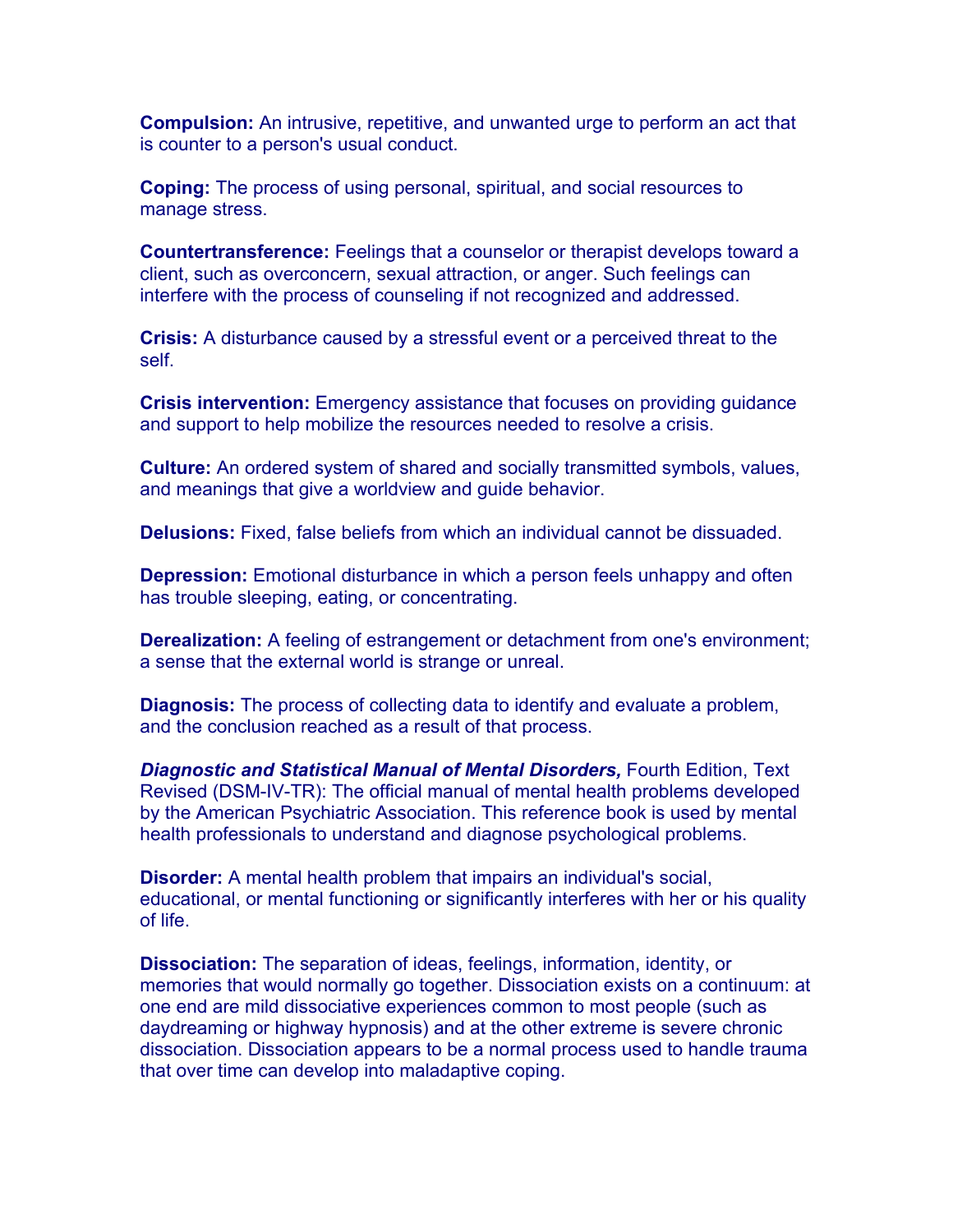**Dysfunctional:** Abnormal or impaired functioning.

**Ectopic pregnancy:** When the site of implantation is outside of the womb.

**Emotional shock:** A description of a reaction to trauma.

**Empathic listening:** Listening that conveys genuine concern for the feelings of another.

**Empathy:** The ability to put oneself in another's place and feel what another person feels.

**Exposure therapy:** A type of treatment that includes gradually bringing individuals into contact with a feared object or situation. The persons learn that the object or situation can be faced and that avoidance is unnecessary.

**Family therapy:** A therapeutic method that involves assessment and treatment with immediate family members present. This model of therapy emphasizes the family as a whole rather than focusing on one person.

**Flashback:** A symptom of PTSD in which a person experiences dissociative states that last from a few seconds to several hours or even days, during which time components of the event are relived and the person behaves as though experiencing the event at the moment.

**Generalized anxiety disorder (GAD):** An excessive or unrealistic worry that is unrelated to another illness and can last six months or more

**Hallucinations:** Abnormal perceptions that occur as symptoms of schizophrenia, mostly in the form of hearing voices or seeing objects.

**Hypervigilance:** Increased watchfulness.

**Magical thinking:** The erroneous belief that one's thoughts, words, or actions will cause or prevent events outside the laws of cause and effect.

**Neurotransmitter:** A chemical substance released by nerve cell endings to transmit impulses across the space between nerve cells, tissues, or organs.

**Normalizing:** A therapeutic strategy that depathologizes problems in a way that changes perceptions of a situation and defuses the difficulty.

**Numbing:** A symptom common to individuals with PTSD. It represents an individual's attempt to compensate for intrusive thoughts, memories, or feelings of the trauma by shutting down and becoming numb to internal or external stimuli.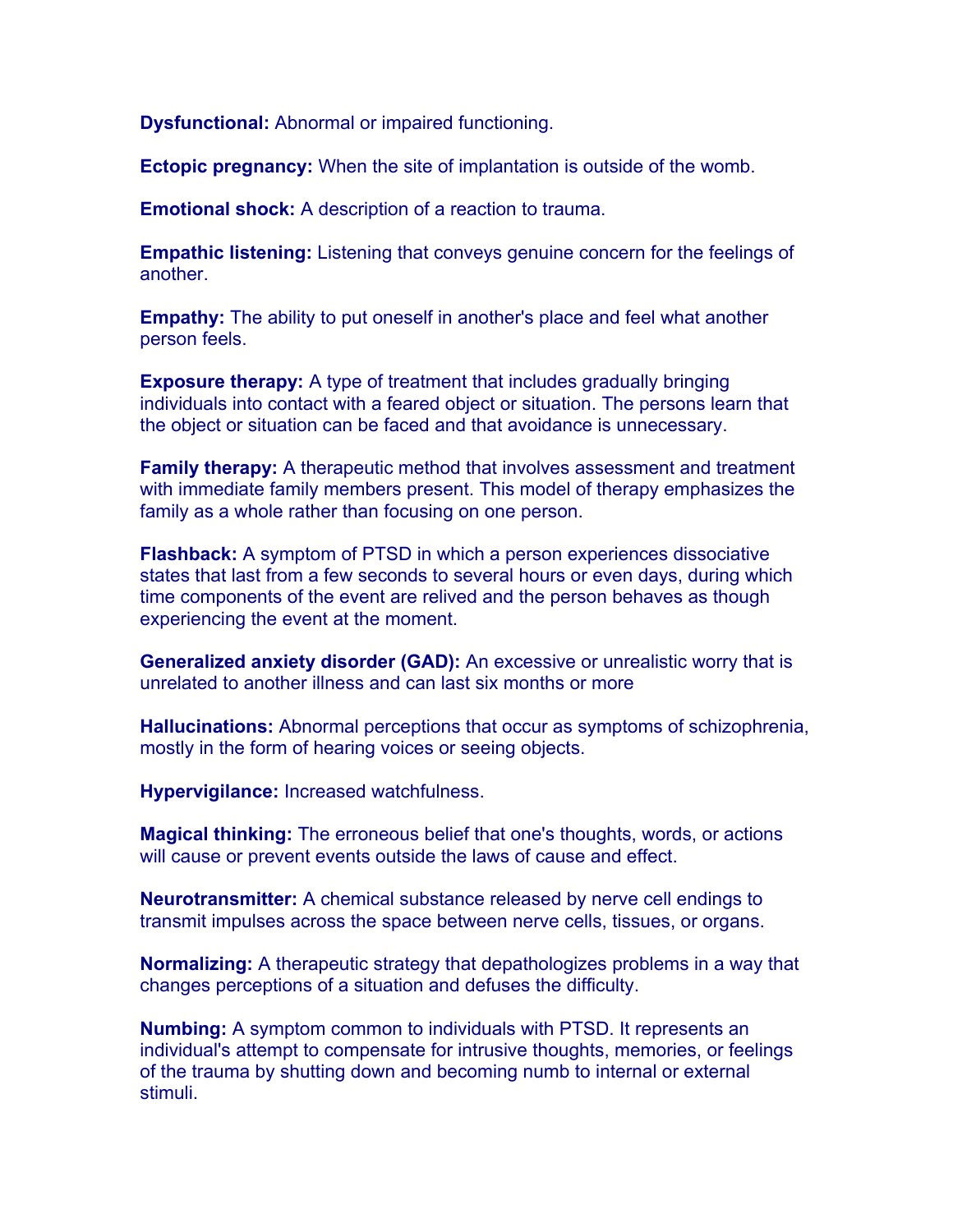**Obsession:** The mental state, occurring in obsessive-compulsive disorder, of having persistent and virtually uncontrollable recurrent thoughts about something or someone.

**Palpitations:** An abnormally rapid beating of the heart.

**Panic disorder:** A condition characterized by episodes of immediate and intense anxiety at inappropriate times. A person may experience palpitations, feelings of faintness, chest pains, and a sensation that death is imminent, even when there is no apparent threat or danger. Individuals who experience four or more unexplained attacks in a month, as well as those who have fewer attacks but live in constant fear of such an episode, may be suffering from the disorder.

**Paranoid thinking:** Exaggerated belief or suspicion that one is being persecuted, harassed, or unfairly treated.

**Parish nurse:** A nurse working in a congregation promoting all aspects of wellness. Parish nurses train and coordinate volunteers, develop support groups, liaison within the health care system, refer to community resources, and provide health education.

**Phobia:** An intense, irrational fear of a harmless object or situation that the individual seeks to avoid.

**Post-traumatic stress disorder (PTSD):** An anxiety disorder in which symptoms develop following a psychological trauma. The essential features of PTSD include increased physical arousal, intrusive reexperiencing of the traumatic event, and avoidance.

**Prognosis:** A forecast about the outcome of a condition, including an indication of its probable duration and course.

**Projection:** The act of attributing one's own thoughts or impulses to another.

**Psychiatrist:** A medical doctor who has special training (medical residency in psychiatry) to handle psychological problems. A psychiatrist can hospitalize patients and may treat with medications, psychotherapy, or both.

**Psychoanalysis:** An approach to psychotherapy that emphasizes unconscious motives and conflicts. In this therapy, the effort is on bringing unconscious material to awareness in order to increase conscious choice.

**Psychological trauma:** An event that is outside the range of usual human experience and that is so distressing as to cause emotional difficulties by overwhelming a person's ability to cope.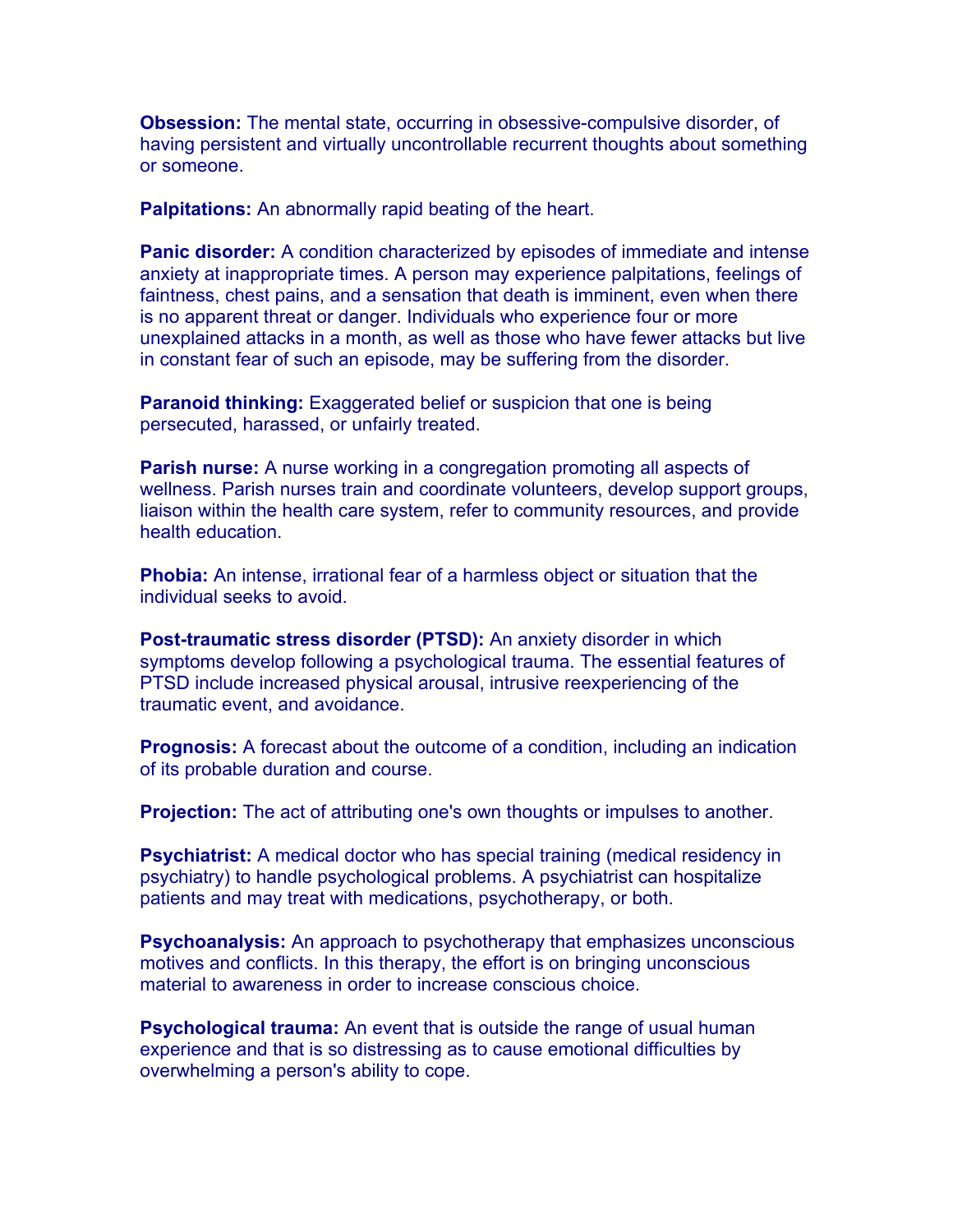**Psychologist:** A doctor with an advanced degree (Ph.D. or Psy.D.) who is trained to use a variety of treatment modalities, including individual and group psychotherapy, cognitive therapy, behavior modification, psychodynamic psychotherapy, and family systems. She or he also does psychological testing.

**Psychopharmacology:** The management of mental illness using medication.

**Psychosis:** A mental condition that involves hallucinations, delusions, or paranoia.

**Psychosomatic:** A physical disorder of the body caused or aggravated by chronic emotional stress.

**Psychotherapy:** A process in which an individual seeks to resolve problems or achieve psychological growth through verbal communication with a mental health professional.

**Rape:** Sexual intercourse or other sexual acts without a person's consent. Rape is an act of violence, not sex.

**Reframing:** Putting behavior into a new, more positive perspective, thus changing the context in which it is understood.

**Regression:** A process in which a person exhibits behavior that is more appropriate to an earlier stage of development.

**Schizophrenia:** A chronic mental disorder associated with a loss of contact with reality in the form of hallucinations and delusions.

**Self-esteem:** A person's self-evaluation or self-image.

**Self-help groups:** Therapeutic groups without the leadership of health professionals.

**Separation anxiety:** Inappropriate and excessive anxiety concerning separation from home or from those to whom an individual is attached.

**Social phobia:** An intense anxiety of being judged by others and publicly behaving in a way that could lead to embarrassment or ridicule.

**Social worker (M.S.W.):** A mental health professional who is trained to understand and emphasize the effects of environmental factors on mental problems. They often assist individuals and their families in locating and accessing available community services.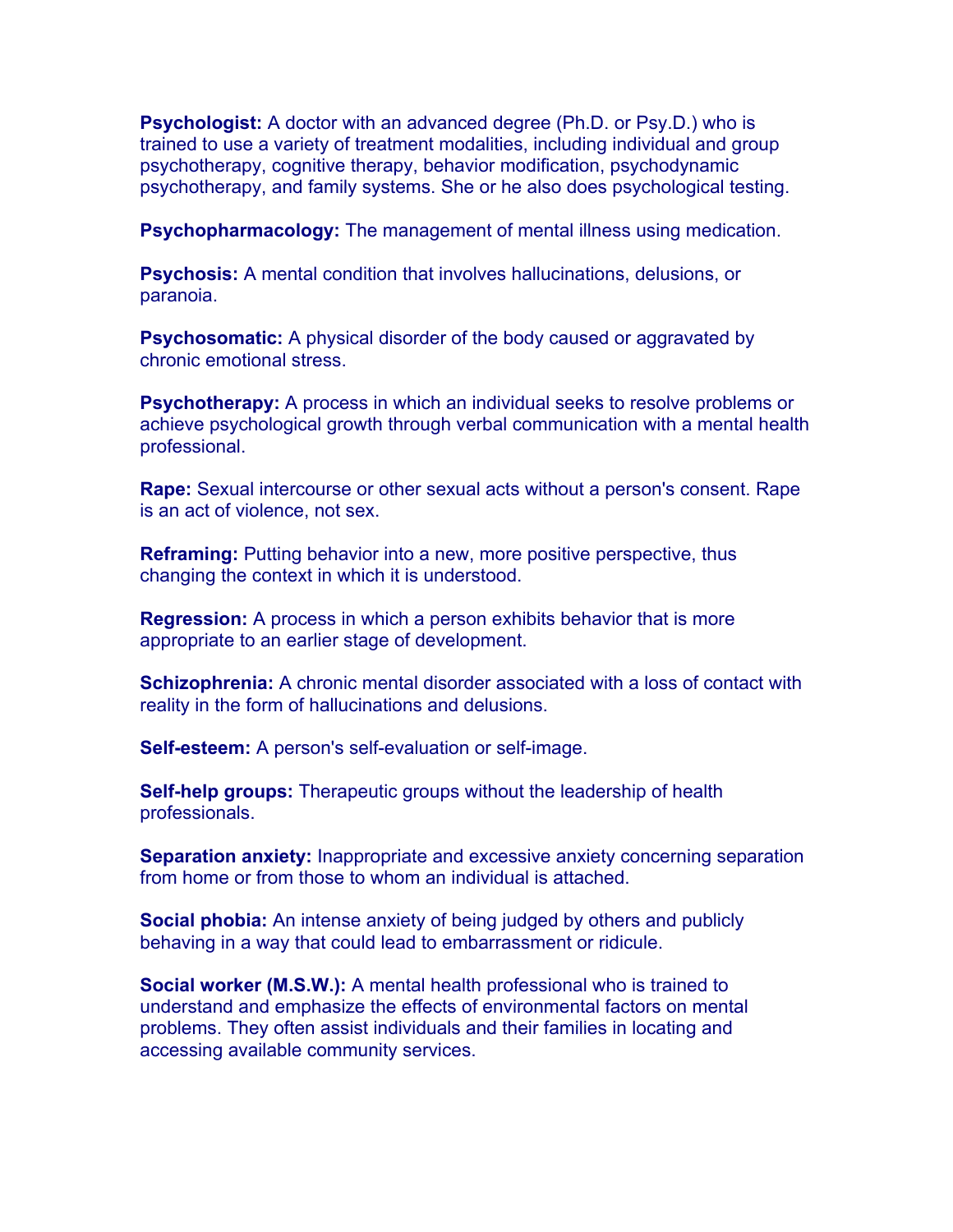**Specific phobia:** An illogical yet intense fear of an object or set of objects (such as dogs or insects) or a situation (such as flying or closed spaces); also known as single phobia or simple phobia.

**Stress:** Tension resulting from a person's response to his or her environment.

**Substance abuse:** Excess, abnormal, or illegal use of drugs or alcohol.

**Thought-stopping techniques:** A self-taught method that can be used each time a person wishes to stop unwanted thoughts.

**Trauma:** A serious physical or emotional occurrence that causes substantial damage to a person's psychological or physical state, often causing lasting aftereffects (for example, war, disaster, car accident, rape, assault, molestation, loss of a significant other [child, spouse, parent]).

**Traumatic event:** An event characterized as being a trauma.

### *Notes*

1. One of the coordinators was John Kerry, who is currently a U.S. Senator from Massachusetts.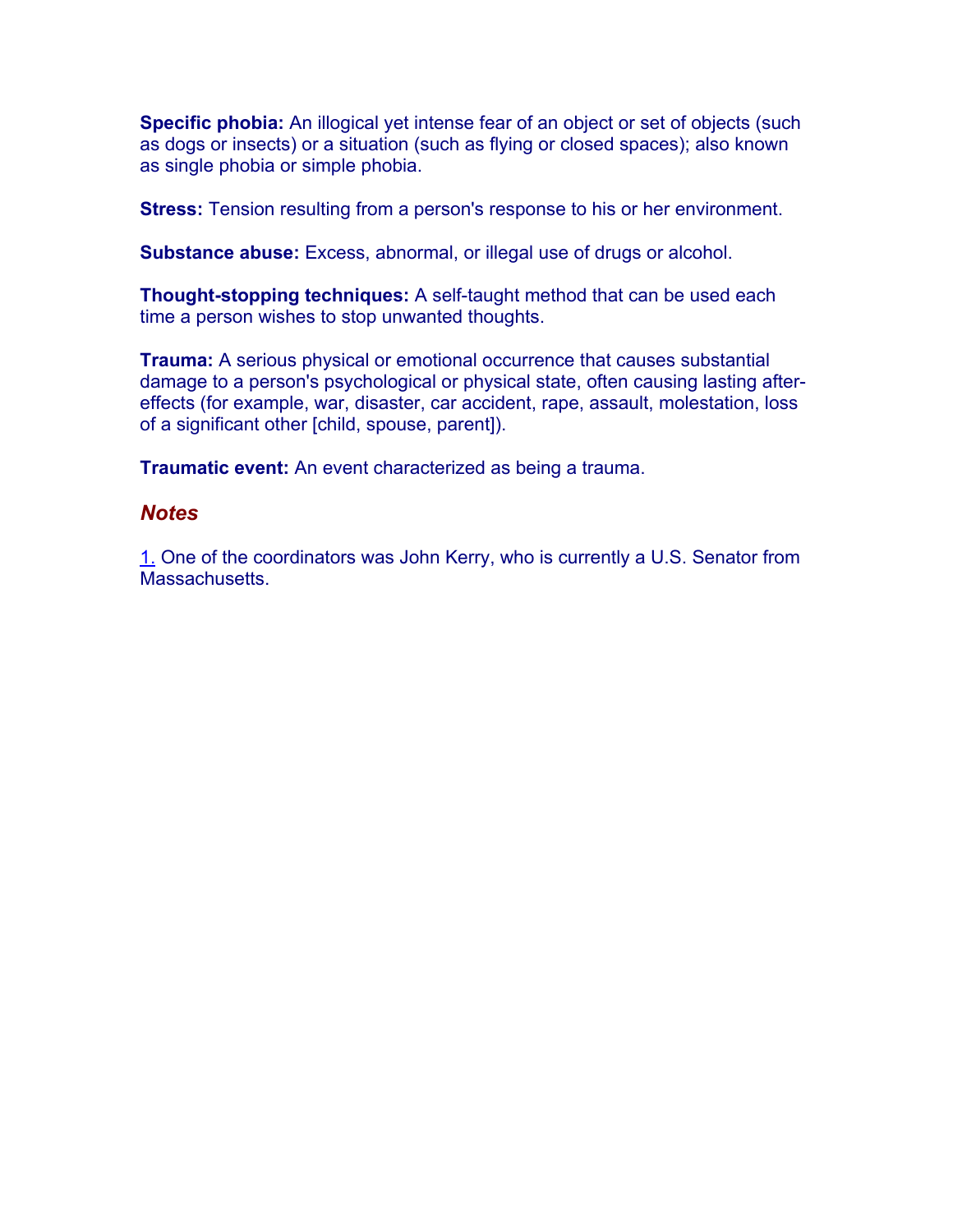# *COUNSELING SURVIVORS OF TRAUMATIC EVENTS*

## **A HANDBOOK FOR PASTORS AND OTHER HELPING PROFESSIONALS**

#### (return to cover page)

» About this Title «

*Copyright © 2003 by Abingdon Press*

All rights reserved.

No part of this work may be reproduced or transmitted in any form or by any means, electronic or mechanical, including photocopying and recording, or by any information storage or retrieval system, except as may be expressly permitted by the 1976 Copyright Act or in writing from the publisher. Requests for permission should be addressed to Abingdon Press, P.O. Box 801, 201 Eighth Avenue South, Nashville, TN 37202-0801; or permissions@abingdonpress.com.

This book is printed on acid-free paper.

#### **Library of Congress Cataloging-in-Publication Data**

Weaver, Andrew J., 1942- Counseling survivors of traumatic events : a handbook for pastors and other helping professionals / Andrew J. Weaver, Laura T. Flannelly, John D. Preston. p. cm. Includes bibliographical references. ISBN 0-687-345669 (pbk. : alk. paper) 1. Post traumatic stress disorder—Patients—Pastoral counseling of. I. Flannelly, Laura T., 1962- II. Preston, John D., 1950- III. Title. BV4461.W42 2003 253.5—dc21 -- 2003010066

All scripture quotations are taken from the *New Revised Standard Version of the Bible,* copyright © 1989, by the Division of Christian Education of the National Council of the Churches of Christ in the United States of America. Used by permission. All rights reserved.

03 04 05 06 07 08 09 10 11 12—10 9 8 7 6 5 4 3 2 1